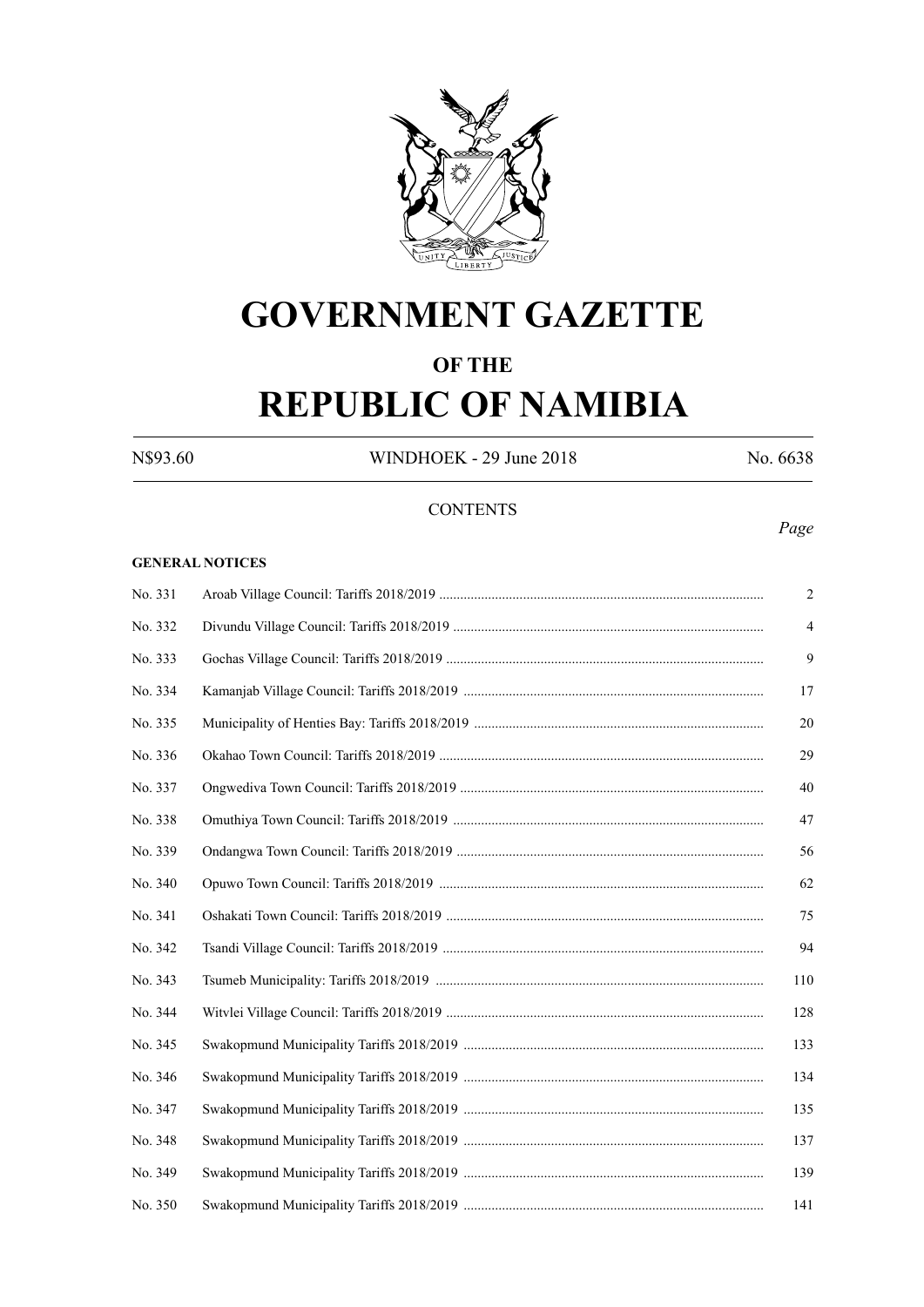| No. 351 | 143 |
|---------|-----|
| No. 352 | 145 |
| No. 353 | 147 |
| No. 354 | 149 |
| No. 355 | 150 |
| No. 356 | 152 |
| No. 357 | 153 |
| No. 358 | 155 |
|         |     |

### **General Notices**

#### **AROAB VILLAGE COUNCIL**

No. 331 2018

#### TARIFFS 2018/2019

The Village Council of Aroab has under Section 3 (1) of the Local Authorities Act, 1992 (Act No. 23 of 1992) as amended, amend the shares, fees rates and toher monies payable in respect of services rendered by the council as set out in Schedule, with effect from 1 July 2018.

| <b>Tariff Description</b>                      | <b>Note</b> | <b>Existing</b><br>Tariff<br>N\$ | <b>Proposed</b><br><b>Tariff</b><br>N\$ | <b>Increase</b><br>$\frac{0}{0}$ |
|------------------------------------------------|-------------|----------------------------------|-----------------------------------------|----------------------------------|
| <b>Property Rates and Taxes</b>                |             |                                  |                                         |                                  |
| Residential                                    |             |                                  |                                         |                                  |
| Land                                           |             | 0,0345                           | 0,0355                                  | $3.0\%$                          |
| Improvements                                   |             | 0,0331                           | 0,0341                                  | $3.0\%$                          |
| <b>Business</b>                                |             |                                  |                                         |                                  |
| Land                                           |             | 0,0492                           | 0,0507                                  | $3.0\%$                          |
| Improvements                                   |             | 0,0474                           | 0,0488                                  | 3.0%                             |
| <b>SERVICES:</b>                               |             |                                  |                                         |                                  |
| Bungalows per night                            |             | N\$250.00                        | N\$300.00                               | 20.0%                            |
| Hiring of tables per item                      |             | N\$18.00                         | N\$20.00                                | 11.2%                            |
| Bus Transport per person - Single Keetmanshoop |             | N\$90.00                         | N\$95.00                                | 5.6%                             |
| <b>Bus Transport - Koes</b>                    |             | N\$80.00                         | N\$85.00                                | 6.3%                             |
| Bus Transport - Karasburg                      |             | N\$100.00                        | N\$105.00                               | 5.0%                             |
| Rent of Horse race track                       |             | N\$800.00                        | N\$850.00                               | 6.3%                             |
| <b>Rent Community Hall - 24 hours</b>          |             |                                  |                                         |                                  |
| Public gatherings                              |             | N\$84.00                         | N\$90.00                                | 7.1%                             |
| <b>ANIMALS</b>                                 |             |                                  |                                         |                                  |
| Pounding fee of animals per animal large       |             | N\$16.00                         | N\$17.60                                | 10.0%                            |
| <b>SEWERAGE:</b>                               |             |                                  |                                         |                                  |
| Fee for blockages between house and main line  |             | N\$65.00                         | N\$70.00                                | 7.7%                             |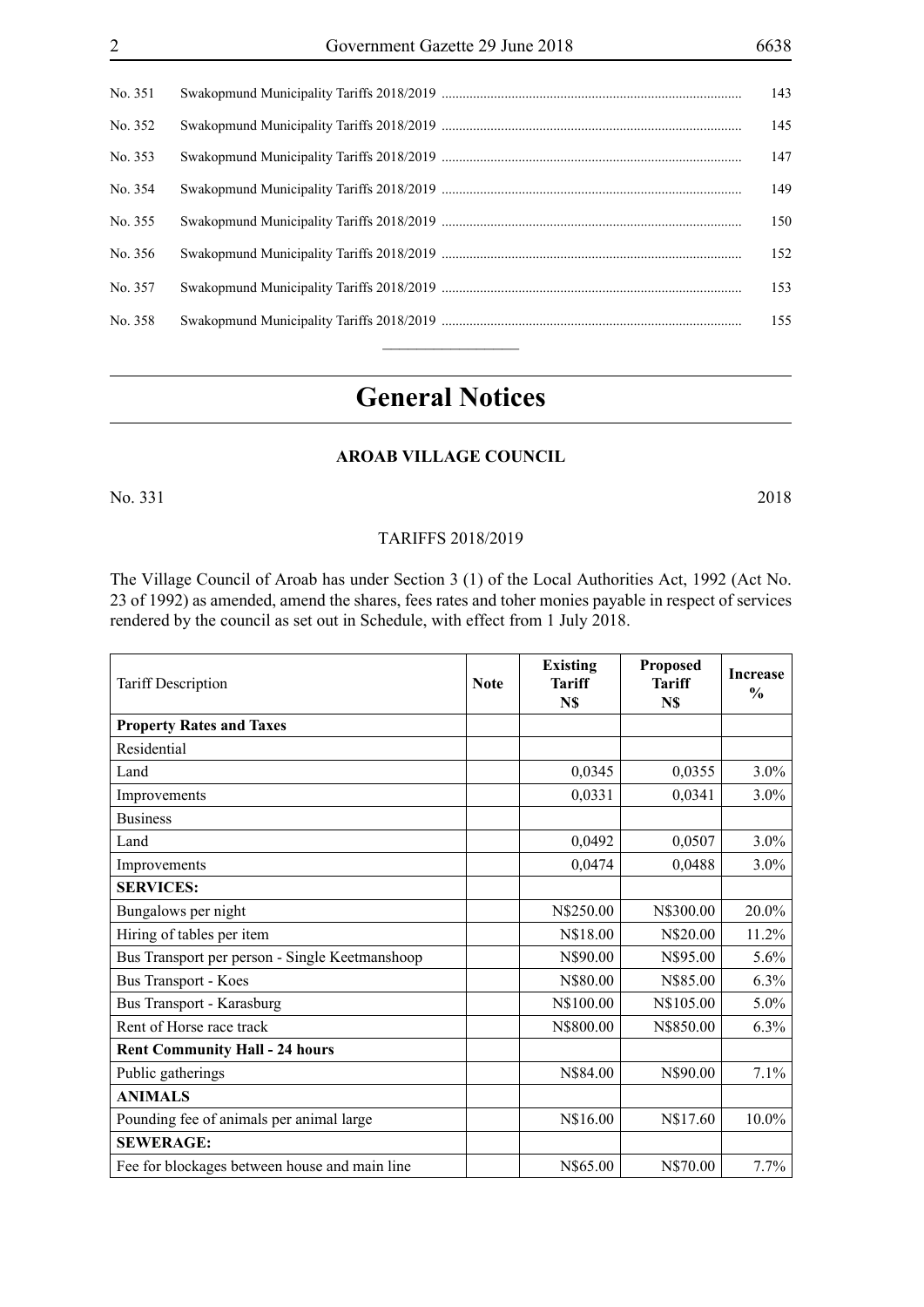| <b>BRICKS</b>                           |                       |            |          |
|-----------------------------------------|-----------------------|------------|----------|
| Bricks small                            | N\$2.42               | N\$2.60    | 7.4%     |
| Superbricks                             | N\$2.73               | N\$3.00    | $10.0\%$ |
| <b>Bricks Hollowblocks</b>              | N\$11.55              | N\$12.00   | $4.0\%$  |
| Bricks small (Aroab)                    | N\$2.20               | N\$2.40    | $9.0\%$  |
| Superbricks - Aroab                     | N\$2.52               | N\$2.60    | 3.3%     |
| Bricks Hollowblock (Aroab)              | N\$9.00               | N\$11.00   | 22.0%    |
| <b>REFUSE:</b>                          |                       |            |          |
| Garden refuse removal per load          | N\$120.00             |            |          |
| <b>VEHICLE RATES:</b>                   |                       |            |          |
| Emergency tariff residential plots      | N\$5.50               | N\$6.00    | 9.1%     |
| Emergency tariff businesses             | N\$8.00               | N\$8.50    | 6.3%     |
| Rent Tipper truck, JCB, Tractor,        | N\$500.00             | N\$650.00  | 30.0%    |
| Jack Hammer per day                     |                       | N\$500.00  |          |
| <b>BURIAL FEES:</b>                     |                       |            |          |
| Un-digged graves Adults                 | N\$185.00             | N\$190.00  | 2.6      |
| Undigged graves children under 16 years | N\$92.40              | N\$100.00  | 8.2      |
| Reserved graves                         | N\$230.00             | N\$250.00  | 8.7      |
| <b>WATER SUPPLY:</b>                    |                       |            |          |
| <b>Connecting fees</b>                  |                       |            |          |
| residential Connection without meter    |                       | N\$245.00  |          |
| Residential/Businesses                  | Actual cost<br>$+15%$ |            |          |
| <b>Customer</b> costs                   |                       |            |          |
| Per Cubic liter                         | N\$16.63              |            |          |
| Monthly basic charge                    |                       |            |          |
| Residential                             | N\$31.50              | N\$32.00   | 2%       |
| All other customers                     | N\$115.00             | N\$116.00  | 0.87     |
| <b>Deposit</b>                          |                       |            |          |
| Residential                             | N\$242.00             | N\$260.00  | 7%       |
| All other customers                     | N\$445.28             | N\$450.00  | $1\%$    |
| Pre-paid: Consumption cost inclding     |                       |            |          |
| maintenance levy                        | N\$31.18              | N\$32.00   | 3%       |
| Reconnection charge on non payment      | N\$185.00             |            |          |
| Pole box connection                     | N\$15.00              | N\$16.50   |          |
| PROPOSED ELECTRICITY TARIFFS            |                       |            |          |
| <b>Small Customers</b>                  |                       |            |          |
| Basic charges                           | 9.00/Amp              | 9.72/Amp   | 8        |
| <b>Energy Charges</b>                   | 1.77/kWh              | 1.91kWh    | 8        |
| <b>Large Customers</b>                  |                       |            |          |
| Basic charge                            | 26.00/Amp             | 28.08/Amp  | 8        |
| Energy charges                          | 1.77/kWh              | $1.91$ kWh | 8        |
| <b>Customers above 60amp-3phase</b>     |                       |            |          |
| Basic charge                            | 26.00/Amp             | 28.08/Amp  | 8        |
| <b>Energy Charges</b>                   | 1.77/kWh              | 1.91kWh    | 8        |
| Minimum demand charges                  | N\$220.02             | N\$237.62  | 8        |
| Pre-paid meters- Energy charge          | N\$1.93               | N\$2.03    | 5%       |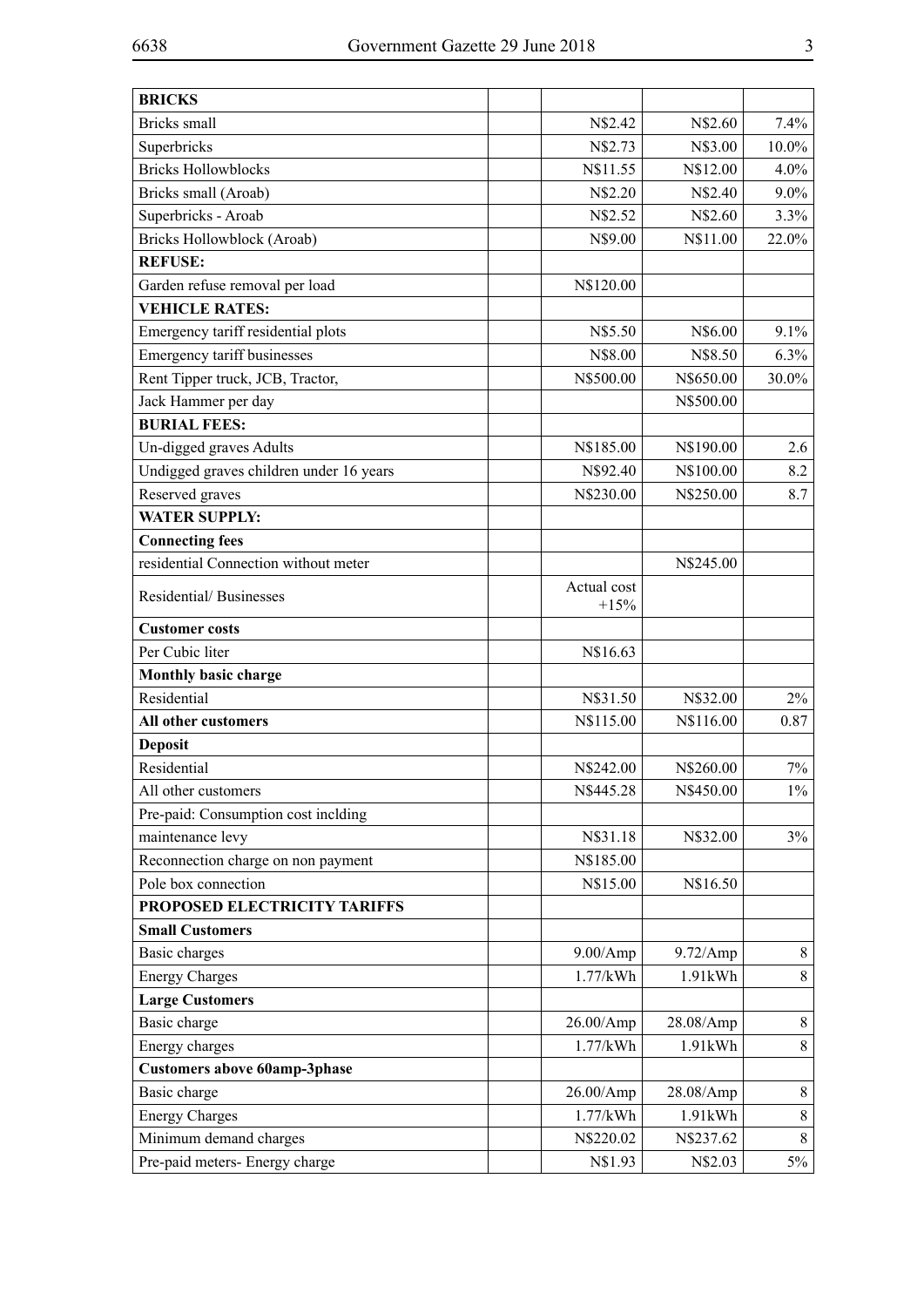#### **BY ORDER OF THE VILLAGE COUNCIL OF AROAB**

#### **W. J. VAN WYK CHAIRPERSON OF THE COUNCIL OF AROAB**

#### **DIVUNDU VILLAGE COUNCIL**

 $\overline{\phantom{a}}$  , where  $\overline{\phantom{a}}$ 

No. 332 2018

#### TARIFFS 2018/2019

The Divundu Village Council has a under section 30(1) and 73(1)of the Local Authorities Act, 1992 (Act No. 23 of 1992) determined the charges, fees rates, and other monies payable in respect of services rendered by the Council as set out in the Schedule bellow with effect from 1 July 2018. All tariffs in this schedule are excluding Value Added Tax (VAT) Tariffs with a \* are exempt form VAT.

| Description                                                                                                                                                                        | <b>Note</b> | 2017/18 | 2018/19  | 0%           |
|------------------------------------------------------------------------------------------------------------------------------------------------------------------------------------|-------------|---------|----------|--------------|
| <b>1. WATER CHARGES</b>                                                                                                                                                            |             |         |          |              |
| Each consumer shall, pay in adddition to any other<br>tariff payable in terms of water tariffs, the follow-<br>ing basic charge to the Council wether water was<br>consumed or not |             |         |          |              |
| 1. Water Basic Charges                                                                                                                                                             |             |         |          |              |
| a) (i) Residential Consumers per month                                                                                                                                             |             | 45      | 45       | $0\%$        |
| (ii) Residential (Pensioners                                                                                                                                                       |             | 30      | $\Omega$ | $0\%$        |
| b) Business and other institutions                                                                                                                                                 |             | 240     | 240      | $0\%$        |
| c) SMEs                                                                                                                                                                            |             | 120     | $\Omega$ | $0\%$        |
| d) Small liquor outlets                                                                                                                                                            |             | 70      | $\theta$ | $0\%$        |
| e) Borehole Basic Charge Residential Users                                                                                                                                         |             | 300     | 300      | $0\%$        |
| f) Borehole Basic Business Users                                                                                                                                                   |             | 300     | 300      | $0\%$        |
| 2. Unit charges                                                                                                                                                                    |             |         | 12       | $\mathbf{0}$ |
| Per cubic meter (all customers) flat tariff                                                                                                                                        |             | 15      | 15       | $0\%$        |
| $0 - 2000$                                                                                                                                                                         |             | 12      | 16       | 33%          |
| 2001-4000                                                                                                                                                                          |             | 13      | 17       | 31%          |
| 4001-6000                                                                                                                                                                          |             | 14      | 18       | 29%          |
| 6001-8000                                                                                                                                                                          |             | 15      | 19       | 27%          |
| 8001-Plus                                                                                                                                                                          |             | 16      | 20       | 25%          |
| 3. Service Fees                                                                                                                                                                    |             |         |          |              |
| a) Deposit-Residential (If connection already exists)                                                                                                                              | Vat Exempt  | 390     | 390      | $0\%$        |
| (ii) Deposit- Residential (New connection)                                                                                                                                         | Vat Exempt  | 470     | 470      | $0\%$        |
| b) (i) Deposit all other Consumers (If connection<br>already exist)                                                                                                                | Vat Exempt  | 830     | 830      | $0\%$        |
| (ii) Deposit- Business/Other (New connection)                                                                                                                                      | Vat Exempt  | 2,500   | 2,500    | $0\%$        |
| <b>4. Connection Fees</b>                                                                                                                                                          |             |         |          | $0\%$        |
| d) Connnection fees-water pipe 15mm                                                                                                                                                |             | 400     | 400      | $0\%$        |
| e) (i) Connnection water pipe 20mm (Residential)                                                                                                                                   |             | 840     | 840      | $0\%$        |
| (ii) Connnection Fees-water pipe 20mm (Business)                                                                                                                                   |             | 1,200   | 1,200    | $0\%$        |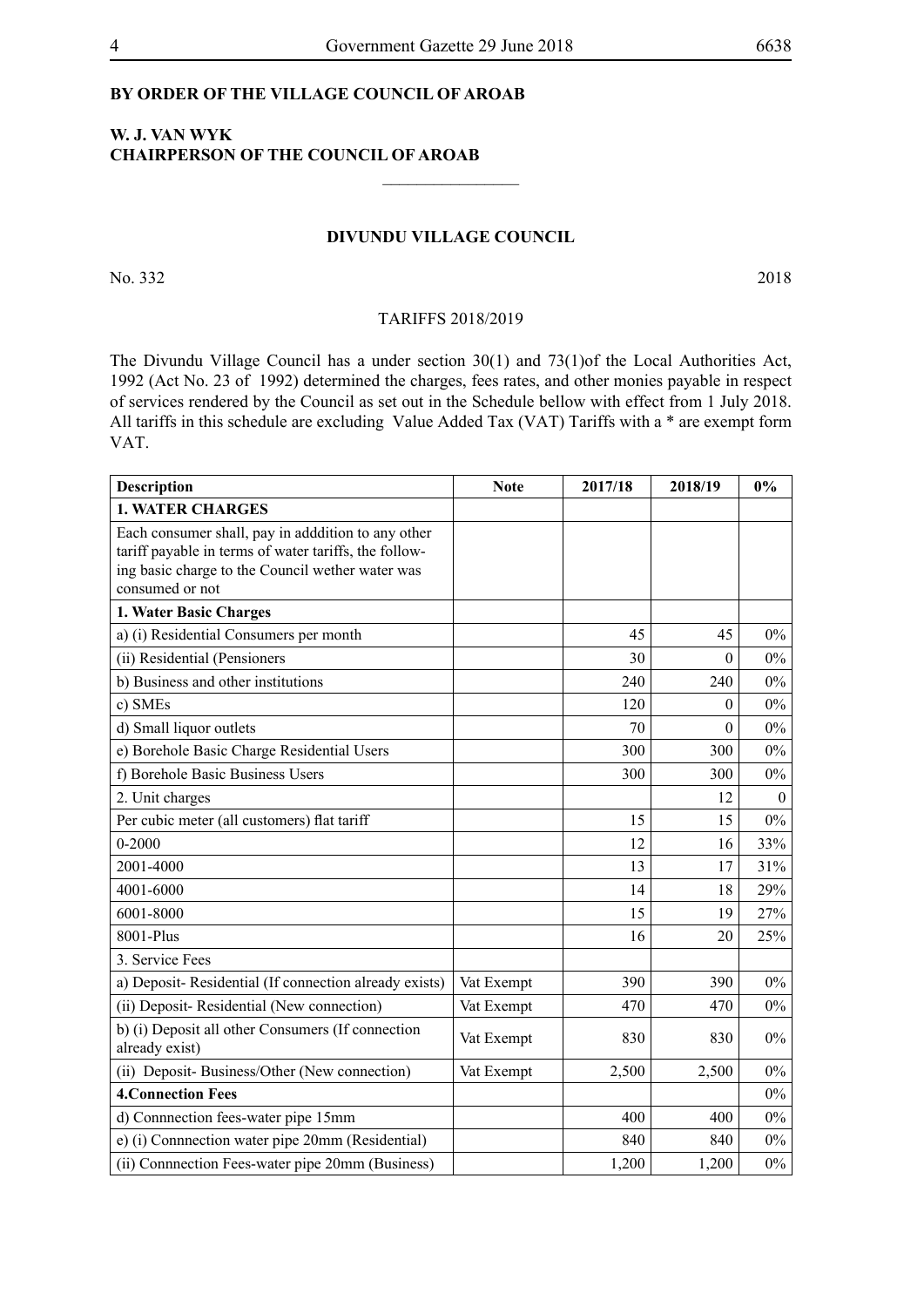|                                                                                                                                                                         | Actual cost +<br>15% admin fee<br>to a minimum<br>of 2000 |                  |                  | $0\%$ |
|-------------------------------------------------------------------------------------------------------------------------------------------------------------------------|-----------------------------------------------------------|------------------|------------------|-------|
| g) Re/Disconnection on request                                                                                                                                          |                                                           | 100              | 100              | $0\%$ |
| h) Reallocation of water meter after approval                                                                                                                           |                                                           | 500              | 500              | $0\%$ |
| i) Replacement of Vandalised water meters                                                                                                                               |                                                           | 600              | 600              | $0\%$ |
| ii) Replacement of dameged stop taps                                                                                                                                    |                                                           | 200              | 200              | $0\%$ |
| j) pre-paid Water Tokens                                                                                                                                                |                                                           | 200              | 200              | $0\%$ |
| Due to non payment-disconnection                                                                                                                                        |                                                           |                  |                  | $0\%$ |
| a)Reconnection after disconnection-Residential                                                                                                                          |                                                           | 135              | 135              | $0\%$ |
| b) Reconnetion after diconnection-other consumers                                                                                                                       |                                                           | 400              | 400              | $0\%$ |
| c) Special meter reading on request by the consumer                                                                                                                     |                                                           |                  | 100              | $0\%$ |
| Repair on Private Faults & Testing of Defective<br>meters                                                                                                               |                                                           |                  |                  | $0\%$ |
| a) Artisan called to locate $\&$ rectify private faults                                                                                                                 |                                                           | 0                | $\theta$         | $0\%$ |
| b) Testing of meters on request is free of charge<br>should the fault lay on the councils side, however<br>should the fault lay on the consumers a charge is<br>payable |                                                           |                  |                  | $0\%$ |
| Actual cost+ 15% admin charge                                                                                                                                           |                                                           |                  |                  |       |
| c) Repair parts and material are charged at cost plus<br>15%                                                                                                            |                                                           |                  |                  | $0\%$ |
| Illegal connection through bypass, vandalism or<br>tempering with meters                                                                                                |                                                           | 2,000            | 2,000            | $0\%$ |
| 2. REFUSE COLLECTION CHARGE                                                                                                                                             |                                                           |                  |                  | $0\%$ |
| Basic charges                                                                                                                                                           |                                                           |                  |                  | $0\%$ |
| a) Domestic refuse removal once a week                                                                                                                                  |                                                           | 40               | 40               | $0\%$ |
| b) Informal settlement refuse once a week                                                                                                                               |                                                           | 56               | 56               | $0\%$ |
| c) Non-Domestic once a week                                                                                                                                             |                                                           | 150              | 150              | $0\%$ |
| d) Bulk refuse removal montly charge-per plus 660<br>litre container                                                                                                    |                                                           |                  |                  | $0\%$ |
| f) Domestic refuse removal montly per bin<br>(Pensioner)                                                                                                                |                                                           | $\boldsymbol{0}$ | $\boldsymbol{0}$ | $0\%$ |
| g) Dust bin rental p.m Domestic                                                                                                                                         |                                                           |                  | 30               | $0\%$ |
| h)Dust bin rental p.m Non-Domestic                                                                                                                                      |                                                           |                  | 70               |       |
| <b>Sundry services</b>                                                                                                                                                  |                                                           |                  |                  | $0\%$ |
| a) Heavy construction, waste materials per load                                                                                                                         |                                                           | 500              | 500              | $0\%$ |
| i) Local stone resource for contruction/Landscape p/m <sup>3</sup>                                                                                                      |                                                           | 600              | 600              | $0\%$ |
| b) Renting Refuse Skip containers and Removal per<br>container                                                                                                          |                                                           | 450              | 450              | $0\%$ |
| c) Illegal dumping of Refuse                                                                                                                                            |                                                           | 2,000            | 2,000            | $0\%$ |
| d) Removal of garden refuse per load (on request)                                                                                                                       |                                                           | 140              | 140              | $0\%$ |
| e) Disposal of hazardous materials                                                                                                                                      |                                                           | 2,000            | 2,000            | $0\%$ |
| f) Private Dumping of refuse at council dumpsite                                                                                                                        |                                                           | 80               | 80               | $0\%$ |
| g) Removal of normal refuse bins on request                                                                                                                             |                                                           | 560              | 560              | $0\%$ |
| h) Removal of Bulk refuse containers on request                                                                                                                         |                                                           | 400              | 400              | $0\%$ |
| 7. Cutting and removing of trees:                                                                                                                                       |                                                           | 40               | 40               | $0\%$ |
| a) Small Trees                                                                                                                                                          |                                                           |                  | 100              | $0\%$ |
| b) Big Tress                                                                                                                                                            |                                                           |                  | 150              | $0\%$ |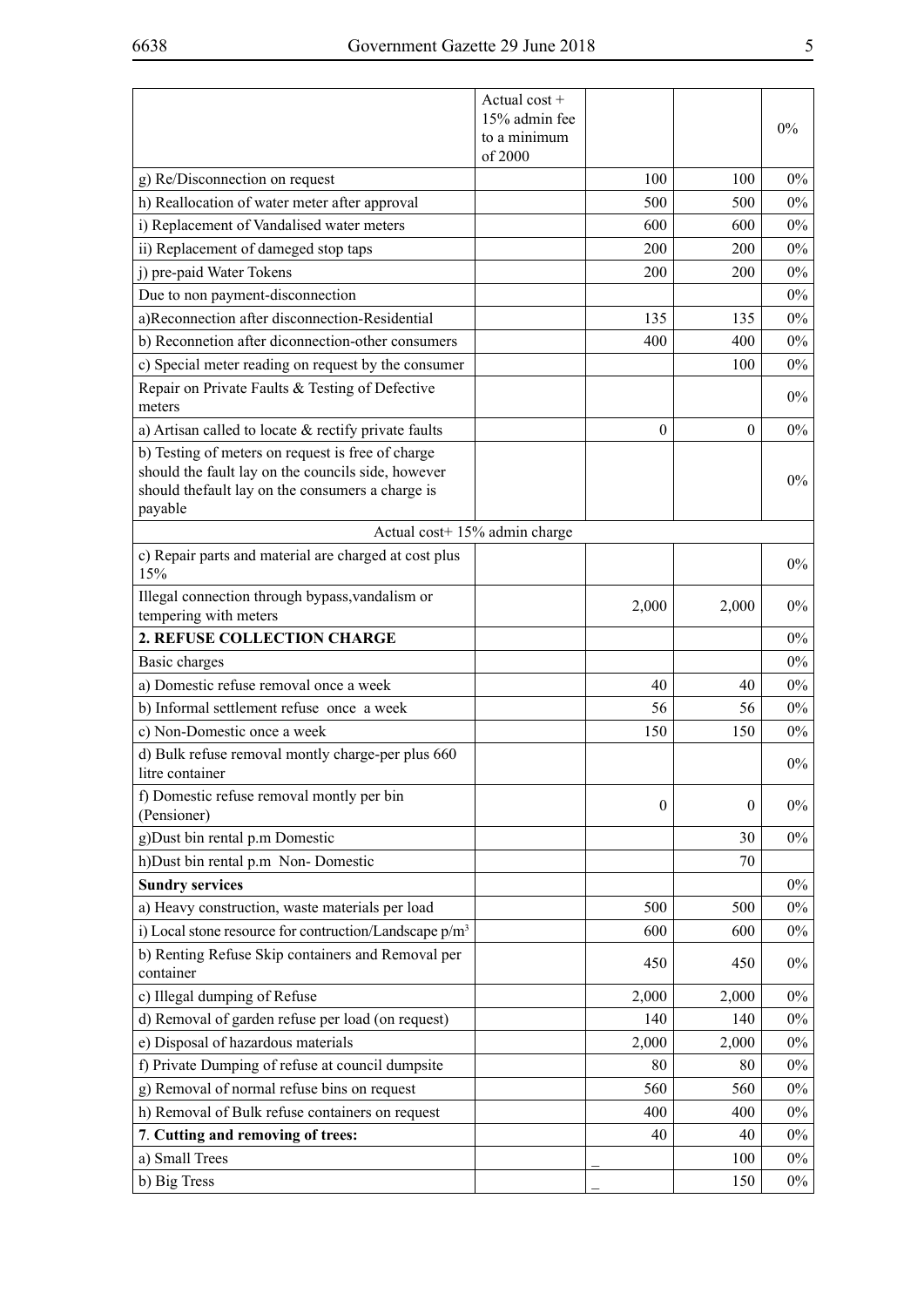| <b>3. SEWERAGE SERVICES</b>                                                                                                         |                               |          |       |       |
|-------------------------------------------------------------------------------------------------------------------------------------|-------------------------------|----------|-------|-------|
| Domestic basic charge                                                                                                               |                               |          | 45    | $0\%$ |
| Non-domestic basic charge                                                                                                           |                               |          | 60    | $0\%$ |
| Sewerage domestic/residential per toilet                                                                                            |                               | 40       | 35    | 0%    |
| Sewerage non-domestic per toilet                                                                                                    |                               | 80       | 80    | $0\%$ |
| Vacant erf domestic per toilet                                                                                                      |                               |          | 40    | 0%    |
| Vacant erf non-domestic                                                                                                             |                               |          | 80    | $0\%$ |
| <b>Connection to Vacuum/water borne sewerage</b>                                                                                    |                               |          |       | 0%    |
| a) Residential                                                                                                                      |                               | 400      | 400   | $0\%$ |
| b) All other consumers                                                                                                              |                               | 550      | 550   | 0%    |
| Where connection material are deemed more expen-<br>sive actual cost pf material and labour plus a 15%<br>admin fee will be charged |                               |          |       | $0\%$ |
| 9. Removal of Sewerage waste/water                                                                                                  |                               |          |       | 0%    |
| a) Divundu Town and Divundu pheriphery with a<br>radius of 10km per looad (Septic tank                                              |                               | 80       | 80    | 0%    |
| b) Septic tank pumping on request per Load                                                                                          |                               | 90       | 90    | $0\%$ |
| <b>Sundry</b>                                                                                                                       |                               |          |       | $0\%$ |
| Discharge of sewerage/waste water at council Sewer<br>ponds by private persons per load or p/m3 or as<br>datermined by council      |                               |          | 50    | 0%    |
| Illegal discharge of sewerage waste into rivers ando-<br>ther property of council                                                   |                               | 2,000    | 2,000 | 0%    |
| <b>4. COMMUNITY DEVELOPMENT AND</b><br><b>RENTAL CHARGES</b>                                                                        |                               |          |       | 0%    |
| 22. Open market/Other open space of council                                                                                         |                               |          |       | $0\%$ |
| d) Hawkers/Peddlers fee per month                                                                                                   |                               | 100      | 70    | 0%    |
| <b>Site Rent</b>                                                                                                                    |                               |          |       | $0\%$ |
| Public open space rental per month $(\hat{\omega})$ m <sup>2</sup>                                                                  |                               | $\theta$ | 3     | 0%    |
| Shacks and other structures for housing purposes                                                                                    |                               | 35       | 35    | $0\%$ |
| Public open space per day                                                                                                           |                               | 50       | 50    | $0\%$ |
| Fresh Product sites per month                                                                                                       |                               |          | 100   | $0\%$ |
| Mobile kioski site per month                                                                                                        |                               |          | 100   | $0\%$ |
| <b>Business registration and certificates</b>                                                                                       |                               |          |       | $0\%$ |
| Registration                                                                                                                        |                               | 150      | 150   | $0\%$ |
| <b>Fitness Certificates</b>                                                                                                         |                               | 300      | 300   | $0\%$ |
| <b>Business Inspection</b>                                                                                                          |                               | 35       | 35    | $0\%$ |
| Renewal                                                                                                                             |                               | 150      | 150   | $0\%$ |
| 5. OUTDOOR ADVERTISEMENTS                                                                                                           |                               |          |       | $0\%$ |
| Advertising Structures/Signs Billbords; 5 24m <sup>2</sup>                                                                          | Per application/<br>billboard | 1,000    | 1,000 | $0\%$ |
| Advertising Structures/Signs, Billboards:> 24m2 to<br>81m <sup>2</sup>                                                              | Per application/<br>billboard | 1,500    | 1,500 | $0\%$ |
| Advertising Structures/Signs, Billboards:> 81m <sup>2</sup>                                                                         | Per application/<br>billboard | 2,000    | 2,000 | $0\%$ |
| Other payment charges for billboards will be negoti-<br>ated with client based on need and other psecial<br>criteria.               |                               |          |       | $0\%$ |
| <b>Sundry</b>                                                                                                                       |                               |          |       | $0\%$ |
| Printing of transaction history                                                                                                     |                               | 5        | 5     | $0\%$ |
| Printing of duplicate Consumer account                                                                                              |                               | 5        | 5     | $0\%$ |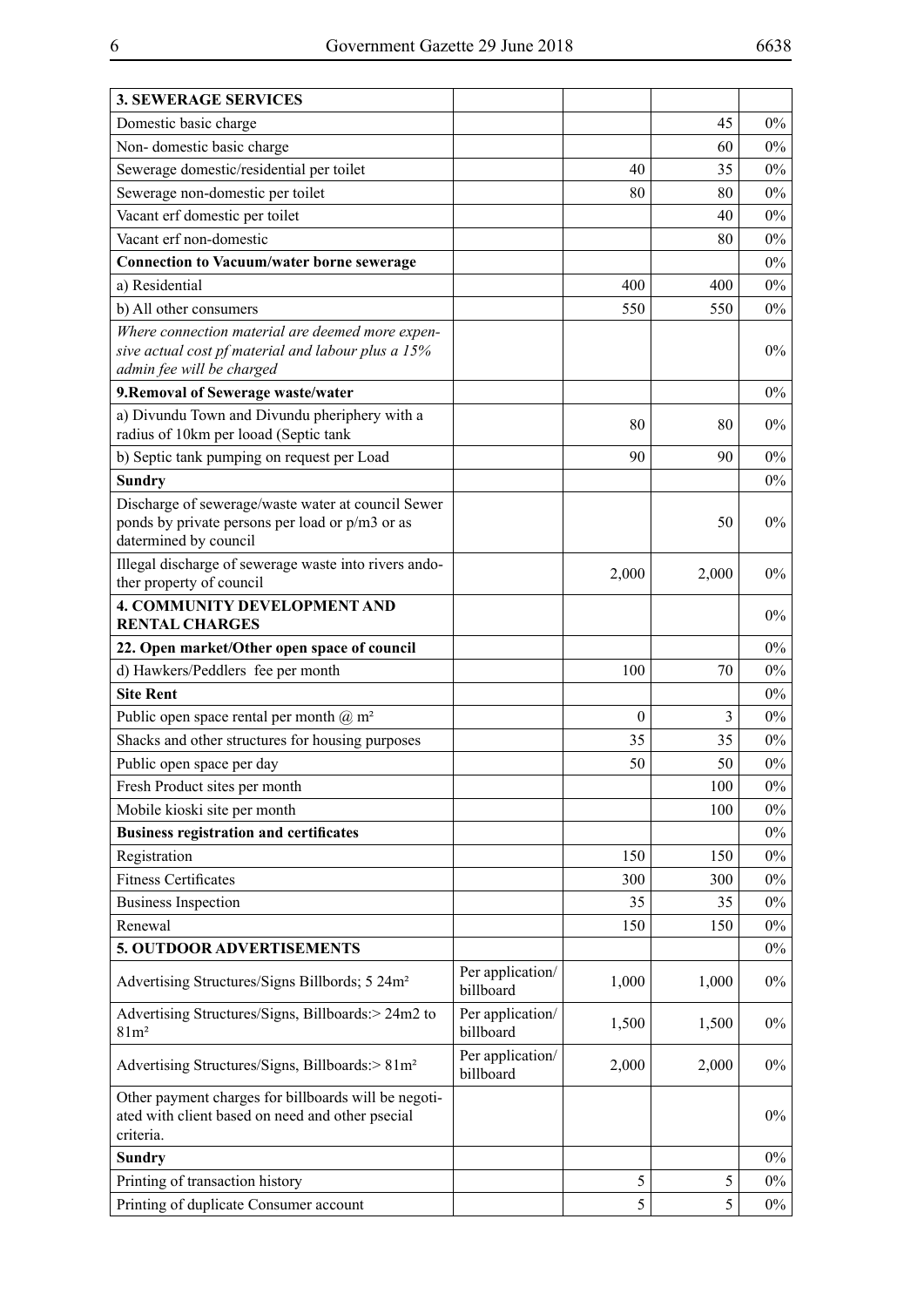| Re-print of payslips                                                                |            | 5                | 5            | $0\%$ |
|-------------------------------------------------------------------------------------|------------|------------------|--------------|-------|
| <b>6. RATES ON RATEABLE PROPERTIES,</b><br><b>LAND SALES AND BUILDING PLAN FEES</b> |            |                  |              | $0\%$ |
| Rate and Taxes on all reteable properties                                           |            |                  |              | $0\%$ |
| a) On site Value per N\$1.00 per year                                               | Vat exempt | $\theta$         | $\mathbf{0}$ | $0\%$ |
| b) On Improvement Value per N\$1.00 per year                                        | Vat exempt | $\theta$         | $\theta$     | $0\%$ |
| c) Occupational rent Divundu proper/P.T.O                                           |            | 250              | 250          | $0\%$ |
| d) occupational rent Divundu Ext1 and 2/P.T.O                                       |            | 150              | 150          | $0\%$ |
| e) Occupational rent Business/Other Institutions                                    |            | 500              | 500          | $0\%$ |
| f) Buildings clause for Divundu proper                                              |            | 150,000          | 150,000      | $0\%$ |
| g) Buildings clause for Divundu Ext 1 and 2                                         |            | 70,000           | 70,000       | $0\%$ |
| * Buildingclause comes for Divundu Ext after six<br>months of purchase              |            |                  |              | $0\%$ |
| Land sales per m <sup>2</sup>                                                       |            |                  |              | $0\%$ |
| Divundu Proper Residential                                                          |            | 40               | 40           | $0\%$ |
| Divundu Proper General residential                                                  |            |                  |              |       |
| Divundu Proper Business                                                             |            | 85               | 85           | $0\%$ |
| Divundu Proper Industrial                                                           |            | 85               | 85           | $0\%$ |
| Divundu Proper Special business                                                     |            | 110              | 110          | $0\%$ |
| Divundu Proper Institutions                                                         |            | 75               | 75           | $0\%$ |
| Divundu Ext 1 Residential                                                           |            | 75               | 40           | $0\%$ |
| Divundu Ext 1 General residential                                                   |            | 40               | 60           | $0\%$ |
| Divundu Ext 1 Business                                                              |            | 85               | 85           | $0\%$ |
| Built Together(All townships)                                                       |            | 35               | 35           | $0\%$ |
| Divundu Shark dwellers (All townships)                                              |            | 25               | 25           | $0\%$ |
| Divundu Ext 1 Institutions                                                          |            | 80               | 75           | $0\%$ |
| Divundu Ext 1 Industrial                                                            |            |                  | 80           | $0\%$ |
| Divundu Ext 1 Special business                                                      |            |                  | 110          | $0\%$ |
| Divundu Ext 2 Residential                                                           |            | 40               | 40           | $0\%$ |
| Divundu Ext 2 General residential                                                   |            | $\boldsymbol{0}$ | 60           | $0\%$ |
| Divundu Ext 2 Business                                                              |            | 85               | 85           | $0\%$ |
| Divundu Ext 2 Special business                                                      |            |                  | 110          | $0\%$ |
| Built Together(All townships)                                                       |            | $\boldsymbol{0}$ | 35           | $0\%$ |
| Divundu Shark dwellers (All townships)                                              |            |                  | 25           | $0\%$ |
| Divundu Ext 2 Institutions                                                          |            |                  | 75           | $0\%$ |
| Divundu Ext 2 Industrial                                                            |            |                  | 80           | $0\%$ |
| Unserviced land                                                                     |            |                  | 35           | $0\%$ |
| <b>Approval of Building Plans</b>                                                   |            |                  |              | $0\%$ |
| a) Buildings not exceeding 40m <sup>2</sup>                                         |            | 250              | 250          | $0\%$ |
| b) Buildings exceeding 40m <sup>2</sup> but not exceeding 60m <sup>2</sup>          |            | 470              | 470          | $0\%$ |
| c) Buildings exceeding 60m <sup>2</sup> but not exceeding 90m <sup>2</sup>          |            | 640              | 640          | $0\%$ |
| d) Buildings exceeding 90m <sup>2</sup> but not exceeding 120m <sup>2</sup>         |            | 740              | 740          | $0\%$ |
| e) Buildings exceeding 120m <sup>2</sup> but not exceeding<br>160m <sup>2</sup>     |            | 880              | 880          | $0\%$ |
| f) Buildings exceeding 160m <sup>2</sup> but not exceeding<br>$200m^2$              |            | 1,080            | 1,080        | $0\%$ |
| g) Buildings exceeding 200m <sup>2</sup> but not exceeding<br>250m <sup>2</sup>     |            | 1,410            | 1,410        | $0\%$ |
| h) Building exceeding 250m <sup>2</sup> but not exceeding<br>$500m^2$               |            | 1,680            | 1,680        | $0\%$ |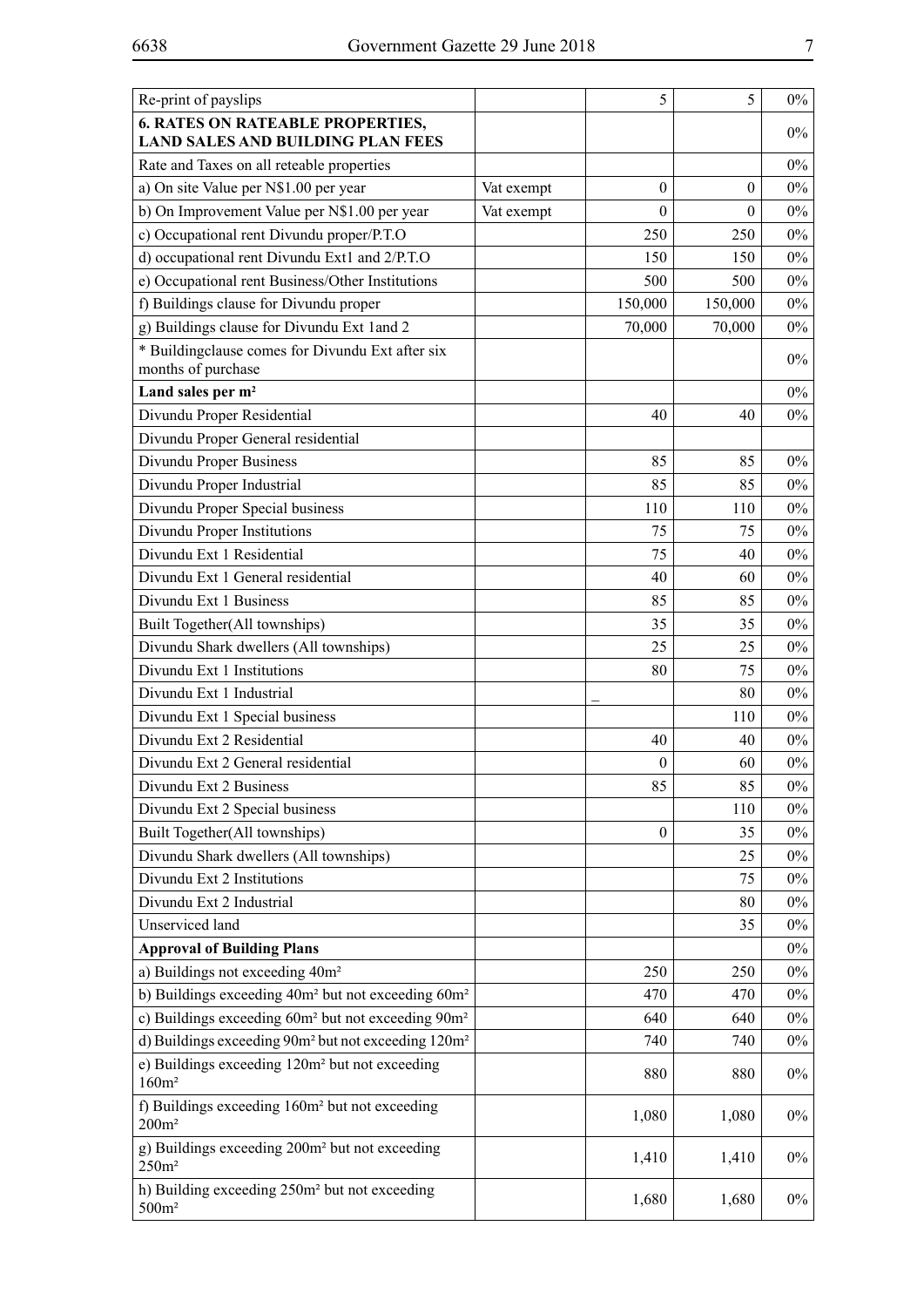| i) Building exceeding 500m <sup>2</sup> but not exceeding                                                 |        |        |       |
|-----------------------------------------------------------------------------------------------------------|--------|--------|-------|
| $2000m^2$                                                                                                 | 2,620  | 2,620  | $0\%$ |
| j) Building exceeding 2000m <sup>2</sup> and comprising than                                              |        |        |       |
| three storeys                                                                                             | 6,380  | 6,380  | $0\%$ |
| k) Building exceeding 2000m <sup>2</sup> and comprising three                                             |        |        |       |
| or more storeys                                                                                           | 32,060 | 32,060 | $0\%$ |
| <b>Development Schemes:</b>                                                                               |        |        | $0\%$ |
| In the case of dwellings under a development                                                              |        |        |       |
| scheme inth esame township comprising more than                                                           |        |        |       |
| 30 dwellings, non of witch exceeds 60msq, and to                                                          |        |        |       |
| be erected exclusively on erven zonened as residen-                                                       |        |        | $0\%$ |
| tial, with a density of not less than 250sqm area per                                                     |        |        |       |
| dwelling and to which no building value restriction<br>is applicable: Per Dwelling                        |        |        |       |
|                                                                                                           |        |        | $0\%$ |
| Deemfling under a self-help scheme:                                                                       |        |        |       |
| In the case of dwelling not exceeding 60 sqm under<br>a self help scheme to be erected on an erf zoned as |        |        |       |
| "residential" with a density of not less than 250sqm                                                      |        |        |       |
| are per dwelling and to which no building value                                                           |        |        | $0\%$ |
| restriction is applicable: for a dwelling not exceeding                                                   |        |        |       |
| 40 sqm                                                                                                    |        |        |       |
| For a dwelling exceeding 40m" but not exceeding                                                           |        |        | $0\%$ |
| 60 <sub>m</sub>                                                                                           | 200    | 200    |       |
| boundary wall or swimming pool:                                                                           | 200    | 200    | $0\%$ |
| <b>Sundry</b>                                                                                             |        |        | $0\%$ |
| a) Serching of erf Boundary pages per erf                                                                 | 80     | 80     | $0\%$ |
| b) Constructing a building without an approved plan                                                       |        |        |       |
| - penalty                                                                                                 | 2,000  | 2,000  | $0\%$ |
| c) Excavation on land without permision - penalty                                                         | 2,000  | 2,000  | $0\%$ |
| <b>Town maps</b>                                                                                          |        |        | $0\%$ |
| a) Per large maps A3 downwards                                                                            | 70     | 70     | $0\%$ |
| b)Per small map A4 upwards                                                                                | 40     | 40     | $0\%$ |
| c) Building Plan copies Large A3                                                                          | 30     | 30     | $0\%$ |
| d) Building plan copies small A4                                                                          | 20     | 20     | $0\%$ |
| e) Drawings of services (Sewer lines, water main                                                          |        |        |       |
| lines ect.)                                                                                               | 50     | 50     | $0\%$ |
| f) Valuation Roll on paper                                                                                | 200    | 200    | $0\%$ |
| g) Valuation Certificates                                                                                 | 84     | 84     | $0\%$ |
|                                                                                                           |        |        |       |
| h) Clearance Certificates                                                                                 | 94     | 94     | $0\%$ |
| 7. PLANT HIRE                                                                                             |        |        | $0\%$ |
| a) Front end Loader/Backhoel in Town                                                                      |        |        | $0\%$ |
| b) Tipper Truck In Town                                                                                   |        |        | $0\%$ |
| c) Sewerage Tanker In Town per hour                                                                       |        |        | $0\%$ |
| d) Water pump per hour                                                                                    |        |        | $0\%$ |
| e) (i) Tipper Truck per load (Building Sand)* Busi-                                                       | 550    | 550    | $0\%$ |
| ness 3m <sup>3</sup>                                                                                      |        |        |       |
| f) Building Sand Residential Consumers m <sup>3</sup>                                                     | 350    | 350    | $0\%$ |
| g) Grade per hour                                                                                         | 350    | 350    | $0\%$ |
| f) Backhoe Loader per hour                                                                                |        |        | $0\%$ |
| h) Water tank per load                                                                                    |        |        | $0\%$ |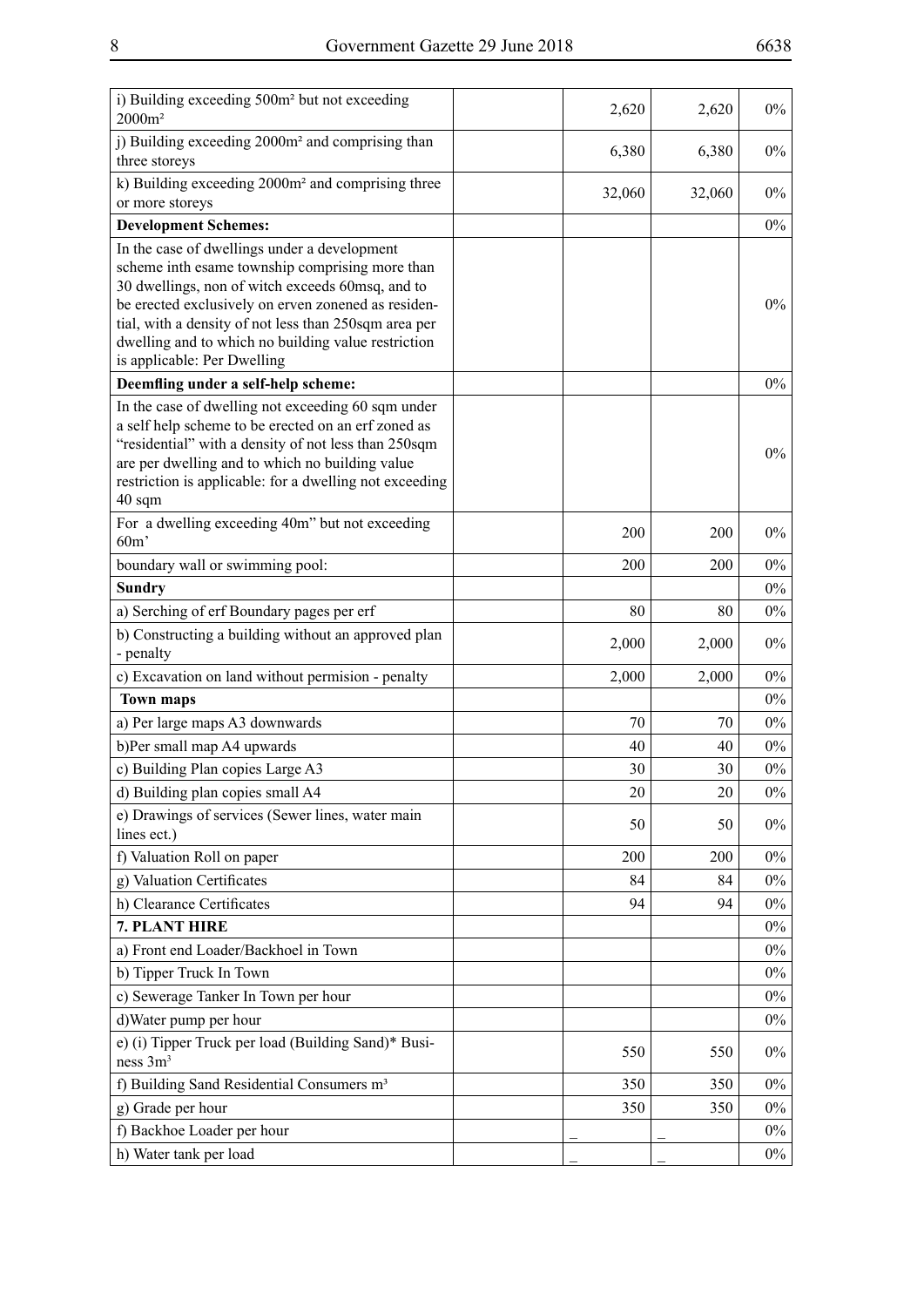| Cost of load includes cost of loade, a load is maxi-<br>mum m <sup>3</sup> of tipper truck, any request to deliver less<br>than maximum load. |  | $0\%$ |
|-----------------------------------------------------------------------------------------------------------------------------------------------|--|-------|
| Outside town rental of vehicles are subject to AA<br>rates                                                                                    |  | $0\%$ |

#### **NOTES**

- 1. The supply to all residential account holders is zero-rated for VAT purposes.
- 2. The supply of water to all non-residential account holders is rated at 15% for VAT purposes.
- 3. The supply of all other water related services is rated at 15% for VAT PURPOSES.

#### **By orde of the Council**

#### **J. Dinyando Chairperson of Council**

#### **Gochas Village Council**

 $\overline{\phantom{a}}$  , where  $\overline{\phantom{a}}$ 

No. 333 2018

#### Tariffs for 2018/2019

The Gochas Village Council has under section 30(1)(u) of the Local Authorities Act, 1992 (Act No. 23 of 1992) determined the tarffs and charges for the supply of electricity as set out in the Schedule, with effect from 1 July 2018.

| <b>Tariff Description</b>                                 | <b>Existing</b><br>Tariff 2016<br>2017<br>N\$ | <b>Proposed</b><br><b>Tariff 2017</b><br>2018<br>N\$ | <b>Increase</b><br>$\frac{0}{0}$ |
|-----------------------------------------------------------|-----------------------------------------------|------------------------------------------------------|----------------------------------|
| Water                                                     |                                               |                                                      |                                  |
| <b>Deposit Fees</b>                                       |                                               |                                                      |                                  |
| Deposits Residential                                      | 164.69                                        | 172.95                                               | $5.0\%$                          |
| <b>Deposits Business</b>                                  | 439.63                                        | 461.65                                               | 5.0%                             |
| <b>Connection Fees</b>                                    |                                               |                                                      |                                  |
| Connection fees prepaid residential                       | 628.21                                        | 659.65                                               | 5.0%                             |
| Connections fees prepaid Business                         | 1,823.26                                      | 1,914.45                                             | 5.0%                             |
| Residential Prepaid Connection                            | 1,215.51                                      | 1,276.28                                             | 5.0%                             |
| <b>Basic Charges</b>                                      |                                               |                                                      |                                  |
| Basic Charges Conventional residential                    | 39.69                                         | 41.70                                                | $5.1\%$                          |
| <b>Business Prepaid Connection</b>                        | 2,894.00                                      | 3,038.70                                             | $5.0\%$                          |
| <b>Basic Charges Conventional Business</b>                | 121.06                                        | 127.15                                               | 5.0%                             |
| Basic Charges Pensioners (No Basic Charge for Pensioners) |                                               |                                                      |                                  |
| <b>Water Consumption Fees</b>                             |                                               |                                                      |                                  |
| Consumption cost - Conventional per 1000 liter            | 15.47                                         | 16.70                                                | 8.0%                             |
| Pre paid Meter Tokens                                     | 429.52                                        | 463.90                                               | 8.0%                             |
| Standpipe                                                 | 20.29                                         | 21.95                                                | 8.2%                             |
| Residential Unit price per Kiloliter - 5000 Kiloliter     | 15.47                                         | 16.70                                                | 8.0%                             |
| 5501-6000 liter - Businesses                              | 16.09                                         | 17.40                                                | 8.1%                             |
| 6001- Businesses                                          | 16.59                                         | 17.95                                                | 8.2%                             |
| Residential (Pensioners) unit per kiloliter               | 10.76                                         | 11.65                                                | 8.3%                             |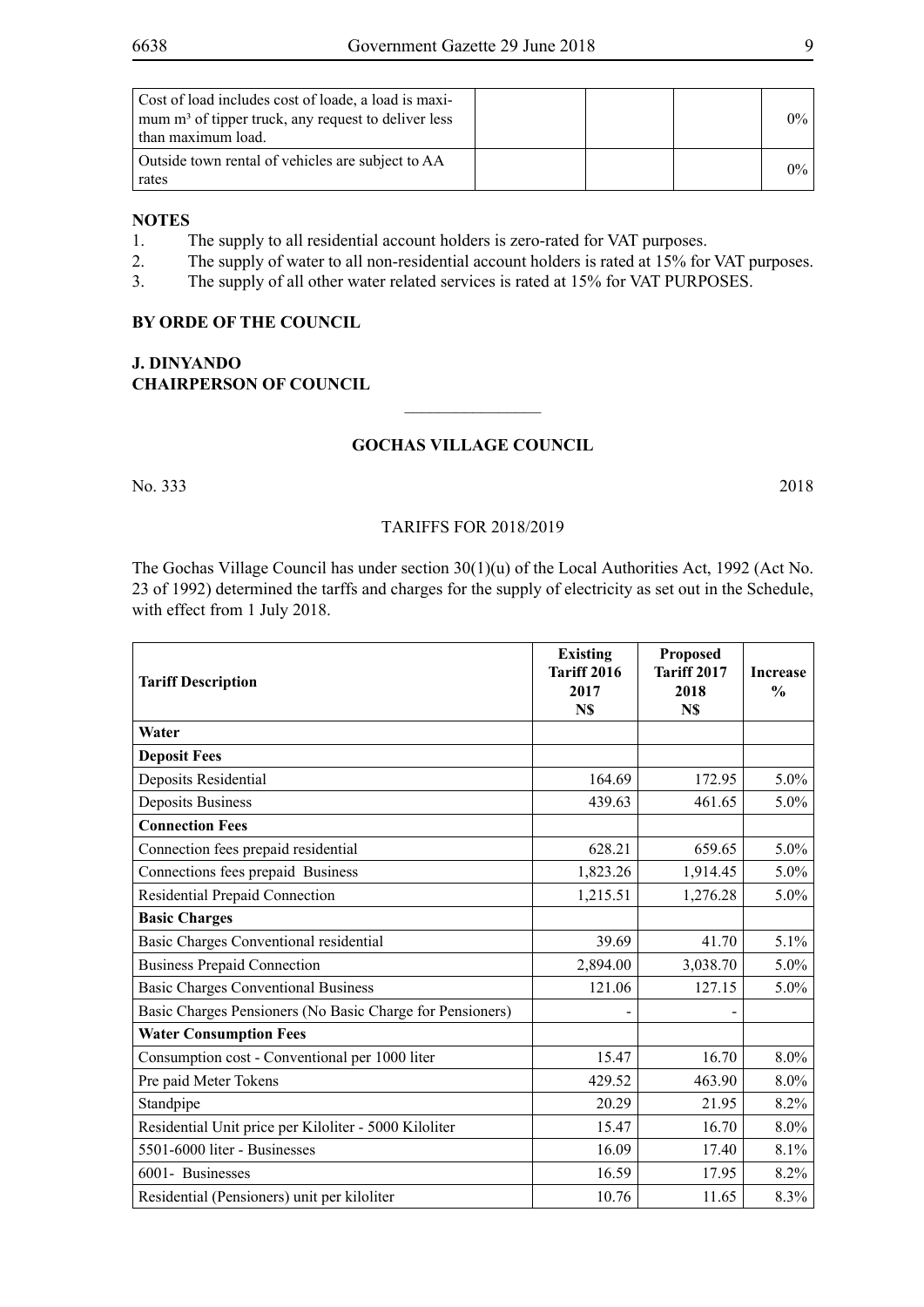| 5501 - 6000 (Pensioners) unit per kiloliter                                               | 13.50         | 14.60         | 8.1%       |
|-------------------------------------------------------------------------------------------|---------------|---------------|------------|
| 6001 (Pensioners) unit per kiloliter                                                      | 13.85         | 15.00         | 8.3%       |
| <b>Reconnection fees</b>                                                                  |               |               |            |
| Reconnection fees                                                                         | 251.37        | 263.95        | $5.0\%$    |
| Reconnection fees on request                                                              | 65.78         | 69.10         | $5.0\%$    |
| <b>Disconnection Fees</b>                                                                 |               |               |            |
| Disconnection fees                                                                        | 251.37        | 263.95        | $5.0\%$    |
| Disconnection fees on request                                                             | 65.78         | 69.10         | 5.0%       |
| <b>Maintenance Fees</b>                                                                   |               |               |            |
| Maintenance charges residential (existing customers)                                      | 11.92         | 12.55         | 5.3%       |
| Maintenance charges residential(new connections)                                          | 43.78         | 46.00         | 5.1%       |
| Maintenance charges business (existing customers)                                         | 75.02         | 78.80         | $5.0\%$    |
| Maintenace charges business (new customers)                                               | 125.00        | 131.25        | $5.0\%$    |
| Borehole Basic residential                                                                | 239.70        | 239.70        | $0.0\%$    |
| Borehole basic business                                                                   | 740.00        | 740.00        | $0.0\%$    |
| Borehole levy                                                                             | 250.00        | 250.00        | $0.0\%$    |
| <b>Illegal Water Connections: Bypass, sabotage or tempering</b>                           |               |               |            |
| <b>First Offence</b>                                                                      | $1134 + Cons$ | $1190 + Cons$ |            |
| Second Offence                                                                            | Legal Action  | Legal Action  |            |
| Low battery $+ E41$ charges                                                               | 12.50         | 13.15         | 5.2%       |
| <b>Electricity supply tariffs and charges</b>                                             |               |               |            |
| Conventional                                                                              |               |               |            |
| A. Deposits                                                                               |               |               |            |
| (a) Single phase                                                                          | 471.71        | 495.30        | $5.0\%$    |
|                                                                                           |               |               |            |
| (b) Commercial Single phase                                                               | 673.73        | 707.45        | $5.0\%$    |
| Commercial Three phase                                                                    | 1,459.50      | 1,532.50      | $5.0\%$    |
| <b>B.</b> Connection fees                                                                 |               |               |            |
|                                                                                           |               |               |            |
| (a) (i) Small customer (up to 60 Amp)<br>To cover costs of material, transport and labour | 1,823.32      | 1,914.50      | $5.0\%$    |
| (ii) Three phase (cable size up to $16mm^2$ )                                             |               |               |            |
| To cover costs of material, transport and labour                                          |               |               |            |
| (b) All other customers (more than 60 amp, three phase)                                   | 3,038.70      | 3,190.65      | $5.0\%$    |
| (c) change from conventional to prepaid                                                   | 924.00        | 970.20        | $5.0\%$    |
| New connection Business actual plus 15%                                                   |               |               |            |
| New connection residential actual plus 15%                                                |               |               |            |
| <b>C. Monthly Basic charges (PENDING ECB AND</b><br><b>NAMPOWER INCREMENTS)</b>           |               |               |            |
| <b>Domestic</b>                                                                           |               |               |            |
| Energy Charge N\$/kWh                                                                     | 1.55          |               | $-100.0\%$ |
| Capacity Charge N\$/kWh                                                                   | 7.00          |               | $-100.0\%$ |
| ECB levy                                                                                  | 0.01          |               | $-100.0\%$ |
| NEF levy                                                                                  | 0.01          |               | $-100.0\%$ |
| <b>Prepaid customers</b>                                                                  |               |               |            |
| Energy charges N\$/kWh                                                                    | 1.76          |               | $-100.0\%$ |
| (c) Customer above 60 Amp                                                                 |               |               |            |
| ECB levy                                                                                  |               |               |            |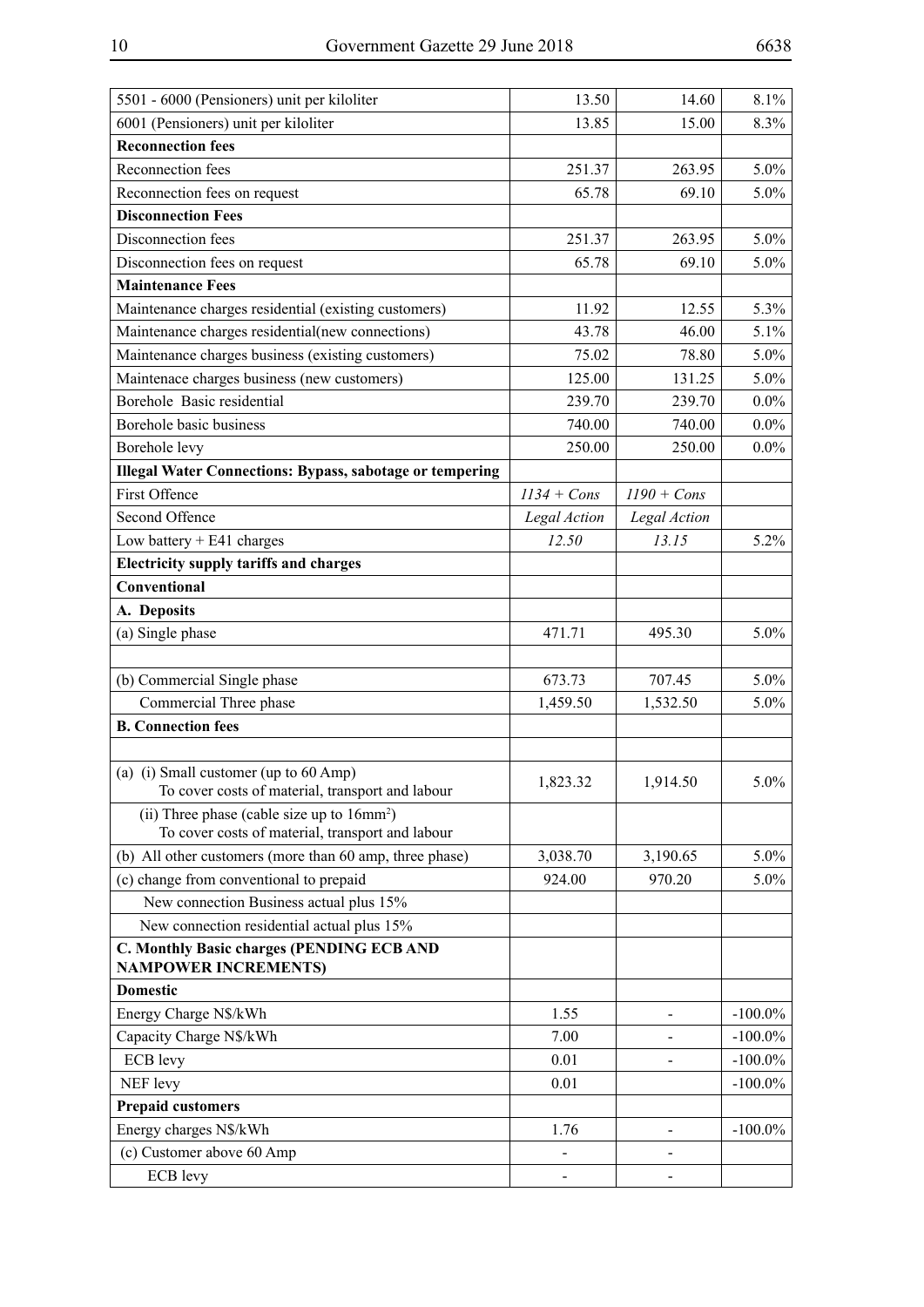| N\$ per month for every kVa according to Maximum<br>demand meter.                  |                |                |         |
|------------------------------------------------------------------------------------|----------------|----------------|---------|
| If a meter register less than 40kVa in a given month, the                          |                |                |         |
| customer shall be assessed as if a demand of 40kVa was                             |                |                |         |
| delivered.                                                                         |                |                |         |
| N\$  per kVa plus units used according to the three to                             |                |                |         |
| the three phase meters plus basic monthly charges                                  |                |                |         |
| (d) Domestic Three Phase                                                           |                |                |         |
| Energy charge                                                                      | 1.55           |                |         |
| Capacity Charge                                                                    | 21.00          |                |         |
| ECB levy                                                                           | 0.01           |                |         |
| NEF levy                                                                           | 0.01           |                |         |
| Commercial - Single phase                                                          |                |                |         |
| Energy charge                                                                      | 1.47           |                |         |
| Capacity Charge                                                                    | 7.40           |                |         |
| ECB levy                                                                           | 0.01           |                |         |
| NEF levy                                                                           | 0.01           |                |         |
| <b>Commercial Three Phase</b>                                                      |                |                |         |
| Energy charge                                                                      | 1.47           |                |         |
| Capacity Charge                                                                    | 22.20          |                |         |
| ECB levy                                                                           | 0.01           |                |         |
| NEF levy                                                                           | 0.01           |                |         |
| <b>Commercial Large Power Users</b>                                                |                |                |         |
| Energy charge                                                                      | 1.31           |                |         |
| Fixed per Month N\$                                                                | 456.00         |                |         |
| Maximum Demand Charge N\$/kVA/month                                                | 148.20         |                |         |
| ECB levy                                                                           | 0.01           |                |         |
| NEF levy                                                                           | 0.01           |                |         |
| Department - Single Phase                                                          |                |                |         |
| Energy charge N\$/kWh                                                              | 1.29           |                |         |
| Capacity charge N\$/Amp/Month                                                      | 6.40           |                |         |
| ECB levy                                                                           | 0.01           |                |         |
| NEF levy                                                                           | 0.01           |                |         |
| Departmental - Three Phase                                                         |                |                |         |
| Energy charge N\$/kWh                                                              | 1.29           |                |         |
| Capacity charge N\$/Amp/Month                                                      | 19.20          |                |         |
| ECB levy                                                                           | 0.01           |                |         |
| NEF levy                                                                           | 0.01           |                |         |
| D. Energy charges (tariffs per kwh unity) Subject to<br><b>ECB</b> tariff approval |                |                |         |
| (a) Small customer                                                                 | $\blacksquare$ |                |         |
| (b) Large customers (customers with maximum Demand                                 |                |                |         |
| meter instalations only                                                            |                |                |         |
| E. Extra Costs (All customer)                                                      |                |                |         |
| Disconnection fees                                                                 | 251.37         | 263.95         | $5.0\%$ |
| Disconnection fees on request                                                      | 63.95          | 67.15          | $5.0\%$ |
| 2. Pre-payment metering                                                            |                |                |         |
| A. Connections                                                                     |                |                |         |
| (a) Single Phase                                                                   | Actual + $15%$ | Actual $+15%$  |         |
| (b) Three phase connection                                                         | Actual + $15%$ | Actual + $15%$ |         |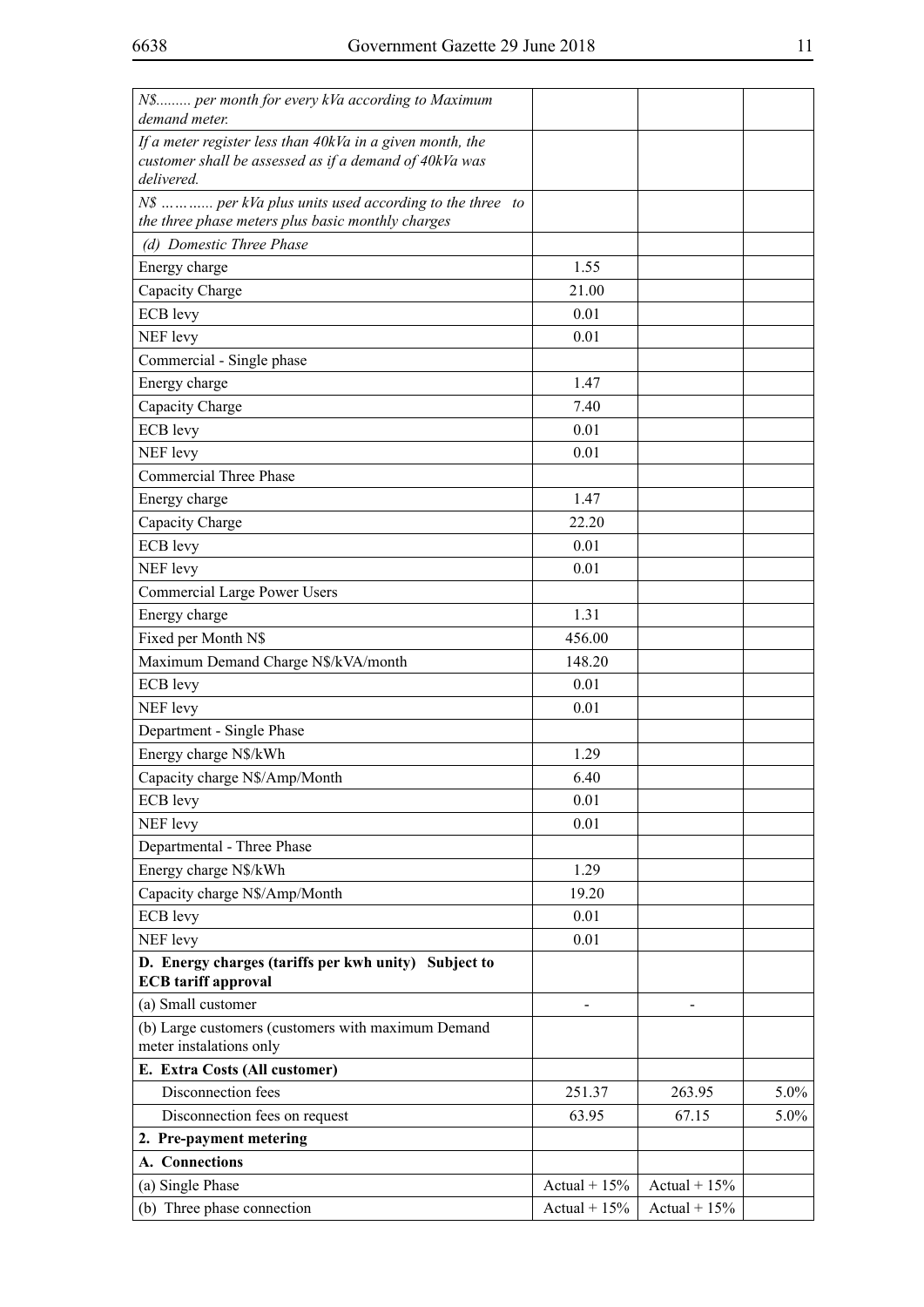| B. Extra cost (all pre-paid meter customer)                                                                                                                                                                                                     |              |              |         |
|-------------------------------------------------------------------------------------------------------------------------------------------------------------------------------------------------------------------------------------------------|--------------|--------------|---------|
| Reconnection                                                                                                                                                                                                                                    | 239.40       | 251.40       | $5.0\%$ |
| Reconnection on request                                                                                                                                                                                                                         | 60.90        | 63.95        | $5.0\%$ |
| Disconnection                                                                                                                                                                                                                                   | 239.40       | 251.40       | $5.0\%$ |
| Disconnection on request                                                                                                                                                                                                                        | 60.90        | 63.95        | $5.0\%$ |
| C. Energy charges (tariffs per kwh unit)                                                                                                                                                                                                        |              |              |         |
| Residential pre-paid meter customers<br>(i)                                                                                                                                                                                                     |              |              |         |
| Business pre-paid customers - unit price plus 15%<br>(ii)                                                                                                                                                                                       |              |              |         |
| <b>D. Readi Board Installations</b>                                                                                                                                                                                                             |              |              |         |
| Ready Board Installations (without the meter)                                                                                                                                                                                                   |              |              |         |
| Whereby no house reticulation is involved, will be<br>subjected to extra costs of:                                                                                                                                                              |              |              |         |
| E. Basic Charges on Prepaid meters                                                                                                                                                                                                              |              |              |         |
| (i) Maintenance charges residential (existing)                                                                                                                                                                                                  | 12.12        | 12.75        | $5.2\%$ |
| Maintenance charges (new connections)                                                                                                                                                                                                           | 42.52        | 44.65        | $5.0\%$ |
| (ii) Maintenance charges Business (existing)                                                                                                                                                                                                    | 72.97        | 76.65        | $5.0\%$ |
| Maintenance charges business (new connections)                                                                                                                                                                                                  | 121.80       | 127.90       | 5.0%    |
| F. Basic Charges on Empty Stands                                                                                                                                                                                                                |              |              |         |
| Fixed per month                                                                                                                                                                                                                                 | 64.05        | 67.25        | $5.0\%$ |
| <b>Illegal Electricity Connections: Bypass, sabotage of</b><br>tempering with the meter                                                                                                                                                         |              |              |         |
|                                                                                                                                                                                                                                                 | $2315.25 +$  | $2431.05 +$  |         |
| First Offence                                                                                                                                                                                                                                   | Cons         | Cons         |         |
| Second Offence                                                                                                                                                                                                                                  | Legal Action | Legal Action |         |
| <b>Electricity: Testing of defect electricity meters:</b>                                                                                                                                                                                       |              |              |         |
| Consumers must pay - deposit for testing meter N\$ 157.50                                                                                                                                                                                       |              |              |         |
| Testing of defective meters is free of charge where it is found<br>that the meter has a defect. The deposito will be refunded. If<br>it is found that the meter is registered correctly, the consumer<br>must bear the actual cost of the test. |              |              |         |
| Sewerage:                                                                                                                                                                                                                                       |              |              |         |
| A. Sewerage basic charges (water borne Sewerage)                                                                                                                                                                                                |              |              |         |
| (i) Sewerage basic charges residential                                                                                                                                                                                                          | 27.56        | 28.95        | $5.0\%$ |
| (ii) Sewerage basic charges business                                                                                                                                                                                                            | 52.08        | 54.70        | $5.0\%$ |
| <b>B. Sewerage Discharges per month (water borne)</b>                                                                                                                                                                                           |              |              |         |
| (i) Sewerage discharge p/m(waterborne)residential for each<br>toilet                                                                                                                                                                            | 28.93        | 30.40        | $5.1\%$ |
| (ii) Sewerage discharge per month (waterborne)business                                                                                                                                                                                          | 52.08        | 54.70        | $5.0\%$ |
| C. Monthly Basic charges - convention                                                                                                                                                                                                           |              |              |         |
| (a) New Sewerage Connections residential                                                                                                                                                                                                        | 520.27       | 546.30       | $5.0\%$ |
| (b)New Sewerage Connections Business - Actual plus 15%                                                                                                                                                                                          |              |              |         |
| (c) Sewerage pump out of boundaries $4.00$ p/km $+ 15\%$<br>$\text{Vat} + 15\%$ admin fees                                                                                                                                                      | 47.46        | 49.85        | $5.0\%$ |
| (d) Use of rods for sewerage blockage per day                                                                                                                                                                                                   | 12.81        | 13.45        | $5.0\%$ |
| <b>D. Sewerage Sumps</b>                                                                                                                                                                                                                        |              |              |         |
| Sewerage Pumps removal of 8000 litres or part thereof                                                                                                                                                                                           | 126.78       | 133.15       | $5.0\%$ |
| <b>HEALTH REGULATIONS</b>                                                                                                                                                                                                                       |              |              |         |
| E. Refuse removal                                                                                                                                                                                                                               |              |              |         |
| Refuse removal per standard receptacle per bin per month                                                                                                                                                                                        | 30.10        | 31.60        | $5.0\%$ |
| Garden refuse per load                                                                                                                                                                                                                          | 86.41        | 90.75        | $5.0\%$ |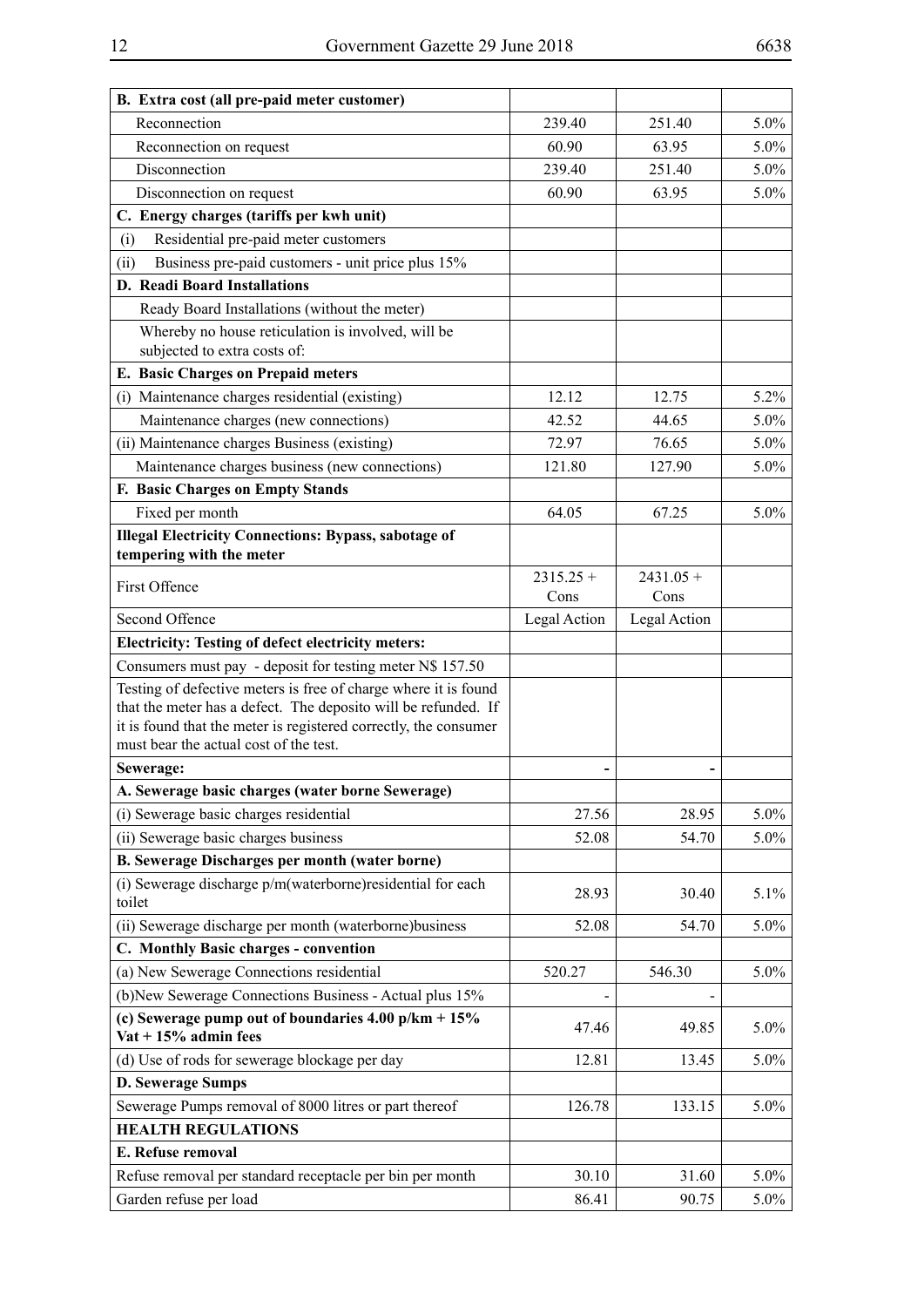| Building rubble                                                 | 86.41        | 90.75                         | 5.0%    |
|-----------------------------------------------------------------|--------------|-------------------------------|---------|
| For removal on request of Industrial refuse                     |              |                               |         |
| One removal per week                                            | 86.41        | 5.0%                          |         |
| Two removals per week                                           | 102.42       | 90.75<br>107.55               | 5.0%    |
| F. Illegal Dumping of refuse                                    | 115.76       | 121.55                        | 5.0%    |
| <b>First Offence</b>                                            | 1,157.62     | 1,215.50                      | 5.0%    |
| Second Offence                                                  | 1,736.43     | 1,823.25                      | 5.0%    |
| Third Offence                                                   | Legal Action | Legal Action                  |         |
| <b>Illegal Wood making in Townlands (except prosopis trees)</b> |              |                               |         |
| First Offence                                                   | 616.35       | 647.20                        | 5.0%    |
| Second Offence                                                  | 1,078.87     | 1,132.81                      | 5.0%    |
| Third Offence                                                   | Legal Action | Legal Action                  |         |
| <b>Burial Fees</b>                                              |              |                               |         |
| Burial fees /Gomxab                                             | 105.00       | 110.25                        | 5.0%    |
| Auobplaat                                                       | 105.00       | 110.25                        | 5.0%    |
| Town                                                            | 502.95       | 528.10                        | 5.0%    |
| Build out - Actual plus 15%                                     |              |                               |         |
| <b>Ratable Immovable Properties:</b>                            |              |                               |         |
| <b>BUSINESS</b>                                                 |              |                               | $0.0\%$ |
| Land                                                            | 0.066        | 0.069                         |         |
| Improvement                                                     | 0.022        | 0.022                         |         |
| <b>RESIDENTIAL</b>                                              |              |                               |         |
| Land (site value rate)                                          | 0.026        | 0.028                         |         |
| Improvement rate                                                | 0.022        | 0.022                         |         |
| <b>Building Clause</b>                                          |              | 0.035                         |         |
| <b>GOVERNMENT 80%</b>                                           |              |                               |         |
| Land (site value rate)                                          | -            | 0.055                         |         |
| Improvement rate                                                |              | 0.035                         |         |
| <b>AGRICULTURE 25%</b>                                          |              |                               |         |
| Land (site value rate)                                          |              | 0.035                         |         |
| Improvements rate                                               |              | 0.024                         |         |
| Undeveloped ervens for more than $two(2)$ years on assesment    |              |                               |         |
| rates                                                           |              | Improvements - 3 x land value |         |
| <b>Rent Townlands</b>                                           |              |                               |         |
| <b>Rental of townlands</b>                                      |              |                               |         |
| Per small stock                                                 | 9.87         | 14.80                         | 49.9%   |
| Per large stock                                                 | 34.65        | 52.00                         | 50.1%   |
| <b>Grazing fees</b>                                             |              |                               |         |
| Cattle                                                          | 21.71        | 22.80                         | 5.0%    |
| Donkeys                                                         | 21.71        | 22.80                         | 5.0%    |
| Sheep and goat                                                  | 4.41         | 4.65                          | 5.4%    |
| <b>Illegal occupation of Townlands/ Trespassing</b>             |              |                               |         |
| First Offence                                                   | 1,340.16     | 1,407.20                      | 5.0%    |
| Second Offence                                                  | 2,680.17     | 2,814.17                      | 5.0%    |
| Third offence                                                   | Legal action | Legal action                  |         |
| <b>Rental of Council Hall</b>                                   |              |                               |         |
| Rental of Council hall per day or part thereof                  |              |                               |         |
| Refundable Deposito                                             | 255.15       | 267.90                        | $5.0\%$ |
| Local artist, activities with profit (dances, shows)            | 347.28       | 364.65                        | 5.0%    |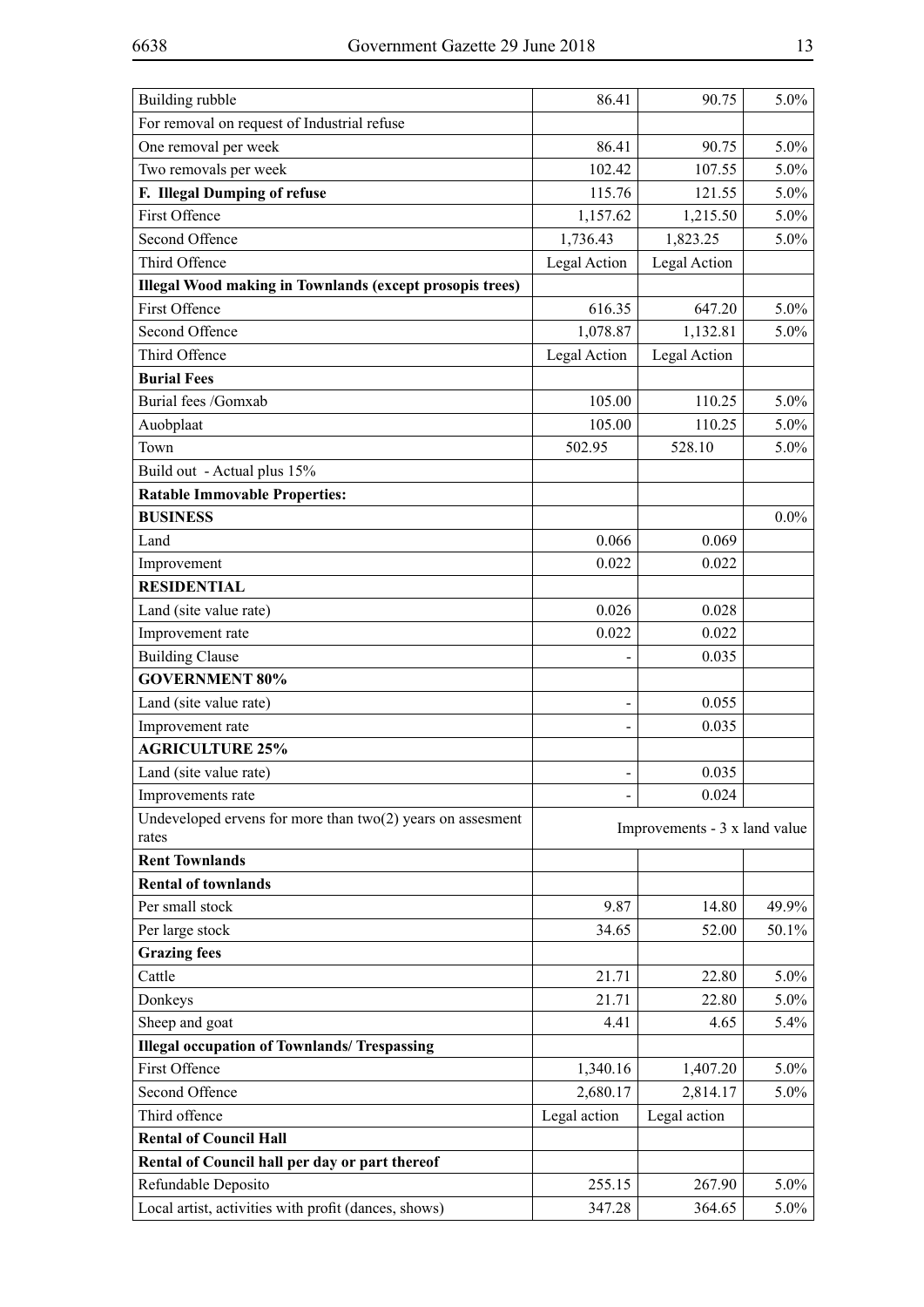L,

| Political meetings and braais                                                                           | 173.67         | 182.35         | $5.0\%$            |
|---------------------------------------------------------------------------------------------------------|----------------|----------------|--------------------|
| Artist from elsewhere                                                                                   | 577.50         | 606.40         | $5.0\%$            |
| Wedding receptions                                                                                      | 288.75         | 303.20         | $5.0\%$            |
| Chairs each                                                                                             | 1.60           | 1.70           | 6.2%               |
| Workshop                                                                                                | 420.00         | 420.00         | $0.0\%$            |
| Choir practise                                                                                          | 35.00          | 35.00          | $0.0\%$            |
| <b>Rental of sports ground</b>                                                                          |                |                |                    |
| One day                                                                                                 | 134.40         | 141.15         | $5.0\%$            |
| Weekend                                                                                                 | 402.15         | 422.25         | $5.0\%$            |
| Training per month                                                                                      | 346.50         | 363.85         | $5.0\%$            |
| <b>Rental of Campsite</b>                                                                               |                |                |                    |
| Entrance fee per person                                                                                 | 12.18          | 12.80          | 5.1%               |
| Entrance fee per car                                                                                    | 12.18          | 12.80          | 5.1%               |
| Entrance foreigners per person                                                                          | 46.20          | 48.55          | $5.1\%$            |
| Tent site and braai area per site                                                                       | 40.53          | 42.55          | $5.0\%$            |
| Braai area for day visitors                                                                             | 40.53          | 42.55          | $5.0\%$            |
| Shower for day visitors per person                                                                      | 11.55          | 12.15          | $5.2\%$            |
| Overnight at open area                                                                                  | 173.25         | 181.95         | 5.0%               |
| 2-4 people per site                                                                                     |                |                |                    |
| One car / tent or caravan                                                                               |                |                |                    |
| Overnight at Exclusive campsite per night                                                               | 404.25         | 424.50         | 5.0%               |
| 2 Cars per site<br><b>NO MORE THAN:</b>                                                                 |                |                |                    |
| 6 people per site                                                                                       |                |                |                    |
| 2 Tents per site                                                                                        |                |                |                    |
| <b>Weddings/parties</b>                                                                                 | 866.25         | 909.60         | 5.0%               |
| <b>Building Sand fees:</b>                                                                              |                |                |                    |
| Building sand fees per m                                                                                | 57.75          | 60.65          | $5.0\%$            |
| Concrete per m                                                                                          | 69.30          | 72.80          | 5.1%               |
| <b>Illegal Loading of Building Sand</b>                                                                 |                |                |                    |
| First offence                                                                                           | 140.70         | 147.75         | $5.0\%$            |
| Second offence                                                                                          | 280.35         |                |                    |
|                                                                                                         |                |                |                    |
|                                                                                                         |                | 294.40         | $5.0\%$            |
| Third offence                                                                                           | Legal Action   | Legal Action   | $0.0\%$            |
| <b>Rental of Heavy Duty Machinery</b><br>Rental of machines one hour or a part thereof excluding diesel | 385.35         | 404.65         | $5.0\%$            |
| (dry rate)<br>Rental of machines one hour or a part thereof including diesel                            | 634.20         | 665.95         | $5.0\%$            |
| (wet rate)                                                                                              |                |                |                    |
| Out town boundaries +VAT & Admin fees 15%+N\$ 4                                                         | 5.77           | 6.05           | 4.9%               |
| <b>Pound fees</b>                                                                                       |                |                |                    |
| Large stock per day per head                                                                            | 30.92          | 32.46          | $5.0\%$            |
| Small stock per day per head                                                                            | 7.88           | 8.30           | 5.3%               |
| Water at pounding fees small stock                                                                      | 3.30           | 3.50           | 6.1%               |
| Water at pounding fees large stock                                                                      | 7.77           | 8.15           | 4.9%               |
| Erven                                                                                                   |                |                |                    |
| Unservice Land/Erf Auobplaat /Gomxab nauss p/m <sup>2</sup>                                             | 12.60          | 13.25          | $5.2\%$            |
| Service Land/Erf Auobplaat/Gomxab p/m <sup>2</sup>                                                      | 15.00          | 15.75          | $5.0\%$            |
| Unservice Land/Erf town p/m <sup>2</sup>                                                                | 19.32          | 20.30          | $5.1\%$            |
| Service land/erf Town p/m <sup>2</sup><br>Business Erven unserviced p/m <sup>2</sup>                    | 23.00<br>31.76 | 24.15<br>33.35 | $5.0\%$<br>$5.0\%$ |

H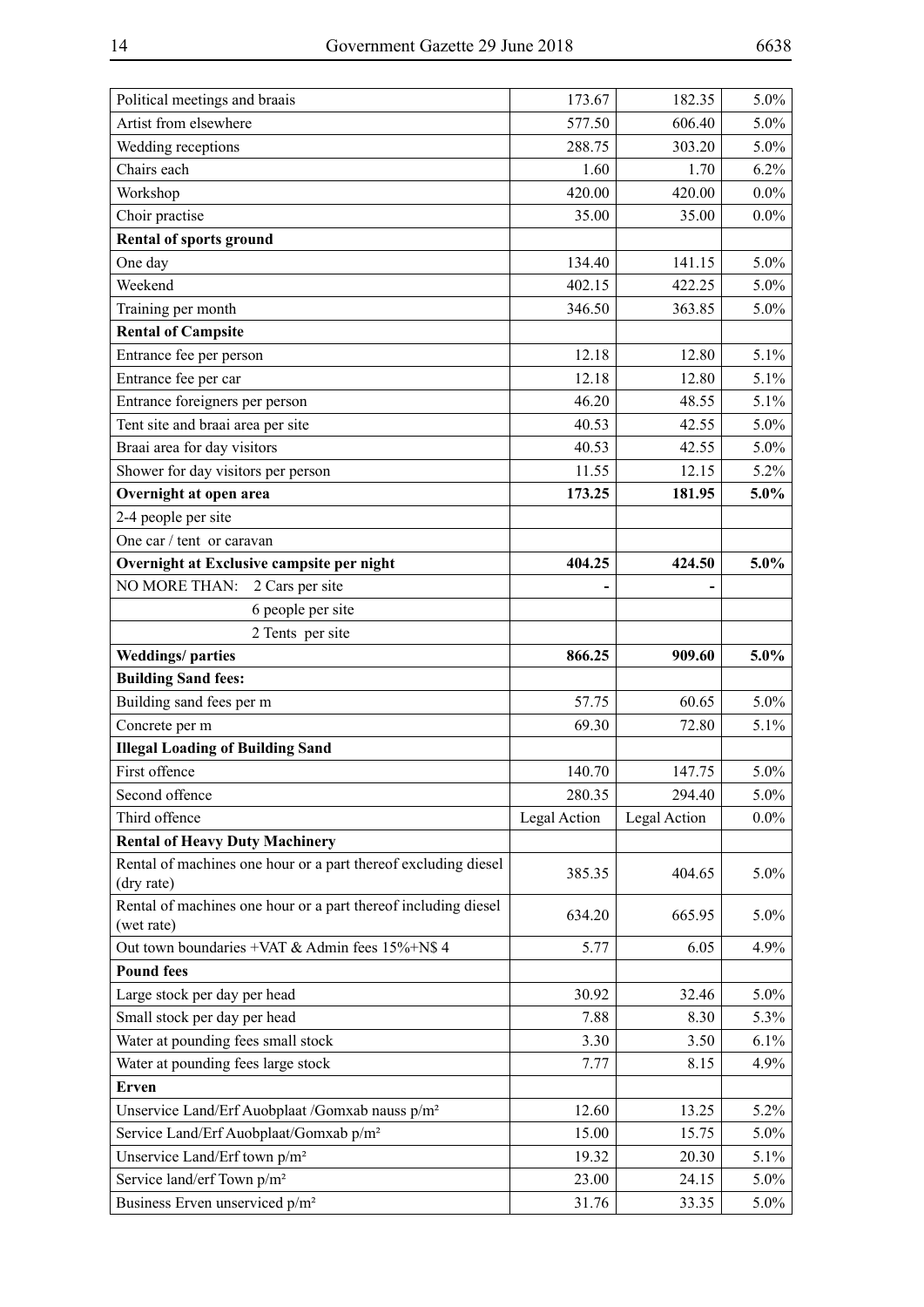| Business Erven serviced p/m <sup>2</sup>                                                                                                                                                                                                                 | 36.00    | 37.80     | 5.0%    |
|----------------------------------------------------------------------------------------------------------------------------------------------------------------------------------------------------------------------------------------------------------|----------|-----------|---------|
| <b>Building plan fees</b>                                                                                                                                                                                                                                |          |           |         |
| Decentralised Build Together p/m <sup>2</sup>                                                                                                                                                                                                            | 1.94     | 2.05      | 5.7%    |
| Residential p/m <sup>2</sup>                                                                                                                                                                                                                             | 4.46     | 4.70      | 5.4%    |
| Business p/m <sup>2</sup>                                                                                                                                                                                                                                | 5.77     | 6.05      | 4.9%    |
| Upstairs Building p/m <sup>2</sup>                                                                                                                                                                                                                       | 7.56     | 7.95      | 5.2%    |
| <b>Fire Brigade:</b>                                                                                                                                                                                                                                     |          |           |         |
| Basic charges residential                                                                                                                                                                                                                                | 3.85     | 4.05      | 5.2%    |
| <b>Basic charges Business</b>                                                                                                                                                                                                                            | 7.71     | 8.10      | 5.1%    |
| Out of boundaries N\$4.00 p/km + N\$50.00 p/h + 15% vat                                                                                                                                                                                                  |          |           |         |
| <b>Building Plans:</b>                                                                                                                                                                                                                                   |          |           |         |
| Building plans must be submitted to the Council before any<br>person intend to erect a new building or make alternation to<br>an excisting building within local area. No buildings shall be<br>constructed/altered unless with the approval of Council. |          |           |         |
| <b>Certificates:</b>                                                                                                                                                                                                                                     |          |           |         |
| Clearance Certificate                                                                                                                                                                                                                                    | 176.75   | 186.00    | 5.2%    |
| Valuation Certificate                                                                                                                                                                                                                                    | 176.75   | 186.00    | 5.2%    |
| <b>Registration of Business:</b>                                                                                                                                                                                                                         |          |           |         |
| <b>First Registration</b>                                                                                                                                                                                                                                | 440.47   | 462.50    | 5.0%    |
| Renewal                                                                                                                                                                                                                                                  | 294.00   | 308.70    | 5.0%    |
| Hawkers                                                                                                                                                                                                                                                  | 220.25   | 231.30    | 5.0%    |
| <b>Advertisement Board Signs</b>                                                                                                                                                                                                                         |          |           |         |
| On Payment Per month                                                                                                                                                                                                                                     | 440.47   | 462.50    | 5.0%    |
| Big Business Per month                                                                                                                                                                                                                                   | 293.47   | 308.15    | 5.0%    |
| Small Business Per month                                                                                                                                                                                                                                 | 293.47   | 308.15    | 5.0%    |
| Advertising of Properties Per month                                                                                                                                                                                                                      | 440.47   | 462.50    | 5.0%    |
| <b>Duplicate Services &amp; Faxes</b>                                                                                                                                                                                                                    |          |           |         |
| A4 paper copy per page                                                                                                                                                                                                                                   | 3.05     | 3.20      | 4.9%    |
| Incoming fax per page                                                                                                                                                                                                                                    | 5.25     | 5.55      | 5.7%    |
| Outgoing fax per page                                                                                                                                                                                                                                    | 4.62     | 4.85      | 5.0%    |
| Outgoing fax to SA per page                                                                                                                                                                                                                              | 7.35     | 7.75      | 5.4%    |
| <b>Lamination A4</b>                                                                                                                                                                                                                                     | 9.39     | 9.85      | $5.0\%$ |
| Receive and print of email                                                                                                                                                                                                                               | 3.67     | 3.85      | 4.9%    |
| <b>Site Rental</b>                                                                                                                                                                                                                                       |          |           |         |
| Informal settlement                                                                                                                                                                                                                                      | 34.65    | 38.15     | 10.1%   |
| <b>Tender Documents</b>                                                                                                                                                                                                                                  |          |           |         |
| Tender documents                                                                                                                                                                                                                                         | 500.00   | 525.00    | 5.0%    |
| <b>Local Tenders</b>                                                                                                                                                                                                                                     | 250.00   | 262.50    | 5.0%    |
| Public Transport                                                                                                                                                                                                                                         |          |           |         |
| Trip to Mariental p/p                                                                                                                                                                                                                                    | 75.00    | 85.00     | 13.3%   |
| Kilometre rate                                                                                                                                                                                                                                           | 6.50p/km | 6.85 p/km | $0.0\%$ |
| Transport in Town (Small Tipper)                                                                                                                                                                                                                         | 76.96    | 80.80     | 5.0%    |
| <b>House Rentals</b>                                                                                                                                                                                                                                     |          |           |         |
| One bedroom houses                                                                                                                                                                                                                                       | 333.90   | 350.60    | 5.0%    |
| Two bedroom houses                                                                                                                                                                                                                                       | 468.30   | 491.75    | 5.0%    |
| Three bedroom houses                                                                                                                                                                                                                                     | 601.65   | 631.75    | 5.0%    |
| Code 8                                                                                                                                                                                                                                                   | 117.60   | 123.50    | 5.0%    |
| Code 10                                                                                                                                                                                                                                                  | 218.40   | 229.35    | $5.0\%$ |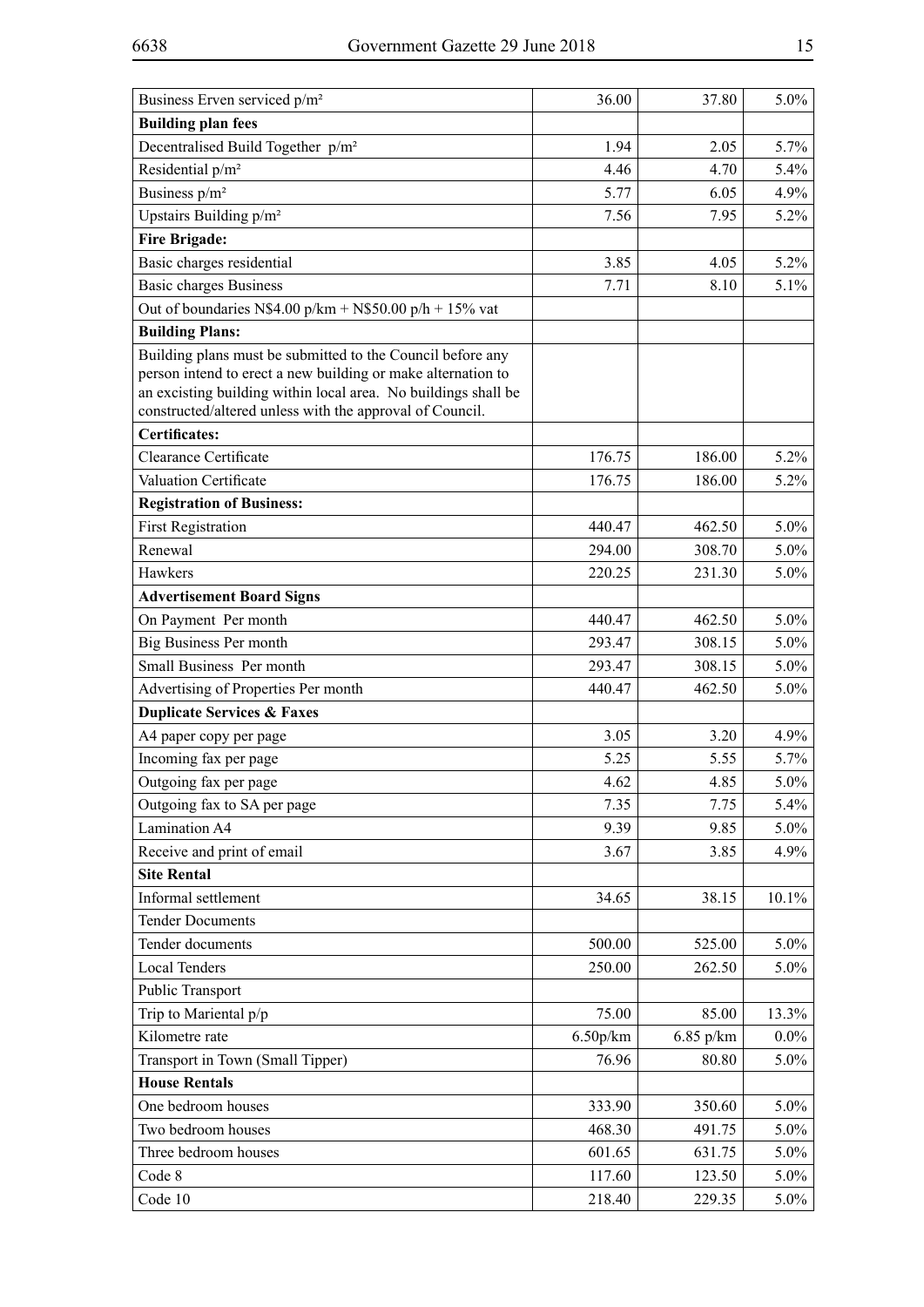| Code 11                                                       | 144.90   | 152.15   | 5.0%    |
|---------------------------------------------------------------|----------|----------|---------|
| Code 12                                                       | 144.90   | 152.15   | 5.0%    |
| Code 13                                                       | 206.85   | 217.20   | 5.0%    |
| Code 14                                                       | 206.85   | 217.20   | 5.0%    |
| Code 15                                                       | 219.45   | 230.45   | 5.0%    |
| Code 16                                                       | 219.45   | 230.45   | 5.0%    |
| Code 17                                                       | 194.25   | 203.95   | 5.0%    |
| Code 20                                                       | 308.70   | 324.15   | 5.0%    |
| Code 21                                                       | 232.47   | 244.05   | 5.0%    |
| Code 22                                                       | 257.25   | 270.15   | 5.0%    |
| Code 24                                                       | 264.40   | 277.65   | 5.0%    |
| Code 27 (Plot in Auobplaat)                                   | 1,102.50 | 1,157.65 | 5.0%    |
| Code 31                                                       | 218.40   | 229.35   | 5.0%    |
| Code 34                                                       | 134.40   | 141.15   | 5.0%    |
| Deposit on house rent                                         |          |          |         |
| One bedroom house                                             | 630.00   | 661.50   | 5.0%    |
| Two bedroom house                                             | 735.00   | 771.75   | 5.0%    |
| Three bedroom house                                           | 945.00   | 992.25   | 5.0%    |
| Code 8                                                        | 262.50   | 275.65   | 5.0%    |
| Code 10                                                       | 409.50   | 429.95   | 5.0%    |
| Code 11                                                       | 273.00   | 286.65   | 5.0%    |
| Code 12                                                       | 273.00   | 286.65   | 5.0%    |
| Code 13                                                       | 388.50   | 407.95   | 5.0%    |
| Code 14                                                       | 388.50   | 407.95   | 5.0%    |
| Code 15                                                       | 420.00   | 441.00   | 5.0%    |
| Code 16                                                       | 420.00   | 441.00   | 5.0%    |
| Code 17                                                       | 367.50   | 385.90   | 5.0%    |
| Code 20                                                       | 582.75   | 611.90   | 5.0%    |
| Code 21                                                       | 435.75   | 457.55   | $5.0\%$ |
| Code 22                                                       | 483.00   | 507.15   | 5.0%    |
| Code 24                                                       | 498.75   | 523.70   | $5.0\%$ |
| Code 27 (Plot Auobplaat)                                      | 1575.00  | 1653.75  | 5.0%    |
| Code 31                                                       | 420.00   | 441.00   | 5.0%    |
| Code 34                                                       | 420.00   | 441.00   | 5.0%    |
| Notes:                                                        |          |          |         |
| NB: The proposed tariffs had been calculated as follows:      |          |          |         |
| Electricity tariffs will be available as soon as ECB approves |          |          |         |
| it.                                                           |          |          |         |
| The rest of the charges had been calculated at cost recovery. |          |          |         |
| There were increments proposed for the financial year         |          |          |         |
| 2017/18 at an average of 5% for most tariffs.                 |          |          |         |

 $\frac{1}{2}$ 

#### **BY ORDER OF THE GOCHAS VILLAGE COUNCIL**

**L. SWARTZ**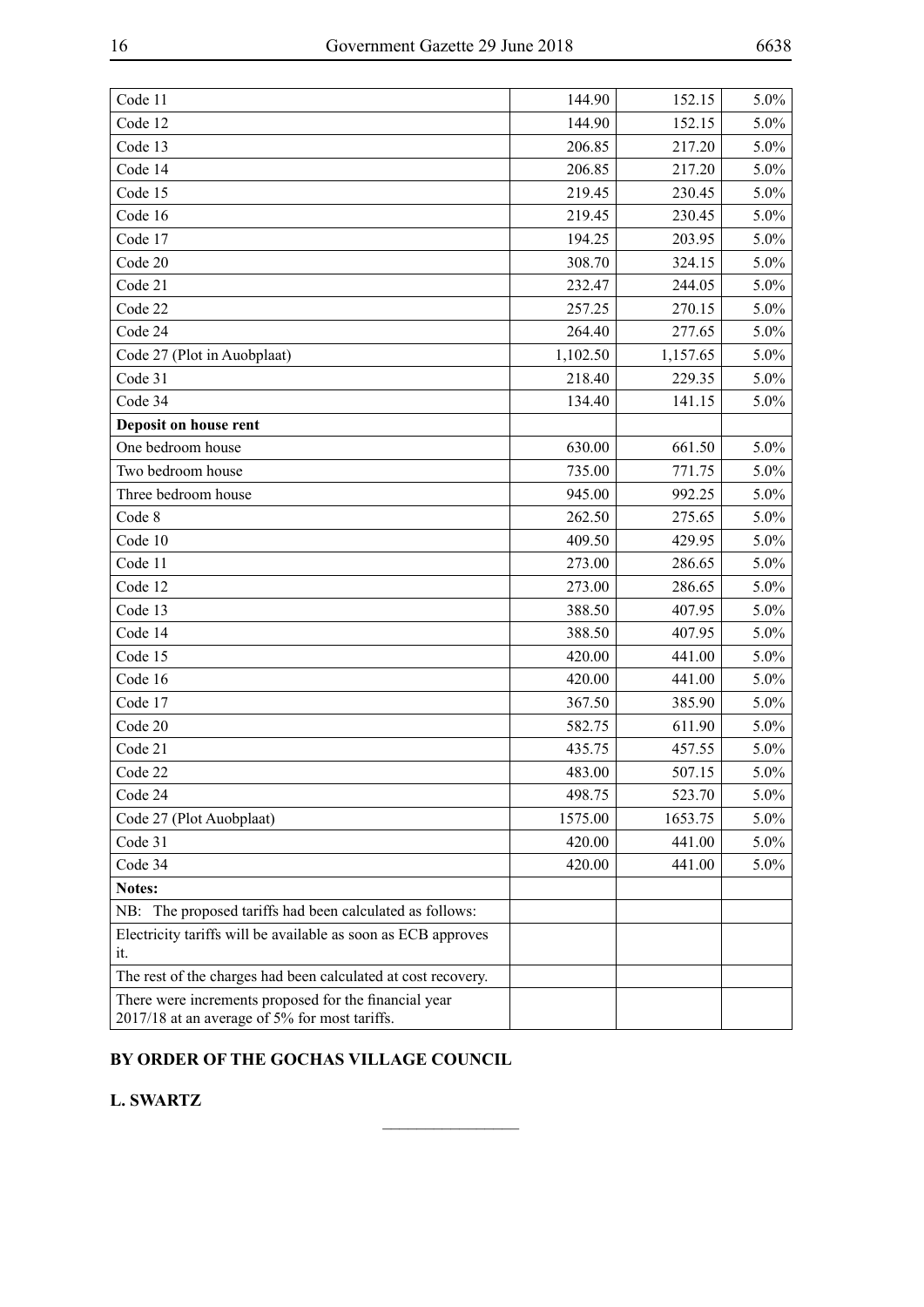#### **Kamanjab Village Council**

No. 334 2018

#### TARIFFS 2018/19

The Kamanjab Village Council has under Section 30(1)(u) and 73(1) of Local Authorities Act,1992 (Act No. 23 of 1992) as amended, determined the tarriff structure for Finacial year 2018/2019 and will be effective as from 1 July 2018

| <b>Tariff Description</b>                              | <b>Existing</b><br><b>Note</b><br><b>Tariff</b><br>N\$ |        | <b>Proposed</b><br><b>Tariff</b><br>N\$ | <b>Increase</b><br>$\frac{0}{0}$ |
|--------------------------------------------------------|--------------------------------------------------------|--------|-----------------------------------------|----------------------------------|
| <b>A. WATER SERVICES</b>                               |                                                        |        |                                         |                                  |
| <b>Unit Charges</b>                                    |                                                        |        |                                         |                                  |
| Residential- per Cubic meter                           |                                                        | 18     | 20                                      | 11.1%                            |
| Sliding scale cost per cubic meter 0-15m <sup>3</sup>  |                                                        | 18     | 20                                      | 11.1%                            |
| Sliding scale cost per cubic meter 16-30m <sup>3</sup> |                                                        |        | 20                                      |                                  |
| <b>Unit Charges for institutions</b>                   |                                                        |        |                                         |                                  |
| <b>Business and Any other-per Cubic</b>                |                                                        | 20     | 22                                      | 10.0%                            |
| Sliding scale cost per cubic meter 0-15m <sup>3</sup>  |                                                        |        |                                         |                                  |
| Sliding scale cost per cubic meter 16-30m <sup>3</sup> |                                                        | $20\,$ | 25                                      | 25.0%                            |
| <b>Stand pipe Recharges Minimum Amount</b>             |                                                        |        |                                         |                                  |
| Pre paid water-Filling of Token                        | Per cub                                                | 30     | 35                                      | 16.7%                            |
| Pre paid water- Filling of Token -<br>Householder      | new meters                                             |        |                                         |                                  |
| price of Token                                         |                                                        | 280    | 300                                     | 7.1%                             |
| <b>MONTHLY BASIC CHARGES</b>                           |                                                        |        |                                         |                                  |
| Residential                                            |                                                        | 61     | 64                                      | $5.0\%$                          |
| Business and Any other institution                     |                                                        | 213    | 224                                     | $5.0\%$                          |
| Pensioners                                             |                                                        | 37     | 39                                      | 5.0%                             |
| <b>CONNECTION / DISCONNECTION</b><br><b>FEES</b>       |                                                        |        |                                         |                                  |
| $20-25$ mm pipe                                        |                                                        | 424    | 445                                     | 5.0%                             |
| Disconnection                                          |                                                        | 61     | 64                                      | $5.0\%$                          |
| Reconnection -Residential                              |                                                        | 170    | 179                                     | 5.0%                             |
| <b>Reconnection -Business</b>                          |                                                        | 244    | 256                                     | 5.0%                             |
| Interest on over due account /late payment             |                                                        | 1      | 1                                       | 5.0%                             |
| Testing water meter                                    |                                                        | 128    | 134                                     | 5.0%                             |
| <b>CONSUMER DEPOSIT</b>                                |                                                        |        |                                         |                                  |
| Deposit - Residental                                   | per household                                          | 386    | 405                                     | $5.0\%$                          |
| Deposit - business\ Any other institution              | per Bussiness                                          | 497    | 522                                     | $5.0\%$                          |
| deposit-Temporary                                      |                                                        | 441    | 463                                     | $5.0\%$                          |
| FINE FOR ILLEGAL CONNECTION                            |                                                        |        |                                         |                                  |
| Minimum fine                                           |                                                        | 2,100  | 2,205                                   | $5.0\%$                          |
| <b>B. SEWARAGE</b>                                     |                                                        |        |                                         |                                  |
| <b>Monthly Basic Charges</b>                           |                                                        |        |                                         |                                  |
| Residental                                             |                                                        | 62     | 65.1                                    | $5.0\%$                          |
| Business and Any other institution                     |                                                        | 115    | 120.75                                  | $5.0\%$                          |
| Pensioner                                              |                                                        | 37     | 38.85                                   | $5.0\%$                          |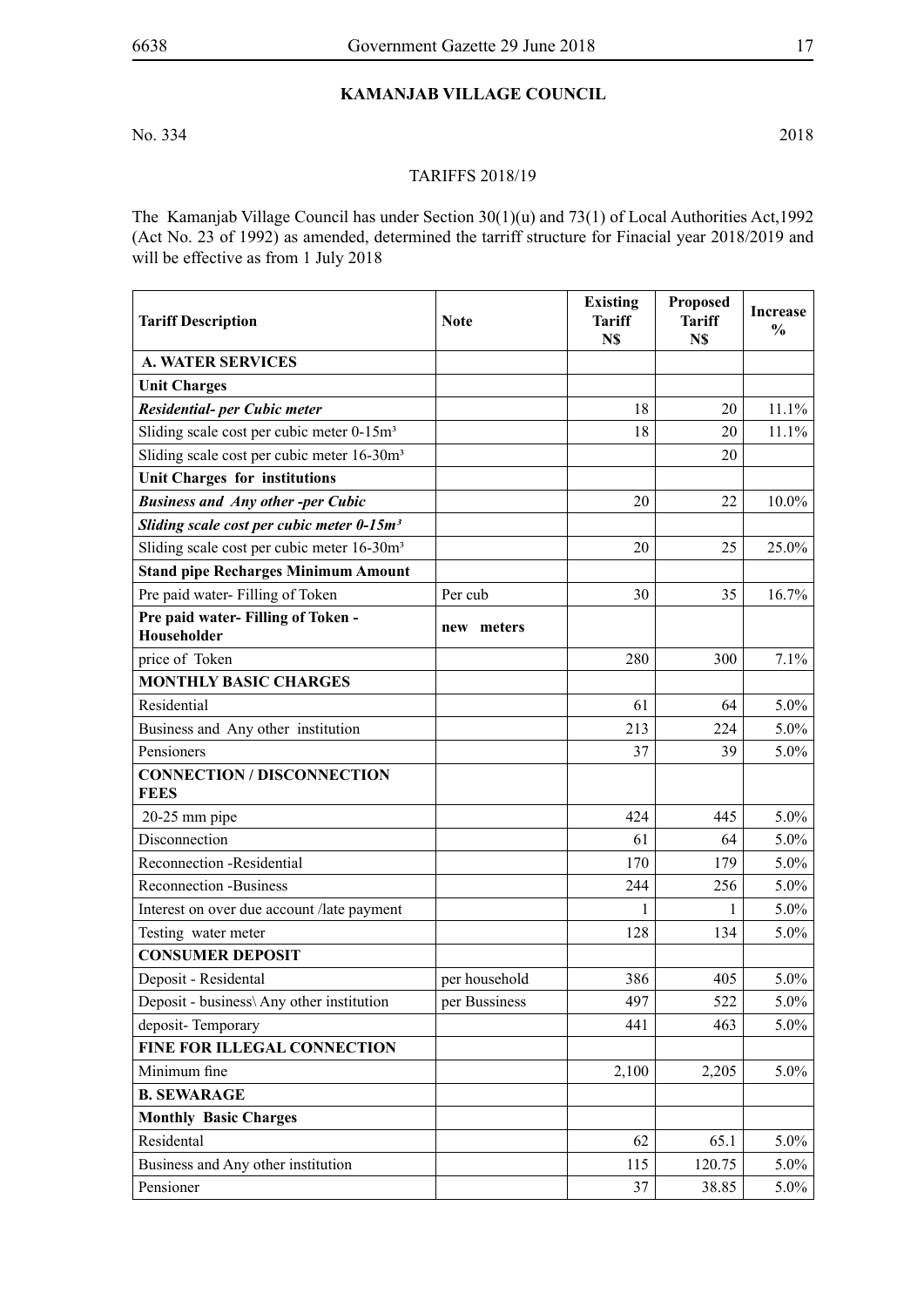| <b>SEWERAGE CONNECTION FEES</b>          |                    |                         |              |            |
|------------------------------------------|--------------------|-------------------------|--------------|------------|
| Residential                              |                    | 487                     | 511.35       | $5.0\%$    |
| Business and Any other institution       |                    | 548                     | 575.4        | $5.0\%$    |
| <b>C. SANITATION OR REFUSAL</b>          |                    |                         |              |            |
| <b>REMOVAL</b>                           |                    |                         |              |            |
| <b>Monthly Basic Charges</b>             |                    |                         |              |            |
| Residental                               | per month          | 71                      | 74.55        | $5.0\%$    |
| Business and Any other institution       | per load           | 231                     | 242.55       | $5.0\%$    |
| Pensioners                               |                    | 37                      | 38.85        | $5.0\%$    |
| Illegal dumping of refuse                |                    | 210                     | 220.5        | $5.0\%$    |
| Garden and stable litler                 | per load           | 82                      | 86.1         | $5.0\%$    |
| <b>Building Rubbles</b>                  | per load           | 170                     | 178.5        | $5.0\%$    |
| Refuse skip & removal                    | per load           | 98                      | 102.9        | $5.0\%$    |
| Additional Refusal removal               | phase out          | 37                      | $\Omega$     | $-100.0\%$ |
| Open Space Cleaning - Business           | per month          | 15                      | 15.75        | $5.0\%$    |
| Open space cleaning -Residential         | per month          | 15                      | 15.75        | $5.0\%$    |
| <b>CUTTING AND REMOVAL OF TREES</b>      |                    |                         |              |            |
| small trees and shrubs                   |                    | 93                      | 97.65        | $5.0\%$    |
| Big trees and Bushes                     |                    | 116                     | 121.8        | $5.0\%$    |
| <b>D. PROPERTY RENTAL</b>                |                    |                         |              |            |
| Social house                             |                    | 348                     | 365.4        | $5.0\%$    |
| Rental Informal sites                    |                    | 28                      | 30           | 7.1%       |
| <b>E. FITNESS CERTIFICATE</b>            |                    |                         |              |            |
| Clearnce Certificate\ Valuation          | per year           | 290                     | 304.5        | $5.0\%$    |
| <b>Business Informal</b>                 |                    | 348                     | 365.4        | $5.0\%$    |
| Hawker                                   | PHASE OUT          | 58                      | $\mathbf{0}$ | $-100.0\%$ |
| <b>BUSINESS CERTIFICATE</b>              |                    |                         |              |            |
| <b>Registration for Business</b>         |                    | 348                     | 365.4        | $5.0\%$    |
| <b>ASSESSMENT RATE 2017 \2018</b>        |                    |                         |              |            |
| <b>Rates and Taxes - Residential</b>     |                    |                         |              |            |
| On site Value                            |                    | 0.0505                  | 0.0601       | 19.0%      |
| On Improvement Value                     |                    | 0.0152                  | 0.016        | 5.3%       |
| <b>Rates and Taxes -- Business</b>       |                    |                         |              |            |
| On site Value                            |                    | 0.0662                  | 0.0701       | 5.9%       |
| On Improvement Value                     |                    | 0.0212                  | 0.025        | 17.9%      |
| <b>FIRE BRIGADE SERVICES</b>             |                    |                         |              |            |
| Light pump great than 1500 cubic meter   |                    | 79                      | 82.95        | $5.0\%$    |
| Fire brigade Vehicle per hour            |                    | 58                      | 60.9         | $5.0\%$    |
| per member of services per hour          |                    | 47                      | 49.35        | $5.0\%$    |
| fire safety inspection services per hour |                    | 58                      | 60.9         | $5.0\%$    |
| fire levy                                |                    | 10                      | 11           | $10.0\%$   |
| <b>APPROVAL OF BUILDING PLANS</b>        |                    |                         |              |            |
| Submission fee                           |                    | 348                     | 365.4        | $5.0\%$    |
| Building plan (per floor square area     | $\boldsymbol{0}$   | 1.7                     | 1.7          | $0.0\%$    |
| Boundary Wall (per running meter         |                    | 1.7                     | 1.7          | $0.0\%$    |
| Business and Any other                   | per m <sup>2</sup> | 15                      | 0.5          | $-96.7\%$  |
| Resindetial                              | per m <sup>2</sup> | $\overline{\mathbf{4}}$ | 0.2          | $-95.0\%$  |
|                                          |                    |                         |              |            |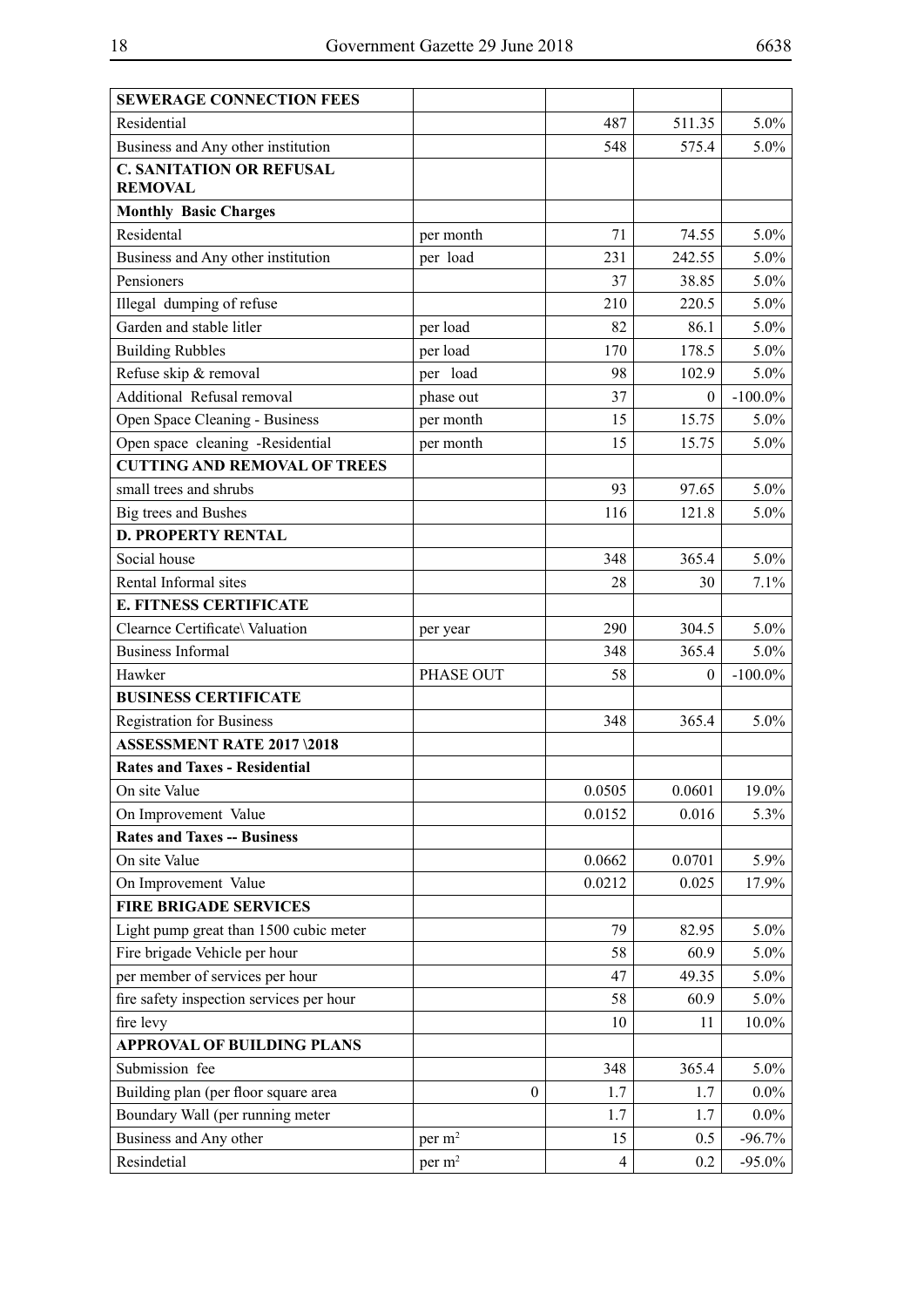| <b>SALES Of ERVEN</b>                       |                    |                |              |          |
|---------------------------------------------|--------------------|----------------|--------------|----------|
| <b>Residential Erven</b>                    | per m <sup>2</sup> | 17             | 20           | 17.6%    |
| <b>Business Erven</b>                       | per m <sup>2</sup> | 39             | 50           | 28.2%    |
| Virgin Land                                 | per m <sup>2</sup> | 10             | 10           | $0.0\%$  |
| E. CEMETERY                                 |                    |                |              |          |
| <b>Burial Fees</b>                          |                    |                |              |          |
| Adult per grave - Digging grave-self        |                    | 176            | 184.8        | 5.0%     |
| Adult per grave - Digging grave council     |                    | 420            | 441          | 5.0%     |
| Children under 16 years- Digging grave self |                    | 123            | 129.15       | 5.0%     |
| Pensioners and Distitutes people-digging    |                    | 116            | 121.8        | 5.0%     |
| grave - self                                |                    |                |              |          |
| Reservation (Relative                       |                    | 400            | 500          | 25.0%    |
| <b>COMMERCIAL CENTRE</b>                    |                    |                |              |          |
| Stall $32$ square m <sup>2</sup>            |                    | 86.4           | 91           | 5.3%     |
| Stall $9$ square m <sup>2</sup>             |                    | 180            | 189          | 5.0%     |
| stall 68 square m <sup>2</sup>              |                    | 273.61         | 288          | 5.3%     |
| stall 70 square m <sup>2</sup>              |                    | 300            | 315          | 5.0%     |
| stall 96 square m <sup>2</sup>              |                    | 1355           | 800          | $-41.0%$ |
| Open Space                                  |                    | 364            | 382.2        | $5.0\%$  |
| All Bill Boards                             |                    | 231            | 242.55       | 5.0%     |
| F. MISCELLANEOUS                            |                    |                |              |          |
| Copies                                      | one side           | 2.3            | 2.42         | 5.2%     |
| Sending fax National                        | per page           | 5.25           | 5.52         | 5.1%     |
| sending fax International                   | per page           | 9              | 9.45         | 5.0%     |
| Receiving of fax                            | per page           | $\overline{3}$ | 3.15         | 5.0%     |
| <b>Dishonoured Cheques</b>                  |                    | 166            | 174.3        | 5.0%     |
| <b>SALES OF SAND</b>                        |                    |                |              |          |
| Sand to all Residential & business          | per load           | 350            | 367.5        | 5.0%     |
| PLANT AND MACHINERY HIRE                    |                    |                |              |          |
| <b>Back Hoe Loader JCB</b>                  | per hrs            | 753            | 790.65       | 5.0%     |
| Deposit for Hoe Loader                      |                    | 10000          | 10000        | $0.0\%$  |
| Tipper Truck 3 ton                          | per trip KM        | 15             | 15.75        | 5.0%     |
| Small Truck                                 | per trip KM        | 15             | 15.75        | $5.0\%$  |
| Rental of Public Toilet                     | <b>PHASEOUT</b>    | $\theta$       | $\mathbf{0}$ |          |
| Office Rental                               |                    | 3000           | 3000         | $0.0\%$  |
| Rental of chairs                            | per chairs         | 6              | 6            | $0.0\%$  |
| Rental of Council New chamber & old Builing | per day            | 350            | 367.5        | $5.0\%$  |
| <b>GRAZING FEES</b>                         |                    |                |              |          |
| Small stock per head                        | per month          | 23             | 24.15        | $5.0\%$  |
| Large stock- per head                       | per month          | 35             | 36.75        | 5.0%     |
| <b>IMPOUND LIVE STOCK</b>                   |                    |                |              |          |
| Large stock                                 | per day            | 23.1           | 25           | 8.2%     |
| Small stock                                 | per day            | 16.8           | 18           | 7.1%     |
| others                                      |                    | 16.8           | 18           | 7.1%     |
| <b>COMMUNITY HALL RENTAL</b>                |                    |                |              |          |
| School Function, NGO and O/M/A              | per day            | 100            | 100          | $0.0\%$  |
| <b>Church Function</b>                      | per day            | 100            | 100          | $0.0\%$  |
| <b>Political Activities</b>                 | per day            | 300            | 300          | $0.0\%$  |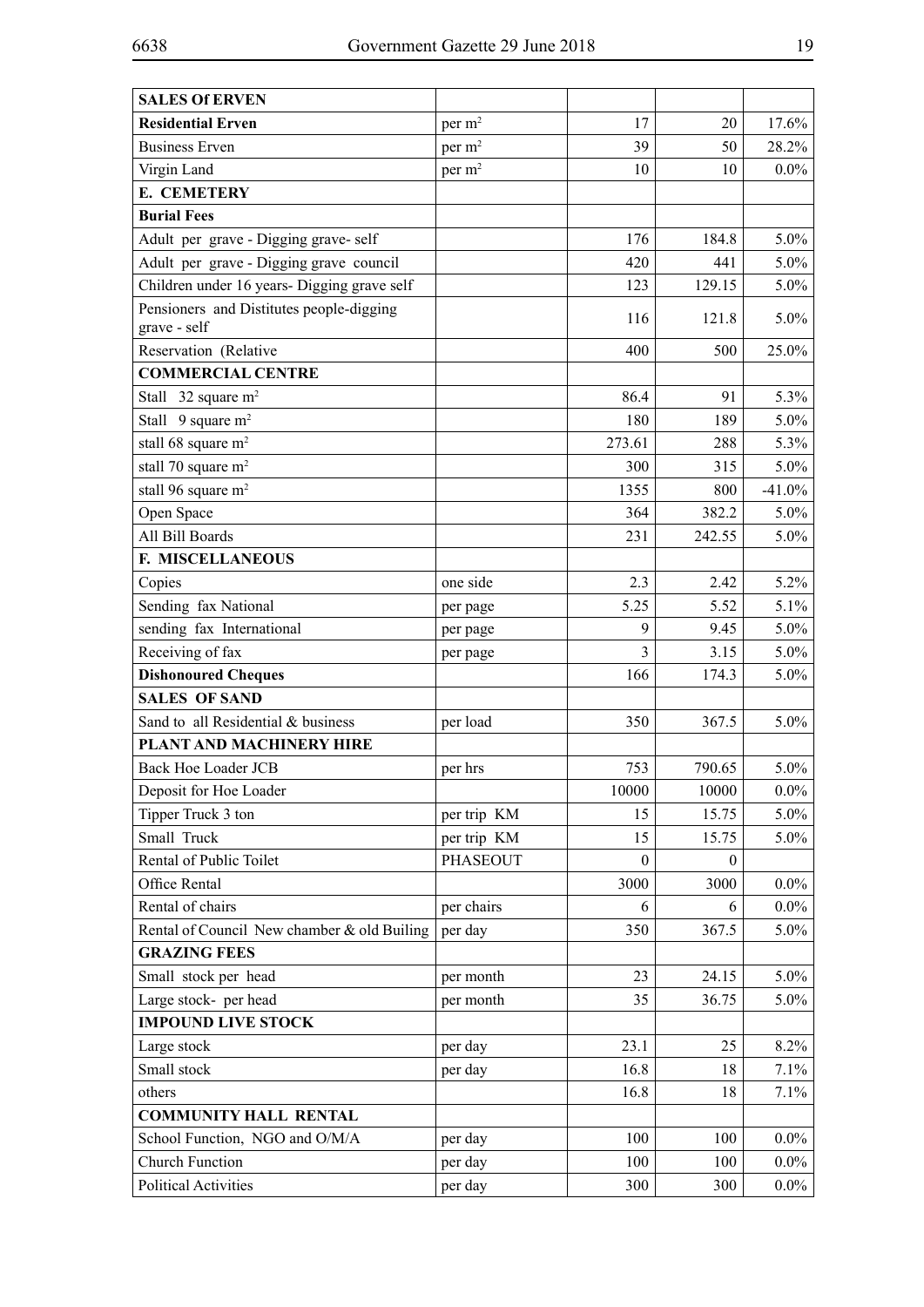| Deposit Refundable                  |          | 500 | 500 | $0.0\%$ |
|-------------------------------------|----------|-----|-----|---------|
| <b>PUMPING SITE CHARGES</b>         |          |     |     |         |
| $\overline{\phantom{a}}$ Sewer pump | per tons | 56  | 60  | $7.1\%$ |
| Refuse pumping                      | per load | 45  | 50  | $1.1\%$ |

#### **J. N. HENDRICKS CHAIRPERSON KAMANJAB VILLAGE COUNCIL**

#### **MUNICIPALITY OF HENTIES BAY**

 $\overline{\phantom{a}}$  , where  $\overline{\phantom{a}}$ 

No. 335 2018

#### TARIFFS 2018/2019

| Zoning         |                                                                                                  |  | <b>Approved</b><br>17/18    | <b>New</b>       | $\frac{0}{0}$<br>18/19 | <b>Penalty Rates</b> |          |
|----------------|--------------------------------------------------------------------------------------------------|--|-----------------------------|------------------|------------------------|----------------------|----------|
| Code           | <b>LAND VALUE PER ANNUM</b>                                                                      |  | N\$                         | N\$              | 18/19                  | $2 - 5$              | $5 - Up$ |
|                |                                                                                                  |  | <b>Excl Vat</b>             | <b>Excl Vat</b>  |                        | 18/19                | 18/19    |
| 1              | Residential                                                                                      |  | 0.0119                      | 0.0125           | 5%                     | 0.0249               | 0.0499   |
| $\overline{2}$ | General Residential 1                                                                            |  | 0.0131                      | 0.0137           | 5%                     | 0.0275               | 0.0550   |
| 3              | General Residential 2                                                                            |  | 0.0143                      | 0.0150           | 5%                     | 0.0300               | 0.0601   |
| $\overline{4}$ | General Business (Includes homebased<br>business)                                                |  | 0.0222                      | 0.0234           | 5%                     | 0.0467               | 0.0934   |
| 5              | Light Industrial                                                                                 |  | 0.0190                      | 0.0200           | 5%                     | 0.0400               | 0.0799   |
| 6              | General Industrial                                                                               |  | 0.0213                      | 0.0224           | 5%                     | 0.0448               | 0.0896   |
| $\overline{7}$ | Institutional                                                                                    |  | 0.0223                      | 0.0235           | 5%                     | 0.0469               | 0.0938   |
| 8              | NEW: AGRICULTURAL/SMALL<br><b>HOLDINGS</b>                                                       |  | 0.0223                      | 0.0235           | 5%                     | 0.0469               | 0.0938   |
| 9              | NEW: ALL OTHER CLASSIFICATIONS<br>(Government; Special Uses; Local<br>Authority)                 |  | 0.0211                      | 0.0222           | 5%                     | 0.0444               | 0.0888   |
| 10             | <b>NEW: SPECIAL</b>                                                                              |  | 0.0213                      | 0.0224           | 5%                     | 0.0448               | 0.0896   |
| 93             | NEW: LOCAL AUTHORITY                                                                             |  | 0.0213                      | 0.0224           | 5%                     | 0.0448               | 0.0896   |
| 94             | NEW: PUBLIC OPEN SPACE                                                                           |  | $\overline{a}$              | 0.0000           | $\blacksquare$         |                      |          |
| 95             | <b>EXEMPTED</b>                                                                                  |  | $\overline{a}$              | 0.0000           |                        |                      |          |
|                | <b>BUILDINGS/IMPROVEMENTS</b><br><b>PER ANNUM(Residential)</b>                                   |  | 0.0041                      | 0.0045           | 10%                    |                      |          |
|                | <b>BUILDINGS/IMPROVEMENTS</b><br>PER ANNUM(Other):                                               |  |                             | 0.0000           |                        |                      |          |
|                | (Bussiness; Institutional; Industrial<br>etc.) (New)                                             |  | 0.0043                      | 0.0047           | 10%                    |                      |          |
|                | <b>4 X ERF VALUE TWO YEARS AFTER FIRST</b><br><b>BUILDING CLAUSE</b><br><b>REGISTRATION DATE</b> |  |                             |                  |                        |                      |          |
|                | PLEASE TAKE NOTE OF PENALTY RATES ON UNIMPROVED PROPERTIES APPLICABLE                            |  |                             |                  |                        |                      |          |
|                |                                                                                                  |  | <b>AS FROM 1 July 2018:</b> |                  |                        |                      |          |
|                | PENALTY RATE ON UNIMPROVED                                                                       |  | (Site                       | 2 x monthly rate |                        |                      |          |
|                | PROPERTIES 2-5 YEARS PER MONTH                                                                   |  | Value)                      |                  |                        |                      |          |
|                | PENALTY RATE ON UNIMPROVED<br>PROPERTIES 5 AND MORE YEARS P/M                                    |  | (Site<br>Value)             | 4 x monthly rate |                        |                      |          |

#### **AMENDED ASSESSMENT RATES AS PER APPROVED NEW VALUATION ROLL 2015 - 2019**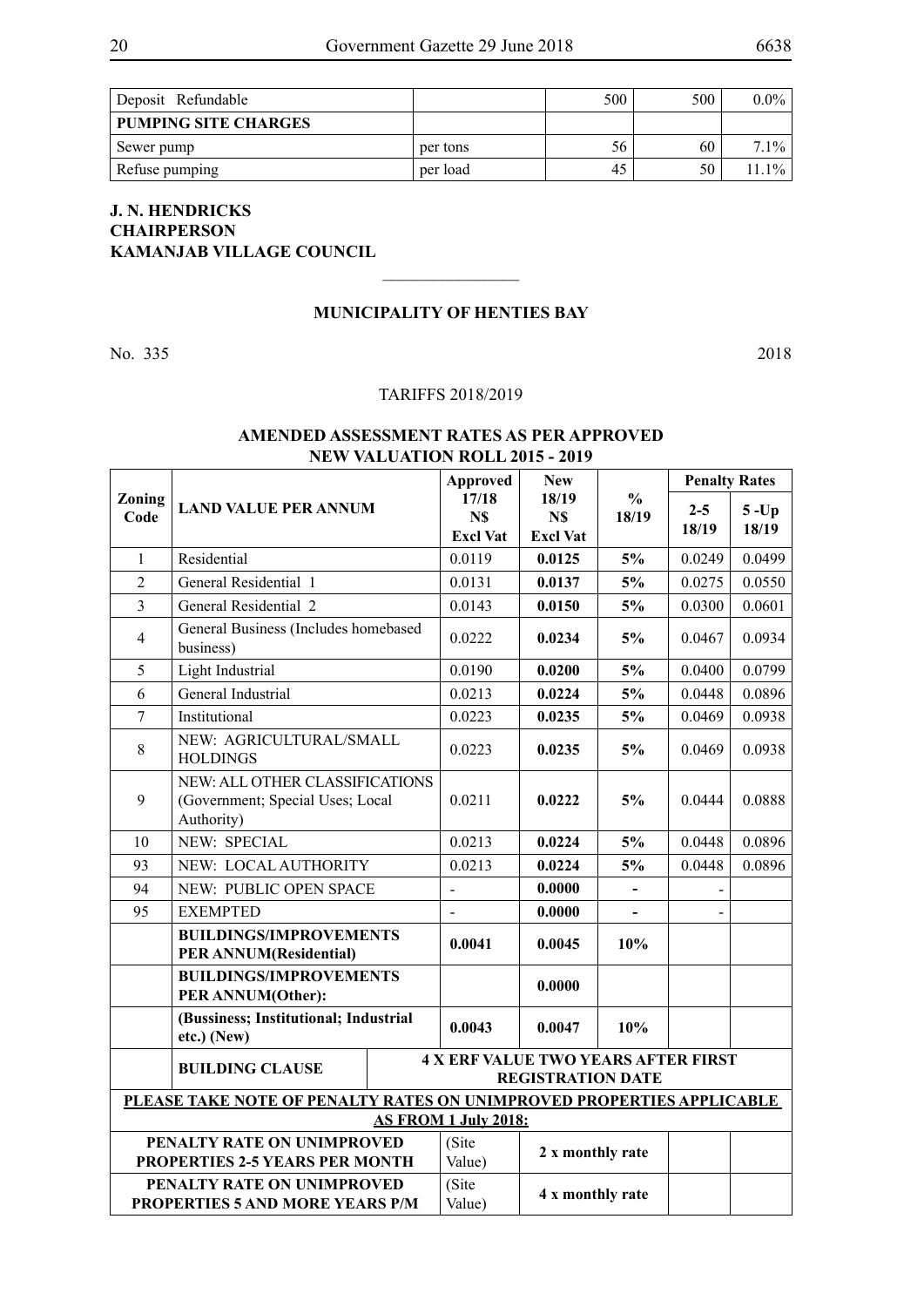#### **PLEASE NOTE: PENALTY RATE ON UN-IMPROVED PROPERTIES OLDER THAN TWO YEARS**

#### **WATER SERVICES (NAMWATER INCREASED 14% B76 AS FROM 1 JULY 2017)**

|                                                                                                   | 16/17<br>N\$    | 17/18<br>N\$                   | 18/19<br>N\$    | 18/19<br>$\frac{0}{0}$ |  |
|---------------------------------------------------------------------------------------------------|-----------------|--------------------------------|-----------------|------------------------|--|
|                                                                                                   | <b>Excl Vat</b> | <b>Excl Vat</b>                | <b>Excl Vat</b> |                        |  |
| <b>BASIC CHARGES RESIDENTIAL (VAT excluded)</b>                                                   | 73.66           | 81.03                          | 90.75           | 12%                    |  |
| <b>BASIC CHARGES: PENSIONERS</b>                                                                  | 40.66           | 40.66                          | 45.54           | 12%                    |  |
| <b>BASIC CHARGES BUSINESS (Vat Excluded)</b>                                                      | 88.00           | 96.80                          | 108.42          | 12%                    |  |
| <b>SCALE</b>                                                                                      |                 |                                |                 |                        |  |
| Kilo Litre                                                                                        |                 |                                |                 |                        |  |
| $1 - 15$                                                                                          | 15.05           | 16.86                          | 18.88           | 12%                    |  |
| $16 - 30$                                                                                         | 22.63           | 25.35                          | 28.39           | 12%                    |  |
| $31 - 60$                                                                                         | 36.10           | 40.43                          | 45.28           | 12%                    |  |
| $61 - Upwards$                                                                                    | 40.02           | 44.82                          | 50.20           | 12%                    |  |
| PENSIONER TARIFF: IF PROPERTY IS REGISTERED IN PENSIONERS NAME (PROOF MUST<br><b>BE SUPPLIED)</b> |                 |                                |                 |                        |  |
| $1 - 15$                                                                                          | 13.86           | 13.86                          | 15.52           | 12%                    |  |
| $16 - 30$                                                                                         | 20.83           | 20.83                          | 23.33           | 12%                    |  |
| $31 - 60$                                                                                         | 33.25           | 33.25                          | 37.24           | 12%                    |  |
| $61 - Upwards$                                                                                    | 36.86           | 36.86                          | 41.28           | 12%                    |  |
| bulk pre-paid water tariff:                                                                       |                 |                                |                 |                        |  |
| <b>PRE - PAID WATER</b>                                                                           |                 |                                |                 |                        |  |
| $0 - 5$                                                                                           | 87.47           | 97.97                          | 109.72          | 12%                    |  |
| 6-UPWARDS                                                                                         | 34.01           | 38.09                          | 42.66           | 12%                    |  |
| PLUS PERCENTAGE ON ARREARS AS PER AGREEMENT PER CLIENT                                            |                 |                                |                 |                        |  |
| PENSIONER TARIFF: IF PROPERTY IS REGISTERED IN PENSIONERS NAME (PROOF<br><b>MUST BE SUPPLIED)</b> |                 |                                |                 |                        |  |
| $0 - 5$                                                                                           | 80.56           | 88.62                          | 99.25           | 12%                    |  |
| 6-UPWARDS                                                                                         | 31.33           | 34.46                          | 38.60           | 12%                    |  |
| Bulk average users above 100 units per month                                                      | 22.63           | 22.63                          | 25.35           | 12%                    |  |
| <b>Galg Water Tariffs per unit</b>                                                                | 29.87           | 33.45                          | 37.47           | 12%                    |  |
| <b>GREY WATER TARIFF CHARGES (AS PER</b><br><b>CONTRACT</b> )                                     | $3.77$ p/l      | $3.77 \text{ p}/1$             |                 | 12%                    |  |
| Pre-paid water connection fee (OLD SYSTEM<br>DICONTINUED)                                         | discontinued    |                                |                 |                        |  |
| Pre-paid water connection fee (NEW SYSTEM &<br>METERS)                                            |                 |                                |                 |                        |  |
| NEW PRE-PAY SYSTEM: Water connection fee                                                          |                 | $Actual +$<br>25%              |                 | Actu-<br>$al+25%$      |  |
| Reset Pre-Pay Meters                                                                              | discontinued    |                                |                 |                        |  |
| Pre-Pay water meter tokens                                                                        | 154.08          | 166.41                         | 183.05          | 10%                    |  |
| <b>WATER METERS</b>                                                                               |                 |                                |                 |                        |  |
| New Connection (Residential)                                                                      | 1,454.98        | 1,571.38                       | 1,807.09        | 15%                    |  |
| New Connection (other) standarized only                                                           | 2,105.90        | 2,274.37                       | 2,615.53        | 15%                    |  |
| New Connection: Business/Industrial/On request                                                    |                 | Actuals<br>$+20\%$ Plus<br>VAT |                 |                        |  |
| New Water Management Device                                                                       |                 |                                |                 | <b>NEW</b>             |  |
| Plus Deposit for owners (Residential)                                                             | 685.16          | 739.97                         | 813.97          | 10%                    |  |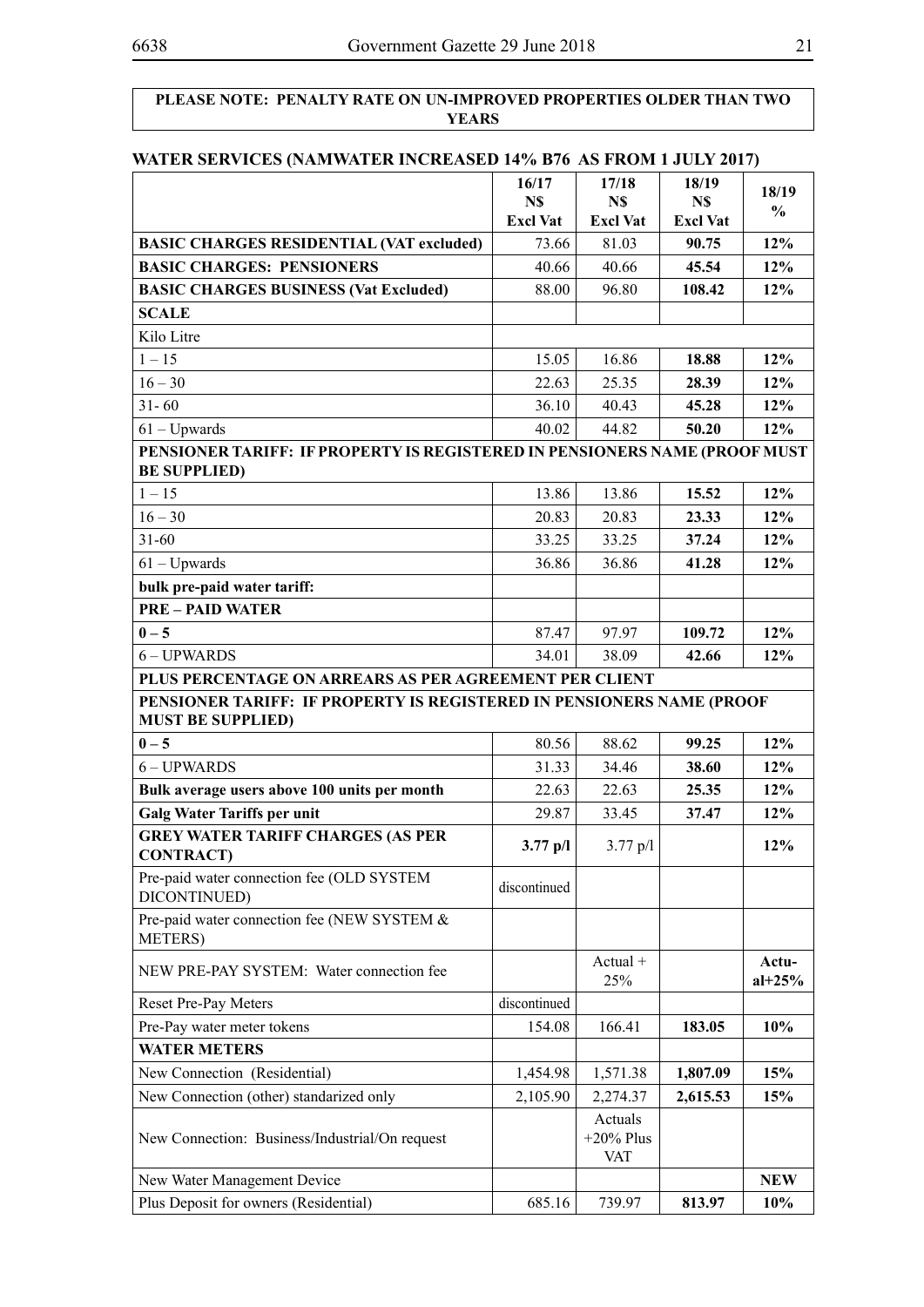| Deposit required for tenants (2 x Owner's dep.)                                                                                                                                                | 1,370.33                                           | 1,479.96                                             | 1,627.95                             | 10%                                       |
|------------------------------------------------------------------------------------------------------------------------------------------------------------------------------------------------|----------------------------------------------------|------------------------------------------------------|--------------------------------------|-------------------------------------------|
| Deposit (Other)                                                                                                                                                                                | 1,620.00                                           | 1,749.60                                             | 1,924.56                             | 10%                                       |
| Illegal Connection or Tempering with the water meter<br>(1st offence) plus consumption                                                                                                         | 2,000.00                                           | 2,000.00                                             |                                      | <b>Credit</b><br>Control<br>Policy        |
| Illegal Connection or Tempering with the water meter<br>(2nd offence) plus legal action                                                                                                        |                                                    | 5,000.00                                             |                                      | <b>Credit</b><br>Control<br><b>Policy</b> |
| <b>MISCELLANEOUS CHARGES</b>                                                                                                                                                                   |                                                    |                                                      |                                      |                                           |
| <b>CONNECTION FEES AS PER STRUCTURE</b>                                                                                                                                                        |                                                    |                                                      |                                      |                                           |
| Temporary Disconnection required by consumer                                                                                                                                                   | 75.90                                              | 81.97                                                | 102.47                               | 25%                                       |
| Reconnection following temporary disconnection                                                                                                                                                 | 75.90                                              | 81.97                                                | 102.47                               | 25%                                       |
| Disconnection and reconnection due to none payment<br>of account or breach of contract                                                                                                         | 94.15<br>$+15%$<br>VAT plus<br>Deposit of<br>51.81 | 250.00<br>$+15%$<br>VAT plus<br>Deposit of<br>150.00 | $250.00 +$<br><b>15% VAT</b><br>plus |                                           |
| <b>COLLECTION FEES AS PER STRUCTURE</b>                                                                                                                                                        |                                                    |                                                      |                                      |                                           |
| <b>SPECIAL READING OF METERS</b>                                                                                                                                                               |                                                    |                                                      |                                      |                                           |
| Special reading taken at request of a consumer ques-<br>tioning the accuracy of a reading and is found correct.                                                                                | 75.89                                              | 81.96                                                | 87.70                                | 7%                                        |
| MOVE METER ON REQUEST OF OWNER                                                                                                                                                                 | 731.03                                             | 789.51                                               | 844.78                               | 7%                                        |
| <b>TESTING OF METERS</b>                                                                                                                                                                       |                                                    |                                                      |                                      |                                           |
| Not satisfied with a meter reading and wanted it tested the following procedure:                                                                                                               |                                                    |                                                      |                                      |                                           |
| Apply in writing to the Council within 10 days of<br>the last day of the month during which the reading in<br>question was taken, and the meter shall be tested on<br>payment of a deposit of: | $892.39 +$<br><b>VAT</b>                           | $963.80 +$<br><b>VAT</b>                             |                                      | $0\%$                                     |
| If the meter is correct, the deposit shall be forfeited; If the meter is proved incorrect, the Council shall<br>refund the deposit, repair the meter and reconnect without charge.             |                                                    |                                                      |                                      |                                           |
| The meter shall be considered to be registering correctly if the error is not more than 2,5% either way                                                                                        |                                                    |                                                      |                                      |                                           |
| PRE-PAY TARIFFS FOR SUBMISSION 2018/2019:                                                                                                                                                      |                                                    |                                                      |                                      |                                           |
| <b>PRE - PAID WATER</b>                                                                                                                                                                        |                                                    |                                                      |                                      |                                           |
| $0 - 5$                                                                                                                                                                                        | 79.52                                              | 89.06                                                | 89.06                                | $0\%$                                     |
| 6 - UPWARDS                                                                                                                                                                                    | 30.92                                              | 34.63                                                | 34.63                                | $0\%$                                     |
| PLUS PERCENTAGE ON ARREARS AS PER<br><b>AGREEMENT PER CLIENT</b>                                                                                                                               |                                                    |                                                      |                                      |                                           |
| PENSIONER TARIFF: IF PROPERTY IS REGISTERED IN PENSIONERS NAME (PROOF<br><b>MUST BE SUPPLIED)</b>                                                                                              |                                                    |                                                      |                                      |                                           |
| $0 - 5$                                                                                                                                                                                        | 83.5                                               |                                                      |                                      |                                           |
| 6 - UPWARDS                                                                                                                                                                                    | 32.47                                              |                                                      |                                      |                                           |
| <b>Current Basic Fees for Conventional Meters per</b>                                                                                                                                          |                                                    |                                                      |                                      |                                           |
| month:                                                                                                                                                                                         |                                                    |                                                      |                                      |                                           |
|                                                                                                                                                                                                | Pensioner                                          |                                                      |                                      |                                           |
| Water                                                                                                                                                                                          | 40.66                                              |                                                      |                                      |                                           |
| Refuse                                                                                                                                                                                         | 65.44                                              |                                                      |                                      |                                           |
| Sewerage<br>levies                                                                                                                                                                             | 69.81<br>16.00                                     |                                                      |                                      |                                           |
| Per Month Total                                                                                                                                                                                | 175.91                                             |                                                      |                                      |                                           |
| <b>SCALE</b>                                                                                                                                                                                   |                                                    |                                                      |                                      |                                           |
| Kilo Litre                                                                                                                                                                                     |                                                    |                                                      |                                      |                                           |
|                                                                                                                                                                                                |                                                    |                                                      |                                      |                                           |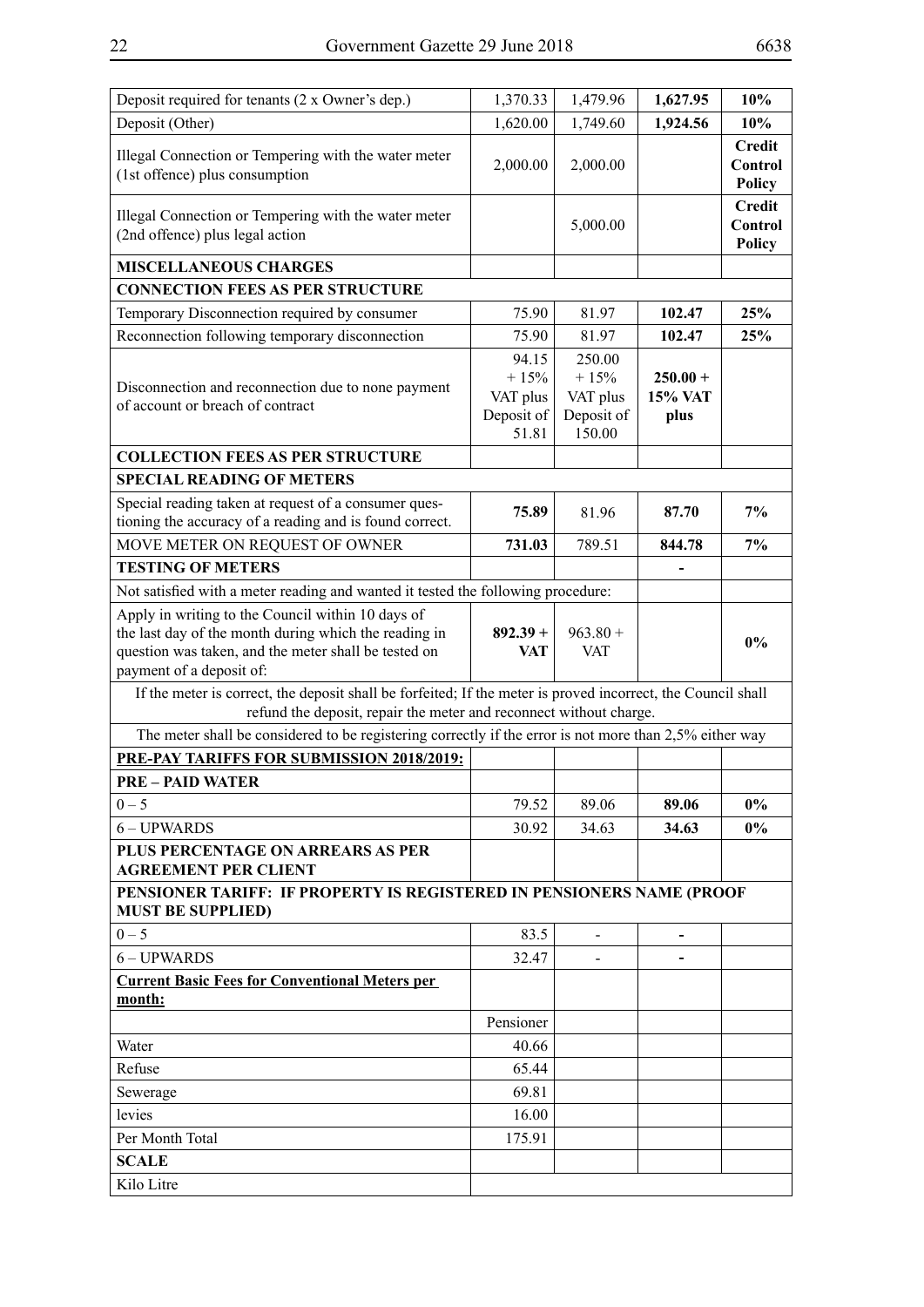| $1 - 15$                                                                                      | 13.68      |            |       |
|-----------------------------------------------------------------------------------------------|------------|------------|-------|
| $16 - 30$                                                                                     | 20.57      |            |       |
| $31 - 60$                                                                                     | 32.82      |            |       |
| $61 - Upwards$                                                                                | 36.38      |            |       |
| PENSIONER TARIFF: IF PROPERTY IS REGISTERED IN PENSIONERS NAME (PROOF                         |            |            |       |
| <b>MUST BE SUPPLIED)</b>                                                                      |            |            |       |
| $1 - 15$                                                                                      | 12.60      |            |       |
| $16 - 30$                                                                                     | 18.94      |            |       |
| $31 - 60$                                                                                     | 30.23      |            |       |
| $61 - Upwards$                                                                                | 33.51      |            |       |
| <b>Current Basic Fees for Conventional Meters per</b>                                         |            |            |       |
| month/Pre-Pay Percentage on tariff:                                                           |            |            |       |
|                                                                                               | Percentage |            |       |
| Water                                                                                         | 31.34      | 15.67      |       |
| Water Usage 1 kilolitres @ 13.68/12.68 (Minimum<br>Tariff)                                    | 6.52       | 3.26       | 13.68 |
| Refuse                                                                                        | 29.53      | 14.76      |       |
| Sewerage                                                                                      | 32.61      | 16.30      |       |
| Per Month Total                                                                               | 100.00     | 50.00      |       |
| Tariff Pre Pay per 1 kilolitre                                                                |            |            |       |
| Water basic                                                                                   | 92.12      |            |       |
| Water Usage                                                                                   | 19.17      |            |       |
| Refuse                                                                                        | 86.78      |            |       |
| Sewerage                                                                                      | 95.84      |            |       |
| <b>TOTAL</b>                                                                                  | 293.91     |            |       |
| TO RECOVER THE BASICS FOR MONTH PER PROPERTY, MINIMUM OF 3,000 LITRES<br>(3KL) MUST BE BOUGHT |            |            |       |
| <b>Current Basic Fees for Conventional Meters per</b>                                         |            |            |       |
| month/Pre-Pay Percentage on tariff:                                                           |            |            |       |
|                                                                                               | Normal     | Percentage |       |
| Water                                                                                         | 81.03      | 31.34      |       |
| Water Usage 1 kilolitres @ 13.68/12.68 (Minimum<br>Tariff)                                    | 16.86      | 6.52       |       |
| Refuse                                                                                        | 76.33      | 29.53      |       |
| Sewerage                                                                                      | 84.30      | 32.61      |       |
| Per Month Total                                                                               | 258.52     | 100.00     |       |
| Tariff Pre Pay per 1 kilolitre                                                                | 97.97      |            |       |
| Water basic                                                                                   | 30.71      |            |       |
| Water Usage                                                                                   | 6.39       |            |       |
| Refuse                                                                                        | 28.93      |            |       |
| Sewerage                                                                                      | 31.95      |            |       |
| <b>TOTAL</b>                                                                                  | 97.97      |            |       |
| TO RECOVER THE BASICS FOR MONTH PER PROPERTY, MINIMUM OF 3,000 LITRES                         |            |            |       |
| (3KL) MUST BE BOUGHT                                                                          |            |            |       |

#### **BUSINESS REGISTRATION FEE:**

| <b>BUSINESS:</b>                                           | 16/17<br><b>Incl Vat</b> | 17/18<br><b>Excl Vat</b> | 18/19<br><b>Excl Vat</b> | 18/19<br>$\frac{0}{0}$ |
|------------------------------------------------------------|--------------------------|--------------------------|--------------------------|------------------------|
| Previously disadvantages SMEs                              | <b>NEW</b>               |                          | 270.00                   |                        |
| Turnover up to N\$ 500 000.00 per anum/ SME<br>Certicicate | 423.32                   | 457.19                   | 480.04                   | 5%                     |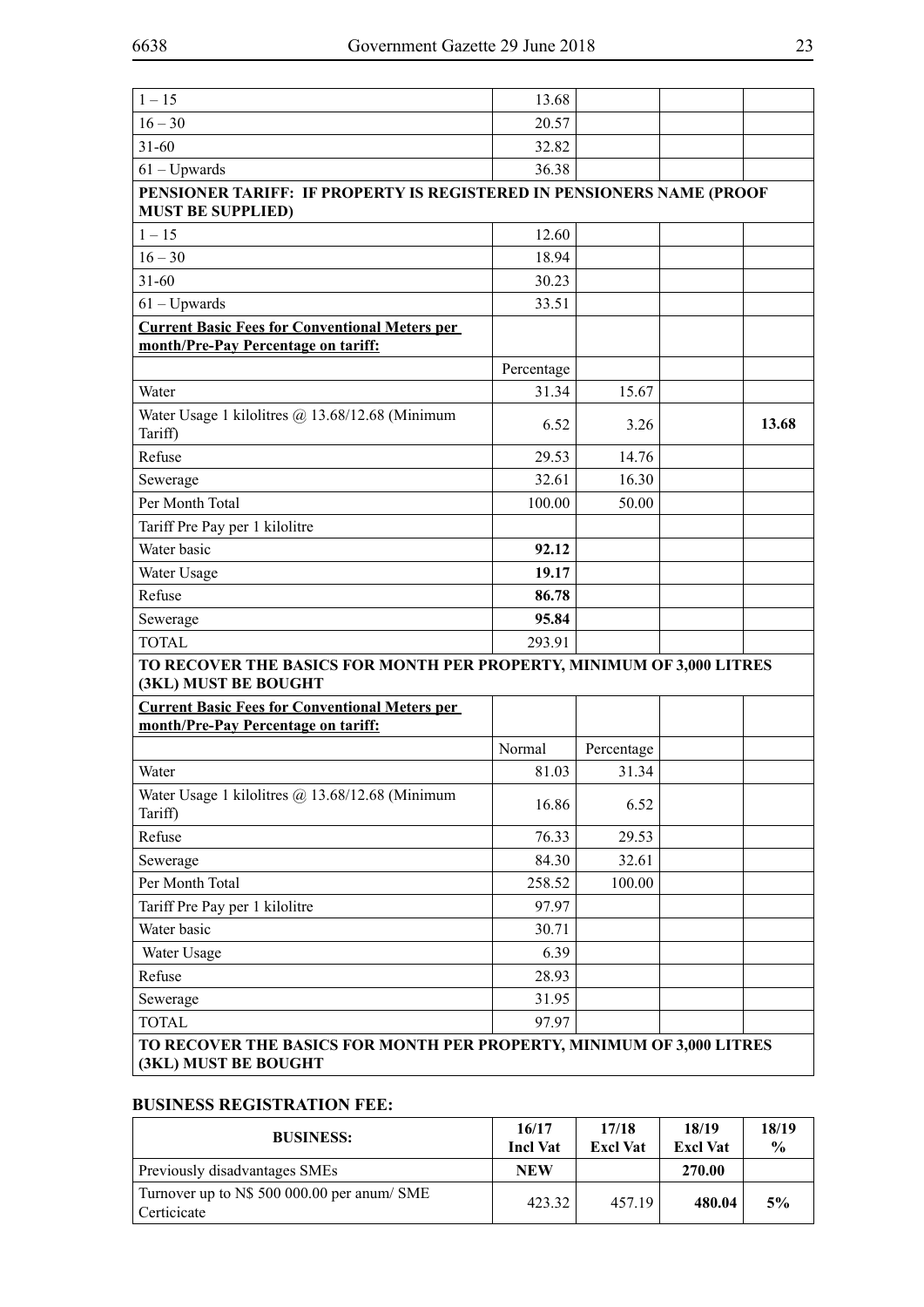| Turnover above N\$ 500 001.00 per anum                                                                                                                                          | 850.89 | 918.96 | 964.91   | 5%   |  |  |  |
|---------------------------------------------------------------------------------------------------------------------------------------------------------------------------------|--------|--------|----------|------|--|--|--|
| Businesses not registered (ILLEGAL PENALTY)                                                                                                                                     | 486.00 | 524.88 | 1,049.76 | 100% |  |  |  |
| PLEASE NOTE: ALL BUSINESSES WILL BE CHARGED AS OVER N\$500,000 PER ANNUM,<br>UNLESS PROOF OF FINANCIAL STATEMENTS ARE PROVIDED TO PROOF INCOME OF<br><b>UNDER N\$500,001-00</b> |        |        |          |      |  |  |  |
|                                                                                                                                                                                 |        |        |          |      |  |  |  |
| Hawkers, Informal Trades or Business first day<br>application:                                                                                                                  | 79.26  | 85.60  | 94.16    | 10%  |  |  |  |
| For next days                                                                                                                                                                   | 52.87  | 57.10  | 62.81    | 10%  |  |  |  |
| Home occupation businesses (if registered)                                                                                                                                      | 270.00 | 291.60 | 320.76   | 10%  |  |  |  |
| Home occupation businesses (ILLEGAL PENALTY)                                                                                                                                    | 540.00 | 583.20 | 641.52   | 10%  |  |  |  |
| Shebeens (if registered)                                                                                                                                                        | 270.00 | 291.60 | 320.76   | 10%  |  |  |  |
| Shebeens (ILLEGAL PENALTY)                                                                                                                                                      | 540.00 | 583.20 | 641.52   | 10%  |  |  |  |
| Private Schools, Old Age homes, Kinder garden, etc<br>(Schools, Churches to be exempted)                                                                                        | 216.00 | 233.28 | 256.61   | 10%  |  |  |  |
| Industries                                                                                                                                                                      | 810.00 | 874.80 | 962.28   | 10%  |  |  |  |
| Open Market, Street Market, Flea Market once off<br>registration                                                                                                                | 270.00 | 291.60 | 320.76   | 10%  |  |  |  |
| Taxi's, Public Transport                                                                                                                                                        | 270.00 | 291.60 | 320.76   | 10%  |  |  |  |
| Holiday Rental houses levy per month (if registered)                                                                                                                            | 86.40  | 93.31  | 102.64   | 10%  |  |  |  |
| Holiday Rental houses levy per month (ILLEGAL<br>PENALTY)                                                                                                                       | 378.00 | 408.24 | 449.06   | 10%  |  |  |  |
| <b>Duplicate Certificate</b>                                                                                                                                                    | 54.00  | 58.32  | 64.15    | 10%  |  |  |  |

**Penalty clause "A late fee of 20% per anum shall be charged in addition to the registration fee in respect of each application submitted after 31 March of particular year.**

#### **REFUSE REMOVAL DOMESTIC USAGE**

| <b>REFUSE: BASIC CHARGES</b>                                                                                          | 16/17<br>N\$<br><b>Excl Vat</b> | 17/18<br>N\$<br><b>Excl Vat</b> | 18/19<br>N\$<br><b>Excl Vat</b> | 18/19<br>$\frac{0}{0}$ |  |  |
|-----------------------------------------------------------------------------------------------------------------------|---------------------------------|---------------------------------|---------------------------------|------------------------|--|--|
| Removal of domestic refuse (residential) (code 1)                                                                     |                                 | 76.33                           | 95.42                           | 25%                    |  |  |
| Removal of domestic (General Residential) (code 2)                                                                    |                                 | 103.23                          | 116.13                          | 12.5%                  |  |  |
| Removal of refuse at business premises: (Per Month)                                                                   |                                 |                                 |                                 |                        |  |  |
| Local Business Per month (code 3)                                                                                     | 228.48                          | 246.76                          | 268.97                          | 9%                     |  |  |
| General Business Properties (code 4)                                                                                  | 510.95                          | 551.83                          | 601.49                          | 9%                     |  |  |
| Industies/Factories (Code 5)                                                                                          | 653.13                          | 705.38                          | 768.86                          | 9%                     |  |  |
| Body Corporates/Complex etc per unit (code 7-8) P/<br>$UNIT(1-6 units)$                                               | 70.68                           | 76.33                           | 83.20                           | 9%                     |  |  |
| Institutions (Code 9) $P/UNIT(7+units)$                                                                               | 70.68                           | 76.33                           | 83.20                           | 9%                     |  |  |
| Removal of refuse other than domestic refuse, e.g.<br>garden refuse/per truck load or part thereof.                   | 422.24                          | 456.02                          | 497.06                          | 9%                     |  |  |
| Garden Refuse (also if in black bags, Compactor does<br>not allow for Garden Refuse) PER LOAD PER ERF                 | 150.00                          | 162.00                          | 176.58                          | 9%                     |  |  |
| Removal of Refuse bags on request                                                                                     | 59.41                           | 64.16                           | 128.33                          | 100%                   |  |  |
| Open space and street cleaning                                                                                        | 8.19                            | 8.85                            | 9.64                            | 9%                     |  |  |
| Penalty removal of refuse bags                                                                                        | 150.00                          | 162.00                          | 176.58                          | 9%                     |  |  |
| Lease of chemical toilet unit: (Excl. transport, penalty applicable if not returned in same condition as<br>received) |                                 |                                 |                                 |                        |  |  |
| for the first day                                                                                                     | 350.00                          | 350.00                          | 350.00                          | $0\%$                  |  |  |
| for every following day                                                                                               | 300.00                          | 300.00                          | 300.00                          | $0\%$                  |  |  |
| PLUS: Deposit repayable if returned is same condition                                                                 | 1,500.00                        | 1,500.00                        | 1,500.00                        | $0\%$                  |  |  |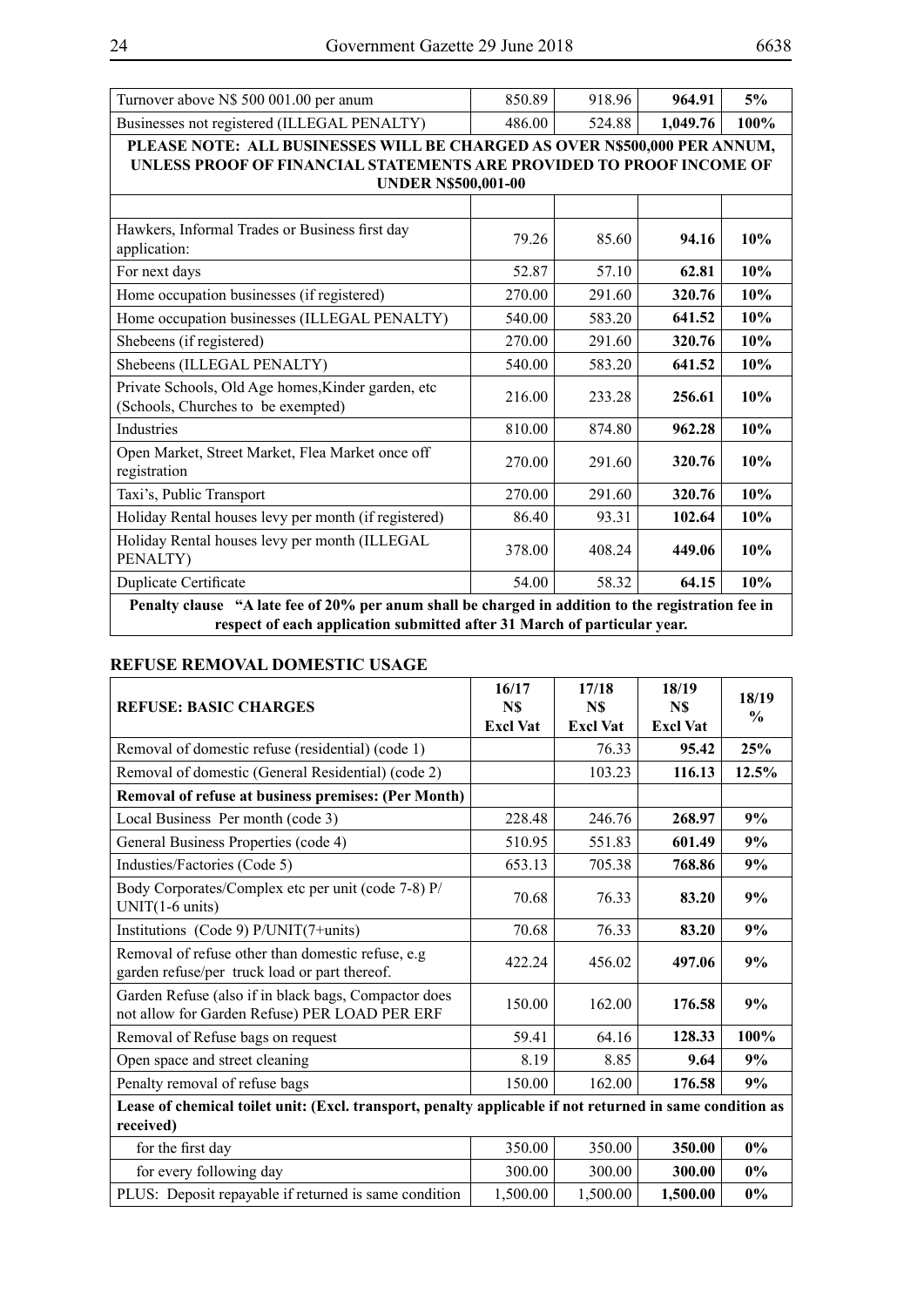| Rental of refuse bins140 1 (First day)(Min of 2 per<br>event)                | 106.95<br>plus VAT                | 115.60<br>plus VAT                | 124.60        | 9%    |
|------------------------------------------------------------------------------|-----------------------------------|-----------------------------------|---------------|-------|
| Rental of refuse bins 140 l (min of 2 per event)                             | 41.51 plus<br>VAT there-<br>after | 44.80 plus<br>VAT there-<br>after | 53.80         | 9%    |
| PLUS: Deposit repayable if returned in same condition                        | 500                               | 500.00                            | 545.00        | 9%    |
| Illegal refuse dumping cost recovering (incl if not in<br>black refuse bags) | 2,000.00                          | 2,000.00                          | 2,000.00      | $0\%$ |
| Cleaning of erven by Municipality per request (not<br>sand removal)          | 162.00<br>P/H                     | 175.00<br>P/H                     | 175.00<br>P/H |       |
| <b>SEWERAGE SERVICES: Basic Charges</b>                                      |                                   |                                   |               |       |
| Sewerage per Month                                                           |                                   |                                   |               |       |
| Residential                                                                  |                                   | 84.30                             | 91.88         | 9%    |
| <b>General Residential</b>                                                   |                                   | <b>NEW</b>                        | 116.28        |       |
| <b>Local Business</b>                                                        |                                   | <b>NEW</b>                        | 140.00        |       |
| General Business                                                             |                                   | <b>NEW</b>                        | 210.00        |       |
| Institutions                                                                 |                                   | <b>NEW</b>                        | 345.00        |       |
| After Hours (after 17H00 week days; weekends;<br>public holidays etc.        |                                   |                                   |               |       |
| Residential on Request after hrs                                             |                                   | <b>NEW</b>                        | 183.76        |       |
| General Residential on Request after hours                                   |                                   | <b>NEW</b>                        | 232.56        |       |
| Local Business on Request after hours                                        |                                   | <b>NEW</b>                        | 280.00        |       |
| General Business on Request after hours                                      |                                   | <b>NEW</b>                        | 420.00        |       |
| Institutions on Request after hours                                          |                                   | <b>NEW</b>                        | 690.00        |       |
| <b>VACUUM SEWERAGE</b>                                                       |                                   |                                   |               |       |
| Residential: Vacuum Sewerage Basic                                           |                                   | 136.24                            | 143.05        | 5%    |
| Plus: Rate per toilet                                                        |                                   | 12.08                             | 12.68         | 5%    |
| Other (Bus, Inst etc): Vacuum Sewerage Basic                                 |                                   | 658.09                            | 690.99        | 5%    |
| Plus: Rate per toilet                                                        |                                   | 12.08                             | 12.68         | 5%    |
| Bulk Vacuum sewerage p/unit (more than one unit on<br>premises)              |                                   | 76.06                             | 79.86         | 5%    |
| Plus: Rate per toilet                                                        |                                   | 12.08                             | 12.68         | 5%    |
| Vacuum Sewerage connection of new buildings<br>(Residential)                 |                                   | 1,814.26                          | 1,904.97      | 5%    |
| Plus: Rate per toilet                                                        |                                   | 12.08                             | 12.68         | 5%    |
| Vacuum Sewerage connection of new buildings (Other)                          |                                   | 3,018.75                          | 3,169.69      | 5%    |
| Plus: Rate per toilet                                                        |                                   | 12.08                             | 12.68         | 5%    |
| Vacuum Sewerage Connection on existing residential<br>buildings              |                                   | 520.05                            | 546.05        | 5%    |
| Plus: Rate per toilet                                                        |                                   | 12.08                             | 12.68         | 5%    |
| Vacuum Sewerage Connection on existing (other)<br>buildings                  |                                   | 1,207.50                          | 1,267.88      | 5%    |
| Plus: Rate per toilet                                                        |                                   | 12.08                             | 12.68         | 5%    |
| Deblocking of Drain pipes (on owners side of property)                       |                                   | 713.20                            | 748.86        | 5%    |
| Shifting of Chamber / Drain Connection (on request)                          |                                   | 1,411.54                          | 1,482.12      | 5%    |
| Repair to leaking drain lines (on owners side of<br>property)                |                                   | 713.20                            | 748.86        | 5%    |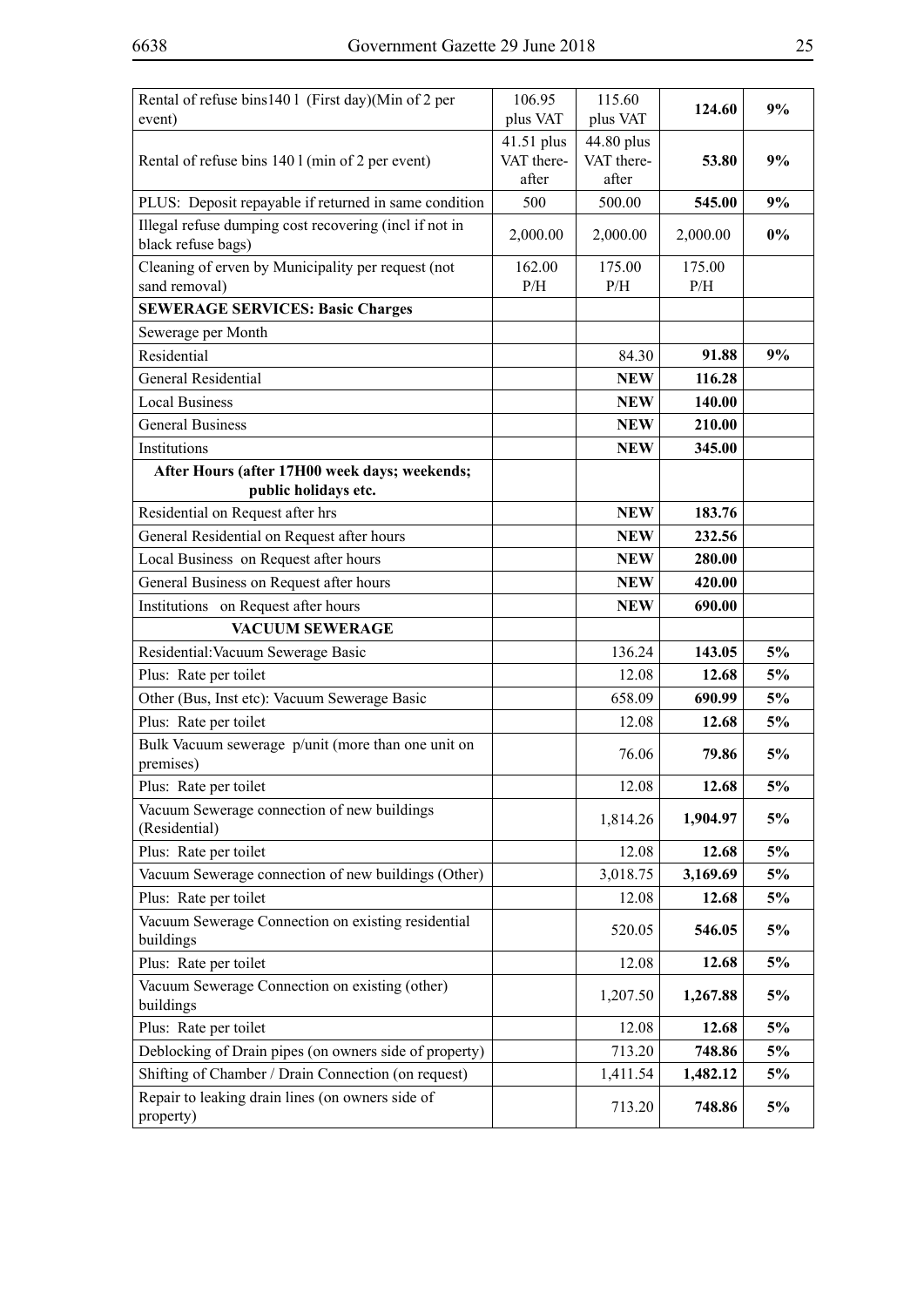#### **CEMETERY**

|                                                                                                       | 16/17<br><b>VAT</b>    | 17/18<br>VAT           | 18/19<br><b>VAT</b>    | 18/19         |
|-------------------------------------------------------------------------------------------------------|------------------------|------------------------|------------------------|---------------|
|                                                                                                       | <b>Excluded</b><br>N\$ | <b>Excluded</b><br>N\$ | <b>Excluded</b><br>N\$ | $\frac{0}{0}$ |
| For the exclusive right (reservation) of burial per grave                                             | 480.80                 | 552.92                 | 608.21                 | 10%           |
| If prepared by the Council for interment in grave of the<br>remains of:                               |                        |                        |                        |               |
| An adult – Normal grave                                                                               | 1,021.27               | 1,174.46               | 1,174.46               | $0\%$         |
| An adult with masonry grave                                                                           | 4,289.33               | 4,932.73               | 4,932.73               | $0\%$         |
| A child – Normal grave                                                                                | 714.89                 | 822.12                 | 822.12                 | $0\%$         |
| An child with masonry grave                                                                           | 3,002.50               | 3,452.88               | 3,452.88               | $0\%$         |
| If prepared by an authorised person or a relative of the<br>person to be entered in such grave space: |                        |                        |                        |               |
| An adult                                                                                              | 204.26                 | 234.90                 | 234.90                 | $0\%$         |
| A child                                                                                               | 122.56                 | 140.94                 | 140.94                 | $0\%$         |
| For the interment of ashes no niche 53                                                                | 186.50                 | ON HOLD                | ON HOLD                |               |
| Over weekends a surcharge of such fees                                                                | 50%                    | 50%                    |                        | $0\%$         |
| <b>COLUBARIUM (BURIAL WALL):</b>                                                                      |                        |                        |                        |               |
| For the exclusive right (reservation) of niche                                                        | 1,974.95               | 2,271.19               | 2,271.19               | $0\%$         |

#### **DOG TAX**

|                                                                        | 16/17<br>N\$<br><b>Excl Vat</b> | 17/18<br>N\$<br><b>Excl Vat</b> | 18/19<br>N\$<br><b>Excl Vat</b> | 18/19<br>$\frac{6}{9}$ |
|------------------------------------------------------------------------|---------------------------------|---------------------------------|---------------------------------|------------------------|
| For each first unspayed bitch (female dog)                             | 64.50                           | 74.18                           | 92.72                           | 25%                    |
| For each additional unspayed bitch (female dog)                        | 112.13                          | 128.95                          | 193.42                          | 50%                    |
| First and the second dog (Male) or spayed bitch (female<br>dog)        | 48.40                           | 55.66                           | 69.58                           | 25%                    |
| Third, and each additional dog (Male), or spayed bitch<br>(female dog) | 80.60                           | 92.69                           | 115.86                          | 25%                    |
| Penalty fee for dog without lisence (Per Dog: Male or<br>Female)       | 345.00                          | 396.75                          | 495.94                          | 25%                    |
| Note:                                                                  |                                 |                                 |                                 |                        |

No VAT applicable on dog tax

**PLEASE NOTE: ROUTINE INSPECTIONS WILL BE DONE ON MONTHLY BASIS AND PENALTY FEES WILL BE CHARGED TO ACCOUNTS; AND/OR DOGS WILL BE TAKEN IN CUSTODY FOR FURTHER PROCEDURES .**

#### **ADVERTISEMENT**

| PER ANNUM:                                                                                                                                      | 16/17<br>N\$<br><b>Excl Vat</b> | 17/18<br>N\$<br><b>Excl Vat</b> | 18/19<br>N\$<br><b>Excl Vat</b> | 18/19<br>$\frac{6}{9}$ |
|-------------------------------------------------------------------------------------------------------------------------------------------------|---------------------------------|---------------------------------|---------------------------------|------------------------|
| Municipal Boundary wall and/or Sports fields                                                                                                    | 521.80/m <sup>2</sup>           | 574.00/m <sup>2</sup>           | 574.00/m <sup>2</sup>           |                        |
| Privately owned Boundary Wall per advert                                                                                                        | 172.50                          | 186.30                          | 186.30                          | $0\%$                  |
| Site Rental (Sign Boards per board)                                                                                                             | 1,385.85                        | 1,496.72                        | 1,496.72                        | $0\%$                  |
| (Size up to 2x2 meter)                                                                                                                          |                                 |                                 |                                 |                        |
| Site Rental (Sign Boards per board)                                                                                                             | 2,450.00                        | 2,646.00                        | 2,646.00                        | $0\%$                  |
| (Size above 2x2 meter)                                                                                                                          |                                 |                                 |                                 |                        |
| Penalty fee for application not submitted within one<br>month of new bookyear, and/or illegal boards; payment<br>not finalized (PER SIGN BOARD) | 503.13                          | 553.44                          | 1,106.89                        | $100\%$                |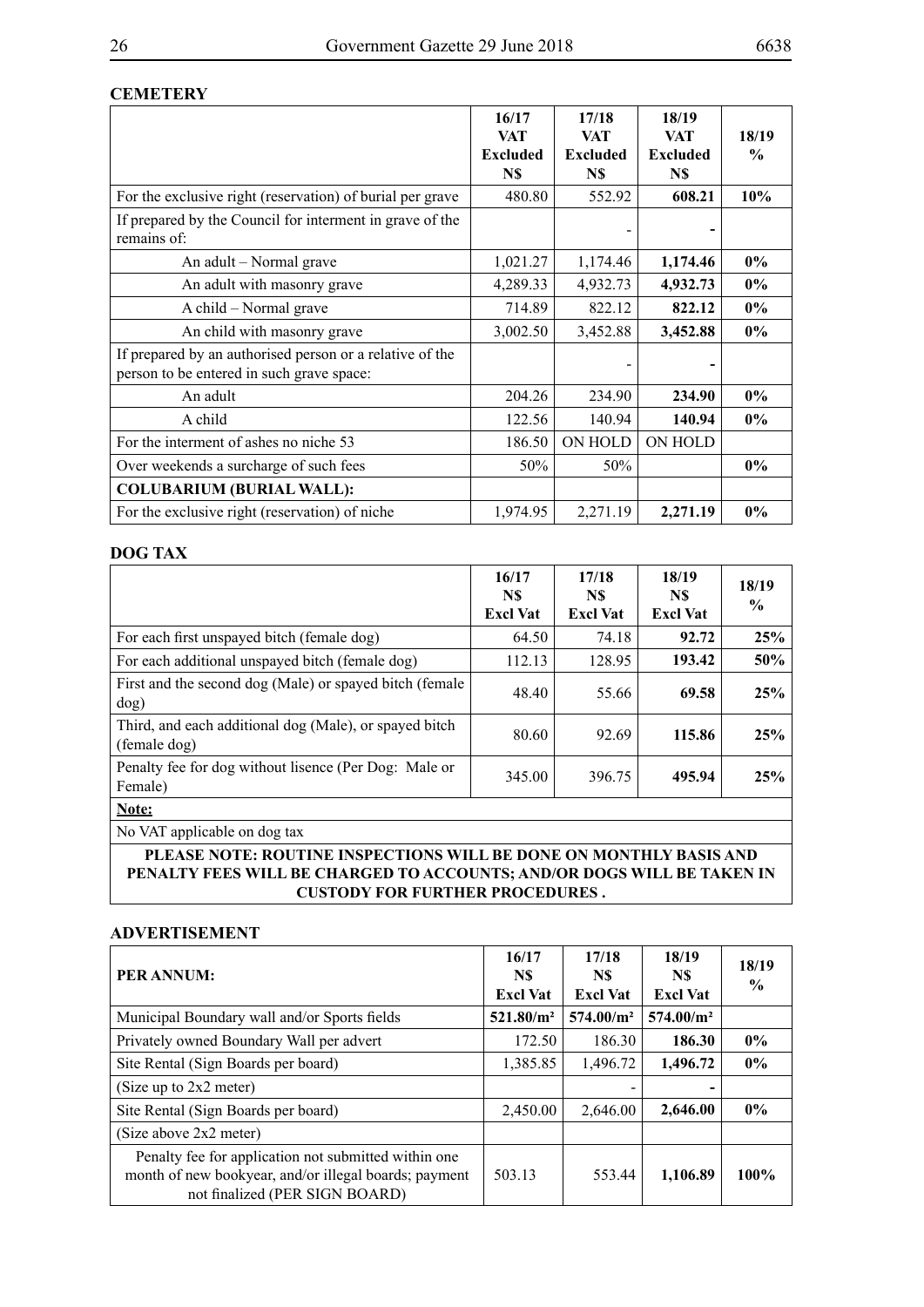| PLEASE NOTE: APPLICATION FORM TO BE SUBMITTED EACH YEAR ON/BEFORE                                                  |        |        |        |      |
|--------------------------------------------------------------------------------------------------------------------|--------|--------|--------|------|
| <b>31 JULY</b>                                                                                                     |        |        |        |      |
| NEW:                                                                                                               |        |        |        |      |
| <b>Encroachment</b> fees                                                                                           | 86.25  | 99.19  | 198.38 | 100% |
| <b>Horizontal Banner per event</b>                                                                                 | 115.00 | 132.25 | 138.86 | 5%   |
| <b>Vertical Banner per event</b>                                                                                   | 115.00 | 132.25 | 138.86 | 5%   |
| Vertical Banner per event on the lamp pole                                                                         | 115.00 | 132.25 | 138.86 | 5%   |
| Posters per event per poster                                                                                       | 11.50  | 13.23  | 13.89  | 5%   |
| Estate agent notice /m2 twelve months                                                                              | 500.00 | 550.00 | 577.50 | 5%   |
| <b>Auctioneer's notice twelve months</b>                                                                           | 287.50 | 330.63 | 347.16 | 5%   |
| Air space signs indefinite                                                                                         | 575.00 | 661.25 | 694.31 | 5%   |
| PLEASE NOTE: APPLICATION FORM TO BE SUBMITTED EACH YEAR ON/BEFORE<br>31 JULY, OTHERWISE PENALTY WILL BE APPLICABLE |        |        |        |      |
|                                                                                                                    |        |        |        |      |

### **BUILDING REGULATIONS**

|                                                                                                                                                                                                                        | 16/17<br>N\$<br><b>Excl Vat</b> | 17/18<br>N\$<br><b>Excl Vat</b> | 18/19<br>N\$<br><b>Excl Vat</b> | 18/19<br>$\%$ |
|------------------------------------------------------------------------------------------------------------------------------------------------------------------------------------------------------------------------|---------------------------------|---------------------------------|---------------------------------|---------------|
| Copy of erf diagram per copy A3/ Page                                                                                                                                                                                  | 11.50                           | 13.23                           | 19.84                           | 50%           |
| Copy of erf diagram per copy A4/ page                                                                                                                                                                                  | 5.75                            | 6.61                            | 9.92                            | 50%           |
| Scrutinising of plans of any building, structure or<br>advertising sign submitted in terms of this regula-<br>tions of approval:                                                                                       |                                 |                                 |                                 |               |
| Basic charges for any plan or any structure of building                                                                                                                                                                | 357.36                          | 410.96                          | 431.51                          | 5%            |
| Additional amount payable based on floor area of build-<br>ing or structure unlimited                                                                                                                                  | 1.62 Per<br>M <sup>2</sup>      | 1.86 Per<br>$M^2$               | 1.95 Per<br>$\mathbf{M}^2$      | 9%            |
| Building plans fees after Third correction                                                                                                                                                                             | <b>NEW</b>                      |                                 | 150.00                          |               |
| Boundary wall per meter structure                                                                                                                                                                                      | 1.86 Per<br>M                   | 2.20 Per<br>М                   | 2.29 Per<br>М                   | 9%            |
| Interim illegal buildings/structure per month/per square<br>meter                                                                                                                                                      | 115.00<br>$p/m p/m^2$           | 132.30.00<br>$p/m p/m^2$        | 132.40.00<br>$p/m p/m^2$        | 9%            |
| Contractor signs – per sign per property                                                                                                                                                                               | 255.35                          | 293.65                          | 320.08                          | 9%            |
| PENALTY FOR SIGNS NOT PAID (PER SIGN)                                                                                                                                                                                  | 307.63                          | 353.77                          | 385.61                          | 9%            |
| PENALTY FOR ILLEGAL BUILDING ACTIVITIES<br>(New)                                                                                                                                                                       | 2,000.00                        | 2,000.00                        | 2,001.00                        | 9%            |
| Re-inspection after final inspection for purpose of<br>rectifying anomalies as regards:                                                                                                                                |                                 |                                 |                                 |               |
| Re-inspection                                                                                                                                                                                                          | 204.26                          | 234.90                          | 258.39                          | 10%           |
| Re-instatement of expired building building plans after<br>12 months                                                                                                                                                   | 204.26                          | 234.90                          | 258.39                          | 10%           |
| Compulsory up front deposit for building rubbles,<br>refundable upon certification to the Council that no<br>rubbles heaps were sighted during construction and<br>after final inspection within 7 days of completion. | 1,750.71                        | 1,890.77                        | 2,079.84                        | 10%           |
| Submission of as-build plans for compliance BEFORE<br>31/12/18 up to 100m <sup>2</sup>                                                                                                                                 | <b>NEW</b>                      |                                 | 500.00                          |               |
| Submission of as-build plans for compliance BEFORE<br>31/12/18 above to 100m <sup>2</sup>                                                                                                                              | <b>NEW</b>                      |                                 | 1,000.00                        |               |
| Penalty fee on properties without updated building<br>plans on file                                                                                                                                                    | 2,500.00                        | 2,500.00                        | 2,500.00                        | $0\%$         |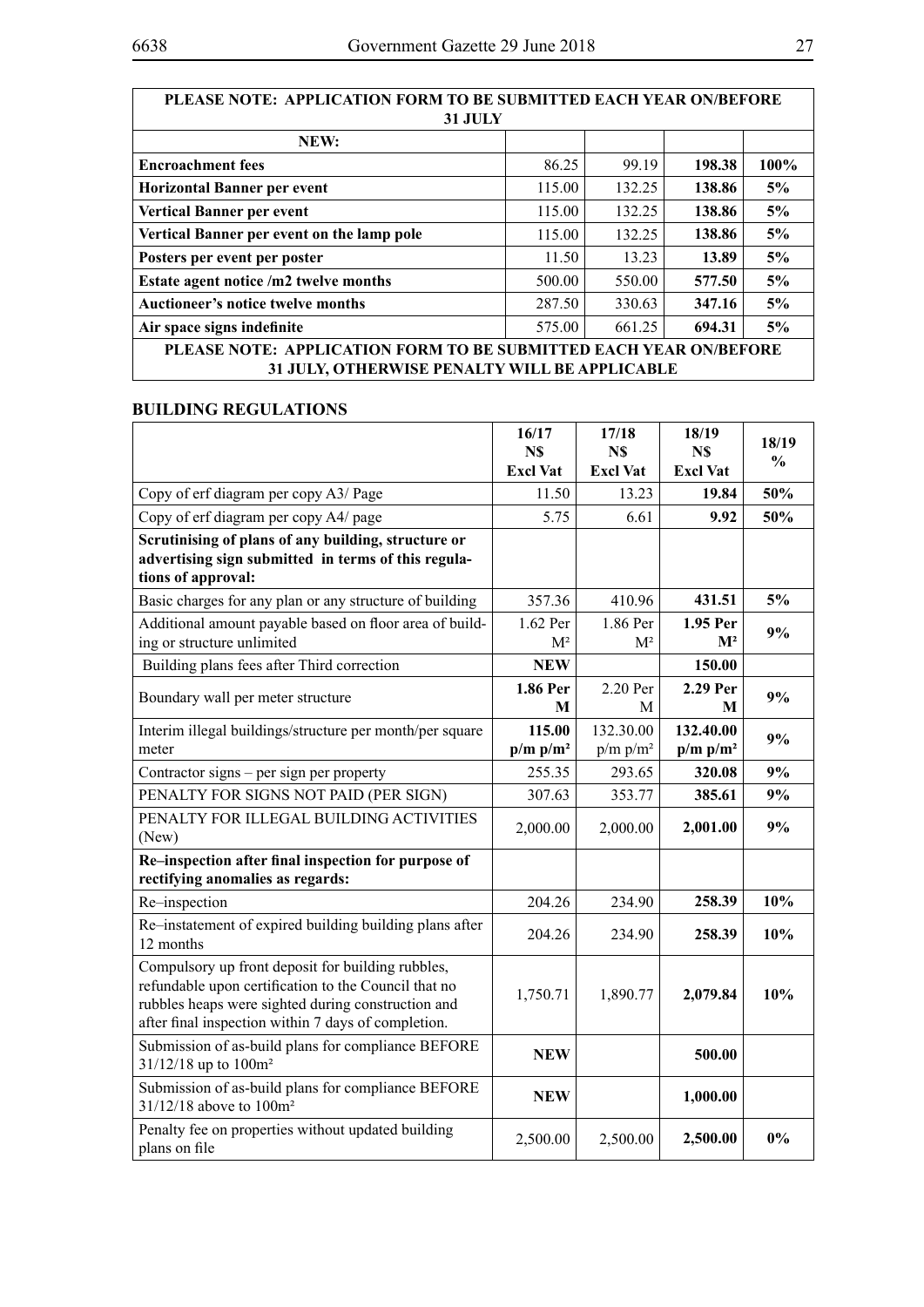| <b>FIRE BRIGADE</b>                                                                                                                                                               |                                 |                                       |                                 |                        |
|-----------------------------------------------------------------------------------------------------------------------------------------------------------------------------------|---------------------------------|---------------------------------------|---------------------------------|------------------------|
| THE FOLLOWING FEES SHALL BE PAID TO THE COUNCIL IN RESPECT OF THE<br><b>FOLLOWING SERVICES BY THE OWNER OR OCCUPIER OF THE PREMISES ON WHICH</b><br><b>SERVICES ARE RENDERED:</b> |                                 |                                       |                                 |                        |
| <b>FIRE FIGHTING</b>                                                                                                                                                              | 16/17<br>N\$<br><b>Excl Vat</b> | 17/18<br>N\$<br><b>Excl Vat</b>       | 18/19<br>N\$<br><b>Excl Vat</b> | 18/19<br>$\frac{0}{0}$ |
| Fire Protection services compulsary fee per month per<br>property on all ratable properties (New) Residential                                                                     | 2.42                            | 2.78                                  | 4.45                            | 60%                    |
| Fire Protection services compulsary fee per month<br>per property on all ratable properties (New) General<br>Residential                                                          | <b>NEW</b>                      |                                       | 5.00                            |                        |
| Fire Protection services compulsary fee per month per<br>property on all ratable properties (New) Business $\&$<br>Other excl Residential                                         | 5.25                            | 6.04                                  | 15.09                           | 150%                   |
| Any other actual expenses as may be incurred by the<br>Council.                                                                                                                   |                                 | Actual<br>$Cost +$<br>25 <sup>%</sup> |                                 |                        |

#### **MISCELLANEOUS CHARGES**

| <b>GENERAL: STORES AND EQUIPMENT</b>                                         | 16/17<br>N\$<br><b>Excl Vat</b><br>$+ VAT$ | 17/18<br>N\$<br><b>Excl Vat</b><br>$+ VAT$ | 18/19<br>N\$<br><b>Excl Vat</b><br>$+ VAT$ | 18/19<br>$\frac{0}{0}$ |
|------------------------------------------------------------------------------|--------------------------------------------|--------------------------------------------|--------------------------------------------|------------------------|
| <b>LATE PAYMENT CHARGES</b>                                                  | 0.240                                      | 0.240                                      | 0.240                                      | $\bf{0}$               |
| COMMISSION ON SALARY DEDUCTIONS                                              | 5%                                         | 5%                                         | 5%                                         |                        |
| <b>ISSUING OF CLEARANCE CERTIFICATE</b>                                      | 143.90                                     | 155.41                                     | 166.29                                     | 7%                     |
| C/C MUST INCLUDE BUILDING COMPLIANCE CERTIFICATE                             |                                            |                                            |                                            |                        |
| ISSUING OF VALUATION CERTIFICATE                                             | 143.90                                     | 155.41                                     | 166.29                                     | 7%                     |
| ISSUING OF ENDOWMENT CERTIFICATE                                             | 143.90                                     | 155.41                                     | 166.29                                     | 7%                     |
| Reprint of accounts per page                                                 | 5.78                                       | 6.24                                       | 6.68                                       | $7\%$                  |
| Copies or any other documents per page                                       | 5.78                                       | 6.24                                       | 6.68                                       | 7%                     |
| Dishonored cheques/Debit Orders (Penalty)                                    | 162.00                                     | 174.96                                     | 187.21                                     | 7%                     |
| Sport Field Rental Per Day                                                   | 125.00                                     | 156.25                                     | 351.56                                     | 125%                   |
| Sport field Deposit for event (refundable)                                   |                                            | 1,000.00                                   | 1,070.00                                   | 7%                     |
| Sand Removal on request p/m <sup>3</sup>                                     |                                            |                                            |                                            |                        |
| Sand Quarry lease per year (as per contract) excl VAT<br>Plus $p/m^3$ tariff | 17820.00<br>23.30 $p/m^3$                  | 19245.56<br>25.20 $p/m^3$                  | 21,170.11<br>25.20 $p/m^3$                 | 10%                    |
| Sand Quarry Deposit (New)                                                    | 5,000.00                                   | 5,000.00                                   | 5,500.00                                   | 10%                    |
| Sand Mining p/m <sup>3</sup> tariff                                          | 20.00 $p/m^3$                              | $21.60$ p/m <sup>3</sup>                   | 21.70 $p/m^3$                              | 10%                    |
| Hangers rental per year excl vat                                             | 1,814.40                                   | 1,959.55                                   | 2,155.51                                   | 10%                    |
| Hanger Deposit (New)                                                         | 550.00                                     | 550.00                                     | 605.00                                     | 10%                    |
| <b>IMPLEMENT CHARGES: (SUNDRIES) - VAT</b><br><b>Excluded</b>                |                                            |                                            |                                            |                        |
| ALL TARIFFS AND MONTHLY TAX INVOICES TO BE ROUNDED OFF (DRY RATES)           |                                            |                                            |                                            |                        |
| Compactor (Per Hour)                                                         | 270.00/h                                   | 291.60/h                                   | 320.76/h                                   | 10%                    |
| Graders (Per Hour)                                                           | 702.00/h                                   | 758.16/h                                   | 833.97/h                                   | 10%                    |
| Water Tankers (per hour)                                                     | $270.00/h+$<br>27.00/km                    | 291.60/h+<br>29.20/km                      | 32.12/km                                   | 10%                    |
| Tipper                                                                       | 324.00/h                                   | 349.92/h                                   | 384.91/h                                   | 10%                    |
| Sand Blasting (per hour) or part thereof                                     | 114.84/h                                   | 124.03/h                                   | 136.43/h                                   | 10%                    |
| Megafoon                                                                     | 38.37/day                                  | 41.44/day                                  | 45.58/day                                  | 10%                    |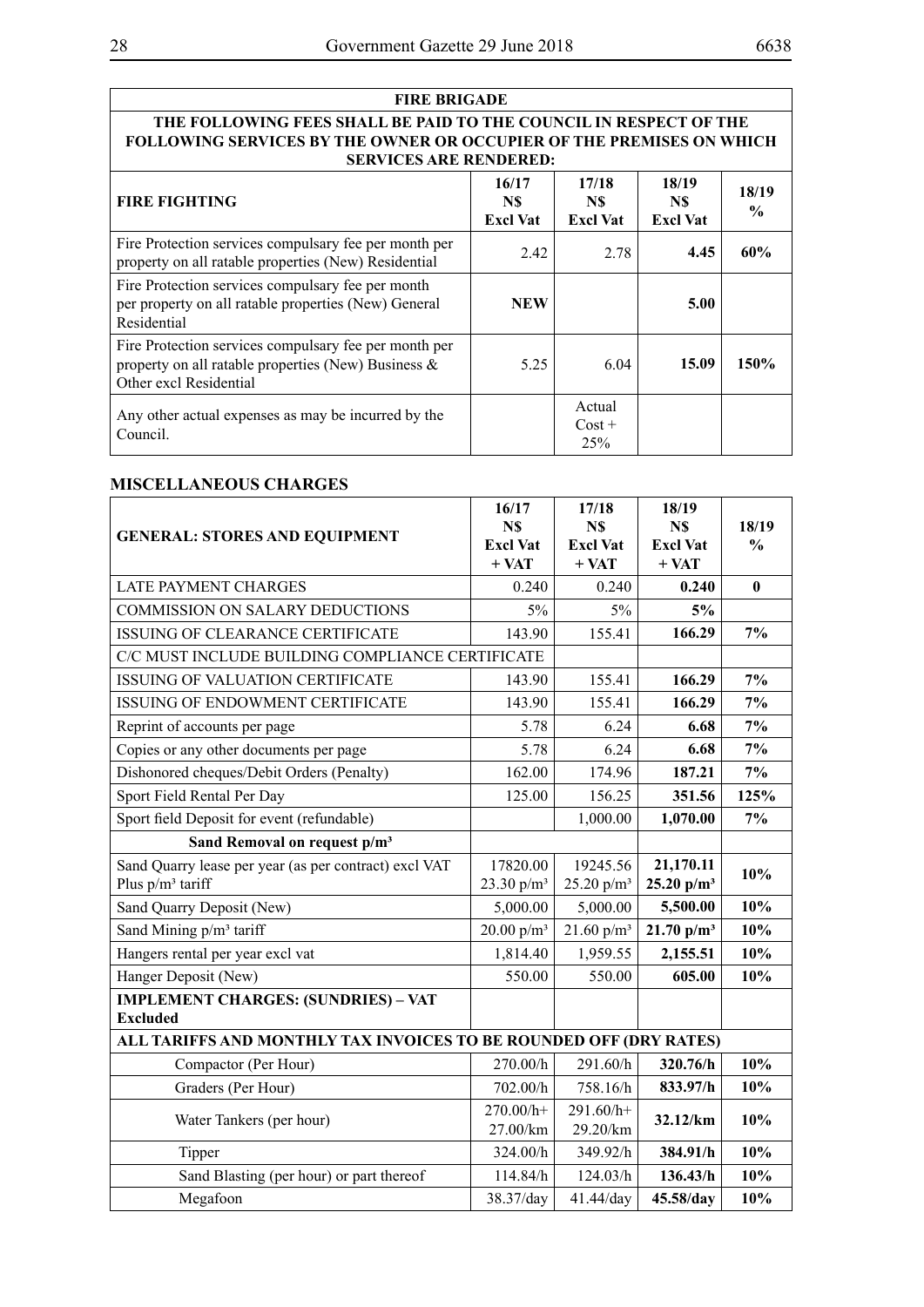| Front end Loader                                         | 478.64/h                        | 516.93/h                        | 568.62/h                                            | 10% |
|----------------------------------------------------------|---------------------------------|---------------------------------|-----------------------------------------------------|-----|
| Red Gravel                                               | $350.00/m^3$                    | 385.00/m <sup>3</sup>           | 423.5/m <sup>3</sup>                                | 10% |
| Building sand                                            | $90.00/m^3$                     | 99.00/m <sup>3</sup>            | 108.9/m <sup>3</sup>                                | 10% |
| Sifted sand                                              | 150.00/m <sup>3</sup>           | 165.00/m <sup>3</sup>           | 181.50/m <sup>3</sup>                               | 10% |
| Concrete Mixer                                           | $40.76$ p/h<br>or 240.79<br>p/d | 44.02 $p/h$<br>or 260.10<br>p/d | 44.02 $p/h$<br>or 286.11<br>$\mathbf{p}/\mathbf{d}$ | 10% |
| Chainsaw                                                 | $100.00$ /day                   | $108.00$ /dav                   | 118.00/day                                          | 10% |
| Public address system                                    | $363.72$ /day                   | $392.92$ /day                   | 432.21/day                                          | 10% |
| Generator only                                           | $324.00 \text{ p/d}$            | $349.95 \text{ p/d}$            | $384.94 \text{ p/d}$                                | 10% |
| Compressor (small)                                       | $216.00 \text{ p/d}$            | $233.28 \text{ p/d}$            | $256.80$ p/d                                        | 10% |
| Any other charges not specified:                         |                                 |                                 |                                                     |     |
| Actual cost plus surcharges of 25% on such cost plus VAT |                                 |                                 |                                                     |     |

#### **RENTAL OF MUNICIPAL PROPERTIES**

|                                                                                                                                                                                        | 16/17<br>N\$<br><b>Excl Vat</b> | 17/18<br>N\$<br><b>Excl Vat</b><br>$+$ VAT | 18/19<br>N\$<br><b>Excl Vat</b><br>$+$ VAT | 18/19<br>$\frac{6}{9}$ |  |
|----------------------------------------------------------------------------------------------------------------------------------------------------------------------------------------|---------------------------------|--------------------------------------------|--------------------------------------------|------------------------|--|
| <b>Rent of Municipal Chamber P/D</b>                                                                                                                                                   | 270.00                          | 291.60                                     | 320.76                                     | 10%                    |  |
| Where a house is rented or occupied an agreement is entered between the Municipality and the<br>tenant and rent increase can take place as prescribed by the Council from time to time |                                 |                                            |                                            |                        |  |
| ALL Town leases are subjected to contract                                                                                                                                              |                                 |                                            |                                            |                        |  |
| Booking of any area (beach etc.) for functions/events per day:                                                                                                                         |                                 |                                            |                                            |                        |  |
| Site Rentals Events 0-1000m <sup>2</sup>                                                                                                                                               | 1,650.00                        | 1,782.00                                   | 1,960.20                                   | 10%                    |  |
| Site Rentals Events Above 1000m <sup>2</sup>                                                                                                                                           |                                 |                                            |                                            |                        |  |
| (Penalty if not paid in advance)                                                                                                                                                       | 1,000.00                        | 1,000.00                                   | 1,100.00                                   | 10%                    |  |
| Deposit for site rentals (Refundable if complying with<br>regulations)                                                                                                                 | 1,000.00                        | 1,000.00                                   | 1,000.00                                   |                        |  |
| (ILLEGAL USE OF PUBLIC AREAS)                                                                                                                                                          | 2,000.00                        | 2,000.00                                   | 2,000.00                                   |                        |  |

#### **H. H /Honeb MAYOR OF HENTIES BAY**

#### **Okahao Town Council**

 $\overline{\phantom{a}}$  , where  $\overline{\phantom{a}}$ 

No. 336 2018

#### TARIFFS 2018/2019

| <b>Tariff Description</b>                     | <b>Current Tariff</b><br>2017/2018<br><b>Amount in NS</b> | <b>New Tariff</b><br>2018/2019<br><b>Amount in NS</b> | <b>Increase</b><br>$\frac{6}{9}$ |
|-----------------------------------------------|-----------------------------------------------------------|-------------------------------------------------------|----------------------------------|
| All amount are VAT exclusive unless indicated |                                                           |                                                       |                                  |
| A. WATER                                      |                                                           |                                                       |                                  |
| <b>BASIC CHARGES</b>                          |                                                           |                                                       |                                  |
| Residential                                   | 48.30                                                     | 51.00                                                 | 6%                               |
| Residential (Luxury Suburb)                   | 54.60                                                     | 58.00                                                 | 6%                               |
| <b>Residential with Business</b>              | 157.50                                                    | 166.00                                                | 5%                               |
| Business - Chain                              | 272.00                                                    | 300.00                                                | 10%                              |
| <b>Technical Business Center</b>              |                                                           | 15.00                                                 |                                  |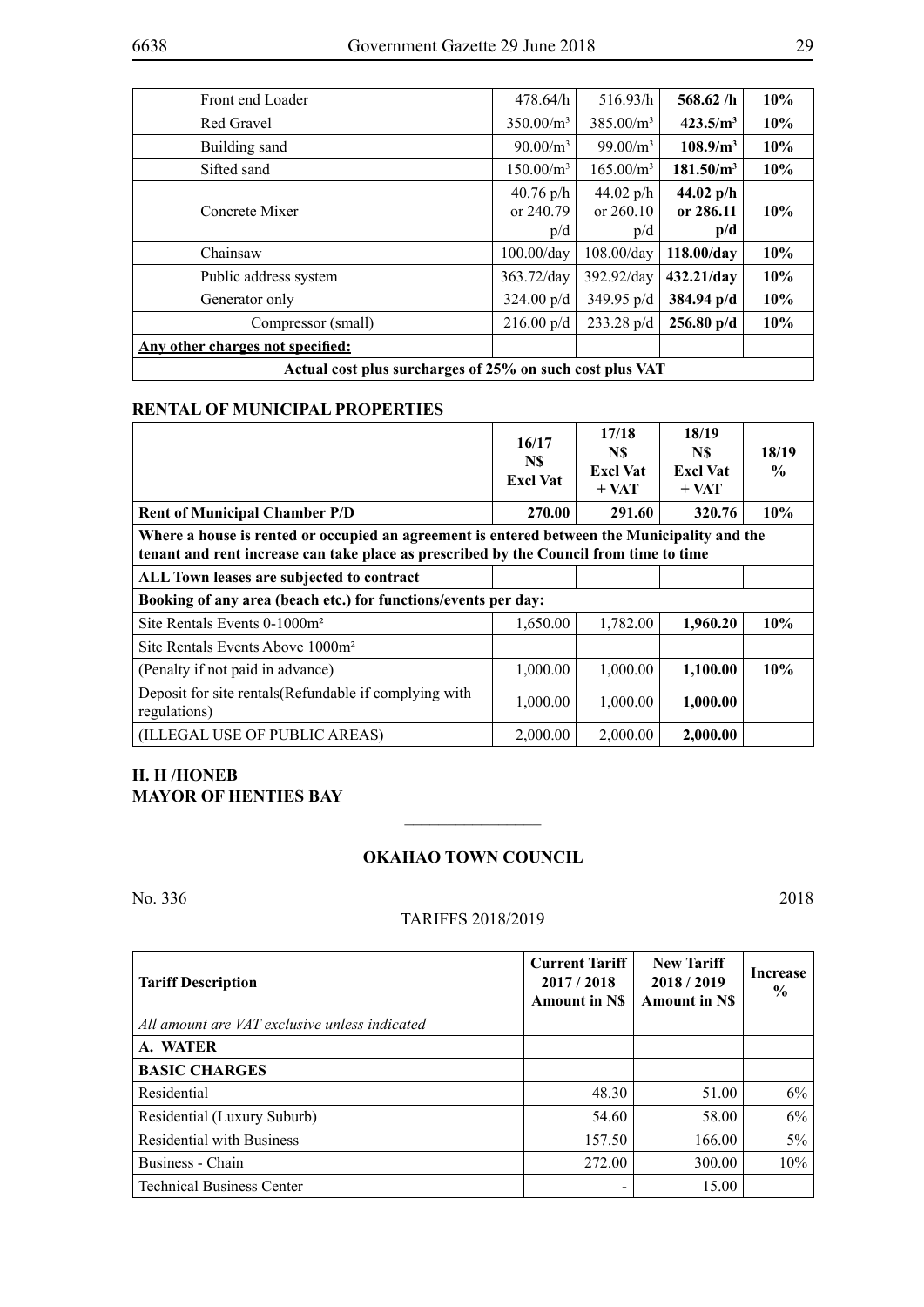| Hairdressing                                                           | 168.00 | 177.00 | 5%    |
|------------------------------------------------------------------------|--------|--------|-------|
| Shebeen                                                                | 161.50 | 170.00 | $5\%$ |
| Car Wash                                                               | 207.50 | 218.00 | $5\%$ |
| Laundries                                                              | 161.50 | 170.00 | $5\%$ |
| Restaurant                                                             | 175.50 | 185.00 | $5\%$ |
| Supermarket/Retail                                                     | 194.00 | 204.00 | $5\%$ |
| Hardware Suppliers                                                     | 235.50 | 248.00 | $5\%$ |
| <b>Banks</b>                                                           | 278.00 | 292.00 | $5\%$ |
| Cash Loans                                                             | 270.00 | 284.00 | $5\%$ |
| Garage, Scrap Yards & Repair outlet                                    | 162.50 | 171.00 | $5\%$ |
| <b>Construction Company</b>                                            | 278.00 | 292.00 | $5\%$ |
| Stationaries, Printing Shops & Photo Shops                             | 162.50 | 171.00 | $5\%$ |
| Internet Café/Computer Outlet                                          | 162.50 | 171.00 | 5%    |
| <b>Gasoline Stations</b>                                               | 203.00 | 224.00 | 10%   |
| <b>Butcheries</b>                                                      | 162.50 | 171.00 | $5\%$ |
| <b>Bakeries</b>                                                        | 162.50 | 171.00 | $5\%$ |
| Milling                                                                | 167.00 | 176.00 | $5\%$ |
| <b>Funeral Parlours</b>                                                | 175.50 | 194.00 | 11%   |
| Private Clinics/Pharmacies                                             | 207.50 | 225.00 | $8\%$ |
| Hotels & Lodges                                                        | 203.00 | 214.00 | $5\%$ |
| Manufacturing                                                          | 175.50 | 185.00 | $5\%$ |
| Special General Business Dealer                                        | 498.00 | 600.00 | 20%   |
| Hospital                                                               | 498.00 | 600.00 | 20%   |
| Secondary School                                                       | 498.00 | 600.00 | 20%   |
| Combined School and Junior Secondary                                   | 410.00 | 451.00 | 10%   |
| Primary School                                                         | 329.00 | 362.00 | 10%   |
| Pre-school                                                             | 272.00 | 290.00 | $7\%$ |
| Police                                                                 | 498.00 | 550.00 | 10%   |
| Youth Centre                                                           | 498.00 | 550.00 | 10%   |
| Other Government Institutions                                          | 456.00 | 550.00 | 21%   |
| Parastatals                                                            | 410.00 | 500.00 | 22%   |
| Business - informal                                                    | 104.00 | 110.00 | 6%    |
| Business - Shopping Complex - per rental unit                          | 163.00 | 175.00 | 7%    |
| <b>Spare Parts Business</b>                                            | 163.00 | 175.00 | 7%    |
| Local Housing Association for low income housing Scheme<br>(per house) | 28.50  | 30.00  | $5\%$ |
| General Residential - per unit                                         | 52.50  | 55.00  | $5\%$ |
| Church and Charity organisations                                       | 133.50 | 140.00 | $5\%$ |
| <b>General Business Dealers</b>                                        | 209.00 | 220.00 | 5%    |
| UNIT COST PER CUBIC METER                                              |        |        |       |
| Residential                                                            | 17.50  | 18.40  | $5\%$ |
| Residential (Luxury Suburb)                                            | 18.00  | 18.90  | $5\%$ |
| Business - Chain                                                       | 19.55  | 22.50  | 15%   |
| <b>Technical Business Center</b>                                       |        | 17.65  |       |
| <b>Business</b>                                                        | 19.00  | 20.00  | $5\%$ |
| Government                                                             | 26.40  | 35.00  | 33%   |
| Parastatals                                                            | 22.80  | 26.00  | 14%   |
| Local Housing Association for low income housing Scheme                | 17.65  | 17.65  | $0\%$ |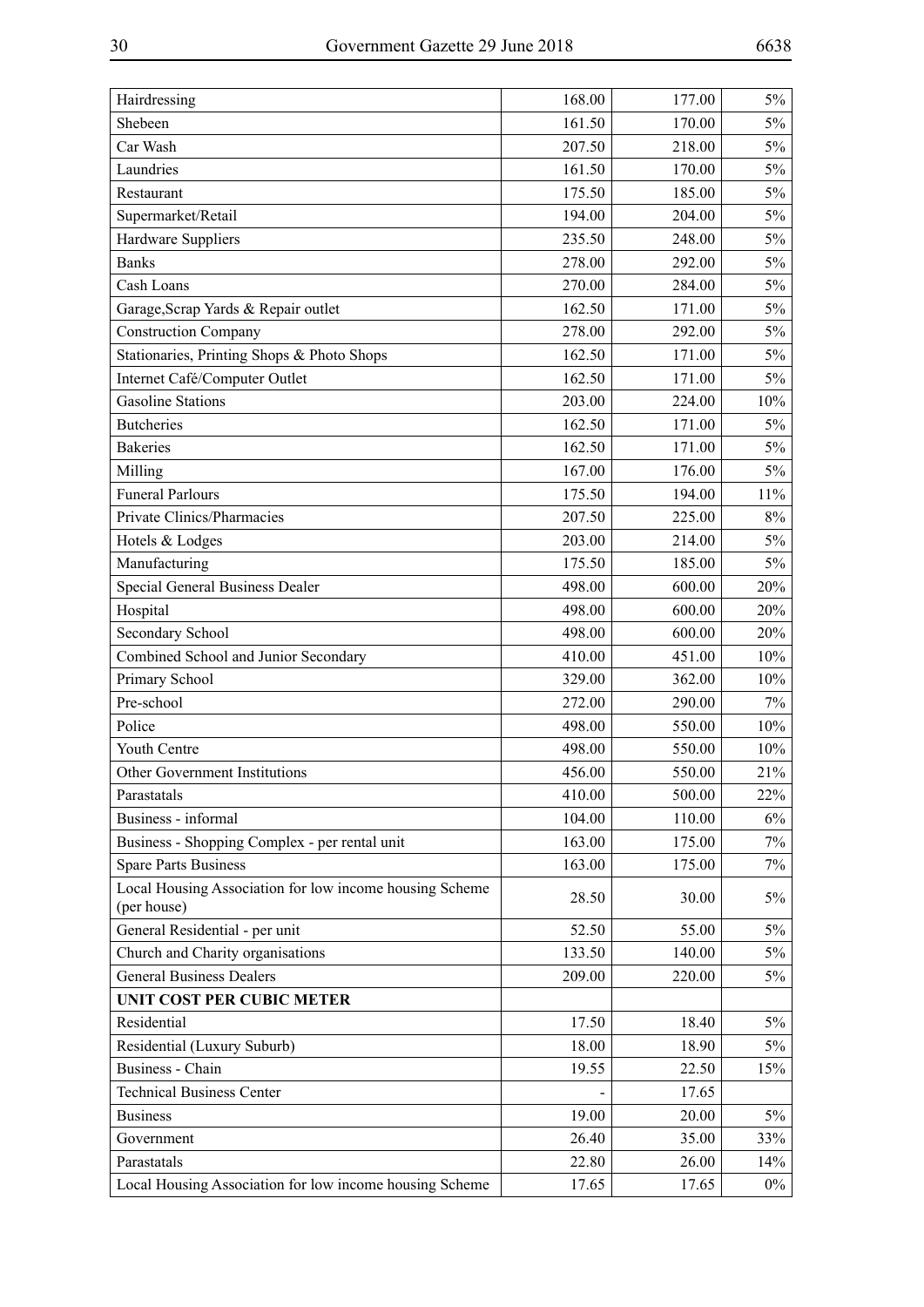| General Residential - Account owned by the Owner                               | 19.00                   | 20.00                   | $5\%$ |
|--------------------------------------------------------------------------------|-------------------------|-------------------------|-------|
| General Residential - Account owned by the Tenant                              | 17.65                   | 18.65                   | $6\%$ |
| <b>Residential with Business</b>                                               | 17.65                   | 18.65                   | $6\%$ |
| Church and Charity organisations                                               | 18.00                   | 18.65                   | 4%    |
| <b>SERVICE FEES</b>                                                            |                         |                         |       |
| <b>CONNECTION FEES</b>                                                         |                         |                         |       |
| Meter size 0 - 25mm                                                            |                         |                         |       |
| Shack Dweller and Build Together                                               | 622.00                  | 655.00                  | $5\%$ |
| Residential                                                                    | 1,056.00                | 1,110.00                | 5%    |
| Government                                                                     | 1,710.00                | 1,800.00                | $5\%$ |
| Parastatal                                                                     | 1,710.00                | 1,800.00                | $5\%$ |
| Church and Charity organizations                                               | 770.50                  | 810.00                  | $5\%$ |
| <b>Business</b>                                                                | 1,335.60                | 1,410.00                | 6%    |
| Meter size                                                                     |                         |                         |       |
| $26 - 50$ mm                                                                   | $Cost + 15\%$<br>markup | $Cost + 15\%$<br>markup |       |
| $51 - 110$ mm                                                                  | $Cost + 15\%$<br>markup | $Cost + 15\%$<br>markup |       |
| <b>CONSUMER DEPOSIT FEES</b>                                                   |                         |                         |       |
| Resindetial                                                                    | 450.00                  | 500.00                  | 11%   |
| <b>Business</b>                                                                | 735.00                  | 800.00                  | 9%    |
| Government Institutions and Parastatals                                        | 1,910.00                | 2,010.00                | $5\%$ |
| <b>Bulk</b> users                                                              | 1,910.00                | 2,010.00                | $5\%$ |
| Luxury Suburb                                                                  | 618.00                  | 700.00                  | 13%   |
| Construction                                                                   | 2,800.00                | 2,940.00                | $5\%$ |
| RECONNECTION/DISCONNECTION FEES                                                |                         |                         |       |
| <b>Resdential</b>                                                              |                         |                         |       |
| Non payment (reconnection/disconnection fees)                                  | 420.00                  | 420.00                  | $0\%$ |
| On-request                                                                     | 100.00                  | 100.00                  | $0\%$ |
| <b>Business</b>                                                                |                         |                         |       |
| Non payment (reconnection/disconnection fees)                                  | 500.00                  | 500.00                  | $0\%$ |
| On-request                                                                     | 150.00                  | 150.00                  | $0\%$ |
| <b>Institutions</b>                                                            |                         |                         |       |
| Non payment (reconnection/disconnection fees)                                  | 1,000.00                | 1,000.00                | $0\%$ |
| On-request                                                                     | 200.00                  | 200.00                  | $0\%$ |
| Church and charity organisations                                               |                         |                         |       |
| Non payment (reconnection/disconnection fees)                                  | 500.00                  | 500.00                  | $0\%$ |
| On-request                                                                     | 150.00                  | 150.00                  | $0\%$ |
| <b>CALL-OUT FEES</b>                                                           |                         |                         |       |
| Repair of water reticulation (payable if the fault is on the<br>customers side | $Cost + 20\%$<br>markup | $Cost + 20\%$<br>markup | $0\%$ |
| Hourly rate (working hours)                                                    | 157.50                  | 170.00                  | $8\%$ |
| Hourly rate (after hours)                                                      | 210.00                  | 250.00                  | 19%   |
| Hourly rate (Sunday/public holiday)                                            | 262.50                  | 300.00                  | 14%   |
| <b>B. REFUSE Per Month</b>                                                     |                         |                         |       |
| Laundries                                                                      | 94.50                   | 100.00                  | 6%    |
| <b>Banks</b>                                                                   | 109.00                  | 115.00                  | 6%    |
| Cash Loans                                                                     | 94.50                   | 100.00                  | 6%    |
| Garage, Scrap Yards & Repair outlet                                            | 109.00                  | 115.00                  | $6\%$ |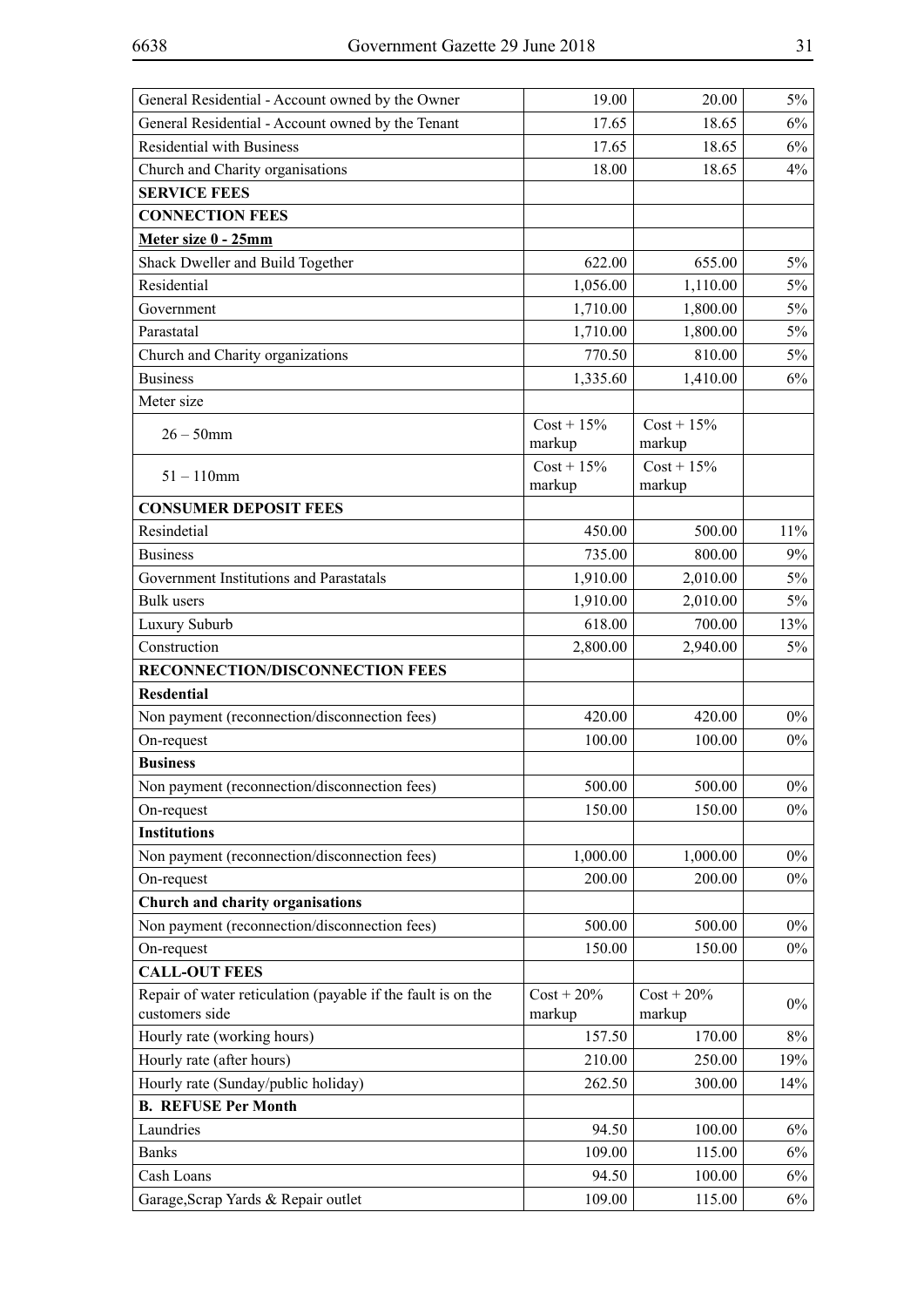| Stationaries, Prinitng Shops & Photo Shops<br>94.50<br>100.00<br>$6\%$<br>Internet Café/Computer Outlet<br>94.50<br>100.00<br>6%<br><b>Gasoline Stations</b><br>97.50<br>110.00<br>13%<br>94.50<br>100.00<br>6%<br><b>Butcheries</b><br><b>Bakeries</b><br>94.50<br>100.00<br>$6\%$<br>6%<br>Milling<br>94.50<br>100.00<br><b>Funeral Parlours</b><br>95.50<br>100.00<br>$5\%$<br>Private Clinics/Pharmacies<br>96.50<br>110.00<br>14%<br>100.00<br>94.50<br>$6\%$<br>Manufacturing<br>Business - Shopping Complex - per rental unit<br>131.00<br>140.00<br>7%<br>Local Housing Association for low income housing Scheme<br>26.25<br>$5\%$<br>27.50<br>(per house)<br>General Residential - per unit<br>51.50<br>55.00<br>7%<br><b>Technical Business Centre</b><br>60.00<br>Tailoring<br>87.00<br>91.35<br>$5\%$<br><b>Residential with Business</b><br>95.50<br>100.00<br>$5\%$<br>165.00<br><b>General Business Dealers</b><br>175.00<br>6%<br><b>Special General Business Dealers</b><br>500.00<br>600.00<br>20%<br><b>Spare Parts Business</b><br>94.50<br>100.00<br>6%<br>Hairdressing<br>94.50<br>100.00<br>6%<br>108.00<br>Shebeen<br>115.00<br>6%<br>108.00<br>115.00<br>6%<br>Car Wash<br><b>Business Informal</b><br>54.60<br>58.00<br>6%<br>108.50<br>115.00<br>6%<br>Restaurant<br>Supermarket/Retail<br>243.00<br>300.00<br>23%<br>Business - Chain/Franchise<br>448.00<br>500.00<br>12%<br>Hardware Suppliers<br>243.00<br>$5\%$<br>255.00<br>Hotels & Lodges<br>293.00<br>307.65<br>$5\%$<br>Hospital<br>3,500.00<br>3,850.00<br>10%<br>Secondary School<br>3,000.00<br>3,500.00<br>17%<br>Combined School and Junior Secondary<br>1,100.00<br>1,210.00<br>10%<br>Primary School<br>750.00<br>800.00<br>7% |
|-----------------------------------------------------------------------------------------------------------------------------------------------------------------------------------------------------------------------------------------------------------------------------------------------------------------------------------------------------------------------------------------------------------------------------------------------------------------------------------------------------------------------------------------------------------------------------------------------------------------------------------------------------------------------------------------------------------------------------------------------------------------------------------------------------------------------------------------------------------------------------------------------------------------------------------------------------------------------------------------------------------------------------------------------------------------------------------------------------------------------------------------------------------------------------------------------------------------------------------------------------------------------------------------------------------------------------------------------------------------------------------------------------------------------------------------------------------------------------------------------------------------------------------------------------------------------------------------------------------------------------------------------------------------------------------------------------------------------------|
|                                                                                                                                                                                                                                                                                                                                                                                                                                                                                                                                                                                                                                                                                                                                                                                                                                                                                                                                                                                                                                                                                                                                                                                                                                                                                                                                                                                                                                                                                                                                                                                                                                                                                                                             |
|                                                                                                                                                                                                                                                                                                                                                                                                                                                                                                                                                                                                                                                                                                                                                                                                                                                                                                                                                                                                                                                                                                                                                                                                                                                                                                                                                                                                                                                                                                                                                                                                                                                                                                                             |
|                                                                                                                                                                                                                                                                                                                                                                                                                                                                                                                                                                                                                                                                                                                                                                                                                                                                                                                                                                                                                                                                                                                                                                                                                                                                                                                                                                                                                                                                                                                                                                                                                                                                                                                             |
|                                                                                                                                                                                                                                                                                                                                                                                                                                                                                                                                                                                                                                                                                                                                                                                                                                                                                                                                                                                                                                                                                                                                                                                                                                                                                                                                                                                                                                                                                                                                                                                                                                                                                                                             |
|                                                                                                                                                                                                                                                                                                                                                                                                                                                                                                                                                                                                                                                                                                                                                                                                                                                                                                                                                                                                                                                                                                                                                                                                                                                                                                                                                                                                                                                                                                                                                                                                                                                                                                                             |
|                                                                                                                                                                                                                                                                                                                                                                                                                                                                                                                                                                                                                                                                                                                                                                                                                                                                                                                                                                                                                                                                                                                                                                                                                                                                                                                                                                                                                                                                                                                                                                                                                                                                                                                             |
|                                                                                                                                                                                                                                                                                                                                                                                                                                                                                                                                                                                                                                                                                                                                                                                                                                                                                                                                                                                                                                                                                                                                                                                                                                                                                                                                                                                                                                                                                                                                                                                                                                                                                                                             |
|                                                                                                                                                                                                                                                                                                                                                                                                                                                                                                                                                                                                                                                                                                                                                                                                                                                                                                                                                                                                                                                                                                                                                                                                                                                                                                                                                                                                                                                                                                                                                                                                                                                                                                                             |
|                                                                                                                                                                                                                                                                                                                                                                                                                                                                                                                                                                                                                                                                                                                                                                                                                                                                                                                                                                                                                                                                                                                                                                                                                                                                                                                                                                                                                                                                                                                                                                                                                                                                                                                             |
|                                                                                                                                                                                                                                                                                                                                                                                                                                                                                                                                                                                                                                                                                                                                                                                                                                                                                                                                                                                                                                                                                                                                                                                                                                                                                                                                                                                                                                                                                                                                                                                                                                                                                                                             |
|                                                                                                                                                                                                                                                                                                                                                                                                                                                                                                                                                                                                                                                                                                                                                                                                                                                                                                                                                                                                                                                                                                                                                                                                                                                                                                                                                                                                                                                                                                                                                                                                                                                                                                                             |
|                                                                                                                                                                                                                                                                                                                                                                                                                                                                                                                                                                                                                                                                                                                                                                                                                                                                                                                                                                                                                                                                                                                                                                                                                                                                                                                                                                                                                                                                                                                                                                                                                                                                                                                             |
|                                                                                                                                                                                                                                                                                                                                                                                                                                                                                                                                                                                                                                                                                                                                                                                                                                                                                                                                                                                                                                                                                                                                                                                                                                                                                                                                                                                                                                                                                                                                                                                                                                                                                                                             |
|                                                                                                                                                                                                                                                                                                                                                                                                                                                                                                                                                                                                                                                                                                                                                                                                                                                                                                                                                                                                                                                                                                                                                                                                                                                                                                                                                                                                                                                                                                                                                                                                                                                                                                                             |
|                                                                                                                                                                                                                                                                                                                                                                                                                                                                                                                                                                                                                                                                                                                                                                                                                                                                                                                                                                                                                                                                                                                                                                                                                                                                                                                                                                                                                                                                                                                                                                                                                                                                                                                             |
|                                                                                                                                                                                                                                                                                                                                                                                                                                                                                                                                                                                                                                                                                                                                                                                                                                                                                                                                                                                                                                                                                                                                                                                                                                                                                                                                                                                                                                                                                                                                                                                                                                                                                                                             |
|                                                                                                                                                                                                                                                                                                                                                                                                                                                                                                                                                                                                                                                                                                                                                                                                                                                                                                                                                                                                                                                                                                                                                                                                                                                                                                                                                                                                                                                                                                                                                                                                                                                                                                                             |
|                                                                                                                                                                                                                                                                                                                                                                                                                                                                                                                                                                                                                                                                                                                                                                                                                                                                                                                                                                                                                                                                                                                                                                                                                                                                                                                                                                                                                                                                                                                                                                                                                                                                                                                             |
|                                                                                                                                                                                                                                                                                                                                                                                                                                                                                                                                                                                                                                                                                                                                                                                                                                                                                                                                                                                                                                                                                                                                                                                                                                                                                                                                                                                                                                                                                                                                                                                                                                                                                                                             |
|                                                                                                                                                                                                                                                                                                                                                                                                                                                                                                                                                                                                                                                                                                                                                                                                                                                                                                                                                                                                                                                                                                                                                                                                                                                                                                                                                                                                                                                                                                                                                                                                                                                                                                                             |
|                                                                                                                                                                                                                                                                                                                                                                                                                                                                                                                                                                                                                                                                                                                                                                                                                                                                                                                                                                                                                                                                                                                                                                                                                                                                                                                                                                                                                                                                                                                                                                                                                                                                                                                             |
|                                                                                                                                                                                                                                                                                                                                                                                                                                                                                                                                                                                                                                                                                                                                                                                                                                                                                                                                                                                                                                                                                                                                                                                                                                                                                                                                                                                                                                                                                                                                                                                                                                                                                                                             |
|                                                                                                                                                                                                                                                                                                                                                                                                                                                                                                                                                                                                                                                                                                                                                                                                                                                                                                                                                                                                                                                                                                                                                                                                                                                                                                                                                                                                                                                                                                                                                                                                                                                                                                                             |
|                                                                                                                                                                                                                                                                                                                                                                                                                                                                                                                                                                                                                                                                                                                                                                                                                                                                                                                                                                                                                                                                                                                                                                                                                                                                                                                                                                                                                                                                                                                                                                                                                                                                                                                             |
|                                                                                                                                                                                                                                                                                                                                                                                                                                                                                                                                                                                                                                                                                                                                                                                                                                                                                                                                                                                                                                                                                                                                                                                                                                                                                                                                                                                                                                                                                                                                                                                                                                                                                                                             |
|                                                                                                                                                                                                                                                                                                                                                                                                                                                                                                                                                                                                                                                                                                                                                                                                                                                                                                                                                                                                                                                                                                                                                                                                                                                                                                                                                                                                                                                                                                                                                                                                                                                                                                                             |
|                                                                                                                                                                                                                                                                                                                                                                                                                                                                                                                                                                                                                                                                                                                                                                                                                                                                                                                                                                                                                                                                                                                                                                                                                                                                                                                                                                                                                                                                                                                                                                                                                                                                                                                             |
|                                                                                                                                                                                                                                                                                                                                                                                                                                                                                                                                                                                                                                                                                                                                                                                                                                                                                                                                                                                                                                                                                                                                                                                                                                                                                                                                                                                                                                                                                                                                                                                                                                                                                                                             |
|                                                                                                                                                                                                                                                                                                                                                                                                                                                                                                                                                                                                                                                                                                                                                                                                                                                                                                                                                                                                                                                                                                                                                                                                                                                                                                                                                                                                                                                                                                                                                                                                                                                                                                                             |
|                                                                                                                                                                                                                                                                                                                                                                                                                                                                                                                                                                                                                                                                                                                                                                                                                                                                                                                                                                                                                                                                                                                                                                                                                                                                                                                                                                                                                                                                                                                                                                                                                                                                                                                             |
|                                                                                                                                                                                                                                                                                                                                                                                                                                                                                                                                                                                                                                                                                                                                                                                                                                                                                                                                                                                                                                                                                                                                                                                                                                                                                                                                                                                                                                                                                                                                                                                                                                                                                                                             |
|                                                                                                                                                                                                                                                                                                                                                                                                                                                                                                                                                                                                                                                                                                                                                                                                                                                                                                                                                                                                                                                                                                                                                                                                                                                                                                                                                                                                                                                                                                                                                                                                                                                                                                                             |
| Pre-school<br>85.00<br>90.00<br>6%                                                                                                                                                                                                                                                                                                                                                                                                                                                                                                                                                                                                                                                                                                                                                                                                                                                                                                                                                                                                                                                                                                                                                                                                                                                                                                                                                                                                                                                                                                                                                                                                                                                                                          |
| Police<br>82%<br>1,100.00<br>2,000.00                                                                                                                                                                                                                                                                                                                                                                                                                                                                                                                                                                                                                                                                                                                                                                                                                                                                                                                                                                                                                                                                                                                                                                                                                                                                                                                                                                                                                                                                                                                                                                                                                                                                                       |
| Youth Centre<br>1,100.00<br>1,500.00<br>36%                                                                                                                                                                                                                                                                                                                                                                                                                                                                                                                                                                                                                                                                                                                                                                                                                                                                                                                                                                                                                                                                                                                                                                                                                                                                                                                                                                                                                                                                                                                                                                                                                                                                                 |
| 82%<br>Other Government Institutions<br>715.00<br>1,300.00                                                                                                                                                                                                                                                                                                                                                                                                                                                                                                                                                                                                                                                                                                                                                                                                                                                                                                                                                                                                                                                                                                                                                                                                                                                                                                                                                                                                                                                                                                                                                                                                                                                                  |
| 715.00<br>1,300.00<br>82%<br>Parastatals                                                                                                                                                                                                                                                                                                                                                                                                                                                                                                                                                                                                                                                                                                                                                                                                                                                                                                                                                                                                                                                                                                                                                                                                                                                                                                                                                                                                                                                                                                                                                                                                                                                                                    |
| Churches and Charity Organizations<br>68.50<br>72.00<br>$5\%$                                                                                                                                                                                                                                                                                                                                                                                                                                                                                                                                                                                                                                                                                                                                                                                                                                                                                                                                                                                                                                                                                                                                                                                                                                                                                                                                                                                                                                                                                                                                                                                                                                                               |
| Residential<br>49.00<br>52.00<br>$6\%$                                                                                                                                                                                                                                                                                                                                                                                                                                                                                                                                                                                                                                                                                                                                                                                                                                                                                                                                                                                                                                                                                                                                                                                                                                                                                                                                                                                                                                                                                                                                                                                                                                                                                      |
| 55.00<br>Residential - Luxury Suburb<br>51.50<br>7%                                                                                                                                                                                                                                                                                                                                                                                                                                                                                                                                                                                                                                                                                                                                                                                                                                                                                                                                                                                                                                                                                                                                                                                                                                                                                                                                                                                                                                                                                                                                                                                                                                                                         |
| $Cost + 15\%$<br>$Cost + 15\%$<br>Replacement of Refuse bins<br>$0\%$<br>markup<br>markup                                                                                                                                                                                                                                                                                                                                                                                                                                                                                                                                                                                                                                                                                                                                                                                                                                                                                                                                                                                                                                                                                                                                                                                                                                                                                                                                                                                                                                                                                                                                                                                                                                   |
| Cleaning of undeveloped ERF (if the owner fails to clean<br>$Cost + 15\%$<br>$Cost + 15\%$<br>$0\%$<br>his/her property)<br>markup<br>markup                                                                                                                                                                                                                                                                                                                                                                                                                                                                                                                                                                                                                                                                                                                                                                                                                                                                                                                                                                                                                                                                                                                                                                                                                                                                                                                                                                                                                                                                                                                                                                                |
| Construction Rubbles (on request) fee per load<br>880.00<br>924.00<br>$5\%$                                                                                                                                                                                                                                                                                                                                                                                                                                                                                                                                                                                                                                                                                                                                                                                                                                                                                                                                                                                                                                                                                                                                                                                                                                                                                                                                                                                                                                                                                                                                                                                                                                                 |
| Garden Refuse - Residential<br>8.50<br>$6\%$<br>9.00                                                                                                                                                                                                                                                                                                                                                                                                                                                                                                                                                                                                                                                                                                                                                                                                                                                                                                                                                                                                                                                                                                                                                                                                                                                                                                                                                                                                                                                                                                                                                                                                                                                                        |
| Garden Refuse - Business<br>21.50<br>23.00<br>7%                                                                                                                                                                                                                                                                                                                                                                                                                                                                                                                                                                                                                                                                                                                                                                                                                                                                                                                                                                                                                                                                                                                                                                                                                                                                                                                                                                                                                                                                                                                                                                                                                                                                            |
| Garden Refuse - Government Institutions & Parastatal<br>42.00<br>250.00<br>495%                                                                                                                                                                                                                                                                                                                                                                                                                                                                                                                                                                                                                                                                                                                                                                                                                                                                                                                                                                                                                                                                                                                                                                                                                                                                                                                                                                                                                                                                                                                                                                                                                                             |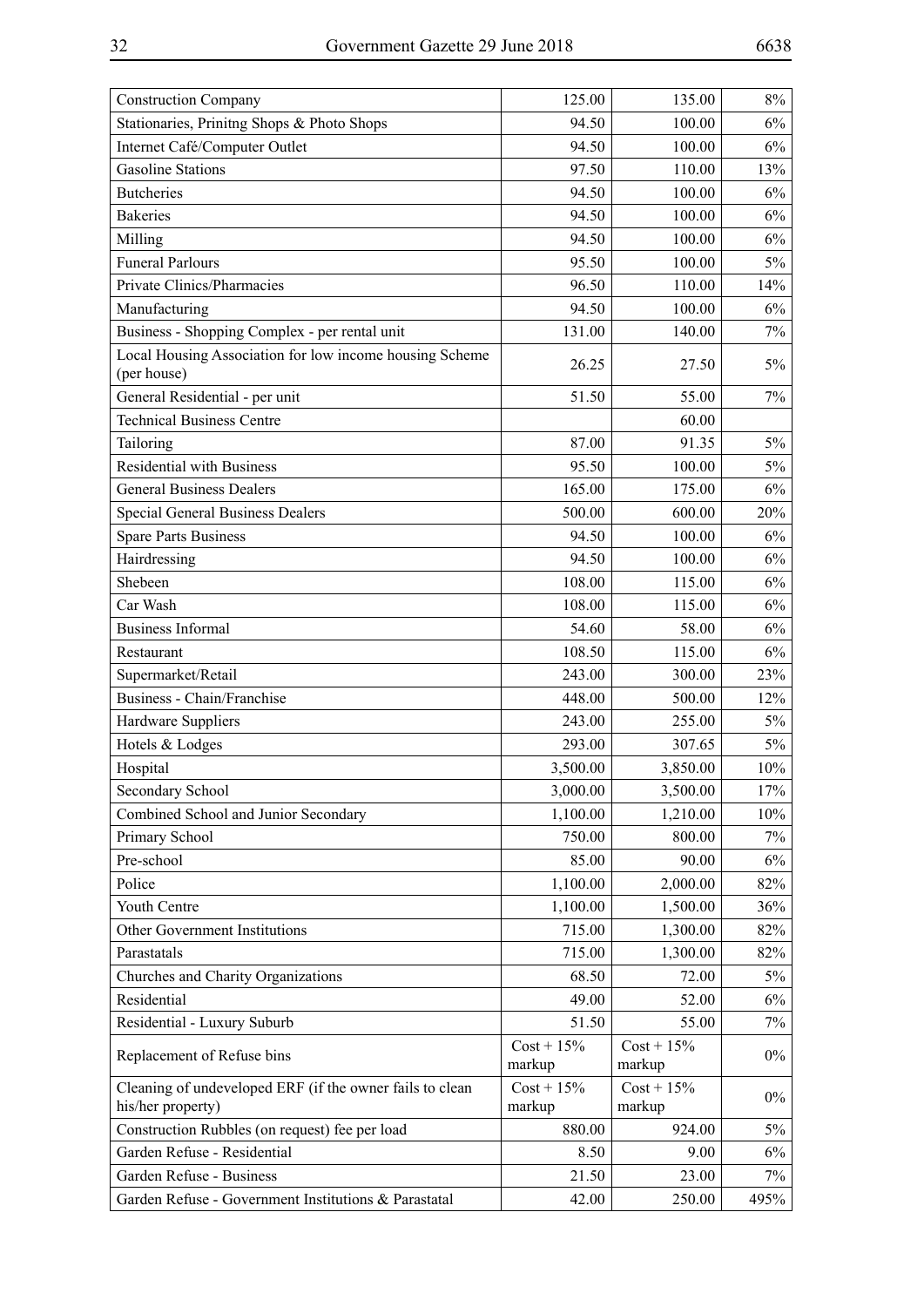| Street Cleaning Fee - Residential                                      | 6.50     | 7.00     | 8%    |
|------------------------------------------------------------------------|----------|----------|-------|
| Street Cleaning Fee - Business                                         | 10.70    | 11.65    | 9%    |
| Street Cleaning Fee - Government Institutions & Parastatal             | 12.00    | 100.00   | 733%  |
| <b>C. SEWERAGE</b>                                                     |          |          |       |
| <b>BASIC CHARGES</b>                                                   |          |          |       |
| Residential                                                            | 37.50    | 39.50    | $5\%$ |
| <b>Residential with Business</b>                                       | 125.00   | 132.00   | 6%    |
| Residential - Luxury Suburb                                            | 39.50    | 41.50    | $5\%$ |
| Business Shopping Complex - Per rental Unit                            | 109.50   | 115.00   | $5\%$ |
| <b>Business - Chain Store</b>                                          | 183.00   | 195.00   | 7%    |
| <b>Technical Business Center</b>                                       |          | 15.00    | $0\%$ |
| Other Government Institutions                                          | 560.00   | 600.00   | 7%    |
| Special General Business Dealer                                        | 560.00   | 672.00   | 20%   |
| Parastatal                                                             | 324.50   | 345.00   | 6%    |
| Discharge of Sewer effluent into Oxidation Ponds per load              | 70.00    | 75.00    | $7\%$ |
| Church and Charity Organization                                        | 68.50    | 72.00    | $5\%$ |
| Hairdressing                                                           | 87.50    | 92.00    | $5\%$ |
| Shebeen                                                                | 87.50    | 92.00    | $5\%$ |
| Car Wash                                                               | 228.00   | 300.00   | 32%   |
| Laundries                                                              | 87.50    | 92.00    | $5\%$ |
| Restaurant                                                             | 88.00    | 92.00    | $5\%$ |
| Supermarket/Retail                                                     | 135.00   | 145.00   | 7%    |
| Hardware Suppliers                                                     | 122.00   | 130.00   | 7%    |
| <b>Banks</b>                                                           | 90.00    | 95.00    | 6%    |
| Cash Loans                                                             | 88.00    | 95.00    | 8%    |
| Garage, Scrap Yards & Repair outlet                                    | 87.00    | 92.00    | 6%    |
| <b>Construction Company</b>                                            | 88.00    | 95.00    | 8%    |
| Stationaries, Prinitng Shops & Photo Shops                             | 89.00    | 95.00    | 7%    |
| Internet Café/Computer Outlet                                          | 88.00    | 95.00    | $8\%$ |
| <b>Gasoline Stations</b>                                               | 160.00   | 168.00   | $5\%$ |
| <b>Butcheries</b>                                                      | 87.00    | 91.35    | $5\%$ |
| <b>Bakeries</b>                                                        | 88.00    | 95.00    | $8\%$ |
| Milling                                                                | 88.00    | 95.00    | 8%    |
| <b>Funeral Parlours</b>                                                | 92.00    | 97.00    | $5\%$ |
| Private Clinics/Pharmacies                                             | 102.00   | 110.00   | 8%    |
| Hotels & Lodges                                                        | 201.00   | 210.00   | 4%    |
| Manufacturing                                                          | 88.00    | 95.00    | 8%    |
| Hospital                                                               | 3,371.50 | 4,000.00 | 19%   |
| Secondary School                                                       | 3,371.50 | 4,000.00 | 19%   |
| Combined School and Junior Secondary                                   | 368.00   | 400.00   | $9\%$ |
| Primary School                                                         | 250.00   | 265.00   | 6%    |
| Pre-school                                                             | 200.00   | 210.00   | $5\%$ |
| Police                                                                 | 3,371.50 | 4,000.00 | 19%   |
| Youth Centre                                                           | 2,458.50 | 3,000.00 | 22%   |
| Local Housing Association for low income housing Scheme<br>(per house) | 20.50    | 21.00    | $2\%$ |
| General Residential - per unit                                         | 39.00    | 50.00    | 28%   |
| <b>General Business Dealers</b>                                        | 88.00    | 95.00    | $8\%$ |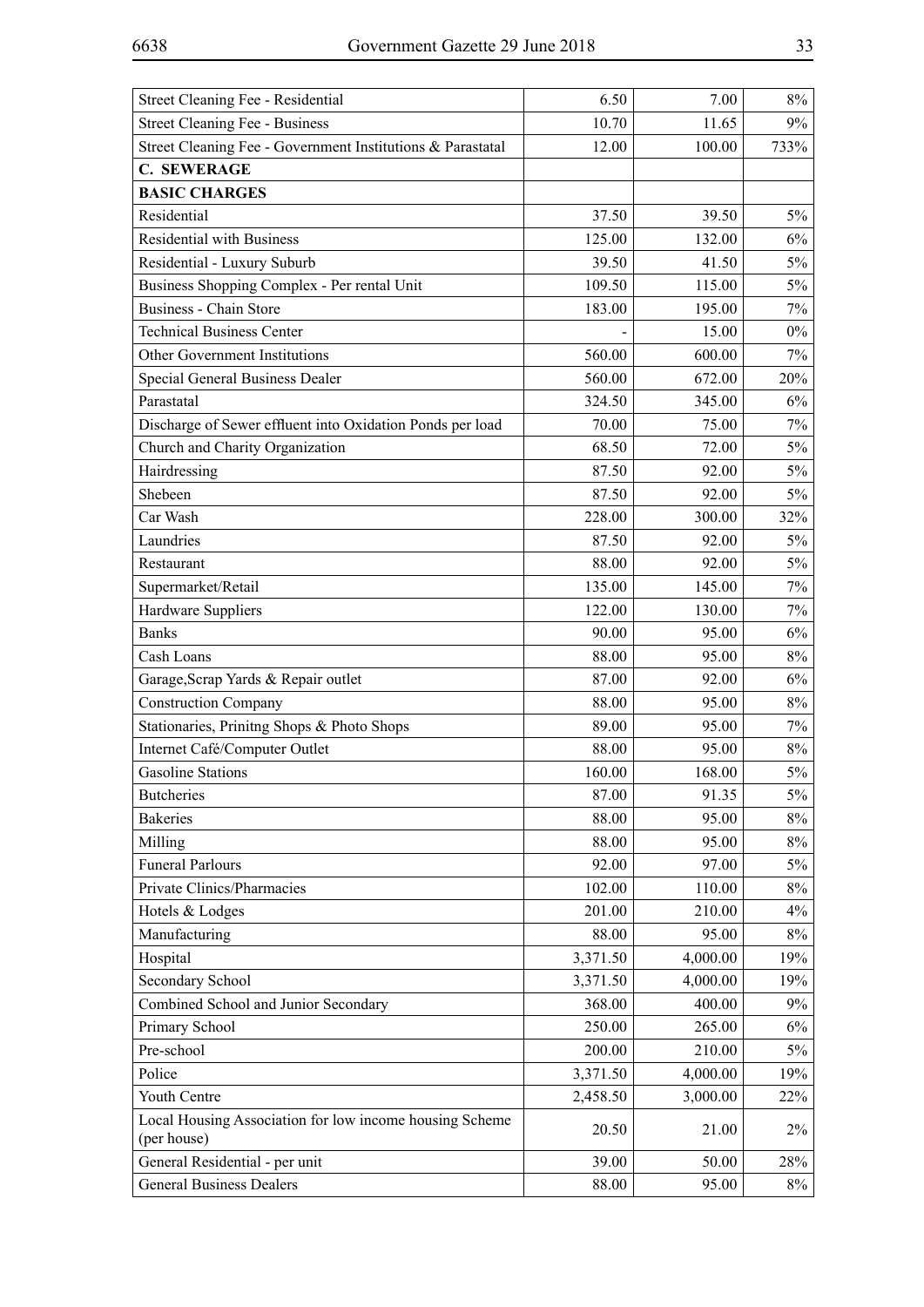| <b>SEWER PER TOILET</b>                                               |                             |                              |        |
|-----------------------------------------------------------------------|-----------------------------|------------------------------|--------|
| Residential                                                           | 20.10                       | 21.00                        | 4%     |
| <b>Business</b>                                                       | 23.50                       | 25.00                        | 6%     |
| <b>Technical Business Center</b>                                      |                             | 21.00                        |        |
| Government Institutions                                               | 45.00                       | 50.00                        | $11\%$ |
| Luxury Suburb                                                         | 20.15                       | 22.00                        | 9%     |
| Parastatal                                                            | 28.00                       | 30.00                        | 7%     |
| Church and Charity organizations                                      | 20.15                       | 21.00                        | 4%     |
| <b>SEWER SERVICE FEES</b>                                             |                             |                              |        |
| <b>CONNECTION &amp; INSPECTION FEES</b>                               |                             |                              |        |
| Shack Dweller and Build Together                                      | 510.00                      | 535.00                       | $5\%$  |
| <b>Business</b>                                                       | 1,669.50                    | 1,750.00                     | $5\%$  |
| Government Institutions                                               | 1,669.50                    | 1,750.00                     | $5\%$  |
| Parastatals                                                           | 1,669.50                    | 1,750.00                     | $5\%$  |
| Residential                                                           | 1,298.00                    | 1,365.00                     | $5\%$  |
| Church and Charity Institutions                                       | 486.15                      | 510.00                       | $5\%$  |
| <b>D. PENALTIES</b>                                                   |                             |                              |        |
| <b>ILLEGAL DUMPING OF REFUSE</b>                                      |                             |                              |        |
| First offence fee per day                                             | 238.35                      | 250.00                       | $5\%$  |
| Second fee per day                                                    | 427.35                      | 450.00                       | 5%     |
| Third offence                                                         | Legal Action                | Legal Action                 |        |
| Untidy yard - Residential (per month)                                 | 62.50                       | 80.00                        | 28%    |
| Untidy yard - Business (per month)                                    | 250.00                      | 625.00                       | 150%   |
| <b>ILLEGAL CONNECTIONS OF SERVICES</b>                                |                             |                              |        |
| First offence                                                         | 2,000.00                    | 2,000.00                     | $0\%$  |
| Second offence                                                        | Legal Action                | Legal Action                 |        |
| <b>ILLEGAL OPERATION</b>                                              |                             |                              |        |
| <b>Illegal Hawking</b>                                                | Not exceeding<br>2000       | Not exceeding<br>2000        |        |
| Third offence                                                         | Legal Action                | Legal Action                 |        |
| Late Renewal of Business Fitness Certificate                          | 17% per<br>month            | 17% per<br>month             |        |
| Illegal operation of unregistered and uncertified Business            | 1,500.00                    | 1,500.00                     |        |
| Illegal removal of ERF Pegs/Beacons                                   | Replacement<br>$cost + 20%$ | Replacement<br>$cost + 20\%$ |        |
| Spot fine for Public Indecent (urinate and defacation)                | 50.00                       | 50.00                        | $0\%$  |
| Non compliance with Health Regulations (Formal Business)              | 2,000.00                    | 2,000.00                     | $0\%$  |
| Non compliance with Health Regulations (Informal Busi-<br>ness)       | 500.00                      | 500.00                       | $0\%$  |
| Excavation on Municipal Land without permision                        | 2,000.00                    | 2,000.00                     | $0\%$  |
| Illegal dumping of effluent                                           | 2,000.00                    | 2,000.00                     | $0\%$  |
| Illegal storage of wreckages                                          | 2,000.00                    | 2,000.00                     |        |
| Illegal Hawking at Business properties - Penalty to Property<br>owner | 2,000.00                    | 2,000.00                     | $0\%$  |
| Unimproved property for a period of two years                         | 2x value of the<br>property | 2x value of the<br>property  | $0\%$  |
| Unimproved property for a period of five years                        | 4x value of the<br>property | 4x value of the<br>property  | $0\%$  |
| Constructions without approved building plan                          | 2,000.00                    | 2,000.00                     | $0\%$  |
| Illegal Advertisement: Penalty per Month                              | 2,000.00                    | 2,000.00                     | $0\%$  |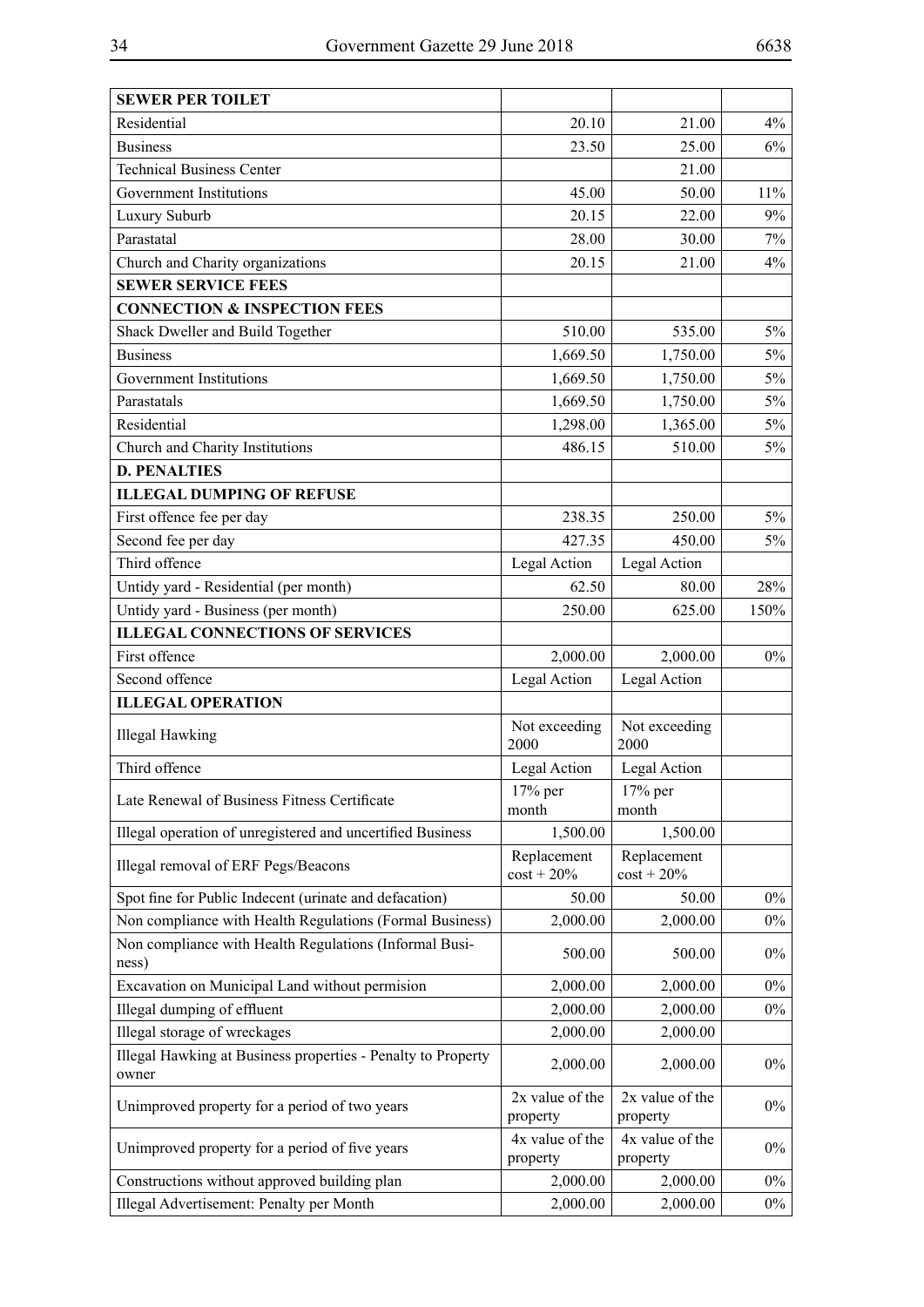| E. PROPERTY MANAGEMENT                                                                     |            |            |        |
|--------------------------------------------------------------------------------------------|------------|------------|--------|
| <b>SELLING OF ERVEN ON PRIVATE TREATY</b><br>(PLOTS) PRICE PER M2                          |            |            |        |
| Residential                                                                                | 50.00      | 55.00      | 10%    |
| Residential (Luxury suburbs)                                                               | 55.00      | 60.00      | 9%     |
| General residential [non-strategic]                                                        | 65.00      | 100.00     | 54%    |
| General residential [strategic]                                                            | 100.00     | 150.00     | 50%    |
| Business [non-strategic]                                                                   | 65.00      | 100.00     | 54%    |
| Business [strategic]                                                                       | 100.00     | 200.00     | 100%   |
| Industry                                                                                   | 50.00      | 100.00     | 100%   |
| Institutional                                                                              | 70.00      | 100.00     | 43%    |
| Undetermined land                                                                          | negotiable | negotiable | $0\%$  |
| Un-serviced land                                                                           | negotiable | negotiable | $0\%$  |
| F. ASSESSMENT RATES & TAXES - RESIDENTIAL                                                  |            |            |        |
| Land value per N\$                                                                         | 0.0471     | 0.0589     | 25%    |
| Improvement on land per N\$                                                                | 0.0065     | 0.0081     | 25%    |
| Valuation Certificate fee per certificate                                                  | 200.00     | 200.00     | $0\%$  |
| Property Certification letter                                                              |            | 20.00      |        |
| Deed of sales                                                                              |            | 750.00     |        |
| <b>G. ASSESSMENT RATES &amp; TAXES - BUSINESS</b>                                          |            |            |        |
| Land value per N\$                                                                         | 0.0546     | 0.0710     | 30%    |
| Improvement on land per N\$                                                                | 0.0069     | 0.0090     | 30%    |
| Valuation Certificate fee per certificate                                                  | 250.00     | 250.00     | $0\%$  |
| Property Certification letter                                                              |            | 30.00      |        |
| Deed of sales                                                                              |            | 850.00     |        |
| <b>H. ASSESSMENT RATES &amp; TAXES - Government</b><br><b>Institutions and Parastatals</b> |            |            |        |
| Land value per N\$                                                                         | 0.0589     | 0.0824     | 40%    |
| Improvement on land per N\$                                                                | 0.0087     | 0.0121     | 40%    |
| Valuation Certificate fee per certificate                                                  | 650.00     | 650.00     | $0\%$  |
| <b>I. APPROVAL OF BUILDING PLANS</b>                                                       |            |            |        |
| <b>Submission Fee</b>                                                                      | 55.65      | 60.00      | 8%     |
| Residential per square meter of building coverage                                          | 3.35       | 4.00       | 19%    |
| Business & Others per square meter of building coverage                                    | 4.50       | 5.00       | $11\%$ |
| Boundary walls per meter                                                                   | 2.80       | 3.00       | $7\%$  |
| Identification of erf pegs (second request) price per pegs                                 | 56.00      | 60.00      | 7%     |
| J. ROAD INFRASTRUCTURE MANAGEMENT                                                          |            |            |        |
| <b>BITUMEN ROAD (Basic Charges)</b>                                                        |            |            |        |
| Shack Dweller and Build Together                                                           |            | 5.00       |        |
| <b>Business</b>                                                                            |            | 12.00      |        |
| Government Institutions                                                                    |            | 100.00     |        |
| Parastatals                                                                                |            | 12.00      |        |
| Residential                                                                                |            | 8.00       |        |
| Church and Charity Institutions                                                            |            | 8.00       |        |
| <b>GRAVEL ROAD (Basic Charges)</b>                                                         |            |            |        |
| Shack Dweller and Build Together                                                           |            | 3.50       |        |
| <b>Business</b>                                                                            |            | 7.00       |        |
| Government Institutions                                                                    |            | 50.00      |        |
| Parastatals                                                                                |            | 7.00       |        |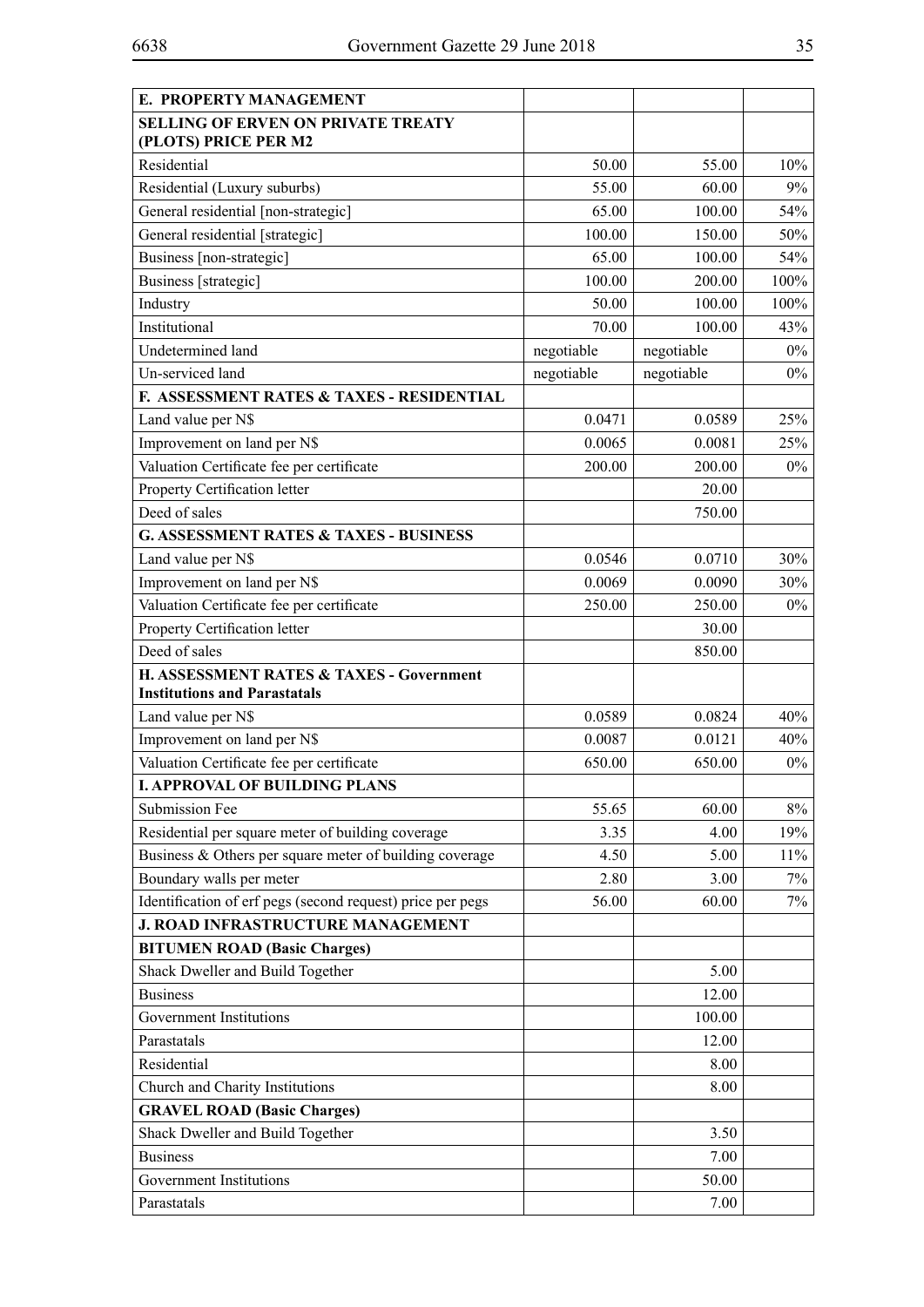| Residential                                                                     |          | 5.00     |        |
|---------------------------------------------------------------------------------|----------|----------|--------|
| Church and Charity Institutions                                                 |          | 5.00     |        |
| K. ADMINSTRATION COST                                                           |          |          |        |
| Advertisment and Administration costs of property                               | 2,000.00 | 2,000.00 | $0\%$  |
| <b>L. POUND FEES</b>                                                            |          |          |        |
| <b>DETENTION FEES</b>                                                           |          |          |        |
| Cattle, Donkey, Mule and Horse (per day per animal                              | 12.00    | 12.60    | $5\%$  |
| Sheep (per day per animal)                                                      | 7.00     | 7.35     | 5%     |
| Goats (per day per animal)                                                      | 7.00     | 7.35     | 5%     |
| Pigs (per day per animal)                                                       | 12.00    | 12.60    | $5\%$  |
| Chicken, Domestic guinea fowls                                                  | 4.00     | 4.20     | $5\%$  |
| Auction Administration fee                                                      | 10.00    | 10.50    | 5%     |
| <b>M. GRAZING FEES</b>                                                          |          |          |        |
| Cattle, Donkey, Mule and Horse (per day per animal                              | 32.00    | 15.00    | $-53%$ |
| Sheep (per day per animal)                                                      | 4.10     | 4.31     | 5%     |
| Goats (per day per animal)                                                      | 4.10     | 4.31     | 5%     |
| Pigs (per day per animal)                                                       | 6.20     | 6.51     | 5%     |
| Delivering of animals to the pound irrespective of the<br>distance (per animal) | 4.10     | 4.31     | 5%     |
| Branding fee                                                                    | 11.35    | 11.92    | 5%     |
| N. FEEDING FEES                                                                 |          |          |        |
| Cattle, Donkey, Mule and Horse (per day per animal                              | 18.00    | 20.00    | 11%    |
| Sheep (per day per animal)                                                      | 9.85     | 11.00    | 12%    |
| Goats (per day per animal)                                                      | 9.85     | 11.00    | 12%    |
| Pigs (per day per animal)                                                       | 12.60    | 13.50    | 7%     |
| Chicken, Domestic guinea fowls                                                  | 7.15     | 7.50     | 5%     |
| O. FITNESS CERTIFICATES PER ANNUM                                               |          |          |        |
| Chain Store/Franchise                                                           | 790.00   | 1,200.00 | 52%    |
| Special General Business Dealer                                                 | 790.00   | 1,200.00 | 52%    |
| Formal Business outlet/large business                                           | 520.00   | 546.00   | $5\%$  |
| <b>SME</b>                                                                      | 250.00   | 262.00   | 5%     |
| Bars and Shebeen                                                                |          | 250.00   | $0\%$  |
| Shebeens selling traditional beverages only                                     |          | 50.00    | $0\%$  |
| B&B and hotels                                                                  |          | 500.00   | $0\%$  |
| Hawkers and Open Market vendors                                                 | 75.00    | 79.00    | 5%     |
| Industrial                                                                      |          | 500.00   | $0\%$  |
| Agricultural                                                                    |          | 350.00   | $0\%$  |
| Inspection fee                                                                  | 58.00    | 60.00    | 3%     |
| <b>Commercial Flats</b>                                                         | 515.00   | 550.00   | 7%     |
| Issuing of duplicate certificate                                                |          | 100.00   | $0\%$  |
| P. BUSINESS REGISTRATION PER ANNUM                                              |          |          |        |
| Agricultural                                                                    |          | 250.00   | $0\%$  |
| Industrial                                                                      |          | 400.00   | $0\%$  |
| Formal Business outlet                                                          |          | 350.00   | $0\%$  |
| Chain Store/Franchise                                                           |          | 700.00   |        |
| Special General Business Dealer                                                 |          | 750.00   | $0\%$  |
| <b>SME</b>                                                                      |          | 200.00   | $0\%$  |
| Hawkers and Open Market vendors                                                 |          | 100.00   | $0\%$  |
| <b>Bars and Shebeen</b>                                                         |          | 250.00   | $0\%$  |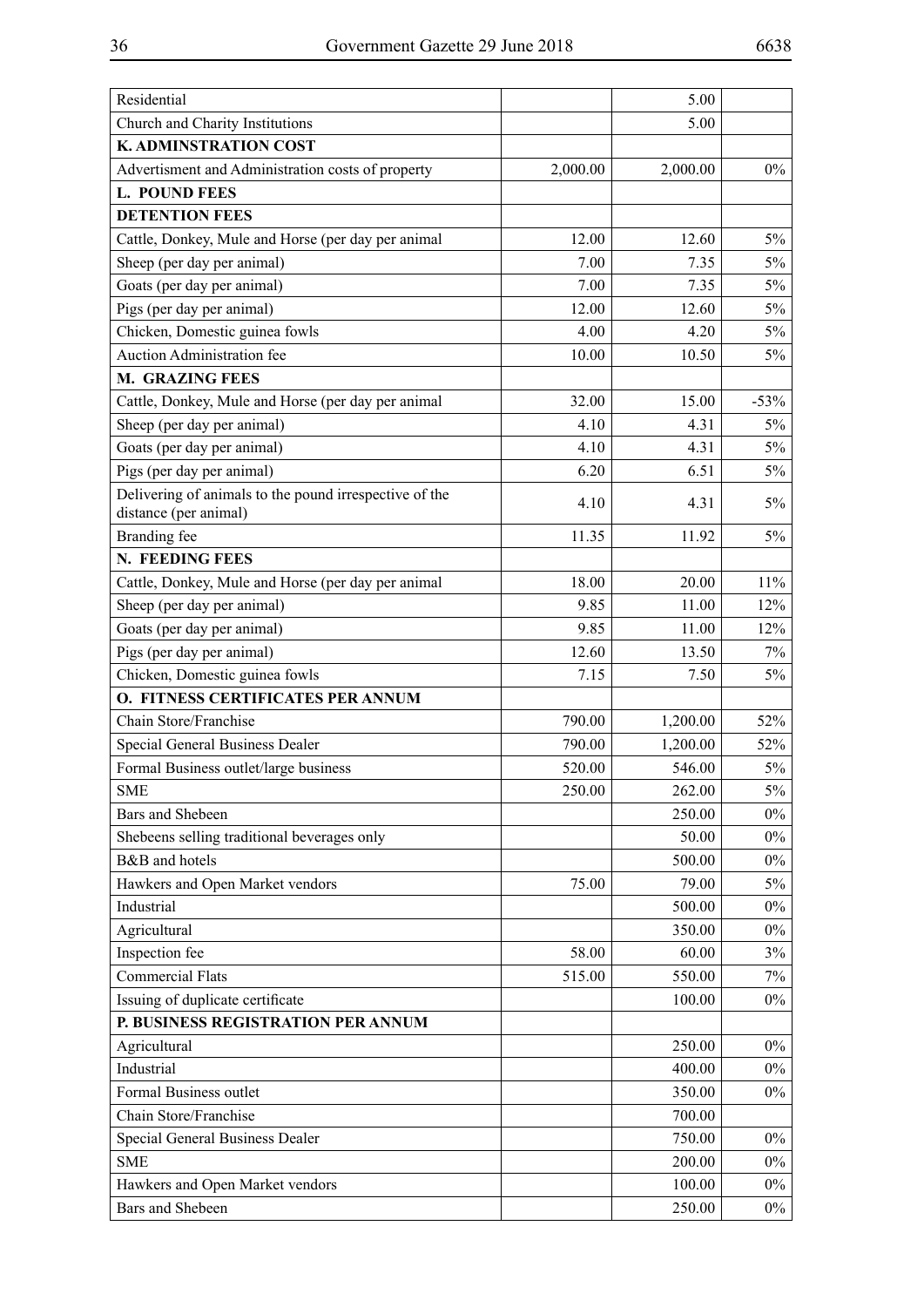| B&B and hotels                                                                       |        | 350.00 |       |
|--------------------------------------------------------------------------------------|--------|--------|-------|
| <b>Commercial Flats</b>                                                              |        | 330.00 |       |
| Application for informal trader/Assistance Informal trader                           |        | 20.00  |       |
| <b>Informal Trading Registration Certificate</b>                                     |        | 100.00 |       |
| Temporal Informal trading Certificate - Non profit<br>organisations.                 |        | 50.00  |       |
| Temporal Informal trading Certificate - Business (per event)                         |        | 150.00 |       |
| Issuing of duplicate certificate                                                     |        | 100.00 |       |
| <b>Q. PHOTO COPIES, FAX AND LAMINATION</b>                                           |        |        |       |
| A <sub>4</sub>                                                                       | 1.00   | 1.00   | $0\%$ |
| A <sub>3</sub>                                                                       | 3.00   | 3.00   | $0\%$ |
| Fax per page (Namibia)                                                               | 5.00   | 5.00   | $0\%$ |
| Fax per page (Outside Namibia)                                                       | 10.00  | 10.00  | $0\%$ |
| Lamination A5                                                                        | 5.00   | 5.00   | $0\%$ |
| Lamination A4                                                                        | 7.00   | 7.00   | $0\%$ |
| Lamination A6                                                                        | 4.00   | 4.00   | $0\%$ |
| Binding machine per book                                                             | 5.00   | 10.00  |       |
| R. DOG TAX                                                                           |        |        |       |
|                                                                                      | 25.00  | 26.25  | $5\%$ |
| For each unsprayed bitch                                                             |        |        |       |
| For each added unsprayed bitch                                                       | 30.00  | 31.50  | $5\%$ |
| For each sprayed bitch                                                               | 40.00  | 42.00  | $5\%$ |
| For each added sprayed bitch                                                         | 50.00  | 52.50  | $5\%$ |
| For the first and the second dog                                                     | 20.00  | 21.00  | $5\%$ |
| For the third and consecutive dog                                                    | 30.00  | 31.50  | $5\%$ |
| Unlincensed dogs                                                                     | 100.00 | 105.00 | $5\%$ |
| <b>S. ADVERTISEMENT FEES:</b>                                                        |        |        |       |
| <b>BILL BOARDS PER MONTH</b>                                                         |        |        |       |
| Board (2.5 sqm or less)                                                              | 120.00 | 126.00 | $5\%$ |
| Board - greater than 2.5sqm (per sqm)                                                | 50.00  | 52.50  | $5\%$ |
| Council Bill Board                                                                   | 60.00  | 63.00  | 5%    |
| Backlight board                                                                      | 600.00 | 630.00 | $5\%$ |
| Flags/banner up to 3                                                                 | 120.00 | 126.00 | $5\%$ |
| Flags/banner more 3 (each additional)                                                | 120.00 | 126.00 | $5\%$ |
| Storage of illegal advertisement per day                                             | 10.00  | 10.50  | $5\%$ |
| T. RENTAL (LEASEHOLD AGREEMENT)                                                      |        |        |       |
| <b>RESIDENTIAL SITES PER MONTH</b>                                                   |        |        |       |
| Up to $1000m^2$                                                                      | 110.25 | 117.00 | $6\%$ |
| $1000 \text{ m}^2 - 2000 \text{m}^2$                                                 | 144.45 | 152.00 | $5\%$ |
| $2000 \text{ m}^2 - 3000 \text{ m}^2$                                                | 188.55 | 198.00 | 5%    |
| Above 3000m <sup>2,</sup> for every 1000m or part threof, an additional<br>rental of | 123.50 | 130.00 | 5%    |
| <b>BUSINESS SITES PER MONTH</b>                                                      |        |        |       |
| Up to $1000m^2$                                                                      | 338.80 | 355.00 | $5\%$ |
| Above 1000 m <sup>2</sup> - 2000 m <sup>2</sup>                                      | 427.90 | 450.00 | 5%    |
| For every 1000 m <sup>2</sup> or part thereof above 2000 m <sup>2</sup> an ad-       | 151.80 | 160.00 | $5\%$ |
| ditional rental of                                                                   |        |        |       |
| NON GOVERNMENTAL ORGANIZATION AND<br><b>SPORT CLUBS PER MONTH</b>                    |        |        |       |
| Up to $1000 \text{ m}^2$                                                             | 54.00  | 56.00  | 4%    |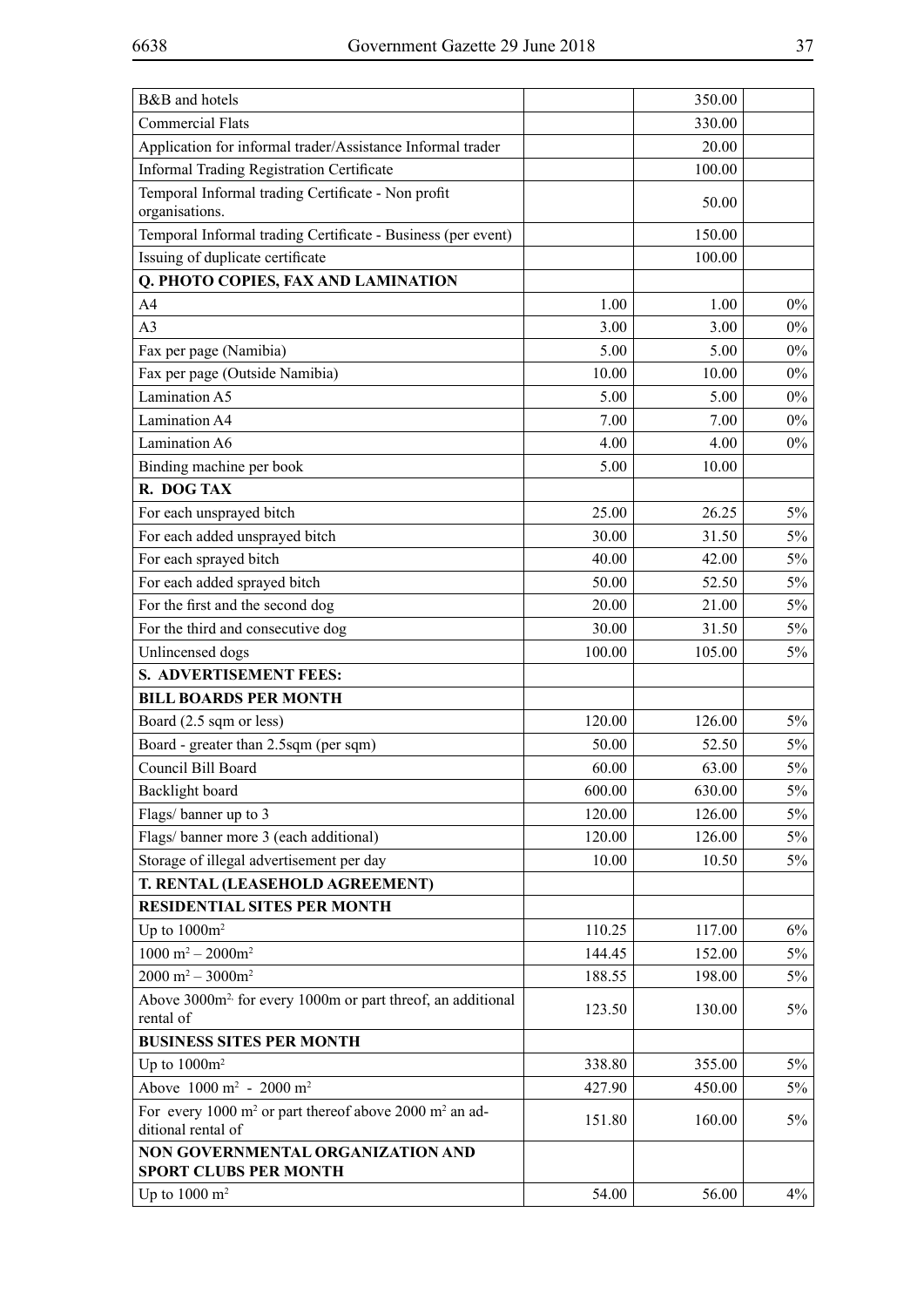| Above $1000 \text{ m}^2 - 2000 \text{ m}^2$                                                        | 73.90    | 78.00    | $6\%$ |
|----------------------------------------------------------------------------------------------------|----------|----------|-------|
| For every 1000 m <sup>2</sup> or part thereof above 2000 m <sup>2</sup> an<br>additional rental of | 30.00    | 32.00    | $7\%$ |
| <b>CHURCH SITES AND CHARITABLE</b>                                                                 |          |          |       |
| <b>ORGANIZATION PER YEAR</b>                                                                       |          |          |       |
| Per year irrespective of m <sup>2</sup>                                                            | 284.00   | 300.00   | 6%    |
| <b>INFORMAL RESIDENTIAL IN COMMON</b><br>PROPERTIES PER MONTH                                      |          |          |       |
| Building not exceeding 10 m <sup>2</sup>                                                           | 3.50     | 3.75     | 7%    |
| Building exceeding 10 $m2$ but not exceeding 40 $m2$                                               | 7.00     | 7.35     | $5\%$ |
| Building exceeding 40 m <sup>2</sup> but not exceeding 60 m <sup>2</sup>                           | 11.50    | 12.08    | $5\%$ |
| Building exceeding 60 m <sup>2</sup> but not exceeding 100 m <sup>2</sup>                          | 17.00    | 17.85    | $5\%$ |
| Building exceeding 100 m <sup>2</sup> but not exceeding 120 m <sup>2</sup>                         | 19.50    | 20.48    | $5\%$ |
| Building exceeding $120 \text{ m}^2$ but not exceeding $160 \text{ m}^2$                           | 23.00    | 24.15    | $5\%$ |
| Building exceeding 160 m <sup>2</sup> but not exceeding 200 m <sup>2</sup>                         | 28.50    | 29.93    | $5\%$ |
| Building exceeding 200 m <sup>2</sup> but not exceeding 250 m <sup>2</sup>                         | 32.00    | 33.60    | 5%    |
| Building exceeding 250 m <sup>2</sup> but not exceeding 500 m <sup>2</sup>                         | 35.50    | 37.28    | $5\%$ |
| Building exceeding 500 m <sup>2</sup> but not exceeding 1000 m <sup>2</sup>                        | 39.00    | 40.95    | 5%    |
| Building exceeding 1000 m <sup>2</sup> but not exceeding 2000 m <sup>2</sup>                       | 44.50    | 46.73    | $5\%$ |
| Building exceeding 2000 m <sup>2</sup> but not exceeding 5000 m <sup>2</sup>                       | 45.50    | 47.78    | 5%    |
| Building exceeding 5000 m <sup>2</sup>                                                             | 50.00    | 52.50    | $5\%$ |
| <b>BUSINESS IN COMMON PROPERTIES PER MONTH</b>                                                     |          |          |       |
| Building not exceeding 10 m <sup>2</sup>                                                           | 15.00    | 16.00    | 7%    |
| Building exceeding 10 m <sup>2</sup> but not exceeding 40 m <sup>2</sup>                           | 30.00    | 32.00    | 7%    |
| Building exceeding 40 m <sup>2</sup> but not exceeding 60 m <sup>2</sup>                           | 40.00    | 42.00    | 5%    |
| Building exceeding 60 m <sup>2</sup> but not exceeding 100 m <sup>2</sup>                          | 55.00    | 58.00    | 5%    |
| Building exceeding 100 m <sup>2</sup> but not exceeding 120 m <sup>2</sup>                         | 65.00    | 69.00    | 6%    |
| Building exceeding 120 m <sup>2</sup> but not exceeding 160 m <sup>2</sup>                         | 80.00    | 84.00    | $5\%$ |
| Building exceeding $160 \text{ m}^2$ but not exceeding $200 \text{ m}^2$                           | 100.00   | 105.00   | $5\%$ |
| Building exceeding 200 m <sup>2</sup> but not exceeding 250 m <sup>2</sup>                         | 105.00   | 111.00   | $6\%$ |
| Building exceeding 250 m <sup>2</sup> but not exceeding 500 m <sup>2</sup>                         | 120.00   | 126.00   | 5%    |
| Building exceeding 500 m <sup>2</sup> but not exceeding 1000 m <sup>2</sup>                        | 135.00   | 142.00   | $5\%$ |
| Building exceeding $1000 \text{ m}^2$ but not exceeding $2000 \text{ m}^2$                         | 145.00   | 153.00   | $6\%$ |
| Building exceeding 2000 m <sup>2</sup> but not exceeding 5000 m <sup>2</sup>                       | 155.00   | 163.00   | $5\%$ |
| Building exceeding 5000 m <sup>2</sup>                                                             | 165.00   | 174.00   | $5\%$ |
| Building with double storey                                                                        | 304.00   | 320.00   | $5\%$ |
| <b>RENTAL - OTHER PROPERTIES (VAT Inclusive)</b>                                                   |          |          |       |
| Lease Fee - Traditional Household per annum                                                        | 25.00    | 25.00    | $0\%$ |
| Lease Fee - Not vacating a compensated property per month                                          |          | 2,000.00 | $0\%$ |
| Hydro Blast - per hour                                                                             | 500.00   | 700.00   | 40%   |
| Chain saw                                                                                          |          | 300.00   | $0\%$ |
| Polypro Chair                                                                                      | 3.50     | 3.50     | $0\%$ |
| Table (rectangle steel)                                                                            | 35.00    | 35.00    | $0\%$ |
| Table (Round, plastic)                                                                             | 50.00    | 50.00    | $0\%$ |
| Transport - per km                                                                                 | 7.00     | 7.00     | $0\%$ |
| Tent 5mx10m - per day                                                                              | 575.00   | 575.00   | $0\%$ |
| Tent 7mx12m - per day                                                                              | 800.00   | 800.00   | $0\%$ |
| Tent 9mx30m - per day with 50 chairs                                                               | 3,800.00 | 3,800.00 | $0\%$ |
| Backhoe Loader per hour                                                                            | 550.00   | 550.00   | $0\%$ |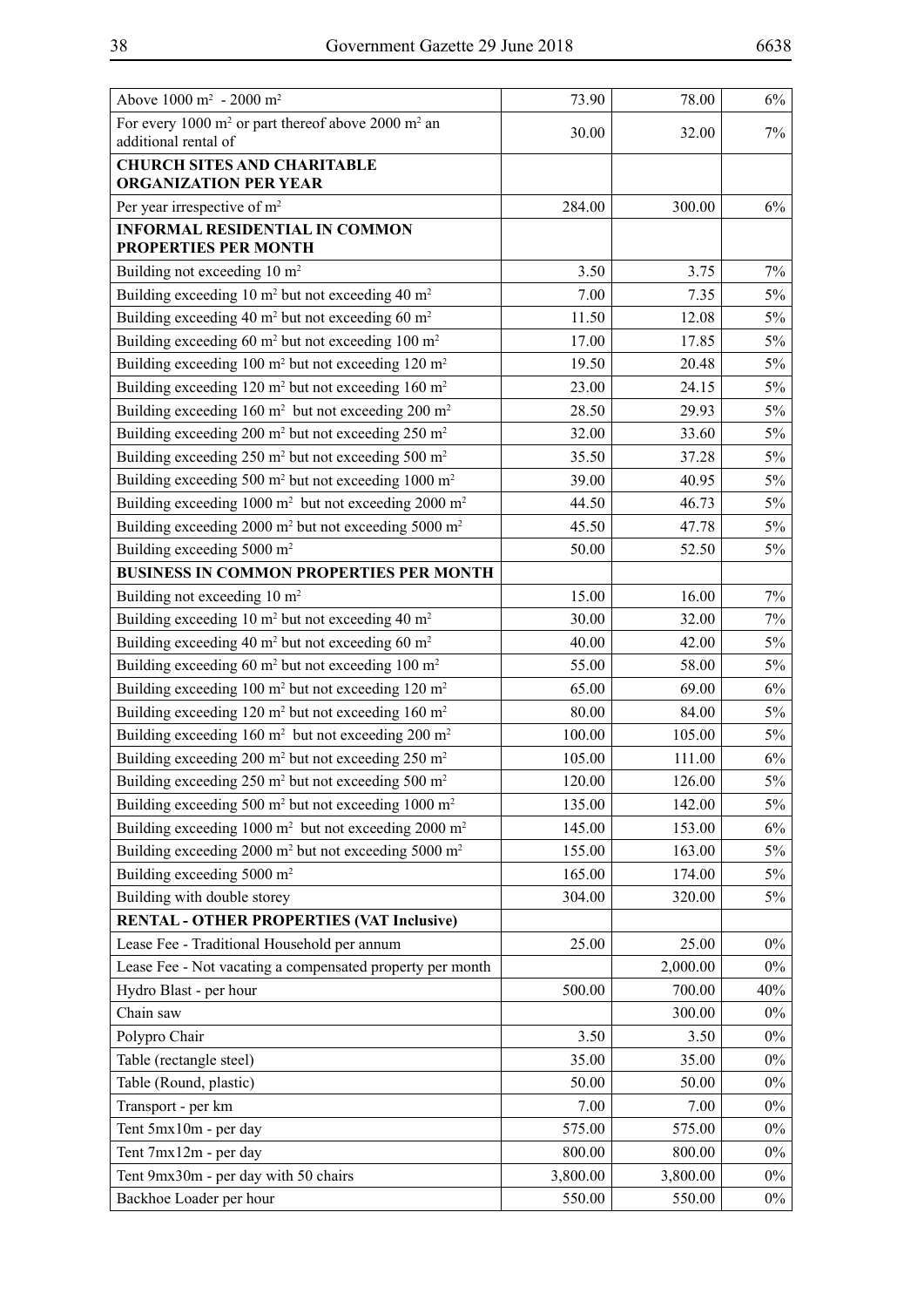| Backhoe Loader per hour (after hours)                                            | 650.00                | 650.00                | $0\%$ |
|----------------------------------------------------------------------------------|-----------------------|-----------------------|-------|
| Backhoe Loader per KM                                                            | 15.00                 | 16.00                 | 7%    |
| Backhoe Loader per Day (working hours)                                           | 5,324.00              | 5,590.00              | $5\%$ |
| Tipper Truck 10m <sup>3</sup> - building/filling sand individual in Town         | 800.00                | 800.00                | $0\%$ |
| Tipper Truck 10m <sup>3</sup> - building/filling sand individual outside<br>Town | 900.00                | 900.00                | $0\%$ |
| Tipper Truck 10m <sup>3</sup> - gravel individual in Town                        | 900.00                | 900.00                | $0\%$ |
| Tipper Truck 10m <sup>3</sup> - gravel individual outside Town                   | 1,000.00              | 1,050.00              | $5\%$ |
| Tipper Truck 10m <sup>3</sup> Rental per day                                     | 900.00                | 945.00                | $5\%$ |
| Tipper Truck per km                                                              | 15.00                 | 16.00                 | 7%    |
| Hino truck per trip                                                              | 850.00                | 850.00                | $0\%$ |
| Hino truck per km                                                                | 15.00                 | 16.00                 | 7%    |
| Mobile Toilet - per day                                                          | 180.00                | 180.00                | $0\%$ |
| Mobile Toilet - Cleaning deposit per toilet (refundable)                         | 50.00                 | 50.00                 | $0\%$ |
| Water pump machine - per hour                                                    | 170.00                | 200.00                | 18%   |
| Loud Speaker - per day                                                           | 50.00                 | 50.00                 | $0\%$ |
| P A System per day                                                               | 1,000.00              | 1,050.00              | $5\%$ |
| Leasing of Refuse Bin 90L per day                                                | 11.00                 | 12.00                 | 9%    |
| Drain rods per hour                                                              | 50.00                 | 55.00                 | 10%   |
| Booking cancellation charges - 30 days before event                              | 50% of the<br>deposit | 50% of the<br>deposit |       |
| Toilet fee - Omakeendali                                                         |                       |                       |       |
| Showering fee - Omakeendali                                                      | 5.00                  | 5.00                  | $0\%$ |
| <b>RENTAL - Baobab Campsite (VAT Inclusive)</b>                                  |                       |                       |       |
| Entrance fee Namibian - per child                                                | 2.00                  | 2.00                  | $0\%$ |
| Entrance fee Namibian - per Adult                                                | 5.00                  | 5.00                  | $0\%$ |
| Entrance fee Non Namibian - per child                                            | 5.00                  | 5.00                  | $0\%$ |
| Entrance fee Non Namibian - per Adult                                            | 10.00                 | 10.00                 | $0\%$ |
| Camping Namibian - per night                                                     | 60.00                 | 60.00                 | $0\%$ |
| Camping Non Namibian - per night                                                 | 90.00                 | 90.00                 | $0\%$ |
| Commission on sale of crafts                                                     | 5%                    | $5\%$                 | $0\%$ |
| Guided tour                                                                      | 10.00                 | 10.00                 | $0\%$ |
| Site booking per event per day                                                   | 250.00                | 250.00                | $0\%$ |
| <b>OPEN MARKET PER MONTH</b>                                                     |                       |                       |       |
| Open Stand                                                                       | 42.00                 | 42.00                 | $0\%$ |
| Closed Stand/Kiosk                                                               | 250.00                | 250.00                | $0\%$ |
| One day use Business Stand                                                       | 15.00                 | 15.00                 | $0\%$ |
| Meat Stand                                                                       | 175.00                | 175.00                | $0\%$ |
| Meat Inspection fee Large Stock                                                  | 61.00                 | 61.00                 | $0\%$ |
| Meat Inspection fee Small Stock                                                  | 25.00                 | 25.00                 | $0\%$ |
| <b>Payment for Electricity</b>                                                   |                       |                       |       |
| Fridge/Freezer                                                                   | 100.00                | 115.00                | 15%   |
| Sewing Machine                                                                   | 50.00                 | 65.00                 | 30%   |
| Microwave                                                                        | 55.00                 | 55.00                 | $0\%$ |
| Meat Cutter                                                                      | 120.00                | 156.00                | 30%   |
| Ironing                                                                          |                       | 50.00                 |       |
| <b>FIRE BRIGADE SERVICES</b>                                                     |                       |                       |       |
| Basic Fire Brigade Fee                                                           |                       |                       |       |
| Residential                                                                      | 6.50                  | 10.00                 | 54%   |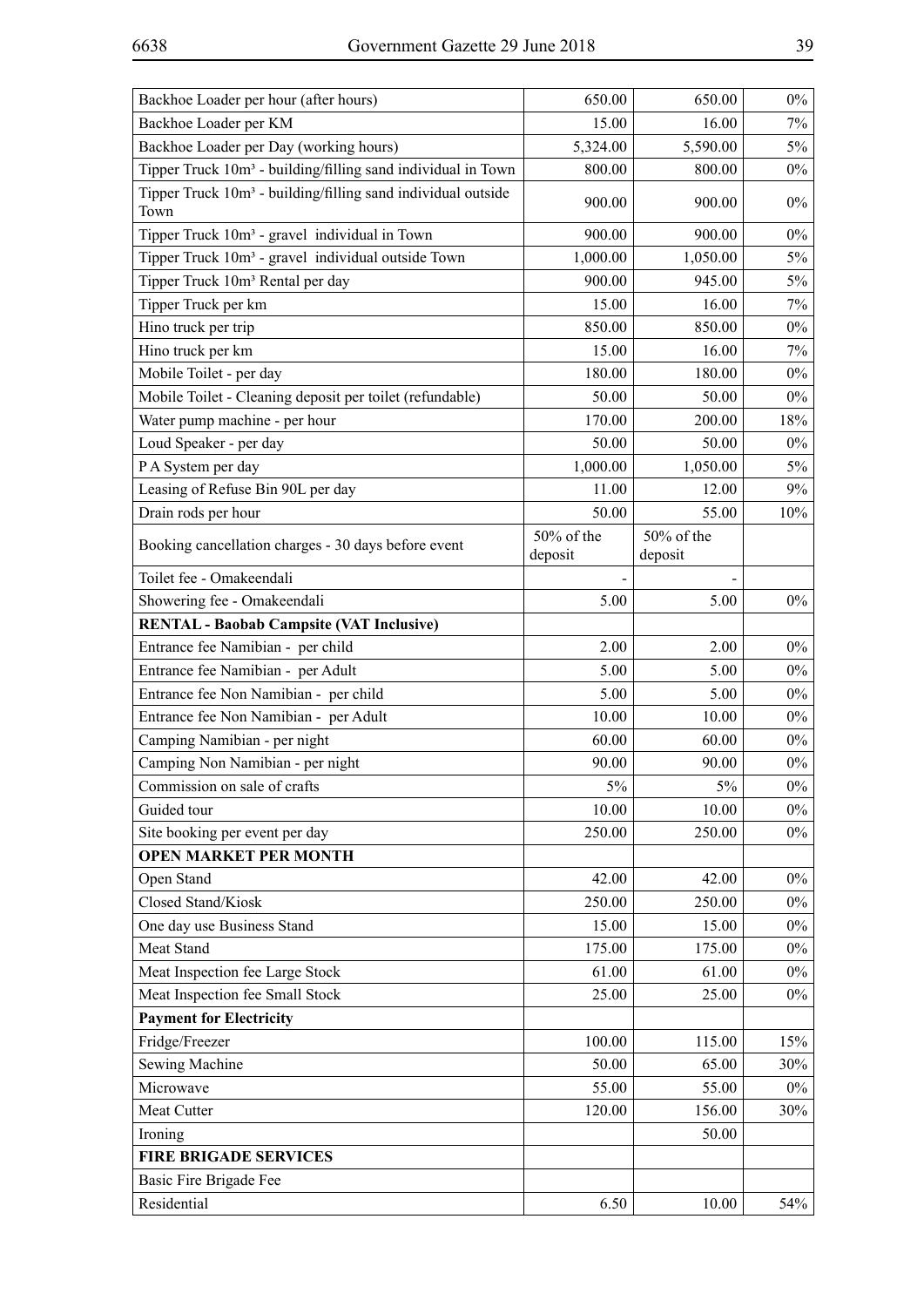| <b>Business</b>                                               |          | 17.00    |  |
|---------------------------------------------------------------|----------|----------|--|
| <b>Technical Business Center</b>                              |          | 10.00    |  |
| Business Chain/Francise & Special General Business<br>Dealers |          | 50.00    |  |
| Government Instituions and parastatals                        |          | 100.00   |  |
| <b>Other Institutions</b>                                     |          | 18.00    |  |
| <b>Residential with Business</b>                              |          | 15.00    |  |
| Church and Charity organisations                              |          | 10.00    |  |
| <b>TECHNICAL BUSINESS CENTRE (Rental per month)</b>           |          |          |  |
| Take away                                                     | 1,000.00 | 700.00   |  |
| Salon per chair                                               | 450.00   | 450.00   |  |
| Shop $(20 \text{ sqm})$                                       | 500.00   | 500.00   |  |
| Workshop (47 sqm)                                             | 700.00   | 700.00   |  |
| Warehouse<br>$(96 \text{ sqm})$                               | 1,728.00 | 1,728.00 |  |
| Auto Mech Workshop<br>$(115 \text{ sqm})$                     | 1,000.00 | 1,000.00 |  |
|                                                               |          |          |  |

### **ONGWEDIVA TOWN COUNCIL**

No. 337 2018

#### TARIFFS 2018/2019

The Ongwediva Town Council has, under sections 30(1) of the Local Authorities Act, 1992 (Act No. 23 of 1992), as amended, amended the charges, fees,rates,and other moneys payable in respect of services rendered by the council as set out in the schedule with effect from 1 July 2018 to 30 June 2019.

| <b>Tariff Desription</b>                                                             | <b>Tariff</b><br>2017/2018<br>Vat excl<br>N\$ | <b>Tariff</b><br>2018/2019<br>Vat excl<br>N\$ | <b>Increase</b><br>2018/2019<br>$\frac{0}{0}$ |
|--------------------------------------------------------------------------------------|-----------------------------------------------|-----------------------------------------------|-----------------------------------------------|
| 1. Water Basic Charges                                                               |                                               |                                               |                                               |
| (a) Single Residential (code 1)                                                      | 64.40                                         | 70.84                                         | 10%                                           |
| (b) General residential (flats) (code 12)                                            | 260.00                                        | 296.40                                        | 14%                                           |
| (c) General business (Small, medium and large) (code 10)                             | 265.00                                        | 304.75                                        | 15%                                           |
| (d) Hotels, $B \& B$ 's and Guest Houses (code 13)                                   | 265.00                                        | 304.75                                        | 15%                                           |
| (e) Shopping/office Malls and Business complexes (code 14)                           | 268.00                                        | 308.20                                        | 15%                                           |
| (f) Government and private Schools and Tertial<br>Educational Institutions (code 15) | 258.00                                        | 296.70                                        | 15%                                           |
| (g) Government Clinics and Hospitals (code 16)                                       | 258.00                                        | 296.70                                        | 15%                                           |
| (h) Other Government Institutions (code 17)                                          | 258.00                                        | 296.70                                        | 15%                                           |
| (i) Private clinics and hospitals (code 18)                                          | 263.00                                        | 302.45                                        | 15%                                           |
| 2. Unit Charges Per Cubic Meter                                                      |                                               |                                               |                                               |
| (a) Single Residential (code 1)                                                      | 21.10                                         | 23.84                                         | 13%                                           |
| (b) General residential (flats) (code 12)                                            | 24.10                                         | 27.72                                         | 15%                                           |
| (c) General business (Small, medium and large) (code 10)                             | 24.30                                         | 27.95                                         | 15%                                           |
| (d) Hotels, $B \& B$ 's and Guest Houses (code 13)                                   | 24.30                                         | 27.95                                         | 15%                                           |
| (e) Shopping/office Malls and Business complexes (code 14)                           | 24.50                                         | 28.18                                         | 15%                                           |
| (f) Government and private Schools and Tertial<br>Educational Institutions (code 15) | 23.40                                         | 26.91                                         | 15%                                           |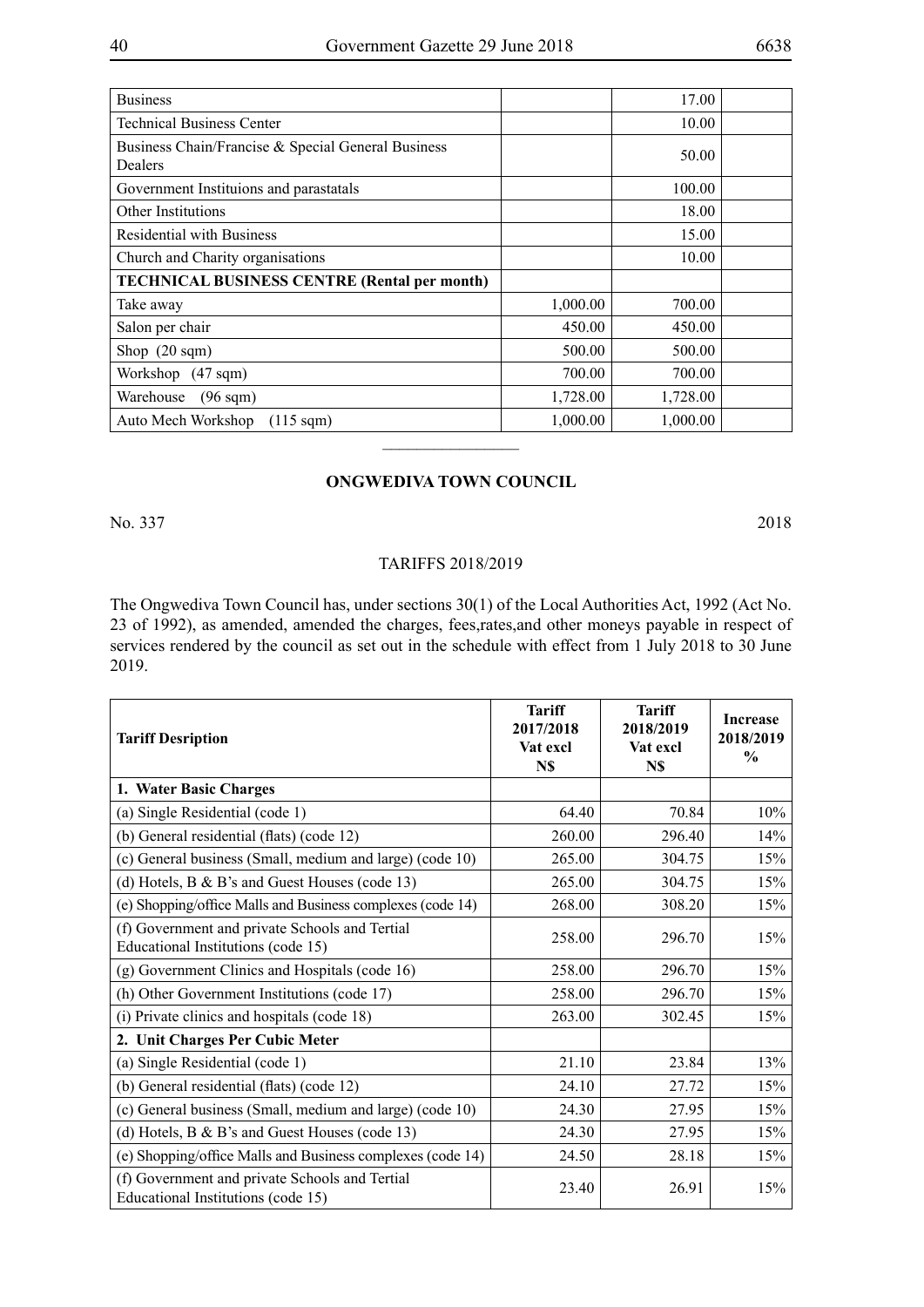| (g) Government Clinics and Hospitals (code 16)                                          | 23.40                                     | 26.91                   | 15%                     |
|-----------------------------------------------------------------------------------------|-------------------------------------------|-------------------------|-------------------------|
| (h) Other Government Institutions (code 17)                                             | 23.40                                     | 26.91                   | 15%                     |
| (i) Private clinics and hospitals (code 18)                                             | 23.90                                     | 27.49                   | 15%                     |
| (i) Bulk Water Per m <sup>3</sup> (Code 11)                                             | 94.00                                     | 108.10                  | 15%                     |
| 3. Service Fees                                                                         |                                           |                         |                         |
| (a) Deposit - Residential                                                               | 320.00                                    | 320.00                  | $0\%$                   |
| (b) Deposit - Business (all categories)                                                 | 620.00                                    | 620.00                  | $0\%$                   |
| (c) Deposit - Metres above 50 mm                                                        | 1,000.00                                  | 1,000.00                | $0\%$                   |
| (d) Deposit - All temporary connections                                                 | 5,000.00                                  | 5,000.00                | $0\%$                   |
| (e) Connection fees - water pipe 20mm                                                   | 1,058.60                                  | 1,217.39                | 15%                     |
| (f) Connection fees - water pipe 25 mm and more                                         | Real cost<br>plus $15%$                   | Real cost<br>plus $15%$ | Real cost<br>plus $15%$ |
| (g) Disconnection on customer's request (Reconnection<br>included)                      | 330.00                                    | 379.50                  | 15%                     |
| (h) Reconnection fee on customer's payment default                                      | 313.00                                    | 344.30                  | 10%                     |
| (i) Penalty fee on arrears per month                                                    | 1.25%                                     | 1.25%                   | $0\%$                   |
| (j) Fine for illegal connection or water meter bypass per<br>case - 1st offence         | 2,000.00<br>plus estimated<br>consumption | 2,000.00                | $0\%$                   |
| (k) Fine for illegal connection or water meter bypass per<br>case - 2nd offence         | Legal action                              | Legal action            |                         |
| 4. Call out Fees                                                                        |                                           |                         |                         |
| (a) Reparing water reticulation - customr's fault / damage<br>by customer / actual cost | 443.40                                    | 509.91                  | 15%                     |
| (b) Testing water meter                                                                 | 142.15                                    | 163.47                  | 15%                     |
| (c) Relocation of water meter on customer's request                                     | 886.70                                    | 1,019.71                | 15%                     |
| 5. Refuse removal                                                                       |                                           |                         |                         |
| (a) Domestic - refuse twice a week per bin monthly                                      | 55.40                                     | 62.60                   | 13%                     |
| (b) Business - refuse twice a week per bin monthly                                      | 130.70                                    | 150.31                  | 15%                     |
| (c) Heavy constructions materials per load                                              | 1,849.00                                  | 2,126.35                | 15%                     |
| (d) Garden and stable litter - Domestic                                                 | 45.60                                     | 51.53                   | 13%                     |
| (e) Garden and stable litter - Business                                                 | 106.60                                    | 122.59                  | 15%                     |
| (f) Renting Refuse Skip and Removal                                                     | 665.10                                    | 764.87                  | 15%                     |
| (g) Fine for illegal dumping of refuse and related waste -<br>first offence             | 632.50                                    | 727.38                  | 15%                     |
| (h) Fine for illegal dumping of refuse and related waste -<br>second offence            | 805.00                                    | 925.75                  | 15%                     |
| (i) Fine for illegal dumping of refuse and related waste -<br>third offence             | Legal action                              | Legal action            |                         |
| 6. Cutting and removing of trees                                                        |                                           |                         |                         |
| (a) Small trees or bushes                                                               | 251.00                                    | 288.65                  | 15%                     |
| (b) Big trees                                                                           | 297.00                                    | 341.55                  | 15%                     |
| 7. Sewerage                                                                             |                                           |                         |                         |
| (a) Sewerage Residential Basic per month                                                | 47.30                                     | 53.45                   | 13%                     |
| (b) Sewerage Business Basic per month                                                   | 105.10                                    | 120.87                  | 15%                     |
| (c) Sewerage Residential per toilet per month                                           | 23.00                                     | 25.99                   | 13%                     |
| (d) Sewerage Business per toilet per month                                              | 41.20                                     | 47.38                   | 15%                     |
| (e) Sewerage Connection                                                                 | 1,426.60                                  | 1,640.59                | 15%                     |
| (f) Sewerage Connection where new service is needed                                     | Actual cost<br>plus 15%                   | Actual cost<br>plus 15% |                         |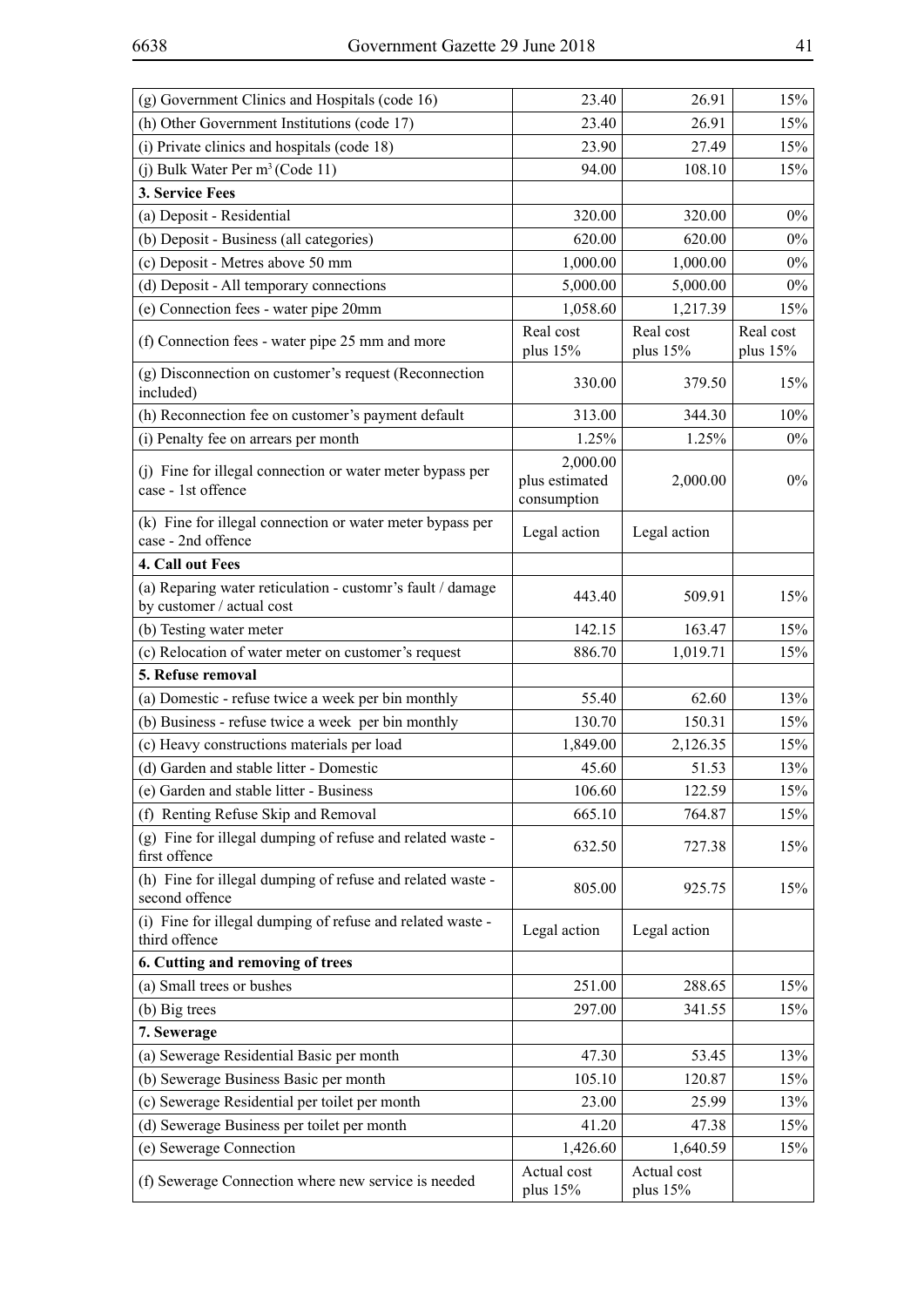| (g) Fine for illegal dumping of sewerage waste - first<br>offence                          | 2,000.00             | 2,000.00             | $0\%$ |
|--------------------------------------------------------------------------------------------|----------------------|----------------------|-------|
| (h) Fine for illegal dumping of sewerage waste - second<br>offence                         | Legal action         | Legal action         |       |
| 8. Removal of sewerage water                                                               |                      |                      |       |
| (a) Ongwediva Town and Townlands per load                                                  | 621.70               | 714.96               | 15%   |
| (b) Oshakati town and Townlands per load+N\$9.00 per km                                    | 1,033.70             | 1,188.76             | 15%   |
| (c) Peri - urban plus N\$ 9.00 per km                                                      | 1,033.70             | 1,188.76             | 15%   |
| (d) Hiring of Chemical Toilet                                                              | 406.60               | 467.59               | 15%   |
| (e) Sewer line blockage                                                                    | 535.90               | 616.29               | 15%   |
| (f) Private discharge to municipal ponds per load                                          | 55.00                | 63.25                | 15%   |
| 9. Abbatoir Inspection fees                                                                |                      |                      |       |
| (a) Cattle, horses, donkeys or mules per head                                              | 11.60                | 13.34                | 15%   |
| (b) Per Calf                                                                               | 9.20                 | 10.58                | 15%   |
| (c) Per Sheep                                                                              | 9.20                 | 10.58                | 15%   |
| (d) Per Goat                                                                               | 9.20                 | 10.58                | 15%   |
| $(e)$ Per Pig                                                                              | 3.50                 | 4.03                 | 15%   |
| (f) Illegal slaughtering animal                                                            | 183.60               | 211.14               | 15%   |
| 10. Business Fitness Certificate & Registration                                            |                      |                      |       |
| (a) Open Food Business, eg. Markets, Hotel, Lodge/                                         |                      |                      |       |
| Restaurant (New registration)                                                              | 724.40               | 833.06               | 15%   |
| (b) Open Food Business, eg. Market, Hotel, Lodge/<br>Restaurant (Registration renewal)     | 549.90               | 632.39               | 15%   |
| (c) Sheebeen, Shops and other businesses (New<br>registration)                             | 645.60               | 742.44               | 15%   |
| (d) Sheebeen, Shops and other businesses (Registration<br>renewal)                         | 471.10               | 541.77               | 15%   |
| (e) Hawkers (New registration)                                                             | 104.70               | 120.41               | 15%   |
| (f) Factories - manufacturing (New registration)                                           | 610.70               | 702.31               | 15%   |
| (g) Factories - manufacturing (Registration renewal)                                       | 436.20               | 501.63               | 15%   |
| (i) Peddlers (New registration)                                                            | 192.00               | 220.80               | 15%   |
| (j) Peddlers (Registration renewal)                                                        | 192.00               | 220.80               | 15%   |
| (k) Car washers (New registration)                                                         | 645.60               | 742.44               | 15%   |
| (l) Car washers (Registration renewal)                                                     | 471.10               | 541.77               | 15%   |
| (m) Fine for late renewal of Fitness Certificates for all                                  | 10% of the           | 10% of the           |       |
| types of businesses                                                                        | outstanding          | outstanding          |       |
|                                                                                            | fee per month        | fee per month        |       |
| (n) Fine for operating without a original Fitness Certificate                              | 471.10               | 541.77               |       |
| for all types of businesses other than hawkers<br>Plus                                     | 15% of the           | 15% of the           | 15%   |
|                                                                                            | outstanding fee      | outstanding fee      |       |
| (o) Fine for operating without a original Fitness Certificate<br>for hawkers               | 192.00<br>15% of the | 220.80<br>15% of the | 15%   |
| Plus                                                                                       | outstanding fee      | outstanding fee      |       |
| 11. Dentention fees                                                                        |                      |                      |       |
| (a) In respect of all animals except sheep $\&$ goat per<br>animal per day or part thereof | 9.10                 | 10.47                | 15%   |
| (b) Per sheep or goat per day or part thereof                                              | 3.50                 | 4.03                 | 15%   |
| 12. Grazing fees                                                                           |                      |                      |       |
| (a) In respect of all animals except sheep and goat per day                                |                      |                      |       |
| or part thereof                                                                            | 54.20                | 62.33                | 15%   |
| (b) Per sheep or goat per day or part thereof                                              | 1.80                 | 2.07                 | 15%   |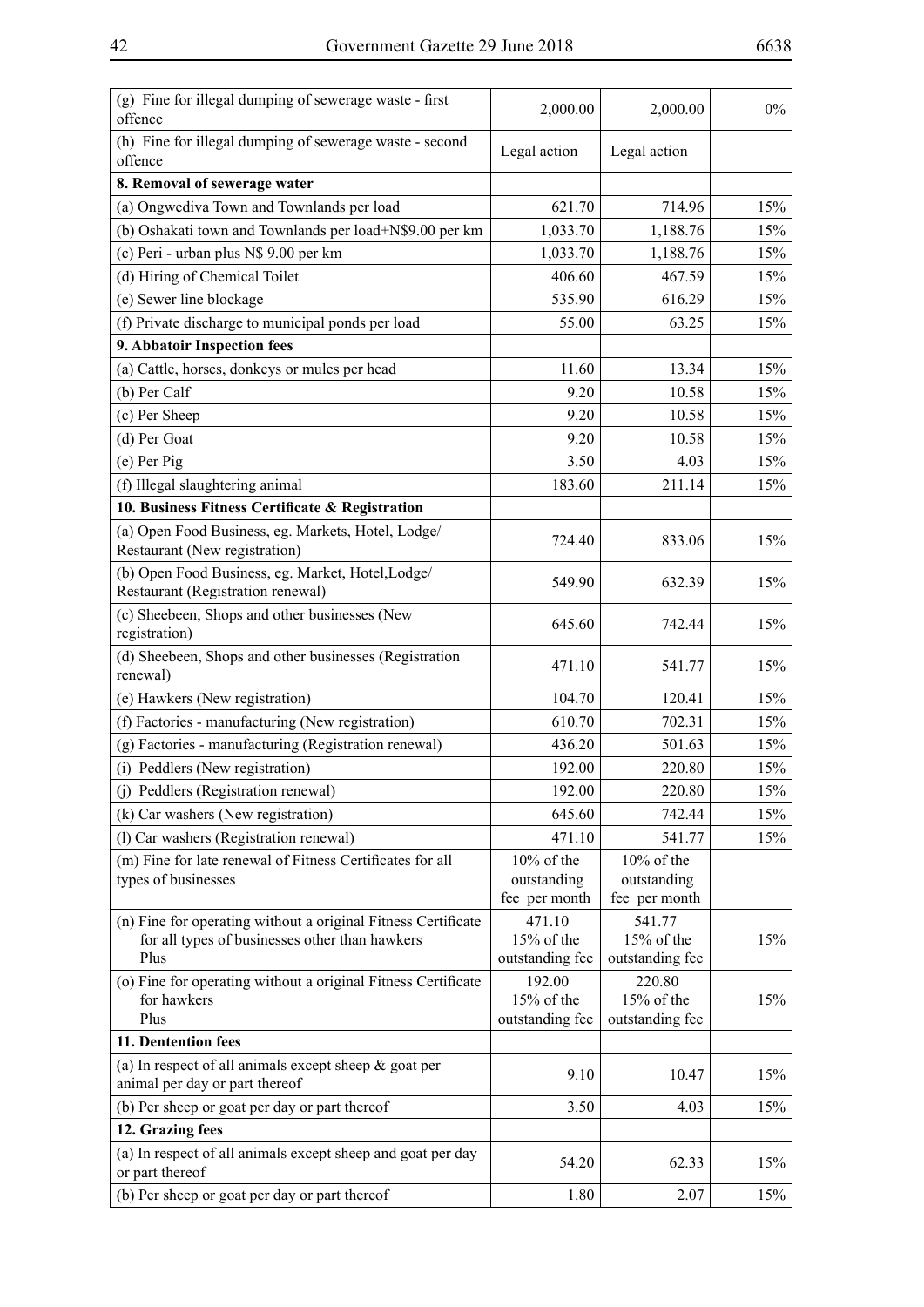| (a) In respect of all animals except sheep and goat per day<br>15%<br>13.70<br>15.76<br>or part thereof<br>(b) Per sheep or goat per day or part thereof<br>15%<br>3.50<br>4.03<br>14. Driving fees<br>(a) Delivering of animal to be pound per animal<br>Scrapped<br>Scrapped<br>Scrapped<br>irrespective of the distance driven.<br>15. Branding fees<br>(a) Fees for branding in terms of regulation<br>15%<br>18.90<br>21.74<br><b>16. Animal Holding fees</b><br>(a) In respect of all animals except sheet and goat per day<br>10.47<br><b>New</b><br>--<br>of part thereof<br>(b) Per sheep or goat per day or part thereof<br>4.03<br>New<br>$-$<br>17. Levies on all erven in Town<br>(a) On site value per dollar per year<br>0.0287<br>0.0287<br>$0\%$<br>(b) On improvement per dollar per year<br>0.0074<br>0.0074<br>$0\%$<br>Four times of<br>Four times of<br>(c) On unimproved land - two years and more<br>the land value<br>the land value<br>E.g. Monthly charge= $[(\text{Site value x tariff}) + (\text{improvement})$<br>value x (tariff)] / [12 months]<br>(c) Occupational rental from the date of allocation letter -<br>$0\%$<br>0.0287<br>0.0287<br>on site value per dollar per year<br>18. Building Plan Copies<br>95.30<br>109.60<br>15%<br>(a) Large AO per copy<br>(b) Large A1 per copy<br>15%<br>73.20<br>84.18 |
|----------------------------------------------------------------------------------------------------------------------------------------------------------------------------------------------------------------------------------------------------------------------------------------------------------------------------------------------------------------------------------------------------------------------------------------------------------------------------------------------------------------------------------------------------------------------------------------------------------------------------------------------------------------------------------------------------------------------------------------------------------------------------------------------------------------------------------------------------------------------------------------------------------------------------------------------------------------------------------------------------------------------------------------------------------------------------------------------------------------------------------------------------------------------------------------------------------------------------------------------------------------------------------------------------------------------------------------------------|
|                                                                                                                                                                                                                                                                                                                                                                                                                                                                                                                                                                                                                                                                                                                                                                                                                                                                                                                                                                                                                                                                                                                                                                                                                                                                                                                                                    |
|                                                                                                                                                                                                                                                                                                                                                                                                                                                                                                                                                                                                                                                                                                                                                                                                                                                                                                                                                                                                                                                                                                                                                                                                                                                                                                                                                    |
|                                                                                                                                                                                                                                                                                                                                                                                                                                                                                                                                                                                                                                                                                                                                                                                                                                                                                                                                                                                                                                                                                                                                                                                                                                                                                                                                                    |
|                                                                                                                                                                                                                                                                                                                                                                                                                                                                                                                                                                                                                                                                                                                                                                                                                                                                                                                                                                                                                                                                                                                                                                                                                                                                                                                                                    |
|                                                                                                                                                                                                                                                                                                                                                                                                                                                                                                                                                                                                                                                                                                                                                                                                                                                                                                                                                                                                                                                                                                                                                                                                                                                                                                                                                    |
|                                                                                                                                                                                                                                                                                                                                                                                                                                                                                                                                                                                                                                                                                                                                                                                                                                                                                                                                                                                                                                                                                                                                                                                                                                                                                                                                                    |
|                                                                                                                                                                                                                                                                                                                                                                                                                                                                                                                                                                                                                                                                                                                                                                                                                                                                                                                                                                                                                                                                                                                                                                                                                                                                                                                                                    |
|                                                                                                                                                                                                                                                                                                                                                                                                                                                                                                                                                                                                                                                                                                                                                                                                                                                                                                                                                                                                                                                                                                                                                                                                                                                                                                                                                    |
|                                                                                                                                                                                                                                                                                                                                                                                                                                                                                                                                                                                                                                                                                                                                                                                                                                                                                                                                                                                                                                                                                                                                                                                                                                                                                                                                                    |
|                                                                                                                                                                                                                                                                                                                                                                                                                                                                                                                                                                                                                                                                                                                                                                                                                                                                                                                                                                                                                                                                                                                                                                                                                                                                                                                                                    |
|                                                                                                                                                                                                                                                                                                                                                                                                                                                                                                                                                                                                                                                                                                                                                                                                                                                                                                                                                                                                                                                                                                                                                                                                                                                                                                                                                    |
|                                                                                                                                                                                                                                                                                                                                                                                                                                                                                                                                                                                                                                                                                                                                                                                                                                                                                                                                                                                                                                                                                                                                                                                                                                                                                                                                                    |
|                                                                                                                                                                                                                                                                                                                                                                                                                                                                                                                                                                                                                                                                                                                                                                                                                                                                                                                                                                                                                                                                                                                                                                                                                                                                                                                                                    |
|                                                                                                                                                                                                                                                                                                                                                                                                                                                                                                                                                                                                                                                                                                                                                                                                                                                                                                                                                                                                                                                                                                                                                                                                                                                                                                                                                    |
|                                                                                                                                                                                                                                                                                                                                                                                                                                                                                                                                                                                                                                                                                                                                                                                                                                                                                                                                                                                                                                                                                                                                                                                                                                                                                                                                                    |
|                                                                                                                                                                                                                                                                                                                                                                                                                                                                                                                                                                                                                                                                                                                                                                                                                                                                                                                                                                                                                                                                                                                                                                                                                                                                                                                                                    |
|                                                                                                                                                                                                                                                                                                                                                                                                                                                                                                                                                                                                                                                                                                                                                                                                                                                                                                                                                                                                                                                                                                                                                                                                                                                                                                                                                    |
|                                                                                                                                                                                                                                                                                                                                                                                                                                                                                                                                                                                                                                                                                                                                                                                                                                                                                                                                                                                                                                                                                                                                                                                                                                                                                                                                                    |
| 19. Approval of building plans                                                                                                                                                                                                                                                                                                                                                                                                                                                                                                                                                                                                                                                                                                                                                                                                                                                                                                                                                                                                                                                                                                                                                                                                                                                                                                                     |
| (a) Submission of building plan basic charges<br>15%<br>215.50<br>247.83                                                                                                                                                                                                                                                                                                                                                                                                                                                                                                                                                                                                                                                                                                                                                                                                                                                                                                                                                                                                                                                                                                                                                                                                                                                                           |
| (b) Building plan per square meter<br>15%<br>4.70<br>5.41                                                                                                                                                                                                                                                                                                                                                                                                                                                                                                                                                                                                                                                                                                                                                                                                                                                                                                                                                                                                                                                                                                                                                                                                                                                                                          |
| (c) Boundary wall per meter<br>4.70<br>15%<br>5.41                                                                                                                                                                                                                                                                                                                                                                                                                                                                                                                                                                                                                                                                                                                                                                                                                                                                                                                                                                                                                                                                                                                                                                                                                                                                                                 |
| (d) Pegs identification single<br>104.30<br>119.95<br>15%                                                                                                                                                                                                                                                                                                                                                                                                                                                                                                                                                                                                                                                                                                                                                                                                                                                                                                                                                                                                                                                                                                                                                                                                                                                                                          |
| $0\%$<br>(e) Construction without approval plan<br>3,000.00<br>3,000.00                                                                                                                                                                                                                                                                                                                                                                                                                                                                                                                                                                                                                                                                                                                                                                                                                                                                                                                                                                                                                                                                                                                                                                                                                                                                            |
| 3,000.00<br>3,000.00<br>plus 330.65m <sup>3</sup><br>plus 330.65m <sup>3</sup><br>$0\%$<br>(f) Excavation on Municipal land without permission<br>of land taken<br>of land taken                                                                                                                                                                                                                                                                                                                                                                                                                                                                                                                                                                                                                                                                                                                                                                                                                                                                                                                                                                                                                                                                                                                                                                   |
| 20. Sales of properties                                                                                                                                                                                                                                                                                                                                                                                                                                                                                                                                                                                                                                                                                                                                                                                                                                                                                                                                                                                                                                                                                                                                                                                                                                                                                                                            |
| (a) Administration and advertisement cost<br>500.00<br>500.00<br>$0\%$                                                                                                                                                                                                                                                                                                                                                                                                                                                                                                                                                                                                                                                                                                                                                                                                                                                                                                                                                                                                                                                                                                                                                                                                                                                                             |
| (b) Application for Clearance / Valuation certificates per<br>15%<br>102.90<br>118.34<br>request                                                                                                                                                                                                                                                                                                                                                                                                                                                                                                                                                                                                                                                                                                                                                                                                                                                                                                                                                                                                                                                                                                                                                                                                                                                   |
| (c) Dishonest (Refer to Drawer) cheque & Administration<br>$0\%$<br>10%<br>10%<br>fee $(10\% \text{ of the amount})$                                                                                                                                                                                                                                                                                                                                                                                                                                                                                                                                                                                                                                                                                                                                                                                                                                                                                                                                                                                                                                                                                                                                                                                                                               |
| 21. Copies                                                                                                                                                                                                                                                                                                                                                                                                                                                                                                                                                                                                                                                                                                                                                                                                                                                                                                                                                                                                                                                                                                                                                                                                                                                                                                                                         |
| (a) A4 ordinary Photo copy related to OTC document only<br>4.00<br>4.60<br>15%<br>per page                                                                                                                                                                                                                                                                                                                                                                                                                                                                                                                                                                                                                                                                                                                                                                                                                                                                                                                                                                                                                                                                                                                                                                                                                                                         |
| (b) A4 account screen printout per page<br>4.00<br>4.60<br>15%                                                                                                                                                                                                                                                                                                                                                                                                                                                                                                                                                                                                                                                                                                                                                                                                                                                                                                                                                                                                                                                                                                                                                                                                                                                                                     |
| (c) A4 Tax Invoice duplicate per duplicate<br>7.70<br>8.86<br>15%                                                                                                                                                                                                                                                                                                                                                                                                                                                                                                                                                                                                                                                                                                                                                                                                                                                                                                                                                                                                                                                                                                                                                                                                                                                                                  |
| (d) A3 ordinary Photo copy related to OTC document only<br>6.50<br>15%<br>7.48<br>per page                                                                                                                                                                                                                                                                                                                                                                                                                                                                                                                                                                                                                                                                                                                                                                                                                                                                                                                                                                                                                                                                                                                                                                                                                                                         |
| $(d)$ A3/A4 building plan copies<br>15%<br>20.00<br>23.00                                                                                                                                                                                                                                                                                                                                                                                                                                                                                                                                                                                                                                                                                                                                                                                                                                                                                                                                                                                                                                                                                                                                                                                                                                                                                          |
| 22. Town Maps                                                                                                                                                                                                                                                                                                                                                                                                                                                                                                                                                                                                                                                                                                                                                                                                                                                                                                                                                                                                                                                                                                                                                                                                                                                                                                                                      |
| <b>Black and white</b>                                                                                                                                                                                                                                                                                                                                                                                                                                                                                                                                                                                                                                                                                                                                                                                                                                                                                                                                                                                                                                                                                                                                                                                                                                                                                                                             |
| 104.30<br>119.95<br>15%<br>$(a)$ A $0$                                                                                                                                                                                                                                                                                                                                                                                                                                                                                                                                                                                                                                                                                                                                                                                                                                                                                                                                                                                                                                                                                                                                                                                                                                                                                                             |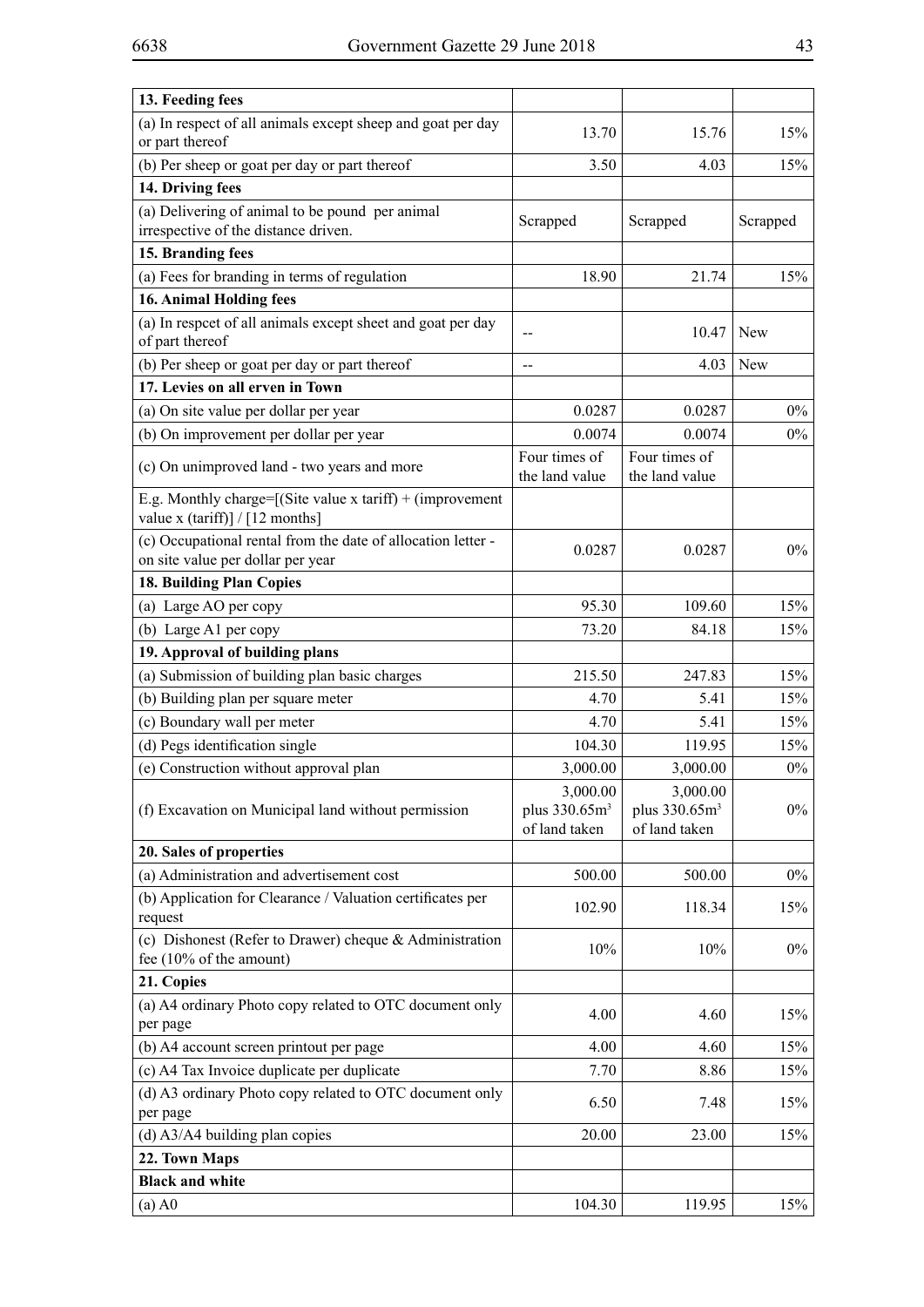| $(b)$ A1                                                                                                                                   | 102.30   | 117.65   | 15%      |
|--------------------------------------------------------------------------------------------------------------------------------------------|----------|----------|----------|
| $(c)$ A2                                                                                                                                   | 15.70    | 18.06    | 15%      |
| $(d)$ A3                                                                                                                                   | 20.60    | 23.69    | 15%      |
| Colour                                                                                                                                     |          |          |          |
| $(a)$ A $0$                                                                                                                                | 312.80   | 359.72   | 15%      |
| $(b)$ A1                                                                                                                                   | 208.50   | 239.78   | 15%      |
| $(c)$ A2                                                                                                                                   | 104.30   | 119.95   | 15%      |
| $(d)$ A3                                                                                                                                   | 52.50    | 60.38    | 15%      |
| 23. Grave Space                                                                                                                            |          |          |          |
| <b>Namibian Ongwediva Residents</b>                                                                                                        |          |          |          |
| (a) Child                                                                                                                                  | 61.29    | 70.48    | 15%      |
| (b) Adult                                                                                                                                  | 129.70   | 149.16   | 15%      |
| (c) Stillborn                                                                                                                              | 44.10    | 50.72    | 15%      |
| <b>Namibian Ongwediva Non-Residents</b>                                                                                                    |          |          |          |
| (a) Child                                                                                                                                  | 151.90   | 174.69   | 15%      |
| (b) Adult                                                                                                                                  | 227.30   | 261.40   | 15%      |
| (c) Stillborn                                                                                                                              | 87.30    | 100.40   | 15%      |
| <b>Non-Namibians</b>                                                                                                                       |          |          |          |
| (a) Child                                                                                                                                  | 265.40   | 305.21   | 15%      |
| (b) Adult                                                                                                                                  | 379.25   | 436.14   | 15%      |
| (c) Stillborn                                                                                                                              | 189.90   | 218.39   | 15%      |
| 24. Advertisement levies other than tendered<br>advertisements                                                                             |          |          |          |
| (a) Large Business per annum                                                                                                               | Scrapped | Scrapped | Scrapped |
| (b) Small Business per month or part thereof                                                                                               | Scrapped | Scrapped | Scrapped |
| (c) Advertising Structures / Signs, Billboards: $\leq$ 24m <sup>2</sup> per<br>application/billboard                                       |          |          |          |
| - Application fee                                                                                                                          | 758.60   | 872.39   | 15%      |
| - Approval fee                                                                                                                             | 1,517.60 | 1,745.24 | 15%      |
| - Including 1 <sup>st</sup> year licence fee                                                                                               |          |          |          |
| (d) Advertising Structures / Signs, Billboards $>24m^2$ to<br>81m <sup>2</sup> per application/billboard                                   |          |          |          |
| - Application fee                                                                                                                          | 758.60   | 872.39   | 15%      |
| - Approval fee                                                                                                                             | 3,793.20 | 4,362.18 | 15%      |
| - Including 1 <sup>st</sup> year licence fee                                                                                               |          |          |          |
| (e) Advertising Structures / Signs, Billboards $>81$ m <sup>2</sup> per<br>application/billboard                                           |          |          |          |
| - Application fee                                                                                                                          | 1,517.60 | 1,745.24 | 15%      |
| - Approval fee                                                                                                                             | 6,069.30 | 6,979.70 | 15%      |
| - Including 1 <sup>st</sup> year licence fee                                                                                               |          |          |          |
| (f) Banners per event / banner                                                                                                             | 303.40   | 348.91   | 15%      |
| (g) Any other signs such as signs for sale of goods or<br>livestock, projecting signs, etc. per event/sign                                 | 151.90   | 174.69   | 15%      |
| (h) Estate Agent Registration fee / annum for display of<br>'on show' boards per annum                                                     | 2,276.10 | 2,617.52 | 15%      |
| (i) Auctioneer's Notice Registration fee / annum per<br>annum                                                                              | 7,586.80 | 8,724.82 | 15%      |
| (j) Admin to Seizing and Confiscation of signs (excluding<br>removal/dismantling costs, excluding any other<br>excluding any other fines): | 1,517.60 | 1,745.24 | 15%      |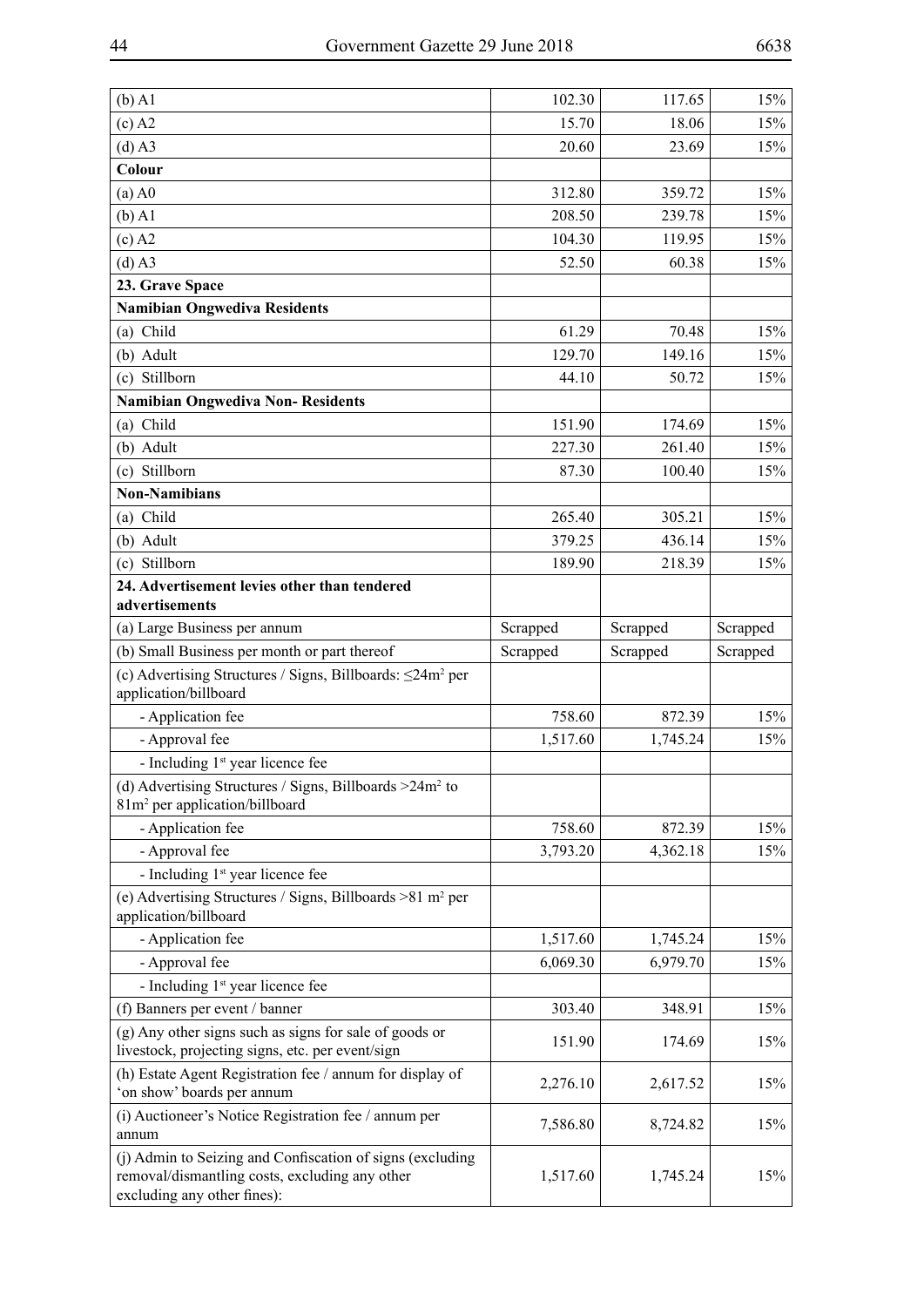| $(j)(i)$ - Any Billboard per event                                                            | 2,276.10            | 2,617.52            | 15%   |
|-----------------------------------------------------------------------------------------------|---------------------|---------------------|-------|
| $(j)(ii)$ - Any other signs such as estate agent boards,<br>posters, on-premises signs, etc.; |                     |                     |       |
| cost per sign per event                                                                       | 454.40              | 522.56              | 15%   |
| (k) License fee/annum: Approved Billboards $\leq 24m^2$ per<br>annum                          | 758.60              | 872.39              | 15%   |
| (1) License fee/annum: Approved Billboards $>24m^2$ per<br>annum                              | 1,517.60            | 1,745.24            | 15%   |
| (m) Trailer Advertising per day or part thereof                                               | 76.00               | 87.40               | 15%   |
| (n) Vehicular Advertising per day or part thereof                                             | 151.00              | 173.65              | 15%   |
| (o) Political Party Adverts per day or part thereof                                           | 303.40              | 348.91              | 15%   |
| 25. Renting of Sam Nujoma Multi Purpose Hall and<br><b>Conference Room</b>                    |                     |                     |       |
| (a) Meetings / workshops per hr. (Profit making<br>organisations & GRN)                       | 154.60              | 180.88              | 17%   |
| (b) Meetings / Workshops per hr. (Non-Profit making<br>organisations)                         | 70.40               | 82.37               | 17%   |
| (c) Exams per hour                                                                            | 154.60              | 180.88              | 17%   |
| (d) Recreation activities per day or part thereof                                             | 1,403.60            | 1,642.21            | 17%   |
| (e) Renting of Self Help Kitchen per day or part thereof                                      | 491.00              | 574.47              | 17%   |
| (f) Ablutions block (fixed and applicable to more than 50<br>participants)                    | 994.19              | 1,163.20            | 17%   |
| (g) Municipal services (fixed and applicable to more than<br>50 participants)                 | 497.10              | 581.61              | 17%   |
| (h) After hours rate                                                                          | 463.20              | 541.94              | 17%   |
| (i) Renting of an Office                                                                      | 1,932.30            | 2,260.79            | 17%   |
| (j) Computer classes                                                                          | 1,157.70            | 1,354.51            | 17%   |
| 26.<br><b>Renting of Better Housing</b>                                                       |                     |                     |       |
| Type 1                                                                                        | 617.80              | 691.94              | 12%   |
| Type 2                                                                                        | 825.30              | 924.34              | 12%   |
| Type 3                                                                                        | 1,225.80            | 1,372.90            | 12%   |
| Type 4                                                                                        | 1,973.40            | 2,210.21            | 12%   |
| Type 5                                                                                        | 2,571.30            | 2,879.86            | 12%   |
| 26.<br><b>Renting of Old Houses</b>                                                           |                     |                     |       |
| Type 1                                                                                        | 1,395.20            | 1,562.62            | 12%   |
| Type 2                                                                                        | 1,295.40            | 1,450.85            | 12%   |
| Type 3                                                                                        | 817.00              | 915.04              | 12%   |
| Type 4                                                                                        | 1,614.50            | 1,808.24            | 12%   |
| Type S1                                                                                       | 1,554.80            | 1,741.38            | 12%   |
| Type S2                                                                                       | 1,710.40            | 1,915.65            | 12%   |
| Type S3                                                                                       | 1,514.80            | 1,696.58            | 12%   |
| S/C Houses (built shortly before better housing)                                              | 1,674.20            | 1,875.10            | 12%   |
| Type L1                                                                                       | 1,694.40            | 1,897.73            | 12%   |
| Type L2                                                                                       | 1,634.30            | 1,830.42            | 12%   |
| Type L3                                                                                       | 1,554.80            | 1,741.38            | 12%   |
| Traditional Homestead pa                                                                      | 10.00               | 10.00               | $0\%$ |
| 28. Lease of Social Housing - Destitute and Old citzens                                       | 5% of the<br>income | 5% of the<br>income | $0\%$ |
| Lease of land<br>29.                                                                          |                     |                     |       |
| (a) Residential – Developed, on site value per N\$ per year                                   | 0.007               | 0.008               | $5\%$ |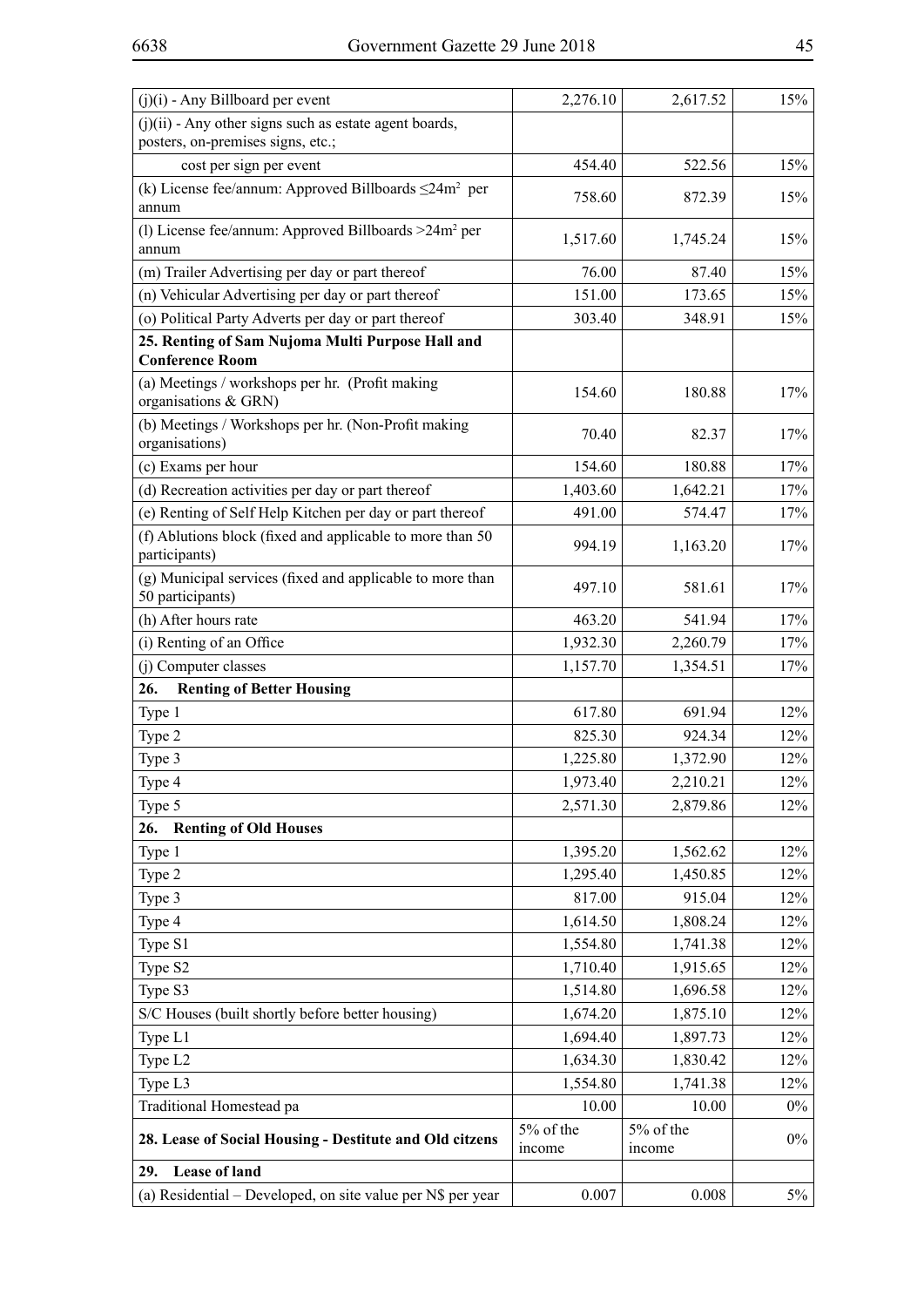| (b) Residential – Undeveloped, on site value per N\$ per<br>year      | 0.028  | 0.030                                              | 5%    |
|-----------------------------------------------------------------------|--------|----------------------------------------------------|-------|
| ${c}$ Business – Developed, on site value per N\$ per year            | 0.007  | 0.008                                              | $5\%$ |
| (d) Business - Undeveloped, on site value per N\$ per year            | 0.028  | 0.030                                              | 5%    |
| 30. Lease of land at informal Settlements                             |        |                                                    |       |
| (a) Residential basic per year                                        | 150.00 | 150.00                                             | $0\%$ |
| (b All other consumers basic per year                                 | 300.00 | 300.00                                             | $0\%$ |
| 31. Open Market fees                                                  |        |                                                    |       |
| (a) Renting of Food and Salon Stalls                                  | 305.30 | 351.10                                             | 15%   |
| (b) Water usage at Food and Salon Stalls                              | 39.90  | 45.89                                              | 15%   |
| (c) Renting of Clothing and Electronic Stalls                         | 305.30 | 351.10                                             | 15%   |
| (d) Water usage at Clothing and Electronic Stalls                     |        |                                                    |       |
| (e) Renting of Open Food Spaces                                       | 30.50  | 35.08                                              | 15%   |
| (f) Water usage at Open Food Spaces                                   | 39.90  | 45.89                                              | 15%   |
| (g) Renting of Other Open Spaces                                      | 29.00  | 33.35                                              | 15%   |
| (h) Water usage at Other Open Spaces                                  |        |                                                    |       |
| (i) Renting of Car wash                                               | 358.30 | Not less than<br>the upset price<br>of N\$1,500.00 |       |
| (j) Cooling Facility per month (Tenants)                              | 48.30  | 55.55                                              | 15%   |
| (k) Cooling Facility per day (Non-Tenants)                            | 64.30  | 73.95                                              | 15%   |
| (k) Water consumption                                                 |        | 13.04                                              | New   |
| 32. Renting Open Space                                                |        |                                                    |       |
| (a) School and sport activities                                       | 275.00 | 316.25                                             | 15%   |
| (b) Rallies/Meetings/Religious activities                             | 475.00 | 546.25                                             | 15%   |
| (c) Business/Fundraising activities                                   | 575.00 | 661.25                                             | 15%   |
| (d) Others                                                            | 475.00 | 546.25                                             | 15%   |
| (e) Deposit (refundable, T& C apply)                                  | 690.00 | 793.50                                             | 15%   |
| 33. Adverising on Council's website                                   |        |                                                    |       |
| (a) Advertising on Council's website per month                        | 229.30 | 263.70                                             | 15%   |
| 34. Plant Hire                                                        |        |                                                    |       |
| Bulldozer D6 per hour $+$ N\$9 .00 per km, if outside town            | 1,656  | 1,904.40                                           | 15%   |
| Motor Grader per hour $+$ N\$ 9.00 per km, if outside town            | 1,435  | 1,650.25                                           | 15%   |
| Front End Loader Cat 950 per hour + N\$9 per km, if<br>outside town   | 1,340  | 1,541.00                                           | 15%   |
| Sewer Cleaner Hydro blast per hour + N\$ 9 per km, if<br>outside town | 1,356  | 1,559.40                                           | 15%   |
| Excavator Pock lain per hour $+$ N\$ 9 per km, if outside<br>town     | 1,435  | 1,650.25                                           | 15%   |
| Low bed truck per hour $+$ N\$ 9 per km, if outside town              | 1,201  | 1,381.15                                           | 15%   |
| Tipper Truck 5 to 7 ton per trip $+$ N\$ 9 per km, if outside<br>town | 860    | 989.00                                             | 15%   |
| Mobile Crane Heavy Galleon per hour+N\$9 per km, if<br>outside town   | 1,340  | 1,541.00                                           | 15%   |
| Water Tank per tank $+$ N\$ 9 per km, if outside town                 | 872    | 1,002.80                                           | 15%   |
| Tractor per hour $+$ N\$ 9.00 per km, if outside town                 | 872    | 1,002.80                                           | 15%   |
| Welding Plant per hour $+$ N\$ 9.00 per km, if outside town           | 255    | 293.25                                             | 15%   |
| Compressor 3 Ton & Smaller per hour+N\$9 p/km, if<br>outside town     | 492    | 565.80                                             | 15%   |
| Roller Galleon per hour $+$ N\$ 9.00 per km, if outside town          | 722    | 830.30                                             | 15%   |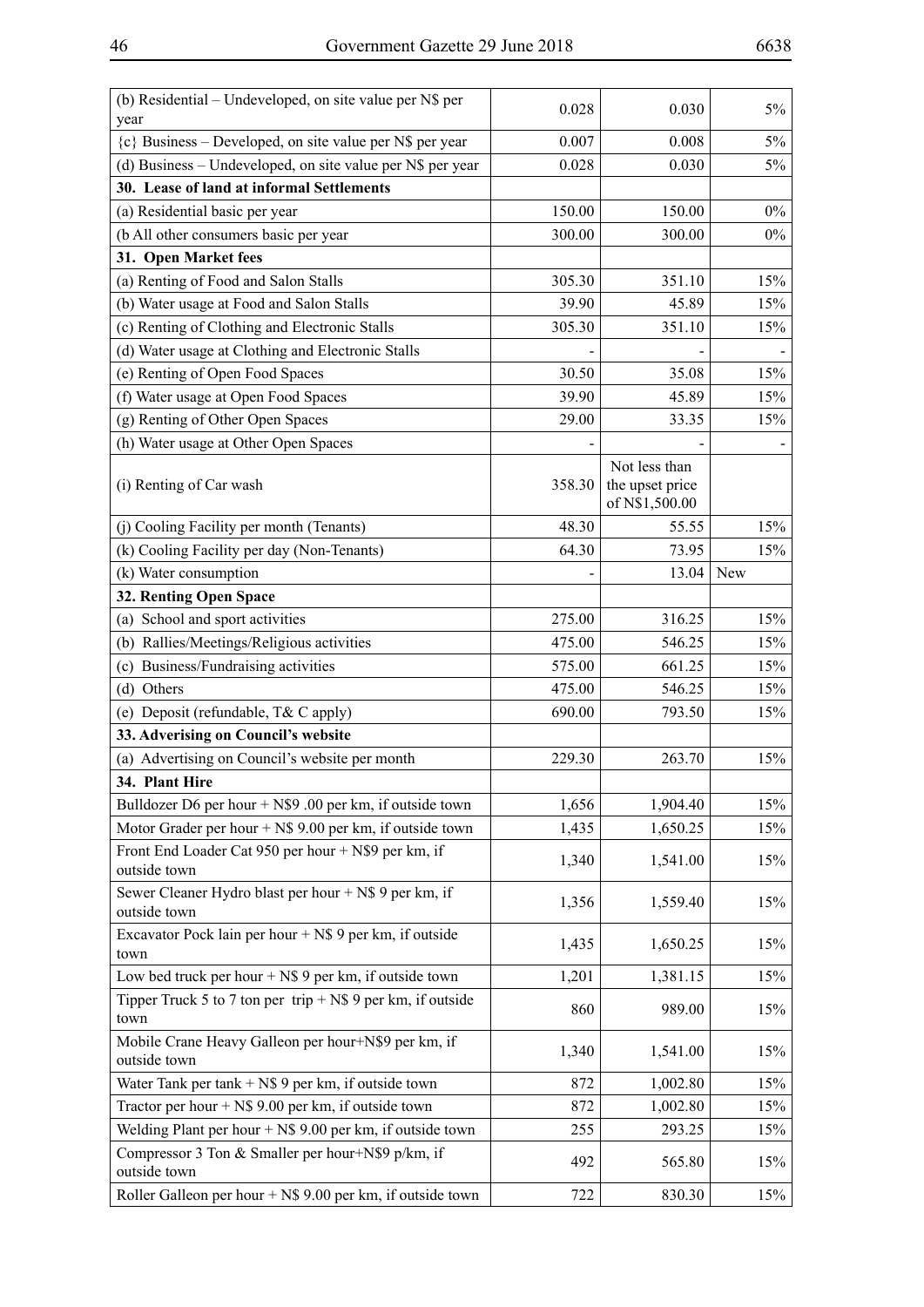| Truck 7 ton and above per trip $+$ N\$ 9.00 per km, if<br>outside town | 872    | 1,002.80 | 15% |
|------------------------------------------------------------------------|--------|----------|-----|
| Refuse Truck + $N(9.00$ per km, if outside town                        | 492    | 565.80   | 15% |
| Fire Brigade $+$ N\$ 9.00 per km, if outside town                      | 829    | 953.35   | 15% |
| 345 Fire Brigade                                                       |        |          |     |
| (a) Fixed fire brigade fee per property per month:<br>Residential      | 6.50   | 7.15     | 10% |
| (b) Fixed fire brigade fee per property per month: Business            | 13.00  | 14.95    | 15% |
| (c) Illegal fires in Town                                              | 300.00 | 345.00   | 15% |
| (d) Basic fire extinguisher training per person                        | 80.00  | 92.00    | 15% |
| (e) First aid training per person                                      | 100.00 | 115.00   | 15% |
| (f) Fire Station board room renting per day or part thereof            | 600.00 | 690.00   | 15% |

# **BY ORDER OF COUNCIL**

# **A. ANGULA CHAIRPERSON OF COUNCIL**

## **OMUTHIYA TOWN COUNCIL**

 $\frac{1}{2}$ 

No. 338 2018

# TARIFFS 2018/19

| <b>Tariff Description</b>                             | <b>Note</b> | 2017/2018<br><b>Existing</b><br><b>Tariff</b><br>N\$ | 2018/2019<br><b>Proposed</b><br><b>Tariff</b><br>N\$ | 2018/2019<br><b>Increase</b><br>$\frac{0}{0}$ |
|-------------------------------------------------------|-------------|------------------------------------------------------|------------------------------------------------------|-----------------------------------------------|
| <b>A. WATER</b>                                       |             |                                                      |                                                      |                                               |
| <b>Deposit</b>                                        |             |                                                      |                                                      |                                               |
| <b>Residential</b>                                    |             | 285                                                  | 285                                                  | $0.0\%$                                       |
| Townland, Shackdellewers & Reception area             |             | 275                                                  | 275                                                  |                                               |
| General Residential                                   |             | 1000                                                 | 1000                                                 |                                               |
| Sectional title                                       |             | 300                                                  | 300                                                  |                                               |
| <b>Business</b>                                       |             | 1 200                                                | 1 300                                                | 8.3%                                          |
| Office                                                |             | 650                                                  | 650                                                  |                                               |
| Institutional                                         |             | 480                                                  | 500                                                  | 4.2%                                          |
| Government                                            |             | 800                                                  | 1 0 0 0                                              | 25.0%                                         |
| Construction companies /developer for<br>residential  |             | 2 600                                                | 2 4 0 0                                              | $-7.7%$                                       |
| Construction companies / developer non<br>residential |             | 3 200                                                | 3 200                                                | $0.0\%$                                       |
| <b>Bulk</b> users                                     |             | 5 5 5 0                                              | 5 5 5 0                                              | $0.0\%$                                       |
| <b>Water Basic Charges</b>                            |             |                                                      |                                                      |                                               |
| Residential consumers per month                       |             |                                                      |                                                      |                                               |
| Low income                                            |             | 45                                                   | 50                                                   | 11.1%                                         |
| Medium                                                |             | 50                                                   | 55                                                   | 10.0%                                         |
| High Income                                           |             | 55                                                   | 60                                                   | 9.1%                                          |
| Townland , Receptions & Shackdweller                  |             | 40                                                   | 40                                                   | $0.0\%$                                       |
| <b>Business</b>                                       |             |                                                      |                                                      |                                               |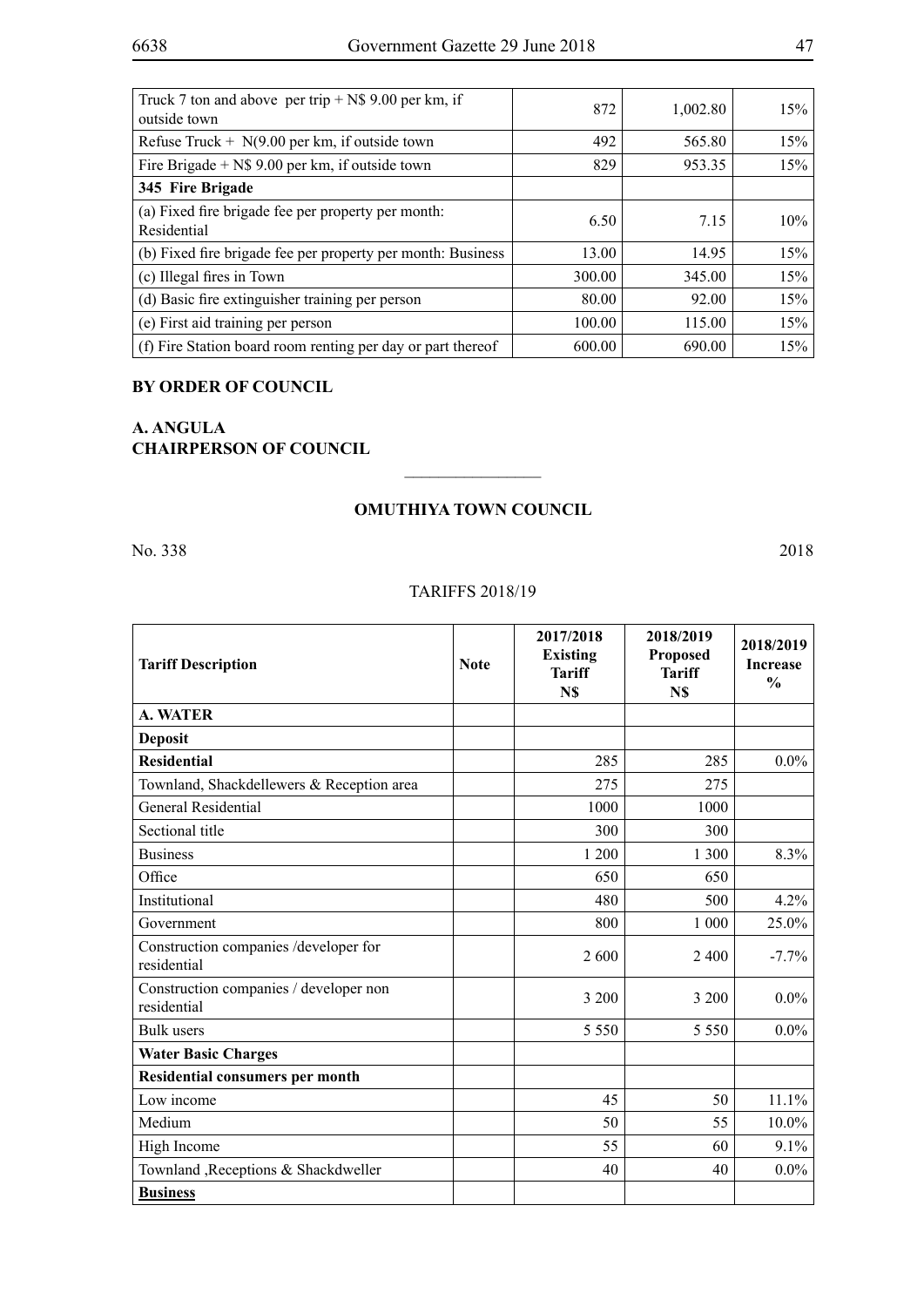| Small                                                    | 130                  | 140                  | 7.7%    |
|----------------------------------------------------------|----------------------|----------------------|---------|
| Medium                                                   | 160                  | 170                  | 6.3%    |
| Large                                                    | 170                  | 200                  | 17.6%   |
| Government                                               | 210                  | 250                  | 19.0%   |
| Chain stores                                             | 220                  | 250                  | 13.6%   |
| <b>General Residential</b>                               | 170                  | 170                  | $0.0\%$ |
| Office                                                   | 175                  | 175                  | $0.0\%$ |
| Sectional title                                          | 100                  | 100                  | $0.0\%$ |
| Non-profit organistation/institutional                   | 120                  | 150                  | 25.0%   |
| <b>WATER UNIT CHARGES</b>                                |                      |                      |         |
| Residential (Per cubic meter)                            | 16                   | 17                   | 6.3%    |
| Townland , Receptions & Shackdweller                     | 15                   | 15                   |         |
| Business (Per cubic meter)                               | 19                   | 21                   | 10.5%   |
| Government and Others (Per cubic meter)                  | 22                   | 25                   | 13.6%   |
| <b>SERVICE FEES</b>                                      |                      |                      |         |
| <b>Water connection materials</b>                        |                      |                      |         |
| New connections - Materials                              | Actual Cost +<br>20% | Actual Cost +<br>25% |         |
| <b>Water connection fees</b>                             |                      |                      |         |
| <b>Connection fees for Business</b>                      | 200                  | 300                  | 50.0%   |
| Connection fees for Government and Prastatals            | 550                  | 700                  | 27.3%   |
| Connection fees for Residential                          | 120                  | 150                  | 25.0%   |
| Connection fees for Construction Company/De-<br>velopers | 1 300                | 1 500                | 15.4%   |
| <b>Connection Bulk Users</b>                             | 1500                 | 1600                 | 6.7%    |
| Connection fees Institutional                            | 300                  | 400                  | 33.3%   |
| water reconnection fee                                   |                      |                      |         |
| Re-connection fees Residental                            | 300                  | 350                  | 16.7%   |
| Re-connection fees Business, Government and<br>others    | 550                  | 700                  | 27.3%   |
| Re-connection fees (on request)                          | 250                  | 250                  | $0.0\%$ |
| water disconnection fee                                  |                      |                      |         |
| Disconnection fees (on request)                          | 250                  | 260                  | $4.0\%$ |
| Late Payment                                             | 2.50%                | 2.50%                | $0.0\%$ |
| <b>Illegal Connection fees</b>                           |                      |                      |         |
| (i) First offence                                        | 2 000                | 2 000                | $0.0\%$ |
| (ii) Second offence                                      | Legal Action         | Legal Action         |         |
| Call out fees (repairs, payable if the fault is on       |                      |                      |         |
| the customer side)                                       |                      |                      |         |
| Materials                                                | Actual Cost +<br>20% | Actual Cost +<br>25% |         |
| Labour (on work order)                                   |                      |                      |         |
| Artisan per hour                                         | 250                  | 300                  | 20.0%   |
| Team member per hour                                     | 150                  | 200                  | 33.3%   |
| <b>B. SEWERAGE</b>                                       |                      |                      |         |
| <b>Basic Charge</b>                                      |                      |                      |         |
| <b>Residential</b>                                       |                      |                      |         |
| Low Income                                               | 35                   | 40                   | 14.3%   |
| Medium Income                                            | 45                   | 50                   | 11.1%   |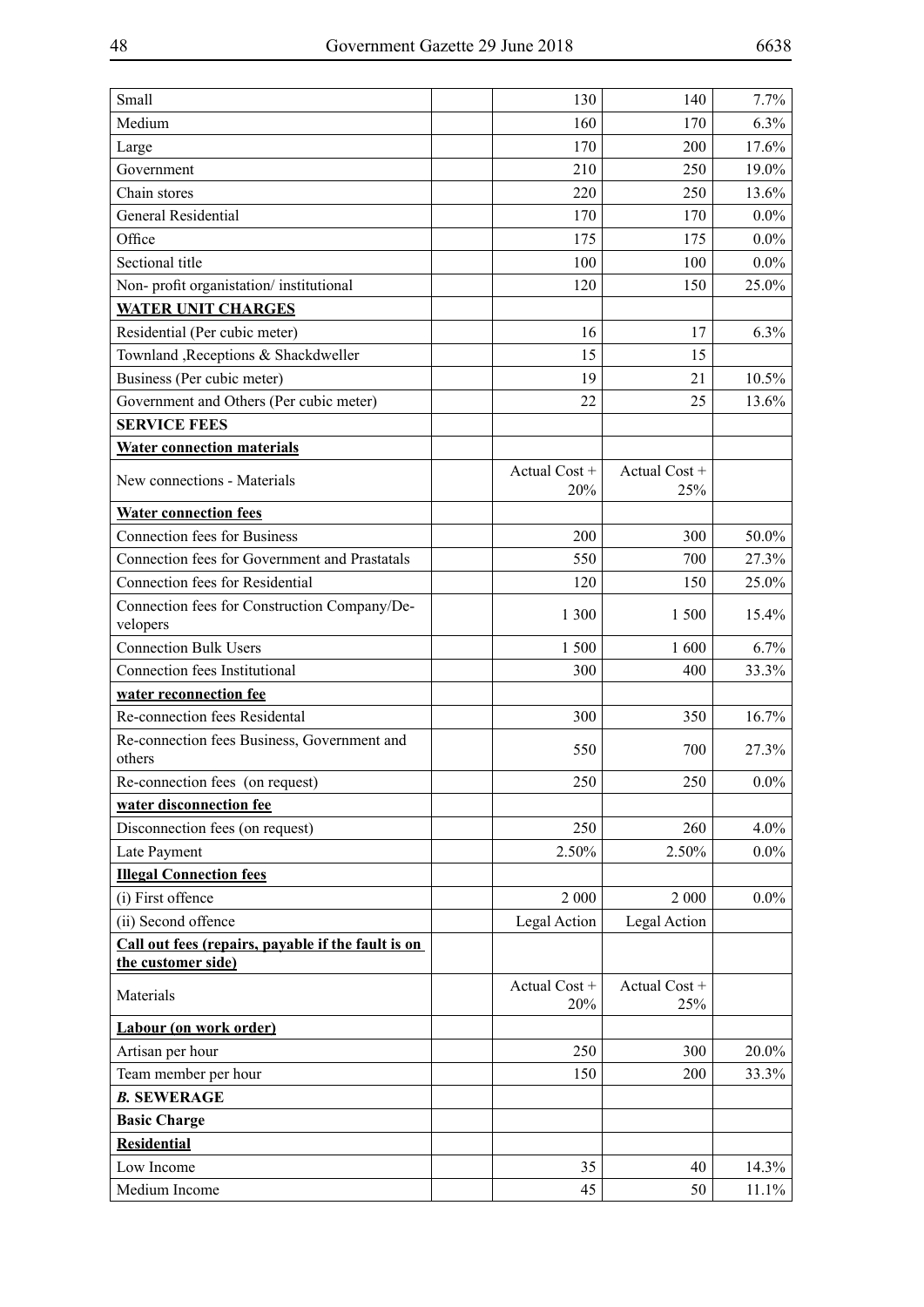| High income                                    | 55           | 60           | 9.1%    |
|------------------------------------------------|--------------|--------------|---------|
| Shackdellewers                                 | 33           | 35           | 6.1%    |
| Office                                         | 155          | 170          | 9.7%    |
| Sectional title                                | 45           | 50           | 11.1%   |
| General residentials (Flats)                   | 140          | 150          | 7.1%    |
| <b>Business</b>                                |              |              |         |
| Large                                          | 170          | 200          | 17.6%   |
| Medium                                         | 135          | 145          | 7.4%    |
| Small                                          | 90           | 100          | 11.1%   |
| Government and Parastatals                     | 235          | 300          | 27.7%   |
| Chain store                                    | 210          | 250          | 19.0%   |
| Institutional / Non profit organisation        | 120          | 150          | 25.0%   |
| Schools and hospitals                          | 260          | 300          | 15.4%   |
| <b>SEWER PER TOILET</b>                        |              |              |         |
| <b>Residential</b>                             |              |              |         |
| Low Income                                     | 22           | 24           | 9.1%    |
| Medium Income                                  | 30           | 32           | 6.7%    |
| High Income                                    | 36           | 38           | 5.6%    |
| <b>Business</b>                                | 90           | 100          | 11.1%   |
| Sectional title                                | 25           | 35           | 40.0%   |
| General Residetialsn (Flats)                   | 50           | 60           | 20.0%   |
| Government and others                          | 85           | 100          | 17.6%   |
| Office                                         | 90           | 100          | 11.1%   |
| Schools and hospitals                          | 100          | 150          | 50.0%   |
| Emptying Sewer Tank per tank                   | 800          | 850          | 6.3%    |
| Disposal of sewerage per trip                  | 100          | 120          | 20.0%   |
| <b>SEWER SERVICE FEES</b>                      |              |              |         |
| <b>Connection fees</b>                         |              |              |         |
| Residential                                    | 400          | 450          | 12.5%   |
| <b>Business</b>                                | 500          | 580          | 16.0%   |
| Government and others                          | 520          | 600          | 15.4%   |
| Non-Profit Organisation                        | 440          | 460          | 4.5%    |
| Construction Companies / developers            | 700          | 700          | $0.0\%$ |
| <b>Illegal Connection fees</b>                 |              |              |         |
| (i) First offence                              | 2000         | 2000         | $0.0\%$ |
| (ii) Second offence                            | Legal Action | Legal Action |         |
| C. REFUSE REMOVALS SERVICES                    |              |              |         |
| Residential                                    | 42           | 45           | 7.1%    |
| General residential                            | 420          | 450          | 7.1%    |
| Hair dress                                     | 55           | 55           | $0.0\%$ |
| Shebeen                                        | 98           | 100          | 2.0%    |
| Restaurant                                     | 80           | 100          | 25.0%   |
| Complex with renting units                     | 1650         | 1850         | 12.1%   |
| Super market/shops/butcheries/filling stations | 850          | 1000         | 17.6%   |
| Secondary schools with hostel per month        | 3000         | 3500         | 16.7%   |
| Primary, Combined and Junior Schools           | 1600         | 1800         | 12.5%   |
| Open market                                    | 170          | 190          | 11.8%   |
| Hospital Per Month                             | 3200         | 3500         | 9.4%    |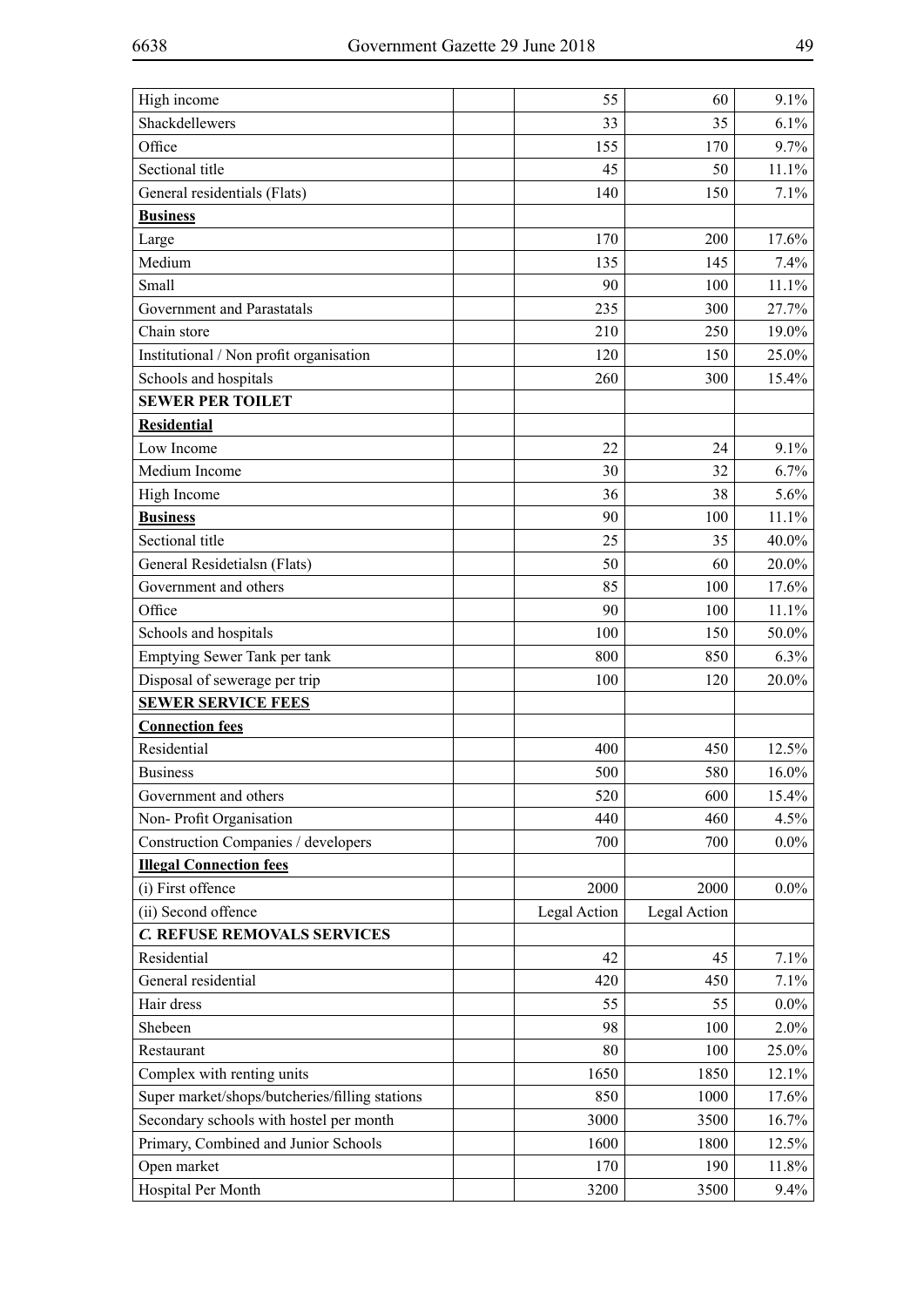| <b>Government Institutions</b>                          | 900                | 1100                      | 22.2%             |
|---------------------------------------------------------|--------------------|---------------------------|-------------------|
| Other Institutions                                      | 420                | 450                       | 7.1%              |
| Parastatals                                             | 620                | 700                       | 12.9%             |
| Reception area & shackdellwers                          | 22                 | 23                        | 4.5%              |
| <b>Garden refuse per occation</b>                       |                    |                           |                   |
| Residential                                             | 100                | 110                       | $10.0\%$          |
| <b>Business</b>                                         | 150                | 200                       | 33.3%             |
| Church                                                  | 65                 | 70                        | 7.7%              |
| Light Industrial                                        | 850                | 900                       | 5.9%              |
| Building rubbers (construction material) per load       | 850                | 950                       | 11.8%             |
| Refuse Bin                                              | Actual cost<br>15% | Actual cost<br>15%        |                   |
| Removal of trees and bushes                             | 600                | 600                       | $0.0\%$           |
| Renting of Refuse Skipper Bins per Event                | 500                | 550                       | $10.0\%$          |
| Renting of Refuse bins per day per bin                  | 50                 | 50                        | $0.0\%$           |
| Renting of pit latrine huts (per day)                   | 130                | 150                       | 15.4%             |
| Illegal refuse dumping & misuse of refuse<br>drums fees |                    |                           |                   |
| (i) First offence                                       | 500                | 500                       | $0.0\%$           |
| (ii) Second offence                                     | 2000               | 2000                      | $0.0\%$           |
| (iii) Third offence                                     | legal Action       | legal Action              |                   |
| <b>D. FIRE FIGHTING BASIC FEES</b>                      |                    |                           |                   |
| Residential                                             | 6                  | 6                         | $0.0\%$           |
| <b>Business</b>                                         | 10                 | 11                        | $10.0\%$          |
| Governement and parastatals                             | 12                 | 15                        | 25.0%             |
| Call out inside the town with account                   |                    | free of charge            |                   |
| call out outside the town work done                     |                    | N\$ 350 plus 15<br>per KM |                   |
| False Call out                                          |                    | N\$ 300 plus 15<br>per KM |                   |
| Call out within town without account                    | 420                | 420                       |                   |
| <b>E. STREET VENDORS/ HAWKERS (PER</b><br><b>MONTH)</b> |                    |                           |                   |
| Hawkers                                                 | 50                 | 50                        | New               |
| Bulk hawker (per day)                                   | 150                | 150                       | New               |
| Small                                                   | $\mathbf{0}$       | $\boldsymbol{0}$          | discontin-<br>ued |
| Medium                                                  | $\boldsymbol{0}$   | $\mathbf{0}$              | discontin-<br>ued |
| Kiosk                                                   | 160                | 160                       | $0.0\%$           |
| Occasional(per day)                                     | 15                 | 50                        | 233.3%            |
| <b>Illegal Vending</b>                                  |                    |                           |                   |
| first offence                                           | 500                | 500                       |                   |
| Second Offence                                          | 2000               | 2000                      |                   |
| Third                                                   | Legal action       |                           |                   |
| F. PROPERTY MANAGEMENT                                  |                    |                           |                   |
| <b>SELLING OF ERVEN</b>                                 |                    |                           |                   |
| Residential (As per valuation roll)                     |                    |                           |                   |
| Business (As per valuation roll)                        |                    |                           |                   |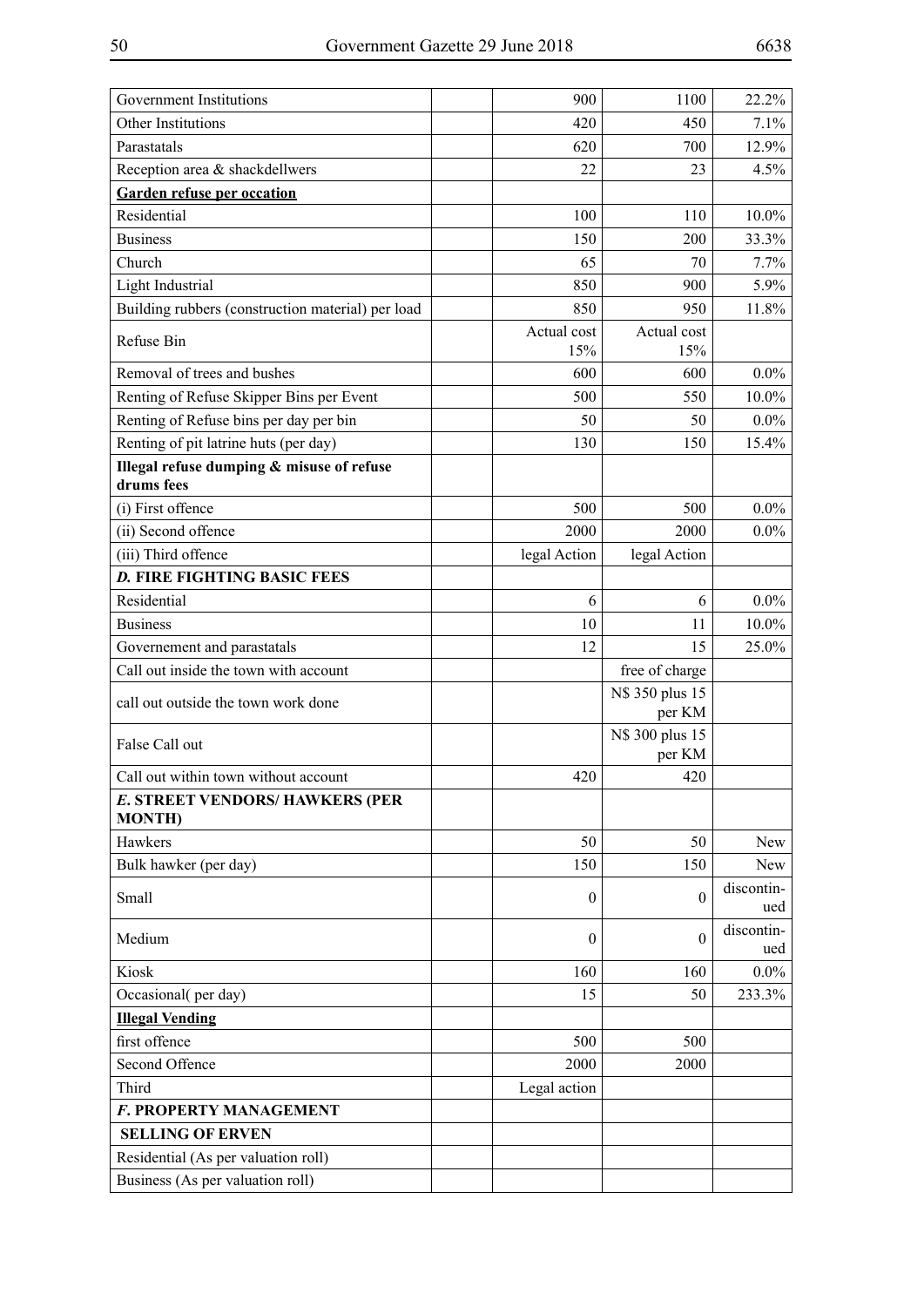| <b>Clearance Certificate</b>                                                   | 100                     | 150     | 50.0%   |
|--------------------------------------------------------------------------------|-------------------------|---------|---------|
| Administration fee on sale of erven                                            | 120                     | 150     | 25.0%   |
|                                                                                | 20% of the              |         |         |
| Administration fee on cancellation / buying<br>back the plot                   | total amount            |         |         |
|                                                                                | paid                    |         |         |
| <b>G. RATES ON RATEABLE PROPERTIES</b>                                         |                         |         |         |
| -land                                                                          | 0.0459                  | 0.0459  | $0.0\%$ |
| -improvement on land                                                           | 0.00916                 | 0.00916 | $0.0\%$ |
| <b>SHACKDWELLERS</b>                                                           |                         |         |         |
| land                                                                           | 0.013                   | 0.013   | $0.0\%$ |
| improvement on land                                                            | 0.002                   | 0.002   | $0.0\%$ |
| <b>PORTION</b>                                                                 |                         |         |         |
| land                                                                           | 0.028                   | 0.028   | $0.0\%$ |
| improvement                                                                    | 0.004                   | 0.004   | $0.0\%$ |
| H. BUILDING PLANS AND INSPECTIONS                                              |                         |         |         |
| On Submission of Building plan basic charges                                   |                         |         |         |
| Residential                                                                    | 110                     | 120     | 9.1%    |
| <b>Business</b>                                                                | 280                     | 290     | 3.6%    |
| Institutional                                                                  | 150                     | 160     | 6.7%    |
| <b>Approval fees</b>                                                           |                         |         |         |
| Residential per square meter                                                   | 8                       | 9       | 12.5%   |
| Business per square meter                                                      | 17                      | 18      | 5.9%    |
| Boundary wall per square meter                                                 | 6                       | 7       | 16.7%   |
| <b>Illegal construction (Construction without ap-</b><br>proved building plan) | 2000                    | 2000    | $0.0\%$ |
| Changing of approved plan without council<br>approval (penalty)                | 5000                    | 5000    | $0.0\%$ |
| <b>Building plan copies - Not approved</b>                                     |                         |         |         |
| A <sub>4</sub>                                                                 | 16                      | 16      | $0.0\%$ |
| A3ghn                                                                          | 23                      | 25      | 8.7%    |
| Copies of maps on demand(survey                                                |                         |         |         |
| records, general plan, diagrams, municipal                                     |                         |         |         |
| services layouts, etc)                                                         |                         |         |         |
| A4                                                                             | 16                      | 16      | $0.0\%$ |
| A3                                                                             | 28                      | 30      | 7.1%    |
| Boundary beacon (pegs) Search(relocation)                                      |                         |         |         |
| Residential (per erf)                                                          | 145                     | 150     | 3.4%    |
| Business and others (per erf)                                                  | 230                     | 240     | 4.3%    |
| Any other erf more than 1000 square meters                                     | 560                     | 570     | 1.8%    |
| Any other erf more than 4000 square meters                                     | 1200                    | 1250    | 4.2%    |
| Removal of Beacon pernalty per peg                                             | Actual cost<br>plus 15% |         | #VALUE! |
| Resubmission of building plans after the<br>expiry date.                       |                         |         |         |
| Residential                                                                    | 120                     | 120     | $0.0\%$ |
| Business and others                                                            | 180                     | 180     | $0.0\%$ |
| Developers                                                                     | 280                     | 280     | $0.0\%$ |
| Boundary wall per m <sup>2</sup>                                               | 3                       | 3       | $0.0\%$ |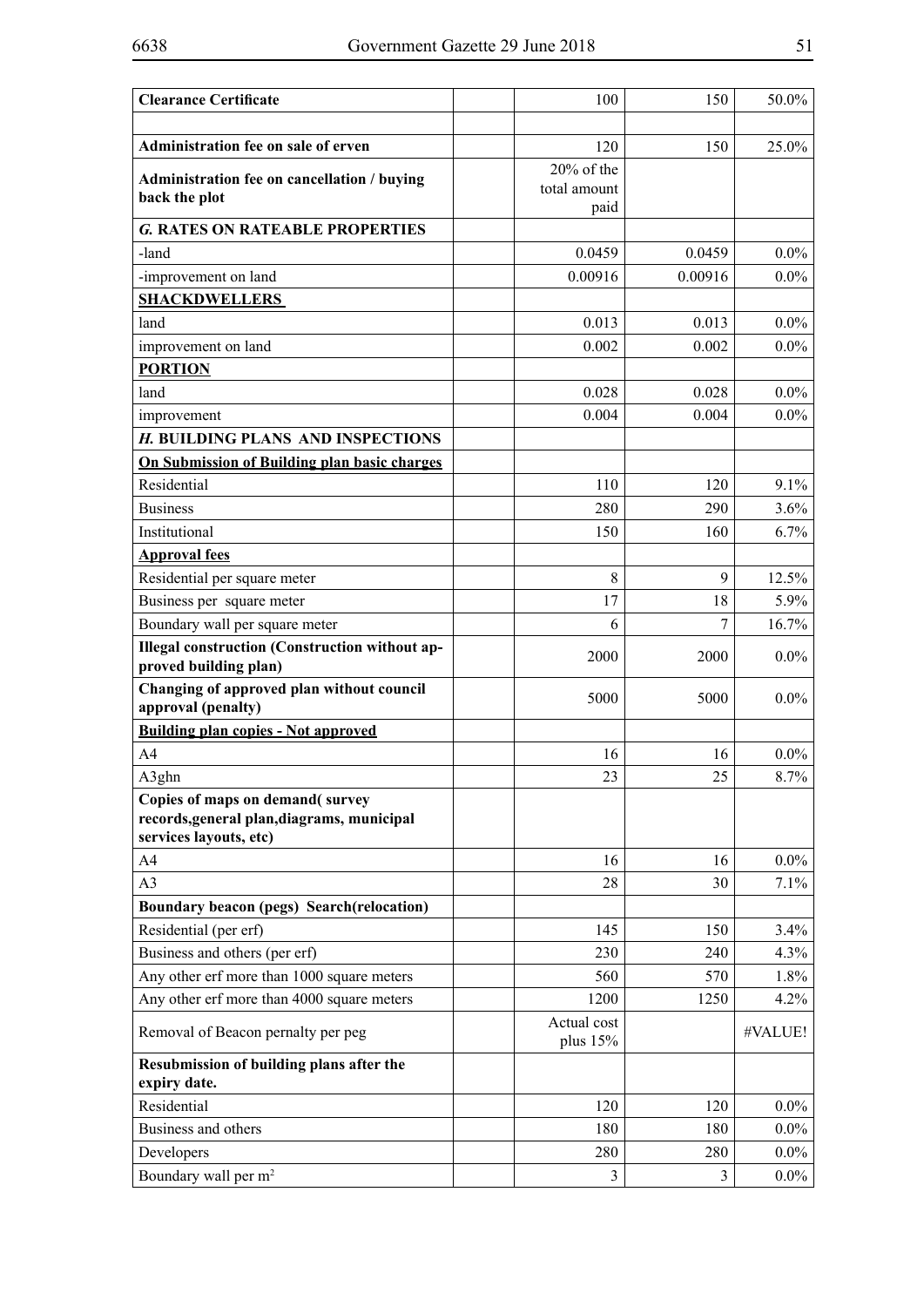| <b>Illegal construction (Construction without</b><br>approved Building plan)                          | 2000           | 2000                  | $0.0\%$ |
|-------------------------------------------------------------------------------------------------------|----------------|-----------------------|---------|
| I. SAND, LOAM, CLAY, STONES, GRAVEL<br>SOIL COLLECTION FOR CONSTRUC-<br>TION PURPOSE(PERCUBIC METER). |                |                       |         |
| Own transport                                                                                         |                |                       |         |
| Building sand per cubic meter                                                                         | 20             | 30                    |         |
| Gravel Town Council Transport (Per load, sand &<br>machinery inclusive)                               | 950            | 1000                  | 5.3%    |
| Building Sand Town Council Transport (Per<br>load, sand & machinery inclusive)                        | 950            | 950                   | $0.0\%$ |
| <b>Illegal Excavation of Sand in the Townland</b>                                                     |                |                       |         |
| <b>First Offence</b>                                                                                  | 500            | 500                   | $0.0\%$ |
| Second offence                                                                                        | 1000           | 1000                  | $0.0\%$ |
| Mining of sand and gravel without council<br>approval per load                                        |                | 2000 plus per<br>load |         |
| <b>J. RENTING OF MACHINES AND</b><br><b>EQUIPMENTS</b>                                                |                |                       |         |
| Loading of Sand per load (when equipment is on<br>site                                                | 260            | 260                   | $0.0\%$ |
| Excavator/loader Rent per hour(outside N\$ 15<br>per KM)                                              | 850            | 850                   | $0.0\%$ |
| Tipper Truck 7 tone (Outside the town N\$ 15 per<br>KM)                                               | 1300           | 1300                  | $0.0\%$ |
| Grader (per hour outside the town N\$15 per KM)                                                       | 1800           | 1900                  | 5.6%    |
| Plastic Chairs per chair per day                                                                      | 4              | 4                     | $0.0\%$ |
| Sewer cleaner hydro brust per hour (Outside the<br>Town Per KM N\$ 15)                                | 350            | 350                   | $0.0\%$ |
| Compact machine small per hour                                                                        | 300            | 300                   | $0.0\%$ |
| Compact machine big per hour                                                                          | 400            | 400                   | $0.0\%$ |
| Tractor (Outside the Town Per KM N\$ 15)                                                              | 700            | 700                   | $0.0\%$ |
| PA System Per day                                                                                     | 600            | 600                   | $0.0\%$ |
| Water Pumping Machine Per Hour                                                                        | 450            | 450                   | $0.0\%$ |
| Board Room Per event                                                                                  | 800            | 800                   | $0.0\%$ |
| Cleaning Rods per day                                                                                 | 250            | 300                   | 20.0%   |
| Generator per day                                                                                     | 720            | 720                   | $0.0\%$ |
| Events in the park per day                                                                            | 750            | 750                   | $0.0\%$ |
| Events in the Sport field per day                                                                     | 520            | 600                   | 15.4%   |
| Events at the springs per day                                                                         | 520            | 520                   | $0.0\%$ |
| Car wash rental per month                                                                             | 450            | 450                   | $0.0\%$ |
| K. POUND FEES (DETENTION FEES)                                                                        |                |                       |         |
| Cattle / Donkey (per day per animal)                                                                  | 12             | 12                    | $0.0\%$ |
| Sheep (per day per animal)                                                                            | 8              | 8                     | $0.0\%$ |
| Goats (per day per animal)                                                                            | 9              | 9                     | $0.0\%$ |
| Pigs (per day per animal)                                                                             | 15             | 15                    | $0.0\%$ |
| <b>L.GRAZING FEES</b>                                                                                 |                |                       |         |
| Cattle (per day per animal)                                                                           | 6              | 6                     | $0.0\%$ |
| Sheep (per day per animal)                                                                            | 3              | $\overline{3}$        | $0.0\%$ |
| Goats (per day per animal)                                                                            | $\mathfrak{Z}$ | $\mathfrak{Z}$        | $0.0\%$ |
| Pigs (per day per animal)                                                                             | 3              | $\overline{3}$        | $0.0\%$ |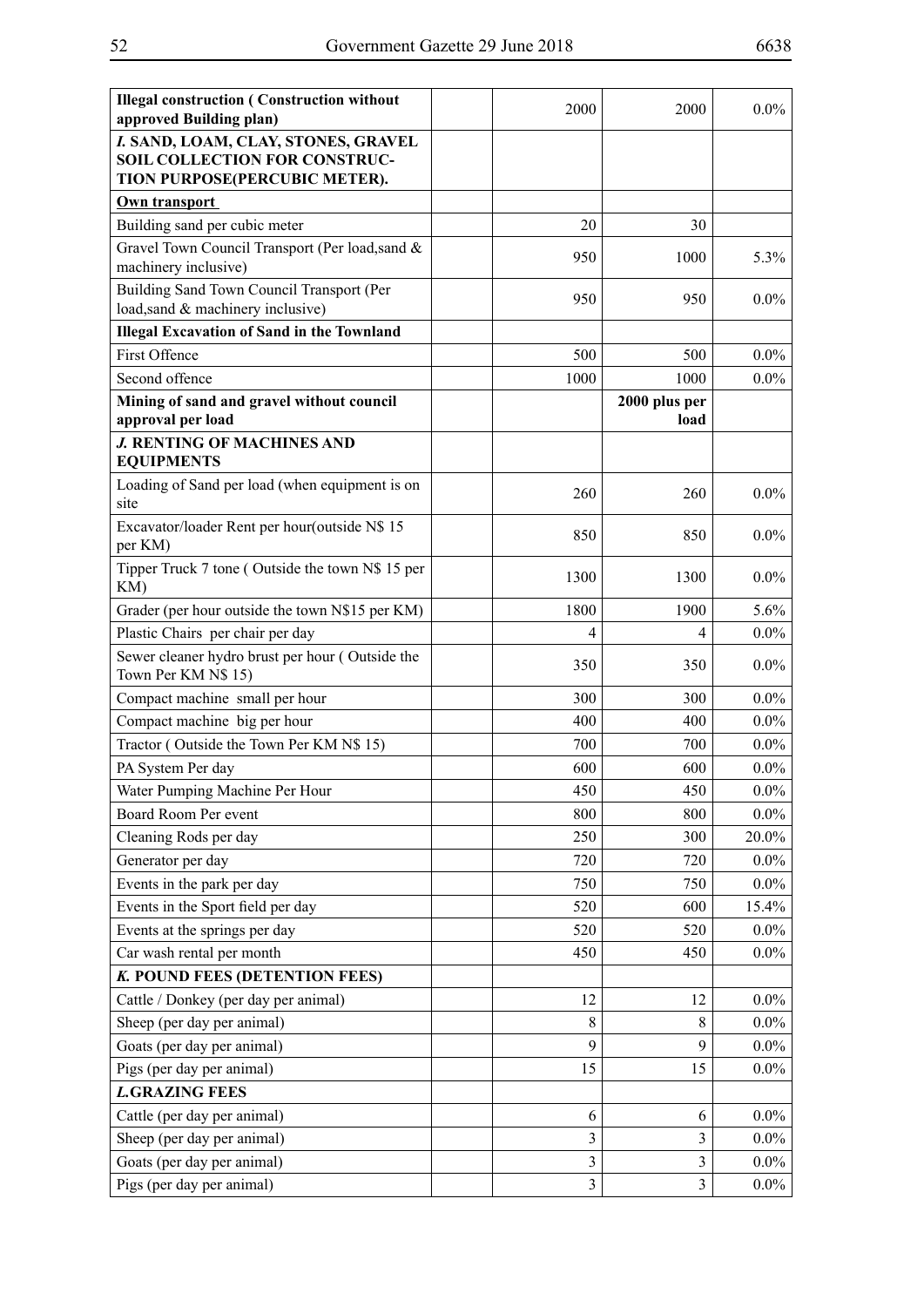| <b>Public Health</b>                                 |     |                |                |          |
|------------------------------------------------------|-----|----------------|----------------|----------|
| <b>Abbattor: Inspection fees</b>                     |     |                |                |          |
| Cattle                                               |     | 25             | 25             | $0.0\%$  |
| Goats                                                |     | 20             | 20             | $0.0\%$  |
| Sheep                                                |     | 15             | 15             | $0.0\%$  |
| pigs                                                 |     | 15             | 15             | $0.0\%$  |
| Illegal slaughter of Animals                         |     | 150            | 150            | $0.0\%$  |
| M. REGISTRATION AND RENEWAL OF                       |     |                |                |          |
| <b>BUSINESS FEES</b>                                 |     |                |                |          |
| Driving schools                                      |     | 220            | 250            | 13.6%    |
| Chain Store                                          |     | 900            | 950            | 5.6%     |
| Large Business                                       |     | 700            | 800            | 14.3%    |
| <b>Medium Business</b>                               |     | 500            | 550            | $10.0\%$ |
| <b>Small Business</b>                                |     | 250            | 280            | 12.0%    |
| Hawkers                                              |     | 120            | 170            | 41.7%    |
| Peddlers                                             |     | 120            | 130            | 8.3%     |
| <b>Financial Institutions</b>                        |     | 1500           | 2000           | 33.3%    |
| Garage                                               |     | 350            | 400            | 14.3%    |
| <b>Service Stations</b>                              |     | 1300           | 1500           | 15.4%    |
| Restaurant                                           |     | 350            | 400            | 14.3%    |
| Sheebens                                             |     | 300            | 400            | 33.3%    |
| Salons and barbershop                                |     | 200            | 250            | 25.0%    |
| Cuca shops                                           |     | 150            | 180            | 20.0%    |
| Tuckshop                                             |     | 120            | 140            | 16.7%    |
| Car wash                                             |     | 220            | 240            | 9.1%     |
| Cash Loans                                           |     | 550            | 600            | 9.1%     |
| N. FITNESS CERTIFICATE AND<br><b>RENEWAL FEES</b>    |     |                |                |          |
| Certificate of fitness and inspection                |     | 120            | 200            | 66.7%    |
| Penalty on late payment (all type of certificates)   |     | 150            | 160            | 6.7%     |
| O. PHOTO COPIES                                      |     |                |                |          |
| A4                                                   |     | $\overline{2}$ | $\overline{2}$ | $0.0\%$  |
| A3                                                   |     | 5              | 5              | $0.0\%$  |
| Fax (in Namibia)                                     |     | 9              | 10             | 11.1%    |
| Fax (out side Namibia)                               |     | 17             | 17             | $0.0\%$  |
| Fax incoming per page                                |     | 9              | 10             | 11.1%    |
| Invoice Duplicate(per invoice)                       | New | 30             | 40             | 33.3%    |
| Account statement (per page)                         | New | 15             | 15             | $0.0\%$  |
| printing of documents back and white A4 (per<br>page |     | 4              | 4              |          |
| P. ADVERTISEMENT BILL BOARD FEES<br>per month        |     |                |                |          |
| Any type of business direction, signs or board       |     | 60             | 70             | 16.7%    |
| <b>Big Business</b>                                  |     | 570            | 650            | 14.0%    |
| <b>Small Business</b>                                |     | 120            | 150            | 25.0%    |
| Illegal Advertisement penalty                        |     | 500            | 600            | 20.0%    |
| Pole Advert                                          |     |                | Negotiable     |          |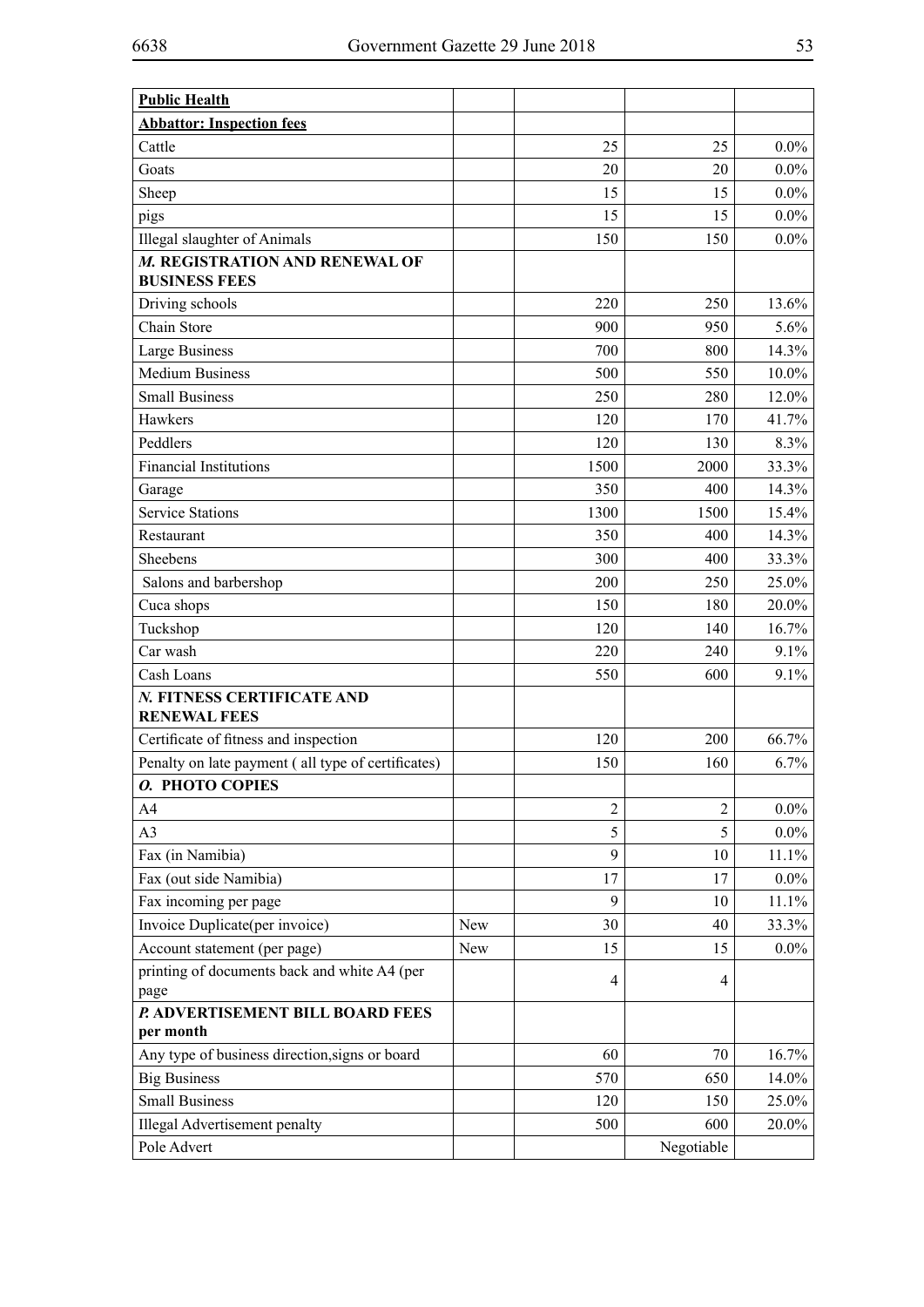| <i><b>O. SITE RENTALS</b></i>                                                                               |                                               |      |         |  |  |
|-------------------------------------------------------------------------------------------------------------|-----------------------------------------------|------|---------|--|--|
| <b>Residential sites</b>                                                                                    |                                               |      |         |  |  |
| (a) Up to $1000m^2$                                                                                         | 65                                            | 70   | 7.7%    |  |  |
| (b) Above $1000m^2 - 2000m^2$                                                                               | 75                                            | 80   | 6.7%    |  |  |
| (c) Above $2000m^2 - 3000m^2$                                                                               | 95                                            | 100  | 5.3%    |  |  |
| (d) Above $3000m^2$ for every $1000m^2$ or part<br>thereof above 3000m <sup>2</sup> an additional rental of | 90                                            | 95   | 5.6%    |  |  |
| Reception area residential only                                                                             | 35                                            | 40   | 14.3%   |  |  |
| <b>Reception area Business</b>                                                                              | 120                                           | 120  | $0.0\%$ |  |  |
| <b>Business sites</b>                                                                                       |                                               |      |         |  |  |
| (a) Up to $1000m^2$                                                                                         | 260                                           | 300  | 92.3%   |  |  |
| (b) Above 1 000m <sup>2</sup> - 2 000m <sup>2</sup>                                                         | 460                                           | 500  | 52.2%   |  |  |
| (c) Above $2000m^2 - 3000m^2$                                                                               | 660                                           | 700  | 6.1%    |  |  |
| (d) Above 3 000m <sup>2</sup> for every 1000m <sup>2</sup> or part                                          |                                               |      |         |  |  |
| thereof above 3000m <sup>2</sup> an additional rental of                                                    | 65                                            | 70   | 7.7%    |  |  |
| <b>NON GOVERNMENTAL ORGANISATION</b><br><b>AND SPORT CLUBS</b>                                              |                                               |      |         |  |  |
| <b>Residential site</b>                                                                                     |                                               |      |         |  |  |
| (a) Up to $1000m^2$                                                                                         | 39                                            | 39   | $0.0\%$ |  |  |
| (b) Above $1000m^2 - 2000m^2$                                                                               | 52                                            | 52   | $0.0\%$ |  |  |
| (c) Above $2000m^2 - 3000m^2$                                                                               | 69                                            | 69   | $0.0\%$ |  |  |
| (d) Above $3000m^2$ for every $1000m^2$ or part<br>thereof above 3000m <sup>2</sup> an additional rental of | 120                                           | 120  | $0.0\%$ |  |  |
| <b>Business site</b>                                                                                        |                                               |      |         |  |  |
| (a) Up to $1000m^2$                                                                                         | 40                                            | 50   | 25.0%   |  |  |
| (b) Above $1000m^2 - 2000m^2$                                                                               | 60                                            | 70   | 16.7%   |  |  |
| (c) Above $2000m^2 - 3000m^2$                                                                               | 25                                            | 35   | 40.0%   |  |  |
| (d) Above $3000m^2$ for every $1000m^2$ or part<br>thereof above 3000m <sup>2</sup> an additional rental of | 25                                            | 35   | 40.0%   |  |  |
| Church Sites and other Institutional uses (per<br>year irrespective of m <sup>2</sup> ).                    | 35                                            | 45   | 28.6%   |  |  |
| <b>Leasing of land</b>                                                                                      |                                               |      |         |  |  |
| General residential per square meter                                                                        | 0.2                                           | 0.2  | $0.0\%$ |  |  |
| Business per square meter                                                                                   | 0.4                                           | 0.4  | $0.0\%$ |  |  |
| Town Land per square meter                                                                                  | 0.05                                          | 0.05 | $0.0\%$ |  |  |
| Leasing of Public open space per square meter                                                               | 0.1                                           | 0.1  | $0.0\%$ |  |  |
| Agricultural per square meter                                                                               | 0.08                                          | 0.08 | $0.0\%$ |  |  |
| Institutional                                                                                               | 0.1                                           | 0.1  | $0.0\%$ |  |  |
| Deposit on lease on Industrial; township and<br>town land                                                   | 50% of the total current valuation roll value |      |         |  |  |
| R. CEMETRY FEES,                                                                                            |                                               |      |         |  |  |
| Per grave site                                                                                              |                                               |      |         |  |  |
| Still born                                                                                                  | 75                                            | 75   | $0.0\%$ |  |  |
| Child 0-12 Ages                                                                                             | 80                                            | 80   | $0.0\%$ |  |  |
| 13 years-Above                                                                                              | 90                                            | 90   | $0.0\%$ |  |  |
| High standards grave site                                                                                   | 660                                           | 660  | $0.0\%$ |  |  |
| Reservation on the high standard grave site                                                                 | 770                                           | 770  | $0.0\%$ |  |  |
| Reservation of grave site                                                                                   | 620                                           | 620  | $0.0\%$ |  |  |
| Reservation annual fee                                                                                      | 140                                           | 140  | $0.0\%$ |  |  |
| Reservation on high standard annual fee                                                                     | 155                                           | 155  | $0.0\%$ |  |  |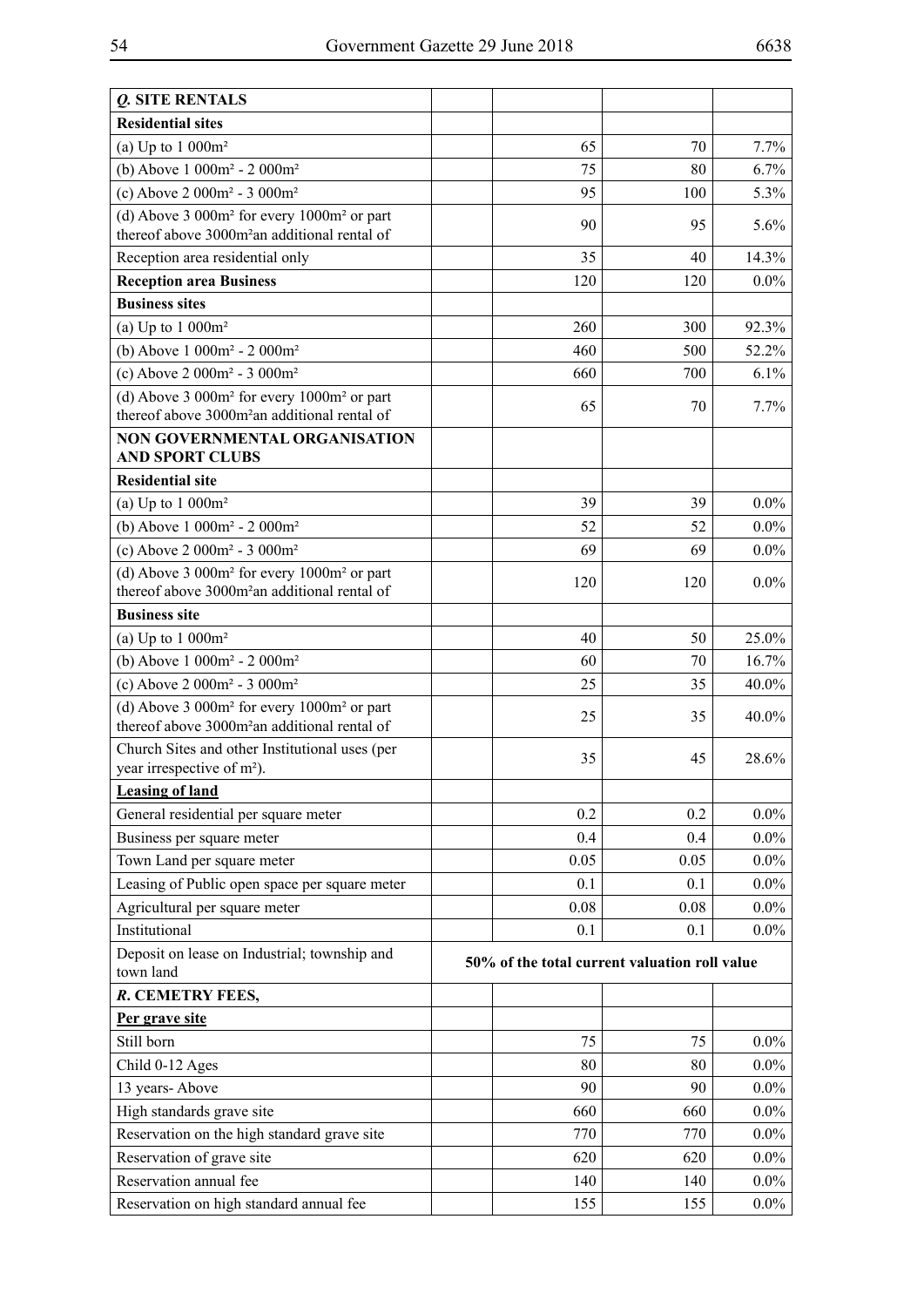| Mowing of grass in town per day max.5 people                    | 90               | 90             | $0.0\%$ |
|-----------------------------------------------------------------|------------------|----------------|---------|
| <b>S.TARIFF FOR THE SPORT STADIUM</b>                           |                  |                |         |
| Schools: Primary & Combined                                     | $\boldsymbol{0}$ | 550            | $0.0\%$ |
| Secondary                                                       |                  | 1000           | $0.0\%$ |
| High Institution/Tertiary                                       |                  | 1500           | $0.0\%$ |
| Membership fee for friendly games applicable                    |                  |                |         |
| for training only (15-24 hrs per month)                         |                  |                |         |
| Sportfield fees per event (except training) by<br>members       |                  |                |         |
| All national school sports events                               |                  | Free of charge |         |
|                                                                 |                  |                |         |
| <b>Membership fee for Clubs:</b><br>Soccer                      |                  | 1000           | $0.0\%$ |
| Netball                                                         |                  | 250            | $0.0\%$ |
| Volleyball                                                      |                  | 250            | $0.0\%$ |
| Tournament per day:                                             |                  |                |         |
| By members:<br>Soccer                                           |                  | 500            | $0.0\%$ |
| Netball                                                         |                  | 100            | $0.0\%$ |
| Volleyball                                                      |                  | 100            | $0.0\%$ |
| Soccer<br>By non-members:                                       |                  | 750            | $0.0\%$ |
| Netball                                                         |                  | 200            | 0.0%    |
| Volleyball                                                      |                  | 200            |         |
| Corporate/Ministries:<br>Soccer                                 |                  | 1200           | $0.0\%$ |
| Netball                                                         |                  | 300            | $0.0\%$ |
| Volleyball                                                      |                  | 300            | $0.0\%$ |
| Soccer<br>Leaque/game (Match):                                  |                  | 300            | $0.0\%$ |
| Netball                                                         |                  | 100            | $0.0\%$ |
| Volleyball                                                      |                  | 100            | $0.0\%$ |
| Soccer<br>Friendly Games/per game                               |                  | 200            | $0.0\%$ |
| Netball                                                         |                  | 80             | $0.0\%$ |
| Volleyball                                                      |                  | 80             | $0.0\%$ |
| Contain Rental (per day per contaicer)                          |                  | 500            | $0.0\%$ |
| Entrance fee                                                    |                  | 40% council    |         |
|                                                                 |                  | $60\%$ event   |         |
|                                                                 |                  | organiser      |         |
| Refundable depositer (Soccer)                                   |                  | 800            |         |
| NB: The principle of no 'pay-no play' will be<br>strictly apply |                  |                |         |
| MEMBERSHIP (ANNUAL FEES) payable on or                          |                  |                |         |
| before March each year.                                         |                  |                |         |

 $\overline{\phantom{a}}$  , where  $\overline{\phantom{a}}$ 

### **BY ORDER OF THE COUNCIL**

**K. N.D. UUSIKU CHAIRPERSON OF THE COUNCIL OMUTHIYA TOWN COUNCIL**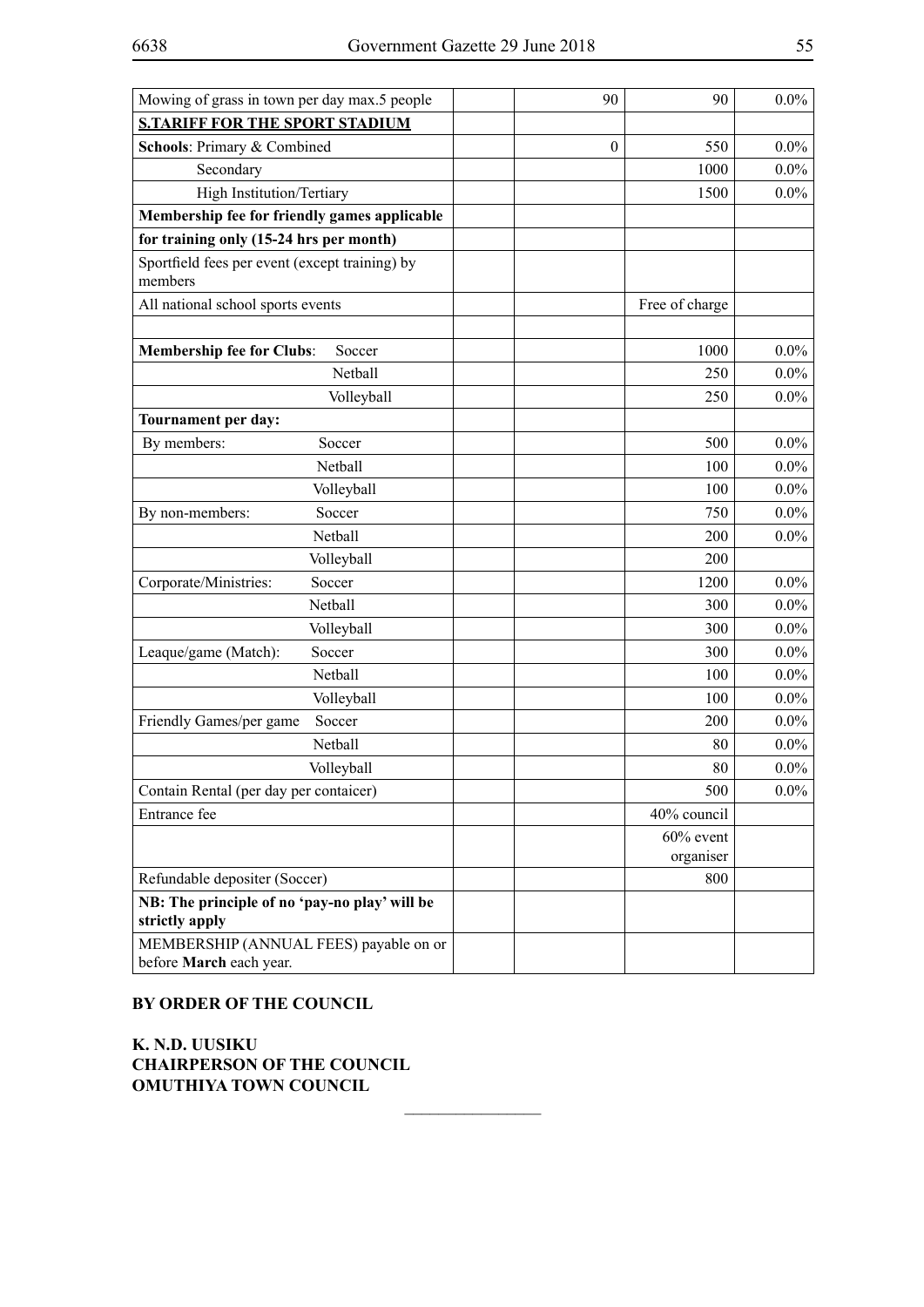# **Ondangwa Town Council**

No. 339 2018

#### TARIFFS 2018/2019

The Ondangwa Town Council has, under sections 30(1) of the Local Authorities Act, 1992 (Act No. 23 of 1992), as amended, amended the charges, fees,rates and other moneys payable in respect of services rendered by the council as set out in the schedule with effect from 1 July 2018 to 30 June 2019.

| <b>CHAPTER 1: TOWN PLANNING &amp; PROPERTY MANAGEMENT</b> |                          |                                               |                                    |                  |       |                                     |  |  |
|-----------------------------------------------------------|--------------------------|-----------------------------------------------|------------------------------------|------------------|-------|-------------------------------------|--|--|
| <b>Tariff Description</b>                                 | <b>Tariff</b><br>2016/17 | <b>New Tariff</b><br><b>Tariff</b><br>2017/18 | <b>Increase</b><br>2018/2019<br>FY | $\frac{0}{0}$    | N\$   | 2018/2019<br>Vat<br><b>Included</b> |  |  |
| <b>SELLING OF ERVEN</b>                                   | <b>Amount</b> in<br>N\$  | <b>Amount</b> in<br>N\$                       | $\frac{0}{0}$                      |                  |       |                                     |  |  |
| Residential lower income (self<br>help                    |                          | 40                                            |                                    | $\theta$         |       | 40                                  |  |  |
| Residential middle income                                 |                          | 80                                            |                                    | $\theta$         |       | 80                                  |  |  |
| Residential higher income                                 |                          | 120                                           |                                    | $\boldsymbol{0}$ |       | 120                                 |  |  |
| General residential                                       | 150.00                   | 173                                           | $5\%$                              | 15%              | 25.95 | 208                                 |  |  |
| <b>Business</b>                                           | 200.00                   | 230                                           | $5\%$                              | 15%              | 34.50 | 276                                 |  |  |
| Industrial                                                | 250.00                   | 288                                           | 5%                                 | 15%              | 43.20 | 346                                 |  |  |
| Institutional                                             | 150.00                   | 173                                           | $5\%$                              | 15%              | 25.95 | 208                                 |  |  |
| Agricultural                                              | 58.00                    | 70                                            | $5\%$                              | 15%              | 10.50 | 84                                  |  |  |
| Undetermined/un-Serviced Land                             |                          | N\$<br>$50.00$ /s.q.m +<br>compensation       |                                    |                  |       |                                     |  |  |
| <b>APPROVAL OF BUILDING</b><br><b>PLANS</b>               |                          |                                               |                                    |                  |       |                                     |  |  |
| Submission fee: Residential                               | 112.00                   | 135                                           | $5\%$                              | 15%              | 20.25 | 162                                 |  |  |
| Submission fee: Business                                  | 161.00                   | 194                                           | $5\%$                              | 15%              | 29.10 | 233                                 |  |  |
| Residential per square meter of<br>building coverage      | 6.00                     | 7                                             | 5%                                 | 15%              | 1.05  | $8\,$                               |  |  |
| Business per square meter of<br>building coverage         | 6.00                     | 7                                             | 5%                                 | 15%              | 1.05  | 8                                   |  |  |
| Boundary walls per square meter                           | 2.00                     | $\overline{2}$                                | $5\%$                              | 15%              | 0.32  | $\overline{3}$                      |  |  |
| Identification of erf pegs (formal<br>areas)              | 331.00                   | 400                                           | $5\%$                              | 15%              | 60.00 | 480                                 |  |  |
| Identification of erf pegs (informal<br>areas)            | 315.00                   | 380                                           | $5\%$                              | 15%              | 57.00 | 456                                 |  |  |
| PLANNING DEVELOPMENT<br><b>FEES</b>                       |                          |                                               |                                    |                  |       |                                     |  |  |
| Betterment fees: Residential to<br>General Residential    | new                      | $25\%$ *(value<br>of the<br>property)         |                                    |                  |       |                                     |  |  |
| Betterment fees: Residential to<br><b>Business</b>        | new                      | $40\%$ *(value<br>of the<br>property)         |                                    |                  |       |                                     |  |  |
| Betterment fees: Other Rezonings                          | new                      | $25\%$ *(value<br>of the<br>property)         |                                    |                  |       |                                     |  |  |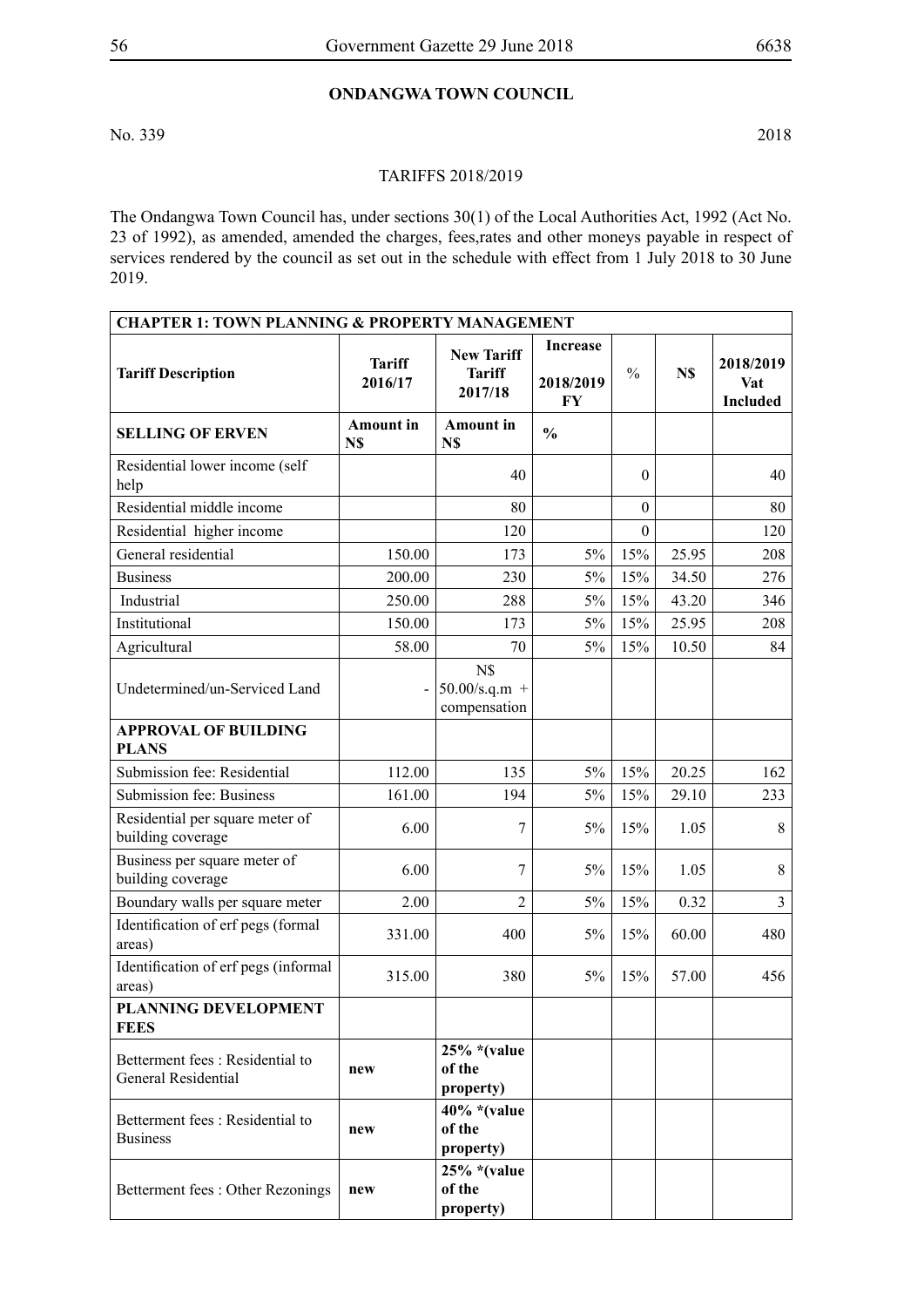| <b>Edowment</b> fees                                         | new       | 7.5%<br>*(value<br>of the<br>property) |       |          |         |          |
|--------------------------------------------------------------|-----------|----------------------------------------|-------|----------|---------|----------|
| <b>ADMINSTRATION COST</b>                                    |           |                                        |       |          |         |          |
| Administration fees on property<br>sales                     | 788.00    | 827                                    | $5\%$ | 15%      | 124.11  | 993      |
| Application form plots (informal<br>areas)                   | 7.00      | 8                                      | $5\%$ | 15%      | 1.20    | 10       |
| Application form plots (formal<br>areas)                     | 16.00     | 19                                     | $5\%$ | 15%      | 2.85    | 23       |
| Application form for relaxing<br>buildings lines             | 16.00     | 19                                     | 5%    | 15%      | 2.85    | 23       |
| Application form for consent uses                            | 315.00    | 380                                    | $5\%$ | 15%      | 57.00   | 456      |
| Application form for rezoning,<br>consolidation & subdvision | 16.00     | 19                                     | 5%    | 15%      | 2.85    | 22       |
| NORED letter for electricity                                 | 5.00      | 6                                      | $5\%$ | 15%      | 0.90    | 7        |
| Support letter to finacial<br>institutions                   | 11.00     | 13                                     | 5%    | 15%      | 1.95    | 15       |
| Valuation certificate                                        | 56.00     | 68                                     | $5\%$ | 15%      | 10.20   | 78       |
| Sales agreement                                              | 473.00    | 571                                    | 5%    | 15%      | 85.65   | 657      |
| Clearance Certficate                                         | 72.00     | 87                                     | $5\%$ | 15%      | 13.05   | 100      |
| Site maps/plans A4                                           | 51.00     | 62                                     | $5\%$ | 15%      | 9.30    | 71       |
| Site maps/plans A3                                           | 53.00     | 64                                     | $5\%$ | 15%      | 9.60    | 74       |
| Copies Building plans A3                                     | 63.00     | 76                                     | $5\%$ | 15%      | 11.40   | 87       |
| <b>ADVERTISEMENT PER</b><br><b>MONTH</b>                     |           |                                        |       |          |         |          |
| Board (less than 3x3)                                        | 250.00    | 302                                    | $5\%$ | 15%      | 45.30   | 362      |
| Board (more than 3x3)                                        | 320.00    | 386                                    | $5\%$ | 15%      | 57.90   | 463      |
| Board (more than 4x4)                                        | 467.00    | 564                                    | $5\%$ | 15%      | 84.60   | 677      |
| Network Tower                                                | 3,473.00  | 4194                                   | $5\%$ | 15%      | 629.10  | 5,033    |
| Illegal advertisements                                       | 2,100.00  | 2536                                   | 5%    | 15%      | 380.40  | 3,043    |
| Water Tower                                                  |           |                                        |       |          |         | 2500     |
| <b>SITE RENTAL PER MONTH:</b><br><b>INFORMAL SETTLEMENTS</b> |           |                                        |       |          |         |          |
| Residential sites                                            | 41.00     | 100                                    | $5\%$ | $\theta$ | 0.00    | 105      |
| <b>Business sites</b>                                        | 227.00    | 496                                    | $5\%$ | 15%      | 74.40   | 595      |
| Shebeen                                                      | 50.00     | 115                                    | 5%    | 15%      | 17.25   | 138      |
| <b>Traditional Homested</b>                                  | 26.00     | 31                                     | 5%    | 15%      | 4.65    | 37       |
| Lease of Town land                                           | 5,788.00  | 6989                                   | 5%    | 15%      | 1048.35 | 8,387    |
| Temporally site rental                                       | 1,389.00  | 1677                                   | 5%    | 15%      | 251.55  | 2,012    |
| Site Rental for Flats                                        |           | 575                                    | $0\%$ | 15%      | 86.25   | 690      |
| <b>RENTING FLATS</b>                                         |           |                                        |       |          |         |          |
| Old age flats                                                | 843.00    | 885                                    | $5\%$ | 15%      | 0.00    | 929      |
| One bedroom flat                                             | 2,415.00  | 2415                                   | 5%    | 15%      | 0.00    | 2,536    |
| Two bedroom flat                                             | 2,990.00  | 2990                                   | $5\%$ | 15%      | 0.00    | 3,140    |
| <b>OFFICE RENTAL</b>                                         |           |                                        |       |          |         | $\Omega$ |
| Offce Rental                                                 | 8,401.00  | 10627                                  | 10%   | 15%      | 1594.05 | 12,752   |
| <b>GIPF</b>                                                  | 25,557.00 | 32330                                  | 10%   | 15%      | 4849.50 | 38,796   |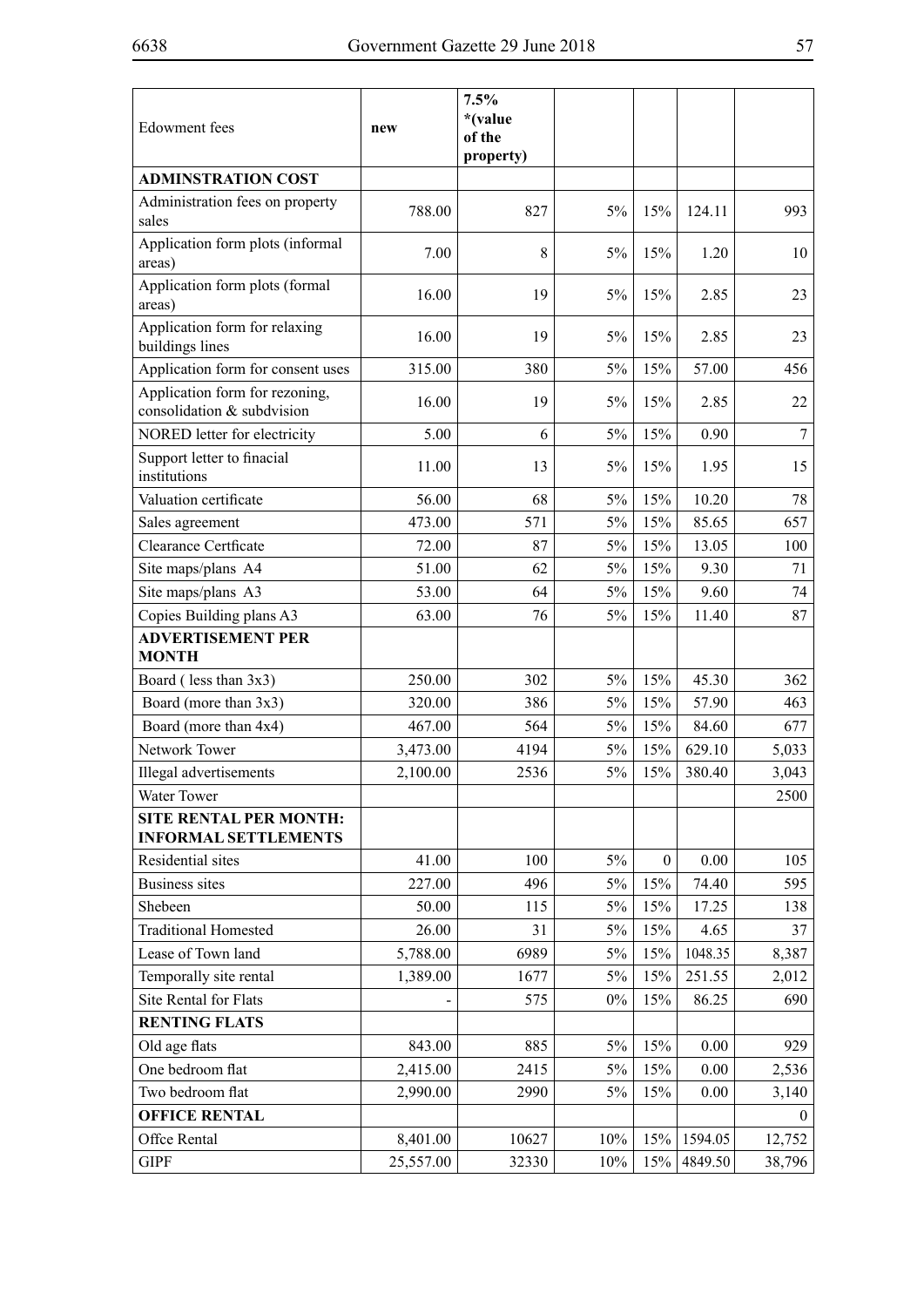| <b>RATES AND TAXES</b>                             |                         |                                                  |               |          |          |                |
|----------------------------------------------------|-------------------------|--------------------------------------------------|---------------|----------|----------|----------------|
| Site/Land Residential and<br><b>Business</b>       | 0.026                   | 0.026                                            | $0\%$         | $\theta$ | 0.00     | 0.026          |
| Improvement / Residential and<br><b>Business</b>   | 0.0067                  | 0.0067                                           | $0\%$         | $\theta$ | 0.00     | 0.007          |
|                                                    |                         | <b>CHAPTER 2: WATER, SEWERAGE AND SANITATION</b> |               |          |          |                |
| <b>WATER BASIC CHARGES</b>                         | <b>Amount</b> in<br>N\$ | <b>Amount</b> in<br>N\$                          | $\frac{0}{0}$ |          |          |                |
| Residential                                        | 49.00                   | 51                                               | 5%            | $0\%$    | 0.00     | 54             |
| <b>Business</b>                                    | 192.00                  | 232                                              | 5%            | 15%      | 34.80    | 278            |
| Churches and Charity Institutions                  | 133.00                  | 161                                              | $5\%$         | 15%      | 24.15    | 193            |
| <b>Bulk Meter charges</b>                          | 348.00                  | 420                                              | 5%            | 15%      | 63.00    | 504            |
|                                                    |                         |                                                  |               |          |          |                |
| <b>WATER UNIT CHARGES</b>                          |                         |                                                  |               |          |          |                |
| Residential                                        | 18.00                   | 19                                               | 5%            | $0\%$    | 0.00     | 20             |
| <b>Business</b>                                    | 18.00                   | 24                                               | 5%            | 15%      | 3.60     | 29             |
| Bulk / Big Business                                | 56.00                   | 68                                               | 5%            | 15%      | 10.20    | 82             |
| <b>WATER CONNECTION AND</b><br><b>DEPOSIT FEES</b> |                         |                                                  |               |          |          |                |
| <b>Connection: Residential</b>                     | 583.00                  | 704                                              | $5\%$         | 15%      | 105.60   | 845            |
| <b>Connection: Business</b>                        | 746.00                  | 901                                              | 5%            | 15%      | 135.15   | 1081           |
| <b>Connection: Bulk Water Meter</b>                | 4,000.00                | 4,830                                            | $5\%$         | 15%      | 724.50   | 5796           |
| Reconnection fees: Residential                     | 204.00                  | 246                                              | 5%            | 15%      | 36.90    | 295            |
| Reconnection fees: Business                        | 291.00                  | 351                                              | $5\%$         | 15%      | 52.65    | 421            |
| Deposit: Residential                               | 798.00                  | 964                                              | $5\%$         | 15%      | 144.60   | 1157           |
| Deposit: Business (15mm-20mm)                      | 1,523.00                | 1,839                                            | $5\%$         | 15%      | 275.85   | 2207           |
| Deposit: Business (25mm-<br>110mm)                 | 1,737.00                | 2,097                                            | 5%            | 15%      | 314.55   | 2516           |
| Deposit Temporaly Residential                      | 3,000.00                | 3,623                                            | $5\%$         | 15%      | 543.45   | 4348           |
| <b>Deposit Temporaly Business</b>                  | 5,000.00                | 6,038                                            | 5%            | 15%      | 905.70   | 7246           |
| <b>OTHER CHARGES</b>                               |                         |                                                  |               |          |          |                |
| Payable only if fault is on the<br>customer side   | 256.00                  | 269                                              | 5%            | $0\%$    | $0.00\,$ | 269            |
| Late payment fees                                  | 2.50%                   | 2.50%                                            | $0\%$         | 2.50%    | 0.00     | $\mathbf{0}$   |
| Copy of water statement                            | 35.00                   | 42                                               | 5%            | 15%      | 6.30     | 50             |
| Copy of account statement                          | 9.00                    | 11                                               | $5\%$         | 15%      | 1.65     | 13             |
| Reporting of illegal connection                    | New                     | 230                                              |               | 15%      | 34.50    | 276            |
| <b>Final Notice</b>                                | 174.00                  | 210                                              | 5%            | 15%      | 31.50    | 252            |
| <b>SEWERAGE BASIC</b><br><b>CHARGES</b>            |                         |                                                  |               |          |          |                |
| Sewerage basics per month<br>(Residential)         | 53.00                   | 56                                               | $5\%$         | $0\%$    | 0.00     | 58             |
| Sewerage basics per month<br>(Business)            | 107.00                  | 129                                              | 5%            | 15%      | 19.35    | 155            |
| Use of puplic toilets                              | 2.00                    | $\overline{2}$                                   | $0\%$         | $0\%$    | 0.30     | $\mathfrak{2}$ |
| Sewerage Residential per toilet<br>per month       | 30.00                   | 36                                               | 5%            | 15%      | 5.40     | 43             |
| Sewerage Business per toilet per<br>month          | 39.00                   | 47                                               | 5%            | 15%      | 7.05     | 56             |
| <b>Sewerage Connection</b>                         |                         |                                                  |               |          |          |                |
| <b>Connection: Residential</b>                     | 673.00                  | 813                                              | 5%            | 15%      | 121.95   | 976            |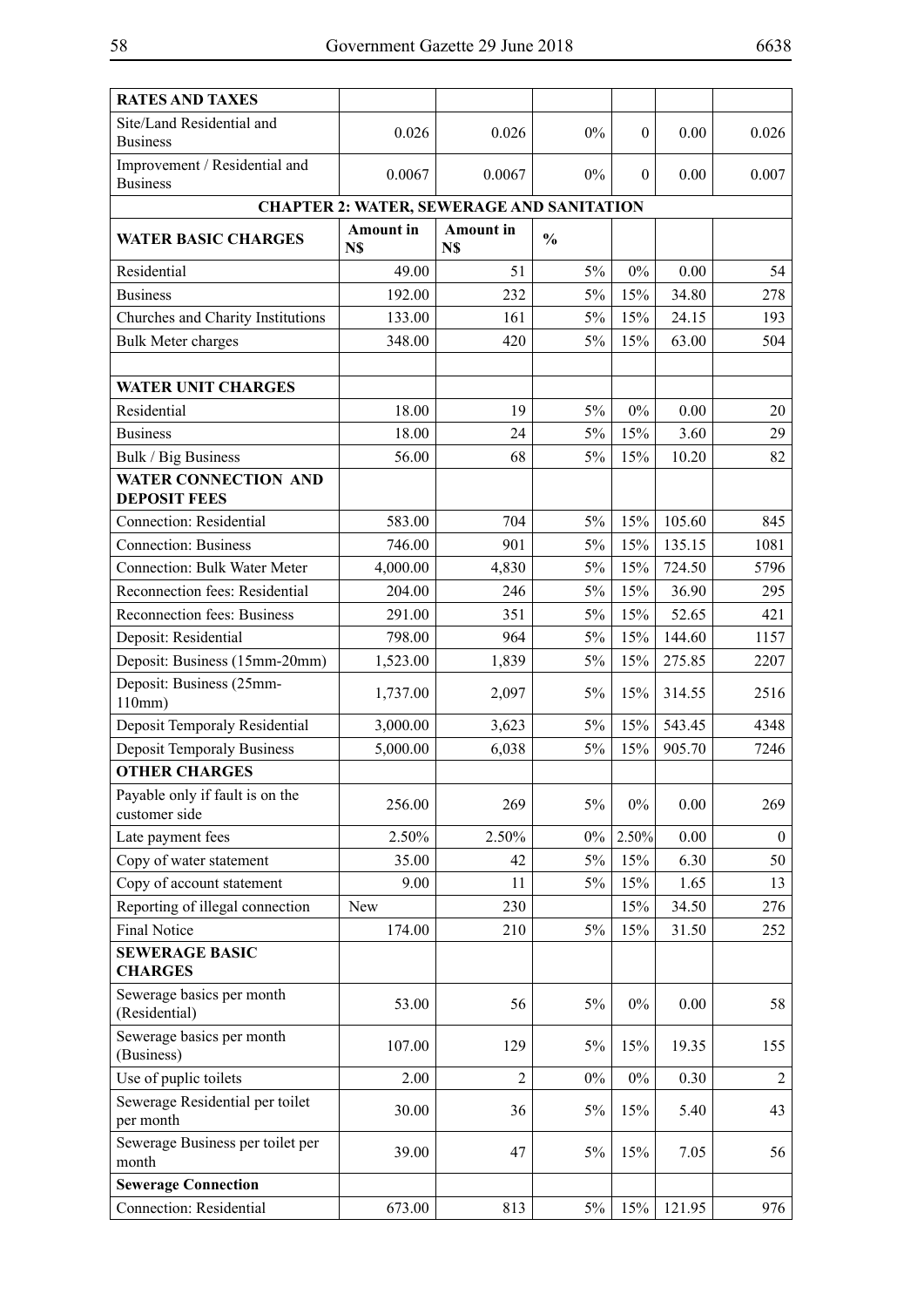| <b>Connection: Business</b>                                                  | 947.00                  | 1144                    | 5%    | 15%   | 171.60 | 1373             |  |
|------------------------------------------------------------------------------|-------------------------|-------------------------|-------|-------|--------|------------------|--|
| <b>SANITATION BASIC</b><br><b>CHARGES</b>                                    |                         |                         |       |       |        |                  |  |
| Residential Garden Refuse                                                    | 38.00                   | 42                      | 5%    | 0%    | 0.00   | 44               |  |
| <b>Residential Domestic Refuse</b>                                           | 55.00                   | 61                      | 5%    | 0%    | 0.00   | 64               |  |
| <b>Churches Refuse</b>                                                       | 62.00                   | 75                      | 5%    | 15%   | 11.25  | 90               |  |
| <b>Institutional Garden Refuse</b>                                           | 702.00                  | 856                     | 5%    | 15%   | 128.40 | 1027             |  |
| General Dealer-Wholesale                                                     | 840.00                  | 1063                    | 5%    | 15%   | 159.45 | 1276             |  |
| General Dealer-Retail                                                        | 840.00                  | 1063                    | 5%    | 15%   | 159.45 | 1276             |  |
| Other eg.<br>Office, Shebeens, Cucashop                                      | 122.00                  | 147                     | 5%    | 15%   | 22.05  | 176              |  |
| Heavy Material (constructions)<br>per load                                   | 882.00                  | 1217                    | 5%    | 15%   | 182.55 | 1460             |  |
| Illegal refuse dumping                                                       | 695.00                  | 839                     | 5%    | 15%   | 125.85 | 1007             |  |
| Refuse skip and Removal per skip                                             | 1276.00                 | 1541                    | 5%    | 15%   | 231.15 | 1849             |  |
| molok bin high volume                                                        | 2300.00                 | 2777                    | $5\%$ | 15%   | 416.55 | 3332             |  |
| molok bin low volume                                                         | 1621.00                 | 1957                    | 5%    | 15%   | 293.55 | 2348             |  |
| <b>ANIMAL IMPOUNDMENT</b>                                                    |                         |                         |       |       |        | $\boldsymbol{0}$ |  |
| Cattle/Donkey/Horses per day                                                 | 24.00                   | 29                      | 5%    | 15%   | 4.35   | 35               |  |
| Goat/Sheep per day                                                           | 13.00                   | 15                      | 5%    | 15%   | 2.25   | 18               |  |
| Pig per day                                                                  | 101.00                  | 122                     | $5\%$ | 15%   | 18.30  | 146              |  |
| Piglets per day                                                              | 50.00                   | 58                      | 5%    | 15%   | 8.70   | 70               |  |
| <b>CHAPTER 3: PUBLIC HEALTH</b>                                              |                         |                         |       |       |        |                  |  |
| <b>FUMIGATION FEE</b>                                                        | <b>Amount</b> in<br>N\$ | <b>Amount</b> in<br>N\$ |       |       |        |                  |  |
|                                                                              |                         |                         |       |       |        |                  |  |
| Standard room                                                                | 22.00                   | 27                      | 5%    | 15%   | 4.05   | 31               |  |
| <b>ABATTOIR: Slaughtering fees</b><br>per cattle                             |                         |                         |       |       |        |                  |  |
| Cattle                                                                       | 105.00                  | 127                     | 5%    | 15%   | 19.05  | 152              |  |
| Calves                                                                       | 37.00                   | 45                      | 5%    | 15%   | 6.75   | 54               |  |
| Sheep                                                                        | 24.00                   | 29                      | 5%    | 15%   | 4.35   | 35               |  |
| Goats                                                                        | 24.00                   | 29                      | 5%    | 15%   | 4.35   | 35               |  |
| Pigs                                                                         | 58.00                   | 70                      | 5%    | 15%   | 10.50  | 84               |  |
| Piglets                                                                      | 24.00                   | 29                      | $5\%$ | 15%   | 4.35   | 35               |  |
| <b>GRAVE NUMBER PLATES</b>                                                   |                         |                         |       |       |        |                  |  |
| National                                                                     | 107.00                  | 151                     | $5\%$ | $5\%$ |        | 158              |  |
| Foreigner                                                                    | 331.00                  | 348                     | 5%    | 5%    |        | 365              |  |
| <b>BUSINESS AND FITNESS</b><br><b>CERTIFICATE AND</b><br><b>REGISTRATION</b> |                         |                         |       |       |        |                  |  |
| Inspection fees per Km                                                       | 10.00                   | 13                      | $5\%$ | 15%   | 1.95   | 16               |  |
| Application                                                                  | 10.00                   | 13                      | $5\%$ | 15%   | 1.95   | 16               |  |
| Correction of Certificate and<br>Duplicate                                   | 50.00                   | 69                      | $5\%$ | 15%   | 10.35  | 83               |  |
| First registration of Business                                               | 128.00                  | 155                     | 5%    | 15%   | 23.25  | 186              |  |
| Hawkers                                                                      | 102.00                  | 127                     | $8\%$ | 15%   | 19.05  | 152              |  |
| General Dealer w/sale                                                        | 695.00                  | 959                     | 5%    | 15%   | 143.85 | 1151             |  |
| General Dealer retail and<br>Furniture shops                                 | 637.00                  | 842                     | 5%    | 15%   | 126.30 | 1010             |  |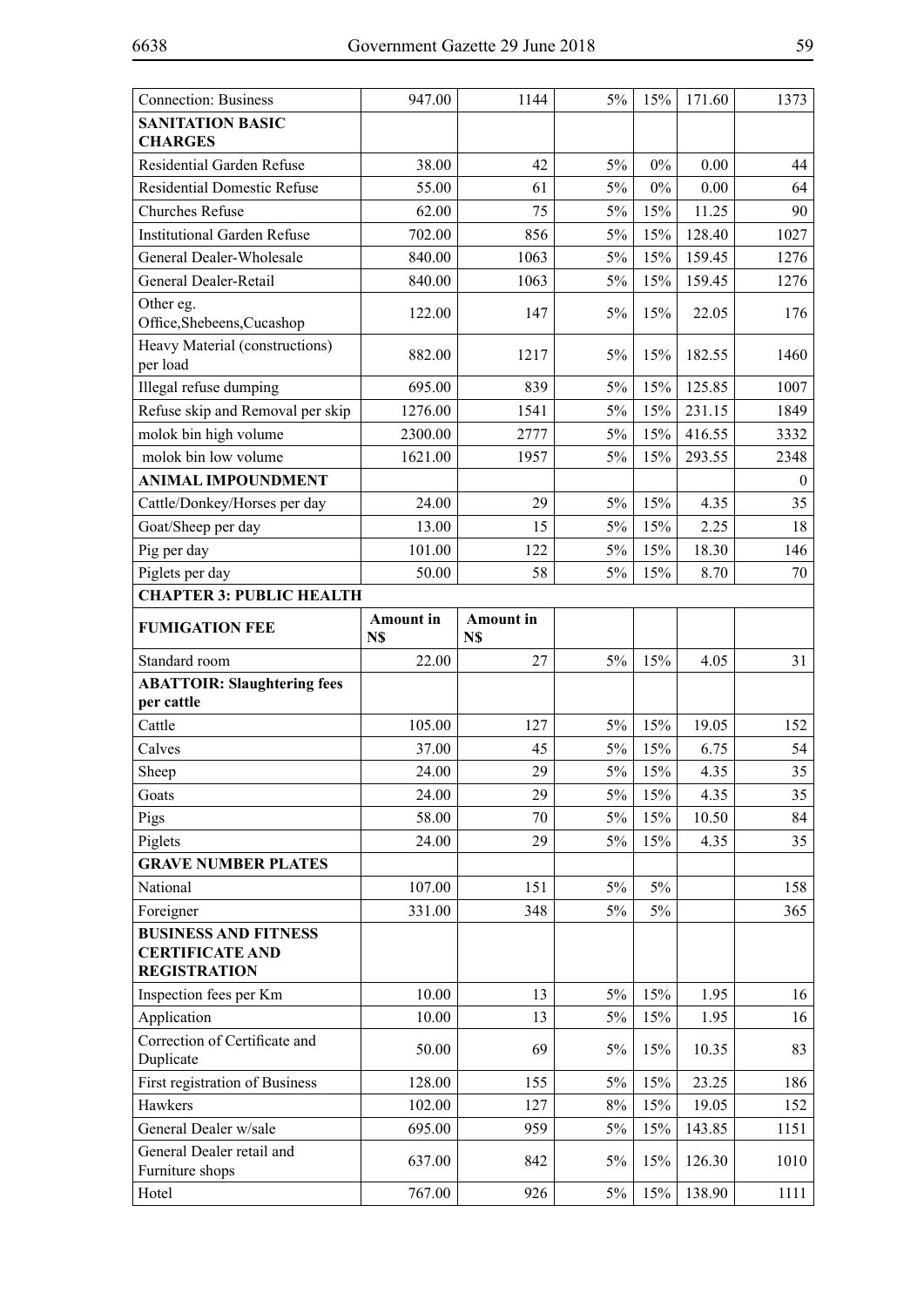| Food product                                            | 332.00                  | 462                     | 5%    | 15% | 69.30  | 554  |
|---------------------------------------------------------|-------------------------|-------------------------|-------|-----|--------|------|
| Factories                                               | 767.00                  | 1253                    | 5%    | 15% | 187.95 | 1504 |
| All non-food retail                                     | 322.00                  | 459                     | 5%    | 15% | 68.85  | 551  |
| Tailoring                                               | 281.00                  | 352                     | 9%    | 15% | 52.80  | 422  |
| Micro landing financial<br>institutions                 | 383.00                  | 573                     | 5%    | 15% | 85.95  | 688  |
| Financial institutions                                  | 765.00                  | 1249                    | 5%    | 15% | 187.35 | 1499 |
| Pharmacies                                              | 765.00                  | 1249                    | 5%    | 15% | 187.35 | 1499 |
| Cuca shop                                               | 291.00                  | 351                     | 5%    | 15% | 52.65  | 421  |
| Carwash                                                 | 368.00                  | 474                     | 5%    | 15% | 71.10  | 569  |
| Salon and hair products                                 | 257.00                  | 355                     | 5%    | 15% | 53.25  | 426  |
| Grave Stones and funeral services                       | 765.00                  | 924                     | 5%    | 15% | 138.60 | 1109 |
| Construction companies                                  | 765.00                  | 924                     | 5%    | 15% | 138.60 | 1109 |
| Filling stations                                        | 1,021.00                | 1409                    | 5%    | 15% | 211.35 | 1691 |
| Shebeen                                                 | 534.00                  | 645                     | 5%    | 15% | 96.75  | 774  |
| Guest houses, b&b, lodges, pensions                     | 729.00                  | 964                     | 5%    | 15% | 144.60 | 1157 |
| Garages and spare parts                                 | 729.00                  | 880                     | 5%    | 15% | 132.00 | 1056 |
| Security companies                                      | 383.00                  | 462                     | 5%    | 15% | 69.30  | 554  |
| Import and export offices                               | 383.00                  | 462                     | 5%    | 15% | 69.30  | 554  |
| Training institutions                                   | 765.00                  | 924                     | 5%    | 15% | 138.60 | 1109 |
| Flats                                                   | 510.00                  | 616                     | 5%    | 15% | 92.40  | 739  |
| Medical practitioners                                   | 765.45                  | 1162                    | 5%    | 15% | 174.30 | 1394 |
| Parastatal and private company                          | 1,654.00                | 1997                    | 5%    | 15% | 299.55 | 2396 |
| Kindergardens                                           | 244.00                  | 295                     | $0\%$ | 15% | 44.25  | 354  |
| Real estate                                             | 500.00                  | 604                     | $0\%$ | 15% | 90.60  | 725  |
| Bars / Pubs                                             | 486.00                  | 693                     | $0\%$ | 15% | 103.95 | 832  |
| <b>Bakery</b>                                           | 324.00                  | 883                     | $0\%$ | 15% | 132.45 | 1060 |
| <b>Electrical</b> companies                             | 525.00                  | 694                     | $0\%$ | 15% | 104.10 | 833  |
| Butchery                                                | 729.00                  | 880                     | $0\%$ | 15% | 132.00 | 1056 |
| Temporary Charitable gatherings                         | 315.00                  | 380                     | $0\%$ | 15% | 57.00  | 456  |
| Dislay of cars for sale (per car)                       | 100.00                  | 121                     | $0\%$ | 15% | 18.15  | 145  |
| <b>OPEN MARKET KIOSKS</b>                               |                         |                         |       |     |        |      |
| Food preparation                                        | 420.00                  | 507                     | 5%    | 15% | 76.05  | 608  |
| Tailoring                                               | 256.00                  | 507                     | $0\%$ | 15% | 76.05  | 608  |
| Salons                                                  | 420.00                  | 507                     | 5%    | 15% | 76.05  | 608  |
| Open space                                              | 53.00                   | 64                      | 5%    | 15% | 9.60   | 77   |
| Cool container                                          | 128.00                  | 155                     | 5%    | 15% | 23.25  | 186  |
| Own Containers                                          | 256.00                  | 309                     | 5%    | 15% | 46.35  | 371  |
| <b>Barbeque Stands</b>                                  | 63.00                   | 76                      | 5%    | 15% | 11.40  | 91   |
| Container use per day                                   | 128.00                  | 155                     | $5\%$ | 15% | 23.25  | 186  |
| Daily Trade                                             | 10.00                   | 12                      | 5%    | 15% | 1.80   | 14   |
| Open space (Omwandi & Okano)                            | 16.00                   | 19                      | 5%    | 15% | 2.85   | 23   |
| SME Internet café                                       | 11.00                   | 13                      | 5%    | 15% | 1.95   | 16   |
| Street Kiosk (rental of space)                          | 158.00                  | 191                     | 5%    | 15% | 28.65  | 229  |
| Okamwandi Hosting of Events                             | 300                     | 362                     | $5\%$ | 15% | 54.3   | 434  |
| <b>CHAPTER 4: PLANT HIRE, PTO AND LEASE AND RENTING</b> |                         |                         |       |     |        |      |
| <b>PLANT HIRE</b>                                       | <b>Amount</b> in<br>N\$ | <b>Amount</b> in<br>N\$ |       |     |        |      |
| Road grader                                             | 809.00                  | 1023                    | $5\%$ | 15% | 153.45 | 1228 |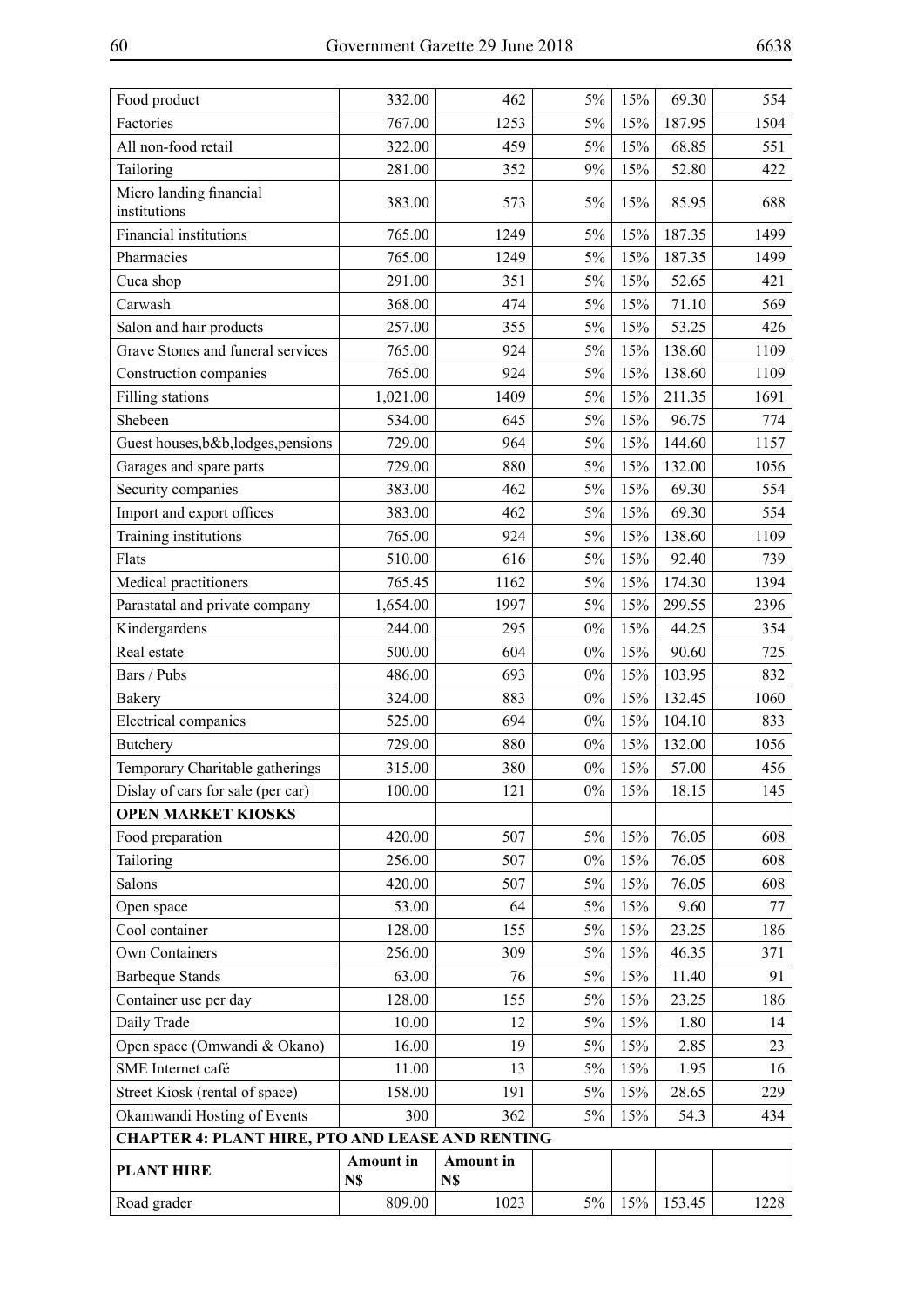$\overline{\phantom{a}}$ 

 $\overline{\phantom{0}}$ 

 $\overline{1}$ 

 $\overline{\phantom{a}}$ 

 $\overline{a}$ 

| <b>JCB</b>                                                                      | 608.00   | 734  | 5%    | 15%              | 110.10   | 881    |
|---------------------------------------------------------------------------------|----------|------|-------|------------------|----------|--------|
| Sewer Cleaner (hydroblast:<br>outside town boundaries)                          | 1,737.00 | 2097 | $5\%$ | 15%              | 314.55   | 2516   |
| Sewer Cleaner (residential)                                                     | 735.00   | 888  | $5\%$ | 15%              | 133.20   | 1066   |
| Sewer Cleaner (Business)                                                        | 735.00   | 888  | 5%    | 15%              | 133.20   | 1066   |
| Lowbed Truck per km                                                             | 30.00    | 35   | 5%    | 15%              | 5.25     | 42     |
| Lowbed Truck per Load                                                           | 767.00   | 926  | $5\%$ | 15%              | 138.90   | 1111   |
| Tipper Trailer refuse removal                                                   |          | 575  | $0\%$ | 15%              | 86.25    | 661    |
| Tipper Truck (refuse removal) per<br>load                                       |          | 840  | $0\%$ | 15%              | 126.00   | 966    |
| PTO AND LEASE                                                                   |          |      |       |                  |          |        |
| <b>Residential</b>                                                              |          |      |       |                  |          |        |
| up to $2000m^2$                                                                 | 100.00   | 200  | $0\%$ | $\boldsymbol{0}$ | $0.00\,$ | 200.00 |
| up 2001m <sup>2</sup> - 3000m <sup>2</sup>                                      | 128.00   | 256  | $0\%$ | $\mathbf{0}$     | 0.00     | 256.00 |
| up 1001m <sup>2</sup> - 3000m <sup>2</sup>                                      | 181.00   | 362  | $0\%$ | $\boldsymbol{0}$ | 0.00     | 362.00 |
| <b>Business</b>                                                                 |          |      |       |                  |          |        |
| up to $1000m^2$                                                                 | 214.00   | 492  | $0\%$ | 15%              | 73.80    | 566    |
| $1000m^2 - 2000m^2$                                                             | 295.00   | 679  | $0\%$ | 15%              | 101.85   | 781    |
| $2001m^2 - 3000m^2$                                                             | 361.00   | 830  | $0\%$ | 15%              | 124.50   | 955    |
| $3001m^2 - 4000m^2$                                                             | 431.00   | 991  | $0\%$ | 15%              | 148.65   | 1140   |
| $4001m^2 - 5000m^2$                                                             | 495.00   | 1139 | $0\%$ | 15%              | 170.85   | 1310   |
| $5001m^2 - 6000m^2$                                                             | 563.00   | 1295 | $0\%$ | 15%              | 194.25   | 1489   |
| $6001m^2 - 7000m^2$                                                             | 643.00   | 1479 | $0\%$ | 15%              | 221.85   | 1701   |
| $70001m^2 - 8000m^2$                                                            | 698.00   | 1605 | $0\%$ | 15%              | 240.75   | 1846   |
| $8001m^2 - 9000m^2$                                                             | 734.00   | 1688 | $0\%$ | 15%              | 253.20   | 1941   |
| $9001m^2 - 10000m^2$                                                            | 832.00   | 1914 | $0\%$ | 15%              | 287.10   | 2201   |
| $10001m^2 - 12000m^2$                                                           | 696.00   | 1601 | $0\%$ | 15%              | 240.15   | 1841   |
| <b>RENTING OF TOWN HALL</b>                                                     |          |      |       |                  |          |        |
| <b>Deposit Refundable</b>                                                       | 1,544.00 | 1776 | $5\%$ | 15%              | 266.40   | 2131   |
| Any Activity (oluno Hall) per day                                               | 1,544.00 | 1776 | $5\%$ | 15%              | 266.40   | 2131   |
| <b>Deposit Refundable</b>                                                       | 2,500.00 | 2875 | $5\%$ | 15%              | 431.25   | 3450   |
| Trade Fair Main Hall per day                                                    | 2,500.00 | 2875 | $5\%$ | 15%              | 431.25   | 3450   |
| Trade Fair Mini Hall per day                                                    | 1,544.00 | 1776 | 5%    | 15%              | 266.40   | 2131   |
| Trade Fair (open space)                                                         |          | 3500 | $0\%$ | 15%              | 525.00   | 4200   |
| Trade Fair                                                                      |          |      |       |                  |          |        |
| <b>PENALTIES</b>                                                                |          |      |       |                  |          |        |
| Illegal Construction (Business)                                                 | 5,000.00 | 5000 | $0\%$ | 15%              | 750.00   | 5750   |
| <b>Illegal Construction (Residential)</b>                                       | 2,000.00 | 2000 | $0\%$ | 15%              | 300.00   | 2300   |
| Illegal construction on existing<br>structure (Business)                        | 5,000.00 | 5000 | $0\%$ | 15%              | 750.00   | 5750   |
| Illegal construction on existing<br>structure (Residential)                     | 2,000.00 | 2000 | $0\%$ | 15%              | 300.00   | 2300   |
| Illegal excavation of sand on<br>municipal land                                 | 2,000.00 | 2000 | $0\%$ | 15%              | 300.00   | 2300   |
| Illegal slaughtering on an animals<br>at other places than slaughtering<br>slab | 500.00   | 500  | $0\%$ | 15%              | 75.00    | 575    |
| Illegal dumping                                                                 | 600.00   | 600  | $0\%$ | 15%              | 90.00    | 690    |
| Illegal night soil disposal                                                     | 800.00   | 800  | $0\%$ | 15%              | 120.00   | 920    |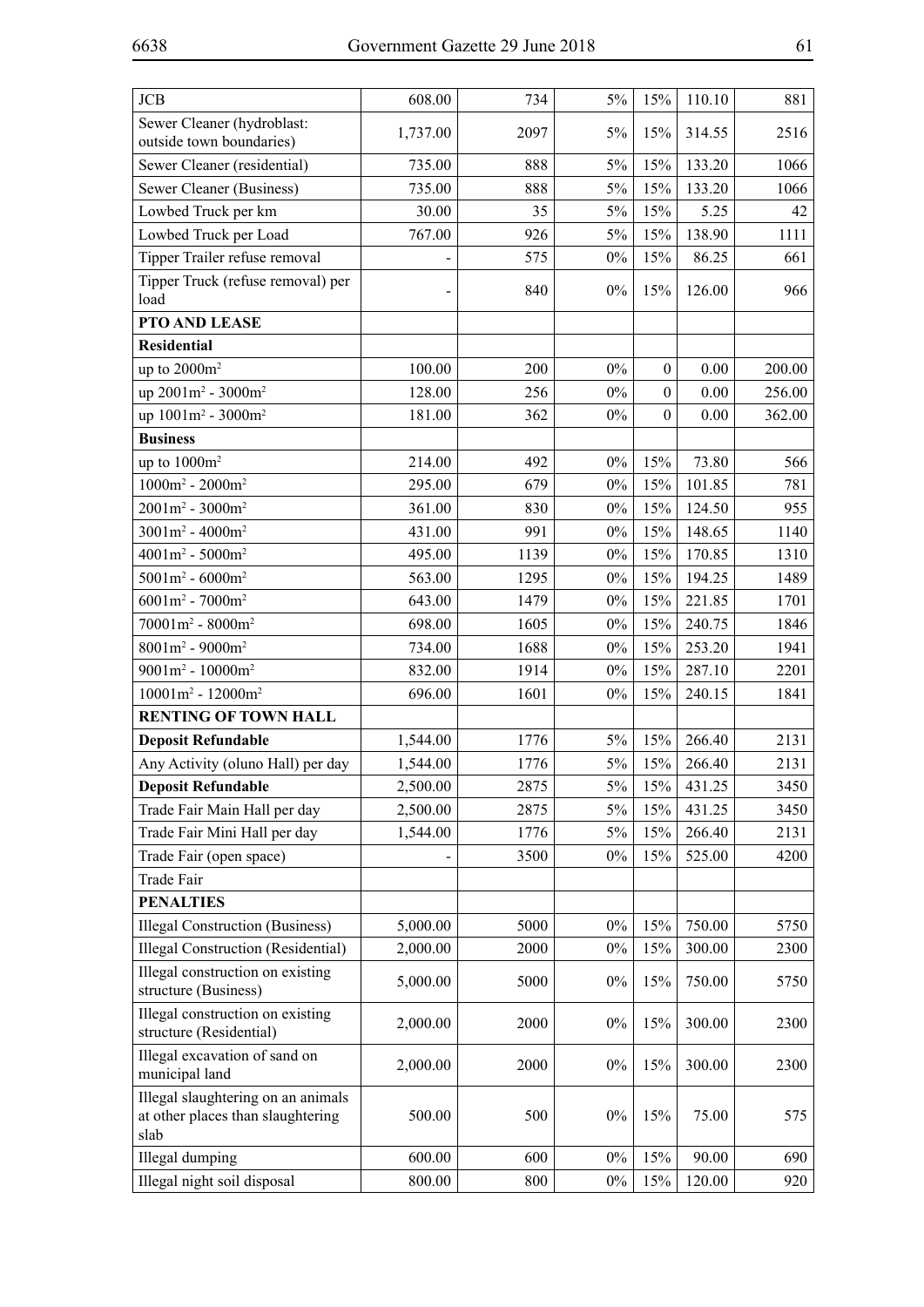| Illegal trading without a licence<br>(hawkers)                               | 150.00   | 150  | $0\%$ | 15% | 22.50  | 173  |
|------------------------------------------------------------------------------|----------|------|-------|-----|--------|------|
| Illegal trading without a licence<br>(bar, cuca shop, shebeen)               | 500.00   | 500  | $0\%$ | 15% | 75.00  | 575  |
| <b>Illegal Business</b>                                                      | 1,000.00 | 1000 | $0\%$ | 15% | 150.00 | 1150 |
| Illegal obstruction of water flow                                            | 2,000.00 | 2000 | $0\%$ | 15% | 300.00 | 2300 |
| Illegal connection: Residential<br>(3000 plus average consumption)           | 3,000.00 | 3000 | $0\%$ | 15% | 450.00 | 3450 |
| Illegal connection: Business (5000)<br>plus average consumption)             | 5,000.00 | 5000 | $0\%$ | 15% | 750.00 | 5750 |
| Damage of water and sewerage<br>network cost of repair plus<br>average usage | 5,000.00 | 5000 | $0\%$ | 15% | 750.00 | 5750 |
| Illegal display of cars for sale                                             | 500.00   | 500  | $0\%$ | 15% | 75.00  | 575  |

### **BY ORDER OF COUNCIL**

# **P. Amwele Mayor of Ondangwa Town**

### **Opuwo Town Council**

 $\overline{\phantom{a}}$  , where  $\overline{\phantom{a}}$ 

No. 340 2018

### TARIFFS 2018/2019

The Opuwo Town Council has under section 30(1) and 73(10) of the Local Authorities Act, 1992 (Act No. 23 of 1992) as amended determined the tarrifs structure for the Financial year 2017-2018 and will be effective from (1 April 2018).

| Category                            | <b>Current</b><br>tariffs<br>2017/2018 | Proposed tar-<br>iffs 2017/2018 | unit      |
|-------------------------------------|----------------------------------------|---------------------------------|-----------|
| 1. WATER                            |                                        |                                 |           |
| 1.1 Basic Charges                   |                                        |                                 |           |
| Residential                         | 55.05                                  | 55.05                           | per month |
| Residential (Luxury Suburb)         |                                        | 70.00                           | per month |
| Chain store                         |                                        | 272.00                          | per month |
| Business : Large                    |                                        | 195.00                          | per month |
| Business: Medium                    |                                        | 185.00                          | per month |
| Business: Small                     | 175.00                                 | 175.00                          | per month |
| Government Institution              |                                        | 350.00                          | per month |
| Parastatals                         |                                        | 370.00                          | per month |
| Churches and charities institutions |                                        | 175.00                          | per month |
| Lodges                              |                                        | 210.00                          | per month |
| Hotel                               |                                        | 180.00                          | per month |
| Bed and Breakfast / Guesthouse      |                                        | 175.00                          | per month |
| Private clinics / Pharmacies        |                                        | 250.00                          | per month |
| Private Hostel                      |                                        | 175.00                          | per month |
| Private School                      |                                        | 175.00                          | per month |
| Car wash                            |                                        | 185.00                          | per month |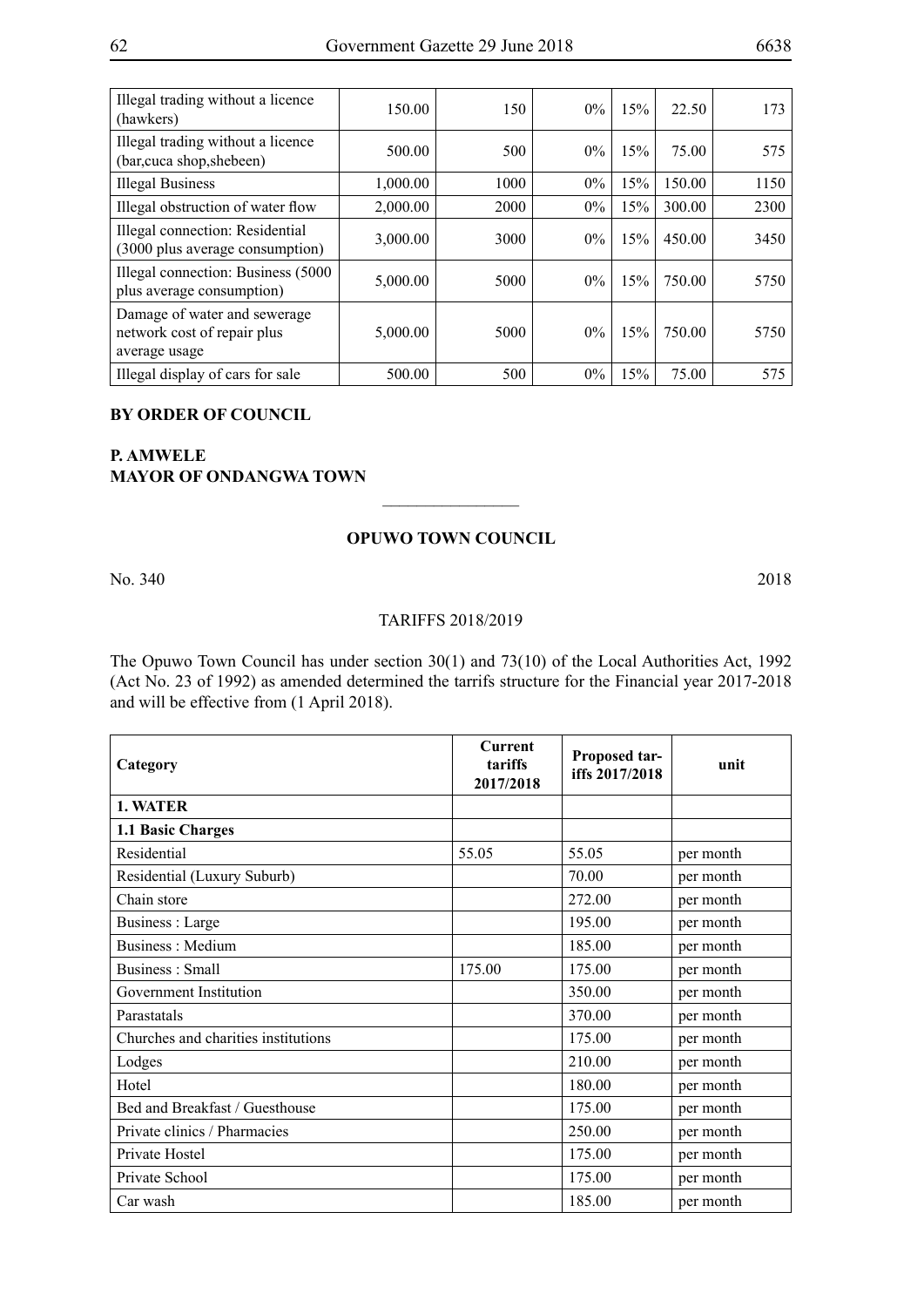| Entertainment parks                                |        | 200.00   | per month   |
|----------------------------------------------------|--------|----------|-------------|
| Day care and Kinder garden                         |        | 175.00   | per month   |
| Vacant Erven (Residential)                         |        | 55.00    | per month   |
| Vacant Erven (Business)                            |        | 120.00   | per month   |
| Home Based Business                                |        | 55.05    | per month   |
| <b>Informal Residential</b>                        |        | 45.00    | per month   |
| <b>Informal Business</b>                           |        | 160.00   | per month   |
| 1.2 Unit Costs                                     |        |          |             |
| Residantial                                        | 18.30  | 18.30    | per m3      |
| 1.3 Unit Costs for Institutions and Businesses     |        |          |             |
| Sliding scale cost per cubic meter 0-15m3          | 18.30  | 19.85    | per m3      |
| Sliding scale cost per cubic meter 16-30m3         | 24.10  | 24.10    | per m3      |
| Sliding scale cost per cubic meter 31-60m3         | 31.50  | 31.50    | per m3      |
| Sliding scale cost per cubic meter 61m3 and more   | 48.20  | 48.20    | per m3      |
| 1.4 Deposits                                       |        |          |             |
| Residential                                        | 432.00 | 532.00   | per account |
| Residential (Luxury Suburb)                        |        | 665.00   | per account |
| Chain store                                        |        | 1,310.00 | per account |
| <b>Business</b> : Large                            |        | 1,310.00 | per account |
| <b>Business: Medium</b>                            |        | 950.00   | per account |
| <b>Business: Small</b>                             | 810.00 | 810.00   | per account |
| <b>Shopping Complex</b>                            |        | 2,500.00 | per account |
| Manufactures (Industrials)                         |        | 1,500.00 | per account |
| <b>Construction Company</b>                        |        | 1,500.00 | per account |
| Parastatals                                        |        | 2,500.00 | per account |
| Churches                                           |        | 810.00   | per account |
| <b>Home Based Business</b>                         |        | 810.00   | per account |
| 2. WATER SERVICE FEES                              |        |          |             |
| <b>2.1 New Connection Fees</b>                     |        |          |             |
| Residential                                        | 671.10 | 671.10   |             |
| <b>Business</b>                                    | 829.10 | 829.10   |             |
| Government                                         |        | 1,100.00 |             |
| Palastatals                                        |        | 1,250.00 |             |
| <b>Construction Company</b>                        |        | 1,500.00 |             |
| <b>Shopping Complex</b>                            |        | 1,800.00 |             |
| Churches and Charities                             |        | 671.10   |             |
| 2.2 Reconnection and Disconnection Fees            |        |          |             |
| a) Non Payment                                     |        |          |             |
| : Residential                                      |        | 350.00   |             |
| : Business                                         |        | 420.00   |             |
| : Palastatals                                      |        | 760.00   |             |
| : Governments                                      |        | 700.00   |             |
| : Churches                                         |        | 370.00   |             |
| : Home Based Business                              |        | 420.00   |             |
| b) On Request (For All)                            |        | 100.00   |             |
| 2.3 Request or Substitution of Water Mater         |        |          |             |
| Repair and substitution of water meter up to 20 mm |        | 450.00   |             |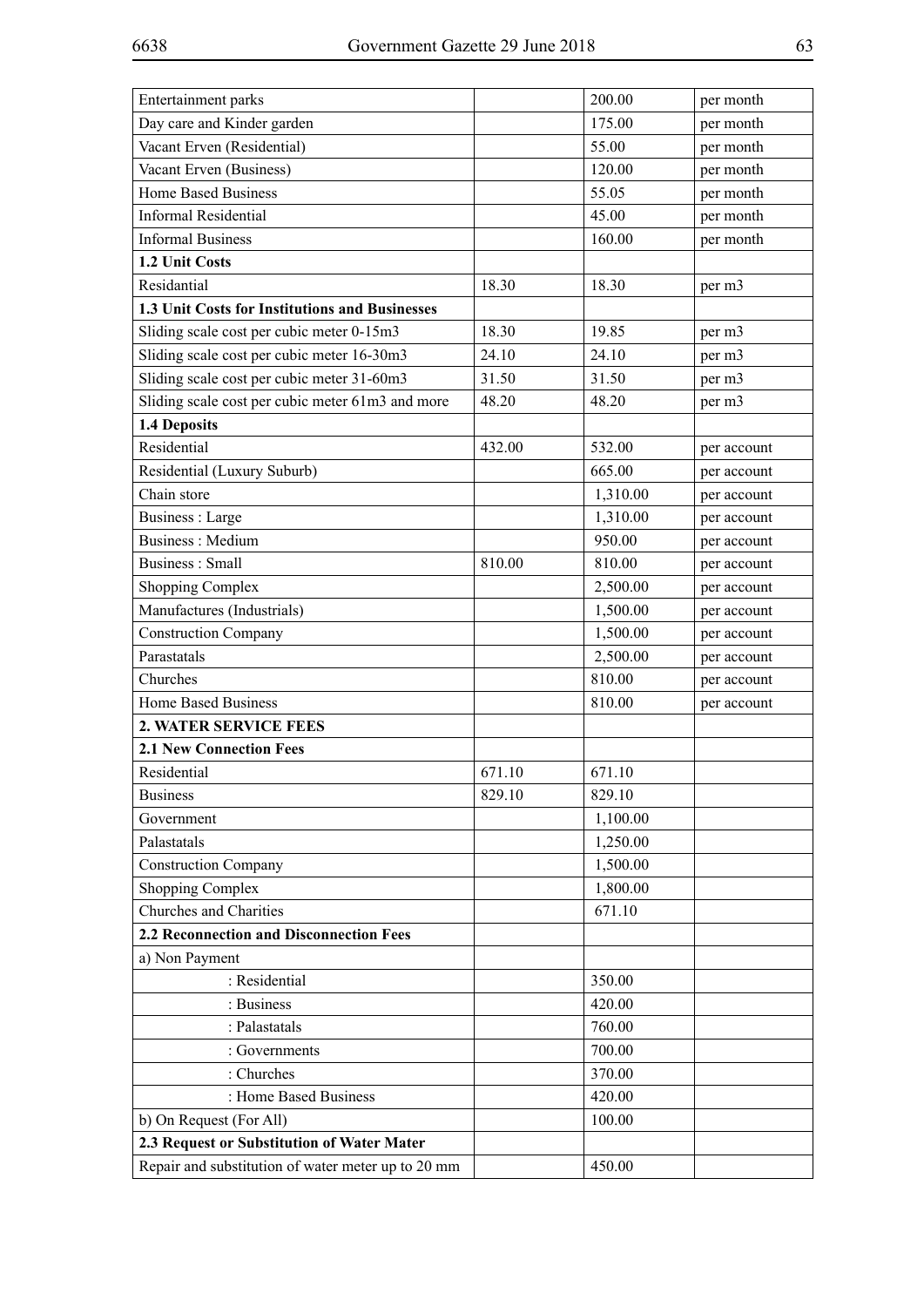| Repair and substitution of water meter larger than 20<br>mm                   |              | Actual cost<br>plus 15% ad-<br>min fees   |          |
|-------------------------------------------------------------------------------|--------------|-------------------------------------------|----------|
| 2.4 Call Out Fee                                                              |              |                                           |          |
| Repair of water reticulation (payable if the faults is<br>the customers side) |              | 130.00                                    | per hour |
| 2.5 Sales of Pre-Paid Water Cards                                             |              |                                           |          |
| Per token: New Token tag                                                      |              | 85.00                                     |          |
| Replace a lost token                                                          |              | 85.00                                     |          |
| <b>2.6 Illegal Water Connections</b>                                          |              |                                           |          |
| First offence                                                                 | 2000.00      | 2000.00 plus Estimate of Con-<br>sumption |          |
| Second offence                                                                | Legal Action | Legal Action                              |          |
| 3. REFUSE                                                                     |              |                                           |          |
| 3.1 Refuse removal                                                            |              |                                           |          |
| Residential: Without structures                                               | 76.50        | 76.50                                     |          |
| : With structures outside                                                     |              | 85.00                                     |          |
| : with Day care                                                               |              | 85.00                                     |          |
| : General (Flats)                                                             |              | 90.00                                     |          |
| Salon-Hair dress                                                              |              | 118.00                                    |          |
| Shebeen                                                                       |              | 180.00                                    |          |
| Restaurants                                                                   |              | 180.00                                    |          |
| Mini Market                                                                   |              | 220.00                                    |          |
| Super market                                                                  |              | 350.00                                    |          |
| Hardware store                                                                |              | 800.00                                    |          |
| Complex: Large<br>(1)                                                         |              | 2500.00                                   |          |
| : Medium $(2)$                                                                |              | 2000.00                                   |          |
| : Small<br>(3)                                                                |              | 1500.00                                   |          |
| <b>Light Industries</b>                                                       |              | 250.00                                    |          |
| Hospital                                                                      |              | 4389.75                                   |          |
| Secondary school                                                              |              | 2300.00                                   |          |
| Private Hostel                                                                |              | 950.00                                    |          |
| Primary School                                                                |              | 750.00                                    |          |
| Lodges & Hotels                                                               |              | 380.00                                    |          |
| Bed & Breakfast                                                               |              | 280.00                                    |          |
| Private Hospital                                                              |              | 1284.90                                   |          |
| Private school                                                                |              | 280.00                                    |          |
| Car wash                                                                      |              | 150.65                                    |          |
| <b>Entertainment Parks</b>                                                    |              | 355.00                                    |          |
| Day care and Kindergarten                                                     |              | 76.50                                     |          |
| Government Institution                                                        |              | 1100.00                                   |          |
| Palastatals                                                                   |              | 1100.00                                   |          |
| Churches                                                                      |              | 76.50                                     |          |
| Construction rubbles (per Load)                                               |              | 600.00                                    |          |
| Luxury Suburb                                                                 |              | 76.50                                     |          |
| Replacement of refusal bins (90 L)                                            |              | 350.00                                    |          |
| Replacement of refusal bins Wheelbin                                          |              | 950.00                                    |          |
| Leasing of Wheelbin per day                                                   |              | 35.50                                     |          |
| Heavy Industries (disposal of old vehicles)                                   |              | 250.00                                    |          |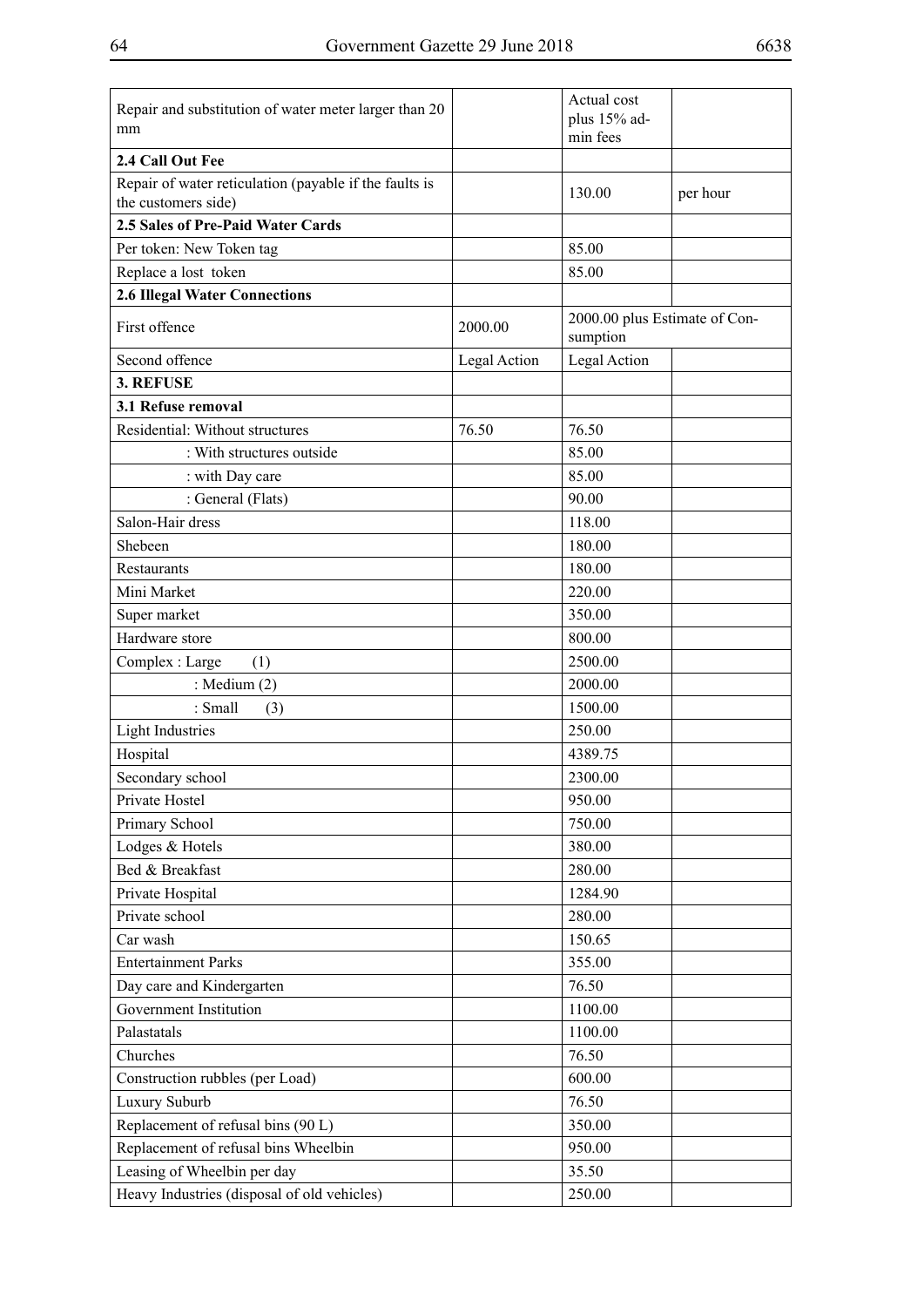| Disposal of Car wreckages               |         | 86.50  |  |
|-----------------------------------------|---------|--------|--|
| Home based business                     |         | 88.00  |  |
| 3.2 Garden Refuse                       |         |        |  |
| Residential                             |         | 12.00  |  |
| General residential (Flats)             |         | 22.00  |  |
| <b>Business</b>                         |         | 33.50  |  |
| Governments and Palastatals             |         | 65.00  |  |
| Churches and Charities Organisation     |         | 15.50  |  |
| Schools                                 |         | 25.50  |  |
| Day care and kindergarten               |         | 13.00  |  |
| Private Hostel                          |         | 22.00  |  |
| Lodges, Hotels and B&B                  |         | 25.00  |  |
| Entertainment parks                     |         | 22.00  |  |
| Residential : Vacant Erven              |         | 31.65  |  |
| Business and others: Vacant erven       |         | 65.00  |  |
| 3.3 Cleaning of Streets and Open Spaces |         |        |  |
| Residential                             |         | 7.50   |  |
| General residential (Flats)             |         | 12.50  |  |
| Luxury Suburb                           |         | 9.50   |  |
| <b>Business</b><br>: Chain stores       |         | 97.50  |  |
| : Hairdress                             |         | 13.00  |  |
| : Shebeen                               |         | 13.00  |  |
| : Restaurants                           |         | 13.00  |  |
| : Car wash                              |         | 21.50  |  |
| : Mini Markets                          |         | 21.00  |  |
| : Supermarkets                          |         | 31.50  |  |
| : Lodges, Hotels and B&B                |         | 21.50  |  |
| : Shopping complex                      |         | 97.50  |  |
| <b>Light Industries</b>                 |         | 21.50  |  |
| Hospital                                |         | 70.50  |  |
| Schools                                 |         | 35.50  |  |
| Government Institution                  |         | 70.50  |  |
| Palastatals                             |         | 75.60  |  |
| Churches and Charities                  |         | 16.50  |  |
| <b>Entertainment Parks</b>              |         | 35.50  |  |
| Day care and Kindergarten               |         | 35.50  |  |
| Residential : Vacant Erven              |         | 22.50  |  |
| Business and others: Vacant erven       |         | 55.50  |  |
| <b>4. ILLEGAL DUMPING OF REFUSE</b>     |         |        |  |
| First offence Penalty (Minimum)         | 1575.00 | 200.00 |  |
| Second Offence penalty (Minimum)        |         | 400.00 |  |
| Third Offence penalty plus legal action |         | 600.00 |  |
| Untidy yard-Residential (per month)     |         | 50.00  |  |
| Untidy yard-Business (per month)        |         | 200.00 |  |
| 5. SEWERAGE                             |         |        |  |
| <b>5.1 Basic Charges</b>                |         |        |  |
| Residential                             | 31.80   | 35.50  |  |
| Home Based Business                     | 74.50   | 85.50  |  |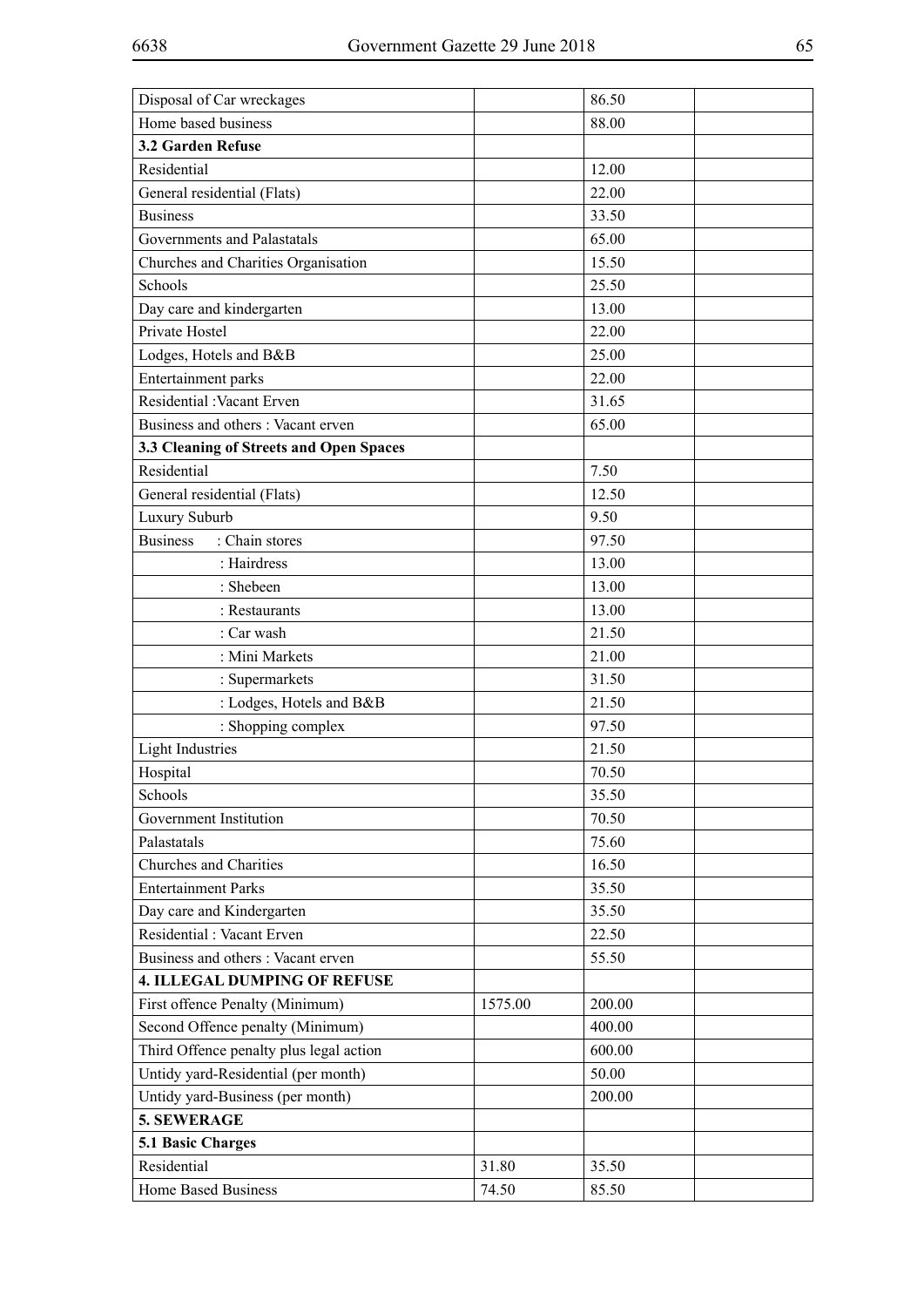| Residential luxury suburb                                      | 31.80 | 76.50  |
|----------------------------------------------------------------|-------|--------|
| General residential (flats)                                    | 74.50 | 85.50  |
| <b>Business Chain store</b>                                    | 74.50 | 165.80 |
| Shopping complex- Per rental Unit                              | 74.50 | 86.60  |
| <b>Business-Large</b>                                          | 74.50 | 95.80  |
| <b>Business-Medium</b>                                         | 74.50 | 80.90  |
| <b>Business-Small</b>                                          | 74.50 | 75.90  |
| Government institution (hospital and schools)                  | 74.50 | 450.00 |
| Government institution (Offices)                               | 74.50 | 450.00 |
| Private school                                                 | 74.50 | 76.50  |
| Private Hostel                                                 | 74.50 | 100.00 |
| Bed & Breakfast / Guesthouse                                   | 74.50 | 110.00 |
| Parastatals                                                    | 74.50 | 550.00 |
| Lodges                                                         | 74.50 | 185.90 |
| Hotels                                                         | 74.50 | 200.00 |
| Private hospital                                               | 74.50 | 380.00 |
| Private clinic                                                 | 74.50 | 380.00 |
| Entertainment park                                             | 74.50 | 112.00 |
| Churches                                                       | 74.50 | 74.50  |
| Residential-Vacant Erven                                       |       | 100.00 |
| <b>Business-Vacant Erven</b>                                   |       | 126.00 |
| 5.2 Sewer per Toilet                                           |       |        |
| Residential                                                    | 31.80 | 31.80  |
| Luxury suburb                                                  | 42.40 | 42.40  |
| General residential (flats)                                    | 42.40 | 36.25  |
| Chain store                                                    | 42.40 | 50.50  |
| Shopping complex-                                              | 42.40 | 55.70  |
| <b>Business-Large</b>                                          | 42.40 | 55.50  |
| <b>Business-Medium</b>                                         | 42.40 | 50.50  |
| <b>Business-Small</b>                                          | 42.40 | 42.40  |
| Government                                                     | 42.40 | 55.70  |
| Parastatals                                                    | 42.40 | 60.50  |
| Churches                                                       | 42.40 | 42.40  |
| Draining septic tank                                           |       | 80.80  |
| Illegal drainage septic tank                                   |       | 470.65 |
| Hostels (GRN) 4 m3 per bed $@$ 5.3510                          |       | 18.60  |
| Hospitals, Nursing homes (GRN): 6m3 per bed $@$<br>5.3510      |       | 25.95  |
| Schools, Colleges & Universities 1m3 per person @<br>3.3510    |       | 4.90   |
| Bed & Breakfast/ guesthouses                                   | 42.40 | 25.90  |
| Private Hostel: $4 \text{ m}3$ per bed $\omega$ 5.3510         |       | 4.70   |
| Lodges                                                         | 42.40 | 35.50  |
| Hotels:                                                        | 42.40 | 35.50  |
| Private Hospital and Clinics: (GRN): 6m3 per bed<br>(a) 5.3510 |       | 25.95  |
| Car wash                                                       | 42.40 | 22.95  |
| Entertainment park                                             | 42.40 | 35.50  |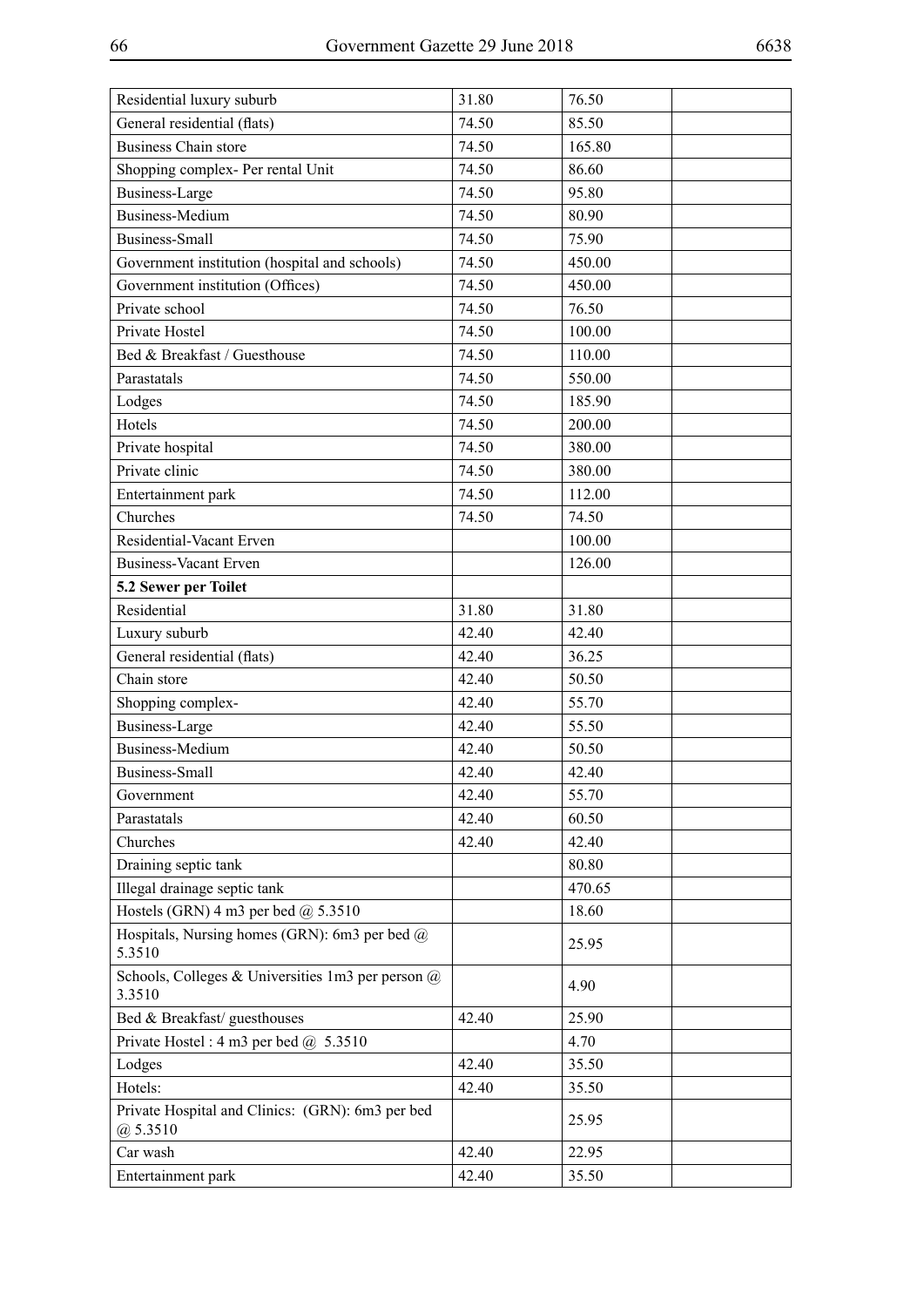| <b>6.SEWERAGE SERVICE FEES</b>              |         |                                                    |                       |
|---------------------------------------------|---------|----------------------------------------------------|-----------------------|
| <b>6.1 Connection Fees for Sewer</b>        |         |                                                    |                       |
| Residential                                 | 649.60  | 649.60                                             |                       |
| Luxury suburb                               | 649.60  | 680.00                                             |                       |
| General residential (flats)                 | 1241.90 | 680.00                                             |                       |
| Shopping complex                            | 1241.90 | 1349.90                                            |                       |
| <b>Business-Large</b>                       | 1241.90 | 1441.90                                            |                       |
| <b>Business-Medium</b>                      | 1241.90 | 1341.80                                            |                       |
| <b>Business-Small</b>                       | 1241.90 | 1241.90                                            |                       |
| Government                                  | 1241.90 | 1750.90                                            |                       |
| Parastatals                                 | 1241.90 | 1899.90                                            |                       |
| Churches                                    | 1241.90 | 1241.90                                            |                       |
| Lodges & Hotels                             | 1241.90 | 1241.90                                            |                       |
| Construction companies                      | 1241.90 | 1341.90                                            |                       |
| Developers                                  | 1241.90 | 1241.90                                            |                       |
| Call out only on customer side (Universal)  | 110.40  | 244.40                                             |                       |
| <b>6.2 Illegal Sewerage Connection</b>      |         |                                                    |                       |
| First Offence                               |         | 2000.00                                            |                       |
| Second Offence                              |         | Legal Action                                       |                       |
| 7. FIRE BRIGADE                             |         |                                                    |                       |
| Residential                                 |         | 4.50                                               |                       |
| <b>Informal Settlement</b>                  |         | 4.50                                               |                       |
| Luxury Suburb                               |         | 5.90                                               |                       |
| General Residential (Flats)                 |         | 15.80                                              |                       |
| Chain stores                                |         | 20.90                                              |                       |
| <b>Shopping Complex</b>                     |         | 21.90                                              |                       |
| <b>Business</b><br>: Large                  |         | 19.90                                              |                       |
| : Medium                                    |         | 17.90                                              |                       |
| : Small                                     |         | 16.90                                              |                       |
| Government                                  |         | 25.60                                              |                       |
| Parastatals                                 |         | 25.90                                              |                       |
| Churches & Charity institution              |         | 4.50                                               |                       |
| Traveling charges (outside town boundaries) |         | N\$ 150.00 per water tank plus<br>N\$ 40.90 per KM |                       |
| <b>8. PUBLIC HEALTH</b>                     |         |                                                    |                       |
| <b>8.1 Abattoir: Inspection Fees</b>        |         |                                                    |                       |
| Cattle                                      | 58.80   | 58.80                                              | per animal            |
| Calves                                      |         | 35.00                                              | per animal            |
| Sheep                                       | 29.40   | 29.40                                              | per animal            |
| Goat                                        | 29.40   | 29.40                                              | per animal            |
| Pig                                         | 32.55   | 32.55                                              | per animal            |
| Porklings                                   |         | 10.00                                              | per animal            |
| Donkey                                      |         | 58.80                                              | per animal            |
| 8.2 Slaughtering Without Permission         |         |                                                    |                       |
| Cattle                                      |         | 400.00                                             | per animal            |
| Goats                                       |         | 150.00                                             | per animal            |
| <b>8.3 Pounding Fees</b>                    |         |                                                    |                       |
| Cattle                                      |         | 32.55                                              | per day per<br>animal |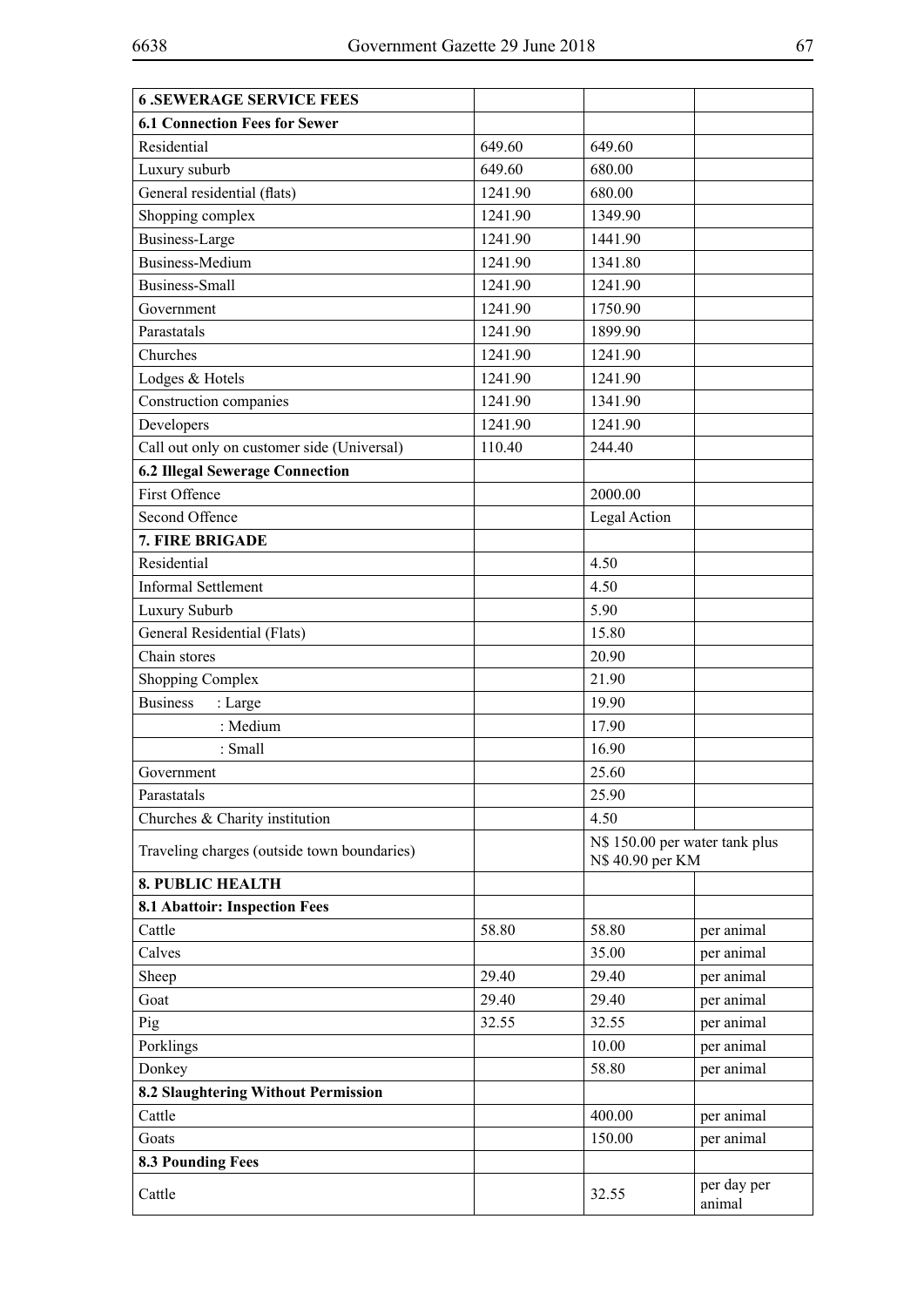| Calves                                                            |        | 24.15           | per day per<br>animal |
|-------------------------------------------------------------------|--------|-----------------|-----------------------|
| Sheep                                                             |        | 24.15           | per day per<br>animal |
| Goat                                                              |        | 24.15           | per day per<br>animal |
| Pig                                                               |        | 30.00           | per day per<br>animal |
| Porklings                                                         |        | 15.00           | per day per<br>animal |
| Donkey                                                            |        | 32.55           | per day per<br>animal |
| 8.4 Detention Fees on Request                                     |        |                 |                       |
| Cattle                                                            |        | 10.00           |                       |
| goat                                                              |        | 6.00            |                       |
| <b>8.5 Grazing Fees</b>                                           |        |                 |                       |
| Large livestock                                                   | 10.10  | 10.00           | per day per<br>animal |
| Small livestock                                                   | 3.35   | 5.00            | per day per<br>animal |
| Pigs                                                              |        | 15.00           | per day per<br>animal |
| <b>8.6 Driving Fees</b>                                           |        |                 |                       |
| Delivering of animal to the pound irrespective of the<br>distance |        | 6.00            | per animal            |
| <b>9. BUSINESS REGISTRATION</b>                                   |        |                 |                       |
| 9.1 Inspection Fees                                               |        |                 |                       |
| Chain store                                                       |        | 150.00          |                       |
| <b>Business-Large</b>                                             | 88.20  | 90.00           |                       |
| <b>Business-Medium</b>                                            |        | 65.00           |                       |
| <b>Business-Small</b>                                             |        | 36.00           |                       |
| Bed & Breakfast/ guesthouses                                      |        | 65.00           |                       |
| Lodges                                                            |        | 65.00           |                       |
| Hotels:                                                           |        | 65.00           |                       |
| Private Hospital                                                  |        | 110.00          |                       |
| Private clinic                                                    |        | 80.00           |                       |
| Car wash                                                          |        | 65.00           |                       |
| Open stands                                                       |        | 5.00            |                       |
| Closed stands                                                     |        | 10.00           |                       |
| Day care and kindergarten                                         |        | 65.00           |                       |
| Waste food permit                                                 |        | 100.00          |                       |
| Call out fee                                                      |        | 100.00 per call |                       |
| 9.2 Registration Fees                                             |        |                 |                       |
| Chain store                                                       |        | 490.00          |                       |
| <b>Business-Large</b>                                             | 286.65 | 286.00          |                       |
| <b>Business-Medium</b>                                            |        | 150.00          |                       |
| <b>Business-Small</b>                                             |        | 100.00          |                       |
| Bed & Breakfast / guesthouses                                     |        | 286.00          |                       |
| Lodges                                                            |        | 300.00          |                       |
| Hotels                                                            |        | 300.00          |                       |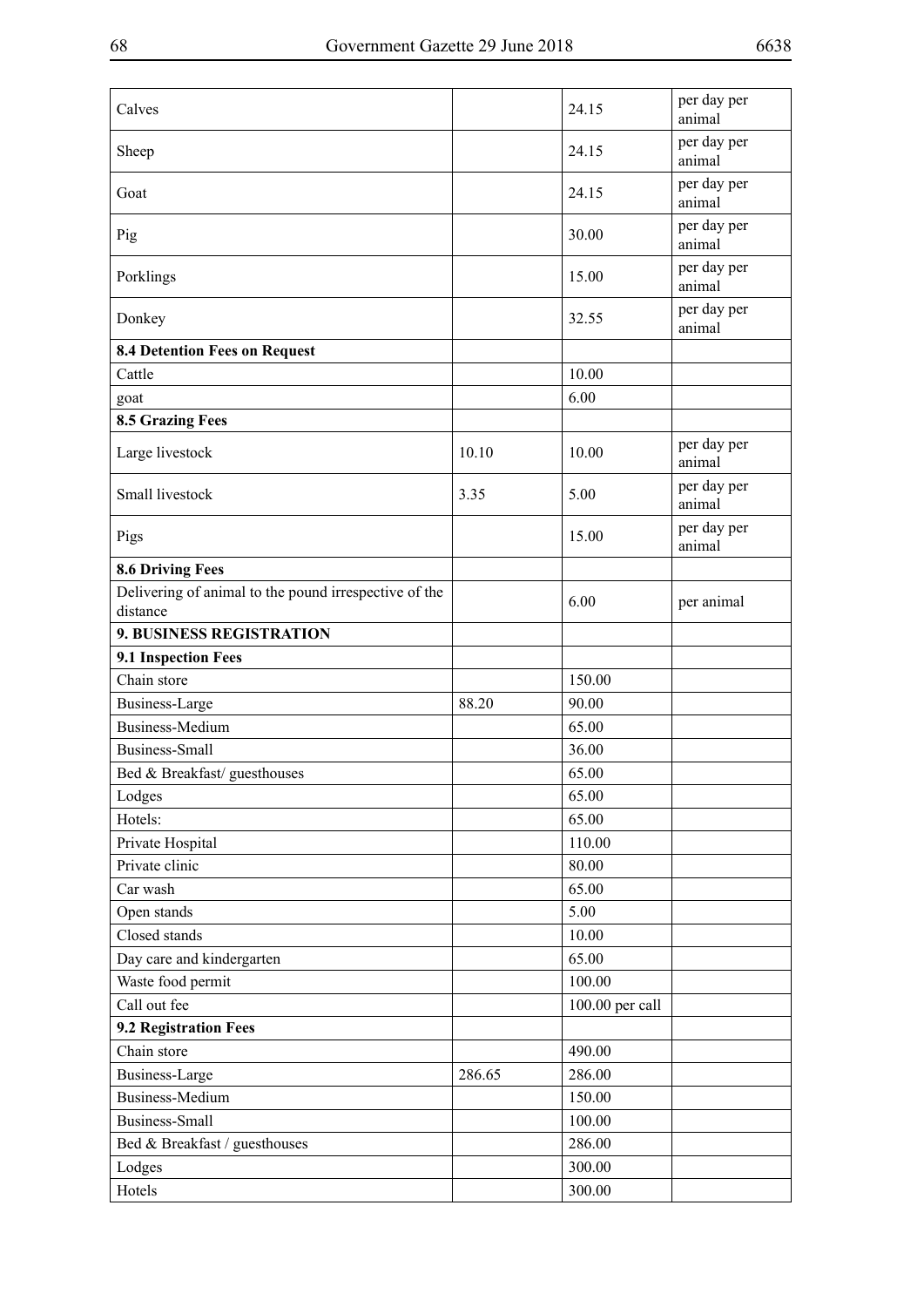| Private Hospital                                                         |        | 400.00 |  |
|--------------------------------------------------------------------------|--------|--------|--|
| Private clinic                                                           |        | 350.00 |  |
| Car wash                                                                 |        | 300.00 |  |
| Open stands                                                              |        | 120.00 |  |
| Closed stands                                                            |        | 160.00 |  |
| Day care and kindergarten                                                |        | 280.00 |  |
| 9.3 Business Certificates (Fitness)                                      |        |        |  |
| Chain store                                                              |        | 800.00 |  |
| Business-Large                                                           |        | 640.00 |  |
| <b>Business-Medium</b>                                                   |        | 540.00 |  |
| <b>Business-Small</b>                                                    | 253.60 | 350.00 |  |
| Bed & Breakfast / guesthouses                                            |        | 440.00 |  |
| Lodges                                                                   |        | 540.00 |  |
| Hotels                                                                   |        | 570.00 |  |
| Private Hospital                                                         |        | 800.00 |  |
| Private clinic                                                           |        | 700.00 |  |
| Car wash                                                                 |        | 350.00 |  |
| Open stands                                                              |        | 350.00 |  |
| Closed stands                                                            |        | 350.00 |  |
| Day care and kindergarten                                                |        | 540.00 |  |
| Duplicate certificate                                                    |        | 50.00  |  |
| Penalty of trading without certificate                                   |        | 380.65 |  |
| 9.4 Street Venders (Permitted)                                           |        |        |  |
| Registration fee                                                         |        | 30.00  |  |
| Operation cost per month                                                 |        | 60.00  |  |
| Certificate                                                              |        | 98.10  |  |
| Penalty of trading without certificate                                   |        | 150.00 |  |
| 9.5 Temporary Trading Permit                                             |        |        |  |
| Promotion per day                                                        |        | 300.00 |  |
| Large stock per day                                                      |        | 300.00 |  |
| medium stock per day                                                     |        | 200.00 |  |
| small stock per day                                                      |        | 100.00 |  |
| penalty of trading without permit: promotion and<br>large to small stock |        | 150.00 |  |
| 10. FORMAL AND INFORMAL TRADING<br>(PER MONTH)                           |        |        |  |
| 10.1 Opuwo Open Market                                                   |        |        |  |
| Open stands                                                              |        | 47.90  |  |
| Closed stands                                                            |        | 380.00 |  |
| Daily slaughter/selling cattle                                           |        | 100.20 |  |
| Daily slaughter/selling goat and Pigs                                    |        | 51.90  |  |
| Hair Studio(Per chair) (Vikaiva/ nails)                                  |        | 350.00 |  |
| Fire wood                                                                |        | 20.00  |  |
| Tailors and others (with Electricity(Block)                              |        | 350.00 |  |
| 10.2 Daily Seller (Don'T Have Stands in Open                             |        |        |  |
| <b>Market)Temporary Permit Per Day</b>                                   |        |        |  |
| Large (large quantity of products)                                       |        | 150.00 |  |
| Medium (Second hand clothes, shoes, food, Kapana,                        |        | 50.00  |  |
| braai)                                                                   |        |        |  |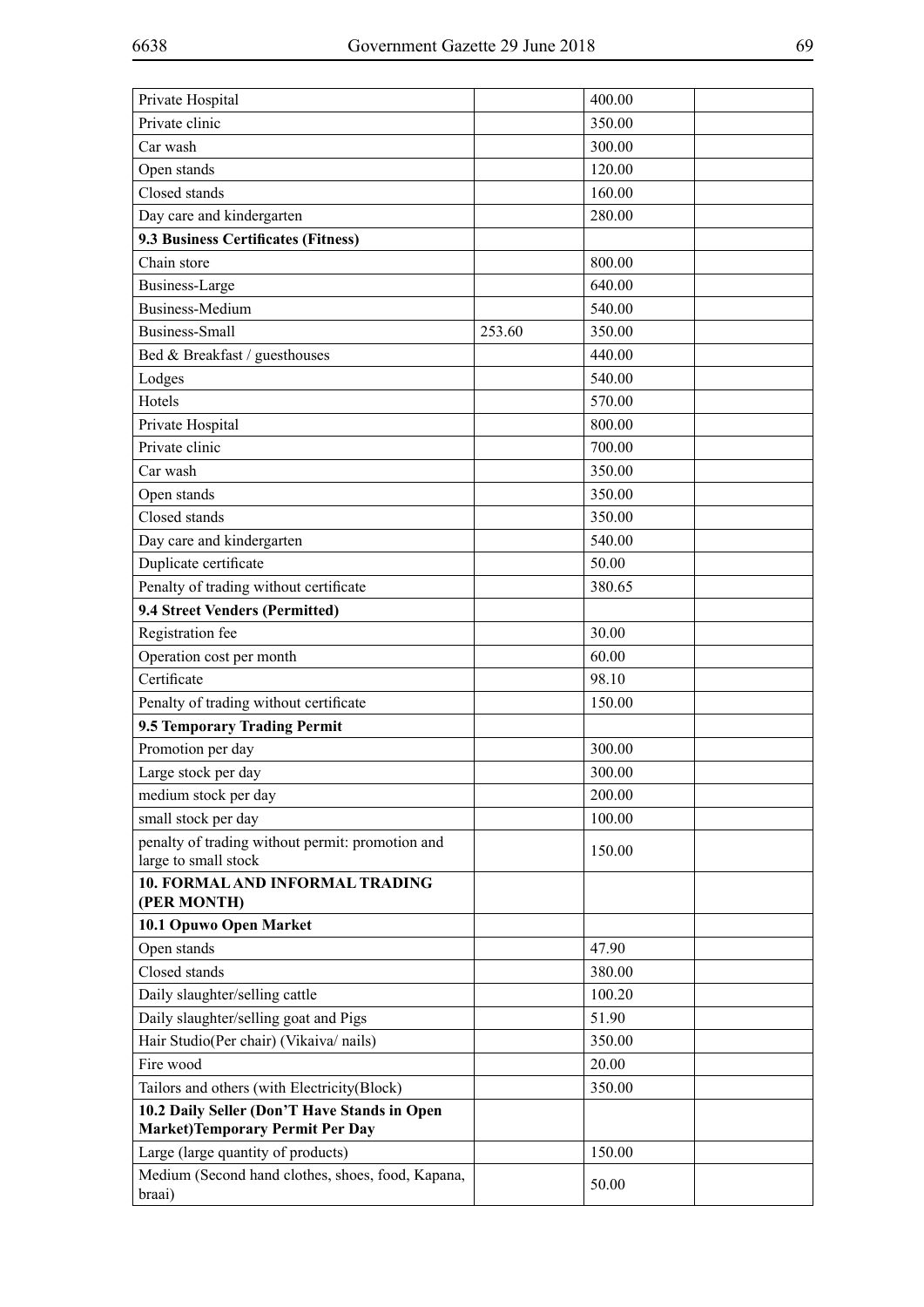| small (Eembe, otjizumba, traditional powder)                    |        | 15.00  |        |
|-----------------------------------------------------------------|--------|--------|--------|
| Slaughter/selling of cattle in Open market                      |        | 80.90  |        |
| Slaughter/selling of goat/pigs in Open market                   |        | 25.50  |        |
| Braai area                                                      |        | 29.90  |        |
| 10.3 Informal Trading                                           |        |        |        |
| a) Fruits and vegetable                                         |        | 50.00  |        |
| b) Meat (Beef) per slaughter                                    |        | 100.20 |        |
| c) Meat (Goat) per slaughter                                    |        | 51.70  |        |
| d) Multi purpose (clothes, cellphone, shoes and oth-<br>ers)    |        | 150.00 |        |
| e) Fat cakes, breads                                            |        | 50.00  |        |
| f) Fish, chicken, meat                                          |        | 50.00  |        |
| g) Oshikundu, Osopa and Others                                  |        | 50.90  |        |
| h) Second-hand clothes                                          |        | 250.00 |        |
| i) Multi purpose (Kapana, porridge, meat, oros, ice)            |        | 150.00 |        |
| j) Cosmetics and Health products                                |        | 250.00 |        |
| k) Owalende (Kandjembo)                                         |        | 10.00  |        |
| l) second-hand shoes                                            |        | 150.00 |        |
| m) Traditional powder(otjize, Otjizumba, Ohandwa<br>and others) |        | 25.90  |        |
| n) Sweets and recharge                                          |        | 20.90  |        |
| o) Russian                                                      |        | 35.90  |        |
| p) Eembe                                                        |        | 10.00  |        |
| 10.4 Trading without pemit                                      |        |        |        |
| Penalty of trading withount permittion                          |        | 200.00 |        |
| 11. PROPERTY MANAGEMENT                                         |        |        |        |
| 11.1 Selling of Erven (Plots)                                   |        |        |        |
| Residential                                                     | 49.60  | 49.60  | per m2 |
| Residential in Luxury suburb                                    |        | 55.90  | per m2 |
| <b>General Residential</b>                                      |        | 62.80  | per m2 |
| Institutional                                                   |        | 60.90  | per m2 |
| Business in non strategic position                              | 71.70  | 71.80  | per m2 |
| Business in strategic position                                  | 71.70  | 76.90  | per m2 |
| Industrial                                                      |        | 76.90  | per m2 |
| Discount on unserviced land                                     |        | 15%    |        |
| 11.2 Administration Cost                                        |        |        |        |
| Advertising cost: Residential                                   | 469.35 | 650.80 |        |
| : Business and Others                                           |        | 770.90 |        |
| <b>Town Maps</b>                                                |        |        |        |
| a) Small                                                        |        | 48.25  |        |
| b) Medium                                                       |        | 157.00 |        |
| c) Large                                                        |        | 420.00 |        |
| d) X-Large                                                      |        | 480.00 |        |
| Clearance certificate                                           |        | 300.00 |        |
| Completion certificate                                          |        |        |        |
| a) Residential                                                  |        | 120.00 |        |
| b) General residential and Home based                           |        | 160.00 |        |
| c) Business and others                                          |        | 220.00 |        |
| d) Shopping complex                                             |        | 400.00 |        |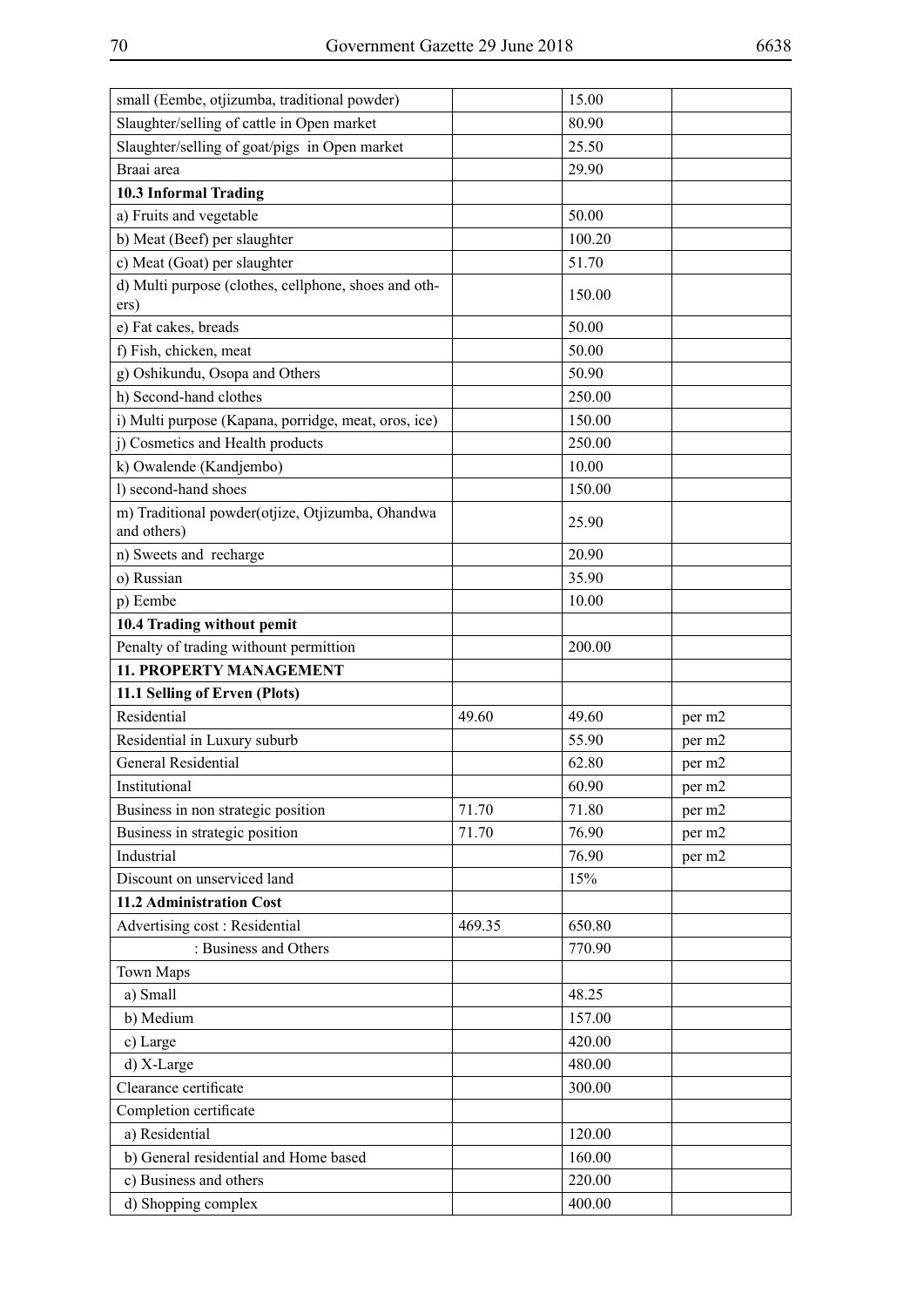| e) Bed and Breakfast                                          |       | 250.00                                |                    |
|---------------------------------------------------------------|-------|---------------------------------------|--------------------|
| Valuation certificate                                         |       | 175.00                                |                    |
| Re-Indentification of beacons (Pegs)                          |       | 60.00 per<br>beacon                   |                    |
| Site Plan Copy                                                |       | 5.00                                  |                    |
| 11.3 Advertisement Fees: Bill Boards                          |       |                                       |                    |
| a) Registration fees                                          |       | 50.00                                 |                    |
| b) $0 - 80$ m <sup>2</sup>                                    | 52.50 | 52.50                                 | per m2             |
| c) Above $80 \text{ m}^2$                                     | 52.50 | 60.90                                 | per m2             |
| d) Temporary sign per month/ part thereof                     |       | 120.00                                |                    |
| e) Storage fees of illegal advert board per day               |       | 4.00                                  |                    |
| f) Removal of advert board                                    |       | 130.80                                |                    |
| h) Illegal advertising Fees                                   |       | 500.00                                |                    |
| <b>11.4 Planning Development Fees</b>                         |       |                                       |                    |
|                                                               |       | 20% (Incre-                           |                    |
| a) Betterment fee (Residential to General Residential)        |       | ment of land<br>value)                |                    |
| b) Betterment fee (Residential to Business)                   |       | 25% (Incre-<br>ment of land<br>value) |                    |
|                                                               |       | 30% (Incre-                           |                    |
| c) Betterment fee (Other Rezoning)                            |       | ment of land                          |                    |
|                                                               |       | value)                                |                    |
| d) Endowment fee                                              |       | 7,5% (Value of<br>the property)       |                    |
| <b>12. APPROVAL OF BUILDING PLANS</b>                         |       |                                       |                    |
| 12.1 Submission and Re-submission of Building<br><b>Plans</b> |       |                                       |                    |
| Residential                                                   |       | 100.00                                |                    |
| General residential (Flats)                                   |       | 150.00                                | per m <sup>2</sup> |
| <b>Business</b>                                               |       | 250.00                                |                    |
| Shopping complex                                              |       | 300.00                                |                    |
| Parastatals and other institution                             |       | 280.00                                |                    |
| 12.2 Building Plan per square meter                           |       |                                       |                    |
| Residential                                                   | 1.00  | 3.00                                  | per m <sup>2</sup> |
| General residential (Flats)                                   | 1.00  | 5.00                                  | per $m2$           |
| <b>Business</b>                                               | 1.00  | 8.50                                  | per m <sup>2</sup> |
| Shopping complex                                              |       | 12.00                                 | per $m2$           |
| Parastatals and other institution                             |       | 9.00                                  | per $m2$           |
| 12.3 Boundary wall per meter                                  |       |                                       |                    |
| Residential                                                   |       | 3.50                                  | per m              |
| General residential (Flats)                                   |       | 4.90                                  | per m              |
| <b>Business</b>                                               |       | 6.10                                  | per m              |
| Shopping mall                                                 |       | 7.40                                  | per m              |
| Parastatals and other institution                             |       | 7.40                                  | per m              |
| 12.4 Re-approval of building plan (after expiring             |       | 150.00                                |                    |
| date)                                                         |       |                                       |                    |
| 12.5 Building inspection per square meter                     |       | 3.50                                  | per m <sup>2</sup> |
| 12.6 Building Plan Copies                                     |       |                                       |                    |
| A4                                                            |       | 5.00                                  | per page           |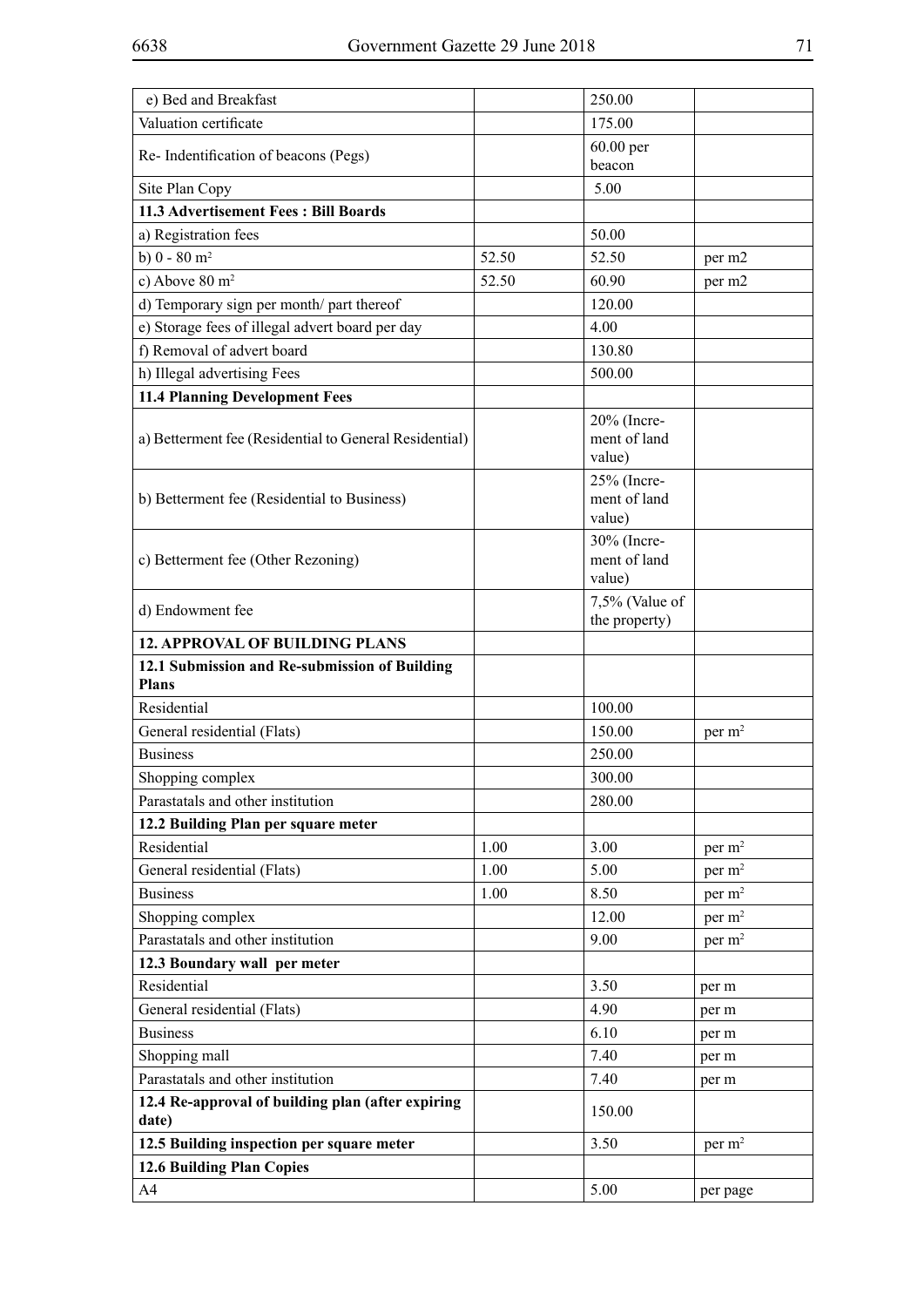| A <sub>3</sub>                                                      |         | 10.00                                      | per page                                 |
|---------------------------------------------------------------------|---------|--------------------------------------------|------------------------------------------|
| Larger than A3                                                      |         | 30.00                                      | per page                                 |
| <b>12.7 Illegal Construction</b>                                    |         |                                            |                                          |
| Construction without approved building plan                         | 2677.50 | 2677.00                                    |                                          |
| Building materials on roads                                         |         | 500.00                                     |                                          |
| <b>13. ASSESSMENTS RATES</b>                                        |         |                                            |                                          |
| Residential: Land<br>a)                                             | 0.00103 | 0.04540                                    | per N\$ value of<br>land P.A             |
| : Improvement                                                       | 0.01298 | 0.01298                                    | per N\$ of im-<br>provement value<br>P.A |
| b) Unimproved land : 2 years                                        |         | Not exceeding two times the land<br>value  |                                          |
| : 5 years                                                           |         | Not exceeding four times the land<br>value |                                          |
| c) Business & Others : Land                                         | 0.00103 | 0.04844                                    | per N\$ value of<br>land P.A             |
| : Improvement                                                       | 0.01298 | 0.01498                                    | per N\$ of im-<br>provement value<br>P.A |
| d) Government Institution : land                                    |         | 0.04540                                    | per N\$ value of<br>land P.A             |
| : Improvement                                                       |         | 0.01298                                    | per N\$ of im-<br>provement value<br>P.A |
| e) General Residential : Land                                       |         | 0.05540                                    | per N\$ value of<br>land P.A             |
| : Improvement                                                       |         | 0.01398                                    | per N\$ of im-<br>provement value<br>P.A |
| f) Parastatals : Land                                               |         | 0.07472                                    | per N\$ value of<br>land P.A             |
| : Improvement                                                       |         | 0.01986                                    | per N\$ of im-<br>provement value<br>P.A |
| <b>14. LEASE AGREEMENT</b>                                          |         |                                            |                                          |
| a) Residential                                                      |         | 250.90                                     |                                          |
| b) Business                                                         |         | 340.90                                     |                                          |
| c) Home based business                                              |         | 207.90                                     |                                          |
| d) Light Industries                                                 |         | 340.90                                     |                                          |
| e) Heavy Industries                                                 |         | 500.80                                     |                                          |
| <b>15. PTO RENTAL</b>                                               |         |                                            |                                          |
| <b>15.1 Residential Sites</b>                                       |         |                                            |                                          |
| a) Up to $1000m^2$                                                  | 37.30   | 87.29                                      |                                          |
| b) Above 1000-2000m <sup>2</sup>                                    | 68.25   | 110.70                                     |                                          |
| c) Above 2000-3000m <sup>2</sup>                                    | 81.90   | 150.45                                     |                                          |
| d) Above 3000 $m^2$ for every 1000 $m^2$ or an additional<br>rental | 52.00   | 186.60                                     |                                          |
| <b>15.2 Busines Sites</b>                                           |         |                                            |                                          |
| a) Up to $1000m^2$                                                  |         | 260.90                                     |                                          |
| b) Above 1000-2000m <sup>2</sup>                                    |         | 380.50                                     |                                          |
| c) Above 2000-3000m <sup>2</sup>                                    |         | 470.00                                     |                                          |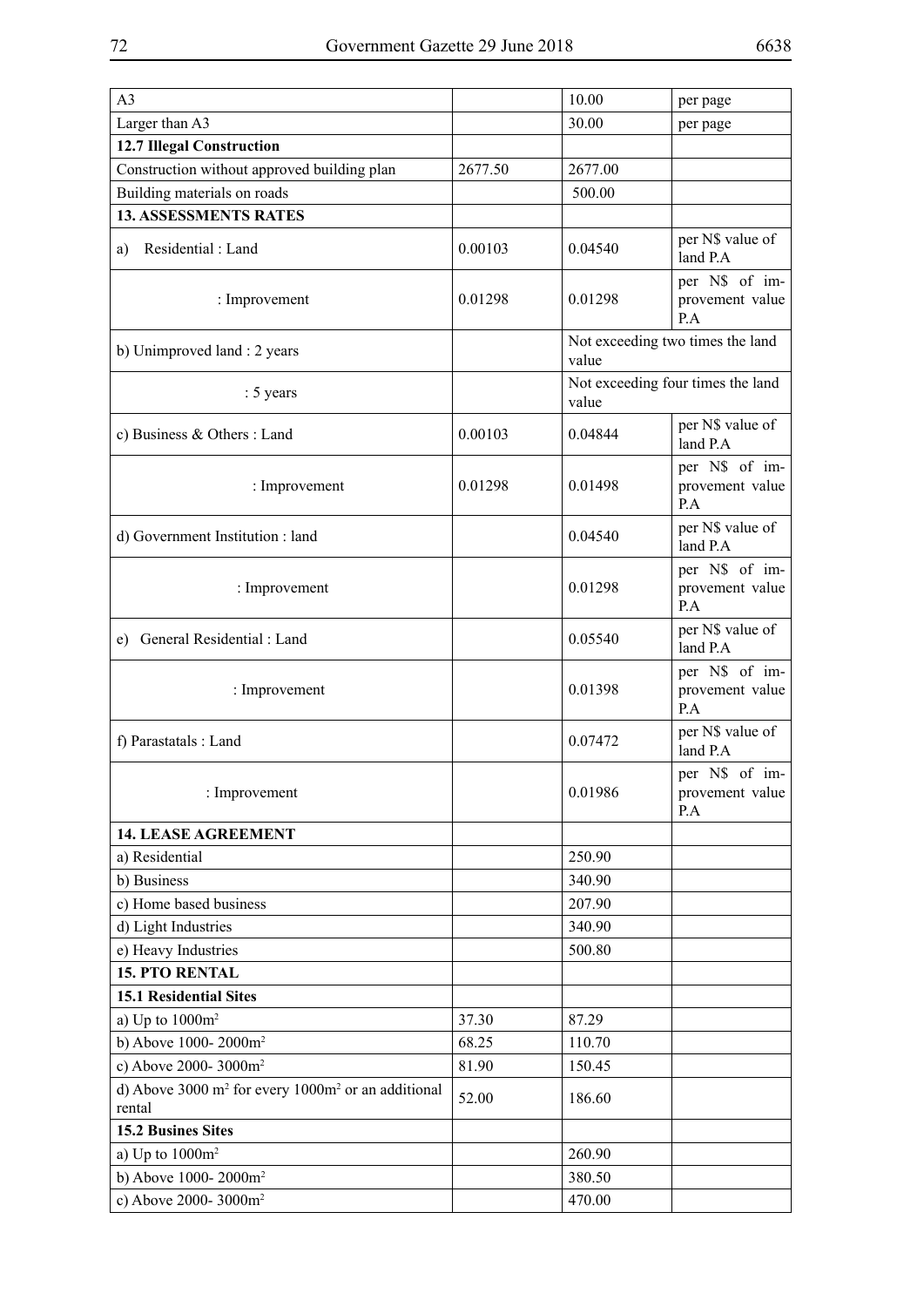| d) Above 3000 m <sup>2</sup> for every 1000m <sup>2</sup> or an additional<br>rental | 290.00 |
|--------------------------------------------------------------------------------------|--------|
| 16. PTO RENTAL FOR NON GOVERNMEN-<br>TAL ORGANISATION AND SPORT CLUB                 |        |
| <b>16.1 Residential Sites</b>                                                        |        |
| a) Up to $1000m^2$                                                                   | 65.20  |
| b) Above 1000-2000m <sup>2</sup>                                                     | 110.30 |
| c) Above 2000-3000m <sup>2</sup>                                                     | 155.25 |
| d) Above 3000 m <sup>2</sup> for every 1000m <sup>2</sup> or an additional           |        |
| rental                                                                               | 130.45 |
| <b>16.2 Churches Sites</b>                                                           |        |
| a) Up to $1000m^2$                                                                   | 59.65  |
| b) Above 1000-2000m <sup>2</sup>                                                     | 80.45  |
| c) Above 2000-3000m <sup>2</sup>                                                     | 110.50 |
| d) Above 3000 m <sup>2</sup> for every 1000m <sup>2</sup> or an additional<br>rental | 135.65 |
| <b>16.3 Busines Sites</b>                                                            |        |
| a) Up to $1000m^2$                                                                   | 61.75  |
| b) Above 1000-2000m <sup>2</sup>                                                     | 83.69  |
| c) Above 2000-3000m <sup>2</sup>                                                     | 105.00 |
| d) Above 3000 $m^2$ for every 1000 $m^2$ or an additional                            |        |
| rental                                                                               | 72.00  |
| 17. INFORMAL SETTLEMENT                                                              |        |
| 17.1 Residential Sites (Per Month)                                                   |        |
| a) Building not exceeding 10m <sup>2</sup>                                           | 30.45  |
| b) Building exceeding 10m <sup>2</sup> but not exceeding 40m <sup>2</sup>            | 37.85  |
| c) Building exceeding 40m <sup>2</sup> but not exceeding 60m <sup>2</sup>            | 41.90  |
| d) Building exceeding 60m <sup>2</sup> but not exceeding 100m <sup>2</sup>           | 45.90  |
| e) Building exceeding 100m <sup>2</sup> but not exceeding<br>120m <sup>2</sup>       | 50.75  |
| f) Building exceeding 120m <sup>2</sup> but not exceeding<br>160m <sup>2</sup>       | 55.65  |
| g) Building exceeding 160m <sup>2</sup> but not exceeding<br>200m <sup>2</sup>       | 60.70  |
| h) Building exceeding 200m <sup>2</sup> but not exceeding<br>250m <sup>2</sup>       | 65.25  |
| i) Building exceeding 250m <sup>2</sup> but not exceeding<br>500m <sup>2</sup>       | 85.90  |
| j) Building exceeding 500m <sup>2</sup> but not exceeding<br>$1000m^2$               | 95.60  |
| k) Building exceeding 1000m <sup>2</sup> but not exceeding<br>$2000m^2$              | 101.70 |
| 1) Building exceeding 2000m <sup>2</sup> but not exceeding<br>$5000m^2$              | 106.55 |
| m) Building exceeding 5000m <sup>2</sup>                                             | 111.80 |
| 17.2 Business (Per Month)                                                            |        |
| a) Building not exceeding 10m <sup>2</sup>                                           | 55.45  |
| b) Building exceeding 10m <sup>2</sup> but not exceeding 40m <sup>2</sup>            | 60.70  |
| c) Building exceeding 40m <sup>2</sup> but not exceeding 60m <sup>2</sup>            | 65.80  |
| d) Building exceeding 60m <sup>2</sup> but not exceeding 100m <sup>2</sup>           | 70.90  |
| e) Building exceeding 100m <sup>2</sup> but not exceeding<br>120m <sup>2</sup>       | 75.65  |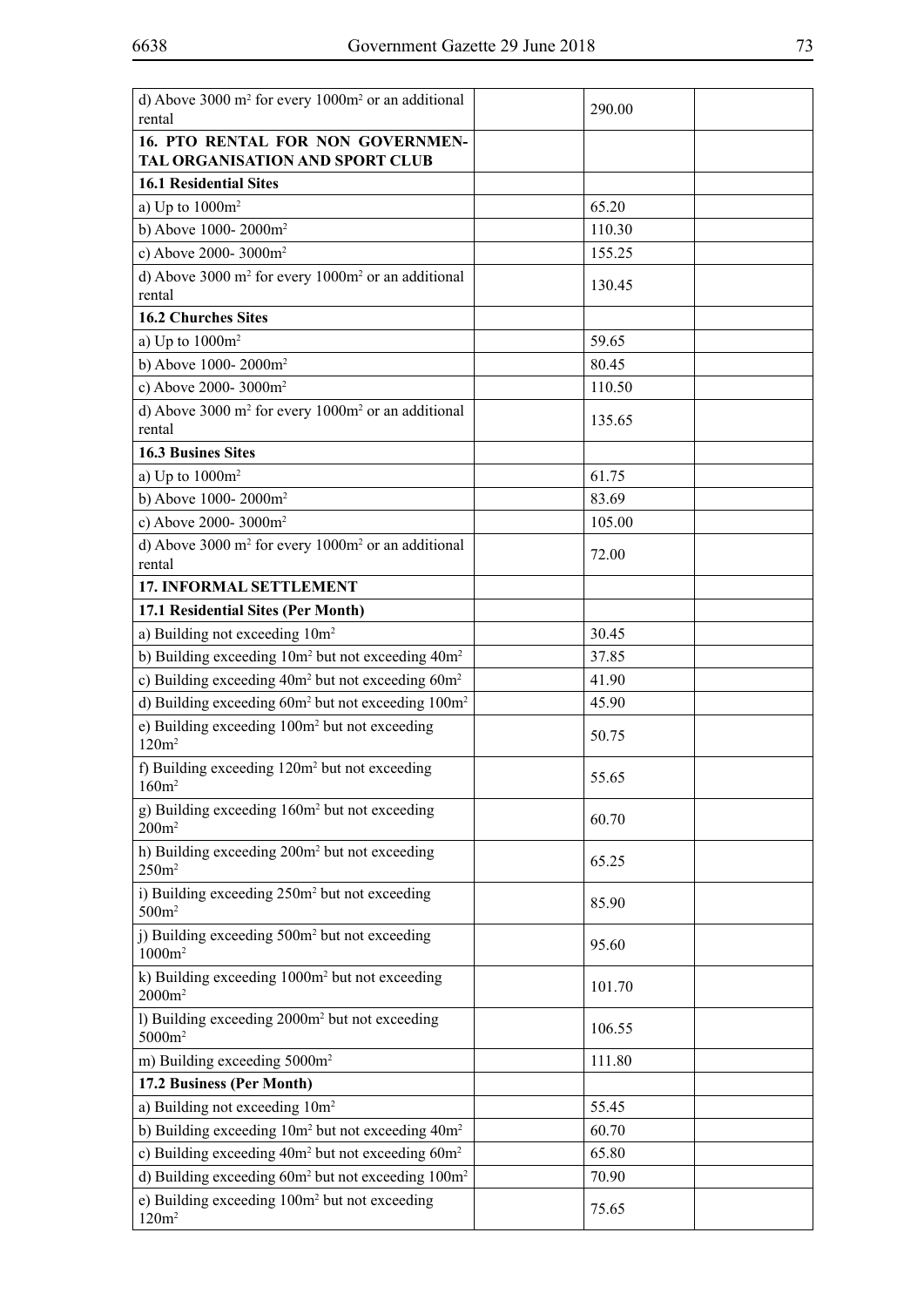| f) Building exceeding 120m <sup>2</sup> but not exceeding<br>160m <sup>2</sup>   | 80.30   |           |
|----------------------------------------------------------------------------------|---------|-----------|
| g) Building exceeding 160m <sup>2</sup> but not exceeding<br>$200m^2$            | 85.70   |           |
| h) Building exceeding 200m <sup>2</sup> but not exceeding<br>250m <sup>2</sup>   | 90.50   |           |
| i) Building exceeding 250m <sup>2</sup> but not exceeding<br>500m <sup>2</sup>   | 95.50   |           |
| i) Building exceeding 500m <sup>2</sup> but not exceeding<br>$1000m^2$           | 100.55  |           |
| k) Building exceeding 1000m <sup>2</sup> but not exceeding<br>$2000m^2$          | 105.65  |           |
| 1) Building exceeding 2000m <sup>2</sup> but not exceeding<br>5000m <sup>2</sup> | 110.90  |           |
| m) Building exceeding 5000m <sup>2</sup>                                         | 115.85  |           |
| 17.3 Residentials With Business (Per Month)                                      |         |           |
| a) Building not exceeding $10m^2$                                                | 45.90   |           |
| b) Building exceeding 10m <sup>2</sup> but not exceeding 40m <sup>2</sup>        | 50.00   |           |
| c) Building exceeding $40m^2$ but not exceeding $60m^2$                          | 55.80   |           |
| d) Building exceeding $60m^2$ but not exceeding $100m^2$                         | 60.90   |           |
| e) Building exceeding 100m <sup>2</sup> but not exceeding<br>120m <sup>2</sup>   | 65.10   |           |
| f) Building exceeding 120m <sup>2</sup> but not exceeding<br>160m <sup>2</sup>   | 70.10   |           |
| g) Building exceeding 160m <sup>2</sup> but not exceeding<br>200m <sup>2</sup>   | 75.10   |           |
| h) Building exceeding 200m <sup>2</sup> but not exceeding<br>250m <sup>2</sup>   | 80.25   |           |
| i) Building exceeding 250m <sup>2</sup> but not exceeding<br>500m <sup>2</sup>   | 85.35   |           |
| j) Building exceeding 500m <sup>2</sup> but not exceeding<br>$1000m^2$           | 90.25   |           |
| k) Building exceeding 1000m <sup>2</sup> but not exceeding<br>$2000m^2$          | 95.95   |           |
| 1) Building exceeding 2000m <sup>2</sup> but not exceeding<br>5000m <sup>2</sup> | 100.65  |           |
| m) Building exceeding 5000m <sup>2</sup>                                         | 105.95  |           |
| 17.4 Undeveoped Site Informal Settlements (Per<br>Month)                         |         |           |
| a) Undeveloped site irrespective of m <sup>2</sup>                               | 31.90   |           |
| 17.5 Home Based Garage                                                           |         |           |
| Home based garage                                                                | 250.90  |           |
| <b>18. RENTAL OF OPUWO OPEN SPACE</b>                                            |         |           |
| a) Churches                                                                      | 50.00   | per day   |
| b) Public meetings and /Rallies                                                  | 280.00  | per day   |
| c) Braai                                                                         | 120.00  | per day   |
| d) Promotions: Profit making Organisation                                        | 300.00  | per day   |
| : Non profit organisation                                                        | 65.00   | per day   |
| e)Driving facility (driving school) Per month                                    | 400.00  | per month |
| f)Trade fair centre Non profit organisation : (Site<br>rent include services)    | 1500.00 | perday    |
| g) Advertising on Council's website                                              | 200.00  | per month |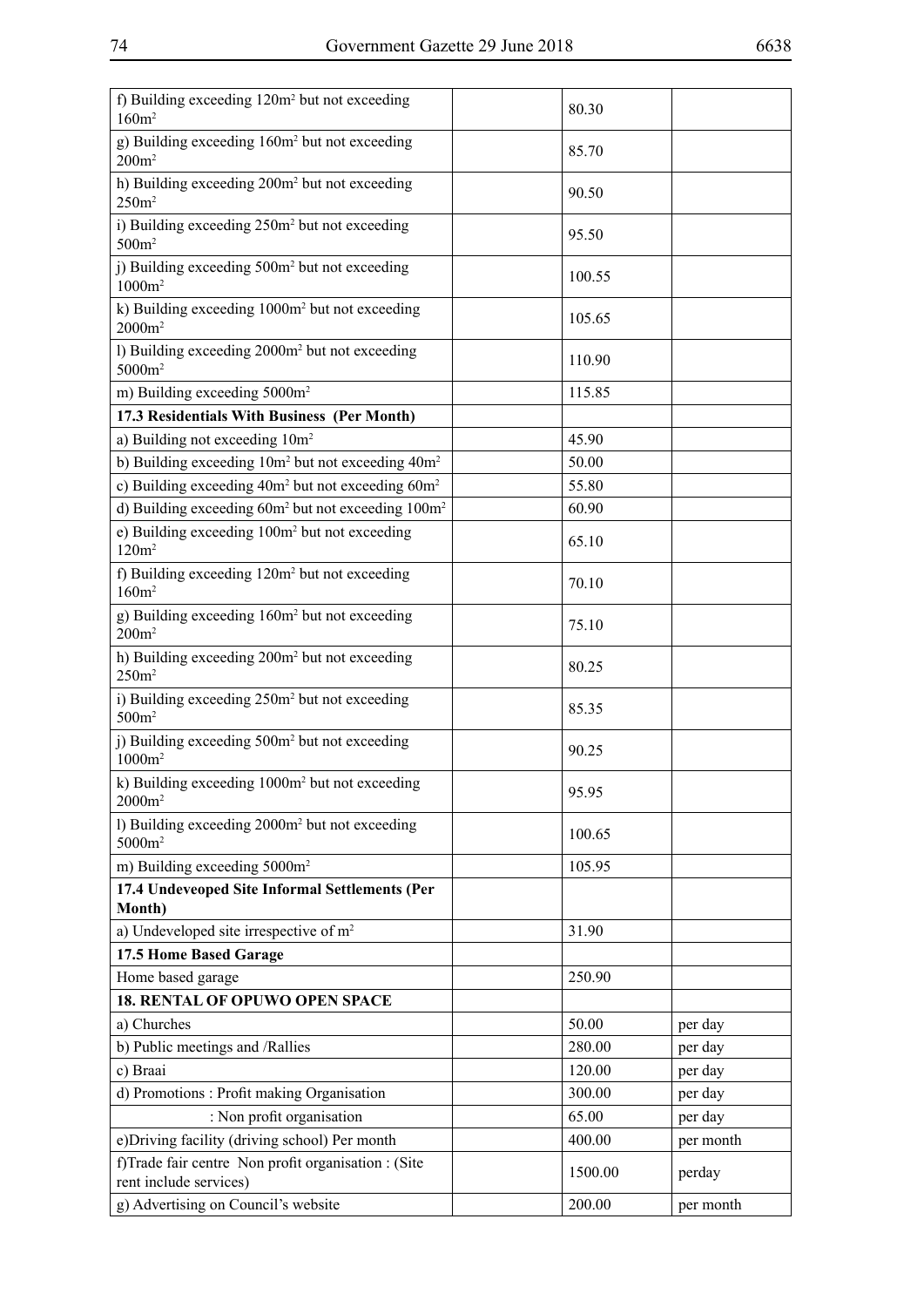| <b>19. PLANT HIRE</b>               |        |        |           |
|-------------------------------------|--------|--------|-----------|
| Bull dozer: in town                 | 422.25 | 422.25 | per hour  |
| : out of town                       | 703.40 | 703.40 | per hour  |
| Grader in town                      | 422.25 | 700.00 | per hour  |
| : out of town                       | 492.80 | 800.00 | per hour  |
| Front-end loader                    | 407.50 | 900.00 | per hour  |
| Compactor                           |        | 500.00 | per hour  |
| Hydroblast sewer jet                | 324.70 | 450.00 | per hour  |
| Tipper truck                        | 324.70 | 650.00 | per hour  |
| : out of town                       | 407.50 | 750.00 | per hour  |
| Gallion roller                      | 340.80 | 340.80 | per hour  |
| : out of town                       | 426.90 | 426.90 | per hour  |
| Water tanker                        | 244.50 | 244.50 | per hour  |
| : out of town                       | 324.70 | 324.70 | per hour  |
| Generator excluding petrol          |        | 200.00 | per day   |
| Mobile portable toilet              |        | 100.00 | per day   |
| <b>20. FACILITY RENTALS</b>         |        |        |           |
| a) Board room                       | 420.00 | 420.00 | per day   |
| b) VCR & Monitor                    |        | 160.00 | per day   |
| c) Overhead Project                 |        | 100.00 | per day   |
| d) Flip chart                       |        | 80.00  | per day   |
| 21. PHOTO COPIES AND OTHERS         |        |        |           |
| A <sub>4</sub>                      | 2.10   | 2.00   |           |
| A <sub>3</sub>                      | 4.20   | 5.00   |           |
| Duplicate: Water bill & Others      | 15.00  | 15.00  |           |
| <b>Account transactions</b>         | 10.00  | 10.00  |           |
| Fax                                 | 5.25   | 5.25   |           |
| <b>22 INTEREST ON LATE PAYMENT</b>  |        |        |           |
| Late payment on outstanding balance |        | 0.15   | per annum |
|                                     |        |        |           |

## **NB! 15% VAT EXCLUDED**

## **BY ORDER OF THE COUNCIL**

**A. TJIUMA CHAIRPERSON OF THE COUNCIL**

### **Oshakati Town Council**

 $\frac{1}{2}$ 

No. 341 2018

### TARIFFS 2018/2019

The Council of the Oshakati Town has under section 30(1)(u) of the Local Authority Act of 1992 (Act No. 23 of 1992) as amended, further amends the tariff structure for the financial year ending 30 June 2019.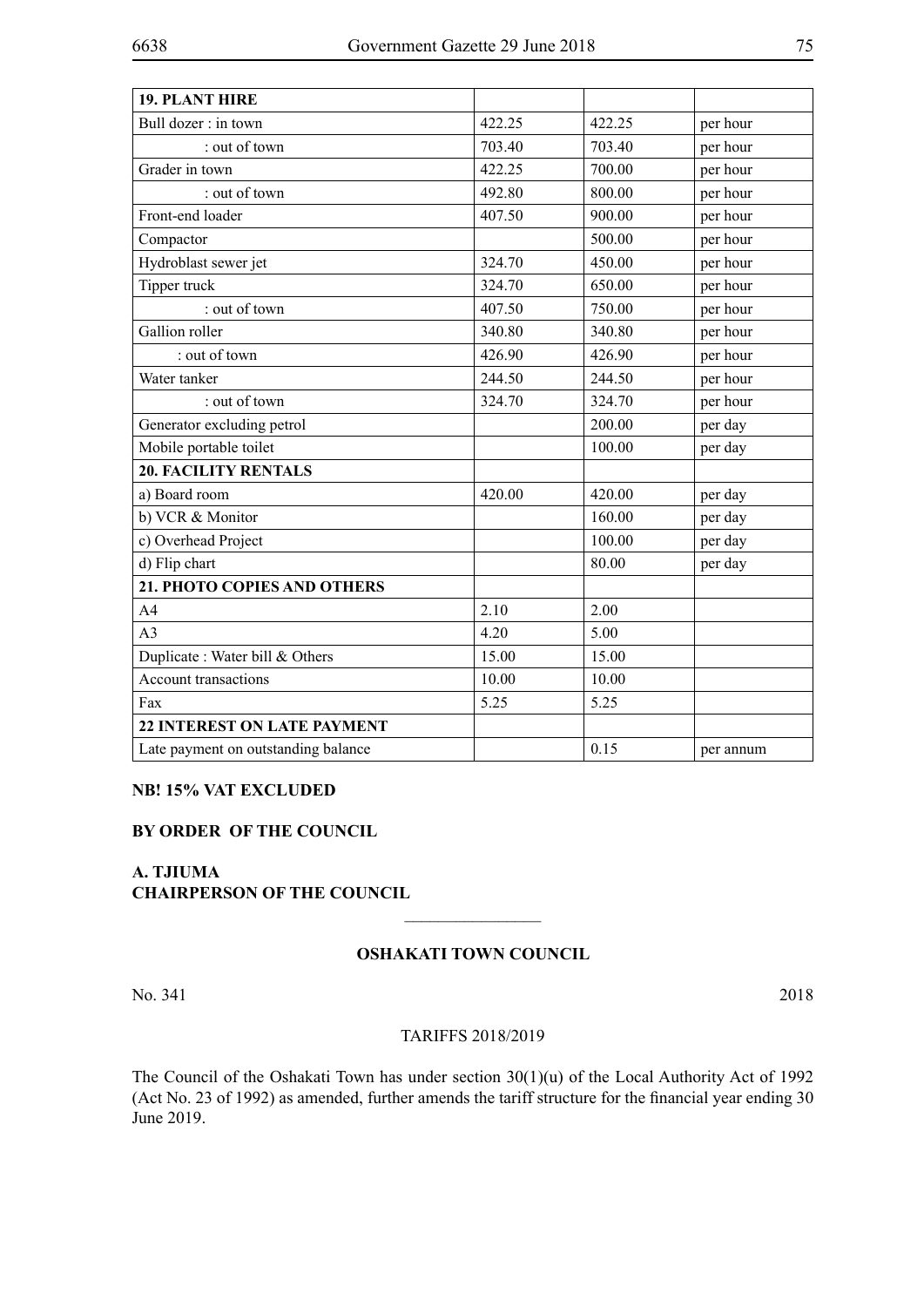| $\mathbf{A}$ | <b>WATER</b>                                   |                                                                | <b>Proposed</b><br><b>Tariff</b><br>2016/2017 | Pro-<br>posed<br>increase | <b>Proposed</b><br><b>Tariff</b><br>2017/2018 | Pro-<br>posed<br>increase | <b>Proposed</b><br><b>Tariff</b><br>2018/2019 | <b>Increase</b><br>$\frac{0}{0}$ |
|--------------|------------------------------------------------|----------------------------------------------------------------|-----------------------------------------------|---------------------------|-----------------------------------------------|---------------------------|-----------------------------------------------|----------------------------------|
| $\mathbf{1}$ | <b>Charges</b>                                 |                                                                |                                               |                           |                                               |                           |                                               |                                  |
|              | Category                                       | Consumption<br>(kl)                                            |                                               |                           |                                               |                           |                                               |                                  |
| (a)          | $\mathbf{1}$                                   | $0 - 25$ kl<br>$(2007/2008:0 -$<br>15kl)                       | 13.97                                         | 2.00                      | 16.09                                         | 1.77                      | 17.86                                         | 11.00%                           |
| (b)          | $\overline{2}$                                 | $25.1 - 40$ kl<br>(2007/2008)<br>$15.1 - 25kl$                 | 14.66                                         | 1.00                      | 16.13                                         | 1.94                      | 18.07                                         | 12.00%                           |
| (c)          | $\mathfrak{Z}$                                 | $40.1 - 80$ kl<br>(2007/2008)<br>$25.1 - 60$ kl)               | 19.71                                         | 1.18                      | 20.89                                         | 1.25                      | 22.14                                         | $6.00\%$                         |
| (d)          | $\overline{4}$                                 | 80.1 kl<br>and above<br>(2007/2008)<br>$60.1$ kl and<br>above) | 24.54                                         | 1.47                      | 26.01                                         | 1.56                      | 27.57                                         | $6.00\%$                         |
| (e)          | 5.1. Bulk<br>meter                             | Per cubic m <sup>3</sup>                                       | 45.86                                         | 2.75                      | 48.62                                         | 2.92                      | 51.53                                         | $6.00\%$                         |
|              | 5.2.                                           | Special bulk-<br>Per Cubic m <sup>3</sup>                      | 35.19                                         | 2.11                      | 37.30                                         | 2.24                      | 39.54                                         | $6.00\%$                         |
|              | <b>Basic charges -Water</b>                    |                                                                |                                               |                           |                                               |                           |                                               |                                  |
|              | Residential - Single                           |                                                                | 42.11                                         | 2.11                      | 44.22                                         |                           | 44.22                                         | $0.00\%$                         |
|              | Other - Single                                 |                                                                | 140.39                                        | 7.02                      | 147.41                                        |                           | 147.41                                        | $0.00\%$                         |
|              | Group Con-<br>sumer - per<br>outlet            | 100.00 per<br>business outlet                                  | 140.39                                        | 7.02                      | 147.41                                        | -                         | 147.41                                        | $0.00\%$                         |
|              | formal settlement car wash                     |                                                                | 140.00                                        | 7.00                      | 147.00                                        |                           | 147.00                                        | $0.00\%$                         |
|              | Informal settlement car wash                   |                                                                | 40.00                                         | 2.00                      | 42.00                                         |                           | 42.00                                         | $0.00\%$                         |
| (f)          | Interest on late payment per<br>month          |                                                                |                                               |                           | $\blacksquare$                                |                           |                                               |                                  |
| (g)          | Dishonest<br>cheque<br>(Referred to<br>Drawer) | Charges - 7%<br>of the amount<br>on the cheque                 |                                               |                           |                                               |                           |                                               |                                  |
|              | Penalty fee and admin cost                     |                                                                |                                               |                           |                                               |                           |                                               |                                  |
| $\mathbf{2}$ | <b>Service fees</b>                            |                                                                |                                               |                           |                                               |                           |                                               |                                  |
| (a)          | Connection<br>fees                             | 15 - 25mm                                                      | 250.92                                        | 17.56                     | 268.48                                        | 18.79                     | 287.28                                        | 7.00%                            |
| (b)          | Connection<br>fees                             | $26 - 50$ mm                                                   | 412.12                                        | 28.85                     | 440.97                                        | 30.87                     | 471.84                                        | $7.00\%$                         |
| (c)          | Connection<br>fees                             | 51 - 110mm                                                     | 743.70                                        | 52.06                     | 795.76                                        | 55.70                     | 851.46                                        | 7.00%                            |
| (d)          | Connection<br>fees                             | 111mm and<br>above                                             | 1,546.48                                      | 108.25                    | 1,654.73                                      | 115.83                    | 1,770.56                                      | 7.00%                            |
| $\mathbf{3}$ | <b>Consumer deposits</b>                       |                                                                |                                               |                           |                                               |                           |                                               |                                  |
| (a)          | Deposit -<br>households                        | Per household                                                  | 363.38                                        |                           | 363.38                                        |                           | 363.38                                        | $0.00\%$                         |
| (b)          | Deposit - busi-<br>ness                        | Per small busi-<br>ness                                        | 1,075.72                                      |                           | 1,075.72                                      |                           | 1,075.72                                      | $0.00\%$                         |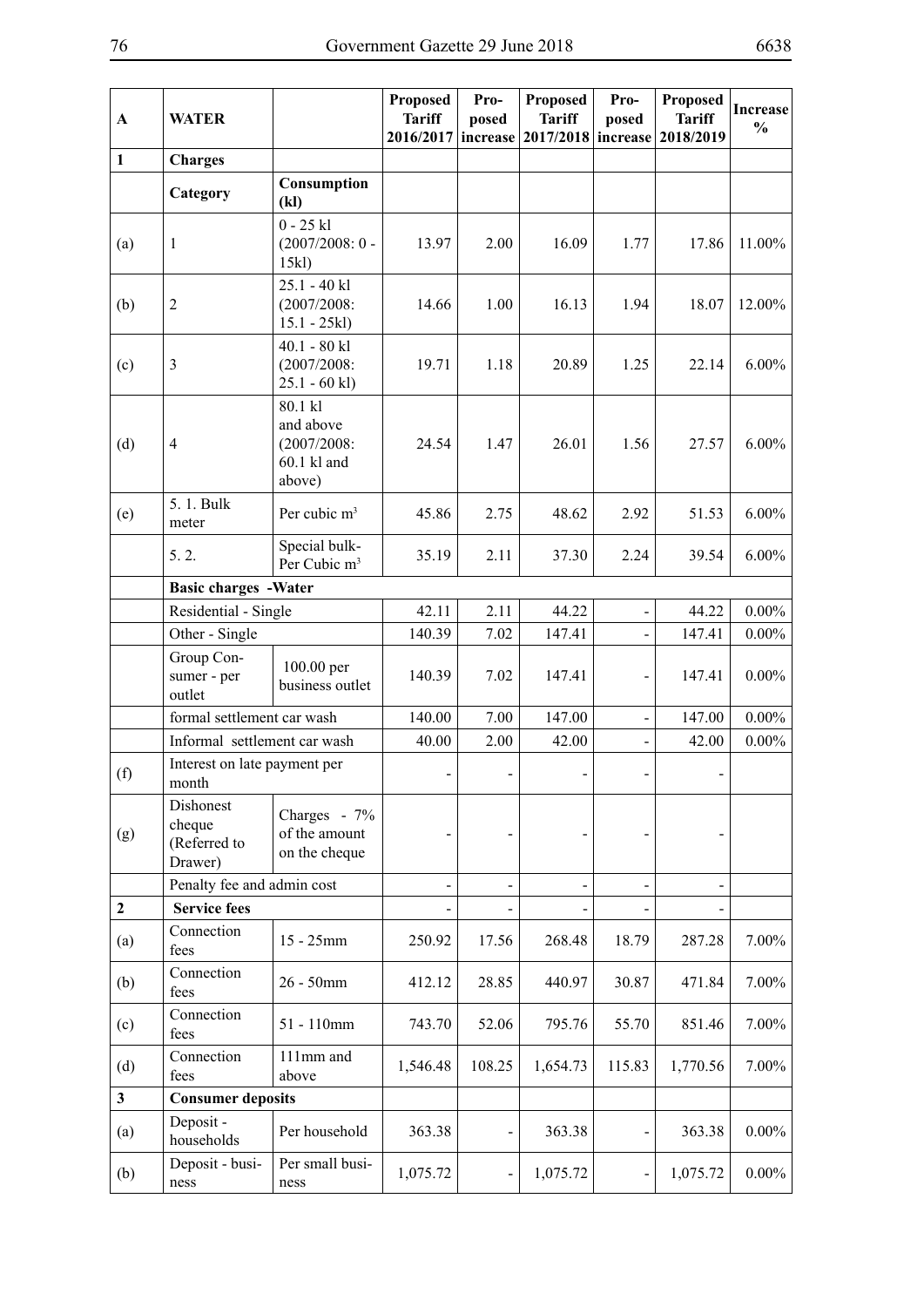| (c)                     | Deposit -<br>Rented out<br>Government<br>properties                              | Per rented out<br>Government<br>property | 911.63   |       | 911.63   |       | 911.63   | $0.00\%$ |
|-------------------------|----------------------------------------------------------------------------------|------------------------------------------|----------|-------|----------|-------|----------|----------|
| (d)                     | Deposit - bulk<br>users                                                          | Per bulk user                            | 7,688.08 |       | 7,688.08 |       | 7,688.08 | $0.00\%$ |
| (e)                     | Deposit - tem-<br>porary connec-<br>tions                                        | Per temporary<br>connection              | 6,685.28 |       | 6,685.28 |       | 6,685.28 | $0.00\%$ |
| $\overline{\mathbf{4}}$ | <b>Materials</b>                                                                 |                                          |          |       |          |       |          |          |
| (a)                     | Category A 15mm - 25mm                                                           |                                          |          |       |          |       |          |          |
| (b)                     | Category B 32mm - 50mm                                                           |                                          |          |       |          |       |          |          |
| (c)                     | Category C 63mm - 110mm                                                          |                                          |          |       |          |       |          |          |
| (d)                     | Category D 150mm and above                                                       |                                          |          |       |          |       |          |          |
| 5                       | <b>Call out fees</b>                                                             |                                          |          |       |          |       |          |          |
| (a)                     | Payable only if fault is on a<br>customer's side                                 |                                          | 113.40   | 5.67  | 119.07   | 5.95  | 125.02   | $5.00\%$ |
| 6                       | <b>Illegal connections (bypass,</b><br>sabotage or tamperng with<br>meter)       |                                          |          |       |          |       |          |          |
| (a)                     | First offence (fine, average<br>consumption for three years plus<br>actual cost) |                                          | 2,000.00 |       | 2,000.00 |       | 2,000.00 |          |
| (b)                     | legal action<br>Second offence                                                   |                                          |          |       |          |       |          |          |
| (c)                     | Reconnection Fee                                                                 |                                          | 289.41   | 14.47 | 303.88   | 15.19 | 319.07   | 5.00%    |
| B                       | <b>SANITATION</b>                                                                |                                          |          |       |          |       |          |          |
| $\overline{7}$          | Domestic and garden refuse                                                       |                                          |          |       |          |       |          |          |
|                         | <b>Basic charges</b>                                                             |                                          |          |       |          |       |          |          |
|                         | <b>Informal settlement</b>                                                       |                                          |          |       |          |       |          |          |
| (a)                     | Informal settle-<br>ment-resin-<br>dential                                       | per month<br>basic                       | 25.67    | 1.28  | 26.95    |       | 26.95    | $0.00\%$ |
|                         | <b>Small Business</b>                                                            | per month<br>basic                       | 40.12    | 4.01  | 44.13    |       | 44.13    | $0.00\%$ |
|                         | Medium<br><b>Business</b>                                                        | per month<br>basic                       | 60.17    | 6.02  | 66.19    |       | 66.19    | $0.00\%$ |
|                         | large Business                                                                   | per month<br>basic                       | 100.00   | 10.00 | 110.00   |       | 110.00   | $0.00\%$ |
|                         | <b>Formal settlement</b>                                                         |                                          |          |       |          |       |          |          |
|                         | Resindential                                                                     | per month<br>basic                       | 51.05    | 2.55  | 53.60    |       | 53.60    | $0.00\%$ |
|                         | <b>Small Business</b>                                                            | per month<br>basic                       | 80.00    | 4.00  | 84.00    |       | 84.00    | $0.00\%$ |
|                         | Medium Busi-<br>ness                                                             | per month<br>basic                       | 100.00   | 5.00  | 105.00   |       | 105.00   | $0.00\%$ |
|                         | large Business                                                                   | per month<br>basic                       | 150.00   | 7.50  | 157.50   |       | 157.50   | $0.00\%$ |
|                         | Government<br>Institutions                                                       | per month<br>basic                       | 200.00   | 10.00 | 210.00   |       | 210.00   | $0.00\%$ |
| (b)                     | Garden refuse                                                                    | per bin per<br>month                     | 51.05    | 2.55  | 53.60    | 2.68  | 56.28    | 5.00%    |
| (c)                     | Domestic<br>refuse                                                               | per bin per<br>month                     | 51.05    | 2.55  | 53.60    | 2.68  | 56.28    | 5.00%    |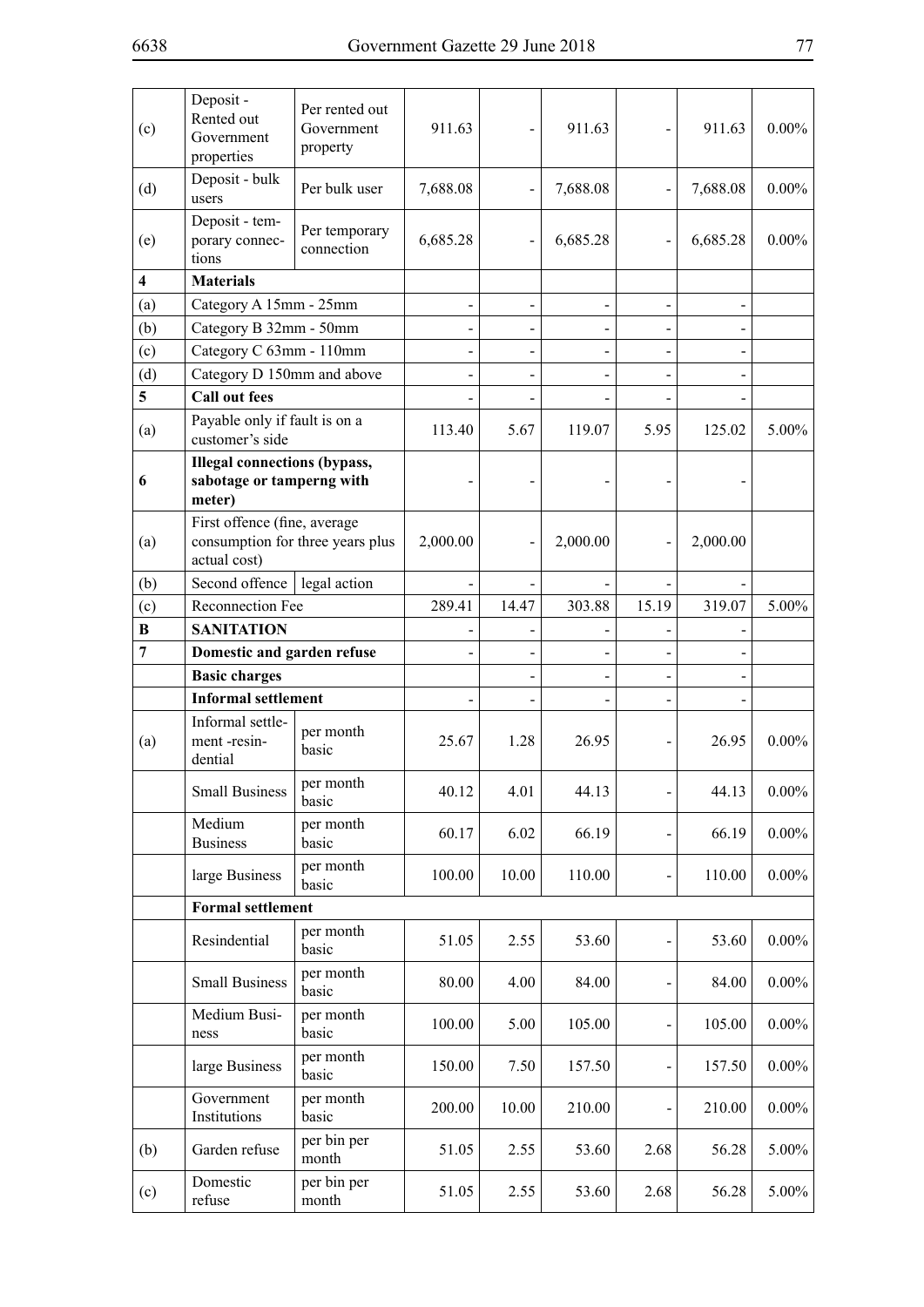| (d)    | Business -<br>Wheel bins                                   | per bin per<br>month                  | 153.15   | 7.66  | 160.81   | 8.04  | 168.85   | 5.00%    |
|--------|------------------------------------------------------------|---------------------------------------|----------|-------|----------|-------|----------|----------|
| (e)    | <b>Business - Big</b><br>bins                              | per bin per<br>month                  | 456.16   | 22.81 | 478.96   | 23.95 | 502.91   | 5.00%    |
| (g)    | Renting of<br>refuse skip and<br>removal                   | per week                              | 120.68   | 6.03  | 126.71   | 6.34  | 133.04   | 5.00%    |
| (h)    | Refuse bin (Oil<br>drums)                                  | per drum per<br>month                 | 191.44   | 9.57  | 201.01   | 10.05 | 211.07   | 5.00%    |
| (i)    | Government<br>institutions:<br>Hospital                    | per day                               | 434.54   | 21.73 | 456.27   | 22.81 | 479.08   | 5.00%    |
| (j)    | Government<br>institutions:<br>Clinics                     | per month                             | 167.13   | 8.36  | 175.49   | 8.77  | 184.26   | 5.00%    |
| (k)    | Government<br>institutions:<br>Schools<br>(boarding)       | per month                             | 1,726.14 | 86.31 | 1,812.45 | 90.62 | 1,903.07 | 5.00%    |
| (1)    | Government<br>institutions:<br>Schools                     | per month                             | 501.40   | 25.07 | 526.47   | 26.32 | 552.79   | 5.00%    |
| (m)    | Government<br>institutions:<br>Ministries                  | per month                             | 487.62   | 24.38 | 512.01   | 25.60 | 537.61   | 5.00%    |
| (n)    | Government<br>institutions:<br>Day Care                    | per month                             | 102.10   | 5.11  | 107.21   | 5.36  | 112.57   | 5.00%    |
| (0)    | Enforcing<br>health regula-<br>tions (cleaning<br>of yard) | per yard                              | 267.41   | 13.37 | 280.78   | 14.04 | 294.82   | 5.00%    |
| (p)    | Car wreck<br>removal                                       | per each                              | 750.00   | 37.50 | 787.50   | 39.38 | 826.88   | 5.00%    |
|        | Car wreck fine                                             |                                       | 2,000.00 |       | 2,000.00 |       | 2,000.00 |          |
| (q)    | Fine of lost bin                                           | per each                              |          |       |          |       |          |          |
| 8(i)   |                                                            | <b>Industrial and hazardous waste</b> |          |       |          |       |          |          |
| (a)    | Fluid waste icl.<br>Used engine<br>oil, pesticides,<br>etc | per month                             | 77.60    | 3.88  | 81.47    | 4.07  | 85.55    | 5.00%    |
| (b)    | Dry waste                                                  | Subject to as-<br>sessment            |          |       |          |       |          |          |
| (e)    | Mechanic<br>Workshop<br>Washing Bay                        | Per month                             | 300.00   | 15.00 | 315.00   | 15.75 | 330.75   | $5.00\%$ |
| (f)    | Fine for illegal<br>carwash estab-<br>lisment              | spot fine                             | 2,000.00 |       | 2,000.00 |       | 2,000.00 |          |
| 8 (ii) | <b>Medical Waste Container</b>                             |                                       |          |       |          |       |          |          |
|        | <b>Public Hospital</b>                                     |                                       |          |       |          |       |          |          |
| (a)    | Red tag Plastic                                            | Per bag                               | 19.00    | 1.33  | 20.33    | 1.42  | 21.75    | 7.00%    |
| (b)    | Safety Box                                                 | Per box                               | 12.00    | 0.84  | 12.84    | 0.90  | 13.74    | $7.00\%$ |
|        | <b>Private Hospital</b>                                    |                                       |          |       |          |       |          |          |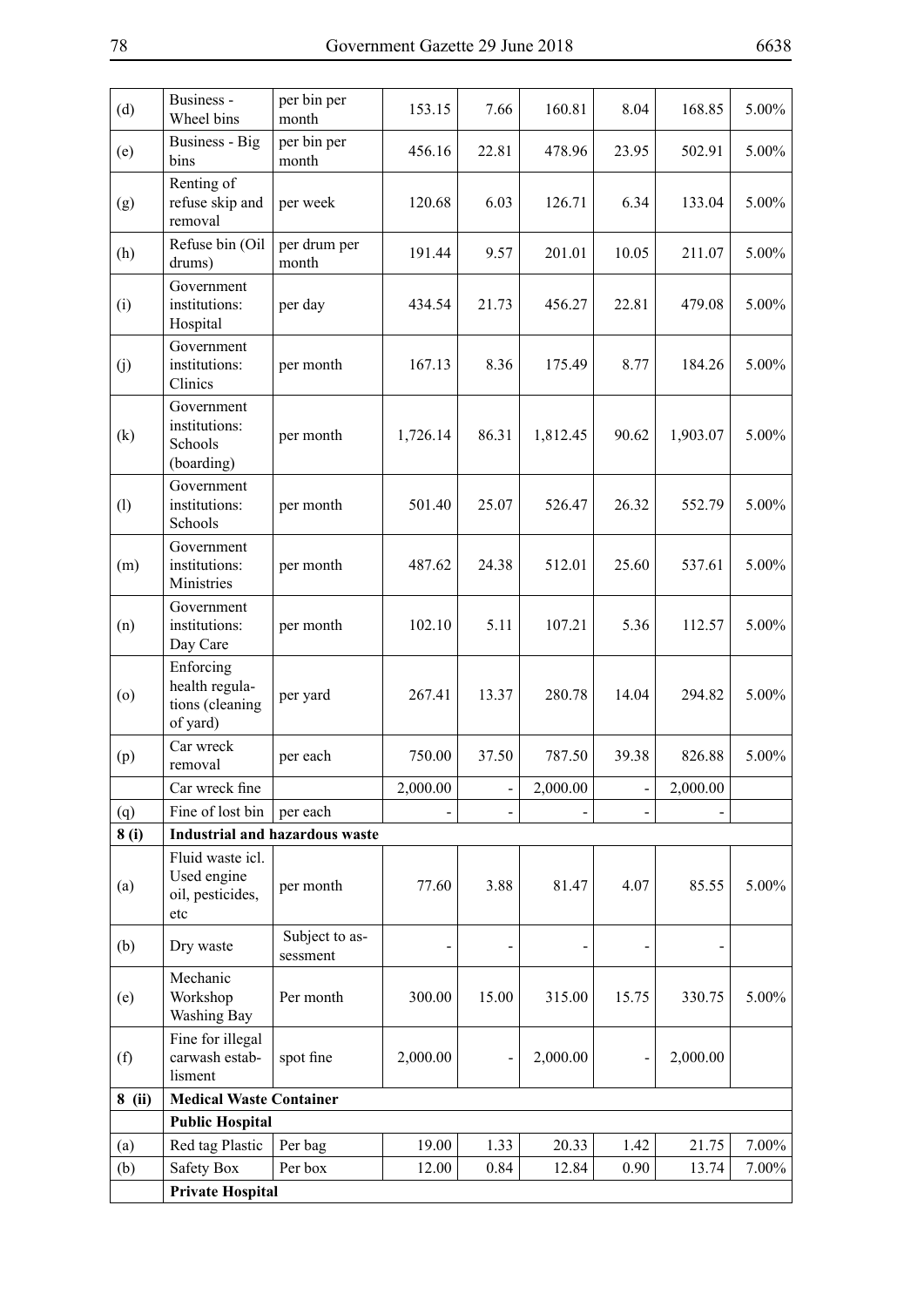| (a)            | Red tag Plastic                                                       | Per bag                                                                   | 43.00    | 3.01  | 46.01    | 3.22   | 49.23    | $7.00\%$ |  |  |  |
|----------------|-----------------------------------------------------------------------|---------------------------------------------------------------------------|----------|-------|----------|--------|----------|----------|--|--|--|
| (b)            | Safety Box                                                            | Per box                                                                   | 25.00    | 1.75  | 26.75    | 1.87   | 28.62    | 7.00%    |  |  |  |
| 9              | <b>Illegal dumping of refuse</b>                                      |                                                                           |          |       |          |        |          |          |  |  |  |
| (a)            | First offence                                                         |                                                                           | 200.56   | 14.04 | 214.60   | 15.02  | 229.62   | $7.00\%$ |  |  |  |
| (b)            | Second offence                                                        |                                                                           | 401.12   | 28.08 | 429.20   | 30.04  | 459.24   | $7.00\%$ |  |  |  |
| (c)            | Third offence -                                                       | legal action                                                              |          |       |          |        |          |          |  |  |  |
| $\overline{C}$ | <b>SEWERAGE</b>                                                       |                                                                           |          |       |          |        |          |          |  |  |  |
| 10             | <b>Basic charges</b>                                                  |                                                                           |          |       |          |        |          |          |  |  |  |
| (a)            | Residential                                                           | Basic charge<br>per month                                                 | 56.29    | 2.81  | 59.10    |        | 59.10    | $0.00\%$ |  |  |  |
| (b)            | Other consum-<br>ers/business                                         | Basic charge<br>per month                                                 | 84.37    | 4.22  | 88.59    |        | 88.59    | $0.00\%$ |  |  |  |
| (c)            | Sewerage-resi-<br>dential                                             | Per toilet per<br>month                                                   | 28.08    | 1.40  | 29.48    |        | 29.48    | $0.00\%$ |  |  |  |
| (d)            | Sewerage -<br><b>Business</b>                                         | Per toilet per<br>month                                                   | 35.23    | 1.76  | 36.99    |        | 36.99    | $0.00\%$ |  |  |  |
| (e)            | Sewerage -<br>Hotel                                                   | Per toilet per<br>month                                                   | 23.23    | 1.16  | 24.39    |        | 24.39    | $0.00\%$ |  |  |  |
| (f)            | Sewerage -<br>Hostel                                                  | Per toilet per<br>month                                                   | 23.23    | 1.16  | 24.39    |        | 24.39    | $0.00\%$ |  |  |  |
| (g)            | Sewerage -<br>Hospital                                                | Per toilet per<br>month                                                   | 23.23    | 1.16  | 24.39    |        | 24.39    | $0.00\%$ |  |  |  |
| (h)            | Sewerage -<br>Sportground                                             | Per toilet per<br>month                                                   | 31.02    | 1.55  | 32.57    |        | 32.57    | $0.00\%$ |  |  |  |
| (i)            | Sewerage -<br>Meat-Co                                                 | Per month                                                                 | 109.40   | 5.47  | 114.87   |        | 114.87   | $0.00\%$ |  |  |  |
| 11             | <b>Service fees</b>                                                   |                                                                           |          |       |          |        |          |          |  |  |  |
| (a)            | Connection to sewer                                                   |                                                                           | 449.98   | 22.50 | 472.48   | 23.62  | 496.10   | 5.00%    |  |  |  |
| 12             | Removal of sewerage water                                             |                                                                           |          |       |          |        |          |          |  |  |  |
| (a)            | One load (rate plus actual cost)                                      |                                                                           | 267.91   | 93.77 | 361.68   | 126.59 | 488.26   | 35.00%   |  |  |  |
| (b)            | Peri-urban (rate plus km)                                             |                                                                           | 297.76   | 14.89 | 312.65   | 15.63  | 328.28   | 5.00%    |  |  |  |
| (c)            | Cost per kilometre                                                    |                                                                           | 14.43    | 0.72  | 15.15    | 0.76   | 15.91    | $5.00\%$ |  |  |  |
| (d)            | Sewer-line blockage per hour<br>(rate plus actual cost)               |                                                                           | 270.06   | 13.50 | 283.56   | 14.18  | 297.74   | 5.00%    |  |  |  |
| 13             |                                                                       | Removal of sewerage water and dumping of private sewere in oxidation pond |          |       |          |        |          |          |  |  |  |
| (a)            | Illegal connection                                                    |                                                                           | 2,000.00 |       | 2,000.00 |        | 2,000.00 | $0.00\%$ |  |  |  |
| (b)            | Disposal of harzardous waste<br>through sewer system                  |                                                                           | 2,000.00 |       | 2,000.00 |        | 2,000.00 | $0.00\%$ |  |  |  |
| (c)            | Disposal of private sewer waste<br>in oxidation pond per month        |                                                                           | 500.00   |       | 500.00   |        | 500.00   | $0.00\%$ |  |  |  |
| (d)            | Illegal dumping/disposing of<br>sewer water in public open<br>place/s |                                                                           | 2,000.00 |       | 2,000.00 |        | 2,000.00 | $0.00\%$ |  |  |  |
| D              |                                                                       | PROPERTY MANAGEMENT                                                       |          |       |          |        |          |          |  |  |  |
| 14             | <b>Approval of building plans</b>                                     |                                                                           |          |       |          |        |          |          |  |  |  |
| 14.1           |                                                                       | <b>Informal and Formal settlements</b>                                    |          |       |          |        |          |          |  |  |  |
| 14.1.1         | <b>Residential</b>                                                    |                                                                           |          |       |          |        |          |          |  |  |  |
| (a)            | Buildings not exceeding 10<br>square meters                           |                                                                           | 81.20    | 4.06  | 85.26    | 4.26   | 89.52    | 5.00%    |  |  |  |
| (b)            | Buildings exceeding 10 but not<br>exceeding 40 square meters          |                                                                           | 268.14   | 13.41 | 281.55   | 14.08  | 295.63   | 5.00%    |  |  |  |
|                |                                                                       |                                                                           |          |       |          |        |          |          |  |  |  |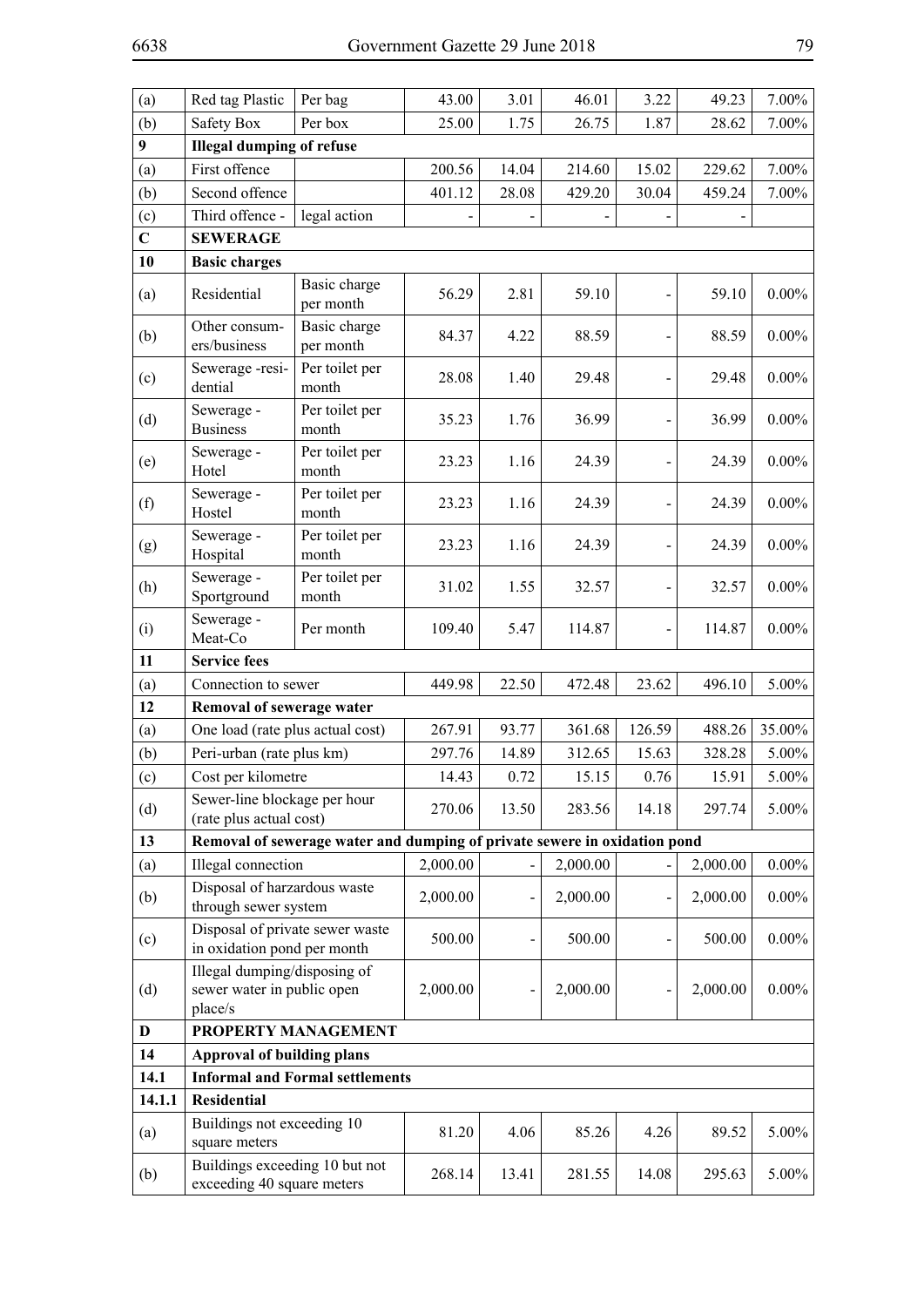| Buildings exceeding 40 but not<br>exceeding 60 square meters                        | 373.77    | 18.69    | 392.46    | 19.62    | 412.08    | 5.00%     |
|-------------------------------------------------------------------------------------|-----------|----------|-----------|----------|-----------|-----------|
| Buildings exceeding 40 but not<br>exceeding 90 square meters                        | 467.24    | 23.36    | 490.60    | 24.53    | 515.13    | 5.00%     |
| Buildings exceeding 90 but not<br>exceeding 120 square meters                       | 560.71    | 28.04    | 588.75    | 29.44    | 618.19    | 5.00%     |
| Buildings exceeding 120 but not<br>exceeding 160 square meters                      | 654.06    | 32.70    | 686.77    | 34.34    | 721.11    | 5.00%     |
| Buildings exceeding 160 but not<br>exceeding 200 square meters                      | 747.66    | 37.38    | 785.04    | 39.25    | 824.29    | 5.00%     |
| Buildings exceeding 200 but not<br>exceeding 250 square meters                      | 841.13    | 42.06    | 883.19    | 44.16    | 927.35    | 5.00%     |
| Buildings exceeding 250 but not<br>exceeding 500 square meters                      | 934.48    | 46.72    | 981.21    | 49.06    | 1,030.27  | 5.00%     |
| Buildings exceeding 500 but not<br>exceeding 2000 square meters                     | 3,737.92  | 186.90   | 3,924.82  | 196.24   | 4,121.06  | 5.00%     |
| Buildings exceeding 2000 square<br>metres                                           | 7,475.97  | 373.80   | 7,849.77  | 392.49   | 8,242.26  | 5.00%     |
| Approval of storeys above 1st<br>storey                                             |           |          |           |          |           |           |
| Boundary wall                                                                       | 406.34    | 20.32    | 426.66    | 21.33    | 447.99    | 5.00%     |
| Re-Approval of Expired Build-<br>ing plans after 12 months from<br>date of approval | 50.00%    |          | 50%       |          | 0.50      |           |
| Commercial                                                                          |           |          |           |          |           |           |
| Buildings not exceeding 10<br>square meters                                         | 97.92     | 9.79     | 107.71    | 10.77    | 118.49    | 10.00%    |
| Buildings exceeding 10 but not<br>exceeding 40 square meters                        | 851.26    | 85.13    | 936.38    | 93.64    | 1,030.02  | 10.00%    |
| Buildings exceeding 40 but not<br>exceeding 60 square meters                        | 1,021.59  | 102.16   | 1,123.75  | 112.38   | 1,236.13  | $10.00\%$ |
| Buildings exceeding 40 but not<br>exceeding 90 square meters                        | 1,191.76  | 119.18   | 1,310.94  | 131.09   | 1,442.03  | 10.00%    |
| Buildings exceeding 90 but not<br>exceeding 120 square meters                       | 1,362.02  | 136.20   | 1,498.22  | 149.82   | 1,648.04  | 10.00%    |
| Buildings exceeding 120 but not<br>exceeding 160 square meters                      | 1,532.40  | 153.24   | 1,685.64  | 168.56   | 1,854.20  | 10.00%    |
| Buildings exceeding 160 but not<br>exceeding 200 square meters                      | 1,702.65  | 170.26   | 1,872.91  | 187.29   | 2,060.20  | 10.00%    |
| Buildings exceeding 200 but not<br>exceeding 250 square meters                      | 2,043.15  | 204.32   | 2,247.47  | 224.75   | 2,472.21  | 10.00%    |
| Buildings exceeding 250 but not<br>exceeding 500 square meters                      | 2,383.66  | 238.37   | 2,622.02  | 262.20   | 2,884.22  | 10.00%    |
| Buildings exceeding 500 but not<br>exceeding 2000 square meters                     | 7,661.72  | 766.17   | 8,427.89  | 842.79   | 9,270.68  | 10.00%    |
| Buildings exceeding 2000 square<br>metres                                           | 17,025.95 | 1,702.60 | 18,728.55 | 1,872.85 | 20,601.40 | 10.00%    |
| Approval of storeys above 1st<br>storey                                             | 10,000.00 | 1,000.00 | 11,000.00 | 1,100.00 | 12,100.00 | 10.00%    |
| Boundary wall                                                                       | 425.69    | 42.57    | 468.26    | 46.83    | 515.08    | 10.00%    |
| Re-Approval of Expired Build-<br>ing plans after 12 months from<br>date of approval | 50.00%    |          | 50%       |          | 0.50      |           |
|                                                                                     |           |          |           |          |           |           |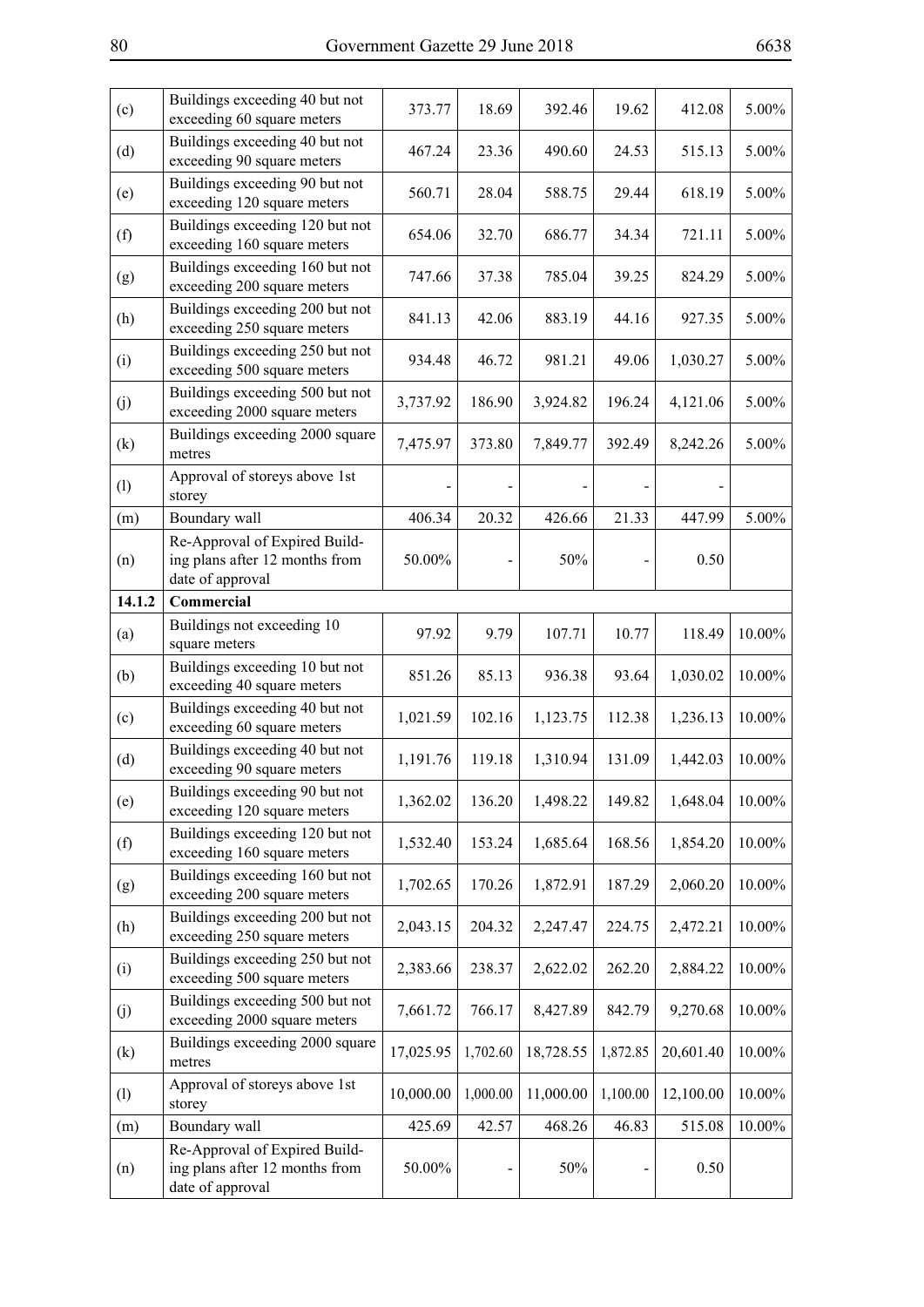| 14.1.3 |                                                                        | Development Schemes and Self help Scheme (Approval and Inspection)           |          |        |          |        |          |       |  |
|--------|------------------------------------------------------------------------|------------------------------------------------------------------------------|----------|--------|----------|--------|----------|-------|--|
| (a)    | Development Scheme not ex-<br>ceeding 50m <sup>2</sup>                 |                                                                              | 347.29   | 17.36  | 364.65   | 18.23  | 382.88   | 5.00% |  |
| (b)    | 50m2 but not 80m <sup>2</sup>                                          | Development Scheme exceeding                                                 | 405.17   | 20.26  | 425.43   | 21.27  | 446.70   | 5.00% |  |
| (c)    | Self help Scheme not exceeding<br>40m <sup>2</sup>                     |                                                                              | 173.64   | 8.68   | 182.33   | 9.12   | 191.44   | 5.00% |  |
| (d)    | Self help Scheme not exceeding<br>60m <sup>2</sup>                     |                                                                              | 196.80   | 9.84   | 206.64   | 10.33  | 216.97   | 5.00% |  |
| 14.1.4 | Second Inspection called, for same item and failure to call Inspection |                                                                              |          |        |          |        |          |       |  |
| (a)    | Second Inspec-<br>tion for same<br>item                                | Resindential,<br>Commercial<br>and Scheme                                    | 44.10    |        | 44.10    |        | 44.10    |       |  |
| (b)    | Failure to call<br>Inspection                                          | Resindential,<br>Commercial<br>and Scheme                                    | 220.50   |        | 220.50   |        | 220.50   |       |  |
| 14.1.5 |                                                                        | Offences and Penalties for none compliance with the building regulations.    |          |        |          |        |          |       |  |
| (a)    | First<br>conviction                                                    | Fine                                                                         | 2,000.00 |        | 2,000.00 |        | 2,000.00 |       |  |
| (b)    | Second<br>conviction                                                   | Fine                                                                         | 4,000.00 |        | 4,000.00 |        | 4,000.00 |       |  |
| 14.1.6 | Illegal excavation of sand within the Town Lands                       |                                                                              |          |        |          |        |          |       |  |
| (a)    | First c<br>onviction                                                   | Fine                                                                         | 4,400.00 |        | 4,400.00 |        | 4,400.00 |       |  |
| (b)    | Second<br>conviction                                                   | Fine                                                                         | 8,800.00 |        | 8,800.00 |        | 8,800.00 |       |  |
| 15     | Subdivision                                                            |                                                                              |          |        |          |        |          |       |  |
| (a)    | Plots in informal and formal<br>settlements                            |                                                                              |          |        |          |        |          |       |  |
| (b)    | Endowment<br>fees                                                      | erf / land value                                                             | 7.50%    |        | 7.50%    |        | 0.08     |       |  |
| 15.1   | <b>Rezoning</b>                                                        |                                                                              |          |        |          |        |          |       |  |
| (a)    | <b>Betterment</b><br>fees                                              | Market value<br>proposed zon-<br>ing/minus<br>market value<br>current zoning | 25%      |        | 25%      |        | 0.25     |       |  |
| 16     | <b>Identifying of Beacons</b>                                          |                                                                              |          |        |          |        |          |       |  |
| 16.1   | <b>Re-identifying beacons</b>                                          |                                                                              |          |        |          |        |          |       |  |
| (a)    | In the informal<br>settlements                                         | Per beacon                                                                   | 140.77   | 7.04   | 147.81   | 7.39   | 155.20   | 5.00% |  |
| (b)    | In the formal<br>settlements                                           | Per beacon                                                                   | 140.77   | 7.04   | 147.81   | 7.39   | 155.20   | 5.00% |  |
| (c)    | Per beacon                                                             |                                                                              | 140.77   | 7.04   | 147.81   | 7.39   | 155.20   | 5.00% |  |
| 17     | <b>Penalties/spot fines</b>                                            |                                                                              |          |        |          |        |          |       |  |
| 17.1   |                                                                        | <b>Informal and Formal settlements</b>                                       |          |        |          |        |          |       |  |
| (a)    | Removal of<br>beacon                                                   | Penalty per erf                                                              | 3,307.50 | 165.38 | 3,472.88 | 173.64 | 3,646.52 | 5.00% |  |
| (b)    | Spot fine, vio-<br>lation of land<br>restrictions                      | Per notice                                                                   | 3,307.50 | 165.38 | 3,472.88 | 173.64 | 3,646.52 | 5.00% |  |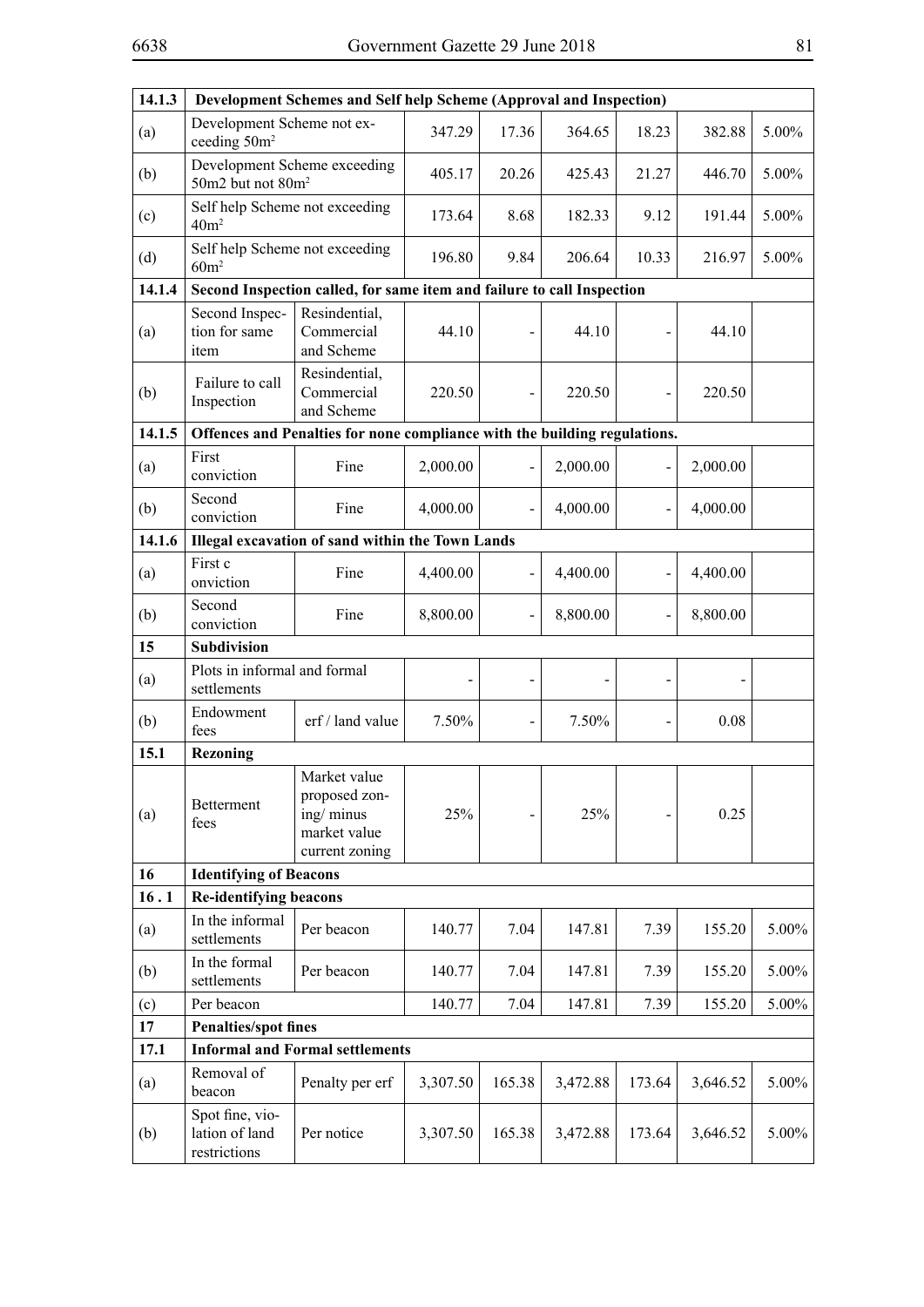| (c)         | Spot fine, il-<br>legal construc-<br>tion/squatting | Per notice                             | 3,307.50 | 165.38 | 3,472.88 | 173.64 | 3,646.52 | 5.00%    |  |  |  |
|-------------|-----------------------------------------------------|----------------------------------------|----------|--------|----------|--------|----------|----------|--|--|--|
| 18          | Sale of immovable properties                        |                                        |          |        |          |        |          |          |  |  |  |
| (a)         | Administration<br>costs                             | at sale                                | 1,604.47 | 80.22  | 1,684.69 | 84.23  | 1,768.93 | 5.00%    |  |  |  |
| (b)         | Advertising costs                                   |                                        |          |        |          |        |          |          |  |  |  |
| (c)         | Clearance<br>Certificate                            | per a request/<br>application          | 71.16    | 3.56   | 74.71    | 3.74   | 78.45    | $5.00\%$ |  |  |  |
| (d)         | Valuation Cer-<br>tificate                          | per a request/<br>application          | 71.16    | 3.56   | 74.71    | 3.74   | 78.45    | 5.00%    |  |  |  |
| Е           |                                                     | <b>ENVIRONMENTAL HEALTH</b>            |          |        |          |        |          |          |  |  |  |
| 19          |                                                     | <b>Fumigation and disinfection fee</b> |          |        |          |        |          |          |  |  |  |
| (a)         | For every room                                      | per a room                             | 126.80   | 11.00  | 138.60   | 13.86  | 152.46   | 10.00%   |  |  |  |
| (b)         | Fumigation<br>certificate                           | new                                    |          |        |          |        | 100.00   |          |  |  |  |
| (a)         | Cattle                                              | Per animal                             | 22.05    | 7.72   | 29.77    | 10.42  | 40.19    | 35.00%   |  |  |  |
| (b)         | Calves                                              | Per animal                             | 11.03    | 3.86   | 14.89    | 5.21   | 20.10    | 35.00%   |  |  |  |
| (c)         | Sheep                                               | Per animal                             | 11.03    | 3.86   | 14.89    | 5.21   | 20.10    | 35.00%   |  |  |  |
| (d)         | Goats                                               | Per animal                             | 11.03    | 3.86   | 14.89    | 5.21   | 20.10    | 35.00%   |  |  |  |
| (e)         | Pigs                                                | Per animal                             | 11.03    | 3.86   | 14.89    | 5.21   | 20.10    | 35.00%   |  |  |  |
| (f)         | Pig killing                                         | Per animal                             | 11.00    | 3.85   | 14.85    | 5.20   | 20.05    | 35.00%   |  |  |  |
| (g)         | Registration<br>and control                         | Per animal                             | 8.51     | 0.85   | 9.36     | 0.94   | 10.30    | 10.00%   |  |  |  |
| $\mathbf F$ | <b>POUND FEES</b>                                   |                                        |          |        |          |        |          |          |  |  |  |
| 21          | <b>Detention fees</b>                               |                                        |          |        |          |        |          |          |  |  |  |
| (a)         | All animals<br>except sheep<br>and goats            | Per animal per<br>day                  | 19.28    | 0.96   | 20.24    | 1.01   | 21.25    | $5.00\%$ |  |  |  |
| (b)         | Sheep and<br>goats                                  | Per animal per<br>day                  | 11.74    | 0.59   | 12.33    | 0.62   | 12.95    | $5.00\%$ |  |  |  |
| 21.1        | <b>Sales of livestock</b>                           |                                        |          |        |          |        |          |          |  |  |  |
| (i)         | Small live-<br>stock-goat,<br>pig, sheep            | Per animal                             | 12.16    | 0.61   | 12.77    | 0.64   | 13.41    | 5.00%    |  |  |  |
| (ii)        | Large live-<br>stock-cattle,<br>donkey, horse       | Per animal                             | 24.31    | 1.22   | 25.52    | 1.28   | 26.80    | 5.00%    |  |  |  |
| 21.2        | <b>Illegal slaughtering</b>                         |                                        |          |        |          |        |          |          |  |  |  |
| (i)         | Small live-<br>stock-goat,<br>pig,sheep             | Per animal                             | 636.69   | 63.67  | 700.36   | 70.04  | 770.40   | 10.00%   |  |  |  |
| (ii)        | Large live-<br>stock-cattle,<br>donkey, horse       | Per animal                             | 636.69   | 63.67  | 700.36   | 70.04  | 770.40   | 10.00%   |  |  |  |
| 22          | <b>Grazing fees</b>                                 |                                        |          |        |          |        |          |          |  |  |  |
| (a)         | All animals<br>except sheep<br>and goats            | Per animal per<br>day                  | 17.24    | 0.86   | 18.10    | 0.90   | 19.00    | 5.00%    |  |  |  |
| (b)         | Sheep and<br>goats                                  | Per animal per<br>day                  | 7.54     | 0.38   | 7.91     | 0.40   | 8.31     | 5.00%    |  |  |  |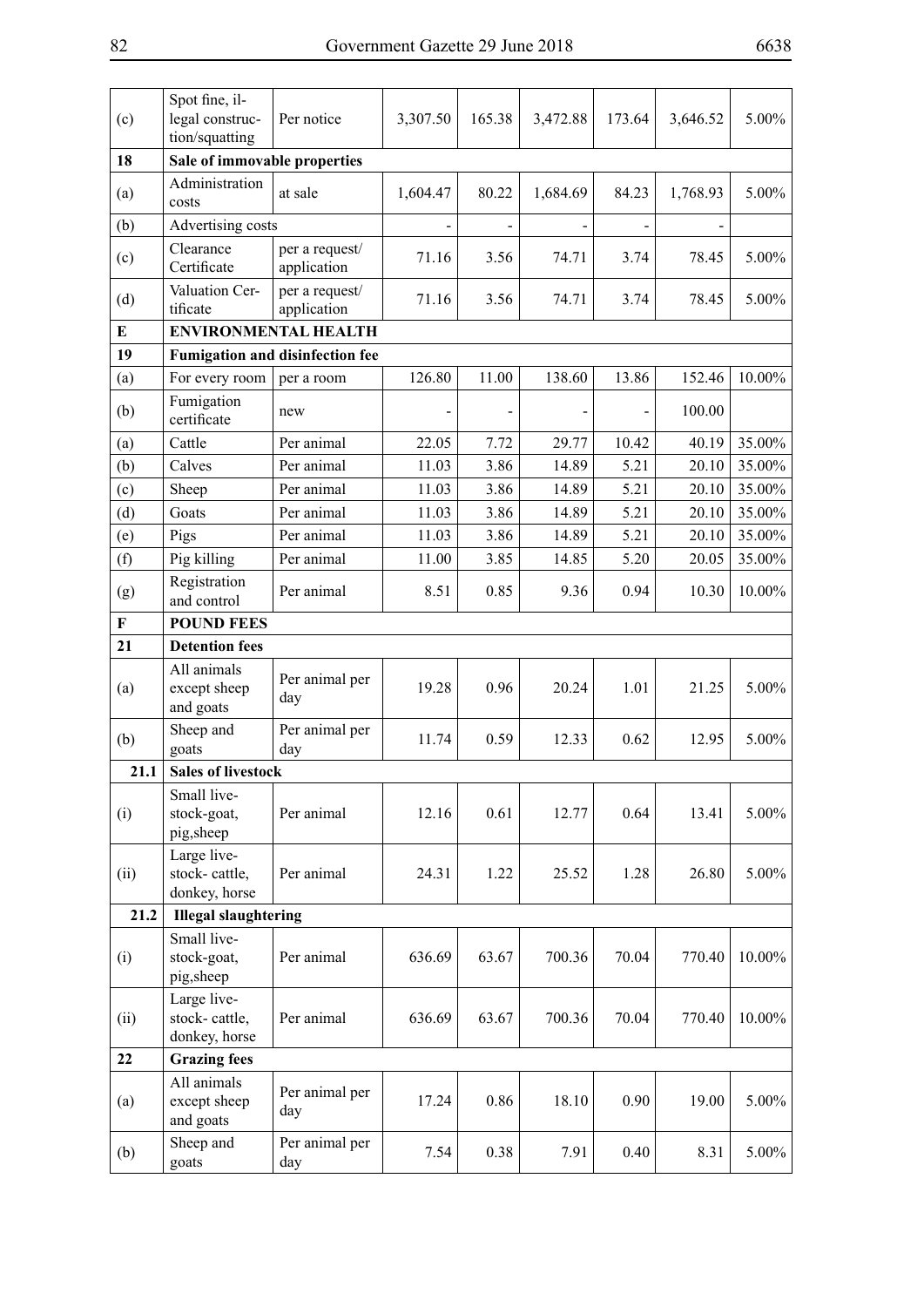| 23  | <b>Feeding fees</b>                              |                                              |          |       |          |       |          |          |
|-----|--------------------------------------------------|----------------------------------------------|----------|-------|----------|-------|----------|----------|
| (a) | All animals<br>except sheep<br>and goats         | Per animal per<br>day                        | 19.28    | 0.96  | 20.24    | 1.01  | 21.25    | 5.00%    |
| (b) | Sheep and<br>goats                               | Per animal per<br>day                        | 11.74    | 0.59  | 12.33    | 0.62  | 12.95    | 5.00%    |
| 24  | <b>Driving fees</b>                              |                                              |          |       |          |       |          |          |
| (a) | All animals<br>except sheep<br>and goats         | Per animal per<br>day                        | 6.38     | 0.32  | 6.70     | 0.34  | 7.04     | 5.00%    |
| (b) | Sheep and<br>goats                               | Per animal per<br>day                        | 6.38     | 0.32  | 6.70     | 0.34  | 7.04     | 5.00%    |
| G   |                                                  | PLANT AND FACILTY HIRE                       |          |       |          |       |          |          |
| 25  | <b>Rentals</b>                                   |                                              |          |       |          |       |          |          |
| (a) | <b>Bulldozer D6</b>                              | Per hour+<br>11.30 per km<br>travelled       | 1,470.00 | 73.50 | 1,543.50 | 77.18 | 1,620.68 | 5.00%    |
| (b) | Road grader                                      | Per hour+<br>11.30 per km<br>travelled       | 1,260.00 | 63.00 | 1,323.00 | 66.15 | 1,389.15 | 5.00%    |
| (c) | Back hoe<br>loader                               | Per hour+<br>11.30 per km<br>travelled       | 840.00   | 42.00 | 882.00   | 44.10 | 926.10   | 5.00%    |
| (d) | Rescue Pump<br>facility                          | Per hour+<br>11.30 per km<br>travelled       | 796.16   | 39.81 | 835.96   | 41.80 | 877.76   | 5.00%    |
| (e) | Tipper truck,<br>7 ton                           | Per trip+ 11.30<br>per km trav-<br>elled     | 536.04   | 26.80 | 562.84   | 28.14 | 590.98   | 5.00%    |
| (f) | Tipper truck,<br>10 ton                          | Per trip+ 11.30<br>per km trav-<br>elled     | 840.00   | 42.00 | 882.00   | 44.10 | 926.10   | 5.00%    |
| (g) | Water tank                                       | Per tank+<br>11.30 per km<br>travelled       | 516.10   | 25.81 | 541.91   | 27.10 | 569.00   | 5.00%    |
| (h) | Tractor(for<br>skip containers<br>only)          | per day or part<br>thereof                   | 735.00   | 36.75 | 771.75   | 38.59 | 810.34   | 5.00%    |
| (i) | <b>Public Address</b><br>System                  | Per day or part<br>thereof                   | 140.76   | 7.04  | 147.79   | 7.39  | 155.18   | 5.00%    |
| (j) | Fire Truck (not<br>a call out fee)               | Per day or<br>part thereof +<br>11.30 per km | 853.17   | 42.66 | 895.83   | 44.79 | 940.62   | 5.00%    |
| (k) | Concrete<br>Mixer                                | Per day or part<br>thereof                   | 307.16   | 15.36 | 322.52   | 16.13 | 338.65   | 5.00%    |
| (1) | Compactor<br>machine                             | Per day or part<br>thereof                   | 307.16   | 15.36 | 322.52   | 16.13 | 338.65   | 5.00%    |
| (m) | Road sweeper<br>machine                          | Per trip+ 11.30<br>per km trav-<br>elled     |          |       |          |       |          | $5.00\%$ |
| (n) | Conference<br>facility - Engi-<br>neering Office | Per day or part<br>thereof                   |          |       | 350.00   |       | 350.00   |          |

 $\overline{\phantom{0}}$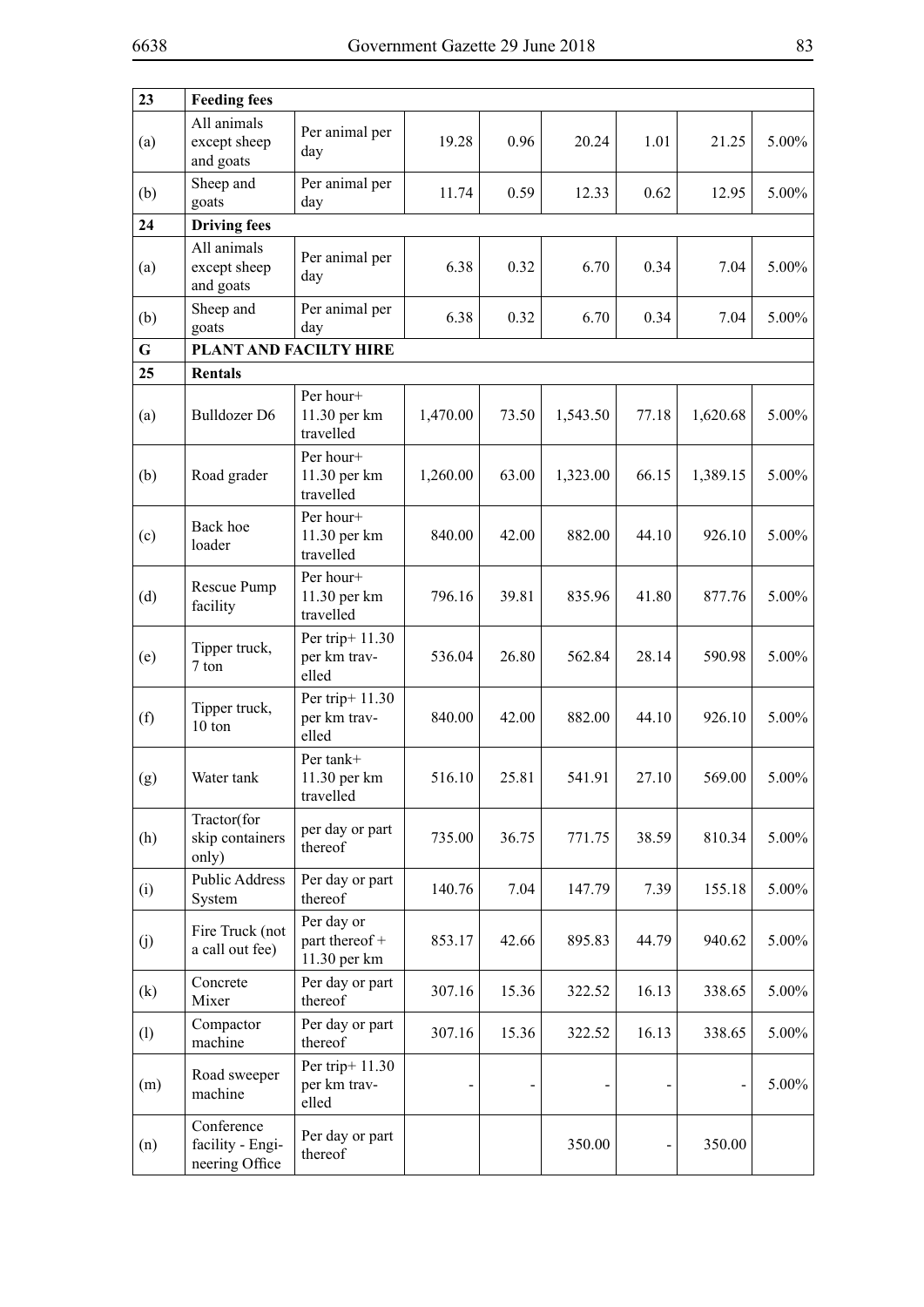| (0)         | Board Room -<br>Oshakati Civic<br>Centre                              | Per day or part<br>thereof    | 737.08   | 36.85 | 773.94   | 38.70 | 812.63   | 5.00% |
|-------------|-----------------------------------------------------------------------|-------------------------------|----------|-------|----------|-------|----------|-------|
| (p)         | Auditorium<br>Room - Os-<br>hakati Civic<br>Centre                    | Per day or part<br>thereof    | 1,474.17 | 73.71 | 1,547.87 | 77.39 | 1,625.27 | 5.00% |
| (q)         | Kiosk - Os-<br>hakati Civic<br>Centre                                 | As per Tender<br>requirements |          |       |          |       |          |       |
| (r)         | Hydro blast                                                           | per hour or part<br>there of  | 453.60   | 22.68 | 476.28   | 23.81 | 500.09   | 5.00% |
| (s)         | Generator set                                                         | per day or<br>parthere of     | 793.80   | 39.69 | 833.49   | 41.67 | 875.16   | 5.00% |
| (t)         | lawm mower                                                            | per day or<br>parthere of     |          |       | 350.00   |       | 350.00   |       |
| $\mathbf H$ |                                                                       | RENTALS, RATES AND TAXES      |          |       |          |       |          |       |
| 26          | <b>Old houses</b>                                                     |                               |          |       |          |       |          |       |
| (a)         | Houses                                                                | Per month                     | 309.57   | 15.48 | 325.04   | 16.25 | 341.30   | 5.00% |
| 27          | <b>Flats</b>                                                          |                               |          |       |          |       |          |       |
| (a)         | Flats                                                                 | Per month                     | 309.57   | 15.48 | 325.05   | 16.25 | 341.30   | 5.00% |
| 28          | <b>Better housing</b>                                                 |                               |          |       |          |       |          |       |
| (a)         | <b>Better houses</b><br>type 1                                        | Per month                     | 406.25   | 20.31 | 426.56   | 21.33 | 447.89   | 5.00% |
| (b)         | <b>Better</b> houses<br>type 2                                        | Per month                     | 487.64   | 24.38 | 512.02   | 25.60 | 537.62   | 5.00% |
| (c)         | <b>Better</b> houses<br>type 3                                        | Per month                     | 568.86   | 28.44 | 597.30   | 29.86 | 627.16   | 5.00% |
| (d)         | <b>Better</b> houses<br>type 4                                        | Per month                     | 893.90   | 44.69 | 938.59   | 46.93 | 985.52   | 5.00% |
| (e)         | <b>Better houses</b><br>type 5                                        | Per month                     | 1,056.35 | 52.82 | 1,109.17 | 55.46 | 1,164.62 | 5.00% |
| 29          | Plot rent                                                             |                               |          |       |          |       |          |       |
| (a)         | Informal settle-<br>ment-Residen-<br>tial plot                        | Per month                     | 22.73    | 1.14  | 23.87    | 1.19  | 25.06    | 5.00% |
| (b)         | Informal settle-<br>memt-Business<br>plot-SMALL                       | Per month                     | 49.02    | 2.45  | 51.47    | 2.57  | 54.04    | 5.00% |
| (c)         | Informal settle-<br>memt-Business<br>${\rm plot}\text{-}{\rm MEDIUM}$ | Per month                     | 140.07   | 7.00  | 147.07   | 7.35  | 154.43   | 5.00% |
| (d)         | Home Base<br><b>Business Plot</b>                                     | Per month                     | 130.00   |       | 130.00   |       | 130.00   |       |
| (e)         | Transfer of<br>rights                                                 | Per month                     | 294.15   | 14.71 | 308.86   | 15.44 | 324.30   | 5.00% |
| (f)         | Informal settle-<br>memt-Business<br>plot Large                       | Per month                     | 231.53   | 11.58 | 243.10   | 12.16 | 255.26   | 5.00% |
| (g)         | Certificate of<br>Occupation<br>Rights                                | Per month                     | 160.45   | 8.02  | 168.47   | 8.42  | 176.89   | 5.00% |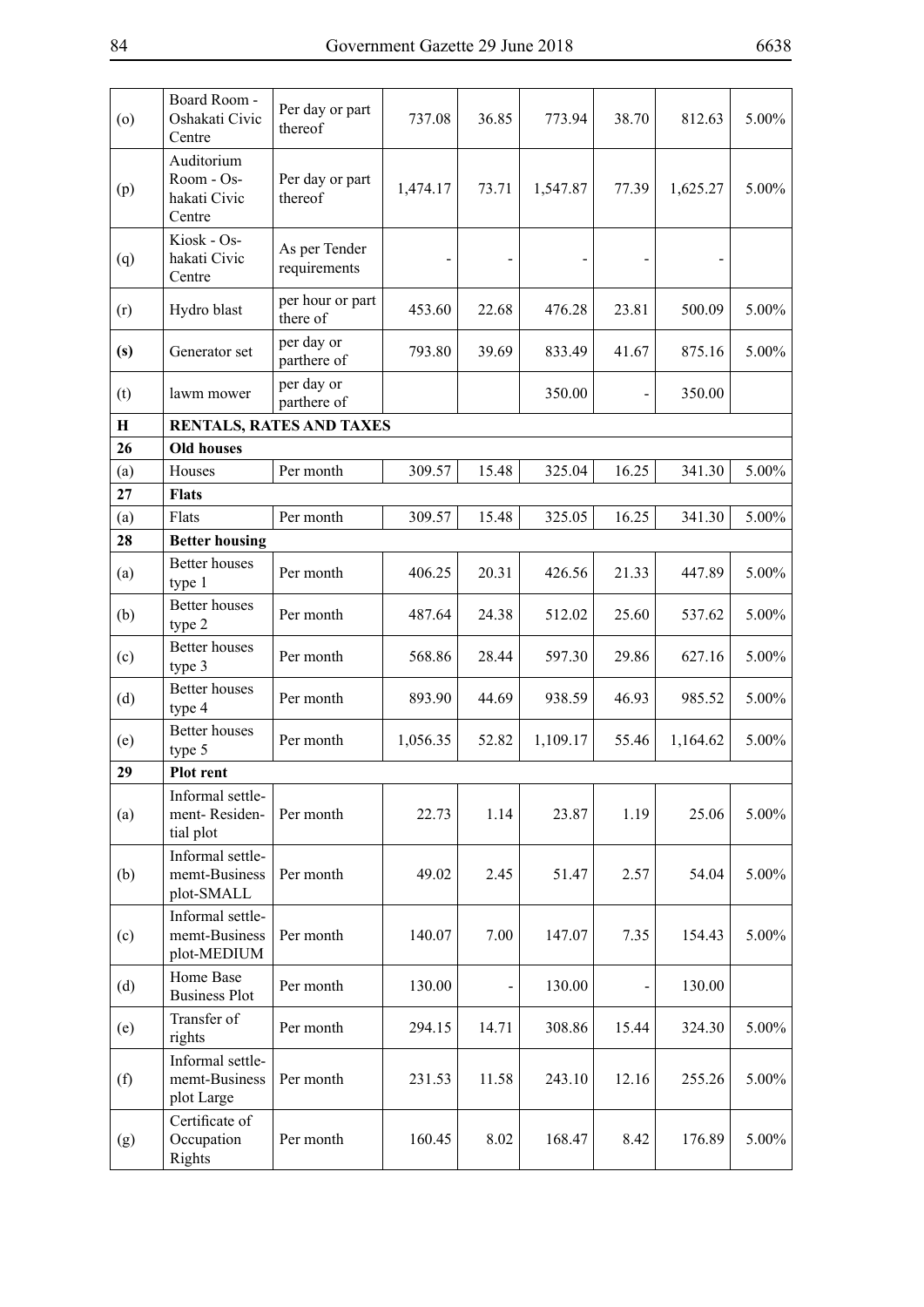| 29.1 | <b>Royalty or/Lessee Fees</b>                                                        |                             |          |                |          |                          |          |          |
|------|--------------------------------------------------------------------------------------|-----------------------------|----------|----------------|----------|--------------------------|----------|----------|
| (a)  | Residential -on<br>site value(Area<br>$x\;25.00$ ) x rate<br>divided by 12<br>months | Per annum                   | 0.1389   | 0.01           | 0.15     | 0.01                     | 0.15     | 5.00%    |
| (b)  | Business -on<br>site value(Area<br>$x\;25.00$ ) x rate<br>divided by 12<br>months    | Per annum                   | 0.1736   | 0.01           | 0.18     | 0.01                     | 0.19     | 5.00%    |
| (c)  | Town land -on<br>site value(Area<br>$x \; 25.00$ ) x rate<br>divided by 12<br>months | Per annum                   | 0.0810   | 0.00           | 0.09     | 0.00                     | 0.09     | 5.00%    |
| (d)  | Rent of Coun-<br>cil Properties<br>e.g office,<br>workshop,<br>business site         | Per square<br>meter         | 46.31    | 2.32           | 48.62    | 2.43                     | 51.05    | 5.00%    |
| 29.2 | <b>Advertisement and others</b>                                                      |                             |          |                |          |                          |          |          |
| (a)  | <b>Billboard</b> stand<br>-Structure                                                 | Per structure,<br>per month | 1,823.26 | 91.16          | 1,914.42 | 95.72                    | 2,010.14 | 5.00%    |
| (b)  | Gantry Struc-<br>ture                                                                | Per structure,<br>per month | 3,038.77 | 151.94         | 3,190.70 | 159.54                   | 3,350.24 | 5.00%    |
| (c)  | Tower e.g<br>Communica-<br>tion Network<br>Tower                                     | Per tower, per<br>month     | 1,823.26 | 91.16          | 1,914.42 | 95.72                    | 2,010.14 | 5.00%    |
| (d)  | Medium                                                                               |                             | 607.75   | 30.39          | 638.14   | 31.91                    | 670.05   | 5.00%    |
| (e)  | Small                                                                                |                             | 303.88   | 15.19          | 319.07   | 15.95                    | 335.02   | 5.00%    |
| 30   | <b>Assessment rates &amp; PTO</b>                                                    |                             |          |                |          |                          |          |          |
| 30.1 | <b>Residential</b>                                                                   |                             |          |                |          |                          |          |          |
| (a)  | on site value                                                                        | Per annum                   | 0.02558  | $\blacksquare$ | 0.03     | $\overline{\phantom{0}}$ | 0.03     | $0.00\%$ |
| (b)  | On improve-<br>ment value                                                            | Per annum                   | 0.00956  |                | 0.01     |                          | 0.01     | $0.00\%$ |
| (c)  | On uniprove-<br>ment value<br>(penalty clause<br>after 2 yrs)                        | Per annum                   | 0.005 33 |                | 0.01     |                          | $0.01\,$ | $0.00\%$ |
| 30.2 | <b>Business</b>                                                                      |                             |          |                |          |                          |          |          |
| (a)  | on site value                                                                        | Per annum                   | 0.02582  |                | 0.03     |                          | $0.03\,$ | $0.00\%$ |
| (b)  | On improve-<br>ment value                                                            | Per annum                   | 0.01077  |                | 0.01     |                          | 0.01     | $0.00\%$ |
| (c)  | On unimprove-<br>ment value<br>(penalty clause<br>after 2 yrs)                       | Per annum                   | 0.00579  |                | 0.01     |                          | $0.01\,$ | $0.00\%$ |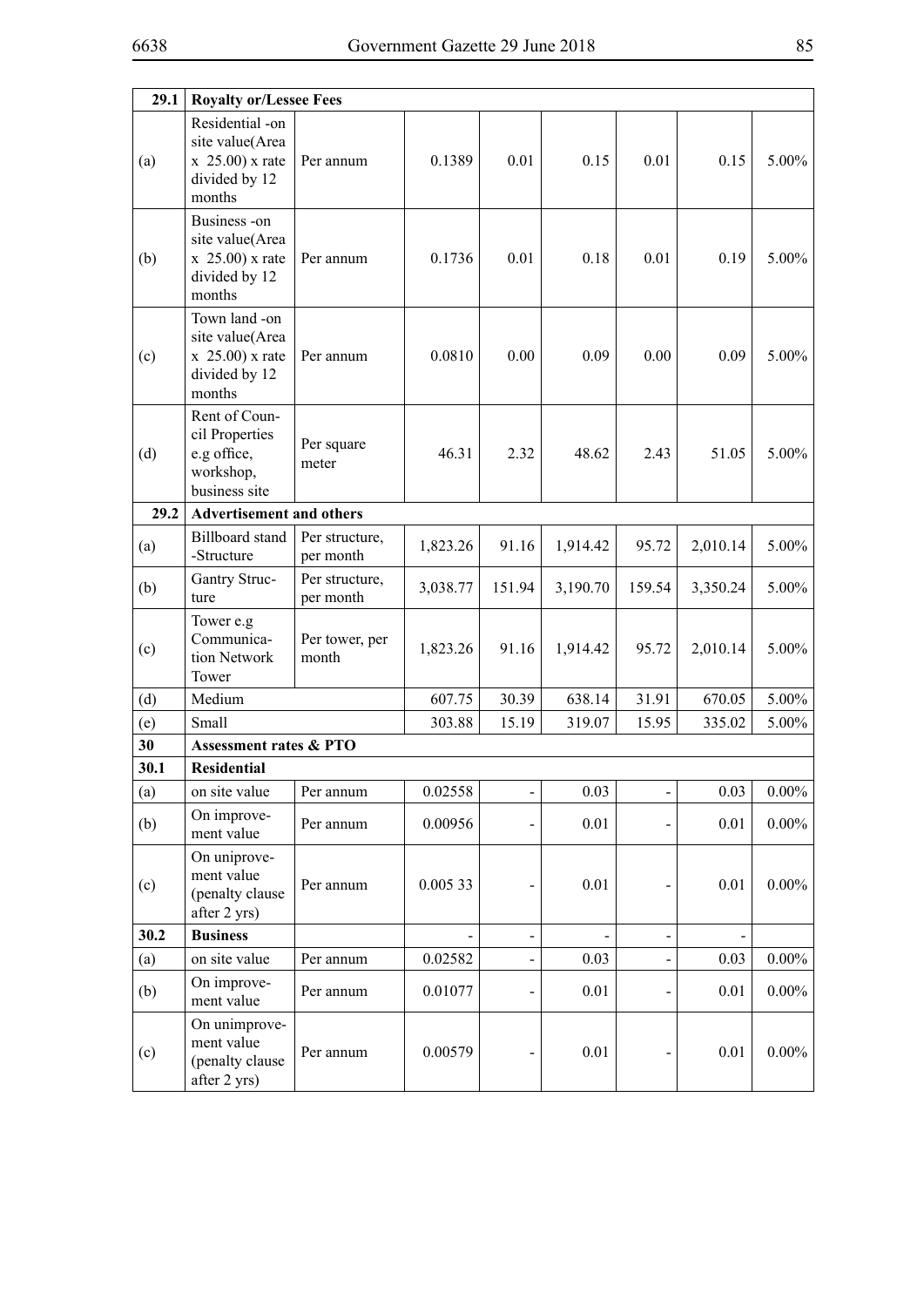| 30.3   |                                                           | <b>Permission to Occupy fees (PTO)</b>                        |        |       |        |       |        |          |
|--------|-----------------------------------------------------------|---------------------------------------------------------------|--------|-------|--------|-------|--------|----------|
| 30.3.1 | <b>Residential</b><br>PTO tariff                          | <b>Informal</b>                                               |        |       |        |       |        |          |
| 1      | Basic charges                                             | Applicable to<br>the Land as<br>from $3001m^2$<br>and greater | 77.68  | 3.88  | 81.56  | 4.08  | 85.64  | $5.00\%$ |
| 2(a)   | Land of the size in "0<br>1000"<br>square meters          |                                                               | 43.30  | 2.16  | 45.46  | 2.27  | 47.73  | 5.00%    |
| (b)    | Land of the size in "1001<br>2000"<br>square meters       |                                                               | 58.58  | 2.93  | 61.50  | 3.08  | 64.58  | $5.00\%$ |
| (c)    | Land of the size in "2001<br>3000"<br>square meters       |                                                               | 77.68  | 3.88  | 81.56  | 4.08  | 85.64  | 5.00%    |
| (d)    | Land of the<br>size in "3001<br>4000"<br>square<br>meters | 57.00 per 1000<br>square meter<br>plus basic<br>charge        | 150.26 | 7.51  | 157.77 | 7.89  | 165.66 | $5.00\%$ |
| (e)    | Land of the<br>size in "4001<br>5000" square<br>meters    | 57.00 per 1000<br>square meter<br>plus basic<br>charge        | 222.84 | 11.14 | 233.98 | 11.70 | 245.68 | 5.00%    |
| (f)    | Land of the<br>size in "5001<br>6000"<br>square<br>meters | 57.00 per 1000<br>square meter<br>plus basic<br>charge        | 295.43 | 14.77 | 310.20 | 15.51 | 325.71 | 5.00%    |
| (g)    | Land of the<br>size in "6001<br>7000" square<br>meters    | 57.00 per 1000<br>square meter<br>plus basic<br>charge        | 368.01 | 18.40 | 386.41 | 19.32 | 405.73 | 5.00%    |
| (h)    | Land of the<br>size in "7001<br>8000"<br>square<br>meters | 57.00 per 1000<br>square meter<br>plus basic<br>charge        | 440.59 | 22.03 | 462.62 | 23.13 | 485.75 | $5.00\%$ |
| (i)    | Land of the<br>size in "8001<br>9000"<br>square<br>meters | 57.00 per 1000<br>square meter<br>plus basic<br>charge        | 513.18 | 25.66 | 538.83 | 26.94 | 565.78 | $5.00\%$ |
| (j)    | Land of the<br>size in "9001<br>10000" square<br>meters   | 57.00 per 1000<br>square meter<br>plus basic<br>charge        | 585.76 | 29.29 | 615.05 | 30.75 | 645.80 | $5.00\%$ |
| 30.3.2 | <b>Business PTO</b><br>tariff                             | <b>Informal</b>                                               |        |       |        |       |        |          |
| 1      | Basic charges                                             | Applicable to<br>the Land as<br>from 2001m2<br>and greater    | 166.75 | 8.34  | 175.09 | 8.75  | 183.85 | $5.00\%$ |
| 2. (a) | Land of the size in "0<br>1000"<br>square meters          |                                                               | 121.40 | 6.07  | 127.47 | 6.37  | 133.84 | $5.00\%$ |
| (b)    | Land of the size in "1001<br>2000"<br>square meters       |                                                               | 166.75 | 8.34  | 175.09 | 8.75  | 183.85 | $5.00\%$ |
| (c)    | Land of the<br>size in "2001<br>3000" square<br>meters    | 31.00 per 1000<br>square meter<br>plus basic<br>charge        | 208.11 | 10.41 | 218.51 | 10.93 | 229.44 | $5.00\%$ |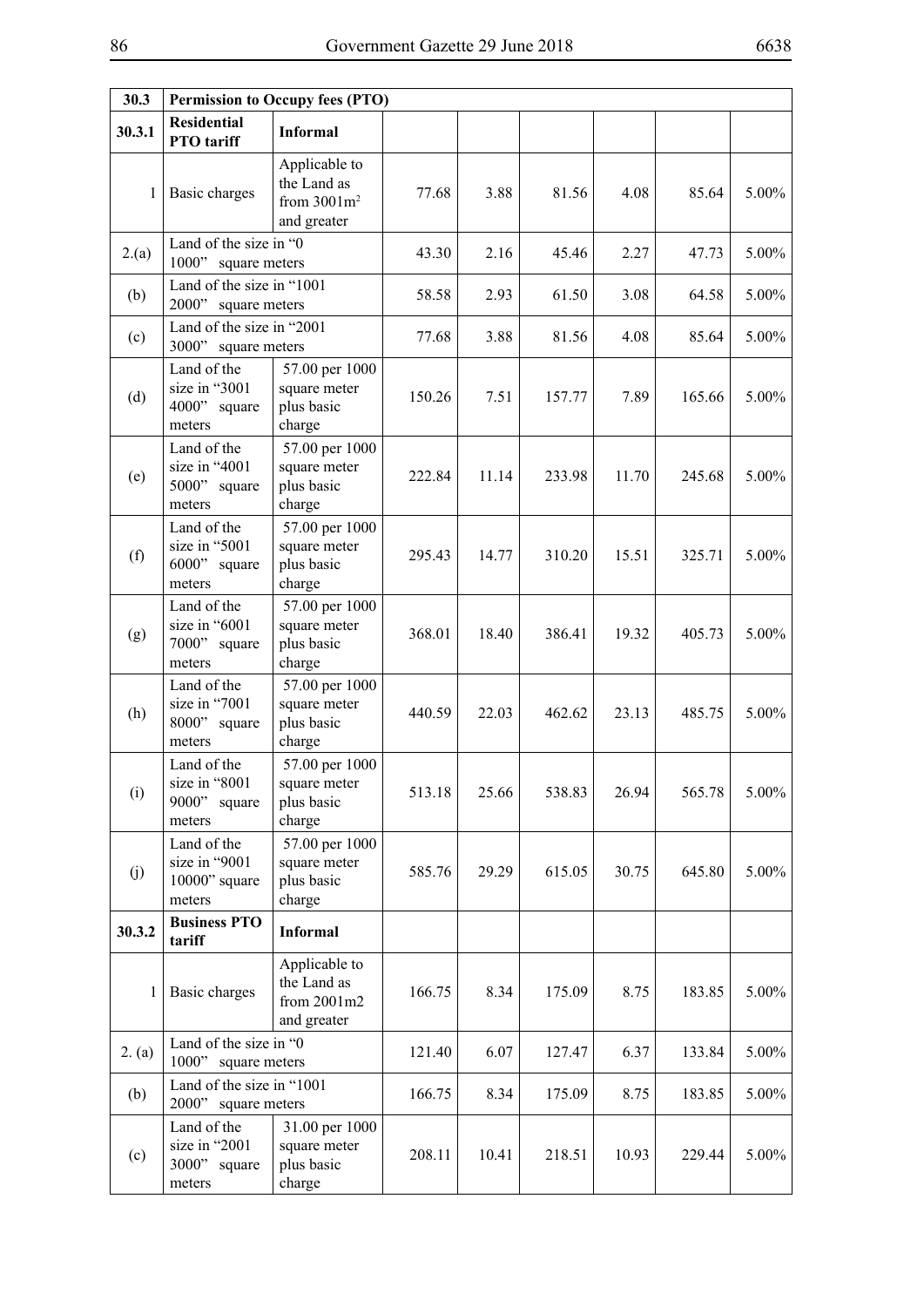| (d)    | Land of the<br>size in "3001<br>4000" square<br>meters  | 31.00 per 1000<br>square meter<br>plus basic<br>charge | 249.46 | 12.47 | 261.94 | 13.10 | 275.03 | $5.00\%$                         |
|--------|---------------------------------------------------------|--------------------------------------------------------|--------|-------|--------|-------|--------|----------------------------------|
| (e)    | Land of the<br>size in "4001<br>5000" square<br>meters  | 31.00 per 1000<br>square meter<br>plus basic<br>charge | 290.28 | 14.51 | 304.79 | 15.24 | 320.03 | $5.00\%$                         |
| (f)    | Land of the<br>size in "5001<br>6000" square<br>meters  | 31.00 per 1000<br>square meter<br>plus basic<br>charge | 332.17 | 16.61 | 348.78 | 17.44 | 366.22 | $5.00\%$                         |
| (g)    | Land of the<br>size in "6001<br>7000" square<br>meters  | 31.00 per 1000<br>square meter<br>plus basic<br>charge | 373.53 | 18.68 | 392.20 | 19.61 | 411.81 | $5.00\%$                         |
| (h)    | Land of the<br>size in "7001<br>8000" square<br>meters  | 31.00 per 1000<br>square meter<br>plus basic<br>charge | 414.88 | 20.74 | 435.63 | 21.78 | 457.41 | $5.00\%$                         |
| (i)    | Land of the<br>size in "8001<br>9000" square<br>meters  | 31.00 per 1000<br>square meter<br>plus basic<br>charge | 456.24 | 22.81 | 479.05 | 23.95 | 503.00 | 5.00%                            |
| (j)    | Land of the<br>size in "9001<br>10000" square<br>meters | 31.00 per 1000<br>square meter<br>plus basic<br>charge | 498.13 | 24.91 | 523.04 | 26.15 | 549.19 | $5.00\%$                         |
|        |                                                         |                                                        |        |       |        |       |        |                                  |
| 30.3.3 | Proposed land use rate                                  |                                                        |        |       |        |       |        |                                  |
|        | <b>Residential</b>                                      |                                                        |        |       |        |       |        |                                  |
|        | Oshakati West                                           | per square<br>meter                                    |        |       |        |       | 45.00  |                                  |
|        | Oshakati East                                           | per square<br>meter                                    |        |       |        |       | 60.00  | $0.00\%$                         |
|        | Extension 16<br>(Okakukiip-<br>upu)                     | per square<br>meter                                    |        |       |        |       | 150.00 |                                  |
|        | Ekuku                                                   | per square<br>meter                                    |        |       |        |       | 80.00  | $0.00\%$<br>$0.00\%$<br>$0.00\%$ |
|        | Oshakati North<br>(Ehenye)                              | per square<br>meter                                    |        |       |        |       | 80.00  | $0.00\%$                         |
|        | <b>Business</b>                                         |                                                        |        |       |        |       |        |                                  |
|        | Oshakati West                                           | per square<br>meter                                    |        |       |        |       | 120.00 | $0.00\%$                         |
|        | Oshakati East                                           | per square<br>meter                                    |        |       |        |       | 140.00 |                                  |
|        | Extension 16<br>(Okakukiip-<br>upu)                     | per square<br>meter                                    |        |       |        |       | 170.00 |                                  |
|        | Ekuku                                                   | per square<br>meter                                    |        |       |        |       | 110.00 | $0.00\%$<br>$0.00\%$<br>$0.00\%$ |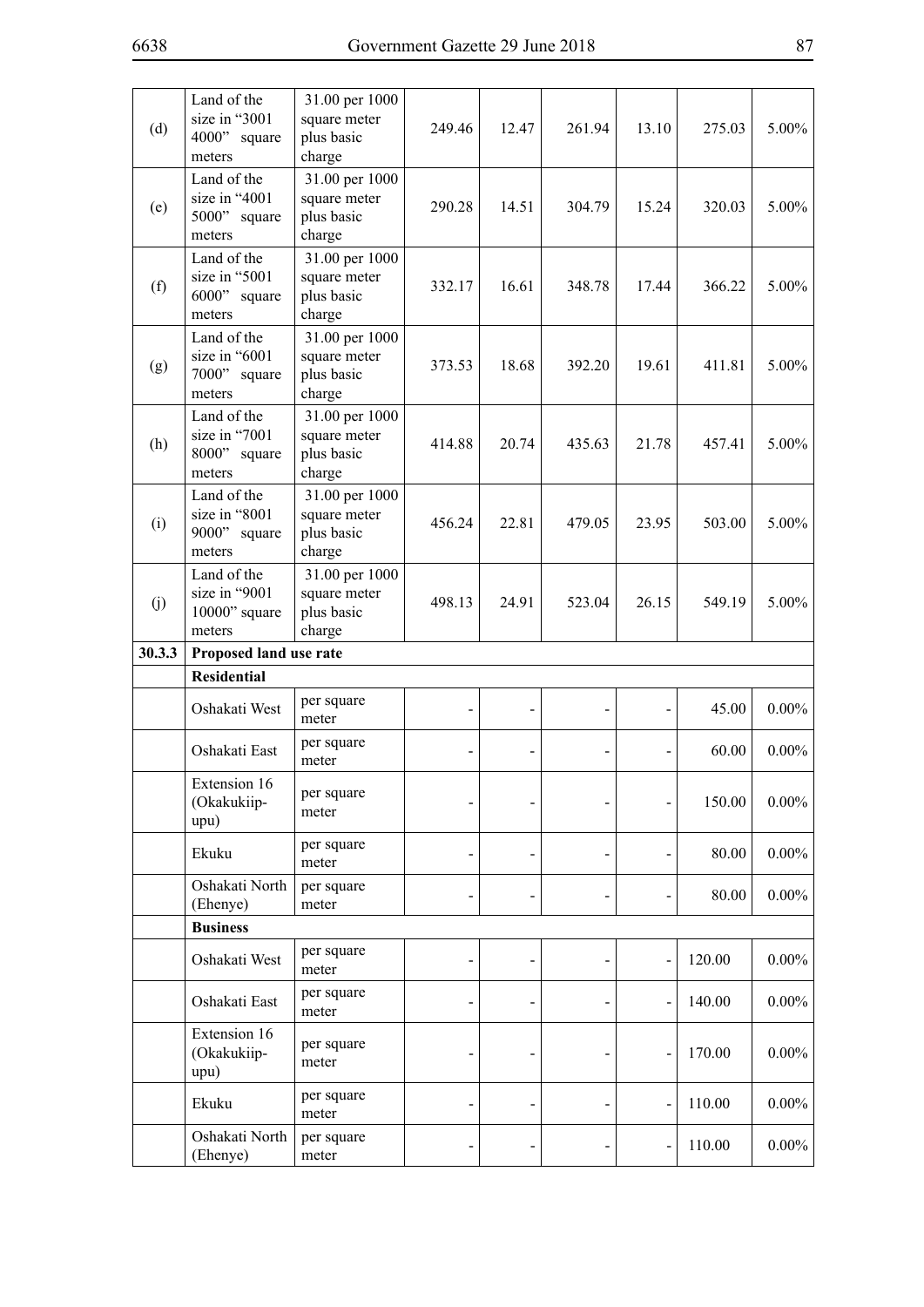| Institution                                       |                        |                                                                                                    |  |          |          |
|---------------------------------------------------|------------------------|----------------------------------------------------------------------------------------------------|--|----------|----------|
| Oshakati West                                     | per square<br>meter    |                                                                                                    |  | 45.00    | $0.00\%$ |
| Oshakati East                                     | per square<br>meter    |                                                                                                    |  | 60.00    | $0.00\%$ |
| Extension 16<br>(Okakukiip-<br>upu)               | per square<br>meter    |                                                                                                    |  | 150.00   | $0.00\%$ |
| Ekuku                                             | per square<br>meter    |                                                                                                    |  | 70.00    | $0.00\%$ |
| Oshakati North<br>(Ehenye)                        | per square<br>meter    |                                                                                                    |  | 70.00    | $0.00\%$ |
|                                                   |                        |                                                                                                    |  |          |          |
| Cosmetics                                         | Block-D3               |                                                                                                    |  | 150.00   | $0.00\%$ |
| Raw Meat and<br>Fresh fish                        | Block-E1               |                                                                                                    |  | 350.00   | $0.00\%$ |
| Cooked Food<br>and Drinks                         | Block E3&E4            |                                                                                                    |  | 300.00   | $0.00\%$ |
| <b>Drinks</b>                                     | Block-D1               |                                                                                                    |  | 200.00   | $0.00\%$ |
| Secondhand<br>clothes (open<br>area)              | Block-F-8              |                                                                                                    |  | 150.00   | $0.00\%$ |
| Fresh Vegeta-<br>ble and Fruits                   | Block-E2               |                                                                                                    |  | 180.00   | $0.00\%$ |
|                                                   |                        |                                                                                                    |  | 100.00   | $0.00\%$ |
|                                                   |                        |                                                                                                    |  | 65.00    | $0.00\%$ |
| Shop and store<br>Small: Tradi-<br>tional Clothes | Block-F-8              |                                                                                                    |  | 600.00   | $0.00\%$ |
| Shop and Store<br>small: New<br>Clothes           | Block-F-3              |                                                                                                    |  | 600.00   | $0.00\%$ |
| Shop and Store<br>big                             | $Block$ $-F-8$         |                                                                                                    |  | 900.00   | $0.00\%$ |
| Shop and Store                                    | F8-23                  |                                                                                                    |  | 1,200.00 | $0.00\%$ |
| Fire Wood                                         | Open Area              |                                                                                                    |  | 100.00   | $0.00\%$ |
| Wooden Poles                                      | Open Area              |                                                                                                    |  | 300.00   | $0.00\%$ |
| Beds (wooden<br>/metal)                           | Open Area              |                                                                                                    |  | 450.00   | $0.00\%$ |
| Live chicken                                      | Open Area              |                                                                                                    |  | 130.00   | $0.00\%$ |
| Empty<br>containers                               | Parking Area           |                                                                                                    |  | 400.00   | $0.00\%$ |
| Braai meat                                        | Open area              |                                                                                                    |  | 200.00   | $0.00\%$ |
| Ropes and Nets                                    |                        |                                                                                                    |  | 80.00    | $0.00\%$ |
| Second Hand<br>cars Sales                         | Parking area -A        |                                                                                                    |  | 250.00   | $0.00\%$ |
| Day visitors                                      | 3 days per<br>week     |                                                                                                    |  | 30.00    | $0.00\%$ |
| <b>Bulk Suppliers</b>                             | Per load               |                                                                                                    |  | 100.00   | $0.00\%$ |
| Terminal<br>offices                               | <b>Bus Terminal</b>    |                                                                                                    |  | 1,500.00 | $0.00\%$ |
| Ablution<br>facilities                            | blocks to be<br>leased |                                                                                                    |  | 1,000.00 | $0.00\%$ |
|                                                   |                        | <b>OPEN MARKET FEES</b><br><b>Traditional Products (shaded)</b><br>Tradition Products (Open Areas) |  |          |          |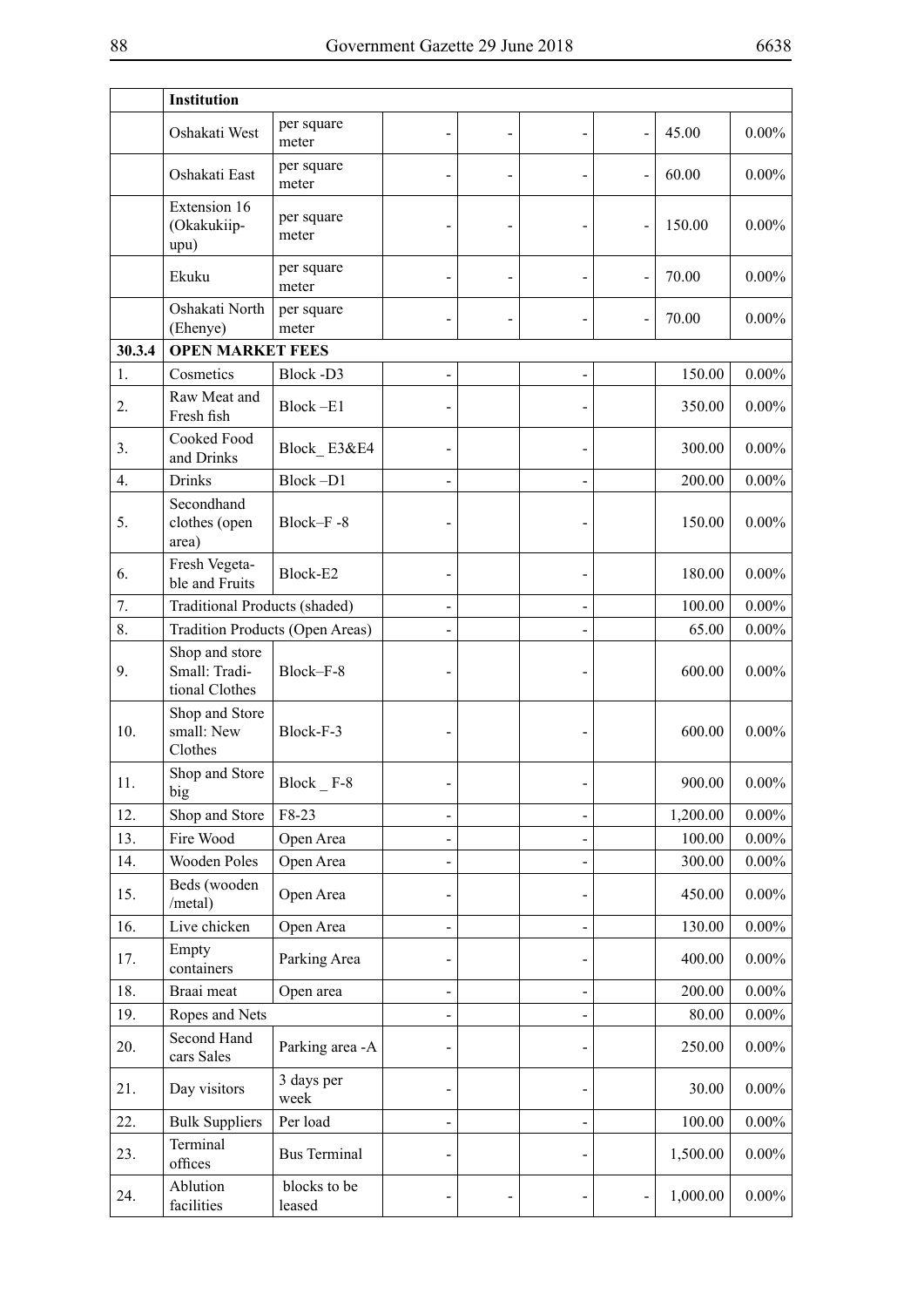| 25. | Car wash                                                    | <b>Bus Terminal</b>                                                 |          |        |          |        | 5,000.00 | $0.00\%$ |
|-----|-------------------------------------------------------------|---------------------------------------------------------------------|----------|--------|----------|--------|----------|----------|
| 26. | Observation<br>Tower                                        | Tower                                                               |          |        |          |        |          | $0.00\%$ |
| 27. | Cold storages                                               | <b>Block E</b>                                                      |          |        |          |        | 1,500.00 | $0.00\%$ |
| 27  | <b>MISCELLANEOUS</b>                                        |                                                                     |          |        |          |        |          |          |
| 31  | Grave space                                                 |                                                                     |          |        |          |        |          |          |
| (a) | Still born                                                  |                                                                     | 220.50   | 11.03  | 231.53   | 11.58  | 243.10   | 5.00%    |
| (b) | Child (0 age - 11 years)                                    |                                                                     | 378.00   | 18.90  | 396.90   | 19.85  | 416.75   | 5.00%    |
| (c) | Adult (11 years - above)                                    |                                                                     | 420.00   | 21.00  | 441.00   | 22.05  | 463.05   | 5.00%    |
| (d) | Mass Grave                                                  | Charges as per<br>human remains<br>as in $(a)$ , $(b)$<br>and $(c)$ |          |        |          |        |          |          |
| 32  | <b>Fitness Certificates</b>                                 |                                                                     |          |        |          |        |          |          |
| (a) | <b>Medium Business</b>                                      |                                                                     | 895.95   | 44.80  | 940.75   | 47.04  | 987.78   | 5.00%    |
| (b) | Hawkers                                                     |                                                                     | 102.10   | 5.11   | 107.21   | 5.36   | 112.57   | 5.00%    |
| (c) | Peddlers                                                    |                                                                     | 446.70   | 22.33  | 469.03   | 23.45  | 492.49   | 5.00%    |
| (d) | Large business e.g coke, meatco                             |                                                                     | 1,531.54 | 76.58  | 1,608.11 | 80.41  | 1,688.52 | 5.00%    |
|     | chain store eg waltons                                      |                                                                     | 1,213.75 | 60.69  | 1,274.43 | 63.72  | 1,338.16 | 5.00%    |
| (e) | Small business                                              |                                                                     | 446.70   | 22.33  | 469.03   | 23.45  | 492.49   | 5.00%    |
| (f) | Cuca Shops                                                  |                                                                     | 191.44   | 9.57   | 201.01   | 10.05  | 211.07   | 5.00%    |
| (g) | Caterers                                                    |                                                                     | 148.05   | 7.40   | 155.45   | 7.77   | 163.22   | 5.00%    |
| (h) | Penalty on late payment (all<br>types of Certificates)      |                                                                     | 63.81    | 3.19   | 67.00    | 3.35   | 70.36    | 5.00%    |
| (1) | Temporary fit-<br>ness certificate                          | charged per<br>day                                                  |          |        | 90.00    |        | 90.00    |          |
| 33  |                                                             | Renting of the Independence Stadium                                 |          |        |          |        |          |          |
| (a) | Atheletic events / competitions<br>per day                  |                                                                     |          |        |          |        |          |          |
| (b) |                                                             | Soccer league per league per day                                    |          |        |          |        |          |          |
| (c) | Soccer tournament per tourna-<br>ment per day               |                                                                     |          |        |          |        |          |          |
| (d) | Charitable gathering per day                                |                                                                     |          |        |          |        |          |          |
| (e) | Double-header per day                                       |                                                                     |          |        |          |        |          |          |
| (f) | Other meetings other listed<br>above per day                |                                                                     |          |        |          |        |          |          |
| (g) | Light usage for all events per<br>hours (Additional charge) |                                                                     |          |        |          |        |          |          |
| 34  | <b>Cutting and removing of trees</b>                        |                                                                     |          |        |          |        |          |          |
| (a) | Small trees or bushes                                       |                                                                     | 205.07   | 102.53 | 307.60   | 153.80 | 461.40   | 50.00%   |
| (b) | Large trees                                                 |                                                                     | 372.09   | 186.05 | 558.14   | 279.07 | 837.21   | 50.00%   |
| (c) | Illegal cutting of trees                                    |                                                                     | 364.65   | 18.23  | 382.88   | 19.14  | 402.03   | $5.00\%$ |
| 35  | <b>Adverts on walls and streets</b>                         |                                                                     |          |        |          |        |          |          |
| (a) | Per square<br>metre                                         | Per application                                                     | 72.93    | 3.65   | 76.58    | 3.83   | 80.41    | 5.00%    |
| (b) | Illegal adverts<br>per square<br>metre                      | Per illegal<br>advert                                               | 364.65   | 18.23  | 382.88   | 19.14  | 402.03   | 5.00%    |
| 36  |                                                             | Displaying items in designated area                                 |          |        |          |        |          |          |
| (a) | Vehicle                                                     | Per month or<br>part thereof                                        |          |        |          |        |          | $0.00\%$ |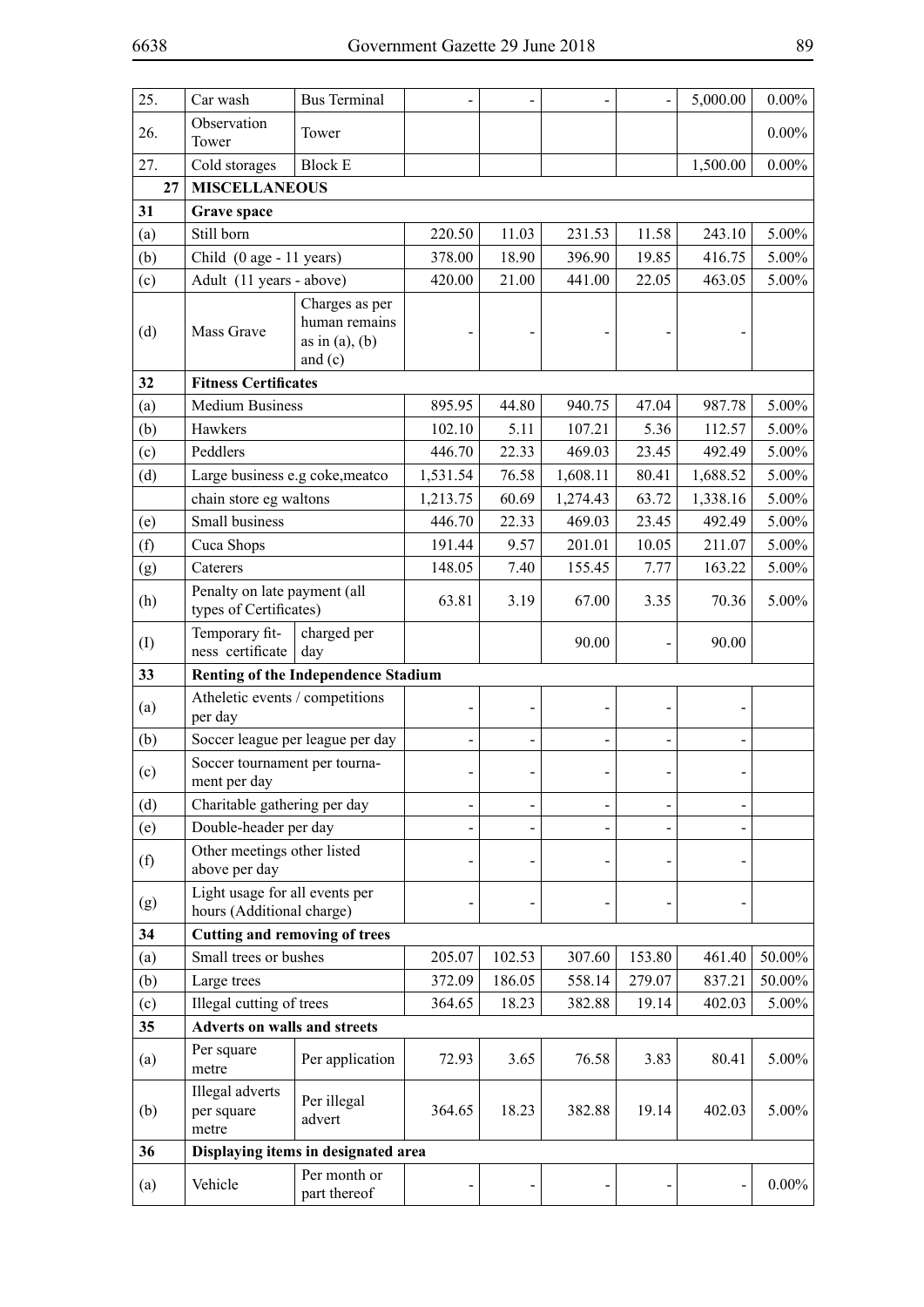| Illegal display of goods/items on<br>28.65<br>601.68<br>30.08<br>631.76<br>$5.00\%$<br>(c)<br>573.02<br>the street<br>37<br>Copies of maps and others<br>0.73<br>5.00%<br>13.89<br>0.69<br>14.59<br>15.32<br>(a)<br>A3 papers map<br>5.00%<br>(b)<br>8.10<br>0.41<br>8.51<br>0.43<br>8.93<br>A4 papers map<br>Ordinary A3 papers<br>2.89<br>$5.00\%$<br>(c)<br>0.14<br>3.04<br>0.15<br>3.19<br>Ordinary A4 papers<br>(d)<br>0.09<br>1.82<br>0.09<br>1.91<br>5.00%<br>1.74<br>Building plan copy after first<br>50.00<br>2.50<br>$5.00\%$<br>(e)<br>52.50<br>2.63<br>55.13<br>issue<br>38<br>Printing<br>38.1<br><b>Printing of maps</b><br>291.72<br>A0 colour<br>14.59<br>306.31<br>15.32<br>321.62<br>5.00%<br>(a)<br>(b)<br>A1 colour<br>267.41<br>13.37<br>280.78<br>294.82<br>$5.00\%$<br>14.04<br>A2 colour<br>13.37<br>280.78<br>294.82<br>5.00%<br>(c)<br>267.41<br>14.04<br>(d)<br>A3 colour<br>121.55<br>127.63<br>$5.00\%$<br>6.08<br>6.38<br>134.01<br>A4colour<br>72.93<br>3.65<br>3.83<br>80.41<br>5.00%<br>(e)<br>76.58<br>(f)<br>218.79<br>10.94<br>229.73<br>241.22<br>$5.00\%$<br>A0 black/white<br>11.49<br>A1 black/white<br>218.79<br>10.94<br>229.73<br>241.22<br>5.00%<br>(g)<br>11.49<br>(h)<br>A2 black/white<br>218.79<br>10.94<br>$5.00\%$<br>229.73<br>11.49<br>241.22<br>(i)<br>A3 black/white<br>76.58<br>3.83<br>5.00%<br>72.93<br>3.65<br>80.41<br>A4 black/white<br>(j)<br>2.19<br>45.95<br>48.24<br>5.00%<br>43.76<br>2.30<br>38.2<br>Printing of duplicate accounts<br>Print screen debtor account<br>3.82<br>0.20<br>4.21<br>5.00%<br>(a)<br>0.19<br>4.01<br>5.00%<br>Duplicate monthly bill<br>10.42<br>0.52<br>0.55<br>(b)<br>10.94<br>11.49<br>39<br><b>Mosquitoes nets</b><br>199.34<br>125.00%<br>Mosquito nets single<br>70.88<br>88.59<br>358.80<br>(a)<br>159.47<br>Mosquito nets double<br>199.34<br>(b)<br>70.88<br>88.59<br>159.47<br>358.80<br>125.00%<br>Impregnating of mosquito nets<br>5.00%<br>(c)<br>2.76<br>0.14<br>2.89<br>0.14<br>3.04<br>40<br>Dog tax<br>3.76<br>$5.00\%$<br>71.61<br>3.58<br>75.19<br>78.95<br>Female dog<br>(a)<br>(b)<br>Male dog<br>59.04<br>2.95<br>61.99<br>3.10<br>5.00%<br>65.09<br>41<br>Lamination<br>Id size<br>6.95<br>0.36<br>5.00%<br>(a)<br>0.35<br>7.29<br>7.66<br>6.95<br>5.00%<br>(b)<br>0.35<br>0.36<br>7.66<br>A4 size<br>7.29<br>(c)<br>A5 size<br>6.80<br>0.34<br>0.36<br>7.50<br>5.00%<br>7.14<br>42<br><b>Fire fighting fees</b><br>(a)<br>Monthly levy (resindential)<br>10.50<br>0.55<br>5.00%<br>0.53<br>11.03<br>11.58<br>Monthly levy (business and<br>(b)<br>5.00%<br>0.79<br>16.54<br>0.83<br>15.75<br>17.36<br>other consumers)<br>per student /<br>Fire Extin-<br>person includ-<br>105.00<br>$5.00\%$<br>quishers Train-<br>5.25<br>110.25<br>5.51<br>115.76<br>(c)<br>ing materials/<br>ing<br>per day<br>Emergency response outside<br>jurisdiction<br>42.1<br><b>Penalties</b><br>Residentail | (b) | Others          | Per month or<br>part thereof |  |  |  |
|---------------------------------------------------------------------------------------------------------------------------------------------------------------------------------------------------------------------------------------------------------------------------------------------------------------------------------------------------------------------------------------------------------------------------------------------------------------------------------------------------------------------------------------------------------------------------------------------------------------------------------------------------------------------------------------------------------------------------------------------------------------------------------------------------------------------------------------------------------------------------------------------------------------------------------------------------------------------------------------------------------------------------------------------------------------------------------------------------------------------------------------------------------------------------------------------------------------------------------------------------------------------------------------------------------------------------------------------------------------------------------------------------------------------------------------------------------------------------------------------------------------------------------------------------------------------------------------------------------------------------------------------------------------------------------------------------------------------------------------------------------------------------------------------------------------------------------------------------------------------------------------------------------------------------------------------------------------------------------------------------------------------------------------------------------------------------------------------------------------------------------------------------------------------------------------------------------------------------------------------------------------------------------------------------------------------------------------------------------------------------------------------------------------------------------------------------------------------------------------------------------------------------------------------------------------------------------------------------------------------------------------------------------------------------------------------------------------------------------------------------------------------------------------------------------------------------------------------------------------------------------------------------------------|-----|-----------------|------------------------------|--|--|--|
|                                                                                                                                                                                                                                                                                                                                                                                                                                                                                                                                                                                                                                                                                                                                                                                                                                                                                                                                                                                                                                                                                                                                                                                                                                                                                                                                                                                                                                                                                                                                                                                                                                                                                                                                                                                                                                                                                                                                                                                                                                                                                                                                                                                                                                                                                                                                                                                                                                                                                                                                                                                                                                                                                                                                                                                                                                                                                                               |     |                 |                              |  |  |  |
|                                                                                                                                                                                                                                                                                                                                                                                                                                                                                                                                                                                                                                                                                                                                                                                                                                                                                                                                                                                                                                                                                                                                                                                                                                                                                                                                                                                                                                                                                                                                                                                                                                                                                                                                                                                                                                                                                                                                                                                                                                                                                                                                                                                                                                                                                                                                                                                                                                                                                                                                                                                                                                                                                                                                                                                                                                                                                                               |     |                 |                              |  |  |  |
|                                                                                                                                                                                                                                                                                                                                                                                                                                                                                                                                                                                                                                                                                                                                                                                                                                                                                                                                                                                                                                                                                                                                                                                                                                                                                                                                                                                                                                                                                                                                                                                                                                                                                                                                                                                                                                                                                                                                                                                                                                                                                                                                                                                                                                                                                                                                                                                                                                                                                                                                                                                                                                                                                                                                                                                                                                                                                                               |     |                 |                              |  |  |  |
|                                                                                                                                                                                                                                                                                                                                                                                                                                                                                                                                                                                                                                                                                                                                                                                                                                                                                                                                                                                                                                                                                                                                                                                                                                                                                                                                                                                                                                                                                                                                                                                                                                                                                                                                                                                                                                                                                                                                                                                                                                                                                                                                                                                                                                                                                                                                                                                                                                                                                                                                                                                                                                                                                                                                                                                                                                                                                                               |     |                 |                              |  |  |  |
|                                                                                                                                                                                                                                                                                                                                                                                                                                                                                                                                                                                                                                                                                                                                                                                                                                                                                                                                                                                                                                                                                                                                                                                                                                                                                                                                                                                                                                                                                                                                                                                                                                                                                                                                                                                                                                                                                                                                                                                                                                                                                                                                                                                                                                                                                                                                                                                                                                                                                                                                                                                                                                                                                                                                                                                                                                                                                                               |     |                 |                              |  |  |  |
|                                                                                                                                                                                                                                                                                                                                                                                                                                                                                                                                                                                                                                                                                                                                                                                                                                                                                                                                                                                                                                                                                                                                                                                                                                                                                                                                                                                                                                                                                                                                                                                                                                                                                                                                                                                                                                                                                                                                                                                                                                                                                                                                                                                                                                                                                                                                                                                                                                                                                                                                                                                                                                                                                                                                                                                                                                                                                                               |     |                 |                              |  |  |  |
|                                                                                                                                                                                                                                                                                                                                                                                                                                                                                                                                                                                                                                                                                                                                                                                                                                                                                                                                                                                                                                                                                                                                                                                                                                                                                                                                                                                                                                                                                                                                                                                                                                                                                                                                                                                                                                                                                                                                                                                                                                                                                                                                                                                                                                                                                                                                                                                                                                                                                                                                                                                                                                                                                                                                                                                                                                                                                                               |     |                 |                              |  |  |  |
|                                                                                                                                                                                                                                                                                                                                                                                                                                                                                                                                                                                                                                                                                                                                                                                                                                                                                                                                                                                                                                                                                                                                                                                                                                                                                                                                                                                                                                                                                                                                                                                                                                                                                                                                                                                                                                                                                                                                                                                                                                                                                                                                                                                                                                                                                                                                                                                                                                                                                                                                                                                                                                                                                                                                                                                                                                                                                                               |     |                 |                              |  |  |  |
|                                                                                                                                                                                                                                                                                                                                                                                                                                                                                                                                                                                                                                                                                                                                                                                                                                                                                                                                                                                                                                                                                                                                                                                                                                                                                                                                                                                                                                                                                                                                                                                                                                                                                                                                                                                                                                                                                                                                                                                                                                                                                                                                                                                                                                                                                                                                                                                                                                                                                                                                                                                                                                                                                                                                                                                                                                                                                                               |     |                 |                              |  |  |  |
|                                                                                                                                                                                                                                                                                                                                                                                                                                                                                                                                                                                                                                                                                                                                                                                                                                                                                                                                                                                                                                                                                                                                                                                                                                                                                                                                                                                                                                                                                                                                                                                                                                                                                                                                                                                                                                                                                                                                                                                                                                                                                                                                                                                                                                                                                                                                                                                                                                                                                                                                                                                                                                                                                                                                                                                                                                                                                                               |     |                 |                              |  |  |  |
|                                                                                                                                                                                                                                                                                                                                                                                                                                                                                                                                                                                                                                                                                                                                                                                                                                                                                                                                                                                                                                                                                                                                                                                                                                                                                                                                                                                                                                                                                                                                                                                                                                                                                                                                                                                                                                                                                                                                                                                                                                                                                                                                                                                                                                                                                                                                                                                                                                                                                                                                                                                                                                                                                                                                                                                                                                                                                                               |     |                 |                              |  |  |  |
|                                                                                                                                                                                                                                                                                                                                                                                                                                                                                                                                                                                                                                                                                                                                                                                                                                                                                                                                                                                                                                                                                                                                                                                                                                                                                                                                                                                                                                                                                                                                                                                                                                                                                                                                                                                                                                                                                                                                                                                                                                                                                                                                                                                                                                                                                                                                                                                                                                                                                                                                                                                                                                                                                                                                                                                                                                                                                                               |     |                 |                              |  |  |  |
|                                                                                                                                                                                                                                                                                                                                                                                                                                                                                                                                                                                                                                                                                                                                                                                                                                                                                                                                                                                                                                                                                                                                                                                                                                                                                                                                                                                                                                                                                                                                                                                                                                                                                                                                                                                                                                                                                                                                                                                                                                                                                                                                                                                                                                                                                                                                                                                                                                                                                                                                                                                                                                                                                                                                                                                                                                                                                                               |     |                 |                              |  |  |  |
|                                                                                                                                                                                                                                                                                                                                                                                                                                                                                                                                                                                                                                                                                                                                                                                                                                                                                                                                                                                                                                                                                                                                                                                                                                                                                                                                                                                                                                                                                                                                                                                                                                                                                                                                                                                                                                                                                                                                                                                                                                                                                                                                                                                                                                                                                                                                                                                                                                                                                                                                                                                                                                                                                                                                                                                                                                                                                                               |     |                 |                              |  |  |  |
|                                                                                                                                                                                                                                                                                                                                                                                                                                                                                                                                                                                                                                                                                                                                                                                                                                                                                                                                                                                                                                                                                                                                                                                                                                                                                                                                                                                                                                                                                                                                                                                                                                                                                                                                                                                                                                                                                                                                                                                                                                                                                                                                                                                                                                                                                                                                                                                                                                                                                                                                                                                                                                                                                                                                                                                                                                                                                                               |     |                 |                              |  |  |  |
|                                                                                                                                                                                                                                                                                                                                                                                                                                                                                                                                                                                                                                                                                                                                                                                                                                                                                                                                                                                                                                                                                                                                                                                                                                                                                                                                                                                                                                                                                                                                                                                                                                                                                                                                                                                                                                                                                                                                                                                                                                                                                                                                                                                                                                                                                                                                                                                                                                                                                                                                                                                                                                                                                                                                                                                                                                                                                                               |     |                 |                              |  |  |  |
|                                                                                                                                                                                                                                                                                                                                                                                                                                                                                                                                                                                                                                                                                                                                                                                                                                                                                                                                                                                                                                                                                                                                                                                                                                                                                                                                                                                                                                                                                                                                                                                                                                                                                                                                                                                                                                                                                                                                                                                                                                                                                                                                                                                                                                                                                                                                                                                                                                                                                                                                                                                                                                                                                                                                                                                                                                                                                                               |     |                 |                              |  |  |  |
|                                                                                                                                                                                                                                                                                                                                                                                                                                                                                                                                                                                                                                                                                                                                                                                                                                                                                                                                                                                                                                                                                                                                                                                                                                                                                                                                                                                                                                                                                                                                                                                                                                                                                                                                                                                                                                                                                                                                                                                                                                                                                                                                                                                                                                                                                                                                                                                                                                                                                                                                                                                                                                                                                                                                                                                                                                                                                                               |     |                 |                              |  |  |  |
|                                                                                                                                                                                                                                                                                                                                                                                                                                                                                                                                                                                                                                                                                                                                                                                                                                                                                                                                                                                                                                                                                                                                                                                                                                                                                                                                                                                                                                                                                                                                                                                                                                                                                                                                                                                                                                                                                                                                                                                                                                                                                                                                                                                                                                                                                                                                                                                                                                                                                                                                                                                                                                                                                                                                                                                                                                                                                                               |     |                 |                              |  |  |  |
|                                                                                                                                                                                                                                                                                                                                                                                                                                                                                                                                                                                                                                                                                                                                                                                                                                                                                                                                                                                                                                                                                                                                                                                                                                                                                                                                                                                                                                                                                                                                                                                                                                                                                                                                                                                                                                                                                                                                                                                                                                                                                                                                                                                                                                                                                                                                                                                                                                                                                                                                                                                                                                                                                                                                                                                                                                                                                                               |     |                 |                              |  |  |  |
|                                                                                                                                                                                                                                                                                                                                                                                                                                                                                                                                                                                                                                                                                                                                                                                                                                                                                                                                                                                                                                                                                                                                                                                                                                                                                                                                                                                                                                                                                                                                                                                                                                                                                                                                                                                                                                                                                                                                                                                                                                                                                                                                                                                                                                                                                                                                                                                                                                                                                                                                                                                                                                                                                                                                                                                                                                                                                                               |     |                 |                              |  |  |  |
|                                                                                                                                                                                                                                                                                                                                                                                                                                                                                                                                                                                                                                                                                                                                                                                                                                                                                                                                                                                                                                                                                                                                                                                                                                                                                                                                                                                                                                                                                                                                                                                                                                                                                                                                                                                                                                                                                                                                                                                                                                                                                                                                                                                                                                                                                                                                                                                                                                                                                                                                                                                                                                                                                                                                                                                                                                                                                                               |     |                 |                              |  |  |  |
|                                                                                                                                                                                                                                                                                                                                                                                                                                                                                                                                                                                                                                                                                                                                                                                                                                                                                                                                                                                                                                                                                                                                                                                                                                                                                                                                                                                                                                                                                                                                                                                                                                                                                                                                                                                                                                                                                                                                                                                                                                                                                                                                                                                                                                                                                                                                                                                                                                                                                                                                                                                                                                                                                                                                                                                                                                                                                                               |     |                 |                              |  |  |  |
|                                                                                                                                                                                                                                                                                                                                                                                                                                                                                                                                                                                                                                                                                                                                                                                                                                                                                                                                                                                                                                                                                                                                                                                                                                                                                                                                                                                                                                                                                                                                                                                                                                                                                                                                                                                                                                                                                                                                                                                                                                                                                                                                                                                                                                                                                                                                                                                                                                                                                                                                                                                                                                                                                                                                                                                                                                                                                                               |     |                 |                              |  |  |  |
|                                                                                                                                                                                                                                                                                                                                                                                                                                                                                                                                                                                                                                                                                                                                                                                                                                                                                                                                                                                                                                                                                                                                                                                                                                                                                                                                                                                                                                                                                                                                                                                                                                                                                                                                                                                                                                                                                                                                                                                                                                                                                                                                                                                                                                                                                                                                                                                                                                                                                                                                                                                                                                                                                                                                                                                                                                                                                                               |     |                 |                              |  |  |  |
|                                                                                                                                                                                                                                                                                                                                                                                                                                                                                                                                                                                                                                                                                                                                                                                                                                                                                                                                                                                                                                                                                                                                                                                                                                                                                                                                                                                                                                                                                                                                                                                                                                                                                                                                                                                                                                                                                                                                                                                                                                                                                                                                                                                                                                                                                                                                                                                                                                                                                                                                                                                                                                                                                                                                                                                                                                                                                                               |     |                 |                              |  |  |  |
|                                                                                                                                                                                                                                                                                                                                                                                                                                                                                                                                                                                                                                                                                                                                                                                                                                                                                                                                                                                                                                                                                                                                                                                                                                                                                                                                                                                                                                                                                                                                                                                                                                                                                                                                                                                                                                                                                                                                                                                                                                                                                                                                                                                                                                                                                                                                                                                                                                                                                                                                                                                                                                                                                                                                                                                                                                                                                                               |     |                 |                              |  |  |  |
|                                                                                                                                                                                                                                                                                                                                                                                                                                                                                                                                                                                                                                                                                                                                                                                                                                                                                                                                                                                                                                                                                                                                                                                                                                                                                                                                                                                                                                                                                                                                                                                                                                                                                                                                                                                                                                                                                                                                                                                                                                                                                                                                                                                                                                                                                                                                                                                                                                                                                                                                                                                                                                                                                                                                                                                                                                                                                                               |     |                 |                              |  |  |  |
|                                                                                                                                                                                                                                                                                                                                                                                                                                                                                                                                                                                                                                                                                                                                                                                                                                                                                                                                                                                                                                                                                                                                                                                                                                                                                                                                                                                                                                                                                                                                                                                                                                                                                                                                                                                                                                                                                                                                                                                                                                                                                                                                                                                                                                                                                                                                                                                                                                                                                                                                                                                                                                                                                                                                                                                                                                                                                                               |     |                 |                              |  |  |  |
|                                                                                                                                                                                                                                                                                                                                                                                                                                                                                                                                                                                                                                                                                                                                                                                                                                                                                                                                                                                                                                                                                                                                                                                                                                                                                                                                                                                                                                                                                                                                                                                                                                                                                                                                                                                                                                                                                                                                                                                                                                                                                                                                                                                                                                                                                                                                                                                                                                                                                                                                                                                                                                                                                                                                                                                                                                                                                                               |     |                 |                              |  |  |  |
|                                                                                                                                                                                                                                                                                                                                                                                                                                                                                                                                                                                                                                                                                                                                                                                                                                                                                                                                                                                                                                                                                                                                                                                                                                                                                                                                                                                                                                                                                                                                                                                                                                                                                                                                                                                                                                                                                                                                                                                                                                                                                                                                                                                                                                                                                                                                                                                                                                                                                                                                                                                                                                                                                                                                                                                                                                                                                                               |     |                 |                              |  |  |  |
|                                                                                                                                                                                                                                                                                                                                                                                                                                                                                                                                                                                                                                                                                                                                                                                                                                                                                                                                                                                                                                                                                                                                                                                                                                                                                                                                                                                                                                                                                                                                                                                                                                                                                                                                                                                                                                                                                                                                                                                                                                                                                                                                                                                                                                                                                                                                                                                                                                                                                                                                                                                                                                                                                                                                                                                                                                                                                                               |     |                 |                              |  |  |  |
|                                                                                                                                                                                                                                                                                                                                                                                                                                                                                                                                                                                                                                                                                                                                                                                                                                                                                                                                                                                                                                                                                                                                                                                                                                                                                                                                                                                                                                                                                                                                                                                                                                                                                                                                                                                                                                                                                                                                                                                                                                                                                                                                                                                                                                                                                                                                                                                                                                                                                                                                                                                                                                                                                                                                                                                                                                                                                                               |     |                 |                              |  |  |  |
|                                                                                                                                                                                                                                                                                                                                                                                                                                                                                                                                                                                                                                                                                                                                                                                                                                                                                                                                                                                                                                                                                                                                                                                                                                                                                                                                                                                                                                                                                                                                                                                                                                                                                                                                                                                                                                                                                                                                                                                                                                                                                                                                                                                                                                                                                                                                                                                                                                                                                                                                                                                                                                                                                                                                                                                                                                                                                                               |     |                 |                              |  |  |  |
|                                                                                                                                                                                                                                                                                                                                                                                                                                                                                                                                                                                                                                                                                                                                                                                                                                                                                                                                                                                                                                                                                                                                                                                                                                                                                                                                                                                                                                                                                                                                                                                                                                                                                                                                                                                                                                                                                                                                                                                                                                                                                                                                                                                                                                                                                                                                                                                                                                                                                                                                                                                                                                                                                                                                                                                                                                                                                                               |     |                 |                              |  |  |  |
|                                                                                                                                                                                                                                                                                                                                                                                                                                                                                                                                                                                                                                                                                                                                                                                                                                                                                                                                                                                                                                                                                                                                                                                                                                                                                                                                                                                                                                                                                                                                                                                                                                                                                                                                                                                                                                                                                                                                                                                                                                                                                                                                                                                                                                                                                                                                                                                                                                                                                                                                                                                                                                                                                                                                                                                                                                                                                                               |     |                 |                              |  |  |  |
|                                                                                                                                                                                                                                                                                                                                                                                                                                                                                                                                                                                                                                                                                                                                                                                                                                                                                                                                                                                                                                                                                                                                                                                                                                                                                                                                                                                                                                                                                                                                                                                                                                                                                                                                                                                                                                                                                                                                                                                                                                                                                                                                                                                                                                                                                                                                                                                                                                                                                                                                                                                                                                                                                                                                                                                                                                                                                                               |     |                 |                              |  |  |  |
|                                                                                                                                                                                                                                                                                                                                                                                                                                                                                                                                                                                                                                                                                                                                                                                                                                                                                                                                                                                                                                                                                                                                                                                                                                                                                                                                                                                                                                                                                                                                                                                                                                                                                                                                                                                                                                                                                                                                                                                                                                                                                                                                                                                                                                                                                                                                                                                                                                                                                                                                                                                                                                                                                                                                                                                                                                                                                                               |     |                 |                              |  |  |  |
|                                                                                                                                                                                                                                                                                                                                                                                                                                                                                                                                                                                                                                                                                                                                                                                                                                                                                                                                                                                                                                                                                                                                                                                                                                                                                                                                                                                                                                                                                                                                                                                                                                                                                                                                                                                                                                                                                                                                                                                                                                                                                                                                                                                                                                                                                                                                                                                                                                                                                                                                                                                                                                                                                                                                                                                                                                                                                                               |     |                 |                              |  |  |  |
|                                                                                                                                                                                                                                                                                                                                                                                                                                                                                                                                                                                                                                                                                                                                                                                                                                                                                                                                                                                                                                                                                                                                                                                                                                                                                                                                                                                                                                                                                                                                                                                                                                                                                                                                                                                                                                                                                                                                                                                                                                                                                                                                                                                                                                                                                                                                                                                                                                                                                                                                                                                                                                                                                                                                                                                                                                                                                                               |     |                 |                              |  |  |  |
|                                                                                                                                                                                                                                                                                                                                                                                                                                                                                                                                                                                                                                                                                                                                                                                                                                                                                                                                                                                                                                                                                                                                                                                                                                                                                                                                                                                                                                                                                                                                                                                                                                                                                                                                                                                                                                                                                                                                                                                                                                                                                                                                                                                                                                                                                                                                                                                                                                                                                                                                                                                                                                                                                                                                                                                                                                                                                                               |     | <b>Business</b> |                              |  |  |  |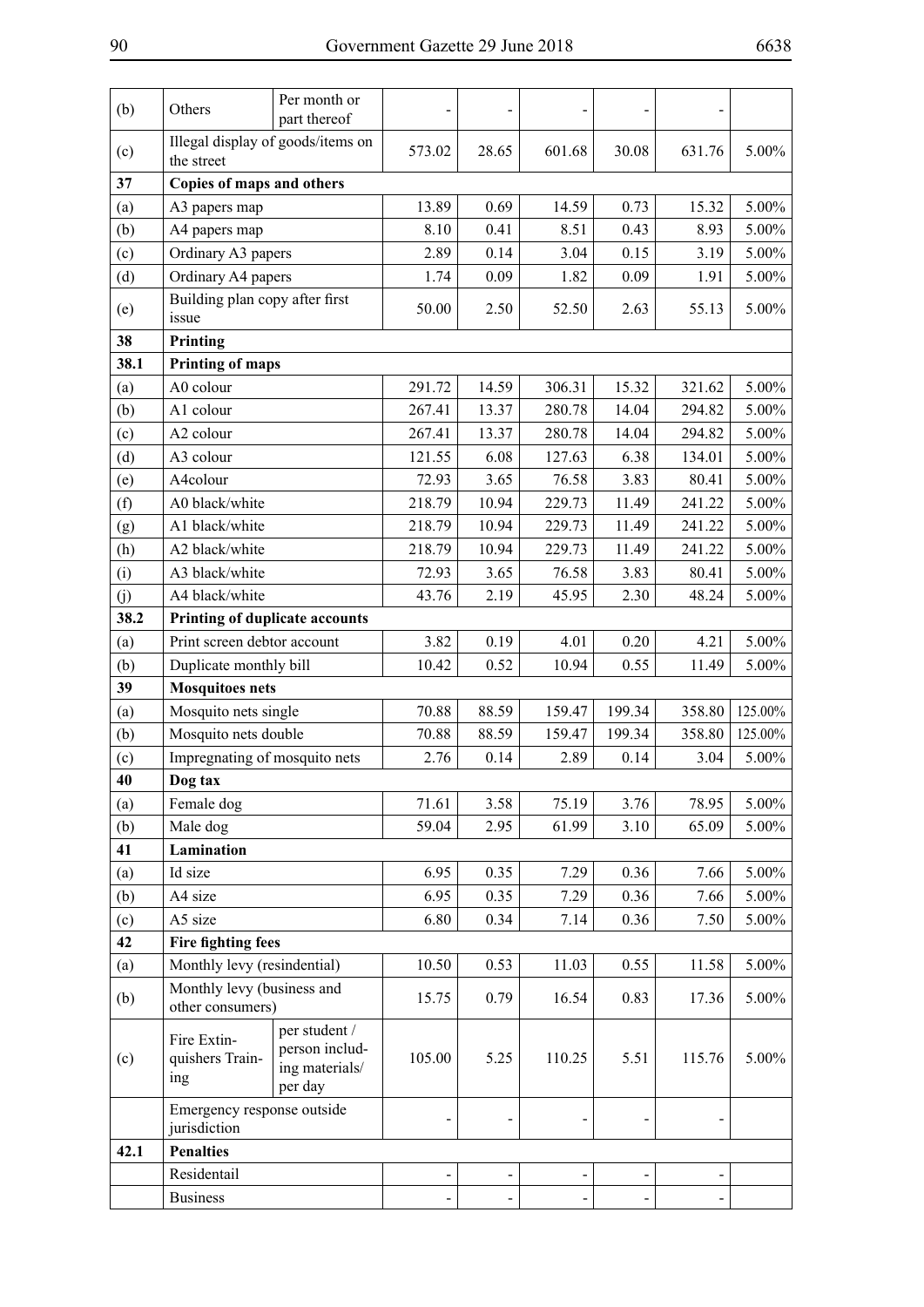|                             | Others                                                                                                                                                                 |        |        |        |        |        |        |
|-----------------------------|------------------------------------------------------------------------------------------------------------------------------------------------------------------------|--------|--------|--------|--------|--------|--------|
| 43                          | <b>Tender document fees</b>                                                                                                                                            |        |        |        |        |        |        |
| (a)                         | Per Tender document -mini-<br>mun fees                                                                                                                                 | 210.00 | 10.50  | 220.50 | 11.03  | 231.53 | 5.00%  |
| 44                          | <b>Offences - Hawkers and ped-</b><br>lars                                                                                                                             |        |        |        |        |        |        |
| (a)                         | Hawker/pedlar or his/her As-<br>sistant not been registered, No<br><b>Registration Certificate</b>                                                                     | 173.64 | 8.68   | 182.33 | 9.12   | 191.44 | 5.00%  |
| (b)                         | Hawker/pedlar or his/her As-<br>sistant failing to notify Council<br>of change of residential address<br>within 14 days                                                | 57.88  | 2.89   | 60.78  | 3.04   | 63.81  | 5.00%  |
| (c)                         | Hawker/pedlar or his/her Assis-<br>tant failing to notify Council of<br>the lost Registration Certificate<br>or failure to obtain the rreplace-<br>ment within 14 days | 57.88  | 2.89   | 60.78  | 3.04   | 63.81  | 5.00%  |
| (d)                         | Hawker or his/her Assistant us-<br>ing somebody else's Registration<br>Certificate                                                                                     | 173.64 | 8.68   | 182.33 | 9.12   | 191.44 | 5.00%  |
| (e)                         | Hawker or his/her Assistant<br>failing to produce Registration<br>Certificate on request by Council                                                                    | 231.53 | 11.58  | 243.10 | 12.16  | 255.26 | 5.00%  |
| (f)                         | Hawker or his/her Assistant<br>selling/offer/expose anything<br>not authorized by Registration<br>Certificate                                                          | 148.84 | 52.09  | 200.93 | 70.33  | 271.26 | 35.00% |
| (g)                         | Hawker or his/her Assistant<br>suffering from infectious/conta-<br>gious diseases or who has a sup-<br>purating abscess/sore handles/<br>takes in disposition of food  | 446.51 | 156.28 | 602.79 | 210.98 | 813.77 | 35.00% |
| (h)                         | Hawker or his/her assistant<br>whose body/clothing is not<br>clean/hygienic, handles/takes                                                                             | 223.26 | 78.14  | 301.40 | 105.49 | 406.88 | 35.00% |
| (i)                         | Hawker or his/her assistant not<br>confining all food to vehicle/cart/<br>handcart/barrow/display-stand/<br>receptacle (except fresh veg-<br>etable and fruit)         | 115.76 | 5.79   | 121.55 | 6.08   | 127.63 | 5.00%  |
| (j)                         | Hawker or his/her assistant plac-<br>ing any food in direct contact<br>with ground or surface of pave-<br>ment/street/public place                                     | 115.76 | 5.79   | 121.55 | 6.08   | 127.63 | 5.00%  |
| $\left( \mathbf{k}\right)$  | Hawker or pedlar or his/her<br>assistant who dumps or keeps<br>waste material/disused vehicles/<br>machinery on an unapproved<br>place/public road                     | 173.64 | 8.68   | 182.33 | 9.12   | 191.44 | 5.00%  |
| $\left( \mathbf{l} \right)$ | Hawker or his/her assistant trad-<br>ing in processed food without an<br>approved storeroom to his/her<br>disposal                                                     | 115.76 | 5.79   | 121.55 | 6.08   | 127.63 | 5.00%  |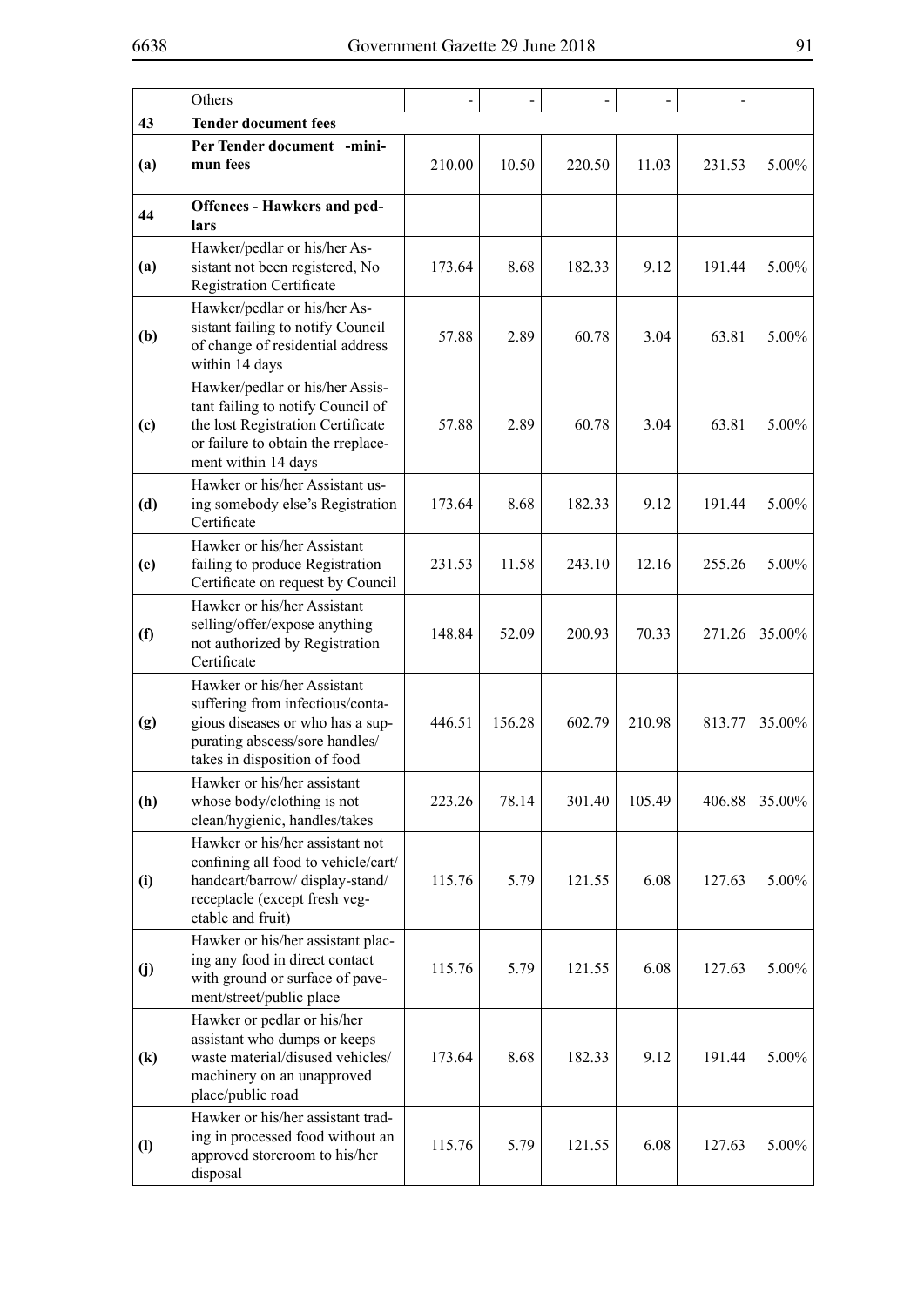| (m)  | Hawker or his/her assistant<br>carries on business in place /<br>area/street/road not approved by<br>Council                                                                                                  | 173.64 | 8.68  | 182.33 | 9.12  | 191.44   | 5.00%    |
|------|---------------------------------------------------------------------------------------------------------------------------------------------------------------------------------------------------------------|--------|-------|--------|-------|----------|----------|
| (n)  | Hawker or his/her assistant con-<br>travenes conditions imposed by<br>Council in respect of allocated<br>stand                                                                                                | 115.76 | 5.79  | 121.55 | 6.08  | 127.63   | 5.00%    |
| (0)  | Hawker or his/her assistant il-<br>legally oocupies a stand without<br>written authority of Council                                                                                                           | 115.76 | 5.79  | 121.55 | 6.08  | 127.63   | 5.00%    |
| (p)  | Barber/Hairdresser who fails to<br>keep apparatus and othe equip-<br>ment in a clean/sanitary condi-<br>tion or who operates without the<br>necessary formalin disinfecting<br>box for apparatus or equipment | 115.76 | 5.79  | 121.55 | 6.08  | 127.63   | 5.00%    |
| 45   | <b>Offences - Cemeteries</b>                                                                                                                                                                                  |        |       |        |       |          |          |
| (a)  | Illegally establishment of a cem-<br>etery in Town                                                                                                                                                            | 520.93 | 26.05 | 546.98 | 27.35 | 574.33   | 5.00%    |
| (b)  | Buries/causes to be buries any<br>human remains in Illegal estab-<br>lishment of a cemetery in Town                                                                                                           | 520.93 | 26.05 | 546.98 | 27.35 | 574.33   | 5.00%    |
| (c)  | Buries/causes to be buried any<br>human remains in a cemetry<br>which have closed in term of<br>section 45 of the Local Authori-<br>ties Act, 1992 (Act No. 23 of<br>1992), as amended                        | 520.93 | 26.05 | 546.98 | 27.35 | 574.33   | 5.00%    |
| 46   | <b>Offences - Premises and dwellings</b>                                                                                                                                                                      |        |       |        |       |          |          |
| (a)  | Person who overcrowds his/her<br>premises                                                                                                                                                                     | 57.88  | 2.89  | 60.78  | 3.04  | 63.81    | 5.00%    |
| (b)  | Person who erects any building<br>without sufficient latrine acco-<br>modation of his/her workmen                                                                                                             | 69.46  | 3.47  | 72.93  | 3.65  | 76.58    | 5.00%    |
| (c)  | Person who keeps/allows to keep<br>any animal/game/bird/poultry<br>causing nuisance                                                                                                                           | 57.88  | 2.89  | 60.78  | 3.04  | 63.81    | 5.00%    |
| (d)  | Person who introduces or allows<br>to intriduce buthers' meat into<br>an area of urban local authoritry<br>without the necessary permission<br>(game exluded)                                                 | 69.46  | 3.47  | 72.93  | 3.65  | 76.58    | 5.00%    |
| 47   | <b>Offences - Protection of foodstuffs fine</b>                                                                                                                                                               |        |       |        |       |          |          |
| 47.1 | Selling of experied items or food<br>stuff                                                                                                                                                                    |        |       |        |       | 2,000.00 |          |
| 47.2 |                                                                                                                                                                                                               |        |       |        |       |          |          |
| (a)  | Person who sells food through<br>a food vending machine not ap-<br>proved by Council                                                                                                                          | 34.73  | 1.74  | 36.47  | 1.82  | 38.29    | 5.00%    |
| (b)  | Person who sells certain canned<br>foodstuffs which are blown,<br>rusted or damaged                                                                                                                           | 347.29 | 17.36 | 364.65 | 18.23 | 382.88   | $5.00\%$ |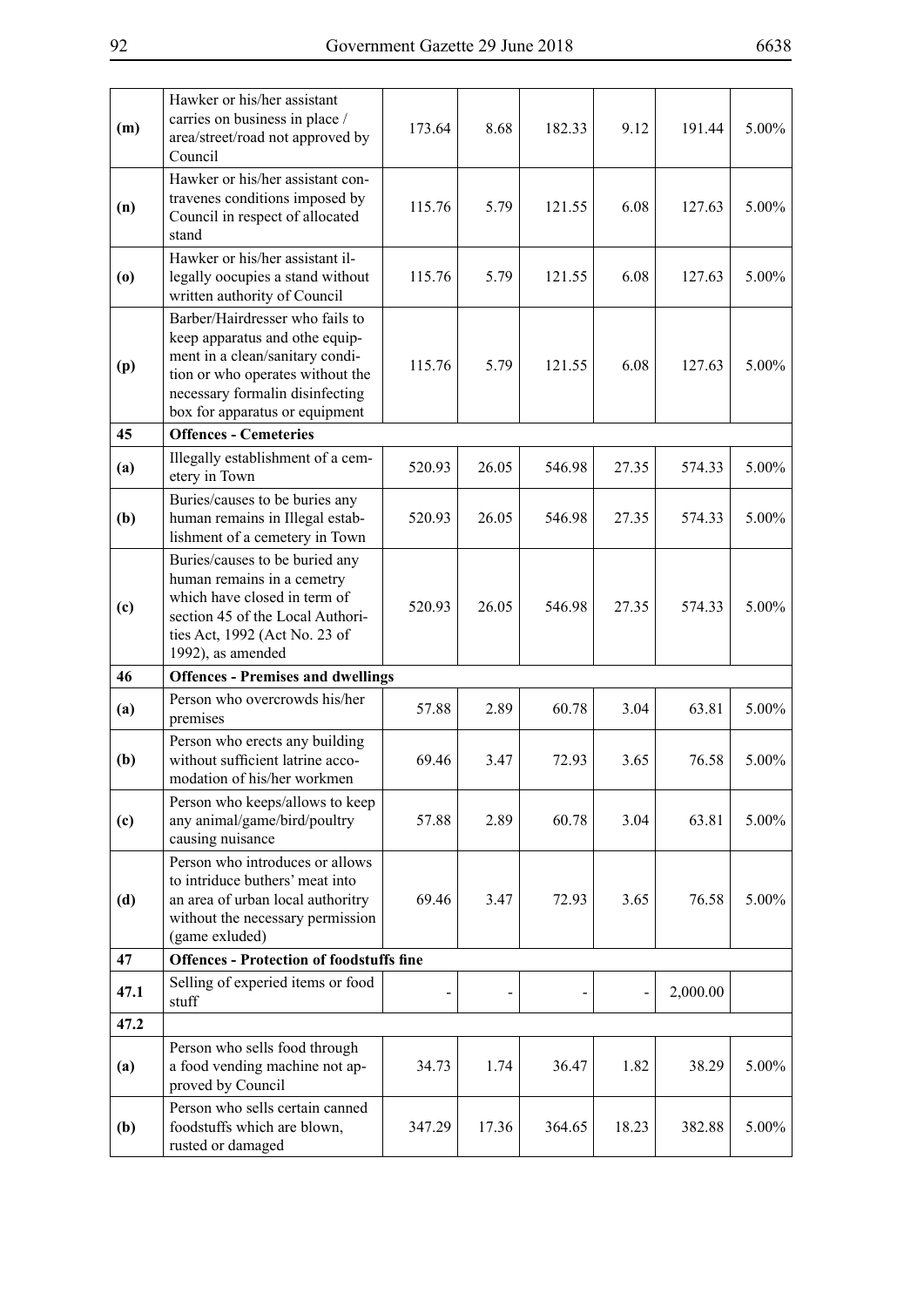| (c)                                      | Person who sells confection-<br>ary and other processed meat<br>products without the necessary<br>prorection against flies and dust                                                                   | 115.76 | 5.79 | 121.55 | 6.08 | 127.63 | 5.00% |
|------------------------------------------|-------------------------------------------------------------------------------------------------------------------------------------------------------------------------------------------------------|--------|------|--------|------|--------|-------|
| (d)                                      | Person who sells meal/similar<br>products/spice infested with<br>weevils/insects                                                                                                                      | 115.76 | 5.79 | 121.55 | 6.08 | 127.63 | 5.00% |
| (e)                                      | Person who is engaged in food-<br>tuffs business failing to maintain<br>premises/containers/ other equip-<br>ment/vehicleg in good repair                                                             | 115.76 | 5.79 | 121.55 | 6.08 | 127.63 | 5.00% |
| (f)                                      | Person who is engaged in food-<br>stuff business selling foodstuffs<br>(other than uncooked food/veg-<br>etables/eggs/wrapped ice cream/<br>bakery products) not frpom a<br>fixed registered premises | 115.76 | 5.79 | 121.55 | 6.08 | 127.63 | 5.00% |
| (g)                                      | Person who is engaged in food-<br>stuff business using unclean ves-<br>sel/utensil/container/ paper for<br>the containing/wrapping of food                                                            | 115.76 | 5.79 | 121.55 | 6.08 | 127.63 | 5.00% |
| (h)                                      | Person who is engaged in<br>foodstuff business failing to<br>prevent food from being handled<br>uncessarily or from coming into<br>contact with the body or clothing<br>of person                     | 115.76 | 5.79 | 121.55 | 6.08 | 127.63 | 5.00% |
| (i)                                      | Person who is engaged in food-<br>stuff business failing to protect<br>food to be delivered to the<br>customer from contamination by<br>dust/dirt/flies                                               | 115.76 | 5.79 | 121.55 | 6.08 | 127.63 | 5.00% |
| (j)                                      | Person who is engaged in food-<br>stuff business failing to provide<br>clean overalls to his/her employ-<br>ces                                                                                       |        |      |        |      |        |       |
| $\left( \mathbf{k}\right)$               | Person who is engaged in food-<br>stuff business failing to ensuer<br>that clean overalls of his/her<br>employees are worn at all times                                                               | 34.73  | 1.74 | 36.47  | 1.82 | 38.29  | 5.00% |
| $\left( \mathbf{l} \right)$              | Person who is engaged in food-<br>stuff business failing to keep<br>overalls in change rooms when<br>in use                                                                                           | 23.15  | 1.16 | 24.31  | 1.22 | 25.53  | 5.00% |
| (m)                                      | Person who is engaged in food-<br>stuff business failing to provide<br>hot and cold running water/soap/<br>clean towels/nailbrushes at wash<br>basins                                                 | 34.73  | 1.74 | 36.47  | 1.82 | 38.29  | 5.00% |
| (n)                                      | Person who is engaged in food-<br>stuff business failing to wear<br>overalls/uniforms while prepaing<br>foodstuffs                                                                                    | 57.88  | 2.89 | 60.78  | 3.04 | 63.81  | 5.00% |
| $\boldsymbol{\left( \mathbf{0}\right) }$ | Person who is engaged in food-<br>stuff business failing to clean<br>nails and wash hands before<br>beginning to work                                                                                 | 57.88  | 2.89 | 60.78  | 3.04 | 63.81  | 5.00% |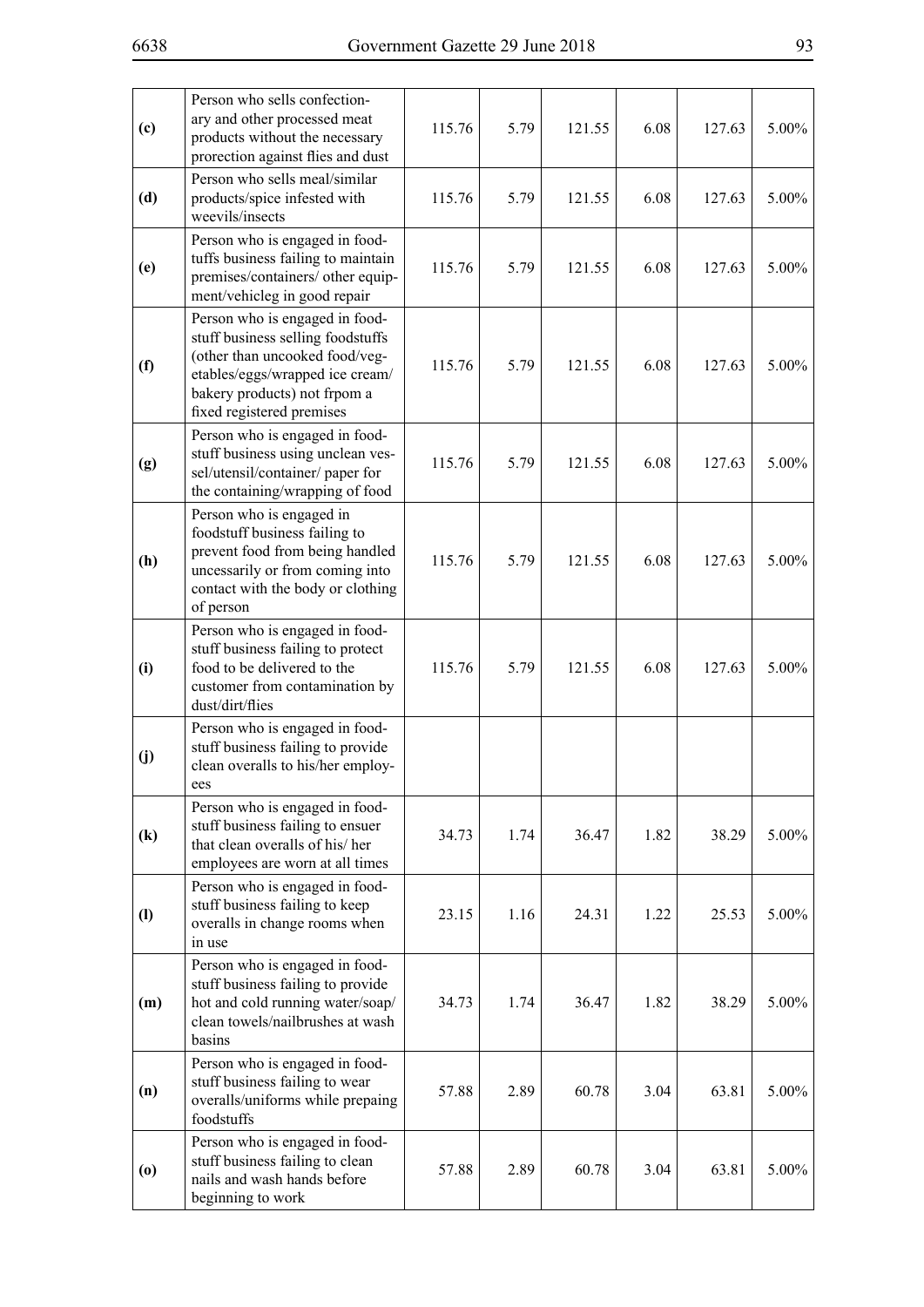| (p)        | Person who works in food prem-<br>ises with unclean hands/nails/<br>overalls/uniforms                                                                                                                                    | 57.88    | 2.89  | 60.78    | 3.04  | 63.81    | $5.00\%$ |
|------------|--------------------------------------------------------------------------------------------------------------------------------------------------------------------------------------------------------------------------|----------|-------|----------|-------|----------|----------|
| <b>(q)</b> | Employer who is engaged in<br>foodstuff business failining to<br>submit once a year medical ex-<br>aminations and x-rays of his/her<br>employees preparinng foodstuffs                                                   | 347.29   | 17.36 | 364.65   | 18.23 | 382.88   | $5.00\%$ |
| (r)        | Any formal business conducts<br>business without the necessary<br><b>Registration Certificate</b>                                                                                                                        | 347.29   | 17.36 | 364.65   | 18.23 | 382.88   | $5.00\%$ |
| (s)        | Any formal business conducts<br>business without registering<br>in terms of the General Health<br>Regulations                                                                                                            | 2,000.00 |       | 2,000.00 |       | 2,000.00 | $0.00\%$ |
| (t)        | Any person who hinders/ob-<br>structs a Health Officer in execu-<br>tion of official duty of inspec-<br>tion or any other in connection<br>therewith or refuses to furnish<br>information required by such an<br>Officer | 173.64   | 8.68  | 182.33   | 9.12  | 191.44   | $5.00\%$ |

## **BY ORDER OF THE COUNCIL**

# **A. IIYAMBO CHAIRPERSON OF THE COUNCIL OSHAKATI TOWN**

# **Tsandi Village Council**

 $\frac{1}{2}$ 

No. 342 2018

### TARIFFS 2018/2019

| <b>Tariff Description</b>                                    | <b>Note</b> | <b>Existing</b><br><b>Tariff</b><br>N\$ | <b>Proposed</b><br><b>Tariff</b><br>N\$ |       |
|--------------------------------------------------------------|-------------|-----------------------------------------|-----------------------------------------|-------|
| <b>Tariff Description</b>                                    | <b>Note</b> | <b>Tariff</b>                           |                                         |       |
| 1. Issuing of Valuation Certificate:<br>Residential          |             | 30.00                                   | 30.00                                   | $0\%$ |
| 2. Issuing of Clearance Certificate:<br>Residential          |             | 30.00                                   | 30.00                                   | $0\%$ |
| 3. Issuing of Valuation Certificate:<br><b>Business</b>      |             | 50.00                                   | 50.00                                   | $0\%$ |
| 4. Issuing of Clearance Certificate:<br><b>Business</b>      |             | 50.00                                   | 50.00                                   | $0\%$ |
| 5. Copy extract of confirmed Council<br>Minutes per Document | Per Page    | 1.50                                    | 1.50                                    | $0\%$ |
| <b>Bidding Documents</b>                                     |             |                                         |                                         |       |
| N\$15 000.00 - N\$100 000.00                                 |             | 100.00                                  | 100.00                                  | $0\%$ |
| N\\$100\;001.00 - N\\$500\;000.00                            |             | 200.00                                  | 200.00                                  | $0\%$ |
| N\$500 001.00 - N\$1 000 000.00                              |             | 300.00                                  | 300.00                                  | $0\%$ |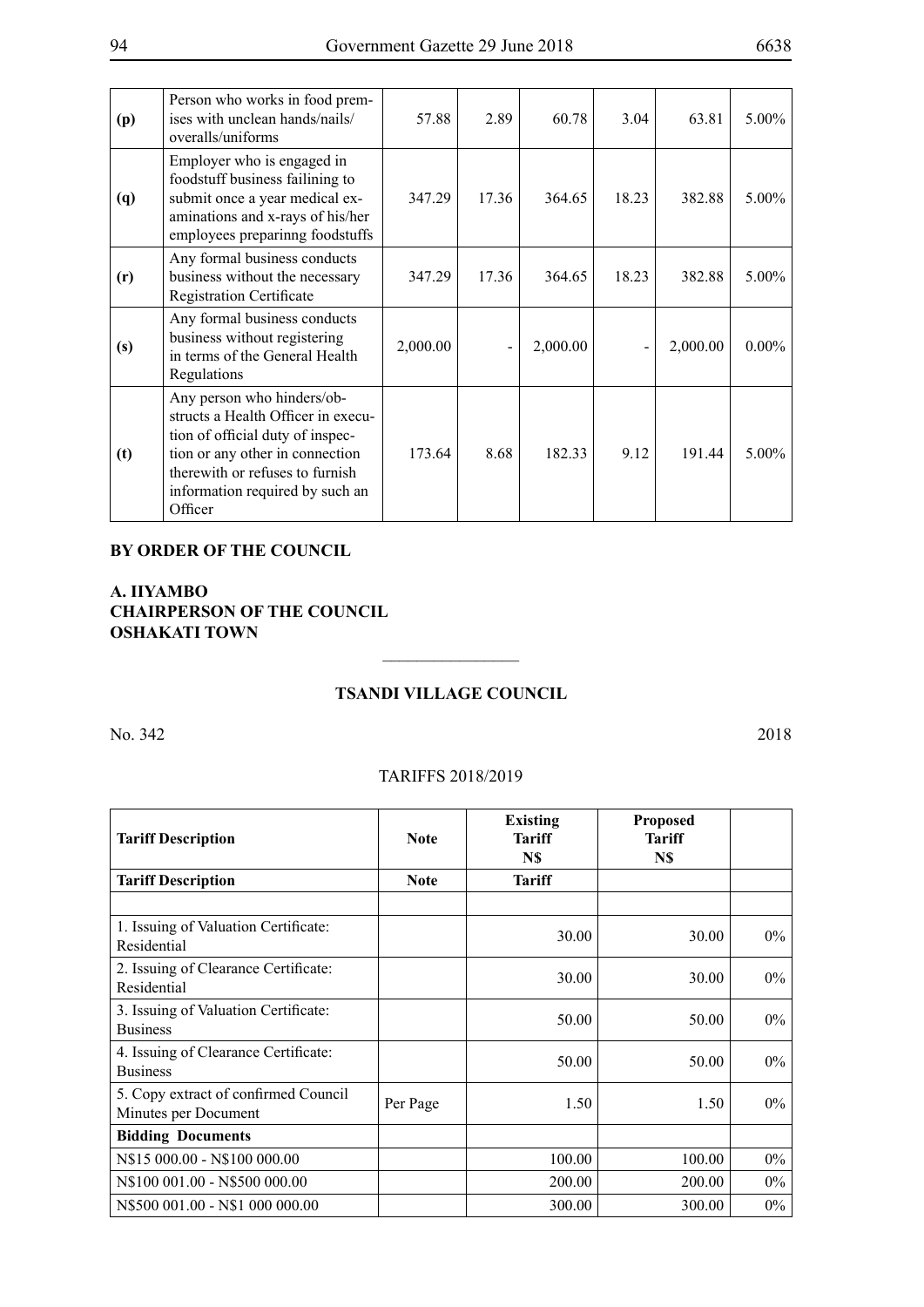| N\$1000 001.00 - N\$1 500 000.00                                   |           | 400.00 | 400.00 | $0\%$ |
|--------------------------------------------------------------------|-----------|--------|--------|-------|
| N\$1 500 001.00 - N\$5 000 000.00                                  |           | 500.00 | 500.00 | $0\%$ |
| N\$5 000 001.00 and more                                           |           | 500.00 | 500.00 | $0\%$ |
| <b>1.2 PRICE FOR SERVICED</b>                                      |           |        |        |       |
| <b>ERVENS</b>                                                      |           |        |        |       |
| 1. Residential                                                     |           |        |        |       |
| Lease of Erven                                                     |           |        |        |       |
| Residential Plot 0m - 1000m                                        | Per Month | 64.28  | 64.28  | $0\%$ |
| Above 1000 m - 2000m                                               | Per Month | 89.74  | 89.74  | $0\%$ |
| Above 2000 m -3000m                                                | Per Month | 120.07 | 120.07 | $0\%$ |
| Above 3000 per square meter for every<br>1000m                     | Per Month | 109.15 | 109.15 | $0\%$ |
| <b>SALES OF ERVEN</b>                                              |           |        |        |       |
| Residential Plots (Low)                                            | Per sqm   | 41.00  | 41.00  | $0\%$ |
| Residential Plots (Middle)                                         | Per sqm   | 50.00  | 50.00  | $0\%$ |
| Residential Plots (High)                                           | Per sqm   | 60.00  | 60.00  | $0\%$ |
| <b>General Residential</b>                                         | Per sqm   | 68.00  | 68.00  | $0\%$ |
| Residential Plots (Luxury Suburb)                                  | Per sqm   | 60.00  | 60.00  | $0\%$ |
| 2. Business                                                        |           |        |        |       |
| Lease of Erven                                                     |           |        |        |       |
| Business Plot 0m - 1000 m                                          | Per Month | 177.87 | 177.87 | $0\%$ |
| Above 1000 m - 2000m                                               | Per Month | 244.98 | 244.98 | $0\%$ |
| Above 2000 m -3000m                                                | Per Month | 61.86  | 61.86  | $0\%$ |
| Above 3000 square meter for every<br>1000m                         | Per Month | 57.75  | 57.75  | $0\%$ |
| <b>SALES OF ERVEN</b>                                              |           |        |        |       |
| Business Plots (Non Strategic)                                     | Per sqm   | 63.00  | 63.00  | $0\%$ |
| Business Plots (Strategic)                                         | Per sqm   | 86.00  | 86.00  | $0\%$ |
| Institutional plots                                                | Per sqm   | 108.00 | 108.00 | $0\%$ |
| Industrial plots                                                   | Per sqm   | 108.00 | 108.00 | $0\%$ |
| Virgin Land                                                        | Per sqm   | 25.00  | 25.00  | $0\%$ |
| <b>2.1 RATES AND TAXES</b>                                         |           |        |        |       |
| <b>ASSESSMENT RATES &amp; TAXES-</b><br><b>RESIDENTIAL</b>         |           |        |        |       |
| Land value per N\$                                                 | Per sqm   |        | 0.0449 | new   |
| Improvement on land per N\$                                        | Per sqm   |        | 0.0062 | new   |
| Valuation Certificate fee per certificate                          | Per sqm   |        | 200.00 | new   |
| 2.2 ASSESSMENT RATES &<br><b>TAXES-BUSINESS</b>                    |           |        |        |       |
| Land value per N\$                                                 | Per sqm   |        | 0.0520 | new   |
| Improvement on land per N\$                                        | Per sqm   |        | 0.0066 | new   |
| Valuation Certificate fee per certificate                          | Per sqm   |        | 250.00 | new   |
| 2.3 ASSESSMENT RATES &<br><b>TAXES-Government Institutions and</b> |           |        |        |       |
| <b>Parastals</b>                                                   |           |        |        |       |
| Land value per N\$                                                 | Per sqm   |        | 0.055  | new   |
| Improvement on land per N\$                                        | Per sqm   |        | 0.0081 | new   |
| Valuation Certificate fee per certificate                          | Per sqm   |        | 650.00 | new   |
| 3. Church                                                          |           |        |        |       |
| Lease of Erven                                                     |           |        |        |       |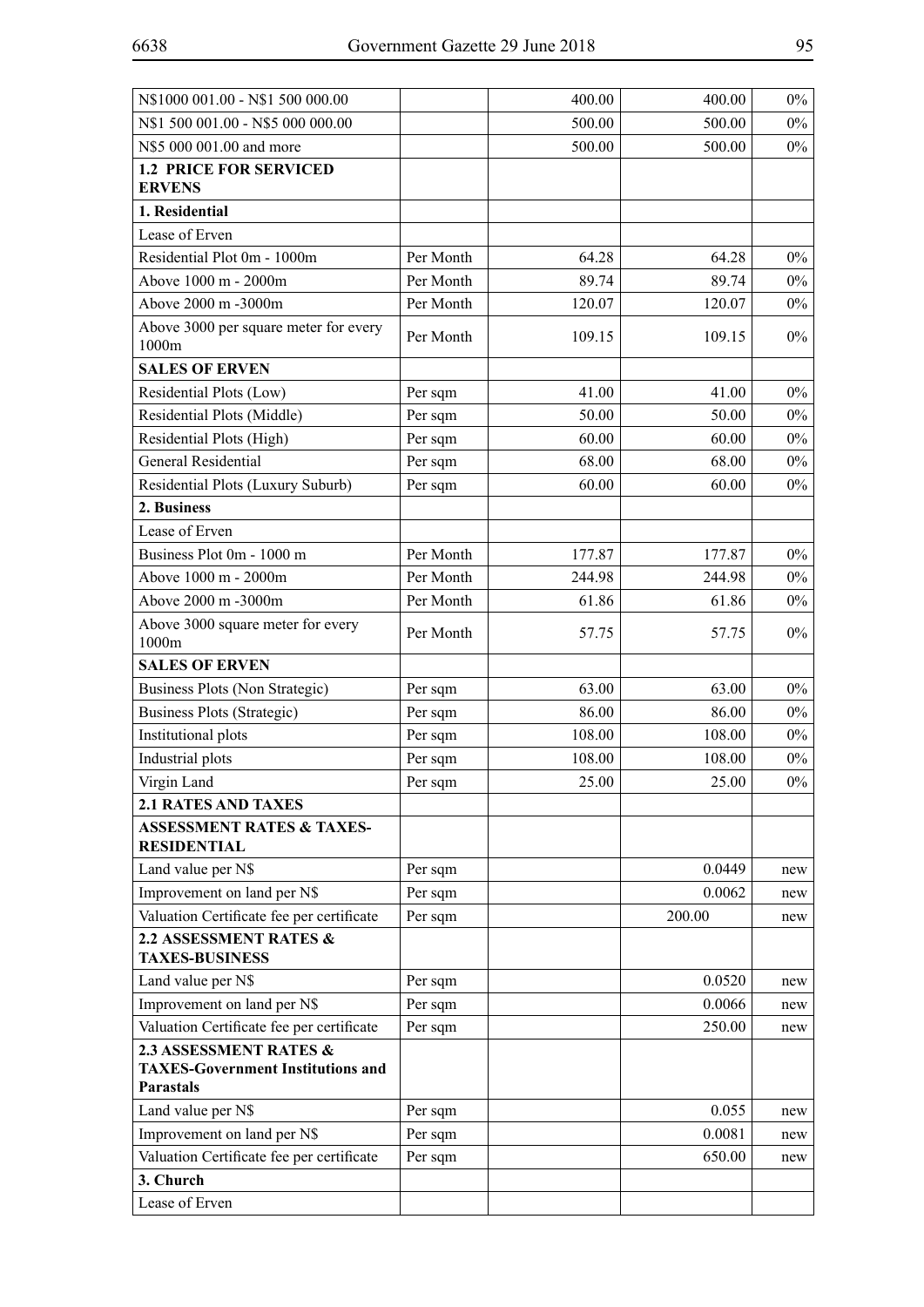| Per month irrespective of sqm                                 | Per Month | 39.69        | 0.00   | $-100\%$ |
|---------------------------------------------------------------|-----------|--------------|--------|----------|
| Plot 0m - 1000 m                                              | Per Month | 64.28        | 64.28  | $0\%$    |
| Above 1000 m - 2000m                                          | Per Month | 89.74        | 89.74  | $0\%$    |
| Above 2000 m -3000m                                           | Per Month | 120.07       | 120.07 | $0\%$    |
| Above 3000 square meter for every<br>1000m                    | Per Month | 109.15       | 109.15 | $0\%$    |
| <b>SALES OF ERVEN</b>                                         |           |              |        |          |
| <b>Church Plots</b>                                           | Per sqm   | 21.00        | 21.00  | $0\%$    |
| 4. Non-Governmental Organization<br>and Sport Clubs           |           |              |        |          |
| <b>Residential</b>                                            |           |              |        |          |
| Residential Plot 0m - 1000m                                   |           | 64.28        | 64.28  | $0\%$    |
| Above 1000m - 2000m                                           |           | 120.07       | 120.07 | $0\%$    |
| Above 2000m - 3000m                                           |           | 109.15       | 109.15 | $0\%$    |
| Above 3000m per square meter for<br>every 1000m               |           | 112.04       | 112.04 | $0\%$    |
| <b>Business</b>                                               |           |              |        |          |
| Business Plots 0m - 1000m                                     |           | 55.09        | 55.09  | $0\%$    |
| Above 1000m - 2000m                                           |           | 61.86        | 61.86  | $0\%$    |
| Above 2000m - 3000m                                           |           | 75.83        | 75.83  | $0\%$    |
| Above 3000m per square meter for                              |           | 87.50        | 87.50  | $0\%$    |
| every 1000m                                                   |           |              |        |          |
| <b>UNSERVICED ALLOTMENTS 40%</b><br>OF SERVICED PLOTS CHARGES |           |              |        |          |
| Residential 0m - 300m                                         |           | 44.10        | 44.10  | $0\%$    |
| <b>Business</b>                                               |           |              |        |          |
| Small 0m - 1000m                                              |           | 65.05        | 65.05  | $0\%$    |
| Medium 1000m - 2000m                                          |           | 89.30        | 89.30  | $0\%$    |
| Large 2000m - 3000                                            |           | 112.46       | 112.46 | $0\%$    |
| <b>NON-GOVERNMENTAL</b><br><b>ORGANISATIONS</b>               |           |              |        |          |
| Residential 0m - 300m                                         |           | 44.10        | 44.10  | $0\%$    |
| <b>Business</b>                                               |           |              |        |          |
| Small 0m - 1000m                                              |           | 17.64        | 17.64  | $0\%$    |
| Medium 1000m - 2000m                                          |           | 23.15        | 23.15  | $0\%$    |
| Large 2000m - 3000                                            |           | 29.77        | 29.77  | $0\%$    |
| 3. CEMETRY                                                    |           |              |        |          |
| Adult: Dug by Council                                         |           | 0.00         |        |          |
| Adult: Dug by Family                                          |           | 0.00         |        |          |
| Children: Dug by Council<br>Children: Dug by Family           |           | 0.00<br>0.00 |        |          |
| <b>4. FIRE BRIGADE</b>                                        |           |              |        |          |
| Hiring of fire brigade vehicle for stand                      |           |              |        |          |
| by services per hour.                                         | per hour  | 30.00        | 30.00  | $0\%$    |
| Basic fire brigade fee                                        | Per month | 2.00         | 2.00   | $0\%$    |
| KM for hiring Fire Brigade                                    | Per km    | 40.00        | 40.00  | $0\%$    |
| 5. POUNDING OF ANIMALS                                        |           |              |        |          |
| Pounding fee, Per animal per day                              |           |              |        |          |
| Cattle, Donkey, Mule and Horse per day<br>per animal          |           | 11.50        | 11.50  | $0\%$    |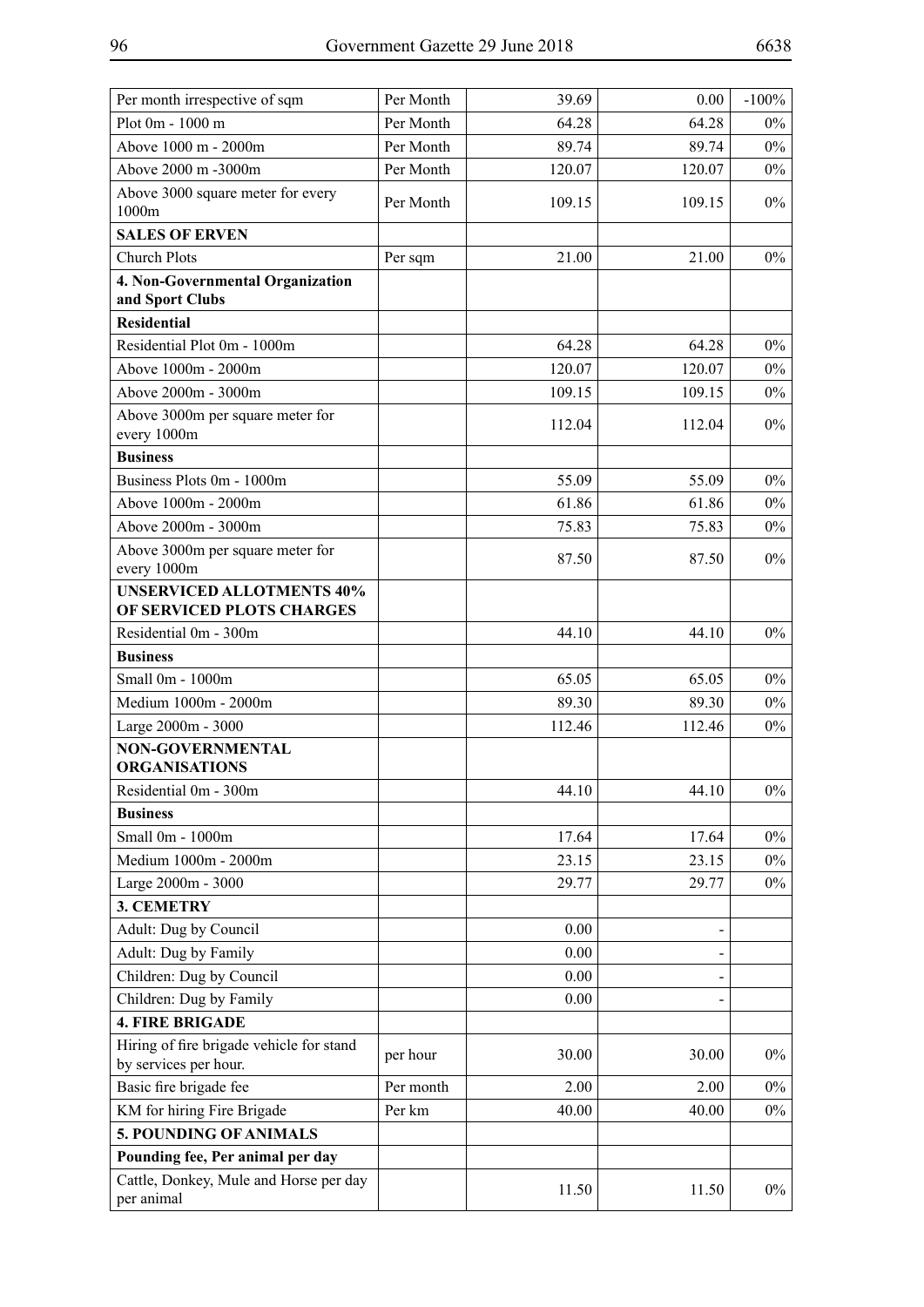| Sheep per day per animal                                                                                      | 7.00   | 7.00   | $0\%$ |
|---------------------------------------------------------------------------------------------------------------|--------|--------|-------|
| Goats per day per animal                                                                                      | 7.00   | 7.00   | $0\%$ |
| Pigs per day per animal                                                                                       | 12.00  | 12.00  | $0\%$ |
| Chicken, Domestic, Guinea Fowls                                                                               | 4.00   | 4.00   | $0\%$ |
| Auction administration fee                                                                                    | 10.00  | 10.00  | $0\%$ |
| Water and feeding per animal per day                                                                          |        |        |       |
| Cattle, Donkey, Mule and Horse per day<br>per animal                                                          | 16.50  | 16.50  | $0\%$ |
| Sheep per day per animal                                                                                      | 9.00   | 9.00   | $0\%$ |
| Goats per day per animal                                                                                      | 9.00   | 9.00   | $0\%$ |
| Pigs per day per animal                                                                                       | 11.50  | 11.50  | $0\%$ |
| Chicken, Domestic, Guinea Fowls                                                                               | 6.50   | 6.50   | $0\%$ |
| <b>Grazing</b> fee                                                                                            |        |        |       |
| Cattle, Donkey, Mule and Horse per day<br>per animal                                                          | 31.00  | 31.00  | $0\%$ |
| Sheep per day per animal                                                                                      | 4.00   | 4.00   | $0\%$ |
| Goats per day per animal                                                                                      | 4.00   | 4.00   | $0\%$ |
| Pigs per day per animal                                                                                       | 6.00   | 6.00   | $0\%$ |
| Delivering of animals to the pound<br>irrespective of the distance                                            | 4.00   | 4.00   | $0\%$ |
| Brading fee                                                                                                   | 11.00  | 11.00  | $0\%$ |
| VAT included in the tariff                                                                                    |        |        |       |
| 6.2 Business Registration/ Renewal/                                                                           |        |        |       |
| <b>Special Consent, Approval Fees and</b><br><b>Fitness Fees</b>                                              |        |        |       |
| 1. Business Registration and Fittness<br>Certificate                                                          |        |        |       |
| Category 1.                                                                                                   |        |        |       |
| Chain store                                                                                                   | 650.00 | 650.00 | $0\%$ |
| Chain store / franchise                                                                                       | 650.00 | 650.00 | $0\%$ |
| Large business                                                                                                | 420.00 | 420.00 | $0\%$ |
| Medium sized business                                                                                         | 200.00 | 200.00 | $0\%$ |
| Small sized business                                                                                          | 100.00 | 100.00 | $0\%$ |
| Hawkers and Street Vendors                                                                                    | 60.00  | 60.00  | $0\%$ |
| Peddlers                                                                                                      | 60.00  | 60.00  | $0\%$ |
| <b>Business Registration</b>                                                                                  | 100.00 | 100.00 | $0\%$ |
| <b>Inspection Fee</b>                                                                                         | 50.00  | 50.00  | $0\%$ |
| Shebeens Registration                                                                                         | 50.00  | 50.00  | $0\%$ |
| Home Based Businesses and Stalls                                                                              | 100.00 | 100.00 | $0\%$ |
| Category 2.                                                                                                   |        |        |       |
| General agricultural dealers (such as<br>Kaap Agri, Agra) grocery stores and<br>building materials suppliers. | 650.00 | 650.00 | $0\%$ |
| Whole salers and Warehouses                                                                                   | 650.00 | 650.00 | $0\%$ |
| Supermarket and furniture shops                                                                               | 650.00 | 650.00 | $0\%$ |
| Car and vehicle accessories dealers                                                                           | 420.00 | 420.00 | $0\%$ |
| Stationary, clothing stores, insurance<br>brokers and estate agent                                            | 420.00 | 420.00 | $0\%$ |
| Hotel, lodges and other accommondation<br>establishments                                                      | 650.00 | 650.00 | $0\%$ |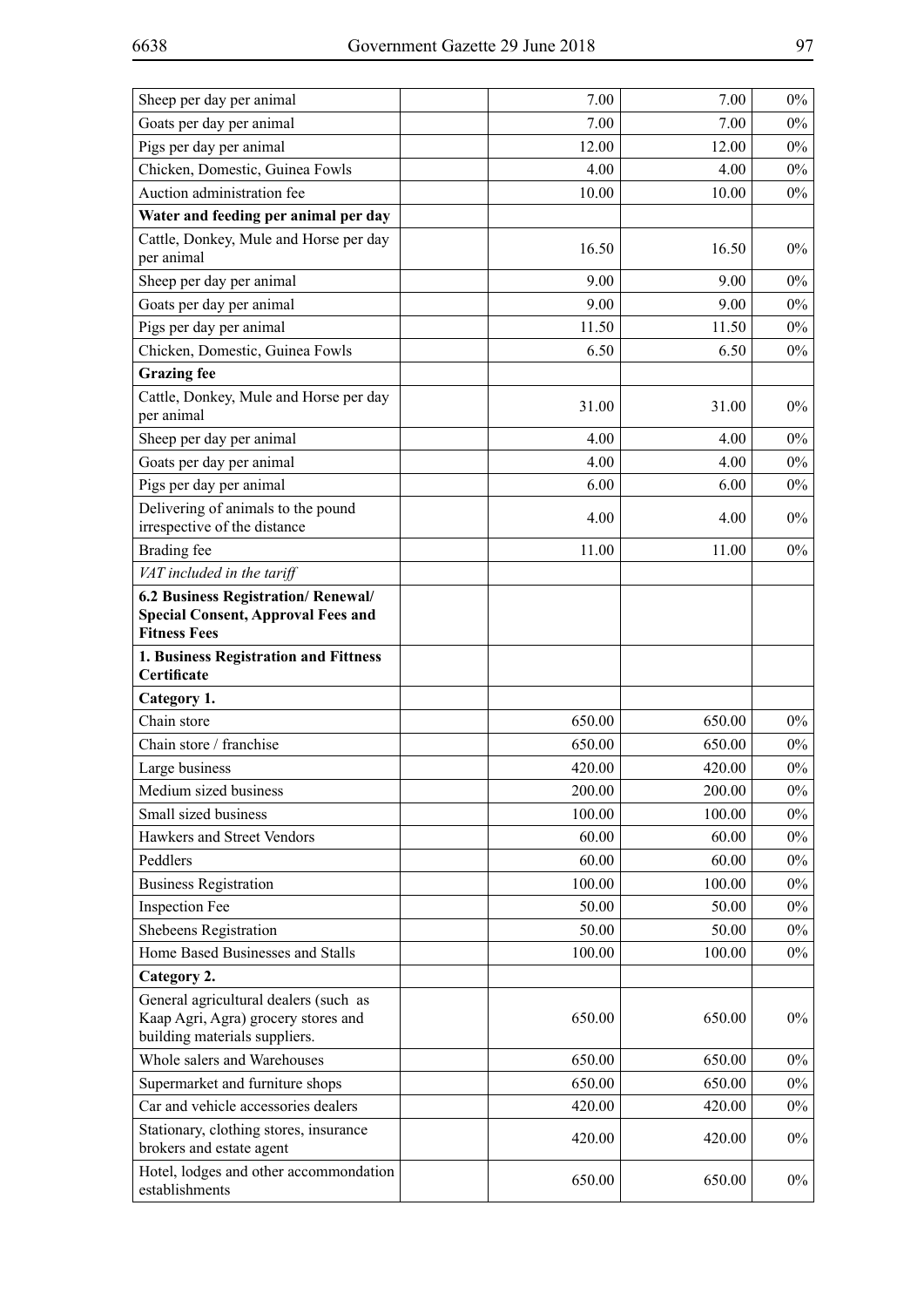| Food outlets, bakeries, and pet shops                                                                                                                                                                                                                                                                           | 200.00                                                                                                      | 200.00                                                                                                       | $0\%$ |
|-----------------------------------------------------------------------------------------------------------------------------------------------------------------------------------------------------------------------------------------------------------------------------------------------------------------|-------------------------------------------------------------------------------------------------------------|--------------------------------------------------------------------------------------------------------------|-------|
| Electrical wiring contractors, plumbers,<br>joineries and pipe fitters                                                                                                                                                                                                                                          | 420.00                                                                                                      | 420.00                                                                                                       | $0\%$ |
| Service stations, garages, other oil, gass<br>and fuel depots                                                                                                                                                                                                                                                   | 650.00                                                                                                      | 650.00                                                                                                       | $0\%$ |
| Abattoirs and bucheries                                                                                                                                                                                                                                                                                         | 420.00                                                                                                      | 420.00                                                                                                       | $0\%$ |
| Funeral undertakers, optics, cash loans<br>and security companies                                                                                                                                                                                                                                               | 420.00                                                                                                      | 420.00                                                                                                       | $0\%$ |
| Proffesionals: Medical Doctors and<br>Practitioners, Legal Practitioners,<br>Notaries and Converyance, Accountants,<br>Banks, Pharmasist and other<br>proffessionals not listed.                                                                                                                                | 650.00                                                                                                      | 650.00                                                                                                       | $0\%$ |
| Late registration                                                                                                                                                                                                                                                                                               | Normal<br>registration fee<br>plus10% of the<br>amount after 21<br>days frm the last<br>day of registration | Normal<br>registration fee<br>plus10% of the<br>amount after 21<br>days from the last<br>day of registration | $0\%$ |
| 2. Taxi Fees                                                                                                                                                                                                                                                                                                    |                                                                                                             |                                                                                                              |       |
| All taxis operating within the Tsandi<br>Village area - per taxi per year<br>(including annual business registration<br>fee for numbering system etc.)                                                                                                                                                          | 0.00                                                                                                        | 0.00                                                                                                         |       |
| Late registration - a fine of 10% of<br>annual registration fee will be charged<br>per month or part there of if renewal is<br>overdue                                                                                                                                                                          | 0.00                                                                                                        | 0.00                                                                                                         |       |
| 3. Special Consent Non-Refundable<br><b>Application Fee</b>                                                                                                                                                                                                                                                     |                                                                                                             |                                                                                                              |       |
| Shop, place of assembly,<br>accommodation establishments,<br>additional dwelling unit, resident<br>occupation, place of public worship,<br>block of flats day care centres, place<br>of instruction, institutional buildings,<br>holiday accommodations, hotel, drive-in<br>cafes, town houses and duplex flats | 150.00                                                                                                      | 150.00                                                                                                       | $0\%$ |
| Kios, tourrism, restaurant, camping<br>site, services industry, landerettes, dry<br>cleaners and business buildings                                                                                                                                                                                             | 150.00                                                                                                      | 150.00                                                                                                       | $0\%$ |
| Gambling house, shebeens, place of<br>amusement, warehouse, fuel service<br>stations, public garage, bottle storer,<br>funeral parlours and panel beating,<br>noxious industry and farm stalls                                                                                                                  | 250.00                                                                                                      | 250.00                                                                                                       | $0\%$ |
| 4. Contractor Licence Application<br>Fees                                                                                                                                                                                                                                                                       |                                                                                                             |                                                                                                              | $0\%$ |
| Electrical wiring contarctor"'s licence                                                                                                                                                                                                                                                                         | 420.00                                                                                                      | 420.00                                                                                                       | $0\%$ |
| Bricklayer, Plumbing and pipe fitting<br>contractor"'s licence                                                                                                                                                                                                                                                  | 420.00                                                                                                      | 420.00                                                                                                       | $0\%$ |
| VAT is included in the tariffs.                                                                                                                                                                                                                                                                                 | 0.00                                                                                                        | 0.00                                                                                                         |       |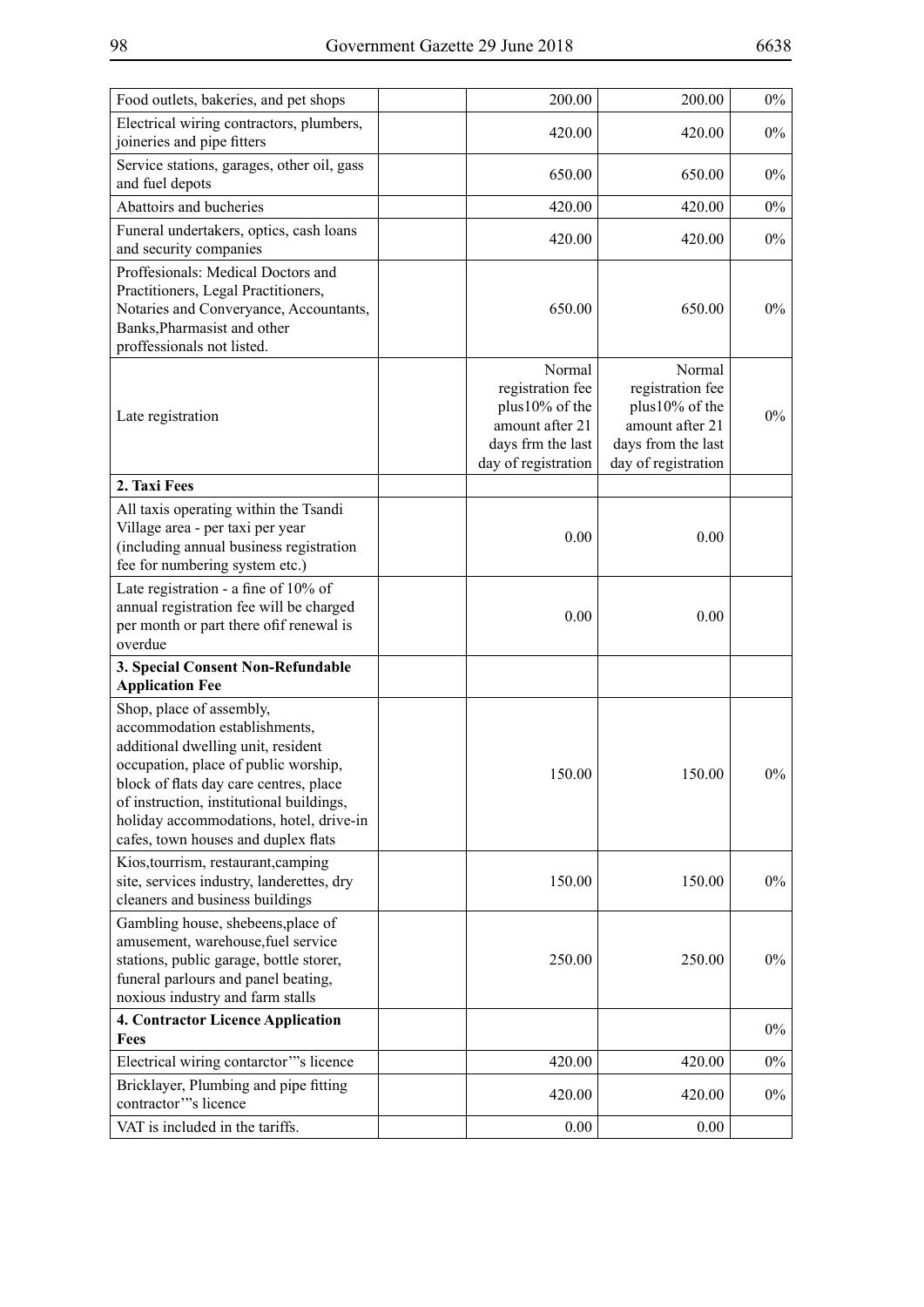| <b>IILEGAL CONNECTION OF</b><br><b>SERVICES (WATER AND SEWER)</b><br><b>INCLUDING BYPASS, SABOTAGE</b><br>OR TEMPERING WITH WATER/<br><b>SEWERAGE NETWORK</b> |             |                            |                            |       |
|---------------------------------------------------------------------------------------------------------------------------------------------------------------|-------------|----------------------------|----------------------------|-------|
| First Offence fee                                                                                                                                             |             | 2,000.00                   | 2000.00                    | $0\%$ |
| Second Offence Fee                                                                                                                                            |             | Legal Action               | Legal Action               |       |
| <b>ILLEGAL OPERATION</b>                                                                                                                                      |             |                            |                            |       |
| <b>Illegal Hawking</b>                                                                                                                                        |             | 50.00                      | 50.00                      | $0\%$ |
| Illegal removal of ERF Pegs/ Beacon                                                                                                                           |             | Replacement cost<br>$+20%$ | Replacement cost<br>$+20%$ | $0\%$ |
| Fine for Public Indecent (Urinate and<br>defecation)                                                                                                          |             | 50.00                      | 50.00                      | $0\%$ |
| Non compliance with Health<br><b>Regulations (Formal Business)</b>                                                                                            |             | 1,050.00                   | 1,050.00                   | $0\%$ |
| Non compliance with Health<br><b>Regulations (Informal Business)</b>                                                                                          |             | 525.00                     | 525.00                     | $0\%$ |
| Excavation on Municipal Land without<br>permission                                                                                                            |             | 1,050.00                   | 1,050.00                   | $0\%$ |
| Extraction of sand                                                                                                                                            |             | 551.25                     | 551.25                     | $0\%$ |
| Illegal dumping of effluent                                                                                                                                   |             | 2,000.00                   | 2,000.00                   | $0\%$ |
| Illegal occupation of land                                                                                                                                    |             | 500.00                     | 500.00                     | $0\%$ |
| Illegal Hawking at Business properties                                                                                                                        |             | 2,000.00                   | 2,000.00                   | $0\%$ |
| Construction without approves buidling<br>plan                                                                                                                |             | 1,500.00                   | 1,500.00                   | $0\%$ |
| Illegal Advertisement : Penalty                                                                                                                               |             | 420.00                     | 420.00                     | $0\%$ |
| Illegal cutting of Trees - non fruit<br>bearing small (below 3 metres)                                                                                        |             | Not exceeding<br>1000,00   | Not exceeding<br>1000,00   | $0\%$ |
| Illegal cutting of Trees - non fruit<br>bearing small (above 3 metres)                                                                                        |             | Not exceeding<br>2000,00   | Not exceeding<br>2000,00   | $0\%$ |
| Illegal cutting of trees - fruit bearing<br>small (below 3 metres)                                                                                            |             | Not exceeding<br>1000,00   | Not exceeding<br>1000,00   | $0\%$ |
| Illegal cutting of tree - fruit bearing big<br>(Above 3 metre)                                                                                                |             | Not exceeding<br>2000,00   | Not exceeding<br>2000,00   | $0\%$ |
| <b>PELNATIES</b>                                                                                                                                              |             |                            |                            |       |
| <b>IILEGAL DUMPING OF REFUSE</b>                                                                                                                              |             |                            |                            |       |
| First Offence Fee                                                                                                                                             |             | 302.50                     | 302.50                     | $0\%$ |
| Second Offence Fee                                                                                                                                            |             | 577.50                     | 577.50                     | $0\%$ |
| Third Offence Fee                                                                                                                                             |             | Legal Action               | Legal Action               |       |
| Operating without permission and<br>business registration certificate                                                                                         |             |                            |                            |       |
| Small Business, Hawkers, Street<br>Vendors, Informal Braai and Kapanas -<br>per offence $=$ N\$500.00                                                         | Per offence | 500.00                     | 500.00                     | $0\%$ |
| Medium Business - per offence =<br>N\$2000,00                                                                                                                 |             | 2,000.00                   | 2,000.00                   | $0\%$ |
| Large Business - per offence $=$<br>N\$2000,00                                                                                                                |             | 2,000.00                   | 2,000.00                   | $0\%$ |
| Illegal Shebeens in Tsandi Formal Areas<br>per offence N\$2000,00                                                                                             |             | 2,000.00                   | 2,000.00                   | $0\%$ |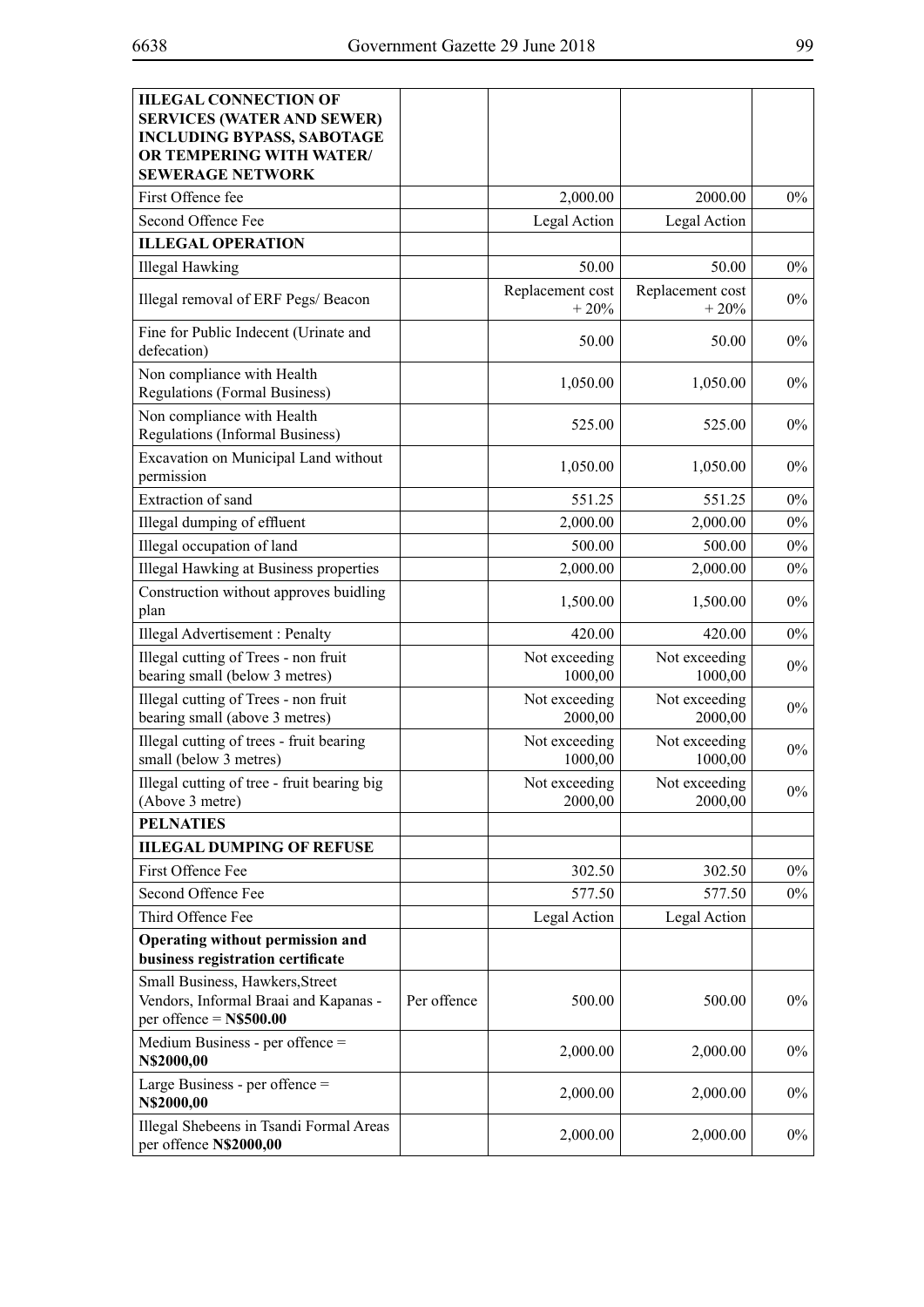| <b>CUTTING AND REMOVAL OF</b><br>TREE                                                                           |                                                                         |                                                                         |       |
|-----------------------------------------------------------------------------------------------------------------|-------------------------------------------------------------------------|-------------------------------------------------------------------------|-------|
| Small tree or bush                                                                                              | 100.00                                                                  | 100.00                                                                  | $0\%$ |
| Big Tree                                                                                                        | 120.00                                                                  | 120.00                                                                  | $0\%$ |
| <b>5.3 Pest Control</b>                                                                                         |                                                                         |                                                                         |       |
| <b>Descriptiion</b>                                                                                             | <b>Tariffs</b>                                                          |                                                                         |       |
| Spray of pests - Residential / hour per<br>applicant                                                            | 200.00                                                                  | 200.00                                                                  | $0\%$ |
| Spray of pests - Business / hour per<br>applicant                                                               | 250.00 plus<br>actual cost of<br>poison plus 15%<br>administration fees | 250.00 plus<br>actual cost of<br>poison plus 15%<br>administration fees | $0\%$ |
| 5.4 Dog Taxes / License                                                                                         |                                                                         |                                                                         |       |
| For each unsprayed bitch effect 1 July<br>per annum                                                             | 25.00                                                                   | 25.00                                                                   | $0\%$ |
| For each added unsprayed bitch effect 1<br>July per annum                                                       | 30.00                                                                   | 30.00                                                                   | $0\%$ |
| For each sprayed bitch effect 1 July per<br>annum                                                               | 40.00                                                                   | 40.00                                                                   | $0\%$ |
| For each added sprayed bitcheffect 1<br>July per annum                                                          | 50.00                                                                   | 50.00                                                                   | $0\%$ |
| For the first and second dog effect 1 July<br>per annum                                                         | 20.00                                                                   | 20.00                                                                   | $0\%$ |
| For the third and consecutive dog effect<br>1 July per annum                                                    | 30.00                                                                   | 30.00                                                                   | $0\%$ |
| Unlicensed Dogs effect 1 July per<br>annum                                                                      | 100.00                                                                  | 100.00                                                                  | $0\%$ |
| <b>6. PUBLIC BUILDINGS</b>                                                                                      |                                                                         |                                                                         |       |
| <b>6.1 Community Hall</b>                                                                                       |                                                                         |                                                                         |       |
| Tariff per day or oart thereof:                                                                                 | 0.00                                                                    |                                                                         |       |
| a) Activities for profit<br>motive in the private interest<br>(dance,show,business,etc.)                        | 441.00                                                                  | 441.00                                                                  | $0\%$ |
| Refundable deposit                                                                                              | 200.00                                                                  | 200.00                                                                  | $0\%$ |
| b) Activities for profit motive for general<br>public                                                           | 400.00                                                                  | 400.00                                                                  | $0\%$ |
| Refundable deposit                                                                                              | 200.00                                                                  | 200.00                                                                  | $0\%$ |
| c) Non-profit activities by general public<br>interest (meeting by sport clubs, schools,<br>political meetings) | 350.00                                                                  | 350.00                                                                  | $0\%$ |
| Refundable deposit                                                                                              | 150.00                                                                  | 150.00                                                                  | $0\%$ |
| d) Churches and charity organisations                                                                           | 300.00                                                                  | 300.00                                                                  | $0\%$ |
| Refundable deposit                                                                                              | 150.00                                                                  | 150.00                                                                  | $0\%$ |
| e) Wedding receptions                                                                                           | 450.00                                                                  | 450.00                                                                  | $0\%$ |
| Refundable deposit                                                                                              | 200.00                                                                  | 200.00                                                                  | $0\%$ |
| No refund if the hall is not cleaned until<br>10H00 the next day                                                |                                                                         |                                                                         |       |
| <b>6.2 HIRE OF PORTABLE TOILETS</b>                                                                             |                                                                         |                                                                         |       |
| Portable Toilet per day                                                                                         | 150.00                                                                  | 150.00                                                                  | $0\%$ |
| Refundable deposit                                                                                              | 50.00                                                                   | 50.00                                                                   | $0\%$ |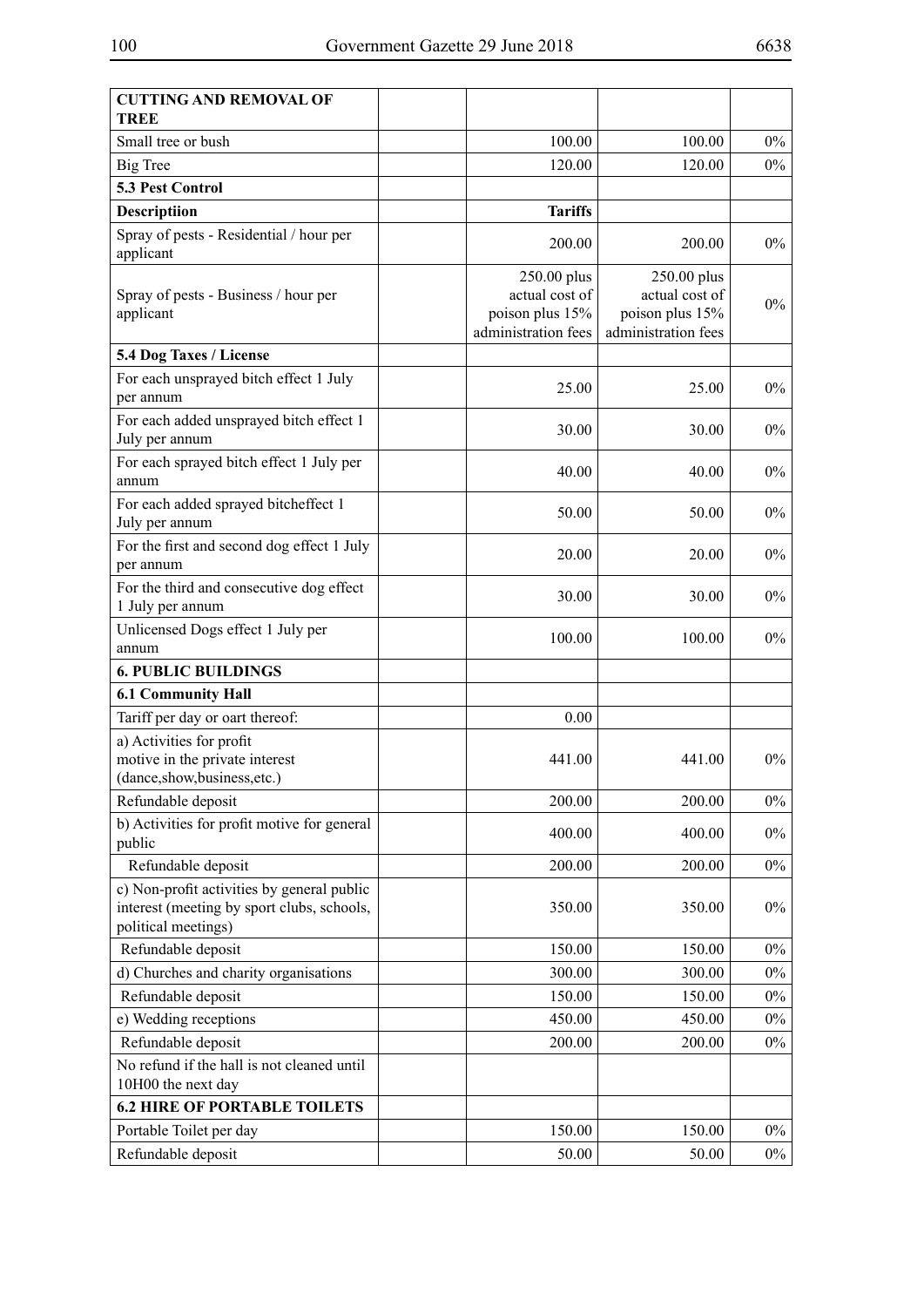| <b>6.3 RENTAL: FACILITIES -</b><br><b>OTHER PROPERTIES</b>                                                      |                      |          |          |        |
|-----------------------------------------------------------------------------------------------------------------|----------------------|----------|----------|--------|
| PA System                                                                                                       | per day              | 1,155.00 | 1,155.00 | $0\%$  |
| Nail                                                                                                            | per day              | 1,102.50 | 1,102.50 | $0\%$  |
| Table Cloth                                                                                                     | per day              | 11.55    | 11.55    | $0\%$  |
| <b>Table Sheet</b>                                                                                              | per day              | 30.00    | 30.00    | $0\%$  |
| Tent                                                                                                            | per day              | 1,386.00 | 1,386.00 | $0\%$  |
| <b>Chair Plastic</b>                                                                                            | per day              | 6.00     | 6.00     | $0\%$  |
| Chair Banquet                                                                                                   | per day              | 25.00    | 25.00    | $0\%$  |
| <b>Big Pot</b>                                                                                                  | per day              | 115.50   | 115.50   | $0\%$  |
| Podium                                                                                                          | per day              | 241.50   | 241.50   | $0\%$  |
| Data Projector                                                                                                  | per day              | 303.45   | 303.45   | $0\%$  |
| Boardroom and Traditional Authority                                                                             | per day              | 441.00   | 441.00   | $0\%$  |
| <b>Traditional Authority Open Hall</b>                                                                          | per day              | 386.40   | 386.40   | $0\%$  |
| Leasing of Refuse bin (901)                                                                                     | per day              | 50.00    | 50.00    | $0\%$  |
| Leasing of Refuse bin (240l)                                                                                    | per day              | 85.00    | 85.00    | $0\%$  |
| <b>6.4 RENTAL PLANT HIRE</b>                                                                                    |                      |          |          |        |
| Truck 4x4 Tone Diesel                                                                                           | Per km               | 40.00    | 40.00    | $0\%$  |
| Truck 4x4 Tone Diesel                                                                                           | per load             | 840.00   | 840.00   | $0\%$  |
| Truck 4x2 Tone Diesel                                                                                           | per km               | 40.00    | 40.00    | $0\%$  |
| Truck 4x2 Tone Diesel                                                                                           | per load             | 840.00   | 840.00   | $0\%$  |
| Front Loader and Backhoe Loader per<br>load                                                                     | per 18m <sup>3</sup> | 150.00   | 150.00   | $0\%$  |
| Front Loader and Backhoe Loader per<br>load                                                                     | 10 <sup>m3</sup>     | 130.00   | 130.00   | $0\%$  |
| Front Loader and Backhoe Loader                                                                                 | per km               | 40.00    | 40.00    | $0\%$  |
| Front Loader and Backhoe Loader<br>labour                                                                       | per hour             | 485.10   | 485.10   | $0\%$  |
| Grader                                                                                                          | per km               | 50.00    | 50.00    | $0\%$  |
| Grader labour                                                                                                   | per hour             | 546.00   | 546.00   | $0\%$  |
| Hydro Blast:                                                                                                    | per hour             | 735.00   | 735.00   | $0\%$  |
| Water Tank : - Institution                                                                                      |                      | 19.95    | 19.95    | $0\%$  |
| Water Tank: -Institution                                                                                        | per litre            | 0.40     | 0.40     | $0\%$  |
| Water Tank: - Other                                                                                             | Per km               | 40.00    | 40.00    | $0\%$  |
| Toyota Quantum                                                                                                  | Per km               | 22.00    | 22.00    | $0\%$  |
| <b>6.5 OPEN MARKET PER MONTH</b>                                                                                |                      |          |          |        |
| Open Stand                                                                                                      | per month            | 31.45    | 31.45    | $0\%$  |
| Closed Stand/Kiosk                                                                                              | per month            | 150.00   | 150.00   | $0\%$  |
| One day use business stand                                                                                      | per day              | 18.52    | 18.52    | $0\%$  |
| Meat Stand                                                                                                      | per month            | 140.00   | 100.00   | $-29%$ |
| Babershop and Salon                                                                                             | per month            | 140.00   | 100.00   | $-29%$ |
| Braai Area                                                                                                      | per day              | 30.67    | 30.67    | $0\%$  |
| <b>Entertainment Area</b>                                                                                       | per day              | 55.22    | 55.22    | $0\%$  |
| Trade fair Stand per Event                                                                                      | per day              | 35.06    | 35.06    | $0\%$  |
| VAT is included in the tariff. For any<br>loss or damage, the replacement cost<br>would be charged accordingly. |                      |          |          |        |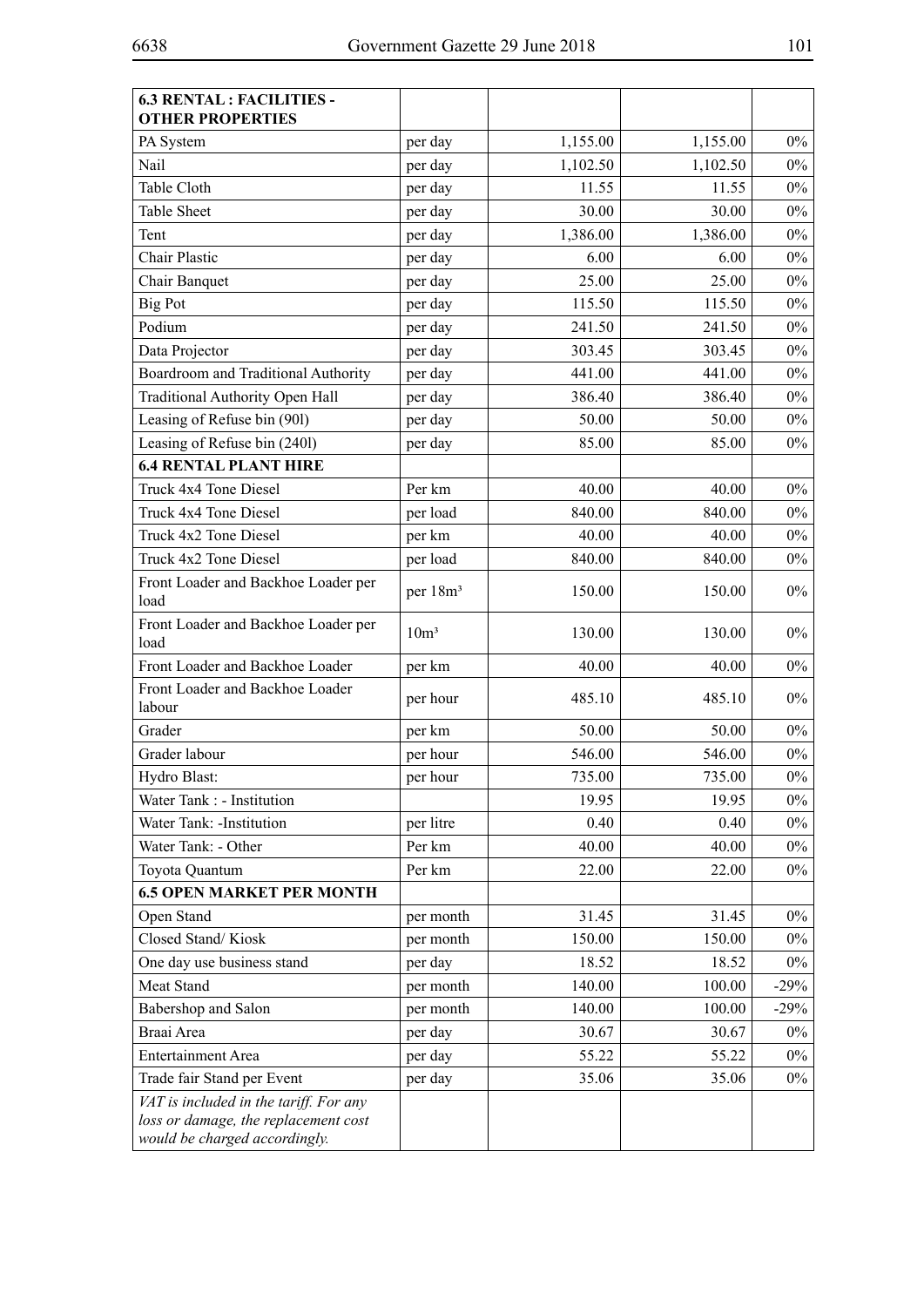| 7. Sewerage (Vote 10):                                       |           |          |         |       |
|--------------------------------------------------------------|-----------|----------|---------|-------|
| <b>7.1 BASIC CHARGES</b>                                     |           |          |         |       |
| Residential                                                  |           | 29.20    | 29.20   | $0\%$ |
| Residential Luxury suburb                                    |           | 30.25    | 30.25   | $0\%$ |
| Residential with business                                    |           | 95.85    | 95.85   | $0\%$ |
| Local Housing Association for low<br>income housing Scheme   |           | 29.20    | 29.20   | $0\%$ |
| General Residential - per unit                               |           | 29.65    | 29.65   | $0\%$ |
| Business Shopping Complex per rental<br>unit                 |           | 82.50    | 82.50   | $0\%$ |
| <b>Business Chain</b>                                        |           | 133.80   | 133.80  | $0\%$ |
| Business Large (3000m and above)                             |           | 74.95    | 74.95   | $0\%$ |
| Business Medium (1000m - 3000m)                              |           | 72.00    | 72.00   | $0\%$ |
| Business Small (0m - 1000m)                                  |           | 68.30    | 68.30   | $0\%$ |
| Discharge of Sewer effluent into<br>Oxidation ponds per load |           | 52.00    | 52.00   | $0\%$ |
| <b>Government Institutions</b>                               |           | 74.95    | 74.95   | $0\%$ |
| Parastatals                                                  |           | 237.40   | 237.40  | $0\%$ |
| Church and Charity Organisation                              |           | 52.00    | 52.00   | $0\%$ |
| <b>General Business Dealers</b>                              |           | 67.40    | 67.50   | $0\%$ |
| Hairdressing                                                 |           | 67.50    | 67.50   | $0\%$ |
| Shebeen                                                      |           | 67.50    | 67.50   | $0\%$ |
| Car Wash                                                     |           | 155.00   | 155.00  | $0\%$ |
| Laundries                                                    |           | 67.50    | 67.50   | $0\%$ |
| Restaurant                                                   |           | 67.50    | 67.50   | $0\%$ |
| Supermarket/Retail                                           |           | 103.50   | 103.50  | $0\%$ |
| Hardware suppliers                                           |           | 93.20    | 93.20   | $0\%$ |
| <b>Banks</b>                                                 |           | 67.50    | 67.50   | $0\%$ |
| Cash Loans                                                   |           | 67.50    | 67.50   | $0\%$ |
| Garage, Scrap Yards and Photo Shops                          |           | 67.50    | 67.50   | $0\%$ |
| <b>Construction Company</b>                                  |           | 67.50    | 67.50   | $0\%$ |
| Stationary, Printing shops amd<br>photoshops                 |           | 67.50    | 67.50   | $0\%$ |
| Inertnet Café and computer outlet                            |           | 67.50    | 67.50   | $0\%$ |
| <b>Gasoline Stations</b>                                     |           | 123.60   | 123.60  | $0\%$ |
| Butcheries, Bakeries and Milling                             |           | 67.50    | 67.50   | $0\%$ |
| Funeral Parourl; Manufacturing                               |           | 67.50    | 67.50   | $0\%$ |
| Private Clinics; Pharmacies                                  |           | 77.80    | 77.80   | $0\%$ |
| Secondary School                                             |           | 2,300.00 | 2300.00 | $0\%$ |
| Hospital; ; Police;                                          |           | 2,300.00 | 2300.00 | $0\%$ |
| Youth Center                                                 |           | 1,725.00 | 1725.00 | $0\%$ |
| Combined school; Junior Secondary                            |           | 265.00   | 265.00  | $0\%$ |
| Primary School                                               |           | 179.00   | 179.00  | $0\%$ |
| Pre-School                                                   |           | 155.00   | 155.00  | $0\%$ |
| <b>Spare Parts Business</b>                                  |           | 67.50    | 67.50   | $0\%$ |
| Other Government institutions                                |           | 412.50   | 412.50  | $0\%$ |
| Hotels and Lodges                                            |           | 155.00   | 155.00  | $0\%$ |
| 7.2 SEWER PER TOILET                                         |           |          |         |       |
| Residential                                                  | per month | 16.80    | 16.80   | $0\%$ |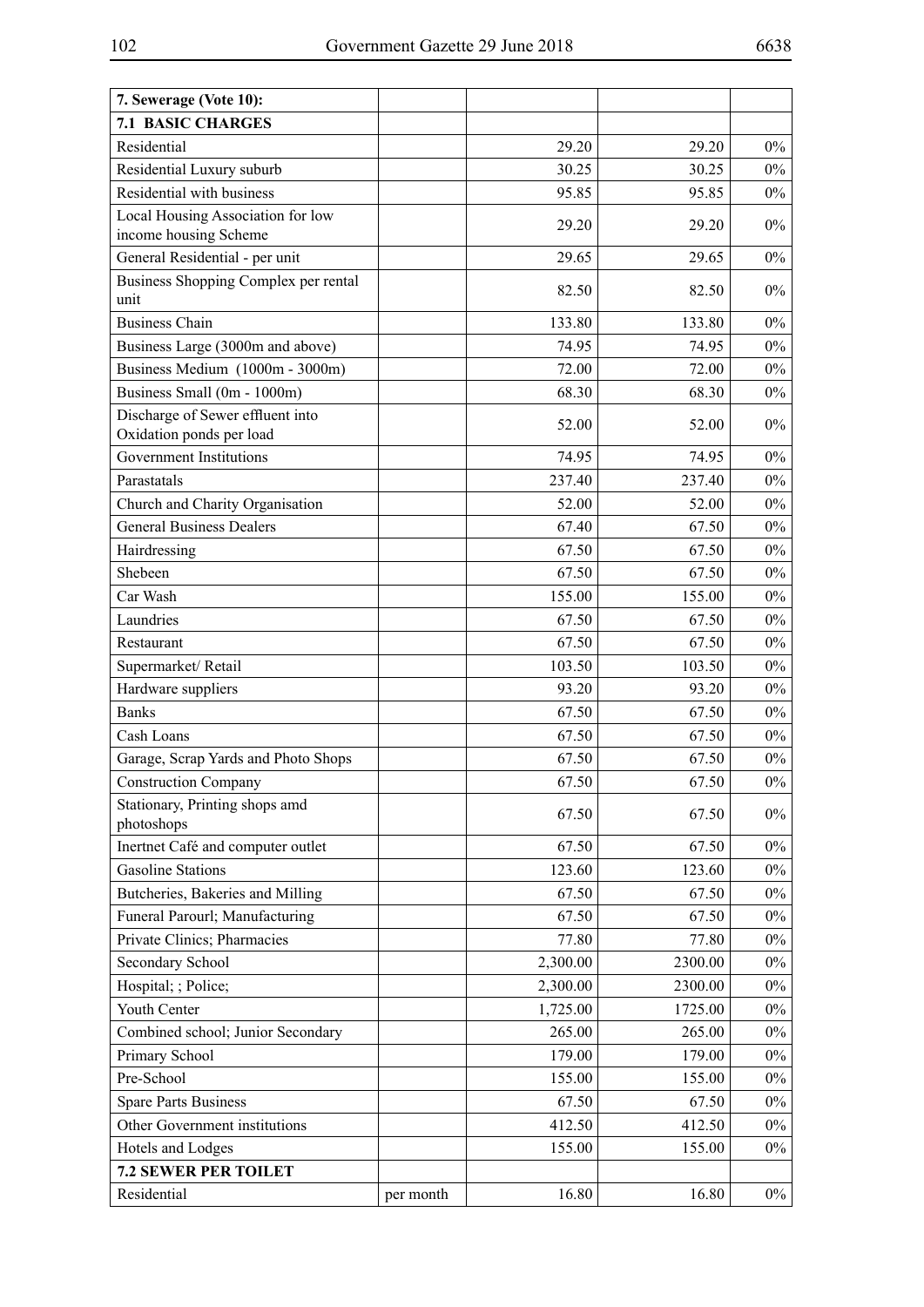| Luxury suburb                                                                | per month | 17.00          | 17.00    | $0\%$ |
|------------------------------------------------------------------------------|-----------|----------------|----------|-------|
| <b>Business</b>                                                              | per month | 18.90          | 18.90    | $0\%$ |
| Government Institutions                                                      | per month | 30.00          | 30.00    | $0\%$ |
| Parastatal                                                                   | per month | 20.00          | 20.00    | $0\%$ |
| Church and Charity organizations                                             | per month | 16.80          | 16.80    | $0\%$ |
| Hotel and Lodges                                                             | per month | 30.00          | 30.00    | $0\%$ |
| <b>7.3 SEWER SERVICE FEES</b>                                                |           |                |          |       |
| <b>CONNECTION FEES</b>                                                       |           |                |          |       |
| Residential                                                                  |           | 300.00         | 300.00   | $0\%$ |
| <b>Business Chain</b>                                                        |           | 450.00         | 450.00   | $0\%$ |
| <b>Business Large</b>                                                        |           | 425.00         | 425.00   | $0\%$ |
| <b>Business Medium</b>                                                       |           | 400.00         | 400.00   | $0\%$ |
| <b>Business Small</b>                                                        |           | 375.00         | 375.00   | $0\%$ |
| Developers and Construction Companies                                        |           | 700.00         | 700.00   | $0\%$ |
| Government Insititution                                                      |           | 700.00         | 700.00   | $0\%$ |
| Parastatals                                                                  |           | 700.00         | 700.00   | $0\%$ |
| Church and Charity Organisation                                              |           | 300.00         | 300.00   | $0\%$ |
| NOTE: All charges are stated without                                         |           |                |          |       |
| VAT. VAT will be added for non                                               |           |                |          |       |
| residential consumers                                                        |           |                |          |       |
| <b>8. SEWERAGE BLOCKAGE</b>                                                  |           |                |          |       |
| Unblock the sewer during working hours                                       |           | 50.00          | 50.00    | $0\%$ |
| Unblock the sewer after working hours                                        |           | 100.00         | 100.00   | $0\%$ |
| Penalty for illegal sewer connection,<br>tempering and sabotage per incident |           |                |          | $0\%$ |
| 1.Residential- per offence or 6 month<br>imprison-ment or both               |           | 2,000.00       | 2,000.00 | $0\%$ |
| 2. All type of business- per offence or 6                                    |           | 2,000.00       | 2,000.00 | $0\%$ |
| month imprisonment or both                                                   |           |                |          |       |
| 9. SANITATION                                                                |           |                |          |       |
| 1. Refuse Removal Per Month                                                  |           | <b>Tariffs</b> |          |       |
| Residential                                                                  |           | 39.90          | 39.90    | $0\%$ |
| Residential - Luxury suburb                                                  |           | 40.80          | 40.80    | $0\%$ |
| Shebeen                                                                      |           | 83.00          | 83.00    | $0\%$ |
| Car Wash                                                                     |           | 83.00          | 83.00    | $0\%$ |
| <b>Busines Informal</b>                                                      |           | 42.00          | 42.00    | $0\%$ |
| Restaurant                                                                   |           | 83.00          | 83.00    | $0\%$ |
| Supermarket, Chain Stores and                                                |           | 200.00         | 200.00   | $0\%$ |
| Hardware Supplies                                                            |           |                |          |       |
| Shopping Complex per rental unit                                             |           | 72.70          | 72.70    | $0\%$ |
| Hotels and Lodges                                                            |           | 227.00         | 227.00   | $0\%$ |
| <b>Light Industries</b>                                                      |           | 525.00         | 525.00   | $0\%$ |
| Health Center                                                                |           | 525.00         | 525.00   | $0\%$ |
| Hospital                                                                     |           | 2,520.50       | 2520.50  | $0\%$ |
| Secondary School                                                             |           | 2,100.00       | 2100.00  | $0\%$ |
| Junior Secondary School                                                      |           | 2,100.00       | 2100.00  | $0\%$ |
| Combined School and Junior Secondary                                         |           | 788.00         | 788.00   | $0\%$ |
| Primary School                                                               |           | 525.00         | 525.50   | $0\%$ |
| Pre-School                                                                   |           | 52.00          | 52.00    | $0\%$ |
| Private Schools                                                              |           | 100.00         | 100.00   | $0\%$ |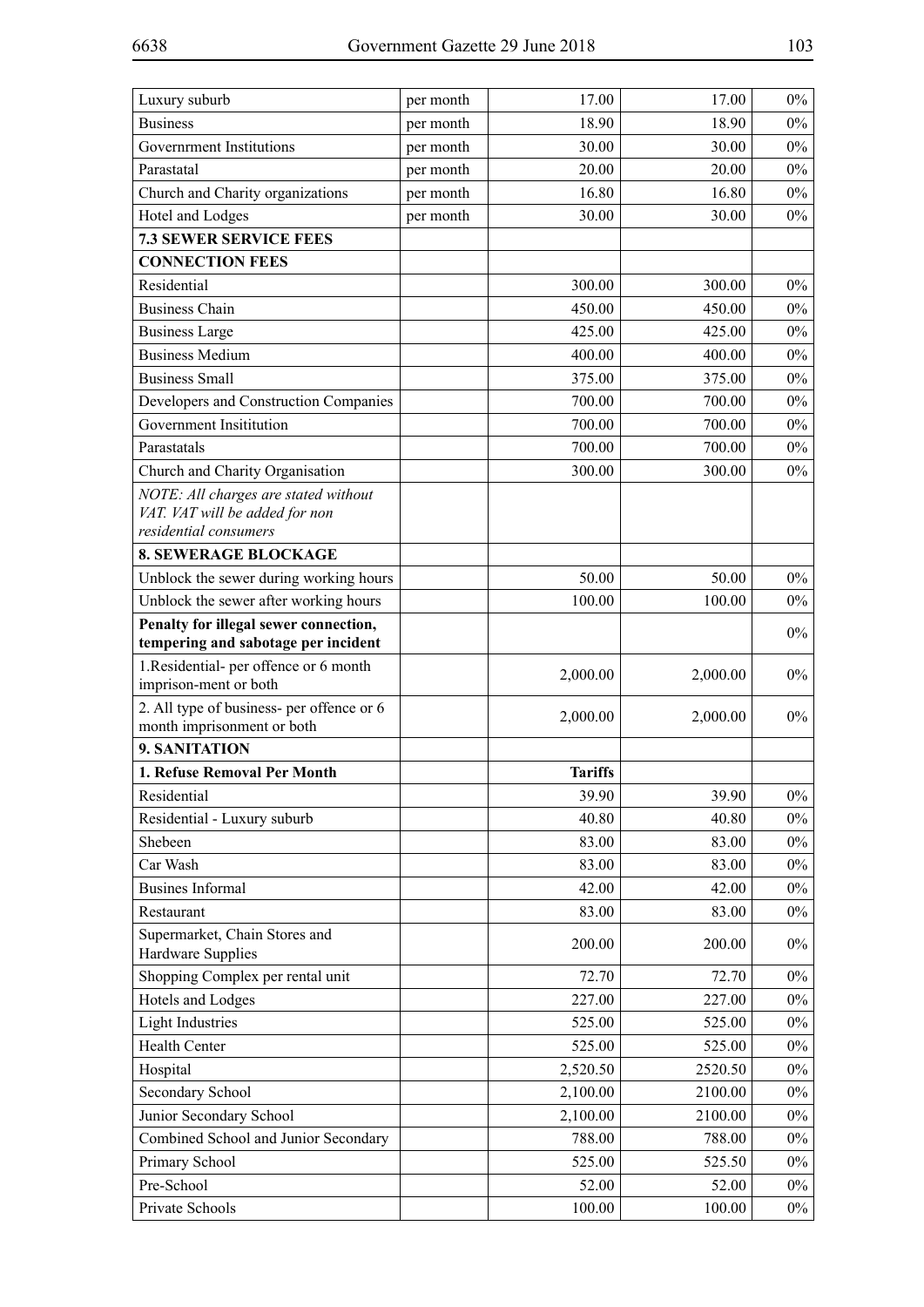| Governmrnt Institutions                                                                             | 2,100.00 | 2100.00                 | $0\%$ |
|-----------------------------------------------------------------------------------------------------|----------|-------------------------|-------|
| Parastatals                                                                                         | 525.00   | 525.20                  | $0\%$ |
| Churches and Charity Organizational                                                                 | 52.00    | 52.00                   | $0\%$ |
| Higher Institution of Education(UNAM)                                                               | 2,625.00 | 2,625.00                | $0\%$ |
| Hairdresser                                                                                         | 72.70    | 72.70                   | $0\%$ |
| Replacement of refuse Bin                                                                           | 464.89   | $Cost + 15\%$<br>markup |       |
| Construction Rubbles (on request per<br>load)                                                       | 300.00   | 300.00                  | $0\%$ |
| Garden Refuse - Residential                                                                         | 6.50     | 6.50                    | $0\%$ |
| Garden Refuse - Business                                                                            | 16.00    | 16.00                   | $0\%$ |
| Garden Refuse - Insititutions                                                                       | 31.50    | 31.50                   | $0\%$ |
| Local Housing Association for Low<br>income housing scheme                                          | 20.60    | 20.60                   | $0\%$ |
| General Residential per unit                                                                        | 38.70    | 38.70                   | $0\%$ |
| Laundries                                                                                           | 72.70    | 72.70                   | $0\%$ |
| Supermarket/Retail                                                                                  | 155.50   | 155.50                  | $0\%$ |
| Hardware suppliers                                                                                  | 155.50   | 155.50                  | $0\%$ |
| <b>Banks</b>                                                                                        | 83.00    | 83.00                   | $0\%$ |
| Cash Loans                                                                                          | 72.70    | 72.70                   | $0\%$ |
| Garage, Scrap Yards and Repair Outlet                                                               | 83.00    | 83.00                   | $0\%$ |
| <b>Construction Company</b>                                                                         | 93.50    | 93.50                   | $0\%$ |
| Stationary, Printing shops and<br>photoshops;                                                       | 72.70    | 72.70                   | $0\%$ |
| Internet Café and computer outlet                                                                   | 72.70    | 72.70                   | $0\%$ |
| <b>Gasoline Stations</b>                                                                            | 72.70    | 72.70                   | $0\%$ |
| Butcheries, Bakeries and Milling                                                                    | 72.70    | 72.70                   | $0\%$ |
| Funeral Parourl; Manufacturing                                                                      | 72.70    | 72.70                   | $0\%$ |
| Private Clinics; Pharmacies;                                                                        | 155.50   | 155.50                  | $0\%$ |
| <b>Spare Parts Business</b>                                                                         | 72.70    | 72.70                   | $0\%$ |
| <b>General Business Dealers</b>                                                                     | 124.50   | 124.50                  | $0\%$ |
| Tailoring                                                                                           | 67.00    | 67.00                   | $0\%$ |
| Residential with business                                                                           | 72.70    | 72.70                   | $0\%$ |
| Police                                                                                              | 788.00   | 788.00                  | $0\%$ |
| Youth Center                                                                                        | 788.00   | 788.00                  | $0\%$ |
| Other Government Institution                                                                        | 525.50   | 525.50                  | $0\%$ |
| Cleaning of underdeveloped erf (if the<br>owner fails to clean his/her property                     | 0.00     | $Cost + 15\%$<br>markup |       |
| Street Cleaning fee - Residential                                                                   | 4.65     | 4.65                    | $0\%$ |
| Street Cleaning fee - Business                                                                      | 7.80     | 7.80                    | $0\%$ |
| Street cleaning fee - GRN institution and<br>parastatals                                            | 8.85     | 8.85                    | $0\%$ |
| Note: All charges are stated without<br>VAT: VAT will be added for non-<br>residential consumers    |          |                         |       |
| <b>10. FINANCE DEPARTMENT</b>                                                                       |          |                         |       |
| <b>10.1 INTEREST LEVIES ON THE</b><br><b>OUTSTANDING DEBTS</b>                                      |          |                         |       |
| Charges of 20% calculated per annum<br>on the outstanding debts. Sundy income<br>will be collected. |          | $1.667\%$ per month     |       |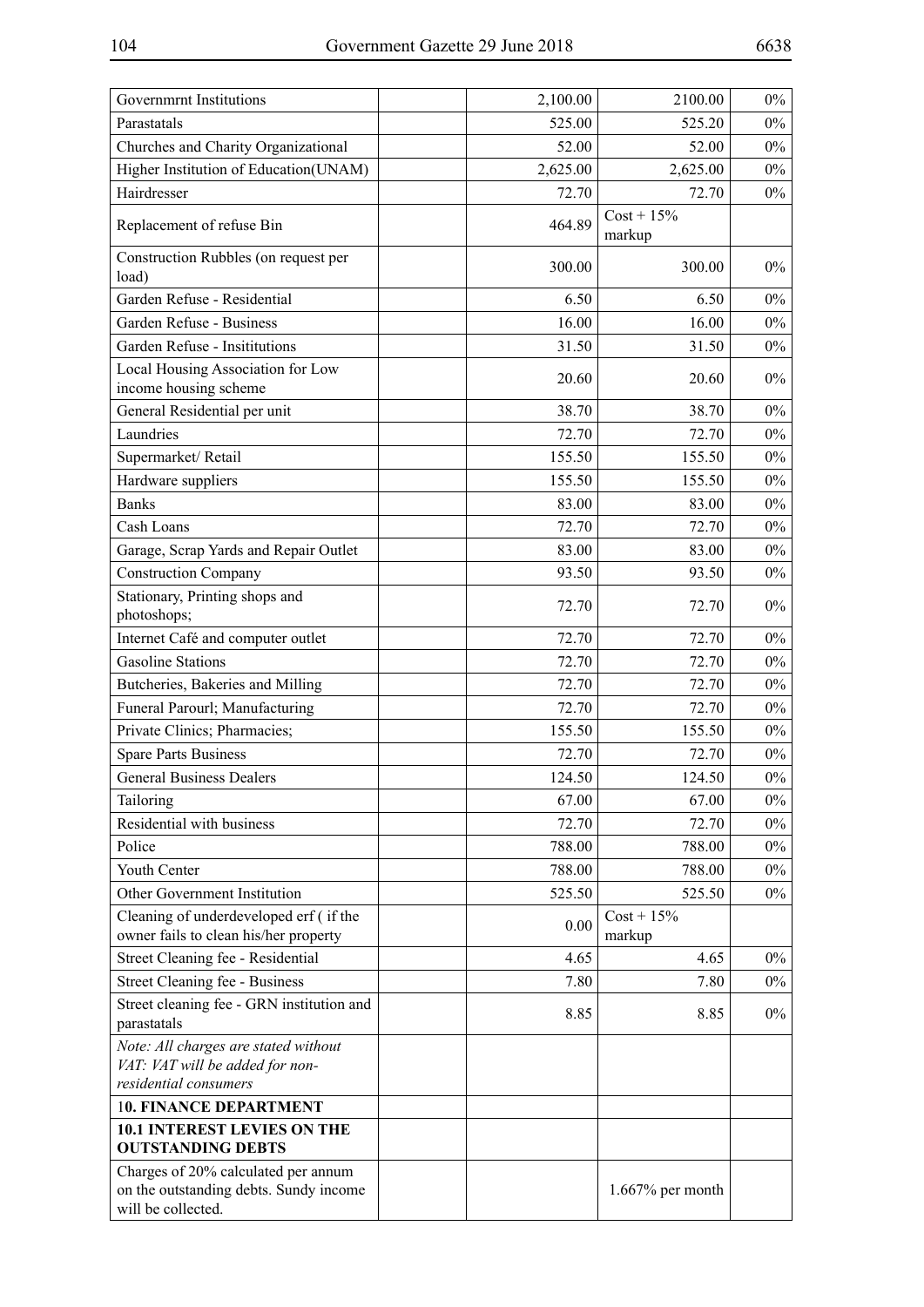| 10.2 Statement of account                                                     |           | <b>Tariffs</b> |        |       |
|-------------------------------------------------------------------------------|-----------|----------------|--------|-------|
| To print statement of account (village<br>bill) per page                      |           | 1.50           | 1.50   | $0\%$ |
| <b>10.3 ADMINISTRATION COST</b>                                               |           |                |        |       |
| Advertisement and Admnistration costs<br>of property                          | Per month | 0.00           | 0.00   | $0\%$ |
| <b>PHOTOCOPIES</b>                                                            |           |                |        |       |
| A <sub>4</sub>                                                                | Per Page  | 1.50           | 1.50   | $0\%$ |
| A <sub>3</sub>                                                                | Per Page  | 6.00           | 6.00   | $0\%$ |
| Duplicate Account per bill                                                    | Per Page  | 1.50           | 1.50   | $0\%$ |
| <b>FAXING SERVICRS</b>                                                        |           |                |        |       |
| National                                                                      | Per Page  | 8.82           | 8.82   | $0\%$ |
| Africa                                                                        | Per Page  | 10.50          | 10.50  | $0\%$ |
| Overseas                                                                      | Per Page  | 21.00          | 21.00  | $0\%$ |
| Receiving Fax                                                                 | Per Page  | 2.21           | 2.21   | $0\%$ |
| <b>MAPS BUILDING PLAN COPIES</b>                                              |           |                |        |       |
| Per large map A3 download                                                     |           | 262.50         | 262.50 | $0\%$ |
| Per Small A4 upwards                                                          |           | 157.50         | 157.50 | $0\%$ |
| Building Plan copies A4                                                       |           | 4.41           | 4.41   | $0\%$ |
| Building Plan copies A3                                                       |           | 3.36           | 3.36   | $0\%$ |
| 11.STREET DEPARTMENT (Vote15)                                                 |           |                |        |       |
| <b>Sundry income renting of Municipal</b><br><b>Eguipment</b>                 |           |                |        |       |
| <b>Saving group/Build Together/Social</b><br><b>Group Exclude Contractors</b> |           |                |        |       |
| <b>BUILDING SAND</b>                                                          |           |                |        |       |
| 3m <sup>3</sup> truck plus sand- per load                                     |           | 450.00         | 450.00 | $0\%$ |
| 5m <sup>3</sup> truck plus sand- per load                                     |           | 550.00         | 550.00 | $0\%$ |
| 10m <sup>3</sup> truck plus sand - per load                                   |           | 950.00         | 950.00 | $0\%$ |
| <b>BUILDING STONES</b>                                                        |           |                |        |       |
| 3m <sup>3</sup> truck plus sand plus stones- per load                         |           | 450.00         | 450.00 | $0\%$ |
| 5m truck plus sand plus stones- per load                                      |           | 550.00         | 550.00 | $0\%$ |
| 10m truck plus sand plus stones- per<br>load                                  |           | 950.00         | 950.00 | $0\%$ |
| <b>GENERAL PUBLIC</b>                                                         |           |                |        |       |
| <b>BUILDING SAND</b>                                                          |           |                |        |       |
| 3m truck plus sand- per load                                                  |           | 450.00         | 450.00 | $0\%$ |
| 5m truck plus sand- per load                                                  |           | 550.00         | 550.00 | $0\%$ |
| 10m truck plus sand- per load                                                 |           | 950.00         | 950.00 | $0\%$ |
| <b>BUILDING STONES</b>                                                        |           |                |        |       |
| 3m truck plus stones- per load                                                |           | 450.00         | 450.00 | $0\%$ |
| 5m truck plus stones- per load                                                |           | 550.00         | 550.00 | $0\%$ |
| 10m truck plus stones                                                         |           | 950.00         | 950.00 | $0\%$ |
| <b>Building sand and stones (Already</b><br>Mixed)                            |           |                |        |       |
| 3m truck, sand plus stones- per load                                          |           | 450.00         | 450.00 | $0\%$ |
| 5m truck, sand plus stones- per load                                          |           | 550.00         | 550.00 | $0\%$ |
| 10m truck, sand plus stones- per load                                         |           | 950.00         | 950.00 | $0\%$ |
| <b>BUILDING SAND</b>                                                          |           |                |        |       |
| 3m Truck plus sand                                                            |           | 450.00         | 450.00 | $0\%$ |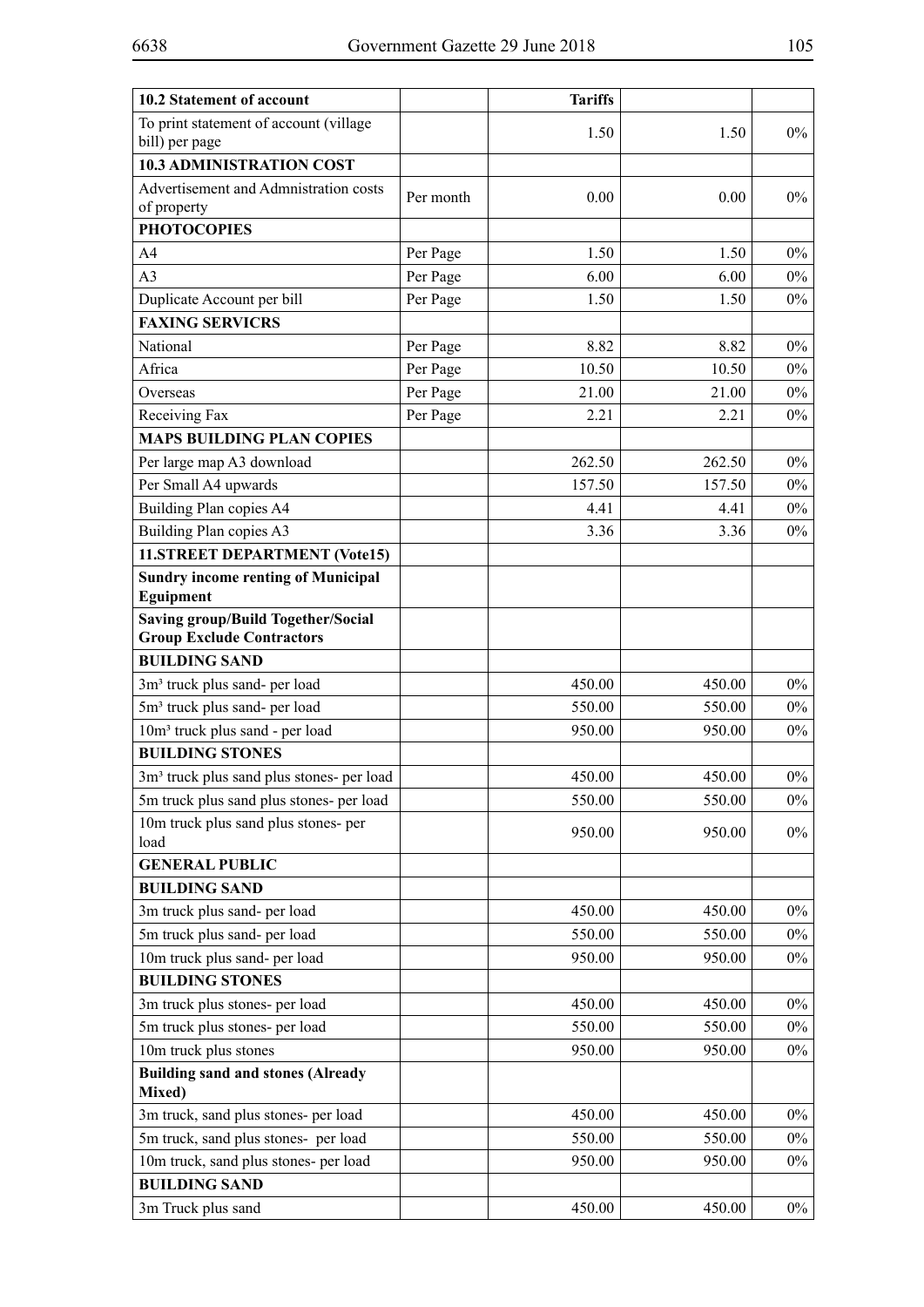| 10m truck plus sand- per load<br>950.00<br>$0\%$<br>950.00<br><b>BUILDING STONES</b><br>3m truck plus stones- per load<br>450.00<br>$0\%$<br>450.00<br>5m truck plus stones- per load<br>550.00<br>550.00<br>$0\%$<br>10m truck plus stones- per load<br>950.00<br>950.00<br>$0\%$<br><b>Building sand and stones (Already</b><br>Mixed)<br>3m truck, sand plus stones- per load<br>450.00<br>450.00<br>$0\%$<br>5m truck, sand plus stones- per load<br>550.00<br>$0\%$<br>550.00<br>10m truck, sand plus stones- per load<br>950.00<br>$0\%$<br>950.00<br><b>Contractors</b><br><b>Building sand</b><br>3m truck plus sand- per load<br>450.00<br>$0\%$<br>450.00<br>5m truck plus sand- per load<br>550.00<br>550.00<br>$0\%$<br>10m truck plus sand- per load<br>950.00<br>950.00<br>$0\%$<br><b>BUILDING SAND AND STONES</b><br>3m truck plus sand plus stones- per load<br>450.00<br>450.00<br>$0\%$<br>5m truck plus sand plus stones- per load<br>550.00<br>550.00<br>$0\%$<br>10m truck plus sand plus stones- per<br>$0\%$<br>950.00<br>950.00<br>load<br>Note: VAT is included in the tariffs and<br>delivery within Tsandi<br><b>12. VILLAGE ENGINEER'S</b><br>(TECHNICAL SERVICES)<br><b>DEPARTMENT</b> (Vote16)<br>Penalty for building without and<br>approved building plan:<br>Residential<br>1,500.00<br>1,500.00<br>$0\%$<br>General Residential<br>1,500.00<br>1,500.00<br>$0\%$<br>1,500.00<br>1,500.00<br>$0\%$<br><b>Business</b><br>Industrial<br>1,500.00<br>1,500.00<br>$0\%$<br>1,500.00<br>1,500.00<br>$0\%$<br>Agricultural<br><b>SUBMISSION AND APPROVAL OF</b><br><b>BUILDING PLAN</b><br><b>Submission fee</b><br><b>Submission Fee Residential</b><br>70.00<br>$0\%$<br>70.00<br><b>Submission Fee Business</b><br>130.00<br>130.00<br>$0\%$<br>Residential per square meter of building<br>$0\%$<br>2.50<br>2.50<br>coverage<br>Business and others per square meter of<br>5.50<br>5.50<br>$0\%$<br>building coverage<br>Boundary wall per square meter<br>2.00<br>2.00<br>$0\%$<br>Indentification of erf pegs (second<br>50.00<br>50.00<br>$0\%$<br>request) price per peg<br><b>Printing of Town Maps</b><br>Cost of supply<br>Cost of supply<br>Town Maps-A4/A3 per copy<br>plus 30%<br>plus 30%<br>Cost of supply<br>Cost of supply<br>Town Maps-A2/A0 per copy<br>plus 30%<br>plus 30% | 5m truck plus sand- per load | 550.00 | 550.00 | $0\%$ |
|--------------------------------------------------------------------------------------------------------------------------------------------------------------------------------------------------------------------------------------------------------------------------------------------------------------------------------------------------------------------------------------------------------------------------------------------------------------------------------------------------------------------------------------------------------------------------------------------------------------------------------------------------------------------------------------------------------------------------------------------------------------------------------------------------------------------------------------------------------------------------------------------------------------------------------------------------------------------------------------------------------------------------------------------------------------------------------------------------------------------------------------------------------------------------------------------------------------------------------------------------------------------------------------------------------------------------------------------------------------------------------------------------------------------------------------------------------------------------------------------------------------------------------------------------------------------------------------------------------------------------------------------------------------------------------------------------------------------------------------------------------------------------------------------------------------------------------------------------------------------------------------------------------------------------------------------------------------------------------------------------------------------------------------------------------------------------------------------------------------------------------------------------------------------------------------------------------------------------------------------------------------------------------------------------------------------------------|------------------------------|--------|--------|-------|
|                                                                                                                                                                                                                                                                                                                                                                                                                                                                                                                                                                                                                                                                                                                                                                                                                                                                                                                                                                                                                                                                                                                                                                                                                                                                                                                                                                                                                                                                                                                                                                                                                                                                                                                                                                                                                                                                                                                                                                                                                                                                                                                                                                                                                                                                                                                                |                              |        |        |       |
|                                                                                                                                                                                                                                                                                                                                                                                                                                                                                                                                                                                                                                                                                                                                                                                                                                                                                                                                                                                                                                                                                                                                                                                                                                                                                                                                                                                                                                                                                                                                                                                                                                                                                                                                                                                                                                                                                                                                                                                                                                                                                                                                                                                                                                                                                                                                |                              |        |        |       |
|                                                                                                                                                                                                                                                                                                                                                                                                                                                                                                                                                                                                                                                                                                                                                                                                                                                                                                                                                                                                                                                                                                                                                                                                                                                                                                                                                                                                                                                                                                                                                                                                                                                                                                                                                                                                                                                                                                                                                                                                                                                                                                                                                                                                                                                                                                                                |                              |        |        |       |
|                                                                                                                                                                                                                                                                                                                                                                                                                                                                                                                                                                                                                                                                                                                                                                                                                                                                                                                                                                                                                                                                                                                                                                                                                                                                                                                                                                                                                                                                                                                                                                                                                                                                                                                                                                                                                                                                                                                                                                                                                                                                                                                                                                                                                                                                                                                                |                              |        |        |       |
|                                                                                                                                                                                                                                                                                                                                                                                                                                                                                                                                                                                                                                                                                                                                                                                                                                                                                                                                                                                                                                                                                                                                                                                                                                                                                                                                                                                                                                                                                                                                                                                                                                                                                                                                                                                                                                                                                                                                                                                                                                                                                                                                                                                                                                                                                                                                |                              |        |        |       |
|                                                                                                                                                                                                                                                                                                                                                                                                                                                                                                                                                                                                                                                                                                                                                                                                                                                                                                                                                                                                                                                                                                                                                                                                                                                                                                                                                                                                                                                                                                                                                                                                                                                                                                                                                                                                                                                                                                                                                                                                                                                                                                                                                                                                                                                                                                                                |                              |        |        |       |
|                                                                                                                                                                                                                                                                                                                                                                                                                                                                                                                                                                                                                                                                                                                                                                                                                                                                                                                                                                                                                                                                                                                                                                                                                                                                                                                                                                                                                                                                                                                                                                                                                                                                                                                                                                                                                                                                                                                                                                                                                                                                                                                                                                                                                                                                                                                                |                              |        |        |       |
|                                                                                                                                                                                                                                                                                                                                                                                                                                                                                                                                                                                                                                                                                                                                                                                                                                                                                                                                                                                                                                                                                                                                                                                                                                                                                                                                                                                                                                                                                                                                                                                                                                                                                                                                                                                                                                                                                                                                                                                                                                                                                                                                                                                                                                                                                                                                |                              |        |        |       |
|                                                                                                                                                                                                                                                                                                                                                                                                                                                                                                                                                                                                                                                                                                                                                                                                                                                                                                                                                                                                                                                                                                                                                                                                                                                                                                                                                                                                                                                                                                                                                                                                                                                                                                                                                                                                                                                                                                                                                                                                                                                                                                                                                                                                                                                                                                                                |                              |        |        |       |
|                                                                                                                                                                                                                                                                                                                                                                                                                                                                                                                                                                                                                                                                                                                                                                                                                                                                                                                                                                                                                                                                                                                                                                                                                                                                                                                                                                                                                                                                                                                                                                                                                                                                                                                                                                                                                                                                                                                                                                                                                                                                                                                                                                                                                                                                                                                                |                              |        |        |       |
|                                                                                                                                                                                                                                                                                                                                                                                                                                                                                                                                                                                                                                                                                                                                                                                                                                                                                                                                                                                                                                                                                                                                                                                                                                                                                                                                                                                                                                                                                                                                                                                                                                                                                                                                                                                                                                                                                                                                                                                                                                                                                                                                                                                                                                                                                                                                |                              |        |        |       |
|                                                                                                                                                                                                                                                                                                                                                                                                                                                                                                                                                                                                                                                                                                                                                                                                                                                                                                                                                                                                                                                                                                                                                                                                                                                                                                                                                                                                                                                                                                                                                                                                                                                                                                                                                                                                                                                                                                                                                                                                                                                                                                                                                                                                                                                                                                                                |                              |        |        |       |
|                                                                                                                                                                                                                                                                                                                                                                                                                                                                                                                                                                                                                                                                                                                                                                                                                                                                                                                                                                                                                                                                                                                                                                                                                                                                                                                                                                                                                                                                                                                                                                                                                                                                                                                                                                                                                                                                                                                                                                                                                                                                                                                                                                                                                                                                                                                                |                              |        |        |       |
|                                                                                                                                                                                                                                                                                                                                                                                                                                                                                                                                                                                                                                                                                                                                                                                                                                                                                                                                                                                                                                                                                                                                                                                                                                                                                                                                                                                                                                                                                                                                                                                                                                                                                                                                                                                                                                                                                                                                                                                                                                                                                                                                                                                                                                                                                                                                |                              |        |        |       |
|                                                                                                                                                                                                                                                                                                                                                                                                                                                                                                                                                                                                                                                                                                                                                                                                                                                                                                                                                                                                                                                                                                                                                                                                                                                                                                                                                                                                                                                                                                                                                                                                                                                                                                                                                                                                                                                                                                                                                                                                                                                                                                                                                                                                                                                                                                                                |                              |        |        |       |
|                                                                                                                                                                                                                                                                                                                                                                                                                                                                                                                                                                                                                                                                                                                                                                                                                                                                                                                                                                                                                                                                                                                                                                                                                                                                                                                                                                                                                                                                                                                                                                                                                                                                                                                                                                                                                                                                                                                                                                                                                                                                                                                                                                                                                                                                                                                                |                              |        |        |       |
|                                                                                                                                                                                                                                                                                                                                                                                                                                                                                                                                                                                                                                                                                                                                                                                                                                                                                                                                                                                                                                                                                                                                                                                                                                                                                                                                                                                                                                                                                                                                                                                                                                                                                                                                                                                                                                                                                                                                                                                                                                                                                                                                                                                                                                                                                                                                |                              |        |        |       |
|                                                                                                                                                                                                                                                                                                                                                                                                                                                                                                                                                                                                                                                                                                                                                                                                                                                                                                                                                                                                                                                                                                                                                                                                                                                                                                                                                                                                                                                                                                                                                                                                                                                                                                                                                                                                                                                                                                                                                                                                                                                                                                                                                                                                                                                                                                                                |                              |        |        |       |
|                                                                                                                                                                                                                                                                                                                                                                                                                                                                                                                                                                                                                                                                                                                                                                                                                                                                                                                                                                                                                                                                                                                                                                                                                                                                                                                                                                                                                                                                                                                                                                                                                                                                                                                                                                                                                                                                                                                                                                                                                                                                                                                                                                                                                                                                                                                                |                              |        |        |       |
|                                                                                                                                                                                                                                                                                                                                                                                                                                                                                                                                                                                                                                                                                                                                                                                                                                                                                                                                                                                                                                                                                                                                                                                                                                                                                                                                                                                                                                                                                                                                                                                                                                                                                                                                                                                                                                                                                                                                                                                                                                                                                                                                                                                                                                                                                                                                |                              |        |        |       |
|                                                                                                                                                                                                                                                                                                                                                                                                                                                                                                                                                                                                                                                                                                                                                                                                                                                                                                                                                                                                                                                                                                                                                                                                                                                                                                                                                                                                                                                                                                                                                                                                                                                                                                                                                                                                                                                                                                                                                                                                                                                                                                                                                                                                                                                                                                                                |                              |        |        |       |
|                                                                                                                                                                                                                                                                                                                                                                                                                                                                                                                                                                                                                                                                                                                                                                                                                                                                                                                                                                                                                                                                                                                                                                                                                                                                                                                                                                                                                                                                                                                                                                                                                                                                                                                                                                                                                                                                                                                                                                                                                                                                                                                                                                                                                                                                                                                                |                              |        |        |       |
|                                                                                                                                                                                                                                                                                                                                                                                                                                                                                                                                                                                                                                                                                                                                                                                                                                                                                                                                                                                                                                                                                                                                                                                                                                                                                                                                                                                                                                                                                                                                                                                                                                                                                                                                                                                                                                                                                                                                                                                                                                                                                                                                                                                                                                                                                                                                |                              |        |        |       |
|                                                                                                                                                                                                                                                                                                                                                                                                                                                                                                                                                                                                                                                                                                                                                                                                                                                                                                                                                                                                                                                                                                                                                                                                                                                                                                                                                                                                                                                                                                                                                                                                                                                                                                                                                                                                                                                                                                                                                                                                                                                                                                                                                                                                                                                                                                                                |                              |        |        |       |
|                                                                                                                                                                                                                                                                                                                                                                                                                                                                                                                                                                                                                                                                                                                                                                                                                                                                                                                                                                                                                                                                                                                                                                                                                                                                                                                                                                                                                                                                                                                                                                                                                                                                                                                                                                                                                                                                                                                                                                                                                                                                                                                                                                                                                                                                                                                                |                              |        |        |       |
|                                                                                                                                                                                                                                                                                                                                                                                                                                                                                                                                                                                                                                                                                                                                                                                                                                                                                                                                                                                                                                                                                                                                                                                                                                                                                                                                                                                                                                                                                                                                                                                                                                                                                                                                                                                                                                                                                                                                                                                                                                                                                                                                                                                                                                                                                                                                |                              |        |        |       |
|                                                                                                                                                                                                                                                                                                                                                                                                                                                                                                                                                                                                                                                                                                                                                                                                                                                                                                                                                                                                                                                                                                                                                                                                                                                                                                                                                                                                                                                                                                                                                                                                                                                                                                                                                                                                                                                                                                                                                                                                                                                                                                                                                                                                                                                                                                                                |                              |        |        |       |
|                                                                                                                                                                                                                                                                                                                                                                                                                                                                                                                                                                                                                                                                                                                                                                                                                                                                                                                                                                                                                                                                                                                                                                                                                                                                                                                                                                                                                                                                                                                                                                                                                                                                                                                                                                                                                                                                                                                                                                                                                                                                                                                                                                                                                                                                                                                                |                              |        |        |       |
|                                                                                                                                                                                                                                                                                                                                                                                                                                                                                                                                                                                                                                                                                                                                                                                                                                                                                                                                                                                                                                                                                                                                                                                                                                                                                                                                                                                                                                                                                                                                                                                                                                                                                                                                                                                                                                                                                                                                                                                                                                                                                                                                                                                                                                                                                                                                |                              |        |        |       |
|                                                                                                                                                                                                                                                                                                                                                                                                                                                                                                                                                                                                                                                                                                                                                                                                                                                                                                                                                                                                                                                                                                                                                                                                                                                                                                                                                                                                                                                                                                                                                                                                                                                                                                                                                                                                                                                                                                                                                                                                                                                                                                                                                                                                                                                                                                                                |                              |        |        |       |
|                                                                                                                                                                                                                                                                                                                                                                                                                                                                                                                                                                                                                                                                                                                                                                                                                                                                                                                                                                                                                                                                                                                                                                                                                                                                                                                                                                                                                                                                                                                                                                                                                                                                                                                                                                                                                                                                                                                                                                                                                                                                                                                                                                                                                                                                                                                                |                              |        |        |       |
|                                                                                                                                                                                                                                                                                                                                                                                                                                                                                                                                                                                                                                                                                                                                                                                                                                                                                                                                                                                                                                                                                                                                                                                                                                                                                                                                                                                                                                                                                                                                                                                                                                                                                                                                                                                                                                                                                                                                                                                                                                                                                                                                                                                                                                                                                                                                |                              |        |        |       |
|                                                                                                                                                                                                                                                                                                                                                                                                                                                                                                                                                                                                                                                                                                                                                                                                                                                                                                                                                                                                                                                                                                                                                                                                                                                                                                                                                                                                                                                                                                                                                                                                                                                                                                                                                                                                                                                                                                                                                                                                                                                                                                                                                                                                                                                                                                                                |                              |        |        |       |
|                                                                                                                                                                                                                                                                                                                                                                                                                                                                                                                                                                                                                                                                                                                                                                                                                                                                                                                                                                                                                                                                                                                                                                                                                                                                                                                                                                                                                                                                                                                                                                                                                                                                                                                                                                                                                                                                                                                                                                                                                                                                                                                                                                                                                                                                                                                                |                              |        |        |       |
|                                                                                                                                                                                                                                                                                                                                                                                                                                                                                                                                                                                                                                                                                                                                                                                                                                                                                                                                                                                                                                                                                                                                                                                                                                                                                                                                                                                                                                                                                                                                                                                                                                                                                                                                                                                                                                                                                                                                                                                                                                                                                                                                                                                                                                                                                                                                |                              |        |        |       |
|                                                                                                                                                                                                                                                                                                                                                                                                                                                                                                                                                                                                                                                                                                                                                                                                                                                                                                                                                                                                                                                                                                                                                                                                                                                                                                                                                                                                                                                                                                                                                                                                                                                                                                                                                                                                                                                                                                                                                                                                                                                                                                                                                                                                                                                                                                                                |                              |        |        |       |
|                                                                                                                                                                                                                                                                                                                                                                                                                                                                                                                                                                                                                                                                                                                                                                                                                                                                                                                                                                                                                                                                                                                                                                                                                                                                                                                                                                                                                                                                                                                                                                                                                                                                                                                                                                                                                                                                                                                                                                                                                                                                                                                                                                                                                                                                                                                                |                              |        |        |       |
|                                                                                                                                                                                                                                                                                                                                                                                                                                                                                                                                                                                                                                                                                                                                                                                                                                                                                                                                                                                                                                                                                                                                                                                                                                                                                                                                                                                                                                                                                                                                                                                                                                                                                                                                                                                                                                                                                                                                                                                                                                                                                                                                                                                                                                                                                                                                |                              |        |        |       |
|                                                                                                                                                                                                                                                                                                                                                                                                                                                                                                                                                                                                                                                                                                                                                                                                                                                                                                                                                                                                                                                                                                                                                                                                                                                                                                                                                                                                                                                                                                                                                                                                                                                                                                                                                                                                                                                                                                                                                                                                                                                                                                                                                                                                                                                                                                                                |                              |        |        |       |
|                                                                                                                                                                                                                                                                                                                                                                                                                                                                                                                                                                                                                                                                                                                                                                                                                                                                                                                                                                                                                                                                                                                                                                                                                                                                                                                                                                                                                                                                                                                                                                                                                                                                                                                                                                                                                                                                                                                                                                                                                                                                                                                                                                                                                                                                                                                                |                              |        |        |       |
|                                                                                                                                                                                                                                                                                                                                                                                                                                                                                                                                                                                                                                                                                                                                                                                                                                                                                                                                                                                                                                                                                                                                                                                                                                                                                                                                                                                                                                                                                                                                                                                                                                                                                                                                                                                                                                                                                                                                                                                                                                                                                                                                                                                                                                                                                                                                |                              |        |        |       |
|                                                                                                                                                                                                                                                                                                                                                                                                                                                                                                                                                                                                                                                                                                                                                                                                                                                                                                                                                                                                                                                                                                                                                                                                                                                                                                                                                                                                                                                                                                                                                                                                                                                                                                                                                                                                                                                                                                                                                                                                                                                                                                                                                                                                                                                                                                                                |                              |        |        |       |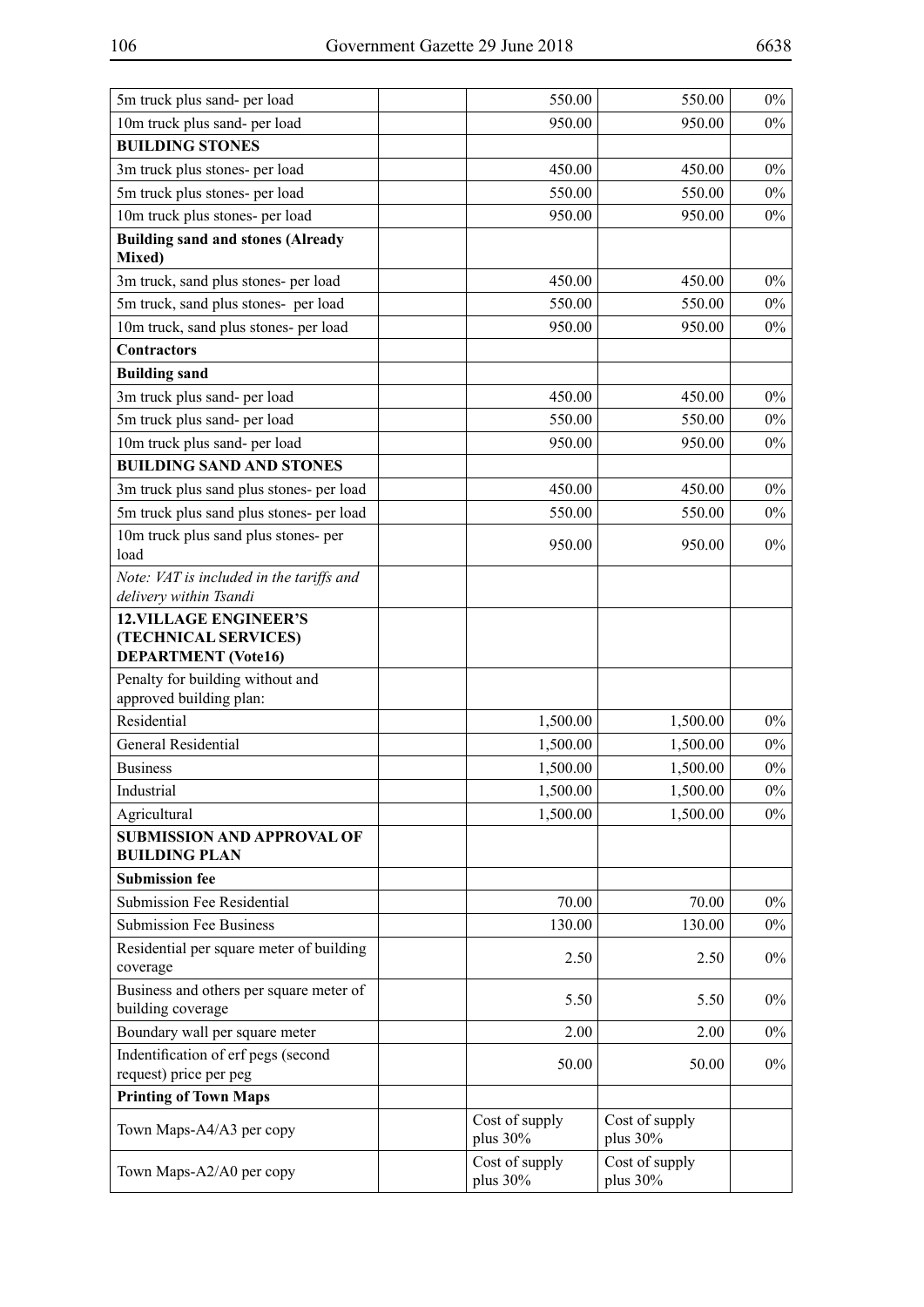| <b>ADVERTISEMENT FEE BILL</b><br><b>BOARDS PER MONTH</b> |        |        |       |
|----------------------------------------------------------|--------|--------|-------|
| Big Board 3m and above                                   | 115.80 | 115.80 | 0%    |
| Medium Board 2m - 3m                                     | 70.00  | 70.00  | 0%    |
| Small Board 0-2m                                         | 58.00  | 58.00  | 0%    |
| Note: VAT is included in the tariffs                     |        |        |       |
| 13. WATER                                                |        |        |       |
| <b>13.1 WATER TARRIFS</b>                                |        |        |       |
| <b>BASIC CHARGES</b>                                     |        |        |       |
| Residential                                              | 42.60  | 42.60  | 0%    |
| Residential (Luxury suburb)                              | 45.70  | 45.70  | 0%    |
| Residential with business                                | 123.00 | 123.00 | 0%    |
| <b>Business Chain</b>                                    | 205.00 | 205.00 | 0%    |
| Business - Small (0sqm-1000sqm)                          | 96.00  | 96.00  | 0%    |
| Business - Medium (1000sqm -<br>$3000$ sqm $)$           | 168.96 | 168.96 | 0%    |
| Business - Large (3000sqm - and above)                   | 183.04 | 183.04 | 0%    |
| <b>Business</b> - Informal                               | 80.50  | 80.50  | 0%    |
| Business - Shopping Co, plex per rental<br>unit          | 123.00 | 123.00 | 0%    |
| Government                                               | 230.00 | 230.00 | 0%    |
| Parastatals                                              | 230.00 | 230.00 | $0\%$ |
| Local Housing Association for low                        |        |        |       |
| income housing Scheme                                    | 42.60  | 42.60  | 0%    |
| General Residential - per unit                           | 42.60  | 42.60  | 0%    |
| Church and Charity Organisation                          | 102.50 | 102.50 | 0%    |
| Hairdressing                                             | 128.10 | 128.10 | 0%    |
| Shebeen                                                  | 123.00 | 123.00 | 0%    |
| Car Wash                                                 | 153.75 | 153.75 | 0%    |
| Laundries                                                | 123.00 | 123.00 | $0\%$ |
| Restaurant                                               | 133.25 | 133.25 | $0\%$ |
| Supermarket/Retail                                       | 143.50 | 143.50 | 0%    |
| Hardware suppliers                                       | 174.25 | 174.25 | $0\%$ |
| <b>Banks</b>                                             | 205.00 | 205.00 | $0\%$ |
| Cash Loans                                               | 205.00 | 205.00 | $0\%$ |
| Garage, Scrap Yards and Photo Shops                      | 123.00 | 123.00 | $0\%$ |
| <b>Construction Company</b>                              | 205.00 | 205.00 | $0\%$ |
| Stationary, Printing shops amd<br>photoshops             | 123.00 | 123.00 | $0\%$ |
| Inertnet Café and computer outlet                        | 123.00 | 123.00 | $0\%$ |
| <b>Gasoline Stations</b>                                 | 153.75 | 153.75 | $0\%$ |
| Butcheries, Bakeries and Milling                         | 123.00 | 123.00 | $0\%$ |
| Funeral Parourl; Manufacturing                           | 133.25 | 133.25 | $0\%$ |
| Private Clinics; Pharmacies; Hotels and<br>Lodges        | 153.75 | 153.75 | 0%    |
| Hospital; Secondary School; Police; and<br>Youth Center  | 287.50 | 287.50 | 0%    |
| Combined school; Junior Secondary                        | 230.00 | 230.00 | $0\%$ |
| Primary School                                           | 207.00 | 207.00 | $0\%$ |
| Pre-School                                               | 201.00 | 201.00 | $0\%$ |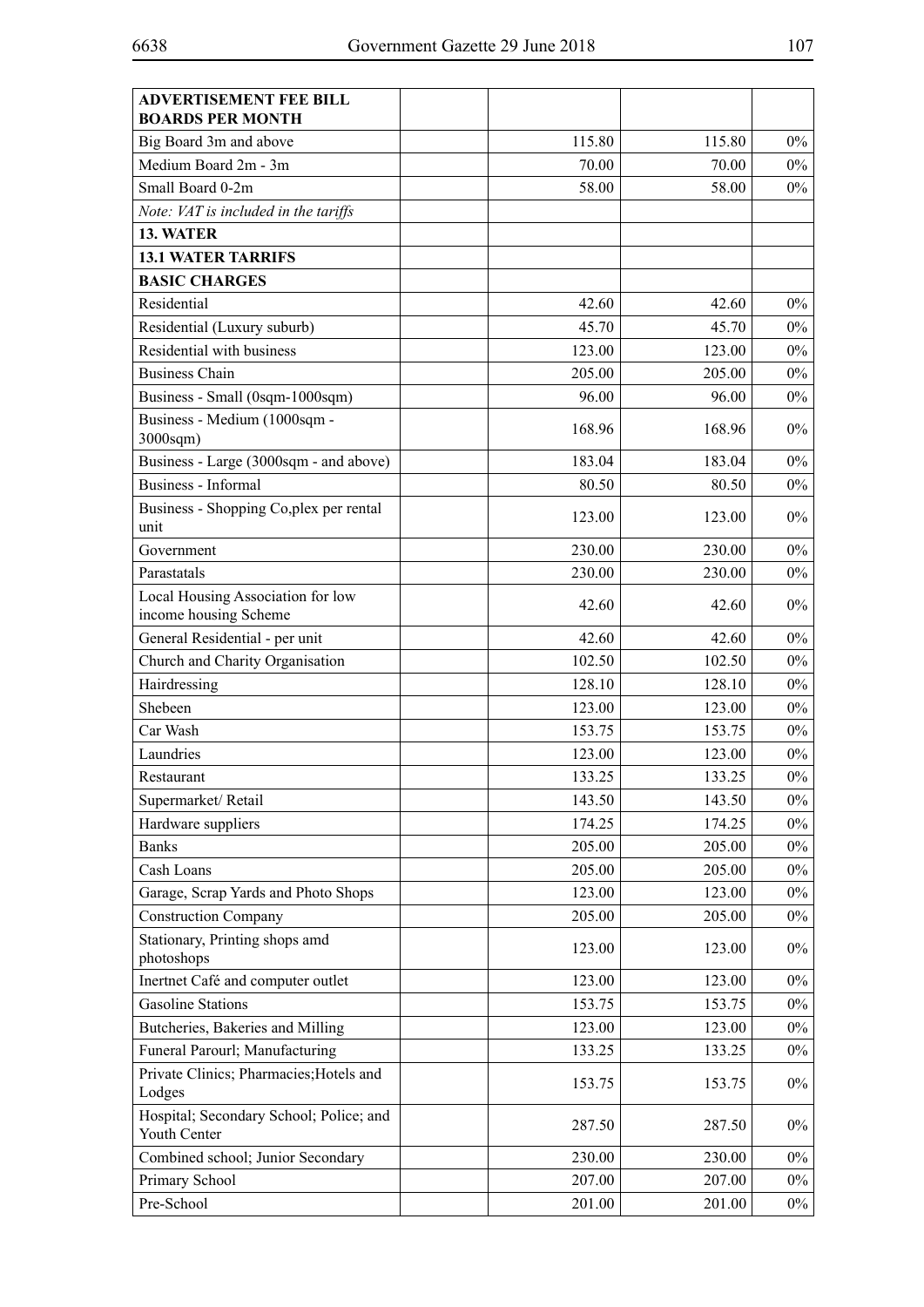| Private Schools                                                                                                                                                                    |       | 150.00    | 150.00   | $0\%$ |
|------------------------------------------------------------------------------------------------------------------------------------------------------------------------------------|-------|-----------|----------|-------|
| <b>Spare Parts Business</b>                                                                                                                                                        |       | 123.00    | 123.00   | $0\%$ |
| <b>General Business Dealers</b>                                                                                                                                                    |       | 153.75    | 153.75   | $0\%$ |
|                                                                                                                                                                                    |       |           |          |       |
| <b>UNIT COST PER CUBIC METER</b>                                                                                                                                                   |       |           |          |       |
| Residential                                                                                                                                                                        | Per m | 16.25     | 16.25    | $0\%$ |
| <b>Business Chain</b>                                                                                                                                                              | Per m | 16.99     | 16.99    | $0\%$ |
| <b>Business Large</b>                                                                                                                                                              | Per m | 17.73     | 17.73    | $0\%$ |
| <b>Business Medium</b>                                                                                                                                                             | Per m | 16.99     | 16.99    | $0\%$ |
| <b>Business Small</b>                                                                                                                                                              | Per m | 16.25     | 16.25    | $0\%$ |
| <b>Business Informal</b>                                                                                                                                                           | Per m | 16.25     | 16.25    | $0\%$ |
| Government                                                                                                                                                                         | Per m | 17.73     | 17.73    | $0\%$ |
| Parastatals                                                                                                                                                                        | Per m | 17.73     | 17.73    | $0\%$ |
| Local Housing Association for Low<br>income houisng Scheme                                                                                                                         | Per m | 16.25     | 16.25    | $0\%$ |
| <b>General Residential</b>                                                                                                                                                         | Per m | 16.25     | 16.25    | $0\%$ |
| Church and Charity Organisation                                                                                                                                                    | Per m | 16.25     | 16.25    | $0\%$ |
| <b>SERVICE FEES</b>                                                                                                                                                                |       |           |          |       |
| <b>CONNECTION FEES</b>                                                                                                                                                             |       |           |          |       |
| Residential                                                                                                                                                                        |       | 301.35    | 301.35   | $0\%$ |
| <b>Business</b>                                                                                                                                                                    |       | 416.85    | 416.85   | $0\%$ |
| Government                                                                                                                                                                         |       | 416.85    | 416.85   | $0\%$ |
| Parastatal                                                                                                                                                                         |       | 301.35    | 301.35   | $0\%$ |
| Church and Charity organizations                                                                                                                                                   |       | 550.00    | 550.00   | $0\%$ |
| Developers and Construction Companies                                                                                                                                              |       | 1,000.00  | 1,000.00 | $0\%$ |
| Local Housing Association for Low<br>income housing Scheme - per house                                                                                                             |       | 250.00    | 250.00   | $0\%$ |
| <b>Build Together Houses</b>                                                                                                                                                       |       | 230.00    | 230.00   | $0\%$ |
| <b>DEPOSIT FEES/CONSUMER</b><br><b>DEPOSIT</b>                                                                                                                                     |       |           |          |       |
| Residential                                                                                                                                                                        |       | 280.00    | 280.00   | $0\%$ |
| Business and others                                                                                                                                                                |       | 320.00    | 320.00   | $0\%$ |
| Bulk users                                                                                                                                                                         |       | 1,200.00  | 1,200.00 | $0\%$ |
| <b>RECONNECTION FEES</b>                                                                                                                                                           |       |           |          |       |
| Residential                                                                                                                                                                        |       | 301.35    | 301.35   | $0\%$ |
| <b>Business</b>                                                                                                                                                                    |       | 416.85    | 416.85   | $0\%$ |
| Parastatals                                                                                                                                                                        |       | 700.00    | 700.00   | $0\%$ |
| Government                                                                                                                                                                         |       | 700.00    | 700.00   | $0\%$ |
| Church and Charity Organisation                                                                                                                                                    |       | 301.35    | 301.35   | $0\%$ |
| Residential : on request disconnected                                                                                                                                              |       | $70.00\,$ | 70.00    | $0\%$ |
| Business : on request Disconnected                                                                                                                                                 |       | 80.00     | 80.00    | $0\%$ |
| Government : on request Disconneted                                                                                                                                                |       | 80.00     | 80.00    | $0\%$ |
| <b>14. TOWN PLANNING FEES</b>                                                                                                                                                      |       |           |          |       |
| Better fees in the case of rezoning of<br>erven will be charged in terms of section<br>34 of the Town planning Ordinance,<br>1954 (Ordinance 18 of 1954), as<br>amended as follows |       |           |          |       |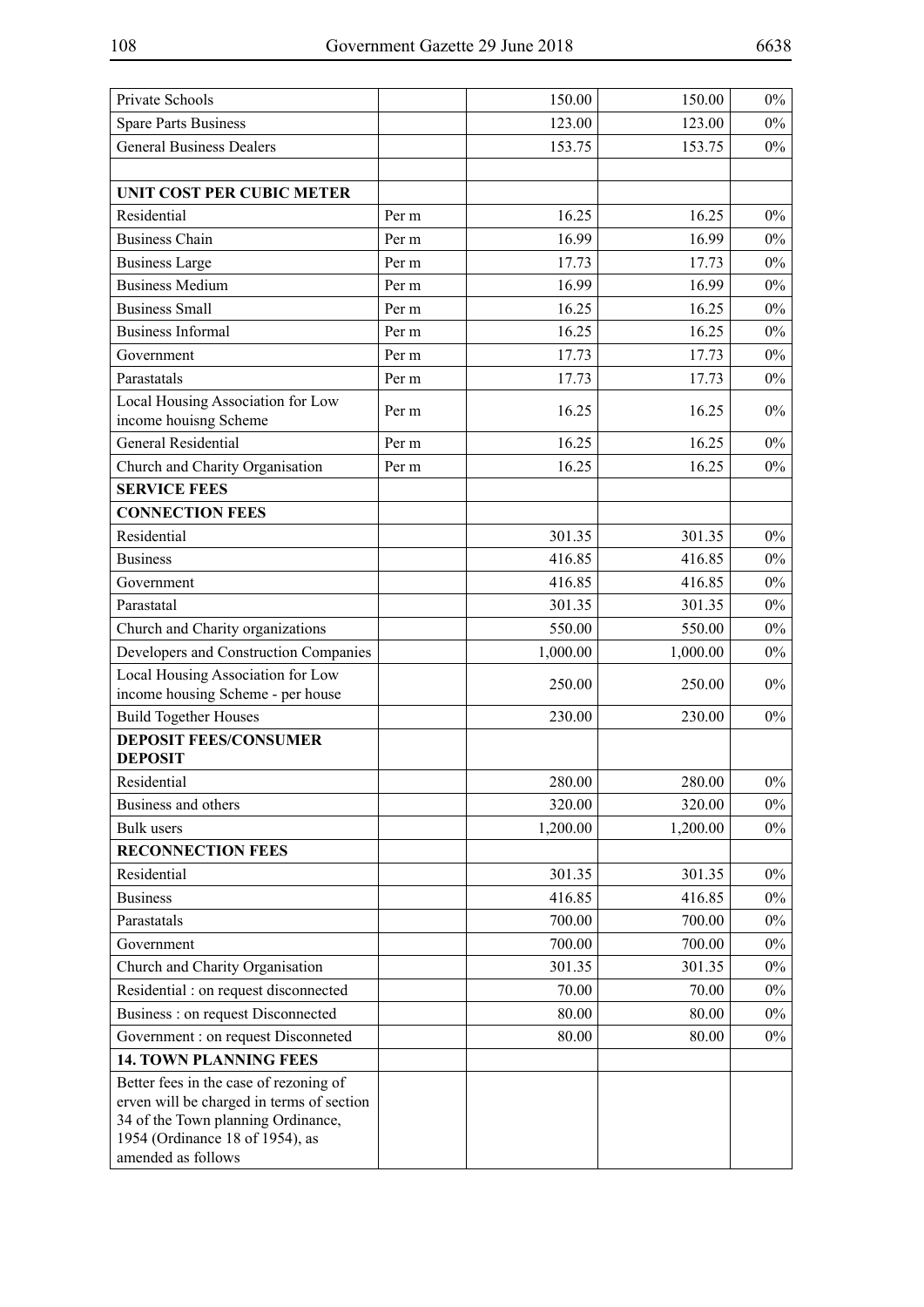| - From institutional, private open space<br>no subsidised price to residential or<br>general residential.                                          | 50%                                                                                                                                                                                                                                   | 50%                                                                                                                                                                                                                                   | $0\%$ |
|----------------------------------------------------------------------------------------------------------------------------------------------------|---------------------------------------------------------------------------------------------------------------------------------------------------------------------------------------------------------------------------------------|---------------------------------------------------------------------------------------------------------------------------------------------------------------------------------------------------------------------------------------|-------|
| - From institutional, private open<br>space no subsidised price to offence or<br>business                                                          | 50%                                                                                                                                                                                                                                   | 50%                                                                                                                                                                                                                                   | $0\%$ |
| - From institutional, private open space<br>subsidised price applicable to any other<br>zoning.                                                    | 75% where land<br>has been provided<br>at a subsidised<br>value which is<br>not going to be<br>recovered in any<br>other way.                                                                                                         | 75% where land<br>has been provided<br>at a subsidised<br>value which is<br>not going to be<br>recovered in any<br>other way.                                                                                                         | $0\%$ |
| - Residential to higher densities<br>residential.                                                                                                  | 20%                                                                                                                                                                                                                                   | 20%                                                                                                                                                                                                                                   | $0\%$ |
| - Residential to general residential.                                                                                                              | 20%                                                                                                                                                                                                                                   | 20%                                                                                                                                                                                                                                   | $0\%$ |
| - Residential, general residential to<br>office or business.                                                                                       | 40%                                                                                                                                                                                                                                   | 40%                                                                                                                                                                                                                                   | $0\%$ |
| - Residential, genral residential, business<br>to industrial.                                                                                      | 30%                                                                                                                                                                                                                                   | 30%                                                                                                                                                                                                                                   | $0\%$ |
| - Office to business.                                                                                                                              | 30%                                                                                                                                                                                                                                   | 30%                                                                                                                                                                                                                                   | $0\%$ |
| - Office or business to increase in bulk.                                                                                                          | 30%                                                                                                                                                                                                                                   | 30%                                                                                                                                                                                                                                   | $0\%$ |
| - Any zone to institutional                                                                                                                        | No betterment fee                                                                                                                                                                                                                     | No betterment fee                                                                                                                                                                                                                     | $0\%$ |
| - Any zone to special                                                                                                                              | Own merit up to<br>50%                                                                                                                                                                                                                | Own merit up to<br>50%                                                                                                                                                                                                                | $0\%$ |
| - Underdetemined or agriculture to any<br>zone                                                                                                     | 30%                                                                                                                                                                                                                                   | 30%                                                                                                                                                                                                                                   | $0\%$ |
| - Special to nay zone                                                                                                                              | No betterment fee                                                                                                                                                                                                                     | No betterment fee                                                                                                                                                                                                                     | $0\%$ |
| - Any zone - where an unauthorized<br>activity or illegal building works is<br>being legalised to any zone<br>- State (owned by government) to any | 75% only when<br>legalised use is<br>authorised in terms<br>of the scheme.<br>Unauthorised uses<br>to be terminated<br>if not compatible<br>with surrounfing<br>land uses.<br>No betterment<br>payable provided<br>land is and remain | 75% only when<br>legalised use is<br>authorised in terms<br>of the scheme.<br>Unauthorised uses<br>to be terminated<br>if not compatible<br>with surrounfing<br>land uses.<br>No betterment<br>payable provided<br>land is and remain | $0\%$ |
| zone.                                                                                                                                              | in the state owner-<br>ship.                                                                                                                                                                                                          | in the state owner-<br>ship.                                                                                                                                                                                                          |       |
| - Municipal to any zone                                                                                                                            | No betterment fee                                                                                                                                                                                                                     | No betterment fee                                                                                                                                                                                                                     |       |
| - Township development on private land                                                                                                             | 30%                                                                                                                                                                                                                                   | 30%                                                                                                                                                                                                                                   |       |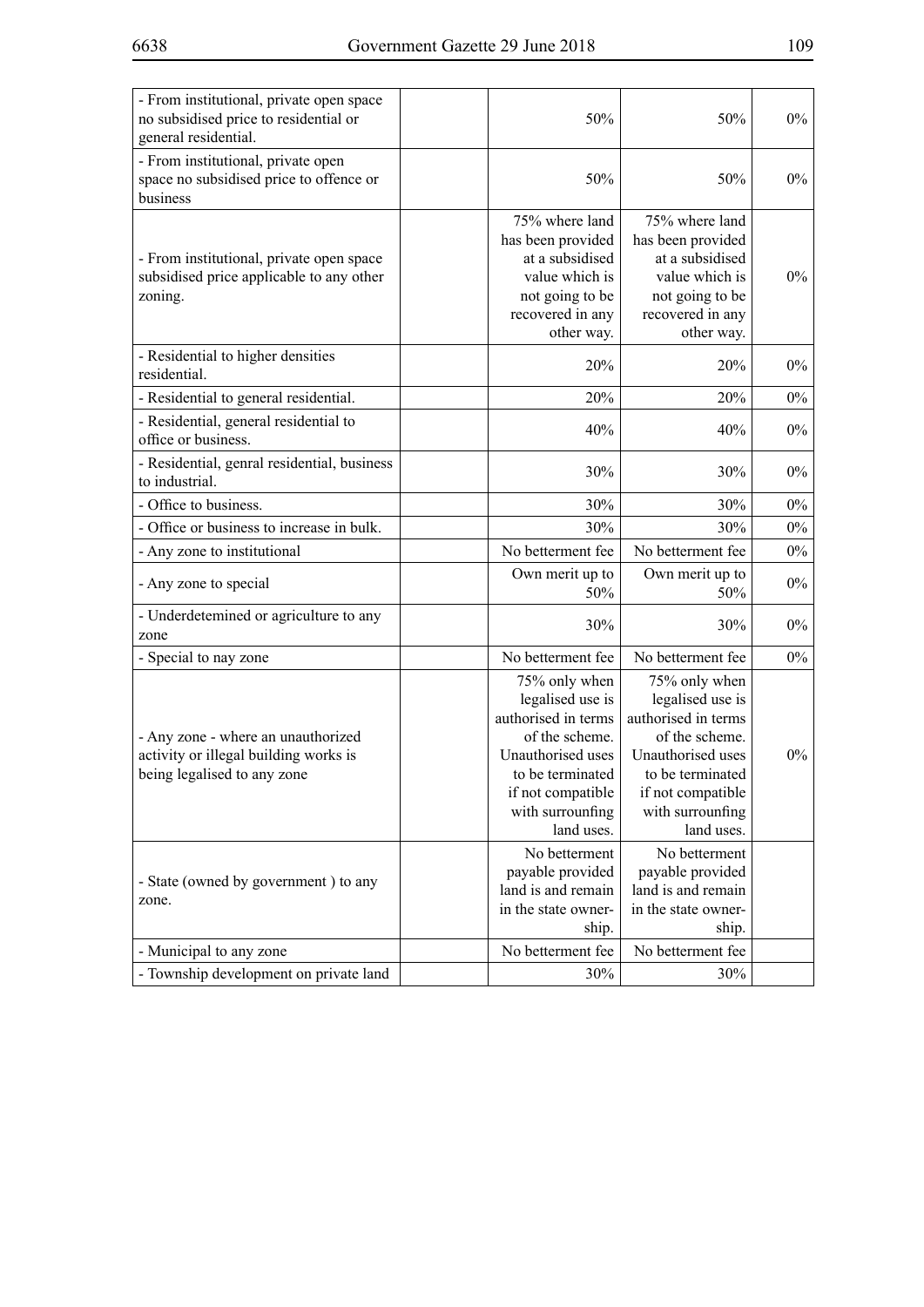### **T. UULE CHAIRPERSON TSANDI VILLAGE COUNCIL**

### **TSUMEB MUNICIPALITY**

 $\overline{\phantom{a}}$  , where  $\overline{\phantom{a}}$ 

No. 343 2018

#### TARIFFS 2018/2019

The Tsumeb Municipal Council has under section 30(1)(u) of the Local Authorities Act, 1992 (Act No. 23 of 1992) as amended, amend the charges, fees, rates, and other moneys payable in respect of services rendered by the council as set out in the schedule, with effect from 1 July 2018. The tariffs are exclusive of VAT.

|      |                                        | <b>EXISTING</b> | <b>PROPOSED</b> | IN-           |
|------|----------------------------------------|-----------------|-----------------|---------------|
|      | Tariffs                                | <b>TARIFF</b>   | <b>TARIFF</b>   | <b>CREASE</b> |
|      |                                        | N\$             | N\$             | $\%$          |
|      | <b>FIRE BRIGADE</b>                    |                 |                 |               |
|      | <b>FIRE FIGHTING REGULATIONS</b>       |                 |                 |               |
|      | THE FOLLOWING CHARGES SHALL BE LEV-    |                 |                 |               |
|      | <b>IED FOR FIRE</b>                    |                 |                 |               |
|      | <b>FIGHTING SERVICES:</b>              |                 |                 |               |
| A)   | <b>FIRE FIGHTING:</b>                  |                 |                 |               |
|      | THE AMOUNT OF ANY DAMAGE OR INJURY     |                 |                 |               |
|      | TO MUNICIPAL PROPERTY, THE FIRE-FIGHT- |                 |                 |               |
| (I)  | ING ENGINE OR FIRE-FIGHTING PERSON-    |                 |                 |               |
|      | NEL.                                   |                 |                 |               |
|      | ANY OTHER EXPENSES INCURRED BY THE     |                 |                 |               |
| (II) | COUNCIL IN FIGHTING ANY FIRE.          |                 |                 |               |
| ΈĐ)  | FIRE CALL:                             |                 |                 |               |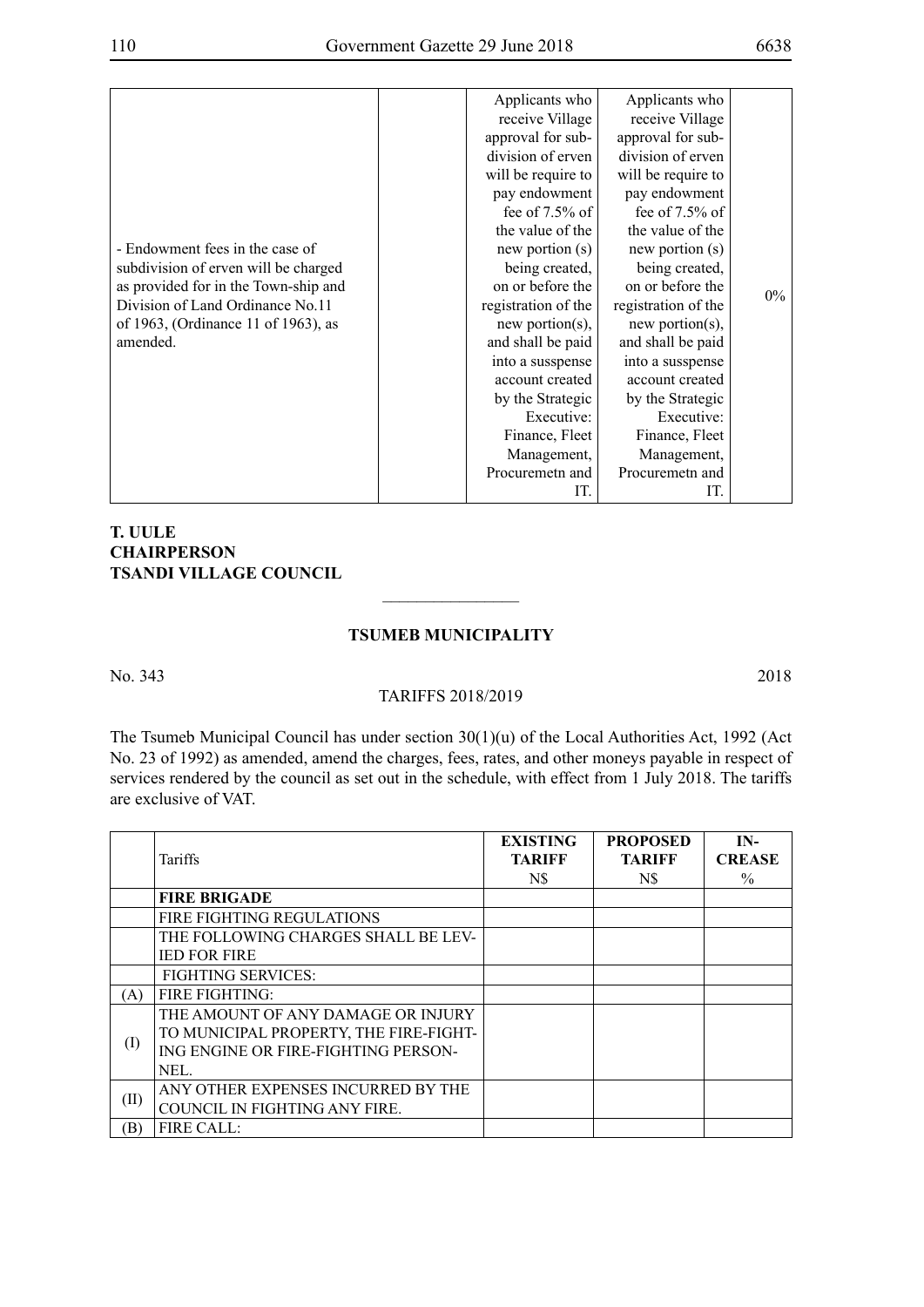|      | WHEN THE FIRE BRIGADE IS CALLED                 |     |                 |  |              |     |     |                 |        |              |               |
|------|-------------------------------------------------|-----|-----------------|--|--------------|-----|-----|-----------------|--------|--------------|---------------|
|      | BUT RENDERS NO ACTUAL SERVICE: THE              |     |                 |  |              |     |     |                 |        |              |               |
|      | CHARGES ENUMERATED UNDER (A) WITH               |     |                 |  |              |     |     |                 |        |              |               |
|      | A MINIMUM OF 1 HOUR. FOR INSPECTIONS            |     |                 |  |              |     |     |                 |        |              |               |
|      | AND PROTECTION SERVICES AT PUBLIC               |     |                 |  |              |     |     |                 |        |              |               |
|      | FUNCTIONS: THE CHARGES ENUMERATED               |     |                 |  |              |     |     |                 |        |              |               |
|      | UNDER (A) ALLOWANCES TO FIRE FIGHT-             |     |                 |  |              |     |     |                 |        |              |               |
|      | <b>ING OFFICIALS</b>                            |     |                 |  |              |     |     |                 |        |              |               |
|      | THAT THE ALLOWANCES TO MUNICIPAL                |     |                 |  |              |     |     |                 |        |              |               |
| (I)  | PERSONNEL WILL BE THE FOLLOWING:                |     |                 |  |              |     |     |                 |        |              |               |
|      | <b>STANDBY:</b>                                 |     |                 |  |              |     |     | 420.67          |        | 420.67       | $0\%$         |
|      | TRAINING PER MONTH OR                           |     |                 |  |              |     |     | 420.67          |        | 420.67       | $0\%$         |
|      | ONE DAY OCC. LEAVE FOR EACH WEEK OF             |     |                 |  |              |     |     |                 |        |              |               |
|      | S/BY MAX 10 DAYS PER FINANCIAL YEAR             |     |                 |  |              |     |     |                 |        |              |               |
|      | JULY - JULY AS PER DECISION, NOT ACCUM-         |     |                 |  |              |     |     |                 |        |              |               |
|      | <b>ALATIVE</b>                                  |     |                 |  |              |     |     |                 |        |              |               |
|      | <b>FIRE CALLS:</b>                              |     |                 |  |              |     |     |                 |        |              |               |
|      | <b>AS PER * LABOUR</b>                          |     |                 |  |              |     |     |                 |        |              |               |
|      | AS PER * EQUIPMENT                              |     |                 |  |              |     |     |                 |        |              |               |
|      | CALL-OUT REMUNERATION                           |     |                 |  |              |     |     |                 |        |              |               |
|      | FIRE BRIGADE CALL-OUTS: Control Officers,       |     |                 |  |              |     |     |                 |        |              |               |
| (I)  | Chief Fiere Officer, Deputy Chief Fire Officer, |     |                 |  |              |     |     |                 |        |              |               |
|      | Senior Firemen (team Leader)                    |     |                 |  |              |     |     |                 |        |              |               |
|      |                                                 |     | Working         |  | Working      |     |     |                 |        |              |               |
|      | <b>CALL OUTS</b>                                |     | Hours           |  | Hours        |     |     | After hours     |        |              |               |
|      |                                                 |     |                 |  | PRO-         |     |     |                 |        | PRO-         | IN-           |
|      |                                                 |     | <b>EXISTING</b> |  | <b>POSED</b> |     |     | <b>EXISTING</b> |        | <b>POSED</b> | <b>CREASE</b> |
|      |                                                 |     |                 |  |              |     |     |                 |        |              |               |
|      | <b>INTERNAL</b>                                 |     |                 |  |              |     |     |                 |        |              |               |
|      | <b>CALLS (TOWN</b>                              | p/h | 168.28          |  |              | 168 |     |                 | 244.76 | 245          | $0\%$         |
|      | AREA)                                           |     |                 |  |              |     |     |                 |        |              |               |
|      | <b>EXTERNAL</b>                                 |     |                 |  |              |     |     |                 |        |              |               |
|      | CALLS (OUT-                                     | p/h | 201.94          |  |              | 202 |     |                 | 305.95 | 306          | $0\%$         |
|      | SIDE TOWN)                                      |     |                 |  |              |     |     |                 |        |              |               |
|      | <b>BUSH/GRASS</b>                               |     |                 |  |              |     |     |                 |        |              |               |
|      | FIRES - INTER-                                  | p/h | 100.95          |  |              | 101 |     |                 | 152.98 | 153          | $0\%$         |
|      | NAL                                             |     |                 |  |              |     |     |                 |        |              |               |
|      | <b>BUSH/GRASS</b>                               |     |                 |  |              |     |     |                 |        |              |               |
|      | FIRES - EX-                                     | p/h | 100.95          |  |              | 101 |     |                 | 244.76 | 245          | $0\%$         |
|      | <b>TERNAL</b>                                   |     |                 |  |              |     |     |                 |        |              |               |
|      | Calls without                                   |     |                 |  |              |     |     |                 |        |              |               |
|      | services rendered                               |     |                 |  |              |     |     |                 |        |              |               |
|      | e.g. Standby                                    |     |                 |  |              |     |     |                 |        |              |               |
|      | only or false                                   |     |                 |  |              |     |     |                 |        |              |               |
|      | alarms                                          |     |                 |  |              |     |     |                 |        |              |               |
|      | Fire Brigade                                    |     |                 |  |              |     |     |                 |        |              |               |
|      | Call-outs: Fire-                                |     |                 |  |              |     |     |                 |        |              |               |
| (ii) | men and Engi-                                   |     |                 |  |              |     |     |                 |        |              |               |
|      | neering Services                                |     |                 |  |              |     |     |                 |        |              |               |
|      | Assistants                                      |     |                 |  |              |     |     |                 |        |              |               |
|      |                                                 |     | Working         |  | Working      |     |     |                 | After  |              |               |
|      |                                                 |     | Hours           |  | Hours        |     |     | hours           |        |              |               |
|      | <b>CALL OUTS</b>                                |     | <b>EXISTING</b> |  | PRO-         |     |     | <b>EXISTING</b> |        | PRO-         | IN-           |
|      |                                                 |     |                 |  | <b>POSED</b> |     |     |                 |        | <b>POSED</b> | <b>CREASE</b> |
|      |                                                 |     |                 |  |              |     |     |                 |        |              |               |
|      | <b>INTERNAL</b>                                 | p/h | 134.61   $p/h$  |  |              | 135 | p/h |                 | 185.11 | 185          | $0\%$         |
|      | <b>CALLS</b>                                    |     |                 |  |              |     |     |                 |        |              |               |
|      | <b>EXTERNAL</b>                                 | p/h | 87.84 p/h       |  |              | 88  | p/h |                 | 201.94 | 202          | $0\%$         |
|      | <b>CALLS</b>                                    |     |                 |  |              |     |     |                 |        |              |               |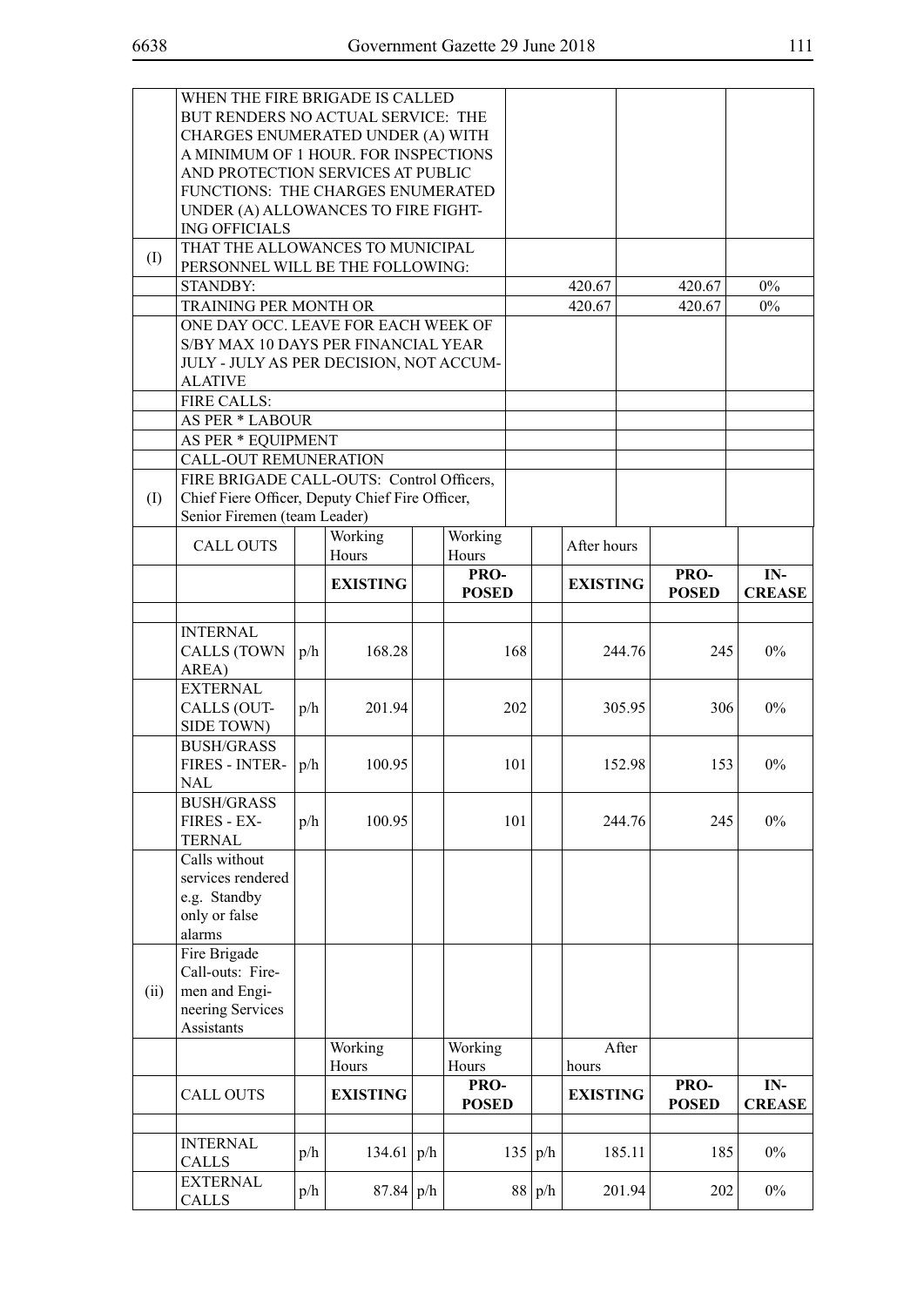|       | <b>BUSH/GRASS</b><br>FIRES - ITNER-<br><b>NAL</b>                                                                                               | p/h | 67.31                | p/h |       | 67                   | p/h    | 100.95           | 101                  | $0\%$                  |
|-------|-------------------------------------------------------------------------------------------------------------------------------------------------|-----|----------------------|-----|-------|----------------------|--------|------------------|----------------------|------------------------|
|       | <b>BUSH/GRASS</b><br>FIRES - EX-<br><b>TERNAL</b>                                                                                               | p/h | 67.31                | p/h |       | 67                   | p/h    | 168.28           | 168                  | $0\%$                  |
|       | Calls without<br>services rendered                                                                                                              |     | 45.97 p/h            |     |       |                      | 46 p/h | 67.31            | 67                   | $0\%$                  |
| (iii) | <b>Emergency Ser-</b><br>vices: Control<br>Officer, Chief<br>Fire Officer,<br>Deputy Chief<br>Fire Officer,<br>Senior Firemen<br>(Team Leaders) |     |                      |     |       |                      |        | After            |                      |                        |
|       |                                                                                                                                                 |     | Working<br>Hours     |     | Hours | Working              |        | hours            |                      |                        |
|       | <b>CALL OUTS</b>                                                                                                                                |     | <b>EXISTING</b>      |     |       | PRO-<br><b>POSED</b> |        | <b>EXISTING</b>  | PRO-<br><b>POSED</b> | $IN-$<br><b>CREASE</b> |
|       | <b>INTERNAL</b><br><b>CALLS</b>                                                                                                                 | p/h | 201.94               | p/h |       | 202                  |        | 269.23           | 269                  | $0\%$                  |
|       | <b>EXTERNAL</b><br><b>CALLS</b>                                                                                                                 | p/h | 336.55               | p/h |       | 337                  |        | 403.86           | 404                  | $0\%$                  |
|       | Calls without<br>services rendered                                                                                                              |     | No remu-<br>neration |     |       |                      |        | 129.69           | 143                  | $0\%$                  |
| (iv)  | Emergency Ser-<br>vices: Firemen<br>and Engineering<br>Services Assis-                                                                          |     |                      |     |       |                      |        |                  |                      |                        |
|       | tants                                                                                                                                           |     |                      |     |       |                      |        |                  |                      |                        |
|       | <b>CALL OUTS</b>                                                                                                                                |     | Working<br>Hours     |     | Hours | Working              |        | After<br>hours   |                      |                        |
|       |                                                                                                                                                 |     | <b>EXISTING</b>      |     |       | PRO-<br><b>POSED</b> |        | <b>EXISTING</b>  | PRO-<br><b>POSED</b> | $IN-$<br><b>CREASE</b> |
|       | <b>INTERNAL</b><br><b>CALLS</b>                                                                                                                 |     | 134.61               |     |       | 135                  |        | 201.94           | 202                  | $0\%$                  |
|       | <b>EXTERNAL</b><br><b>CALLS</b>                                                                                                                 |     | 201.94               |     |       | 202                  |        | 269.23           | 269                  | $0\%$                  |
|       | Calls without<br>services rendered                                                                                                              |     | No remu-<br>neration |     |       |                      |        | 117.90           | 118                  | $0\%$                  |
|       | <b>EMERGENCY SERVICE MACHINES</b>                                                                                                               |     |                      |     |       |                      |        |                  |                      |                        |
|       | <b>AND EQUIPMENT TARIFFS</b><br><b>EQUIPMENT</b>                                                                                                |     |                      |     |       |                      |        | <b>EXISTING</b>  | <b>PROPOSED</b>      | $IN-$<br><b>CREASE</b> |
|       |                                                                                                                                                 |     |                      |     |       |                      |        |                  |                      |                        |
|       | MERCEDES BENZ FIRE UNIT<br>CHEV FIRE UNIT WITH TRAILER                                                                                          |     |                      |     |       |                      |        | 434.09<br>347.27 | 434.09<br>347.27     | $0\%$<br>$0\%$         |
|       | FIRE UNIT TRAILER PUMP                                                                                                                          |     |                      |     |       |                      |        | 289.39           | 289.39               | $0\%$                  |
|       | TOYOTA EMERGENCY TRAILER                                                                                                                        |     |                      |     |       |                      |        | 347.27           | 347.27               | $0\%$                  |
|       | EMERGENCY EQUIPMENT VEHICLE                                                                                                                     |     |                      |     |       |                      |        | 347.27           | 347.27               | $0\%$                  |
|       | ISUZU EMERGENCY VEHICLE                                                                                                                         |     |                      |     |       |                      |        | 231.50           | 231.50               | $0\%$                  |
|       | LIGHT DUTY VEHICLE/PICK-UP                                                                                                                      |     |                      |     |       |                      |        | 173.64           | 173.64               | $0\%$                  |
|       | <b>HINO WATER TANKER</b>                                                                                                                        |     |                      |     |       |                      |        | 347.27           | 347.27               | $0\%$                  |
|       | TOYOTA DYNA WATER TANKER                                                                                                                        |     |                      |     |       |                      |        | 289.39           | 289.39               | $0\%$                  |
|       | TOYOTA DYNA HYDRO BLAST<br>HALE SUMP SUCTION PUMP                                                                                               |     |                      |     |       |                      |        | 231.50<br>144.70 | 231.50<br>144.70     | $0\%$<br>$0\%$         |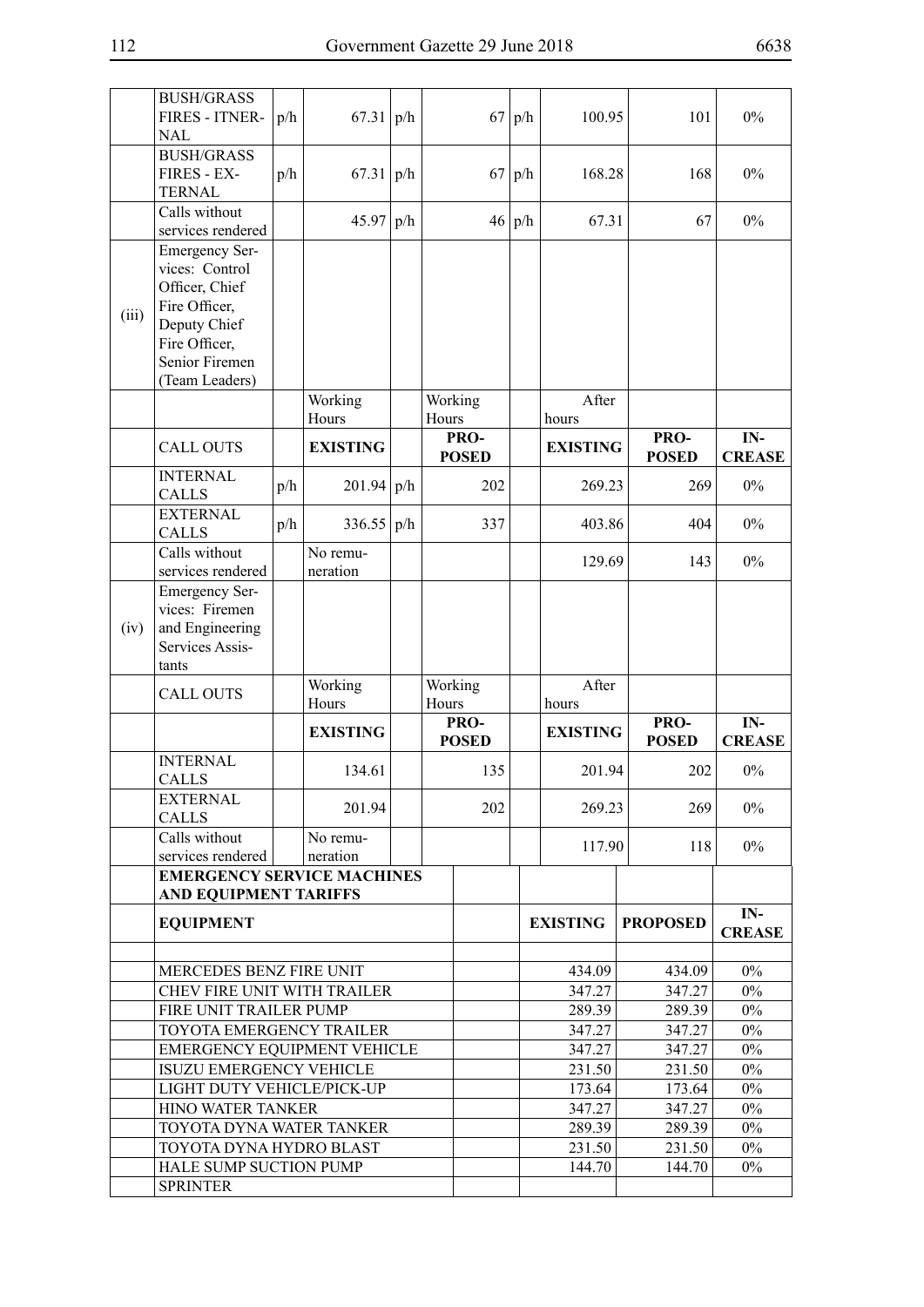|                | LIGHT DELIVERY VEHICLES PER KM:                              |                      | 3.50       | 3.50       | $0\%$ |
|----------------|--------------------------------------------------------------|----------------------|------------|------------|-------|
|                | <b>ONE WAY</b>                                               |                      |            |            |       |
|                | <b>GRADERS AND FRONT END LOADERS</b>                         | ENG.<br><b>RATES</b> |            |            |       |
|                | DP 9KG EXT                                                   |                      | 253.21     | 253.21     | $0\%$ |
|                | <b>SAFETY INSPECTION FEE</b>                                 |                      | <b>NEW</b> | 175.00     |       |
| $\mathbf{V}$   | As per Council Resolution April 2006 a levy                  |                      |            |            |       |
|                | per household which will be refered to                       |                      |            |            |       |
|                | as a Fire Brigade Levy, it was further resolved              |                      |            |            |       |
|                | that we start with the Business property during<br>2018/2019 |                      | 7.43       | 7.43       |       |
|                | A) Residential Property                                      |                      |            |            |       |
|                | B) Business Property (1 July 2018)                           |                      | <b>NEW</b> | 50.00      |       |
|                | <b>CEMETERY REGULATIONS</b>                                  |                      |            |            |       |
|                | ACQUISITION OF RIGHT ON A GRAVE                              |                      |            |            |       |
| $\mathbf{1}$   | SPACE OR A NICHE TSUMEB                                      |                      |            |            |       |
|                | IN COLUMBARIUM.                                              |                      |            |            |       |
| (A)            | SINGLE GRAVE SPACE                                           |                      | 191.43     | 191.43     | $0\%$ |
| (B)            | <b>DOUBLE GRAVE SPACE</b>                                    |                      | 382.87     | 382.87     | $0\%$ |
| (C)            | NICHE IN THE COLUMBARIAN                                     |                      | 148.04     | 148.04     | $0\%$ |
|                | MEASUREMENTS OUTSIDE OF THE                                  |                      |            |            |       |
| (D)            | STANDARD GRAVE SPACE WILL BE                                 |                      | <b>NEW</b> | <b>NEW</b> |       |
|                | CHARGED 25% OF (A) OR (B) ABOVE                              |                      |            |            |       |
| (E)            | RESERVATION OF GRAVE SPACE                                   |                      |            |            |       |
|                | <b>ADULT</b>                                                 |                      |            |            |       |
|                | <b>CHILD</b>                                                 |                      |            |            |       |
|                | FEES FOR INTERMENT - TSUMEB                                  |                      |            |            |       |
| (A)            | <b>CORPSE OF AN ADULT</b>                                    |                      | 191.43     | 191.43     | $0\%$ |
|                | CORPSE OF A CHILD, INCLUDING A                               |                      |            |            |       |
| (B)            | <b>STILLBORN</b>                                             |                      | 140.38     | 140.38     | $0\%$ |
|                | <b>CHILD</b>                                                 |                      |            |            |       |
|                | SECOND SIMULTANEOUS INTERMENT                                |                      |            |            |       |
| (C)            | IN SAME GRAVE                                                |                      | 117.43     | 117.43     | $0\%$ |
| (D)            | STILLBORN CHILDREN INTERRED SI-<br>MUTANEOUSLY               |                      |            |            |       |
|                | WITH AN INTERMENT UNDER (A) OR                               | No                   |            |            |       |
|                | (B)                                                          | charge               |            |            |       |
|                | (For interments on Saturdays, Sundays or                     |                      |            |            |       |
|                | Public Holidays a surcharge of 50 % shall be                 |                      |            |            |       |
|                | payable).                                                    |                      |            |            |       |
|                | <b>CEMETERY REGULATIONS CONTIN-</b>                          |                      |            |            |       |
|                | <b>UES</b>                                                   |                      |            |            |       |
| $\overline{2}$ | FEES FOR INTERMENT AND PLACING                               |                      |            |            |       |
|                | ASHES IN NICHE - TSUMEB                                      |                      |            |            |       |
| (A)            | OF THE CORPSE OF AN ADULT OR THE<br><b>ASHES OF AN ADULT</b> |                      | 382.87     | 382.87     | $0\%$ |
|                | OF THE CORPSE OF A CHILD, INCLUD-                            |                      |            |            |       |
| (B)            | ING A STILLBORN CHILD, OR THE                                |                      | 280.76     | 280.76     | $0\%$ |
|                | <b>ASHES OF A CHILD</b>                                      |                      |            |            |       |
|                | FOR A SECOND SIMULTANEOUS INTER-                             |                      |            |            |       |
| (C)            | MENT IN THE SAME GRAVE                                       |                      | 234.82     | 234.82     | $0\%$ |
| (D)            | FOR STILL-BORN CHILDREN INTERRED                             |                      |            |            |       |
|                | SIMULTANEOUSLY WITH AN INTER-                                | N <sub>0</sub>       |            |            |       |
|                | MENT UNDER (A) OR (B)                                        | charge               |            |            |       |
|                | FOR THE PLACING OF ASHES IN A                                |                      |            |            |       |
| (E)            | <b>NICHE</b>                                                 |                      | 30.61      | 30.61      | $0\%$ |
| $\overline{3}$ | <b>EXHUMATION FEES - TSUMEB</b>                              |                      |            |            |       |
|                |                                                              |                      |            |            |       |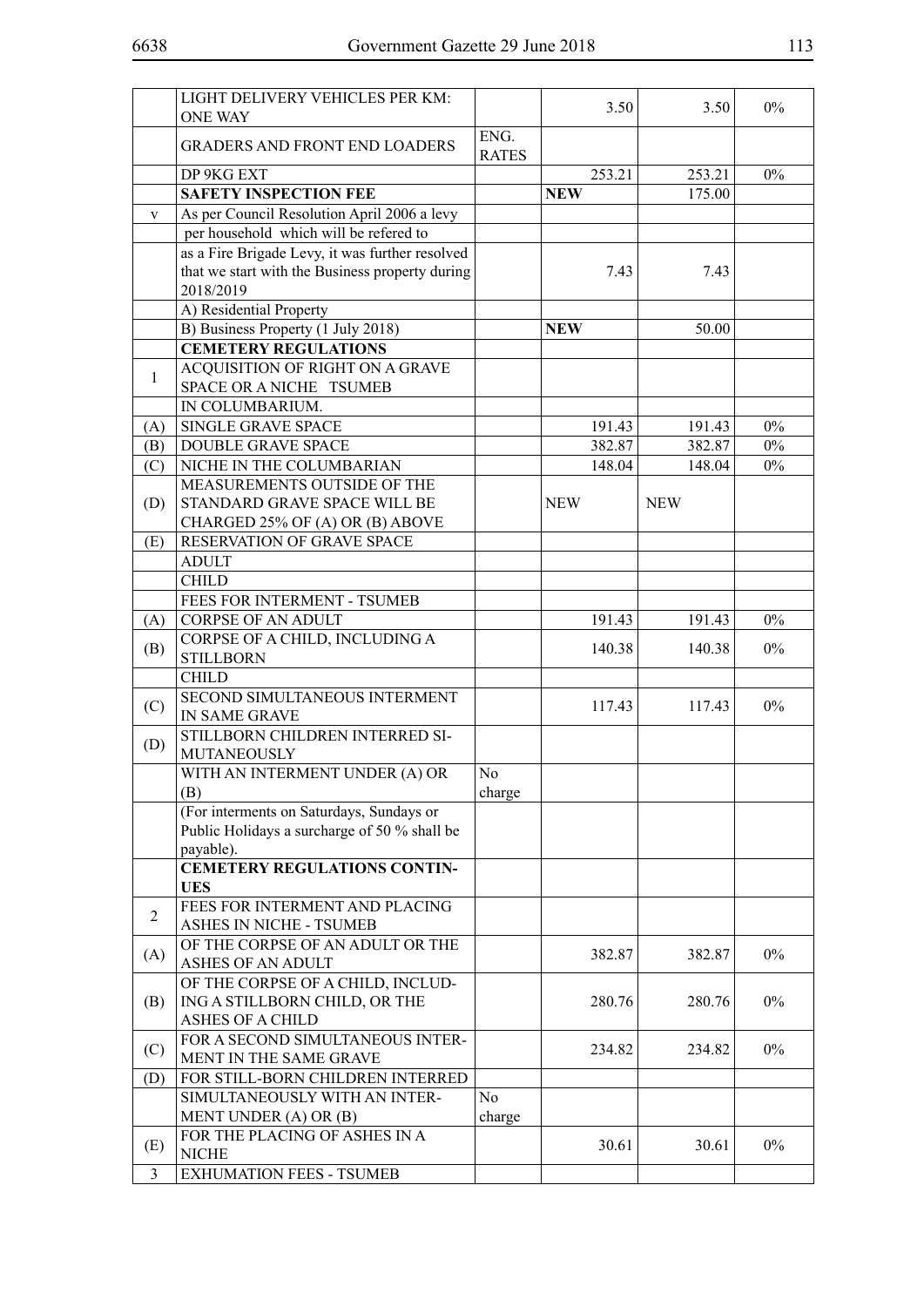|                | WHERE THE EXHUMATION IS DONE<br>BY THE COUNCIL AND THE REMAINS                                                                                                                                                                                                                            |               |                                               |        |       |
|----------------|-------------------------------------------------------------------------------------------------------------------------------------------------------------------------------------------------------------------------------------------------------------------------------------------|---------------|-----------------------------------------------|--------|-------|
| (A)            | TRANSFERRED TO ANOTHER GRAVE IN<br>THE SAME OR ANY OTHER CEMETERY<br>OF THE COUNCIL.                                                                                                                                                                                                      |               | 587.05                                        | 587.05 | $0\%$ |
| (B)            | (I) WHERE THE EXHUMATION IS DONE<br>BY A PERSON AUTHORIZED BY THE<br>COUNCIL, AND THE REMAINS TRANS-<br>FERRED TO ANOTHER GRAVE IN THE<br>SAME OR ANY OTHER CEMETERY OF<br>THE COUNCIL, THE APPROPRIATE FEES<br>UNDER PARAGRAPHS 1 AND 2 SHALL<br>BE PAYABLE PLUS AN ADDITIONAL FEE<br>OF |               | 81.22                                         | 81.22  | 0%    |
|                | (I) WHERE THE EXHUMATION IS DONE<br>FOR THE PURPOSE OF RE-INTERMENT<br>IN A CEMETERY NOT UNDER JURISDIC-<br>TION OF THE COUNCIL                                                                                                                                                           |               | 89.34                                         | 89.34  | 0%    |
| 4              | <b>MAINTENANCE OF GRAVES</b>                                                                                                                                                                                                                                                              |               |                                               |        |       |
| (A)            | FOR THE PLANTING AND MAINTE-<br>NANCE OF A GRAVE SPACE BY THE<br>COUNCIL, PER FINANCIAL YEAR                                                                                                                                                                                              |               | 177.82                                        | 177.82 | $0\%$ |
| (B)            | FOR THE REPLANTING OF A GRAVE<br><b>SPACE BY COUNCIL</b>                                                                                                                                                                                                                                  |               | 177.82                                        | 177.82 | $0\%$ |
| (C)            | FOR THE MAINTENANCE OF POT<br>PLANTS PER FINANCIAL YEAR                                                                                                                                                                                                                                   |               | 50.36                                         | 50.36  | 0%    |
| (D)            | FOR A GRAVE SPACE MAINTAINED BY<br>PERSONS OTHER THAN THE COUNCIL,<br>PER FIANCIAL YEAR                                                                                                                                                                                                   |               | 60.94                                         | 60.94  | $0\%$ |
| 5              | <b>ADMINISTRATIVE CHARGES</b>                                                                                                                                                                                                                                                             |               |                                               |        |       |
| (A)            | FOR RECORDING A TRANSFER OF THE<br>RIGHT TO A GRAVE SPACE                                                                                                                                                                                                                                 |               | 10.14                                         | 10.14  | $0\%$ |
| (B)            | FOR THE EXAMINATION OF REGISTERS<br><b>AND DOCUMENTS</b>                                                                                                                                                                                                                                  |               | 10.14                                         | 10.14  | $0\%$ |
| (C)            | FOR A CERTIFIED COPY OF A DOCU-<br>MENT OR MAKING OF AN EXTRACT<br>FORM THE REGISTERS AND DOCU-<br><b>MENTS</b>                                                                                                                                                                           |               | 9.22                                          | 9.22   | $0\%$ |
|                | <b>SCHEDULE AA</b>                                                                                                                                                                                                                                                                        |               |                                               |        |       |
| 1              | <b>FOREST GARDEN</b>                                                                                                                                                                                                                                                                      |               |                                               |        |       |
|                | ACQUISITION OF RIGHT ON A GRAVE<br><b>SPACE ON NICHE</b>                                                                                                                                                                                                                                  |               | THIS CEM-<br><b>ETERY IS</b><br><b>CLOSED</b> |        |       |
| (A)            | SINGLE GRAVE SPACE (INCLUDING<br>CHILDREN)                                                                                                                                                                                                                                                |               |                                               |        | $0\%$ |
| (B)            | <b>DOUBLE GRAVE SPACE</b>                                                                                                                                                                                                                                                                 |               |                                               |        | $0\%$ |
| (C)            | NICHE IN THE COLUMBARIAN                                                                                                                                                                                                                                                                  |               |                                               |        | $0\%$ |
| $\overline{2}$ | FEES FOR INTERNMENT - FOREST GAR-<br><b>DEN</b>                                                                                                                                                                                                                                           |               |                                               |        |       |
| (A)            | <b>CORPSE OF AN ADULT</b>                                                                                                                                                                                                                                                                 |               |                                               |        | $0\%$ |
| (B)            | CORPSE OF A CHILD, INCLUDING A<br>STILLBORN CHILD                                                                                                                                                                                                                                         |               |                                               |        | $0\%$ |
| (C)            | SECOND SIMULTANEOUS INTERMENT<br>IN SAME GRAVE                                                                                                                                                                                                                                            |               |                                               |        | $0\%$ |
| (D)            | STILLBORN CHILDREN INTERRED SI-<br>MUTANEOUSLY WITH AN INTERMENT<br>UNDER $(A)$ OR $(B)$                                                                                                                                                                                                  | No.<br>charge |                                               |        |       |
| (E)            | FOR THE PLACING OF ASHES IN A<br><b>NICHE</b>                                                                                                                                                                                                                                             |               |                                               |        | $0\%$ |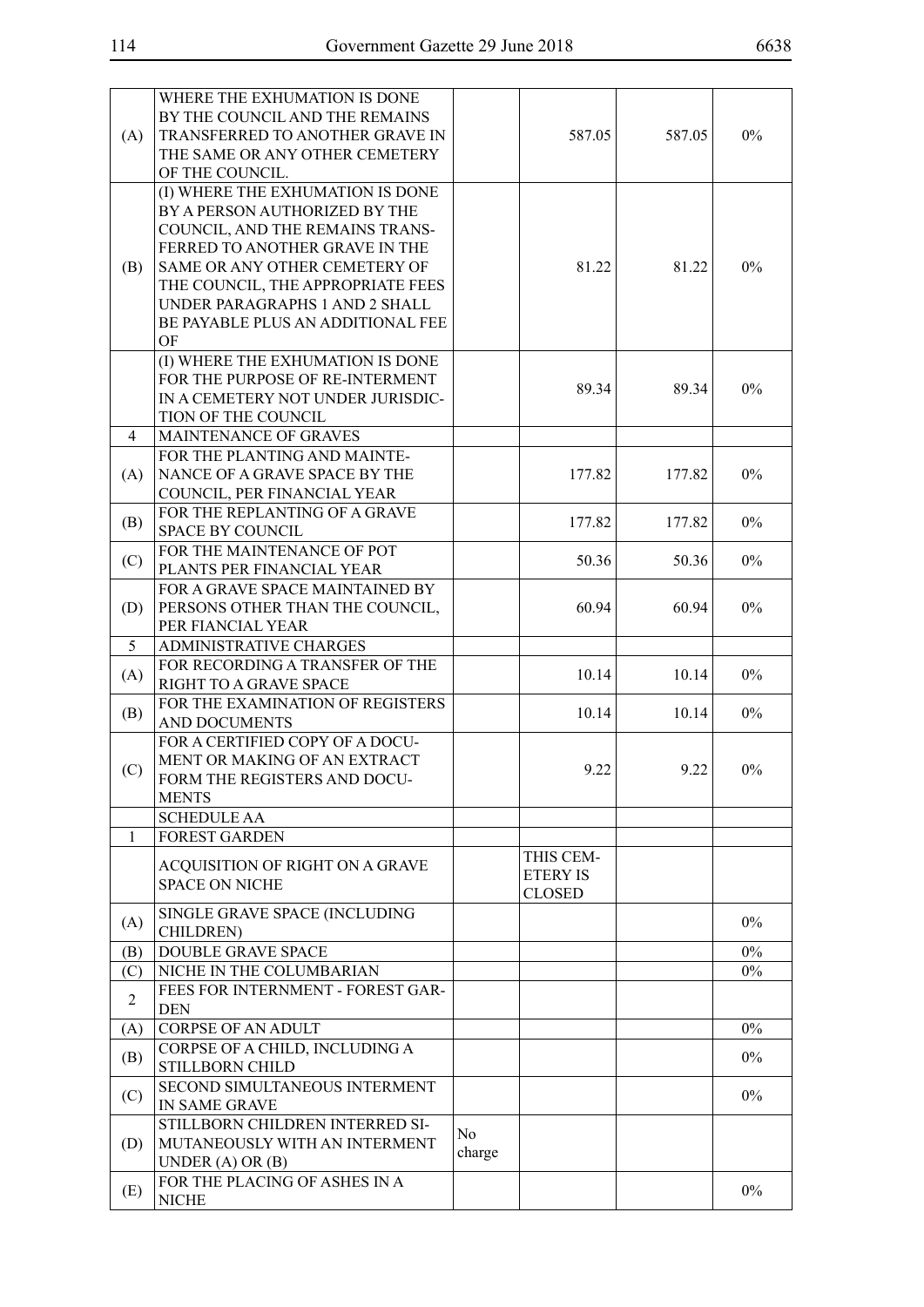|                | (For interments on Saturdays, Sundays or     |        |        |       |
|----------------|----------------------------------------------|--------|--------|-------|
|                | Public Holidays a surcharge of 50 % shall be |        |        |       |
|                | payable).                                    |        |        |       |
| $\overline{3}$ | EXHUMATION FEES - FOREST GARDEN              |        |        |       |
|                |                                              |        |        |       |
|                | WHERE THE EXHUMATION IS DONE                 |        |        |       |
|                | BY THE COUNCIL AND THE REMAINS               |        |        |       |
| (A)            | TRANSFERRED TO ANOTHER GRAVE IN              | 642.55 | 642.55 | $0\%$ |
|                | THE SAME OR ANY OTHER CEMETERY               |        |        |       |
|                | OF THE COUNCIL.                              |        |        |       |
|                | (I) WHERE THE EXHUMATION IS DONE             |        |        |       |
|                | BY A PERSON AUTHORIZED BY THE                |        |        |       |
|                | COUNCIL, AND THE REMAINS TRANS-              |        |        |       |
|                | FERRED TO ANOTHER GRAVE IN THE               |        |        |       |
|                |                                              |        |        |       |
| (B)            | SAME OR ANY OTHER CEMETERY OF                | 97.80  | 97.80  | $0\%$ |
|                | THE COUNCIL, THE APPROPRIATE FEES            |        |        |       |
|                | UNDER PARAGRAPHS 1 AND 2 SHALL               |        |        |       |
|                | BE PAYABLE PLUS AN ADDITIONAL FEE            |        |        |       |
|                | OF                                           |        |        |       |
|                | (I) WHERE THE EXHUMATION IS DONE             |        |        |       |
|                | FORTHE PURPOSE OF RE-INTERMENT               |        |        |       |
|                | IN A CEMETERY NOT UNDER JURISDIC-            | 97.80  | 97.80  | $0\%$ |
|                | TION OF THE COUNCIL                          |        |        |       |
|                |                                              |        |        |       |
| 4              | <b>MAINTENANCE OF GRAVES - FOREST</b>        |        |        |       |
|                | <b>GARDEN</b>                                |        |        |       |
|                | FOR THE PLANTING AND MAINTE-                 |        |        |       |
| (A)            | NANCE OF A CRAVE SPACE BY THE                | 97.80  | 97.80  | $0\%$ |
|                | COUNCIL, PER FINANCIAL YEAR                  |        |        |       |
|                | FOR THE REPLANTING OF A GRAVE                |        |        |       |
| (B)            | <b>SPACE BY COUNCIL</b>                      | 97.86  | 97.86  | $0\%$ |
|                | FOR THE MAINTENANCE OF POT                   |        |        |       |
| (C)            | PLANTS PER POT PER FINANCIAL YEAR            | 89.44  | 89.44  | $0\%$ |
|                |                                              |        |        |       |
|                | FOR A GRAVE SPACE MAINTAINED BY              |        |        |       |
| (D)            | PERSONS OTHER THAN THE COUNCIL,              | 33.55  | 33.55  | $0\%$ |
|                | PER FIANCIAL YEAR                            |        |        |       |
| 5              | ADMINISTRATIVE CHARGES - FOREST              |        |        |       |
|                | <b>GARDEN</b>                                |        |        |       |
|                | FOR RECORDING A TRANSFER OF THE              |        |        |       |
| (A)            | RIGHT TO A GRAVE SPACE                       | 11.15  | 11.15  | $0\%$ |
|                | FOR THE EXAMINATION OF REGISTERS             |        |        |       |
| (B)            | AND DOCUMENTS                                | 11.15  | 11.15  | $0\%$ |
|                |                                              |        |        |       |
|                | FOR A CERTIFIED CIPY OF A DOCU-              |        |        |       |
| (C)            | MENT OR MAKING OF AN EXTRACT                 | 11.15  | 11.15  | $0\%$ |
|                | FORM THE REGISTERS AND DOCU-                 |        |        |       |
|                | <b>MENTS</b>                                 |        |        |       |
|                | <b>CERTIFICATE OF FITNESS / REGIS-</b>       |        |        |       |
|                | <b>TRATION</b>                               |        |        |       |
|                | (1) THE DIRECTOR OR HEALTH OF-               |        |        |       |
|                | FICER, MAY AT ANY TIME SUITABLE              |        |        |       |
|                | FOR THE EFFICIENT EXECUTION OF               |        |        |       |
|                |                                              |        |        |       |
|                | THIS DUTIES, CARRY OUT AN INSPEC-            |        |        |       |
|                | TION IN LOCO, OF ANY PROPERTY TO             | 798.00 | 878    | 10%   |
|                | WHICH AN APPLICATION FOR CERTIFI-            |        |        |       |
|                | CATE OF FITNESS APPLIES. THE AP-             |        |        |       |
|                | PLICANT MUST, IN RESPECT OF SUCH             |        |        |       |
|                | INSPECTION, PAY AN INSPECTION FEE            |        |        |       |
|                | OF (TO THE LOCAL AUTHORITY                   |        |        |       |
|                | <b>VENDORS CERTIFICATE</b>                   | 385.00 | 424    | 10%   |
|                | DUPLICATE CERTIFICATE                        | 89.00  | 98     | 10%   |
|                |                                              |        |        |       |
|                | DUE DATE 30 APRIL EACH YEAR                  |        |        |       |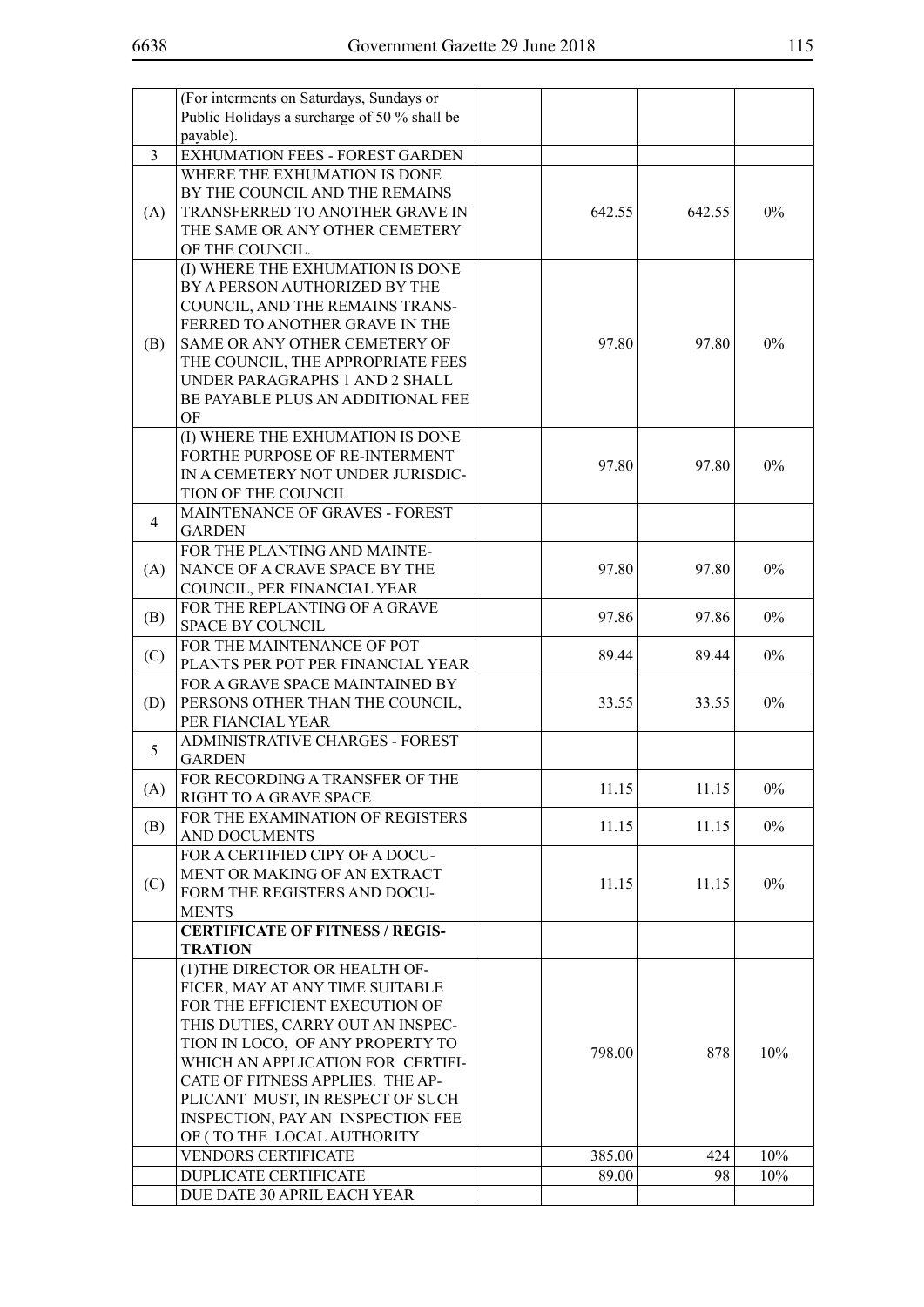| A PENALTY OF 10% (PER MONTH FOR            |           |          |       |
|--------------------------------------------|-----------|----------|-------|
| <b>LATE PAYMENT)</b>                       | 81.00     | 89       | 10%   |
| <b>CONSUMER DEPOSIT</b>                    |           |          |       |
| A COSUMER SHALL BE REQUIRED TO             |           |          |       |
| MAKE A DEPOSIT UPON APPLICATION            |           |          |       |
| FOR SERVICES PROVIDED BY THE               |           |          |       |
| COUNCIL BEING (WATER, ELECTRICITY,         |           |          |       |
| SEWERAGE AND SANITATION)                   |           |          |       |
| <b>AREA: TSUMEB</b>                        | 1,200.00  | 1,200.00 | $0\%$ |
| <b>AREA: NOMTSOUB</b>                      | 600.00    | 600.00   | $0\%$ |
| <b>AREA: SOWETO</b>                        | 600.00    | 600.00   | $0\%$ |
| <b>BUSINESS</b>                            | 2,063.00  | 2,063    | $0\%$ |
| <b>AREA: BULK USERS</b>                    | 5,000.00  | 5,000.00 | $0\%$ |
| <b>CONTRACTORS: TEMPORARY CON-</b>         |           |          |       |
| <b>NECTION</b>                             | 20,000.00 | 20,000   | 0%    |
| <b>RATES AND TAXES</b>                     |           |          |       |
| <b>RESIDENTIAL 1 / BUILDING CLAUSE</b>     |           |          |       |
| <b>VACANT ERF OVER 2 YEARS</b>             |           |          |       |
|                                            |           |          |       |
| PER ONE DOLLAR ON SITE VALUE               | 0.23557   | 0.23557  | $0\%$ |
| ONLY P.M.<br>PER ONE DOLLAR ON IMPROVEMENT |           |          |       |
|                                            | 0.00920   | 0.01012  | 10%   |
| VALUE P.M.                                 |           |          |       |
| <b>RESIDENTIAL 2 / BUILDING CLAUSE</b>     |           |          |       |
| <b>VACANT ERF OVER 2 YEARS</b>             |           |          |       |
| PER ONE DOLLAR ON SITE VALUE               | 0.23557   | 0.23557  | $0\%$ |
| ONLY P.M.                                  |           |          |       |
| PER ONE DOLLAR ON IMPROVEMENT              | 0.01004   | 0.01104  | 10%   |
| VALUE P.M.                                 |           |          |       |
| <b>RESIDENTIAL 3 /BUILDING CLAUSE</b>      |           |          |       |
| <b>VACANT ERF OVER 2 YEARS</b>             |           |          |       |
| PER ONE DOLLAR ON SITE VALUE               | 0.23557   | 0.23557  | $0\%$ |
| ONLY P.M.                                  |           |          |       |
| PER ONE DOLLAR ON IMPROVEMENT              | 0.0149    | 0.01154  | 10%   |
| VALUE P.M.                                 |           |          |       |
| <b>GENERAL BUSINESS /BUILDING</b>          |           |          |       |
| <b>CLAUSE VACANT ERF OVER 2 YEARS</b>      |           |          |       |
| PER ONE DOLLAR ON SITE VALUE               | 0.23557   | 0.23557  | $0\%$ |
| ONLY P.M.                                  |           |          |       |
| PER ONE DOLLAR ON IMPROVEMENT              | 0.01185   | 0.01304  | 10%   |
| VALUE P.M.                                 |           |          |       |
| <b>INDUSTRIAL 1/ SPECIAL CONSENT/</b>      |           |          |       |
| <b>OTHER /BUILDING CLAUSE VACANT</b>       |           |          |       |
| <b>ERF OVER 2 YEARS</b>                    |           |          |       |
| PER ONE DOLLAR ON SITE VALUE               | 0.23557   | 0.23557  | $0\%$ |
| ONLY P.M.                                  |           |          |       |
| PER ONE DOLLAR ON IMPROVEMENT              | 0.01232   | 0.01355  | 10%   |
| VALUE P.M.                                 |           |          |       |
| <b>INDUSTRIAL 2/SPECIAL CONSENT/</b>       |           |          |       |
| <b>OTHER / BUILDING CLAUSE VACANT</b>      |           |          |       |
| <b>ERF OVER 2 YEARS</b>                    |           |          |       |
| PER ONE DOLLAR ON SITE VALUE               | 0.23557   | 0.23557  | $0\%$ |
| ONLY P.M.                                  |           |          |       |
| PER ONE DOLLAR ON IMPROVEMENT              | 0.01277   | 0.01405  | 10%   |
| VALUE P.M.                                 |           |          |       |
| <b>INSTITUTIONAL/BUILDING CLAUSE</b>       |           |          |       |
| <b>VACANT ERF OVER 2 YEARS</b>             |           |          |       |
| PER ONE DOLLAR ON SITE VALUE               | 0.23557   | 0.23557  | $0\%$ |
| ONLY P.M.                                  |           |          |       |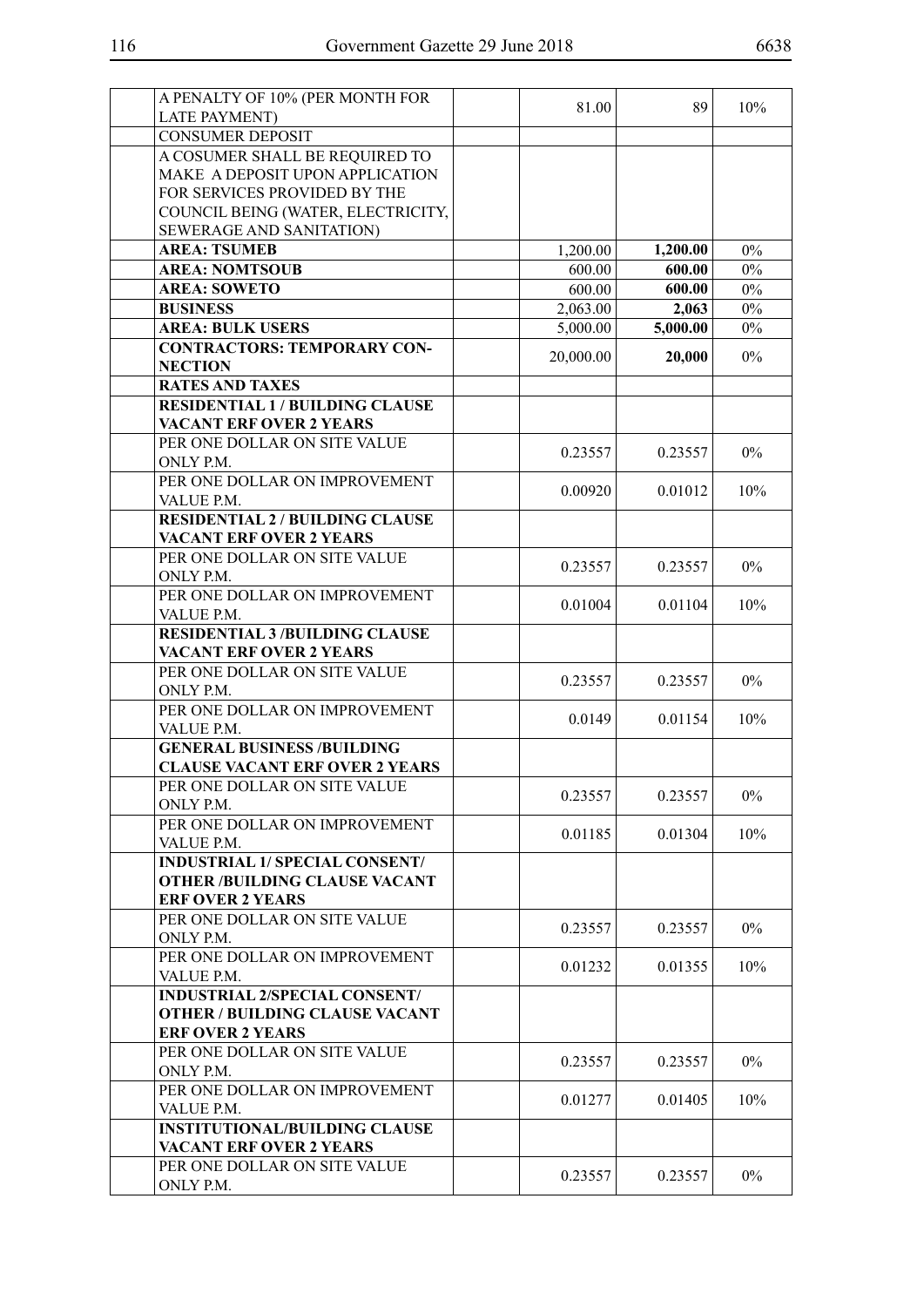|              | PER ONE DOLLAR ON IMPROVEMENT                       | 0.01367   | 0.01504   | 10%   |
|--------------|-----------------------------------------------------|-----------|-----------|-------|
|              | VALUE P.M.                                          |           |           |       |
|              | <b>SALE OF ERVEN (Valution is done upon</b>         |           |           |       |
|              | sale and erven are sold according to the            |           |           |       |
|              | valuation certificate)                              |           |           |       |
|              | VALUATION CERTIFICATE                               | 81.00     | 89        | 10%   |
|              | <b>CLEARANCE CERTIFICATE</b>                        | 242.00    | 266       | 10%   |
|              | <b>DOG TAXES</b>                                    |           |           |       |
|              | FOR ERVERY UNSPAYED BITCH                           |           |           | $0\%$ |
|              | FOR THE FIRST OR THE SECOND MALE                    |           |           | $0\%$ |
|              | DOG OR SPAYED BITCH                                 |           |           |       |
|              | FOR THE THIRD AND EVERY SUBSE-                      |           |           | $0\%$ |
|              | QUENT MALE DOG OR SPAYED BITCH                      |           |           |       |
|              | <b>BUILDING PLAN FEES</b>                           |           |           |       |
| $\mathbf{1}$ | FOR INSPECTION OF PLANS (REGULA-                    |           |           |       |
|              | TION $3(1)$ :                                       |           |           |       |
| (1)          | <b>BASIC FEES ON SUBMISSION</b>                     | 293.87    | 323.26    | 10%   |
|              | BASIC FEES ON SUBMISSION FOR THE                    | 587.72    | 646.49    | 10%   |
|              | USE OF FINANCIAL INSTITUTION                        |           |           |       |
| (2)          | <b>ADDITIONAL FEES:</b>                             |           |           |       |
|              | <b>RESIDENTIAL</b>                                  |           |           |       |
|              | Not Exceeding 30m <sup>2</sup>                      | 121.00    | 133.10    | 10%   |
|              | $31m^2 - 70m^2$                                     | 544.50    | 598.95    | 10%   |
|              | $71m^2 - 1300m^2$                                   | 907.50    | 998.25    | 10%   |
|              | $131m^2 - 400m^2$                                   | 1064.80   | 1,171.28  | 10%   |
|              | $401m^2 - 500m^2$                                   | 1754.50   | 1,929.95  | 10%   |
|              | Exceeding 500m <sup>2</sup>                         | 2541.00   | 2,795.10  | 10%   |
|              | RESIDENTIAL (SELF-HELP SCHEMES)                     |           |           |       |
|              | Not Exceeding 40m <sup>2</sup>                      | 96.80     | 106.48    | 10%   |
|              | Exceeding 40m <sup>2</sup> but not 70m <sup>2</sup> | 242.00    | 266.20    | 10%   |
|              | Exceeding 70m <sup>2</sup>                          | 254.10    | 279.51    | 10%   |
|              | A "self-help scheme" means a housing scheme         |           |           |       |
|              | provided by government or an institution to         |           |           |       |
|              | assist people who do not qualify for housing        |           |           |       |
|              | loans from the bank or building society             |           |           |       |
|              | <b>COMMERCIAL</b>                                   |           |           |       |
|              | Not Exceeding 70m <sup>2</sup>                      | 786.50    | 865.15    | 10%   |
|              | $71m^2 - 100m^2$                                    | 1,210.00  | 1,331.00  | 10%   |
|              | $101m^2 - 130m^2$                                   | 1,452.00  | 1,597.20  | 10%   |
|              | $131m^2 - 160m^2$                                   | 1,936.00  | 2,129.60  | 10%   |
|              | $161m^2 - 190m^2$                                   | 2,541.00  | 2,795.10  | 10%   |
|              | $191m^2 - 220m^2$                                   | 3,388.00  | 3,726.80  | 10%   |
|              | $221m^2 - 250m^2$                                   | 4,356.00  | 4,791.60  | 10%   |
|              | $251m^2 - 300m^2$                                   | 5,445.00  | 5,989.50  | 10%   |
|              | $301m^2 - 400m^2$                                   | 11,132.00 | 12,245.20 | 10%   |
|              | $401m^2 - 500m^2$                                   | 13,310.00 | 14,641.00 | 10%   |
|              | $501m^2 - 1000m^2$                                  | 15,730.00 | 17,303.00 | 10%   |
|              | $1001m^2 - 2000m^2$                                 | 18,150.00 | 19,965.00 | 10%   |
|              | $2001m^2 - 3000m^2$                                 | 20,570.00 | 22,627.00 | 10%   |
|              | Exceeding 3000m <sup>2</sup>                        | 43,560.00 | 47,916.00 | 10%   |
|              | <b>BOUNDARY WALL OR SWIMMING</b>                    |           |           |       |
|              | <b>POOL</b>                                         | 423.50    | 465.85    | 10%   |
|              | BOUNDARY WALLS, PER LINEAR ME-                      |           |           |       |
| (B)          | <b>TRE</b>                                          | 3.00      | 3.30      | 10%   |
| (C)          | FACTORY CHINMEYS AND SPIRES (ON                     |           |           |       |
|              | OR ATTACHED TO CHURCHES OR                          |           |           |       |
|              | <b>OTHER</b>                                        |           |           |       |
|              |                                                     |           |           |       |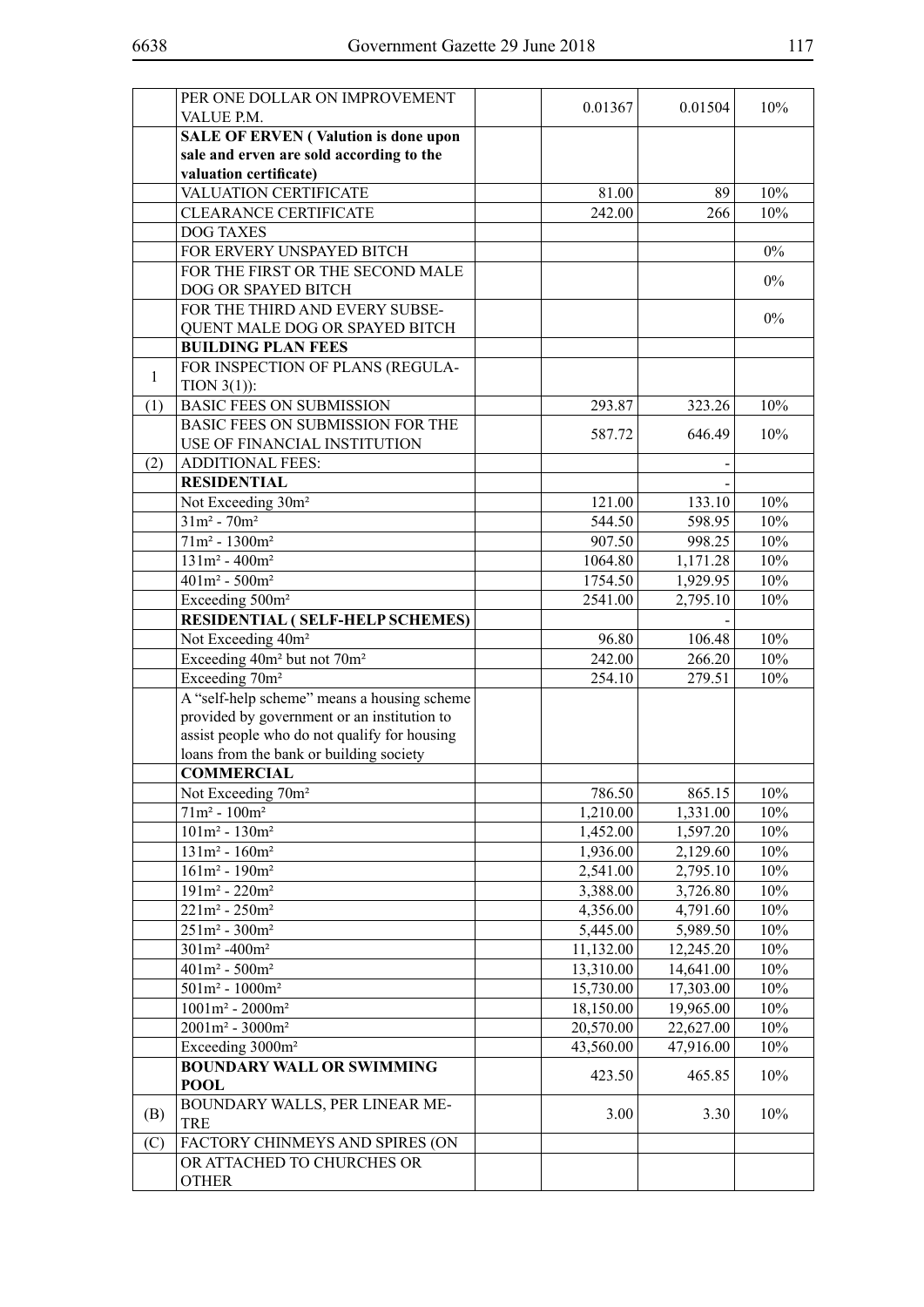|                | BUILDINGS), PER 5 METRE HEIGHT OR                                                           | 70.73                                        | 77.80    | 10%    |
|----------------|---------------------------------------------------------------------------------------------|----------------------------------------------|----------|--------|
|                | <b>PART THEREOF</b>                                                                         |                                              |          |        |
| $\overline{2}$ | FOR RE-INSPECTION OF PLANS (REGU-                                                           |                                              |          |        |
|                | LATIONS $6(A)$ OR $6(E)$ :                                                                  |                                              |          |        |
|                | PER RE-INSPECTION                                                                           | 70.73                                        | 77.80    | 10%    |
| 3              | FOR CONSULTING OF PLANS ON RE-<br><b>QUEST</b>                                              | 70.73                                        | 77.80    | 10%    |
| $\overline{4}$ | COPIES OF BUILDING PLANS PER SET<br>OF <sub>3</sub>                                         | 145.20                                       | 159.72   | 10%    |
| 5              | PEGS IDENTIFICATION PER PEG                                                                 | 96.80                                        | 106.48   | 10%    |
| 6              | <b>CONSTRUCTION WITHOUT AP-</b><br>PROVED PLAN: 10% OF BUILDING<br><b>VALUE</b>             | $10\%$ of<br><b>Building</b><br><b>Value</b> |          |        |
| 7              | EXCAVATION ON MUNICIPAL LAND<br>WITHOUT PERMISSION PER METER<br><b>SQUARE OF LAND TAKEN</b> | 423.50                                       | 465.85   | 10%    |
|                | AO                                                                                          | 259.39                                       | 285.33   | 10%    |
|                | AQ                                                                                          | 129.69                                       | 142.66   | 10%    |
|                | A2                                                                                          | 70.73                                        | 77.80    | 10%    |
|                | A <sub>3</sub>                                                                              | 35.40                                        | 38.94    | 10%    |
|                | A <sub>4</sub>                                                                              | 23.57                                        | 25.93    | 10%    |
|                | PAPER COPIES                                                                                |                                              |          |        |
|                | <b>BUILDING PLAN FEES CONTINUES</b>                                                         |                                              |          |        |
|                | AO                                                                                          | 117.90                                       | 129.69   | 10%    |
|                | A <sub>1</sub>                                                                              | 58.96                                        | 64.86    | 10%    |
|                | A2                                                                                          | 35.40                                        | 38.94    | 10%    |
|                | A <sub>3</sub>                                                                              | 23.57                                        | 25.93    | 10%    |
|                | A <sub>4</sub>                                                                              | 11.81                                        | 12.99    | 10%    |
|                | HP COPIES (PAPER)                                                                           |                                              |          |        |
|                | TOWN MAPS (COLOURED)                                                                        |                                              |          |        |
|                | AO                                                                                          | 252.00                                       | 277.20   | 10%    |
|                | A1                                                                                          | 210.00                                       | 231.00   | 10%    |
|                | A2                                                                                          | 99.75                                        | 109.73   | $10\%$ |
|                | A <sub>3</sub>                                                                              | 52.50                                        | 57.75    | 10%    |
|                | <b>HEALTH REGULATIONS</b>                                                                   |                                              |          |        |
|                | <b>REFUSE REMOVAL</b>                                                                       |                                              |          |        |
|                | FOR THE REMOVAL OF DOMESTIC                                                                 |                                              |          |        |
| $\mathbf{1}$   | REFUSE FROM ALL PREMISES ONCE<br>WEEKLY, PER                                                |                                              |          |        |
| $\rm (I)$      | STANDARD/HOUSE REFUSE BIN, PER<br><b>MONTH</b>                                              | 250.16                                       | 275.18   | 10%    |
| (II)           | PER BLOCK REMOVAL - SAVING GROUP<br>SCHEMES (LIMITED TO 10 - 15 HOUSES)                     | 1205.37                                      | 1,325.91 | 10%    |
| $\overline{2}$ | <b>AVAILABILITY CHARGE</b>                                                                  | 250.16                                       | 275.18   | 10%    |
| 3              | FOR THE REMOVAL, ON REQUEST, OF<br>GARDEN REFUSE, PER SCOOP LOAD                            | 215.36                                       | 236.90   | 10%    |
| $\overline{4}$ | FOR THE REMOVAL, ON REQUEST, OF<br><b>INDUSTRIAL REFUSE-</b>                                |                                              |          |        |
| 5              | BLOCK REMOVAL OF GARDEN REFUSE<br>PER SCOOP                                                 | 248.90                                       | 273.79   | 10%    |
| (A)            | PER REFUSE BIN, PER MONTH,                                                                  |                                              |          |        |
|                | ONE REMOVAL P.W.                                                                            | 250.16                                       | 275.18   | 10%    |
|                | PER REFUSE BIN, PER MONTH,                                                                  |                                              |          |        |
|                | TWO REMOVALS P.W.                                                                           | 306.81                                       | 337.49   | 10%    |
|                | THREE (3) REMOVALS PER WEEK                                                                 | 417.23                                       | 458.95   | 10%    |
|                | FOUR (4) REMOVALS PER WEEK                                                                  | 613.59                                       | 674.95   | 10%    |
|                | FIVE (5) REMOVALS PER WEEK                                                                  | 674.99                                       | 742.49   | 10%    |
| 6              | FOR THE REMOVAL, ON REQUEST,                                                                |                                              |          |        |
|                |                                                                                             |                                              |          |        |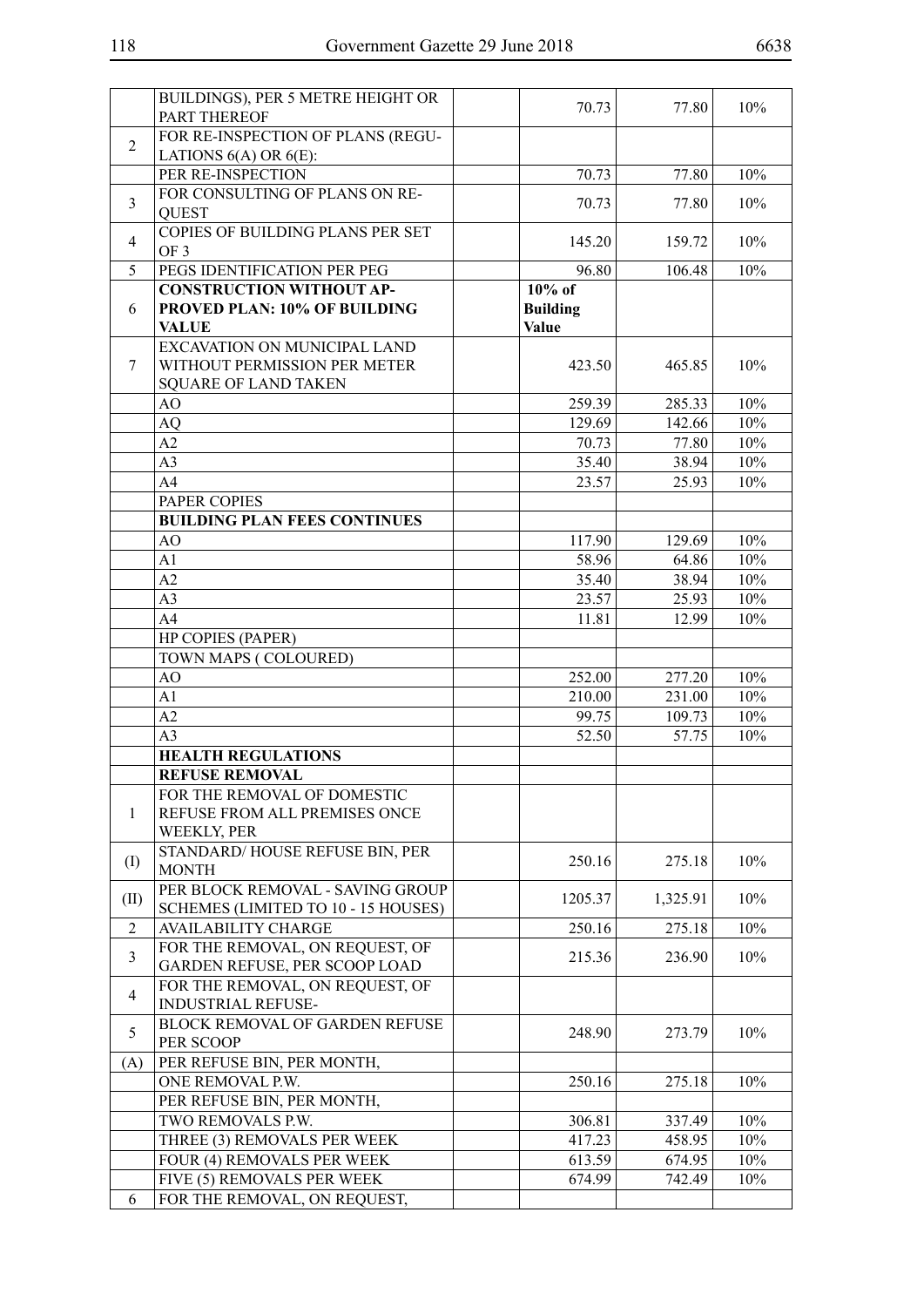|                            | OF GROUND OR RUBBLE, PER SCOOP                                        | 275.42           | 302.96           | 10%   |
|----------------------------|-----------------------------------------------------------------------|------------------|------------------|-------|
|                            | <b>LOAD</b>                                                           |                  |                  |       |
| $\overline{7}$             | BLOCK REMOVAL GROUND OR RUB-                                          | 316.25           | 347.88           | 10%   |
|                            | <b>BLE PER SCOOP</b>                                                  |                  |                  |       |
| 8                          | A. SALE OF 240LT WHEELIE BIN (ONCE<br>OFF)                            | 880              | 880.00           | $0\%$ |
|                            | <b>B. SALE OF 240LT WHEELIE BIN (</b>                                 |                  |                  |       |
|                            | THREE (3) MONTHLY INSTALLMENTS)                                       | 990              | 990.00           | $0\%$ |
|                            | <b>RESIDENTIALS</b>                                                   |                  |                  |       |
|                            | ALL NOMTSOUB/ ONDUNDU HOUSES                                          |                  |                  |       |
| (D)                        | ADDITIONAL FOR GARDEN REFUSE                                          | 63.77            | 70.15            | 10%   |
|                            | <b>REMOVAL</b>                                                        |                  |                  |       |
| (E)                        | PENALTIES ON ILLEGAL DUMPING OF                                       | 2000.00          | 2,000.00         |       |
|                            | <b>REFUSE</b>                                                         |                  |                  |       |
| (F)                        | PENALTIES ON ILLEGAL DUMPING OF                                       | 2500.00          | 2,500.00         |       |
|                            | <b>BUILDING RUBBLE</b>                                                |                  |                  |       |
|                            | <b>REFUSE REMOVAL CONTINUES</b>                                       |                  |                  |       |
| (G)                        | <b>MEAT INSPECTIONS (per Carcass)</b>                                 |                  |                  |       |
|                            | <b>CATTLE</b>                                                         | 30.88            | 30.88            | $0\%$ |
|                            | <b>PIGS</b>                                                           | 15.44            | 15.44            | $0\%$ |
|                            | <b>GOATS / SHEEP</b>                                                  | 5.15             | 5.15             | $0\%$ |
|                            | (After hours meat inspection will be a                                |                  |                  |       |
|                            | double charged)<br>REMOVAL: LARGE CARCASS                             |                  |                  | $0\%$ |
| (H)                        | <b>SMALL CARCASS</b>                                                  | 337.46<br>181.58 | 337.46<br>181.58 | $0\%$ |
|                            | DEAD ANIMALS FROM VETENARY SER-                                       |                  |                  |       |
|                            | <b>VICE: LARGE</b>                                                    | 187.55           | 206.31           | 10%   |
|                            | <b>SMALL</b>                                                          | 102.85           | 113.14           | 10%   |
| (I)                        | <b>WASTE REMOVAL</b>                                                  |                  |                  |       |
|                            | On request - the removal of old oil from                              | 155.47           | 171.02           | 10%   |
|                            | the premisis to a holding tank per 2001 or part                       |                  |                  |       |
|                            | thereof                                                               |                  |                  |       |
| $\left( \mathrm{J}\right)$ | <b>BULK REFUSE PER REMOVAL</b>                                        | 259.50           | 285.45           | 10%   |
| (K)                        | <b>SKIP CONTAINER STANDING FEE: Less</b>                              | 164.56           | 181.02           | 10%   |
|                            | than 24 hours                                                         |                  |                  |       |
|                            | : More than 24 hours                                                  | 184.88           | 203.37           | 10%   |
|                            | SEWERAGE AND DRAINAGE REGULA-                                         |                  |                  |       |
|                            | <b>TIONS</b>                                                          |                  |                  |       |
|                            | FOR CONNECTING A PRIVATE SEWER                                        |                  |                  |       |
| $\mathbf{1}$               | TO A PUBLIC SEWER EITHER DIRECTLY<br>OR INDIRECTLY BY MEANS OF A SEW- |                  |                  |       |
|                            | ER CONNECTION WITH A DIAMETER OF                                      |                  |                  |       |
| (A)                        | 110 MM                                                                | 1664.49          | 1,830.94         | 10%   |
| (B)                        | 160 MM                                                                | 1941.94          | 2,136.13         | 10%   |
| 2                          | <b>MONTHLY CHARGES -</b>                                              |                  |                  |       |
| A                          | FOR PRIVATE RESIDENCES AND FLATS,                                     |                  |                  |       |
|                            | MAXIMUM TWO WATER CLOSETS:                                            |                  |                  |       |
| (I)                        | <b>BASIC FEE</b>                                                      | 220.54           | 242.59           | 10%   |
|                            | ADDITIONAL IN EXCESS OF TWO WA-                                       | 44.00            | 48.40            | 10%   |
| (II)                       | TER CLOSETS: PER WATER CLOSET                                         |                  |                  |       |
| (II)                       | PER BLOCK - SAVING GROUP SCHEMES                                      | 1125.40          | 1,237.94         | 10%   |
|                            | (LIMITED TO 10 - 15 HOUSES PER                                        |                  |                  |       |
|                            | BLOCK)                                                                |                  |                  |       |
| (B)                        | FOR ALL OTHER BUILDINGS, PER WA-                                      | 280.69           | 308.76           | 10%   |
|                            | TER CLOSET-                                                           |                  |                  |       |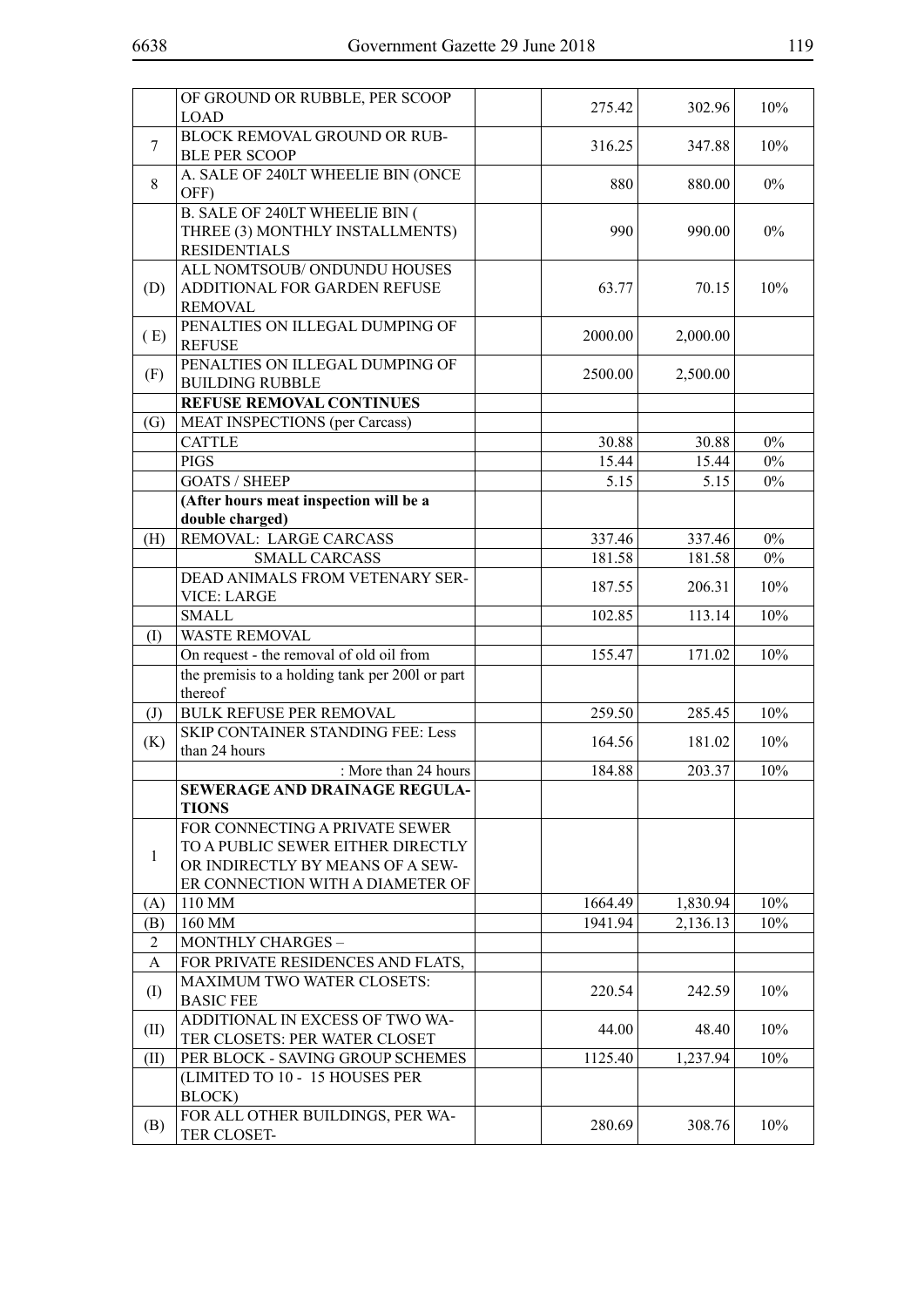| (C)                      | FOR ERVEN, WHETHER OR NOT A<br>BUILDING IS ERECTED, WHERE PUBLIC<br>SEWER IS AVAILABLE, BUT NOT MADE                                                                                                                                                      |                |          |                |          |     |
|--------------------------|-----------------------------------------------------------------------------------------------------------------------------------------------------------------------------------------------------------------------------------------------------------|----------------|----------|----------------|----------|-----|
|                          | <b>USE OF:</b>                                                                                                                                                                                                                                            |                |          |                |          |     |
| (I)                      | VACANT ERVEN: RESIDENTIAL                                                                                                                                                                                                                                 |                | 150.95   |                | 166.05   | 10% |
| (II)                     | ERVEN FOR OTHER PURPOSES-                                                                                                                                                                                                                                 |                | 192.12   |                | 211.33   | 10% |
| (D)                      | For Dis-connection following a contravention<br>any of the regulations.                                                                                                                                                                                   |                | 1361.72  |                | 1,497.89 | 10% |
|                          | For replacing or clearing of blocked drains                                                                                                                                                                                                               |                |          |                |          |     |
| (E)                      | and remedial measures in cases where unau-<br>thorised substances had been released into<br>the sewer system The actual cost of repair or<br>substitution plus administrative cost of 15 %<br>of such cost of repair or substitution with a<br>minimum of |                | 1361.72  |                | 1,497.89 | 10% |
|                          | SEWERAGE AND DRAINAGE REGULA-                                                                                                                                                                                                                             |                |          |                |          |     |
|                          | <b>TIONS CONTINUES</b>                                                                                                                                                                                                                                    |                |          |                |          |     |
| (F)                      | Illegal Connection to Municipal Sewer and<br>contravention in terms of the Local Authority<br>Act, Act No 23 of 1992 as amended.                                                                                                                          |                | 3,450.00 |                | 3,450.00 | 0%  |
| (G)                      | Private Discharge in Municipal Sewer per<br>cubic load                                                                                                                                                                                                    |                | 402.50   |                | 442.75   | 10% |
|                          | <b>WATER SUPPLY</b>                                                                                                                                                                                                                                       |                |          |                |          |     |
|                          | The Council hereby levies the following water                                                                                                                                                                                                             |                |          |                |          |     |
|                          | supply tariff which shall become due and                                                                                                                                                                                                                  |                |          |                |          |     |
|                          | payable monthly as per account rendered or as                                                                                                                                                                                                             |                |          |                |          |     |
|                          | Council may resolve in each case.                                                                                                                                                                                                                         |                |          |                |          |     |
|                          | If water is supplied for various purposes                                                                                                                                                                                                                 |                |          |                |          |     |
|                          | through one meter, the highest rate applicable<br>shall be payable for all such water.                                                                                                                                                                    |                |          |                |          |     |
| 1                        | Basic charge                                                                                                                                                                                                                                              |                |          |                |          |     |
|                          | Each consumer shall pay, in addition to any                                                                                                                                                                                                               |                |          |                |          |     |
|                          | other tariff payable in terms of any other                                                                                                                                                                                                                |                |          |                |          |     |
|                          | paragraph of this Annexure, the following                                                                                                                                                                                                                 |                |          |                |          |     |
|                          | basic charge to the Council whether water was                                                                                                                                                                                                             |                |          |                |          |     |
|                          | consumed or not, determined according to the                                                                                                                                                                                                              |                |          |                |          |     |
|                          | diameter of the meter inlet:                                                                                                                                                                                                                              |                |          |                |          |     |
| Diam-                    |                                                                                                                                                                                                                                                           |                |          |                |          |     |
| eter of                  | Charge per month                                                                                                                                                                                                                                          |                |          |                |          |     |
| meter                    |                                                                                                                                                                                                                                                           |                |          |                |          |     |
| inlet                    |                                                                                                                                                                                                                                                           |                |          |                |          |     |
|                          |                                                                                                                                                                                                                                                           |                |          |                |          |     |
| 15 mm<br>$20 \text{ mm}$ | Basic charges<br>Basic charges                                                                                                                                                                                                                            | 47.08<br>70.64 |          | 47.08<br>70.64 |          |     |
| $25 \text{ mm}$          | Basic charges                                                                                                                                                                                                                                             | 70.64          |          | 70.64          |          |     |
| 40 mm                    | Basic charges                                                                                                                                                                                                                                             | 513.61         |          | 513.61         |          |     |
| $50 \text{ mm}$          | Basic charges                                                                                                                                                                                                                                             | 513.61         |          | 513.61         |          |     |
| 80 mm                    | Basic charges                                                                                                                                                                                                                                             | 513.61         |          | 513.61         |          |     |
| $100$ mm                 | Basic charges                                                                                                                                                                                                                                             | 962.78         |          | 962.78         |          |     |
| 150 mm                   |                                                                                                                                                                                                                                                           |                |          |                |          |     |
| and big-                 | Basic charges                                                                                                                                                                                                                                             | 1283.83        |          | 1283.83        |          |     |
| ger                      |                                                                                                                                                                                                                                                           |                |          |                |          |     |
| $\overline{2}$           | Consumption charge                                                                                                                                                                                                                                        |                |          |                |          |     |
|                          | Each consumer shall pay, in addition to the                                                                                                                                                                                                               |                |          |                |          |     |
|                          | basic charge levied, a consumption charge                                                                                                                                                                                                                 |                |          |                |          |     |
|                          | for the actual amount of water consumed per<br>meter reading period:                                                                                                                                                                                      |                |          |                |          |     |
|                          |                                                                                                                                                                                                                                                           |                |          |                |          |     |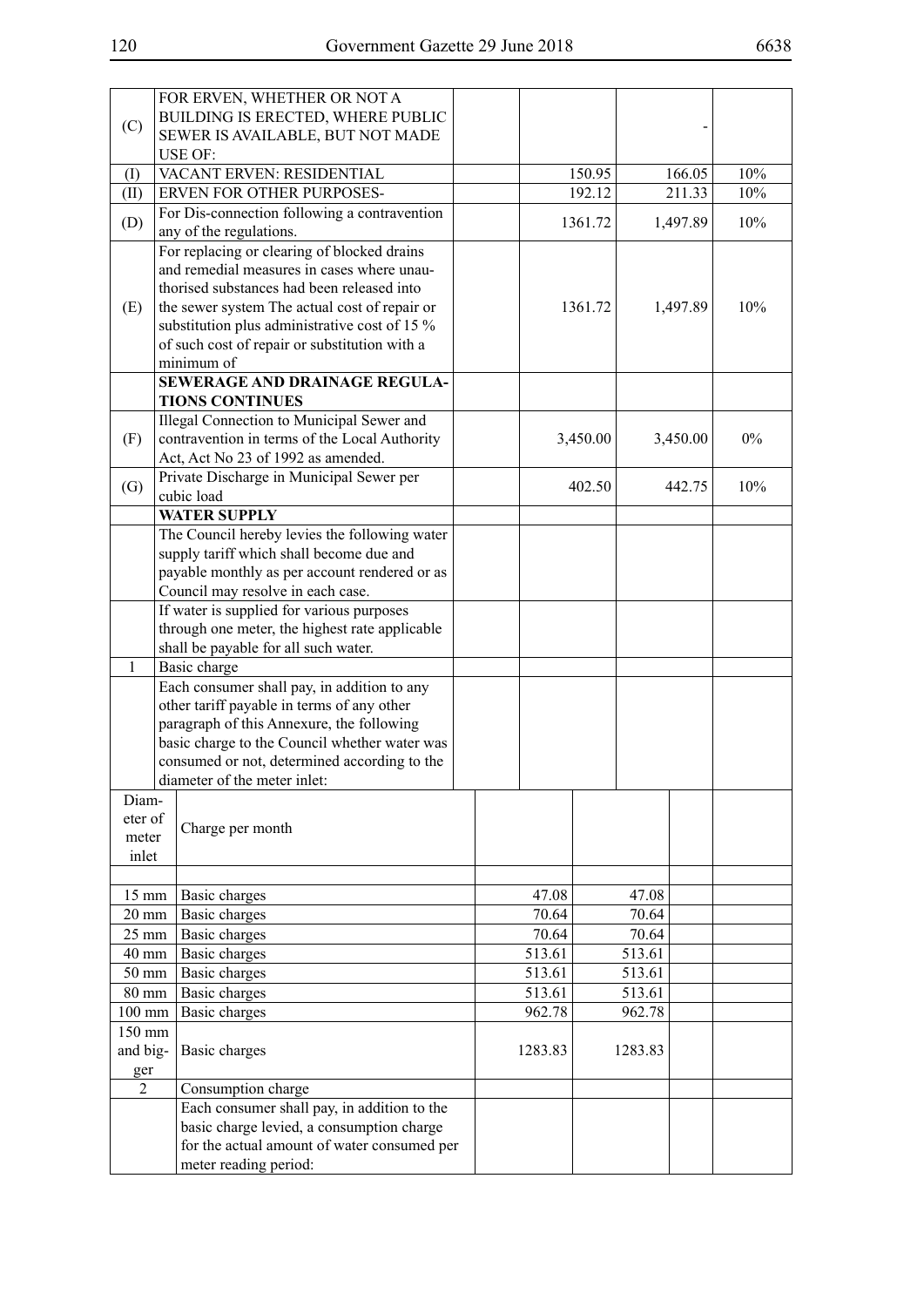|              | in the case of a domestic consumer to whom      |           |                    |                    |        |
|--------------|-------------------------------------------------|-----------|--------------------|--------------------|--------|
| a)           | water is supplied for household purposes and    |           |                    |                    |        |
|              | provided with a connection pipe and meter       |           |                    |                    |        |
|              | inlet diameter of not more than 25 mm:          |           |                    |                    |        |
|              | for each kilolitre of water supplied limited to |           |                    |                    |        |
| (aa)         | such a volume as is equal to an average daily   | 8.07      |                    | 8.88 0.81          | 0.81   |
|              | consumption of $0,2$ kilolitre (0 to 11 m3)     |           |                    |                    |        |
|              | plus                                            |           |                    |                    |        |
|              | for each kilolitre of water supplied in excess  |           |                    |                    |        |
|              | of the volums calculated in accordance with     |           |                    |                    |        |
| (ab)         | subparagraph (aa), but limited to such vol-     | 14.51     | 15.96              | 1.45               | 10%    |
|              | umes as is equal to an average daily consump-   |           |                    |                    |        |
|              | tion of $1,00$ kilolitre ( $12$ to $30$ m $3$ ) |           |                    |                    |        |
|              | plus                                            |           |                    |                    |        |
|              | for each kilolitre of water supplied in excess  |           |                    |                    |        |
| (ac)         | of the volume calculated in accordance with     | 16.61     | 18.27              | 1.66               | 10%    |
|              | subparagraphs (aa) and (ab)                     |           |                    |                    |        |
|              | in the case of a consumer other than one        |           |                    |                    |        |
| (b)          | referred to in paragraph $2(a)$ above, for each | 20.15     | 22.17              | 2.02               | 10%    |
|              | kilolitre of water supplied                     |           |                    |                    |        |
|              | a special tariff based on the accepted norms    |           |                    |                    |        |
|              |                                                 |           |                    |                    |        |
|              | of volumes used by large water consuming        |           |                    |                    |        |
|              | industries (such as breweries, abattoirs and    |           | 23.52              |                    | 10%    |
| c)           | food processing factories), may be applied      | 21.38     |                    | 2.14               |        |
|              | by Council to such industries to serve as an    |           |                    |                    |        |
|              | incentive to use water efficiently within such  |           |                    |                    |        |
|              | industries.                                     |           |                    |                    |        |
| $\mathbf{d}$ | In case of Shackdwellers Federation Saving      | 10.77     | 11.85              | 1.08               | 10%    |
|              | Groups, for each kilolitre of water supplied    |           |                    |                    |        |
|              | <b>PRE PAID WATER</b>                           |           |                    |                    |        |
| e)           | In case of pre - paid water, for each litre of  |           |                    |                    |        |
|              | water supplied through:                         |           |                    |                    |        |
|              | Standpipes: Up to 1000 L                        | 0.031     |                    | $0.034 \mid 0.003$ | 10%    |
|              | In excess of 1000 L, the tariff charged for     |           |                    |                    |        |
|              | consumption as in (aa) (ab) (ac) will apply     |           |                    |                    |        |
|              | Yard Meters: Up to 1000 L                       | 0.024     | 0.026              | 0.002              | $10\%$ |
|              | In excess of 1000 L, the tariff charged for     |           |                    |                    |        |
|              | consumption as in (aa) (ab) (ac) will apply     |           |                    |                    |        |
|              | To Pensioners: Up to 1000 L                     | 0.019     | 0.021              | 0.002              | 10%    |
|              | In excess of 1000 L, the tariff charged for     |           |                    |                    |        |
|              | consumption as in (aa) (ab) (ac) will apply     |           |                    |                    |        |
| f)           | Pre-paid Token -Cost Recovery                   |           | <b>Actual Cost</b> |                    |        |
|              |                                                 |           | plus $15%$         |                    |        |
| 3            | Charges for Connection of Supply                |           |                    |                    |        |
|              | For the supply, installation and connecting     |           |                    |                    |        |
| a)           | of a connection pipe to a water main and the    |           |                    |                    |        |
|              | consumer's service to the connection pipe:      |           |                    |                    |        |
| (i)          | 20 mm meter inlet: actual cost + 15 % subject   | 1419.32   | 1490.29            |                    | $5\%$  |
|              | to a minimum of                                 |           |                    |                    |        |
| (ii)         | 25 mm meter inlet: actual cost + 15 % subject   | 2554.79   | 2682.53            |                    | 5%     |
|              | to a minimum of                                 |           |                    |                    |        |
|              | 40 mm meter inlet: actual cost + 15 % sub-      |           |                    |                    | 5%     |
| (iv)         | ject to a minimum of                            | 4257.98   | 4470.88            |                    |        |
|              | 50 mm meter inlet: actual cost + 15 $\%$ sub-   |           |                    |                    |        |
| (v)          | ject to a minimum of                            | 7721.11   | 8107.17            |                    | 5%     |
| (vi)         | 80mm                                            | 10,000.00 | 10,000.00          |                    | $0\%$  |
| (vii)        | $100$ mm                                        | 13,000.00 | 13,000.00          |                    | $0\%$  |
| (viii)       | 150mm                                           | 16,000.00 | 16,000.00          |                    | $0\%$  |
| (vx)         | FIRE HYDRANT CONNECTION                         | 10,000.00 | 10,000.00          |                    | $0\%$  |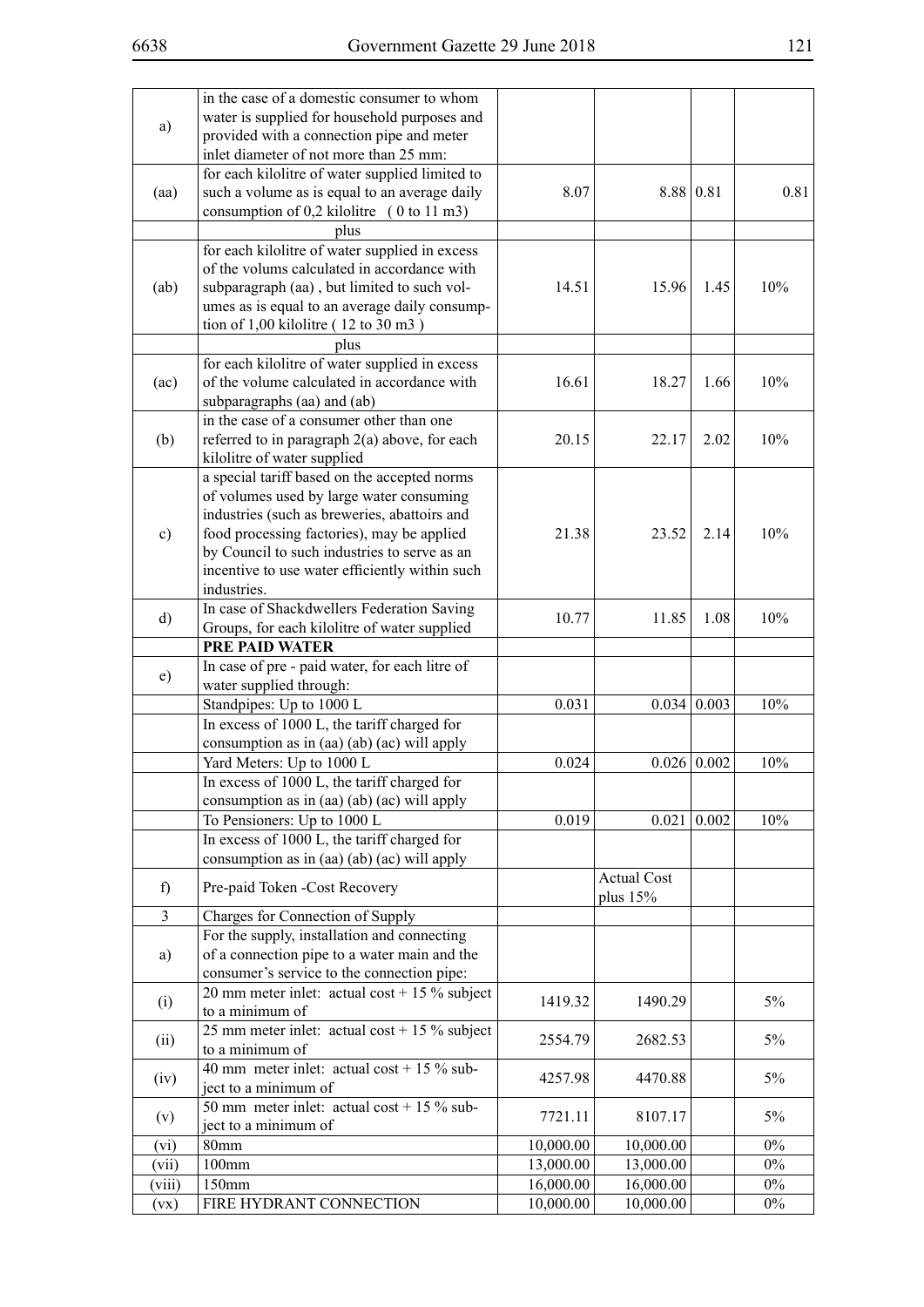|               | For the re-connection following a disconnec-                                            |          |                |       |
|---------------|-----------------------------------------------------------------------------------------|----------|----------------|-------|
| b)            | tion for contravening any of the regulations,                                           | 3,000.00 | 3,000.00       | $0\%$ |
|               | an amount payable in advance                                                            |          |                |       |
| $\mathbf{c})$ | for the re-location of an existing water con-                                           |          | actual costs + |       |
|               | nection at the request of a consumer                                                    |          | 15 %           |       |
| d)            | for the changing of the size of an existing wa-                                         |          | actual costs + |       |
|               | ter connection at the request of a consumer                                             |          | 15 %           |       |
| 5             | <b>Testing of Meters</b>                                                                |          |                |       |
|               | For the testing of a water meter in accordance                                          |          |                |       |
| a)            | with regulation (17), a deposit payable in                                              | 736.63   | 810.29         | 10%   |
|               | advance                                                                                 |          |                |       |
|               | For replacing or repairing a water meter that                                           |          |                |       |
|               | was damaged, destroyed or tampered with by                                              |          |                |       |
| b)            | the consumer, in terms of regulation (10) and                                           | 2000.00  | 2000.00        | $0\%$ |
|               | (11): the actual cost of repair or substitution                                         |          |                |       |
|               | plus administrative cost of 15 % of such cost                                           |          |                |       |
|               | of repair or substitution with a minimum of                                             |          |                |       |
| $\circ$ )     | Resetting of Pre-paid Meter                                                             | 150.00   | 150.00         | $0\%$ |
|               | The 15% admin Cost shall apply to the combi-                                            |          |                |       |
| d)            | nation of (b) and (c) if the resetting resulted                                         |          |                |       |
|               | in replacement or repairing.                                                            |          |                |       |
| 6             | Reconnection after dis-connection due to non                                            | 397.43   | 437.17         | 10%   |
|               | payment                                                                                 |          |                |       |
| 7             | Request for Dis-connection required by con-                                             | 145.20   | 159.72         | 10%   |
|               | sumer                                                                                   |          |                |       |
| 8             | Miscellaneous Charges                                                                   |          |                |       |
|               | For the supply, laying and connecting of a                                              |          |                |       |
|               | separate connection pipe for fire fighting                                              |          |                |       |
|               | purposes the actual cost of supply and instal-                                          |          |                |       |
| a)            | lation plus 15 % of this cost for administrative                                        |          |                |       |
|               | purposes. The cost of water supplied for such                                           |          |                |       |
|               | purpose will be payable as for consumers                                                |          |                |       |
|               | other than domestic consumers.                                                          |          |                |       |
| b)            | for inspecting a service                                                                | 468.38   | 515.22         | 10%   |
| c)            | for inspecting and approval of fire extinguish-                                         | 936.77   | 1,030.45       | 10%   |
|               | ing equipment as required by these regulations                                          |          |                |       |
|               | Where a consumer requests a special water                                               |          |                |       |
| d)            | meter reading to be taken, in terms of regula-                                          | 312.27   | 343.50         | 10%   |
|               | tion $13(5)$ , the consumer shall pay an amount                                         |          |                |       |
|               | of                                                                                      |          |                |       |
| e)            | Charges payable by consumers requesting a                                               |          |                |       |
|               | temporary connection for the supply of water:                                           |          |                |       |
|               | a deposit in the amount of 50 % of the actual                                           | 1561.25  |                |       |
|               | cost of supply and installation of the said tem-<br>porary connection with a minimum of |          | 1,717.38       | 10%   |
|               | 75% of the said deposit is refundable upon the                                          |          |                |       |
|               | removal of the temporary connection which                                               |          |                |       |
| Note:         | must be in good working order at the time of                                            |          |                |       |
|               | removal of such temporary connection.                                                   |          |                |       |
|               | water supplied through a temporary connec-                                              |          |                |       |
|               | tion shall be charged at a rate as for consum-                                          |          |                |       |
| b)            | ers defined under subregulation 2(b) of this                                            |          |                |       |
|               | Annexure.                                                                               |          |                |       |
|               | Charges for unmetered water supplied for any                                            |          |                |       |
| $\mathbf{c})$ | purpose through a fire hydrant, a charge per                                            | 1248.98  | 1,373.88       | 10%   |
|               | day or part thereof.                                                                    |          |                |       |
| (d)           | Bulk Water supplied per kilolitre                                                       | 19.24    | 21.16          | 10%   |
| (e)           | Effluent Water per Kilolitre                                                            |          |                |       |
|               |                                                                                         |          |                |       |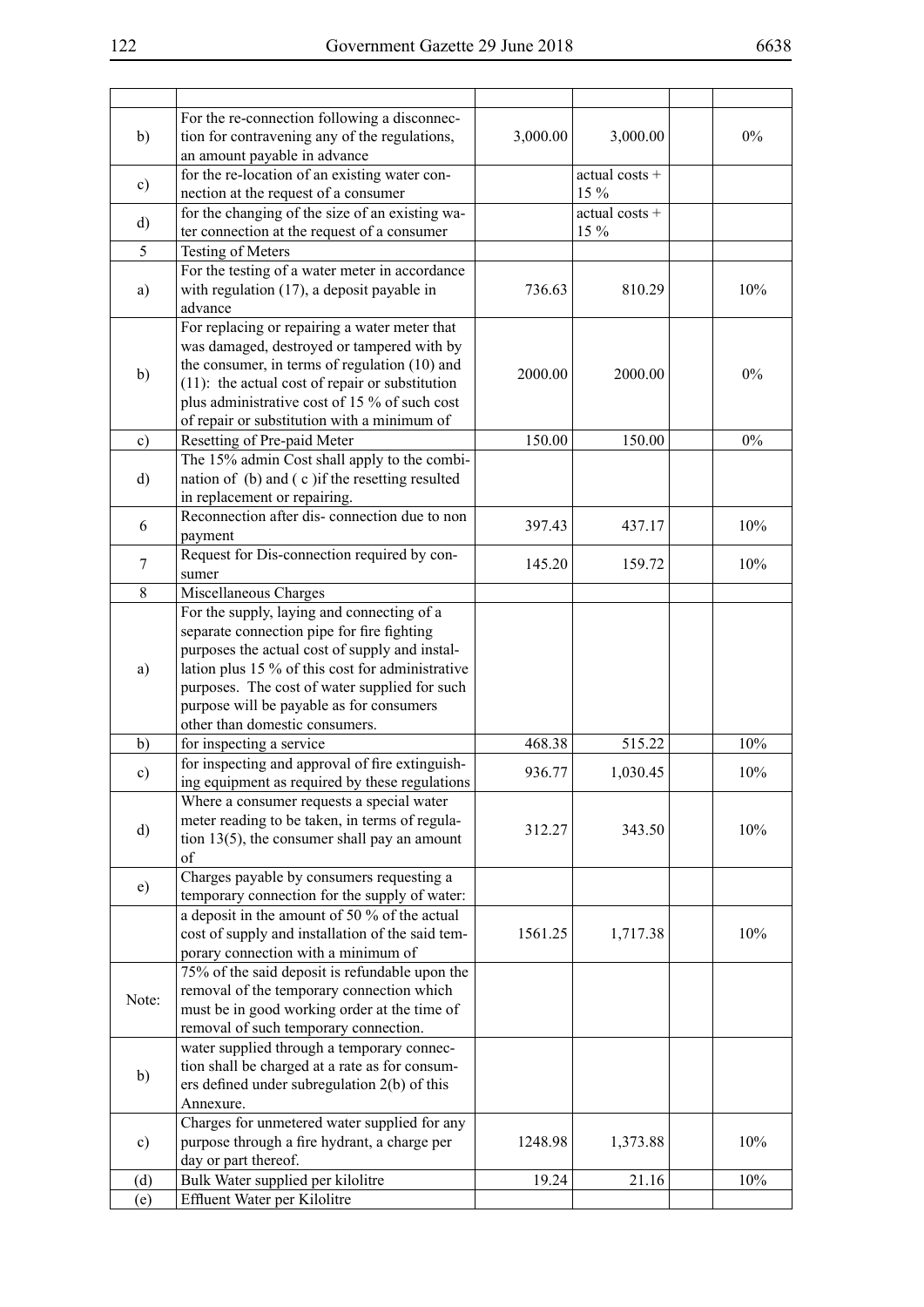| $\mathbf{1}$   | Self Pick-up                                     |                                                |              |                  | 9.00         | $0\%$         |
|----------------|--------------------------------------------------|------------------------------------------------|--------------|------------------|--------------|---------------|
| $\overline{2}$ | Transported to site by Municipality              |                                                |              |                  | 10.00        | $0\%$         |
| 9              | Late Payments                                    |                                                |              |                  |              |               |
|                | Where the account rendered by the Council        |                                                |              |                  |              |               |
|                | for the supply of services by the Council is     |                                                |              |                  |              |               |
|                | paid after the 15th of the month following the   |                                                |              |                  |              |               |
| a)             | month during which the service was rendered,     |                                                |              |                  |              |               |
|                | interest at a rate of 15 % will automatically be |                                                |              |                  |              |               |
|                | charged on overdue accounts.                     |                                                |              |                  |              |               |
|                |                                                  | The Council may, in its discretion, exempt any |              |                  |              |               |
| b)             | consumer or group of consumers from such         |                                                |              |                  |              |               |
|                | interest.                                        |                                                |              |                  |              |               |
|                | <b>NOMTSOUB HOUSE RENTAL</b>                     |                                                |              |                  |              |               |
|                | RENTAL FOR HOUSES                                |                                                |              |                  |              |               |
|                | RENTAL FOR HOUSES, PER HOUSE, PER                |                                                |              |                  |              |               |
|                | MONTH OR PART THEREOF.                           |                                                |              |                  |              |               |
|                | <b>A-TYPE HOUSES</b>                             |                                                | 417.69       |                  | 417.69       | $0\%$         |
|                | <b>B-TYPE HOUSES</b>                             |                                                | 638.05       |                  | 638.05       | $0\%$         |
|                | <b>C-TYPE HOUSES</b>                             |                                                | 337.64       |                  | 337.64       | $0\%$         |
|                | <b>DAND E-TYPE HOUSES</b>                        |                                                | 255.69       |                  | 255.69       | $0\%$         |
|                | D AND 3-TYPE HOUSES double                       |                                                | 512.21       |                  | 512.21       | $0\%$         |
|                | <b>F-TYPE HOUSES</b>                             |                                                | 312.96       |                  | 312.96       | $0\%$         |
|                | <b>G-TYPE HOUSES</b>                             |                                                |              |                  |              |               |
|                |                                                  |                                                | 317.10       |                  | 317.10       | $0\%$         |
|                |                                                  | <b>H-TYPE HOUSES</b>                           |              | 303.57<br>303.57 |              | $0\%$         |
|                | <b>J-TYPE HOUSES</b>                             |                                                |              | 237.32<br>237.32 |              | $0\%$         |
|                | ONDUNDU HOUSE RENT                               |                                                | 365.35       |                  | 365.35       | $0\%$         |
|                | <b>RENTAL FOR COMMUNITY</b>                      |                                                |              |                  |              |               |
|                | <b>HALL</b>                                      |                                                |              |                  |              |               |
|                | <b>RENTAL FOR COMMUNITY</b>                      |                                                |              |                  |              |               |
|                |                                                  |                                                | Rental       |                  |              |               |
|                | <b>HALL PER DAY OR PART</b>                      | Rental<br>amount                               | amount       | Deposit          | Deposit      |               |
|                | <b>THEREOF</b>                                   |                                                |              |                  |              |               |
|                |                                                  | <b>EXIST-</b>                                  | PRO-         | <b>EXIST-</b>    | PRO-         | IN-           |
|                |                                                  | <b>ING</b>                                     | <b>POSED</b> | <b>ING</b>       | <b>POSED</b> | <b>CREASE</b> |
| 1              | Local artist, activities with a profit           | 1212.28                                        | 1,212.28     | 606.14           | 606.14       | $0\%$         |
|                | motive (dances, shows, etc)                      |                                                |              |                  |              |               |
| $\overline{2}$ | Churches, sport clubs, charity organ             | 1212.28                                        | 1,212.28     | 606.14           | 606.14       | $0\%$         |
|                | (bazaars)                                        |                                                |              |                  |              |               |
| $\overline{3}$ | Non profitable activities (meeting by            | 1212.28                                        | 1,212.28     | 606.14           | 606.14       | $0\%$         |
|                | sports clubs churches)                           |                                                |              |                  |              |               |
|                | Non profitable activities in general             | 1212.28                                        | 1,212.28     | 606.14           | 606.14       | $0\%$         |
|                | public interest health education                 |                                                |              |                  |              |               |
| 4              | Schools and Regional Council                     | 1212.28                                        | 1,212.28     | 606.14           | 606.14       | $0\%$         |
| 5              | Political meeting and braais                     | 1212.28                                        | 1,212.28     | 606.14           | 606.14       | $0\%$         |
| 6              | Artists from elsewhere (dance                    | 1212.28                                        | 1,212.28     | 606.14           | 606.14       | $0\%$         |
|                | shows)                                           |                                                |              |                  |              |               |
|                | <b>RENTAL FOR COMMUNITY</b>                      |                                                |              |                  |              |               |
|                | <b>HALL CONTINUES</b>                            |                                                |              |                  |              |               |
|                |                                                  |                                                |              |                  |              |               |
| 7              | Wedding receptions                               | 1212.28                                        | 1,212.28     | 606.14           | 606.14       | $0\%$         |
| $\,$ 8 $\,$    | Per Chair per Day                                | 8.00                                           | 8.00         | 200.00           | 200.00       | $0\%$         |
| 9              | Sport practice per two hours or part             | 1212.28                                        | 1,212.28     | 606.14           | 606.14       | $0\%$         |
|                | thereof                                          |                                                |              |                  |              |               |
|                | A 50% reduction of rental tariff                 |                                                |              |                  |              |               |
|                | will be considered on condition                  |                                                |              |                  |              |               |
|                | that Non-profitable Organiza-                    |                                                |              |                  |              |               |
|                | tions provide proof of registration<br>thereof.  |                                                |              |                  |              |               |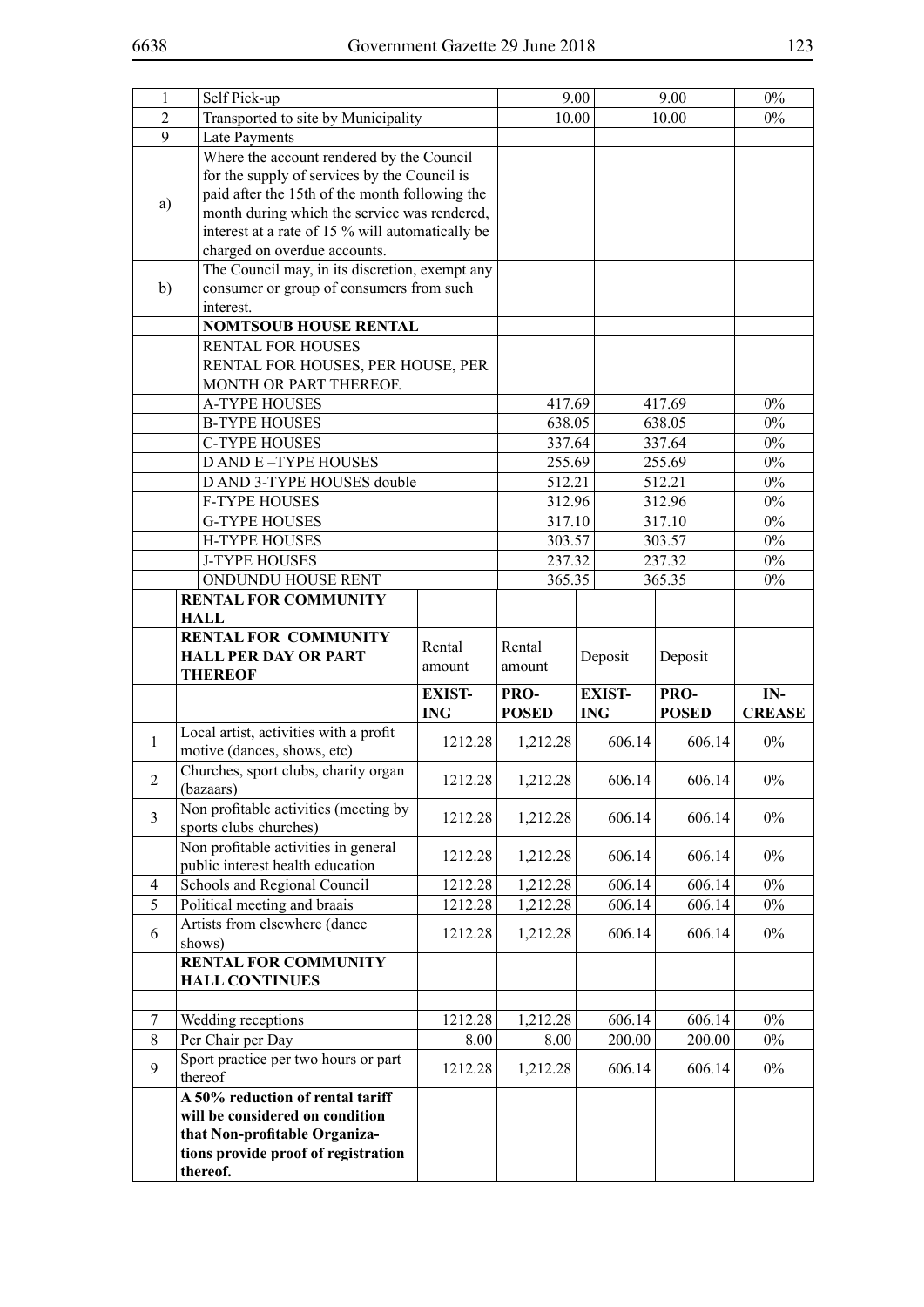| 10 | NATIONAL(Residing outside<br>Tsumeb)                     | 1672.28          | 1,672.28           | 836.14           | 836.14           | $0\%$ |
|----|----------------------------------------------------------|------------------|--------------------|------------------|------------------|-------|
|    | <b>INTERNATIONAL</b> (Residing out-                      |                  |                    |                  |                  |       |
| 11 | side Namibia)                                            | 2424.56          | 2,424.56           | 1,212.28         | 1,212.28         | $0\%$ |
|    | Payment should be done on book-                          |                  |                    |                  |                  |       |
|    | ing confirmation at all times.                           |                  |                    |                  |                  |       |
|    | Admin Cost of 50% to be deducted                         |                  |                    |                  |                  |       |
|    | on booking cancellation on all                           |                  |                    |                  |                  |       |
|    | events                                                   |                  |                    |                  |                  |       |
| 12 | Advertisement - Posters                                  |                  |                    |                  |                  |       |
|    | (a) Schools, churches, sport clubs,                      | 222.25           | 222.25             | 111.12           | 111.13           | $0\%$ |
|    | etc                                                      |                  |                    |                  |                  |       |
|    | (b) Circus (per occasion)                                | 222.25           | 222.25             | 111.12           | 111.13           | $0\%$ |
|    | (c) Other application made with                          | 222.25           | 222.25             | 111.12           | 111.13           | $0\%$ |
|    | regard to newspapers (p.a.)                              |                  |                    |                  |                  |       |
|    | (d) Immovable properties                                 | 222.25           | 222.25             | 111.12           | 111.13           | $0\%$ |
|    | (e) In all cases not mentioned above                     | 222.25           | 222.25             | 111.12           | 111.13           | $0\%$ |
|    | <b>NOMTSOUB OFFICE RENTALS</b>                           |                  |                    |                  |                  |       |
|    | Code 18 Office rental room services                      | 3242.58          | 3,242.58           |                  |                  | $0\%$ |
|    | Code 18 Services                                         | 2223.96          | 2,223.96           |                  |                  | $0\%$ |
|    | Code 19 Mortuary Coolroom<br>Code 26 Room 11 and 12 with | 1667.99          | 1,667.99           |                  |                  | $0\%$ |
|    | garage                                                   | 4448.37          | 4,448.37           |                  |                  | $0\%$ |
|    | Code 31 Room 9 National Teachers                         | 778.39           | 778.39             |                  |                  | $0\%$ |
|    | Code 32 Room 6 and 7 Nampol                              | 2891.15          | 2,891.15           |                  |                  | $0\%$ |
|    | Code 33 Room 1Hall - Home Affairs                        |                  |                    |                  |                  |       |
|    | Ministry                                                 | 4003.16          | 4,003.16           |                  |                  | $0\%$ |
|    | Code 34 Room 3, 4 & 10 Land and                          | 3000.66          |                    |                  |                  | $0\%$ |
|    | <b>Restlement Ministry</b>                               |                  | 3,000.66           |                  |                  |       |
|    |                                                          |                  |                    |                  |                  |       |
|    | Code 35 Services on office rental                        | 1112.00          | 1,112.00           |                  |                  | $0\%$ |
|    | Code 20 Room 2 Urban Trust                               | 1731.36          | 1,731.36           |                  |                  | $0\%$ |
|    | Office Rental per square                                 | 50.20            | 50.20              |                  |                  | $0\%$ |
|    | <b>KAPANA RENTALS</b>                                    |                  | Rent               | Electricity      | Total            |       |
|    | Code 23 G1-G10                                           | 472.96           | 472.96             | 177.16           | 650.12           | $0\%$ |
|    | Code 36 A - Stall (under roof)                           | 265.68           | 265.68             | 177.16           | 442.84           | $0\%$ |
|    | Code 37 B - Stall (under roof)                           | 222.38           | 222.38             | 177.16           | 399.54           | $0\%$ |
|    | Code 40 E -Stall                                         | 244.76           | 244.76             | 177.16           | 421.92           | $0\%$ |
|    | Code 41 Blue Gazebo without Elec-                        | 41.87            | 41.87              | 177.16           | 219.03           | $0\%$ |
|    | tricity                                                  |                  |                    |                  |                  |       |
|    | Code 42 C - Stall                                        | 244.76           | 244.76             | 177.16           | 421.92           | $0\%$ |
|    | Code 43 D - Stal                                         | 244.76           | 244.76             | 177.16           | 421.92           | $0\%$ |
|    |                                                          |                  |                    |                  |                  |       |
|    | <b>NOMTSOUB OFFICE RENTALS</b>                           | Rental           |                    |                  |                  |       |
|    |                                                          | amount<br>202.87 |                    |                  |                  | $0\%$ |
|    | Code 44 Blue Gazebo                                      | 202.87           | 202.87<br>202.87   | 177.16<br>177.16 | 380.03<br>380.03 | $0\%$ |
|    | Code 45 Clothing - own streucture<br>Code 46 Block F     | 286.61           | 286.61             | 177.16           | 463.77           | $0\%$ |
|    | Code 47 New Block                                        | 265.68           | 265.68             | 177.16           | 442.84           | $0\%$ |
|    | Code 48 Barber Shop                                      | 244.76           | 244.76             | 177.16           | 421.92           | $0\%$ |
|    |                                                          | Rental           |                    |                  |                  |       |
|    | <b>OTHER RENTALS</b>                                     | amount           |                    |                  |                  |       |
|    | Code 68 B - Stall without Electricity                    | 62.81            | 62.81              | 177.16           | 239.97           | $0\%$ |
|    | Code 69 A - Stall without Electricity                    | 104.67           | 104.67             | 177.16           | 281.83           | $0\%$ |
|    | Code 70 G - Stall                                        | 504.10           | 504.10             | 177.16           | 681.26           | $0\%$ |
|    | Code 17 House 106                                        | 183.45           | 183.45             |                  |                  | $0\%$ |
|    | Code 16 Telephone Booths (per                            | 126.39           |                    |                  |                  | $0\%$ |
|    | booth)<br>Code 21 Bone-Meal Factory                      | 1,141.24         | 126.39<br>1,141.24 |                  |                  | $0\%$ |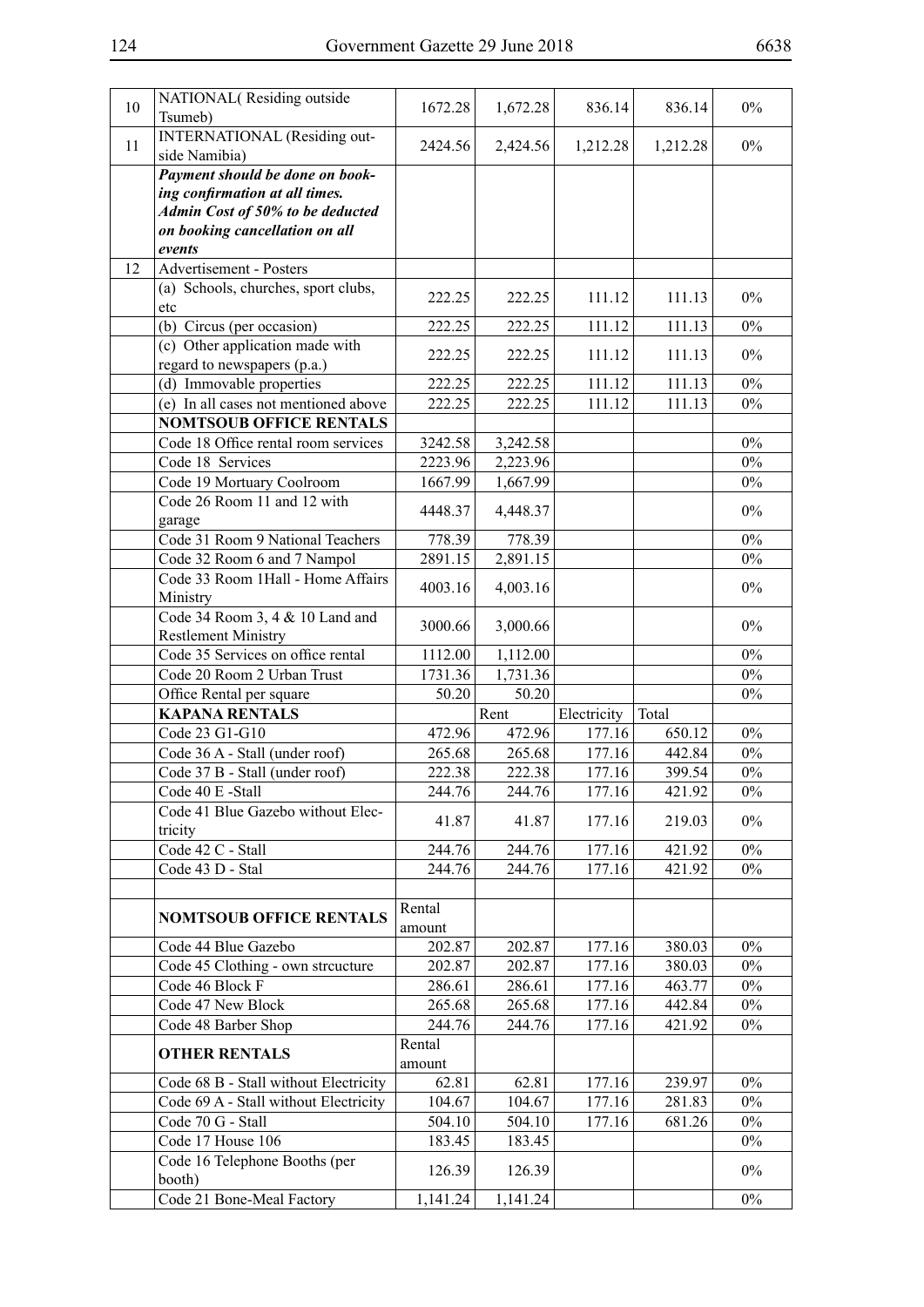| Code 22 Donkerhoekie Water Con-                  |      | 101.07          |           | 101.07   |                 |                  | $0\%$         |
|--------------------------------------------------|------|-----------------|-----------|----------|-----------------|------------------|---------------|
| sumption                                         |      |                 |           |          |                 |                  |               |
| Code 24 Enok Stall                               |      | 1,263.24        |           | 1,263.24 |                 |                  | $0\%$         |
| Code 25 Tower TBN                                |      | 1,768.92        |           | 1,768.92 |                 |                  | $0\%$         |
| Code 27 California House                         |      | 428.43          |           | 428.43   |                 |                  | $0\%$         |
| Code 28 California House                         |      | 403.73          |           | 403.73   |                 |                  | $0\%$         |
| Code 29 California House                         |      | 399.30          |           | 399.30   |                 |                  | $0\%$         |
| Code 39 Show Grounds                             |      | 504.53          |           | 504.53   |                 |                  | $0\%$         |
| Code 49 Donkerhoekie (Single                     |      |                 |           |          |                 |                  |               |
| Quarters)                                        |      | 183.78          |           | 183.78   |                 |                  | $0\%$         |
| Code 51 Charex Lease Agreement                   |      | 4,348.78        |           | 4,348.78 |                 |                  | $0\%$         |
| Code 52 Plot for Selling of firewood             |      | 252.74          |           | 252.74   |                 |                  | $0\%$         |
| Code 53 Telephone Booths                         |      | 130.93          |           | 130.93   |                 |                  | $0\%$         |
|                                                  |      |                 |           |          |                 |                  |               |
| Overhead projector                               |      | 230.00          |           | 230      | 259.00          | 259              | $0\%$         |
| Podium                                           |      | 96.00           |           | 96       | 130.00          | 130              | $0\%$         |
| Duplicate Accounts (per paper)                   |      | 6.00            |           | 6        |                 |                  | $0\%$         |
| P A System                                       |      | 858.00          |           | 858      | 858.00          | 858              | $0\%$         |
| Wheelie Bin per day                              |      | 86.00           |           | 86       | 154.00          | 154              | $0\%$         |
|                                                  |      | 400.00          |           | 400      | 220.00          | 220              | $0\%$         |
| "Spit Braai" (per day)<br>"BBQ Roster" (per day) |      | 200.00          |           | 200      | 100.00          |                  | $0\%$         |
|                                                  |      |                 |           |          |                 | 100              |               |
| <b>BARBEQUE STAND</b>                            |      |                 |           |          |                 |                  |               |
| Daily Rent per Stand (Weekends and               |      | 60.00           |           | 60.00    |                 |                  | $0\%$         |
| Public holidays only)                            |      |                 |           |          |                 |                  |               |
| <b>CARAVAN PARK</b>                              |      |                 |           |          |                 |                  |               |
| Rental of Caravan Park                           |      | 4800.00         |           | 4800.00  |                 |                  | $0\%$         |
| <b>UNITED NATIONS PARK</b>                       |      |                 |           |          |                 |                  |               |
| The rental of this park includes the             |      |                 |           |          |                 |                  |               |
| use of all the electricity points on             |      |                 |           |          |                 |                  |               |
| site. Special tariffs can be requested           |      |                 |           |          |                 |                  |               |
| in writing by Schools , Churches and             |      | 2476.00         |           | 2,476    |                 |                  | $0\%$         |
| non profit organisations. The fee                |      |                 |           |          |                 |                  |               |
| is not refundable and is payable in              |      |                 |           |          |                 |                  |               |
| advance.                                         |      |                 |           |          |                 |                  |               |
| Payment should be done on book-                  |      |                 |           |          |                 |                  |               |
| ing confirmation at all times.                   |      |                 |           |          |                 |                  |               |
| Admin Cost of 50% to be deducted                 |      |                 |           |          |                 |                  |               |
| on booking cancellation on all                   |      |                 |           |          |                 |                  |               |
| events                                           |      |                 |           |          |                 |                  |               |
| <b>RENTAL OF OSCAR NORICH</b>                    |      |                 |           |          |                 |                  |               |
| <b>STADIUM</b>                                   |      |                 |           |          |                 |                  |               |
| Soccer Tournament / Games                        |      | 1169.00         |           | 1169     | 1,000           | 1,000            | $0\%$         |
| (Local Tournament by local teams)                |      |                 |           |          |                 |                  | $0\%$         |
| NFA Tournaments (Per Day)                        |      | 2211.00         |           | 2211     | 1,000           | 1,000            | $0\%$         |
| Soccer Leage Matches (Per Day)                   |      | 689.00          |           | 689      | 1,000           | 1,000            | $0\%$         |
| Flood Light (Per Day)                            |      | Usage per       | Usage per |          |                 |                  | $0\%$         |
|                                                  | Unit |                 | Unit      |          |                 |                  |               |
| <b>SCHOOLS:</b>                                  |      |                 |           |          |                 |                  |               |
| <b>Athletics Events</b>                          |      | 545.00          |           | 545      | 1,000           | 1,000            | $0\%$         |
| Miscellaneous Events                             |      | 1169.00         |           | 1,169    | 1,500           | 1,500            | $0\%$         |
| Payment should be done on book-                  |      |                 |           |          |                 |                  |               |
| ing confirmation at all times.                   |      |                 |           |          |                 |                  |               |
| Admin Cost of 50% to be deducted                 |      |                 |           |          |                 |                  |               |
| on booking cancellation on all                   |      |                 |           |          |                 |                  |               |
| events                                           |      |                 |           |          |                 |                  |               |
|                                                  |      |                 |           |          |                 |                  | IN-           |
| <b>OUTDOOR ADVERTISING</b>                       |      | <b>EXISTING</b> |           |          | <b>PROPOSED</b> | <b>PERIOD</b>    | <b>CREASE</b> |
| Auctioneer's Notice (per event)                  |      |                 | 1210.00   |          |                 | $1210$ Per Event | $0\%$         |
|                                                  |      |                 |           |          |                 |                  |               |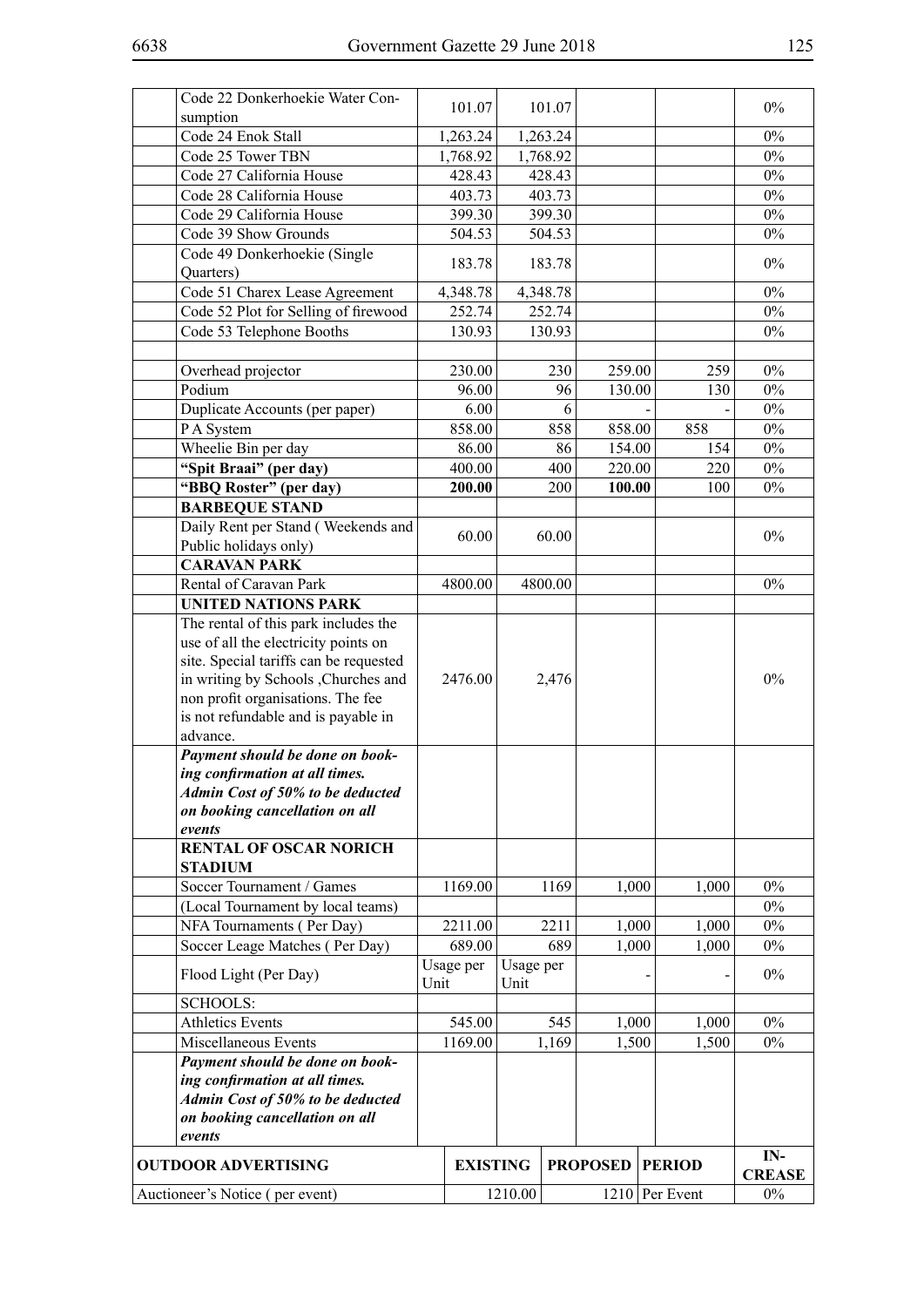| Estate Agent's Notice (per event)                             | 1210.00    |            | $1210$ per Event | $0\%$  |
|---------------------------------------------------------------|------------|------------|------------------|--------|
| Horizontal Banners (per banner)                               | 363.00     |            | 363 Per Event    | $0\%$  |
| Mobile A Frame (per frame)                                    | 60.50      |            | 61 Per Day       | $0\%$  |
| Permanent Advert                                              | 605.00     |            | 605 Per Month    | $0\%$  |
| Posters (per poster)                                          | 484.00     |            | 484 Per Event    | $0\%$  |
| Vertical Banners on Lamp Poles (per banner)                   | 363.00     |            | 363 Per Event    | $0\%$  |
| Temporary Information Boards (per board)                      | 36.30      |            | 36 Per Day       | $0\%$  |
| Billboards Single - Sided                                     | 968.00     |            | 968 Per Month    | $0\%$  |
| <b>Billboards Double-sided</b>                                | 1936.00    |            | 1936 Per Month   | $0\%$  |
| Gantry Single -Sided                                          | 1815.00    |            | 1815 Per Month   | $0\%$  |
| Gantry Double -Sided                                          | 3025.00    |            | 3025 Per Month   | $0\%$  |
| 0.5 - 10 Square Metres                                        | 500.00     |            | 500 Per Annum    | $0\%$  |
| 11 - 18 Square Metres                                         | 1000.00    |            | 1000 Per Annum   | $0\%$  |
| 19 - 24 Square Metres                                         | 1500.00    |            | 1500 Per Annum   | $0\%$  |
| Above 24 Square Metres                                        | 2500.00    |            | 2500 Per Annum   | $0\%$  |
| A Renewable licence fee to all above-indicat-                 |            |            |                  |        |
| ed adverts is payable at the beginning of each                |            |            |                  |        |
| year, or with any new application.                            |            |            |                  |        |
| HELVI MPINGANA KONDOMBOLO                                     |            |            |                  |        |
| Entrance Fee: International (Adults)                          | 30.00      | 30         |                  | $0\%$  |
| International (Child)                                         | 15.00      | 15         |                  | $0\%$  |
| Local<br>(Adult)                                              | 20.00      | 20         |                  | $0\%$  |
| (Child)<br>Local                                              | 70.00      | 70         |                  | $0\%$  |
| Accommodation:<br>Room $1(P/N)$                               | 140.00     | 140        |                  | $0\%$  |
|                                                               | 264.00     | 264        |                  | $0\%$  |
| Room $2(P/N)$                                                 |            |            |                  | $0\%$  |
| Room $3(P/N)$                                                 | 216.00     | 216<br>359 |                  | $0\%$  |
| Room $4(P/N)$                                                 | 359.00     |            |                  |        |
| New Bungalows per Room (P/N)                                  | 450.00     | 450        |                  | $0\%$  |
| Family Bungalow per Room (P/N)                                | 400.00     | 400        |                  | $0\%$  |
| (Accommodation excludes breakfast)                            |            |            |                  |        |
| <b>BRAAI STAND PER DAY</b>                                    | 230.00     | 230        |                  | $0\%$  |
| <b>TENT</b>                                                   | 1771.00    | 1,771      |                  | $0\%$  |
| <b>TABLES EACH</b>                                            | 50.00      | 50         |                  | $0\%$  |
| <b>STAGER</b>                                                 | <b>NEW</b> |            |                  |        |
| <b>OFFICE RENTAL</b>                                          | <b>NEW</b> |            |                  |        |
| <b>CAMPING SITE</b>                                           | NEW        |            |                  |        |
|                                                               |            |            |                  |        |
| Payment should be done on booking confir-                     |            |            |                  |        |
| mation at all times. Admin Cost of 50% to be                  |            |            |                  |        |
| deducted on booking cancellation on all events                |            |            |                  |        |
| PLANT HIRE AND EQUIPMENT                                      |            |            |                  |        |
| The Municipality will render these services dur-              |            |            |                  |        |
| ing normal working hours. Transport distances                 |            |            |                  |        |
| are restricted to the Municipal boundries. Rates<br>are fixed |            |            |                  |        |
| The plant $&$ equipment hire rates includes                   |            |            |                  |        |
| driver or operator and fuel where applicable but              |            |            |                  |        |
| excludes VAT and payable in advance before                    |            |            |                  |        |
| any task is executed.                                         |            |            |                  |        |
| Penalty for late return: if item is not returned              |            |            |                  |        |
| at the agreed date and time, three times the                  |            |            |                  |        |
| rental rate, times the duration after the due date            |            |            |                  |        |
| and time plus administrative surcharge will be                |            |            |                  |        |
| charged.                                                      |            |            |                  |        |
| Damaged items: Full repair/replacement cost                   |            |            |                  |        |
| plus 15% to be levied against the lessee.                     |            |            |                  |        |
| Compressor 250 CFM                                            | 521.74     | 521.74     |                  | $-0\%$ |
| <b>Bulldozer D58</b>                                          | 1217.39    | 1,217.39   |                  | $0\%$  |
|                                                               |            |            |                  |        |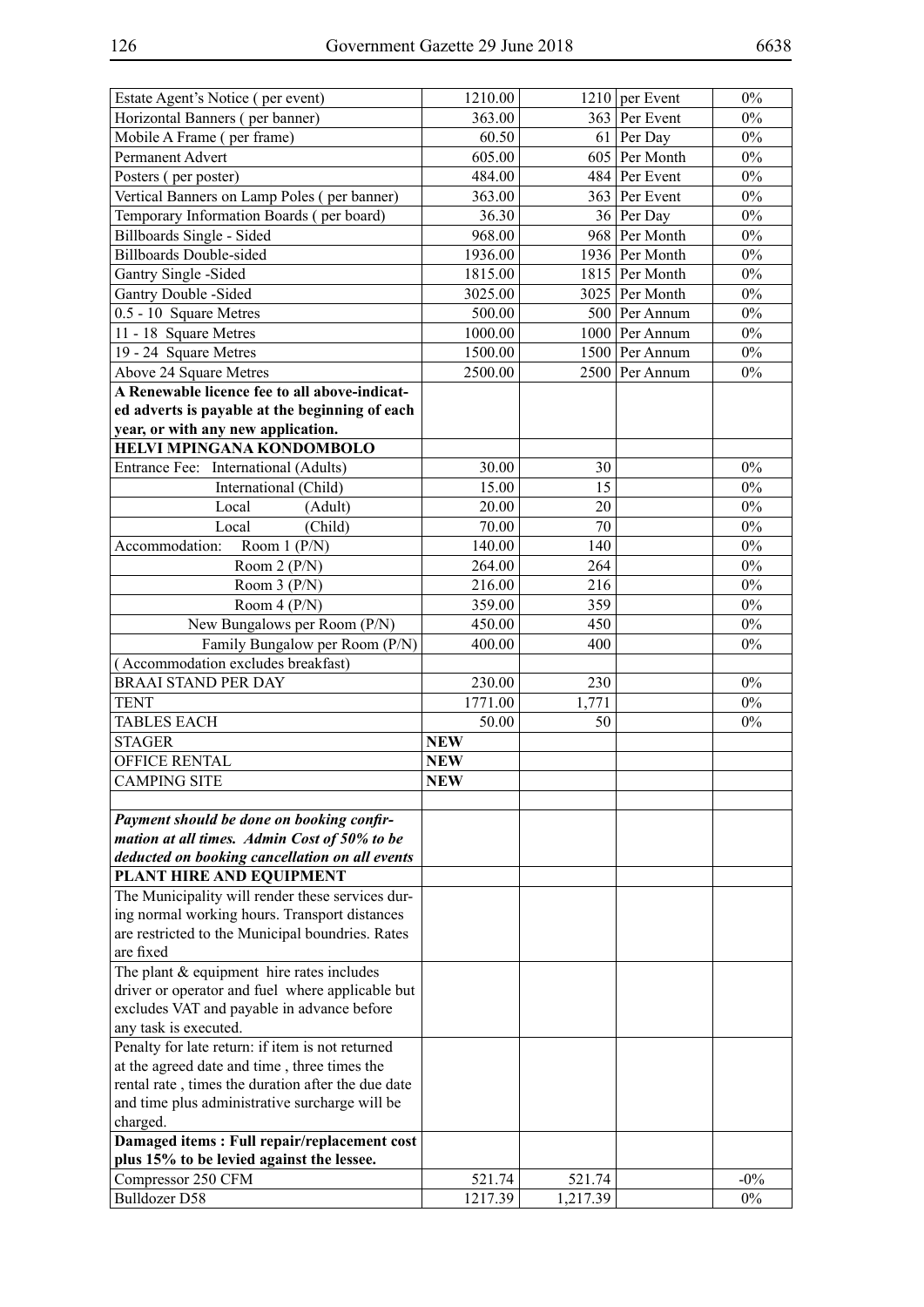| Backhoe Loader-CAT 428<br>566.65<br>566.65<br>Skip Truck<br>724.49<br>724.49<br>211.02<br>211.02<br>Road Sweeper-tow type<br>Motor Grader 140<br>1130.43<br>1,130.43<br>$0\%$<br>Motor Grader 120<br>1130.43<br>1,130.43<br>$0\%$<br>1304.35<br>1,304.35<br>$-0\%$<br>Refuse Compactor Truck<br>521.74<br>$-0\%$<br>Compactor Ingersoll Rand<br>521.74<br>Roller Bomag<br>304.35<br>304.35<br>$-0\%$<br>$-0\%$<br>Plate Compactor<br>304.35<br>304.35<br>Oval Compactor<br>304.35<br>304.35<br>$-0\%$<br>Front End Loader 910<br>593.22<br>$0\%$<br>593.22<br>Front End Loader 920<br>593.22<br>593.22<br>$0\%$<br>Front End Loader 916<br>593.22<br>593.22<br>$0\%$<br>Hydro blast Sewer Jet<br>608.70<br>608.70<br>$-0\%$<br><b>Excavator Poclain</b><br>869.57<br>869.57<br>$-0\%$<br>$0\%$<br>13.04<br>Lowbed Truck per KM ONE WAY<br>13.04<br>$-0\%$<br>Tipper Truck 3 cubm<br>347.83<br>347.83<br>$0\%$<br>Tipper Truck 4.5 cubm<br>434.78<br>434.78<br>Tipper Truck 6 cubm<br>$-0\%$<br>644.83<br>644.83<br>Mobile Crane Truck<br>$-0\%$<br>521.74<br>521.74<br><b>Bucker Elavator Truck</b><br>$-0\%$<br>521.74<br>521.74<br>Water Tanker 11 kl<br>608.70<br>608.70<br>$-0\%$<br>$-0\%$<br>521.74<br>521.74<br>Tractor<br><b>Rotary Cutter</b><br>347.83<br>347.83<br>$-0\%$<br>347.83<br>347.83<br>Concrete Mixer small<br>$-0\%$<br>$0\%$<br>478.26<br>478.26<br>Concrete Mixer Large<br>$-0\%$<br>304.35<br>304.35<br>Lawnmower<br>$0\%$<br>173.91<br>173.91<br>Sod Cutter<br>Chain Saw<br>$0\%$<br>173.91<br>173.91<br>173.91<br>$0\%$<br><b>Bush Cutter</b><br>173.91<br>608.70<br>$-0\%$<br>Welder generator<br>608.70<br>Jack Hammer 30m Hose 20mm<br>260.87<br>260.87<br>$-0\%$<br>Paving Breaker<br>260.87<br>260.87<br>$-0\%$<br>565.22<br>565.22<br><b>Electrical Surge Generator</b><br>$-0\%$<br>1565.22<br>1,565.22<br>$-0\%$<br>Generator 180 KVA<br>$-0\%$<br>Generator 2.5 KVA<br>347.83<br>347.83<br>260.87<br>260.87<br>Portable Sump Pump<br>$-0\%$<br><b>Steam Cleaner</b><br>130.43<br>130.43<br>$0\%$<br>$0\%$<br>Kerbstone<br>113.04<br>113.04<br>Gravel from Borrow Pit (6m <sup>3</sup> )<br>869.57<br>$-0\%$<br>$869.57$ revised<br>Filling material/ building rubble (6m <sup>3</sup> )<br>$0\%$<br>434.78<br>$434.78$ revised<br>Building Sand supply and delivery (6m <sup>3</sup> )<br>695.65<br>695.65 revised<br>$0\%$<br>Off Loading single loads 2000<br>434.78<br>$0\%$<br>434.78<br>Off loading single loads 4000<br>521.74<br>521.74<br>$-0\%$<br>43.48<br>$-0\%$<br>Lawn<br>43.48<br>Delivery of Lawn<br>39.13<br>39.13<br>$0\%$<br>41.00<br>Palms<br>41.00<br>$0\%$<br>Dry sludge/manure<br>217.39<br>217.39<br>$0\%$<br>new<br>Big Trees in drums<br>$0\%$<br>366.03<br>366.03<br>Trees & Shrubs medium (Big Bags)<br>$0\%$<br>146.41<br>146.41<br>Alocasias (Olifant Ore)<br>$0\%$<br>43.92<br>43.92<br>Trees & Shrubs small bags)<br>65.89<br>65.89<br>$0\%$<br>Crotons and all ornamental shrubs<br>73.21<br>73.21<br>$0\%$<br>21.97<br>$0\%$<br>Soft Plans<br>21.97<br>73.21<br>Mangos, Pawpaw etc (all fruit Trees)<br>73.21<br>$0\%$<br>21.97<br>21.97<br>$0\%$ | <b>Bulldozer D6R</b>       | 1389.60 | 1,389.60 |  |
|------------------------------------------------------------------------------------------------------------------------------------------------------------------------------------------------------------------------------------------------------------------------------------------------------------------------------------------------------------------------------------------------------------------------------------------------------------------------------------------------------------------------------------------------------------------------------------------------------------------------------------------------------------------------------------------------------------------------------------------------------------------------------------------------------------------------------------------------------------------------------------------------------------------------------------------------------------------------------------------------------------------------------------------------------------------------------------------------------------------------------------------------------------------------------------------------------------------------------------------------------------------------------------------------------------------------------------------------------------------------------------------------------------------------------------------------------------------------------------------------------------------------------------------------------------------------------------------------------------------------------------------------------------------------------------------------------------------------------------------------------------------------------------------------------------------------------------------------------------------------------------------------------------------------------------------------------------------------------------------------------------------------------------------------------------------------------------------------------------------------------------------------------------------------------------------------------------------------------------------------------------------------------------------------------------------------------------------------------------------------------------------------------------------------------------------------------------------------------------------------------------------------------------------------------------------------------------------------------------------------------------------------------------------------------------------------------------------------------------------------------------------------------------------------------------------------------------------------------------------------------------------------------------------------------------------------------------------------------------------------------------------------------------------------------------------------------------------------------------------------|----------------------------|---------|----------|--|
|                                                                                                                                                                                                                                                                                                                                                                                                                                                                                                                                                                                                                                                                                                                                                                                                                                                                                                                                                                                                                                                                                                                                                                                                                                                                                                                                                                                                                                                                                                                                                                                                                                                                                                                                                                                                                                                                                                                                                                                                                                                                                                                                                                                                                                                                                                                                                                                                                                                                                                                                                                                                                                                                                                                                                                                                                                                                                                                                                                                                                                                                                                                        |                            |         |          |  |
|                                                                                                                                                                                                                                                                                                                                                                                                                                                                                                                                                                                                                                                                                                                                                                                                                                                                                                                                                                                                                                                                                                                                                                                                                                                                                                                                                                                                                                                                                                                                                                                                                                                                                                                                                                                                                                                                                                                                                                                                                                                                                                                                                                                                                                                                                                                                                                                                                                                                                                                                                                                                                                                                                                                                                                                                                                                                                                                                                                                                                                                                                                                        |                            |         |          |  |
|                                                                                                                                                                                                                                                                                                                                                                                                                                                                                                                                                                                                                                                                                                                                                                                                                                                                                                                                                                                                                                                                                                                                                                                                                                                                                                                                                                                                                                                                                                                                                                                                                                                                                                                                                                                                                                                                                                                                                                                                                                                                                                                                                                                                                                                                                                                                                                                                                                                                                                                                                                                                                                                                                                                                                                                                                                                                                                                                                                                                                                                                                                                        |                            |         |          |  |
|                                                                                                                                                                                                                                                                                                                                                                                                                                                                                                                                                                                                                                                                                                                                                                                                                                                                                                                                                                                                                                                                                                                                                                                                                                                                                                                                                                                                                                                                                                                                                                                                                                                                                                                                                                                                                                                                                                                                                                                                                                                                                                                                                                                                                                                                                                                                                                                                                                                                                                                                                                                                                                                                                                                                                                                                                                                                                                                                                                                                                                                                                                                        |                            |         |          |  |
|                                                                                                                                                                                                                                                                                                                                                                                                                                                                                                                                                                                                                                                                                                                                                                                                                                                                                                                                                                                                                                                                                                                                                                                                                                                                                                                                                                                                                                                                                                                                                                                                                                                                                                                                                                                                                                                                                                                                                                                                                                                                                                                                                                                                                                                                                                                                                                                                                                                                                                                                                                                                                                                                                                                                                                                                                                                                                                                                                                                                                                                                                                                        |                            |         |          |  |
|                                                                                                                                                                                                                                                                                                                                                                                                                                                                                                                                                                                                                                                                                                                                                                                                                                                                                                                                                                                                                                                                                                                                                                                                                                                                                                                                                                                                                                                                                                                                                                                                                                                                                                                                                                                                                                                                                                                                                                                                                                                                                                                                                                                                                                                                                                                                                                                                                                                                                                                                                                                                                                                                                                                                                                                                                                                                                                                                                                                                                                                                                                                        |                            |         |          |  |
|                                                                                                                                                                                                                                                                                                                                                                                                                                                                                                                                                                                                                                                                                                                                                                                                                                                                                                                                                                                                                                                                                                                                                                                                                                                                                                                                                                                                                                                                                                                                                                                                                                                                                                                                                                                                                                                                                                                                                                                                                                                                                                                                                                                                                                                                                                                                                                                                                                                                                                                                                                                                                                                                                                                                                                                                                                                                                                                                                                                                                                                                                                                        |                            |         |          |  |
|                                                                                                                                                                                                                                                                                                                                                                                                                                                                                                                                                                                                                                                                                                                                                                                                                                                                                                                                                                                                                                                                                                                                                                                                                                                                                                                                                                                                                                                                                                                                                                                                                                                                                                                                                                                                                                                                                                                                                                                                                                                                                                                                                                                                                                                                                                                                                                                                                                                                                                                                                                                                                                                                                                                                                                                                                                                                                                                                                                                                                                                                                                                        |                            |         |          |  |
|                                                                                                                                                                                                                                                                                                                                                                                                                                                                                                                                                                                                                                                                                                                                                                                                                                                                                                                                                                                                                                                                                                                                                                                                                                                                                                                                                                                                                                                                                                                                                                                                                                                                                                                                                                                                                                                                                                                                                                                                                                                                                                                                                                                                                                                                                                                                                                                                                                                                                                                                                                                                                                                                                                                                                                                                                                                                                                                                                                                                                                                                                                                        |                            |         |          |  |
|                                                                                                                                                                                                                                                                                                                                                                                                                                                                                                                                                                                                                                                                                                                                                                                                                                                                                                                                                                                                                                                                                                                                                                                                                                                                                                                                                                                                                                                                                                                                                                                                                                                                                                                                                                                                                                                                                                                                                                                                                                                                                                                                                                                                                                                                                                                                                                                                                                                                                                                                                                                                                                                                                                                                                                                                                                                                                                                                                                                                                                                                                                                        |                            |         |          |  |
|                                                                                                                                                                                                                                                                                                                                                                                                                                                                                                                                                                                                                                                                                                                                                                                                                                                                                                                                                                                                                                                                                                                                                                                                                                                                                                                                                                                                                                                                                                                                                                                                                                                                                                                                                                                                                                                                                                                                                                                                                                                                                                                                                                                                                                                                                                                                                                                                                                                                                                                                                                                                                                                                                                                                                                                                                                                                                                                                                                                                                                                                                                                        |                            |         |          |  |
|                                                                                                                                                                                                                                                                                                                                                                                                                                                                                                                                                                                                                                                                                                                                                                                                                                                                                                                                                                                                                                                                                                                                                                                                                                                                                                                                                                                                                                                                                                                                                                                                                                                                                                                                                                                                                                                                                                                                                                                                                                                                                                                                                                                                                                                                                                                                                                                                                                                                                                                                                                                                                                                                                                                                                                                                                                                                                                                                                                                                                                                                                                                        |                            |         |          |  |
|                                                                                                                                                                                                                                                                                                                                                                                                                                                                                                                                                                                                                                                                                                                                                                                                                                                                                                                                                                                                                                                                                                                                                                                                                                                                                                                                                                                                                                                                                                                                                                                                                                                                                                                                                                                                                                                                                                                                                                                                                                                                                                                                                                                                                                                                                                                                                                                                                                                                                                                                                                                                                                                                                                                                                                                                                                                                                                                                                                                                                                                                                                                        |                            |         |          |  |
|                                                                                                                                                                                                                                                                                                                                                                                                                                                                                                                                                                                                                                                                                                                                                                                                                                                                                                                                                                                                                                                                                                                                                                                                                                                                                                                                                                                                                                                                                                                                                                                                                                                                                                                                                                                                                                                                                                                                                                                                                                                                                                                                                                                                                                                                                                                                                                                                                                                                                                                                                                                                                                                                                                                                                                                                                                                                                                                                                                                                                                                                                                                        |                            |         |          |  |
|                                                                                                                                                                                                                                                                                                                                                                                                                                                                                                                                                                                                                                                                                                                                                                                                                                                                                                                                                                                                                                                                                                                                                                                                                                                                                                                                                                                                                                                                                                                                                                                                                                                                                                                                                                                                                                                                                                                                                                                                                                                                                                                                                                                                                                                                                                                                                                                                                                                                                                                                                                                                                                                                                                                                                                                                                                                                                                                                                                                                                                                                                                                        |                            |         |          |  |
|                                                                                                                                                                                                                                                                                                                                                                                                                                                                                                                                                                                                                                                                                                                                                                                                                                                                                                                                                                                                                                                                                                                                                                                                                                                                                                                                                                                                                                                                                                                                                                                                                                                                                                                                                                                                                                                                                                                                                                                                                                                                                                                                                                                                                                                                                                                                                                                                                                                                                                                                                                                                                                                                                                                                                                                                                                                                                                                                                                                                                                                                                                                        |                            |         |          |  |
|                                                                                                                                                                                                                                                                                                                                                                                                                                                                                                                                                                                                                                                                                                                                                                                                                                                                                                                                                                                                                                                                                                                                                                                                                                                                                                                                                                                                                                                                                                                                                                                                                                                                                                                                                                                                                                                                                                                                                                                                                                                                                                                                                                                                                                                                                                                                                                                                                                                                                                                                                                                                                                                                                                                                                                                                                                                                                                                                                                                                                                                                                                                        |                            |         |          |  |
|                                                                                                                                                                                                                                                                                                                                                                                                                                                                                                                                                                                                                                                                                                                                                                                                                                                                                                                                                                                                                                                                                                                                                                                                                                                                                                                                                                                                                                                                                                                                                                                                                                                                                                                                                                                                                                                                                                                                                                                                                                                                                                                                                                                                                                                                                                                                                                                                                                                                                                                                                                                                                                                                                                                                                                                                                                                                                                                                                                                                                                                                                                                        |                            |         |          |  |
|                                                                                                                                                                                                                                                                                                                                                                                                                                                                                                                                                                                                                                                                                                                                                                                                                                                                                                                                                                                                                                                                                                                                                                                                                                                                                                                                                                                                                                                                                                                                                                                                                                                                                                                                                                                                                                                                                                                                                                                                                                                                                                                                                                                                                                                                                                                                                                                                                                                                                                                                                                                                                                                                                                                                                                                                                                                                                                                                                                                                                                                                                                                        |                            |         |          |  |
|                                                                                                                                                                                                                                                                                                                                                                                                                                                                                                                                                                                                                                                                                                                                                                                                                                                                                                                                                                                                                                                                                                                                                                                                                                                                                                                                                                                                                                                                                                                                                                                                                                                                                                                                                                                                                                                                                                                                                                                                                                                                                                                                                                                                                                                                                                                                                                                                                                                                                                                                                                                                                                                                                                                                                                                                                                                                                                                                                                                                                                                                                                                        |                            |         |          |  |
|                                                                                                                                                                                                                                                                                                                                                                                                                                                                                                                                                                                                                                                                                                                                                                                                                                                                                                                                                                                                                                                                                                                                                                                                                                                                                                                                                                                                                                                                                                                                                                                                                                                                                                                                                                                                                                                                                                                                                                                                                                                                                                                                                                                                                                                                                                                                                                                                                                                                                                                                                                                                                                                                                                                                                                                                                                                                                                                                                                                                                                                                                                                        |                            |         |          |  |
|                                                                                                                                                                                                                                                                                                                                                                                                                                                                                                                                                                                                                                                                                                                                                                                                                                                                                                                                                                                                                                                                                                                                                                                                                                                                                                                                                                                                                                                                                                                                                                                                                                                                                                                                                                                                                                                                                                                                                                                                                                                                                                                                                                                                                                                                                                                                                                                                                                                                                                                                                                                                                                                                                                                                                                                                                                                                                                                                                                                                                                                                                                                        |                            |         |          |  |
|                                                                                                                                                                                                                                                                                                                                                                                                                                                                                                                                                                                                                                                                                                                                                                                                                                                                                                                                                                                                                                                                                                                                                                                                                                                                                                                                                                                                                                                                                                                                                                                                                                                                                                                                                                                                                                                                                                                                                                                                                                                                                                                                                                                                                                                                                                                                                                                                                                                                                                                                                                                                                                                                                                                                                                                                                                                                                                                                                                                                                                                                                                                        |                            |         |          |  |
|                                                                                                                                                                                                                                                                                                                                                                                                                                                                                                                                                                                                                                                                                                                                                                                                                                                                                                                                                                                                                                                                                                                                                                                                                                                                                                                                                                                                                                                                                                                                                                                                                                                                                                                                                                                                                                                                                                                                                                                                                                                                                                                                                                                                                                                                                                                                                                                                                                                                                                                                                                                                                                                                                                                                                                                                                                                                                                                                                                                                                                                                                                                        |                            |         |          |  |
|                                                                                                                                                                                                                                                                                                                                                                                                                                                                                                                                                                                                                                                                                                                                                                                                                                                                                                                                                                                                                                                                                                                                                                                                                                                                                                                                                                                                                                                                                                                                                                                                                                                                                                                                                                                                                                                                                                                                                                                                                                                                                                                                                                                                                                                                                                                                                                                                                                                                                                                                                                                                                                                                                                                                                                                                                                                                                                                                                                                                                                                                                                                        |                            |         |          |  |
|                                                                                                                                                                                                                                                                                                                                                                                                                                                                                                                                                                                                                                                                                                                                                                                                                                                                                                                                                                                                                                                                                                                                                                                                                                                                                                                                                                                                                                                                                                                                                                                                                                                                                                                                                                                                                                                                                                                                                                                                                                                                                                                                                                                                                                                                                                                                                                                                                                                                                                                                                                                                                                                                                                                                                                                                                                                                                                                                                                                                                                                                                                                        |                            |         |          |  |
|                                                                                                                                                                                                                                                                                                                                                                                                                                                                                                                                                                                                                                                                                                                                                                                                                                                                                                                                                                                                                                                                                                                                                                                                                                                                                                                                                                                                                                                                                                                                                                                                                                                                                                                                                                                                                                                                                                                                                                                                                                                                                                                                                                                                                                                                                                                                                                                                                                                                                                                                                                                                                                                                                                                                                                                                                                                                                                                                                                                                                                                                                                                        |                            |         |          |  |
|                                                                                                                                                                                                                                                                                                                                                                                                                                                                                                                                                                                                                                                                                                                                                                                                                                                                                                                                                                                                                                                                                                                                                                                                                                                                                                                                                                                                                                                                                                                                                                                                                                                                                                                                                                                                                                                                                                                                                                                                                                                                                                                                                                                                                                                                                                                                                                                                                                                                                                                                                                                                                                                                                                                                                                                                                                                                                                                                                                                                                                                                                                                        |                            |         |          |  |
|                                                                                                                                                                                                                                                                                                                                                                                                                                                                                                                                                                                                                                                                                                                                                                                                                                                                                                                                                                                                                                                                                                                                                                                                                                                                                                                                                                                                                                                                                                                                                                                                                                                                                                                                                                                                                                                                                                                                                                                                                                                                                                                                                                                                                                                                                                                                                                                                                                                                                                                                                                                                                                                                                                                                                                                                                                                                                                                                                                                                                                                                                                                        |                            |         |          |  |
|                                                                                                                                                                                                                                                                                                                                                                                                                                                                                                                                                                                                                                                                                                                                                                                                                                                                                                                                                                                                                                                                                                                                                                                                                                                                                                                                                                                                                                                                                                                                                                                                                                                                                                                                                                                                                                                                                                                                                                                                                                                                                                                                                                                                                                                                                                                                                                                                                                                                                                                                                                                                                                                                                                                                                                                                                                                                                                                                                                                                                                                                                                                        |                            |         |          |  |
|                                                                                                                                                                                                                                                                                                                                                                                                                                                                                                                                                                                                                                                                                                                                                                                                                                                                                                                                                                                                                                                                                                                                                                                                                                                                                                                                                                                                                                                                                                                                                                                                                                                                                                                                                                                                                                                                                                                                                                                                                                                                                                                                                                                                                                                                                                                                                                                                                                                                                                                                                                                                                                                                                                                                                                                                                                                                                                                                                                                                                                                                                                                        |                            |         |          |  |
|                                                                                                                                                                                                                                                                                                                                                                                                                                                                                                                                                                                                                                                                                                                                                                                                                                                                                                                                                                                                                                                                                                                                                                                                                                                                                                                                                                                                                                                                                                                                                                                                                                                                                                                                                                                                                                                                                                                                                                                                                                                                                                                                                                                                                                                                                                                                                                                                                                                                                                                                                                                                                                                                                                                                                                                                                                                                                                                                                                                                                                                                                                                        |                            |         |          |  |
|                                                                                                                                                                                                                                                                                                                                                                                                                                                                                                                                                                                                                                                                                                                                                                                                                                                                                                                                                                                                                                                                                                                                                                                                                                                                                                                                                                                                                                                                                                                                                                                                                                                                                                                                                                                                                                                                                                                                                                                                                                                                                                                                                                                                                                                                                                                                                                                                                                                                                                                                                                                                                                                                                                                                                                                                                                                                                                                                                                                                                                                                                                                        |                            |         |          |  |
|                                                                                                                                                                                                                                                                                                                                                                                                                                                                                                                                                                                                                                                                                                                                                                                                                                                                                                                                                                                                                                                                                                                                                                                                                                                                                                                                                                                                                                                                                                                                                                                                                                                                                                                                                                                                                                                                                                                                                                                                                                                                                                                                                                                                                                                                                                                                                                                                                                                                                                                                                                                                                                                                                                                                                                                                                                                                                                                                                                                                                                                                                                                        |                            |         |          |  |
|                                                                                                                                                                                                                                                                                                                                                                                                                                                                                                                                                                                                                                                                                                                                                                                                                                                                                                                                                                                                                                                                                                                                                                                                                                                                                                                                                                                                                                                                                                                                                                                                                                                                                                                                                                                                                                                                                                                                                                                                                                                                                                                                                                                                                                                                                                                                                                                                                                                                                                                                                                                                                                                                                                                                                                                                                                                                                                                                                                                                                                                                                                                        |                            |         |          |  |
|                                                                                                                                                                                                                                                                                                                                                                                                                                                                                                                                                                                                                                                                                                                                                                                                                                                                                                                                                                                                                                                                                                                                                                                                                                                                                                                                                                                                                                                                                                                                                                                                                                                                                                                                                                                                                                                                                                                                                                                                                                                                                                                                                                                                                                                                                                                                                                                                                                                                                                                                                                                                                                                                                                                                                                                                                                                                                                                                                                                                                                                                                                                        |                            |         |          |  |
|                                                                                                                                                                                                                                                                                                                                                                                                                                                                                                                                                                                                                                                                                                                                                                                                                                                                                                                                                                                                                                                                                                                                                                                                                                                                                                                                                                                                                                                                                                                                                                                                                                                                                                                                                                                                                                                                                                                                                                                                                                                                                                                                                                                                                                                                                                                                                                                                                                                                                                                                                                                                                                                                                                                                                                                                                                                                                                                                                                                                                                                                                                                        |                            |         |          |  |
|                                                                                                                                                                                                                                                                                                                                                                                                                                                                                                                                                                                                                                                                                                                                                                                                                                                                                                                                                                                                                                                                                                                                                                                                                                                                                                                                                                                                                                                                                                                                                                                                                                                                                                                                                                                                                                                                                                                                                                                                                                                                                                                                                                                                                                                                                                                                                                                                                                                                                                                                                                                                                                                                                                                                                                                                                                                                                                                                                                                                                                                                                                                        |                            |         |          |  |
|                                                                                                                                                                                                                                                                                                                                                                                                                                                                                                                                                                                                                                                                                                                                                                                                                                                                                                                                                                                                                                                                                                                                                                                                                                                                                                                                                                                                                                                                                                                                                                                                                                                                                                                                                                                                                                                                                                                                                                                                                                                                                                                                                                                                                                                                                                                                                                                                                                                                                                                                                                                                                                                                                                                                                                                                                                                                                                                                                                                                                                                                                                                        |                            |         |          |  |
|                                                                                                                                                                                                                                                                                                                                                                                                                                                                                                                                                                                                                                                                                                                                                                                                                                                                                                                                                                                                                                                                                                                                                                                                                                                                                                                                                                                                                                                                                                                                                                                                                                                                                                                                                                                                                                                                                                                                                                                                                                                                                                                                                                                                                                                                                                                                                                                                                                                                                                                                                                                                                                                                                                                                                                                                                                                                                                                                                                                                                                                                                                                        |                            |         |          |  |
|                                                                                                                                                                                                                                                                                                                                                                                                                                                                                                                                                                                                                                                                                                                                                                                                                                                                                                                                                                                                                                                                                                                                                                                                                                                                                                                                                                                                                                                                                                                                                                                                                                                                                                                                                                                                                                                                                                                                                                                                                                                                                                                                                                                                                                                                                                                                                                                                                                                                                                                                                                                                                                                                                                                                                                                                                                                                                                                                                                                                                                                                                                                        |                            |         |          |  |
|                                                                                                                                                                                                                                                                                                                                                                                                                                                                                                                                                                                                                                                                                                                                                                                                                                                                                                                                                                                                                                                                                                                                                                                                                                                                                                                                                                                                                                                                                                                                                                                                                                                                                                                                                                                                                                                                                                                                                                                                                                                                                                                                                                                                                                                                                                                                                                                                                                                                                                                                                                                                                                                                                                                                                                                                                                                                                                                                                                                                                                                                                                                        |                            |         |          |  |
|                                                                                                                                                                                                                                                                                                                                                                                                                                                                                                                                                                                                                                                                                                                                                                                                                                                                                                                                                                                                                                                                                                                                                                                                                                                                                                                                                                                                                                                                                                                                                                                                                                                                                                                                                                                                                                                                                                                                                                                                                                                                                                                                                                                                                                                                                                                                                                                                                                                                                                                                                                                                                                                                                                                                                                                                                                                                                                                                                                                                                                                                                                                        |                            |         |          |  |
|                                                                                                                                                                                                                                                                                                                                                                                                                                                                                                                                                                                                                                                                                                                                                                                                                                                                                                                                                                                                                                                                                                                                                                                                                                                                                                                                                                                                                                                                                                                                                                                                                                                                                                                                                                                                                                                                                                                                                                                                                                                                                                                                                                                                                                                                                                                                                                                                                                                                                                                                                                                                                                                                                                                                                                                                                                                                                                                                                                                                                                                                                                                        |                            |         |          |  |
|                                                                                                                                                                                                                                                                                                                                                                                                                                                                                                                                                                                                                                                                                                                                                                                                                                                                                                                                                                                                                                                                                                                                                                                                                                                                                                                                                                                                                                                                                                                                                                                                                                                                                                                                                                                                                                                                                                                                                                                                                                                                                                                                                                                                                                                                                                                                                                                                                                                                                                                                                                                                                                                                                                                                                                                                                                                                                                                                                                                                                                                                                                                        |                            |         |          |  |
|                                                                                                                                                                                                                                                                                                                                                                                                                                                                                                                                                                                                                                                                                                                                                                                                                                                                                                                                                                                                                                                                                                                                                                                                                                                                                                                                                                                                                                                                                                                                                                                                                                                                                                                                                                                                                                                                                                                                                                                                                                                                                                                                                                                                                                                                                                                                                                                                                                                                                                                                                                                                                                                                                                                                                                                                                                                                                                                                                                                                                                                                                                                        |                            |         |          |  |
|                                                                                                                                                                                                                                                                                                                                                                                                                                                                                                                                                                                                                                                                                                                                                                                                                                                                                                                                                                                                                                                                                                                                                                                                                                                                                                                                                                                                                                                                                                                                                                                                                                                                                                                                                                                                                                                                                                                                                                                                                                                                                                                                                                                                                                                                                                                                                                                                                                                                                                                                                                                                                                                                                                                                                                                                                                                                                                                                                                                                                                                                                                                        |                            |         |          |  |
|                                                                                                                                                                                                                                                                                                                                                                                                                                                                                                                                                                                                                                                                                                                                                                                                                                                                                                                                                                                                                                                                                                                                                                                                                                                                                                                                                                                                                                                                                                                                                                                                                                                                                                                                                                                                                                                                                                                                                                                                                                                                                                                                                                                                                                                                                                                                                                                                                                                                                                                                                                                                                                                                                                                                                                                                                                                                                                                                                                                                                                                                                                                        |                            |         |          |  |
|                                                                                                                                                                                                                                                                                                                                                                                                                                                                                                                                                                                                                                                                                                                                                                                                                                                                                                                                                                                                                                                                                                                                                                                                                                                                                                                                                                                                                                                                                                                                                                                                                                                                                                                                                                                                                                                                                                                                                                                                                                                                                                                                                                                                                                                                                                                                                                                                                                                                                                                                                                                                                                                                                                                                                                                                                                                                                                                                                                                                                                                                                                                        |                            |         |          |  |
|                                                                                                                                                                                                                                                                                                                                                                                                                                                                                                                                                                                                                                                                                                                                                                                                                                                                                                                                                                                                                                                                                                                                                                                                                                                                                                                                                                                                                                                                                                                                                                                                                                                                                                                                                                                                                                                                                                                                                                                                                                                                                                                                                                                                                                                                                                                                                                                                                                                                                                                                                                                                                                                                                                                                                                                                                                                                                                                                                                                                                                                                                                                        |                            |         |          |  |
|                                                                                                                                                                                                                                                                                                                                                                                                                                                                                                                                                                                                                                                                                                                                                                                                                                                                                                                                                                                                                                                                                                                                                                                                                                                                                                                                                                                                                                                                                                                                                                                                                                                                                                                                                                                                                                                                                                                                                                                                                                                                                                                                                                                                                                                                                                                                                                                                                                                                                                                                                                                                                                                                                                                                                                                                                                                                                                                                                                                                                                                                                                                        |                            |         |          |  |
|                                                                                                                                                                                                                                                                                                                                                                                                                                                                                                                                                                                                                                                                                                                                                                                                                                                                                                                                                                                                                                                                                                                                                                                                                                                                                                                                                                                                                                                                                                                                                                                                                                                                                                                                                                                                                                                                                                                                                                                                                                                                                                                                                                                                                                                                                                                                                                                                                                                                                                                                                                                                                                                                                                                                                                                                                                                                                                                                                                                                                                                                                                                        |                            |         |          |  |
|                                                                                                                                                                                                                                                                                                                                                                                                                                                                                                                                                                                                                                                                                                                                                                                                                                                                                                                                                                                                                                                                                                                                                                                                                                                                                                                                                                                                                                                                                                                                                                                                                                                                                                                                                                                                                                                                                                                                                                                                                                                                                                                                                                                                                                                                                                                                                                                                                                                                                                                                                                                                                                                                                                                                                                                                                                                                                                                                                                                                                                                                                                                        |                            |         |          |  |
|                                                                                                                                                                                                                                                                                                                                                                                                                                                                                                                                                                                                                                                                                                                                                                                                                                                                                                                                                                                                                                                                                                                                                                                                                                                                                                                                                                                                                                                                                                                                                                                                                                                                                                                                                                                                                                                                                                                                                                                                                                                                                                                                                                                                                                                                                                                                                                                                                                                                                                                                                                                                                                                                                                                                                                                                                                                                                                                                                                                                                                                                                                                        |                            |         |          |  |
|                                                                                                                                                                                                                                                                                                                                                                                                                                                                                                                                                                                                                                                                                                                                                                                                                                                                                                                                                                                                                                                                                                                                                                                                                                                                                                                                                                                                                                                                                                                                                                                                                                                                                                                                                                                                                                                                                                                                                                                                                                                                                                                                                                                                                                                                                                                                                                                                                                                                                                                                                                                                                                                                                                                                                                                                                                                                                                                                                                                                                                                                                                                        |                            |         |          |  |
|                                                                                                                                                                                                                                                                                                                                                                                                                                                                                                                                                                                                                                                                                                                                                                                                                                                                                                                                                                                                                                                                                                                                                                                                                                                                                                                                                                                                                                                                                                                                                                                                                                                                                                                                                                                                                                                                                                                                                                                                                                                                                                                                                                                                                                                                                                                                                                                                                                                                                                                                                                                                                                                                                                                                                                                                                                                                                                                                                                                                                                                                                                                        | Cacti & Succulents (Small) |         |          |  |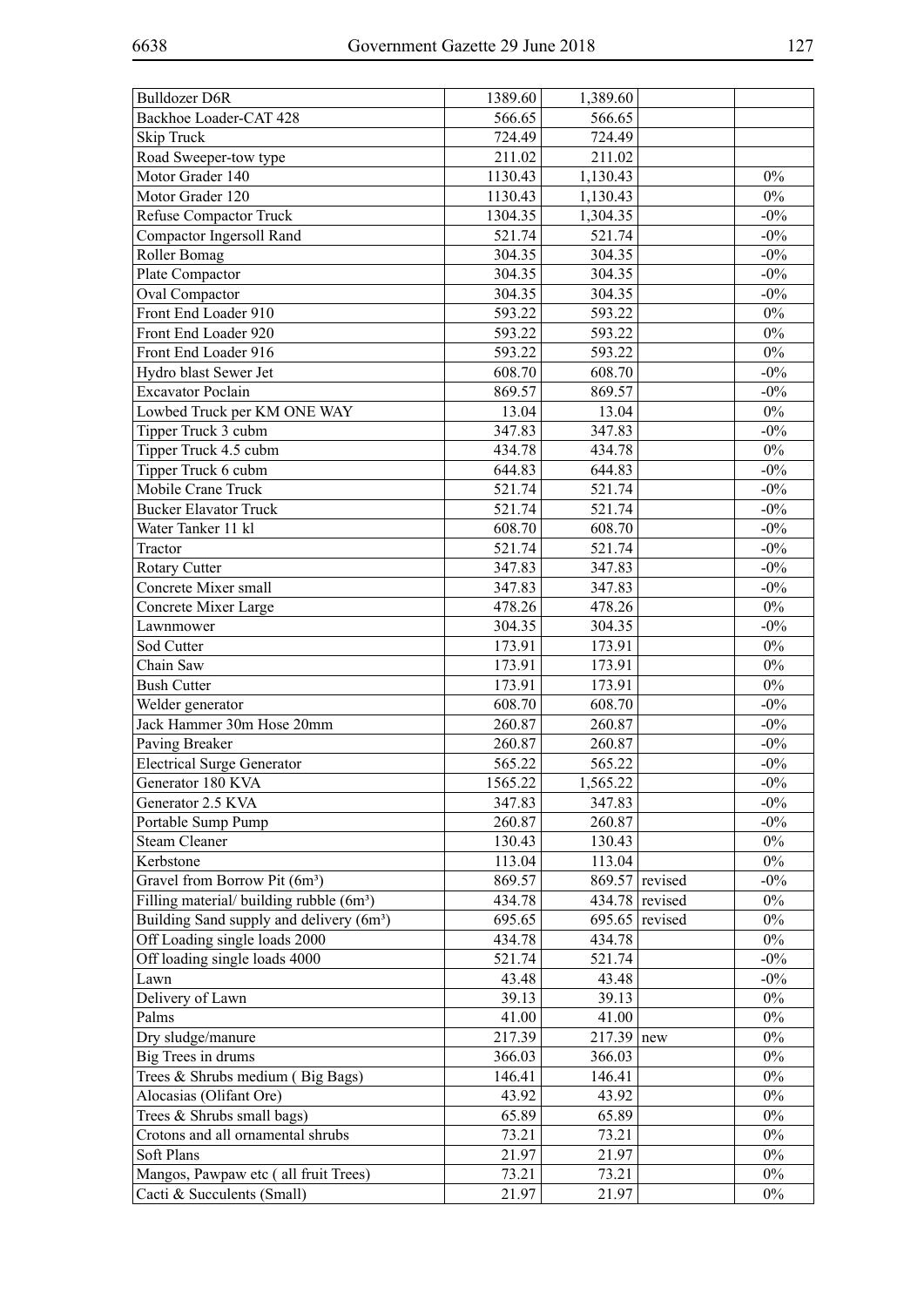| 51.25  | 51.25    |                                                              | $0\%$ |
|--------|----------|--------------------------------------------------------------|-------|
|        | 878.46   |                                                              | $0\%$ |
|        | 585.64   |                                                              | $0\%$ |
| 292.82 | 292.82   |                                                              | $0\%$ |
| 869.67 | 869.67   |                                                              | $0\%$ |
| 434.84 | 434.84   |                                                              | $0\%$ |
|        | 1,087.10 |                                                              | $0\%$ |
|        | 1,087.10 |                                                              | $0\%$ |
|        | 1,087.10 |                                                              | $0\%$ |
| 217.43 | 217.43   |                                                              | $0\%$ |
|        | 1,087.10 |                                                              | 0%    |
|        |          | 878.46<br>585.64<br>1087.10<br>1087.10<br>1087.10<br>1087.10 |       |

## **M. Hangula MAYOR OF TSUMEB**

## **Witvlei Village Council**

 $\frac{1}{2}$ 

No. 344 2018

## TARIFFS 2018/2019

The Witvlei Village Council has under sections 30 (1)(u) and 73(1) of the Local Authorities Act, 1992 (Act No. 23 of 1992) as amended the The Witvlei Village Council has under sections 30(1)(u) and 73(1) of the Local Authorities Act, 1992 (Act No. 23 of 1992) as amended the charges, fees and other moneys payable in respect of services rendered by the Council as set in the schedule with effect from 1 July 2018.

| <b>Tariff Description</b>                        | <b>Existing Tariff</b><br>(N <sub>s</sub> )<br>2017/2018 | <b>Proposed Tariff</b><br>(N <sub>s</sub> )<br>2018/2019 | $\frac{0}{0}$<br><b>Increase</b> |
|--------------------------------------------------|----------------------------------------------------------|----------------------------------------------------------|----------------------------------|
| <b>Consumer Deposits (Water and electricity)</b> |                                                          |                                                          |                                  |
| Water Residential                                | 379.50                                                   | 400.00                                                   | 5.13%                            |
| <b>Water Business</b>                            | 379.50                                                   | 1,000.00                                                 | 62.05%                           |
| Water Government and Institutional               |                                                          | 1,000.00                                                 | New                              |
| Water Non Profit Making Organization             | $\overline{\phantom{0}}$                                 | 400.00                                                   | 100.00%                          |
| <b>Electricity Residential</b>                   | 500.00                                                   | 550.00                                                   | 9.09%                            |
| <b>Electricity Business</b>                      | 500.00                                                   | 1,000.00                                                 | 50.00%                           |
| Electricity Government and Institutional         | $\overline{\phantom{0}}$                                 | 1,000.00                                                 | New                              |
| Electricity Non Profit Making Organization       | $\blacksquare$                                           | 550.00                                                   | 100.00%                          |
| <b>Water Basic Charges</b>                       |                                                          |                                                          |                                  |
| Residential Consumers per month                  | 55.68                                                    | 60.00                                                    | 7.20%                            |
| Business Consumers per month                     | 170.77                                                   | 180.00                                                   | 5.13%                            |
| Government and Institutional                     |                                                          | 300.00                                                   | <b>New</b>                       |
| Non Profit Making Organization                   | 84.52                                                    | 90.00                                                    | 6.09%                            |
| <b>Water Unit Charges</b>                        |                                                          |                                                          |                                  |
| Residential (Per $m^3$ )                         | 17.43                                                    | 19.50                                                    | 10.62%                           |
| Business(Per m <sup>3</sup> )                    | 18.83                                                    | 21.10                                                    | 10.76%                           |
| Government and Others (Per m <sup>3</sup> )      | 18.83                                                    | 21.10                                                    | 10.76%                           |
| <b>Connection / Disconnection Fees</b>           |                                                          |                                                          |                                  |
| <b>Connetion fees for Business</b>               | Cost Plus $25%$                                          | Cost Plus $25%$                                          |                                  |
| Connection fees for Government and Others        | Cost Plus $25%$                                          | Cost Plus 25%                                            |                                  |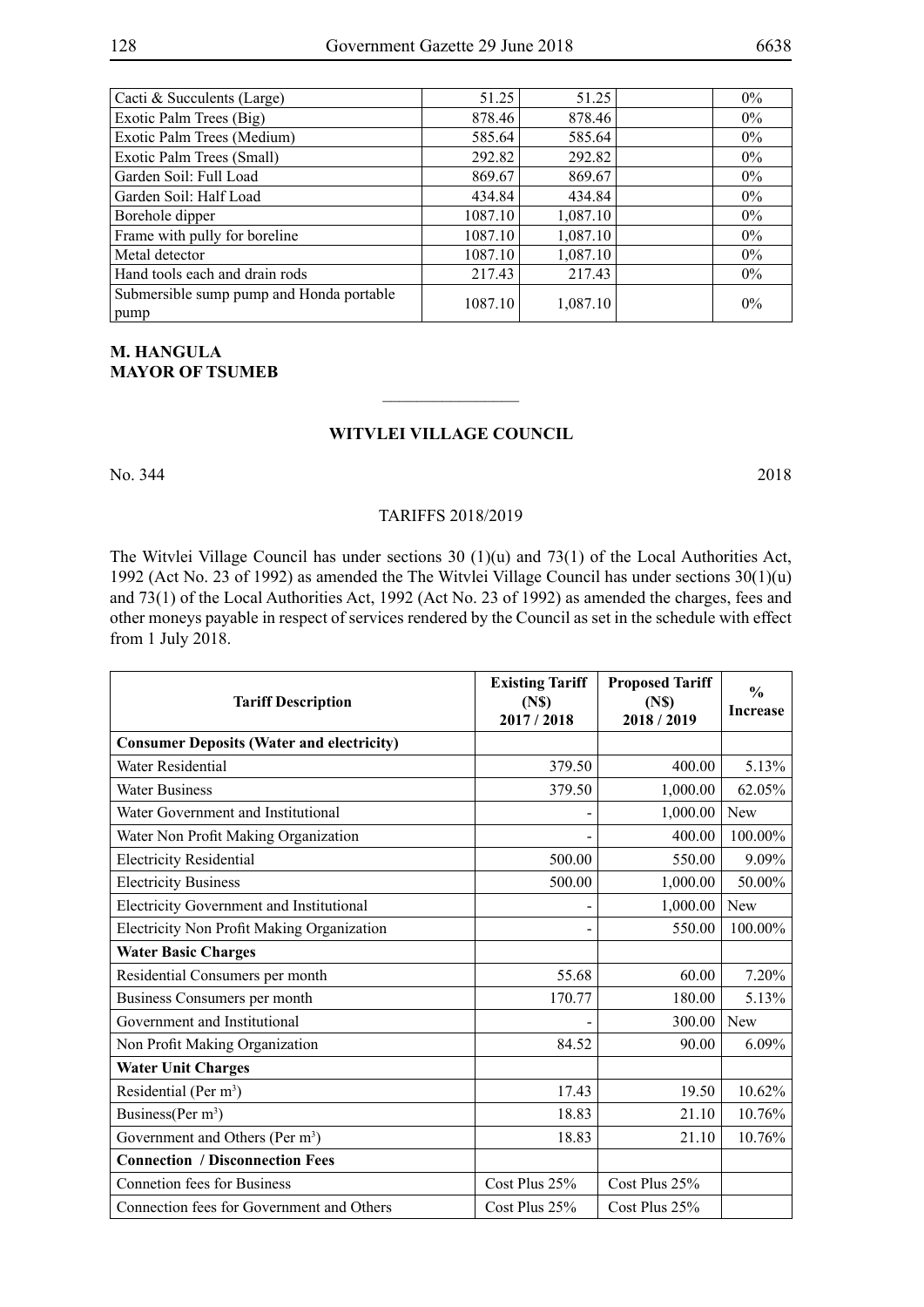| Connection fees for Residential                                       | Cost Plus 25%                                | Cost Plus 25%                                |          |
|-----------------------------------------------------------------------|----------------------------------------------|----------------------------------------------|----------|
| Connection fees for Developers                                        | Cost Plus 25%                                | Cost Plus 25%                                |          |
| Connection fees for Construction Company                              | Cost Plus 25%                                | Cost Plus 25%                                |          |
| Disconnection/Re-connection fees Residential                          | 105.80                                       | 110.00                                       | 3.82%    |
| Disconnection/Re-connection fees Business, Govern-<br>ment and others | 147.64                                       | 160.00                                       | 7.73%    |
| Re-connection fees On/Off (on request)                                | 105.80                                       | 120.00                                       | 11.83%   |
| <b>Overdue charges</b>                                                |                                              |                                              |          |
| <b>Interest on Outstanding Amount</b>                                 | 1.98                                         | 1.98                                         | $0.00\%$ |
| <b>Illegal Connection fees</b>                                        |                                              |                                              |          |
| (i) First Offence                                                     | N\$2,000.00<br>Plus Cost Plus<br>Consumption | N\$2,000.00<br>Plus Cost Plus<br>Consumption |          |
| (ii) Second Offence                                                   | N\$2,000.00<br>Plus Cost Plus<br>Consumption | N\$2,000.00<br>Plus Cost Plus<br>Consumption |          |
| <b>Call out fees</b>                                                  |                                              |                                              |          |
| Call out fees (Repair of water leakages downstream of<br>meter)       | $Cost + 25\%$                                | 250.00                                       |          |
| <b>B. SEWERAGE</b>                                                    |                                              |                                              |          |
| Residential (septic tank per load)                                    | 55.55                                        | 55.55                                        | $0.00\%$ |
| Business (Septic tank per load)                                       | 110.25                                       | 110.25                                       | $0.00\%$ |
| Government (Septic tank per load)                                     | 102.08                                       | 150.00                                       | 31.95%   |
| <b>SEWER BASIC</b>                                                    |                                              |                                              |          |
| Residential (Conventional)                                            | 17.25                                        | 18.00                                        | 4.17%    |
| <b>Business (Conventional)</b>                                        | 23.00                                        | 25.00                                        | 8.00%    |
| Government and others (Conventional)                                  | 23.00                                        | 30.00                                        | 23.33%   |
| <b>SEWER SERVICE FEES</b>                                             |                                              |                                              |          |
| <b>CONNECTION FEES CONVENTIONAL</b>                                   |                                              |                                              |          |
| Residential                                                           | $Cost + 25\%$                                | $Cost + 25\%$                                |          |
| <b>Business</b>                                                       | $Cost + 35\%$                                | $Cost + 35\%$                                |          |
| Government and others                                                 | $Cost + 35%$                                 | $Cost + 35\%$                                |          |
| Developers                                                            | $Cost + 35\%$                                | $Cost + 35\%$                                |          |
| <b>Construction Companies</b>                                         | $Cost + 35\%$                                | $Cost + 35\%$                                |          |
| <b>Illegal Connection fees</b>                                        |                                              |                                              |          |
| (i) First Offence                                                     | N\$ 2000.00                                  | N\$ 2000.00                                  |          |
| (ii) Second Offence                                                   | Legal Action                                 | Legal Action                                 |          |
| C. REFUSE REMOVAL SERVICES BASIC (Per Month)                          |                                              |                                              |          |
| Residential                                                           | 62.22                                        | 65.00                                        | 4.28%    |
| Shebeen                                                               | 77.28                                        | 90.00                                        | 14.13%   |
| <b>Super Market</b>                                                   | 93.15                                        | 100.00                                       | 6.85%    |
| Schools                                                               | 143.75                                       | 300.00                                       | 52.08%   |
| Open Market                                                           | 45.00                                        |                                              |          |
| Clinic                                                                | 143.75                                       | 300.00                                       | 52.08%   |
| Police                                                                | 143.75                                       | 300.00                                       | 52.08%   |
| Parastatals                                                           | 143.75                                       | 300.00                                       | 52.08%   |
| Garden Refuse                                                         | 92.00                                        | 100.00                                       | 8.00%    |
| Church                                                                | 92.00                                        | 92.00                                        | $0.00\%$ |
| Light Industrial                                                      | 92.00                                        | 150.00                                       | 38.67%   |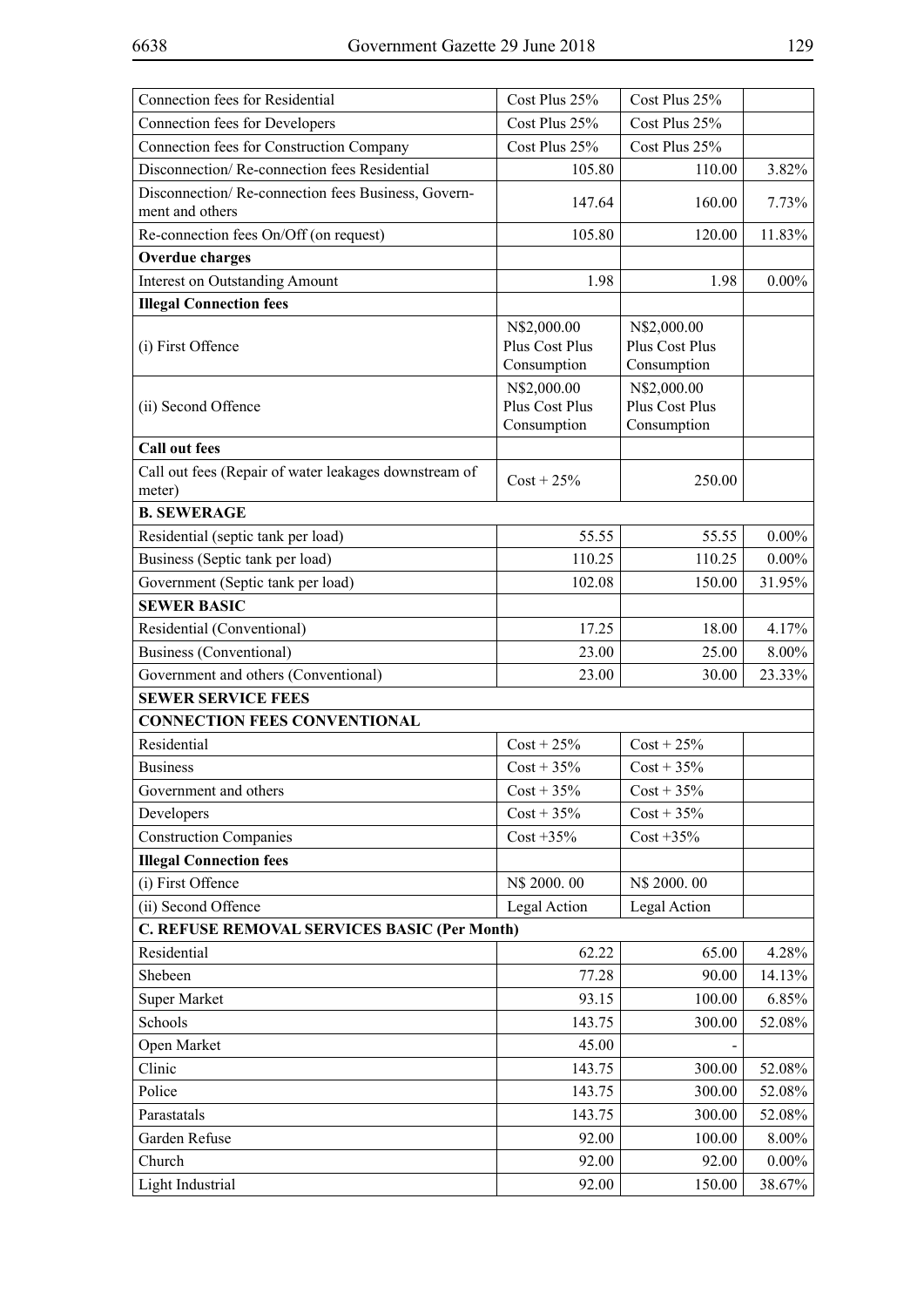| Building Rubble (removal of construction Material)  | 250.00        | 400.00        | 37.50%   |
|-----------------------------------------------------|---------------|---------------|----------|
| Refuse Bin                                          | $Cost + 25\%$ | $Cost + 25\%$ |          |
| Refuse Bin (Skip)                                   | 10.00         | 20.00         | 50.00%   |
| Illegal Refuse dumping & misuse of refuse container |               |               |          |
| (i)First Offence                                    | 850.00        | 850.00        | $0.00\%$ |
| (ii) Second Offence                                 | 1,500.00      | 1,500.00      | $0.00\%$ |
| (iii) Third Offence                                 | Legal Action  | Legal Action  |          |
| <b>D. STREET VENDORS (PER MONTH)</b>                |               |               |          |
| Small                                               | 60.00         | 60.00         | $0.00\%$ |
| Medium                                              | 100.00        | 110.00        | 9.09%    |
| Kiosk (SME Stalls)                                  | 150.00        | 300.00        | 50.00%   |
| Occasional (per day)                                | 100.00        | 100.00        | $0.00\%$ |
| E. PROPERTY MANAGEMENT SELLING OF ERVEN (PLOTS)     |               |               |          |
| Residential: Omataura per m <sup>2</sup>            | 12.00         | 12.00         | $0.00\%$ |
| Residential: Town per m <sup>2</sup>                | 15.00         | 20.00         | 25.00%   |
| Business per m <sup>2</sup>                         | 26.00         | 30.00         | 13.33%   |
| <b>RATES AND TAXES</b>                              |               |               |          |
| <b>LAND</b>                                         |               |               |          |
| Residential per annum                               | 0.062         | 0.065         | 4.62%    |
| Business per annum                                  | 0.095         | 0.100         | 5.00%    |
| <b>UNIMPROVEMENTS</b>                               |               |               |          |
| Building clause 2 year penalty                      |               |               |          |
| Unimprovements - Residential                        | -             | 0.100         | New      |
| Unimprovements - Business                           | -             | 0.200         | New      |
| Building clause 5 year penalty                      |               |               |          |
| Unimprovements - Residential                        | -             | 0.150         | New      |
| Unimprovements - Business                           |               | 0.300         | New      |
| <b>IMPROVEMENTS</b>                                 |               |               |          |
| Residential per annum                               | 0.023         | 0.023         | $0.00\%$ |
| Business per annum                                  | 0.043         | 0.045         | 4.44%    |
| Witvlei Meat/Tannery per annum                      | 0.034         | 0.045         | 24.44%   |
| APPROVAL OF BUILDING PLANS AND INSPECTIONS          |               |               |          |
| <b>Residential</b>                                  |               |               |          |
| 30 m <sup>2</sup> and less                          | 115.00        | 115.00        | $0.00\%$ |
| $30 m2 - 70 m2$                                     | 138.00        | 138.00        | $0.00\%$ |
| $70 m2 - 120 m2$                                    | 172.50        | 172.50        | $0.00\%$ |
| 120 m <sup>2</sup> - 400 m <sup>2</sup>             | 345.00        | 345.00        | $0.00\%$ |
| Above 400 m <sup>2</sup>                            | 920.00        | 920.00        | $0.00\%$ |
| <b>Business and Others</b>                          |               |               |          |
| 30 m <sup>2</sup> and less                          | 180.00        | 180.00        | $0.00\%$ |
| $30 \text{ m}^2$ - $70 \text{ m}^2$                 | 204.00        | 204.00        | $0.00\%$ |
| $70 m2 - 120 m2$                                    | 360.00        | 360.00        | $0.00\%$ |
| 120 m <sup>2</sup> - 400 m <sup>2</sup>             | 660.00        | 660.00        | $0.00\%$ |
| Above 400 m <sup>2</sup>                            | 1,440.00      | 1,440.00      | $0.00\%$ |
| <b>Developers</b>                                   |               |               |          |
| $70 m2 - 120 m2$                                    | 480.00        | 480.00        | $0.00\%$ |
| 120 m <sup>2</sup> - 400 m <sup>2</sup>             | 1,200.00      | 1,200.00      | $0.00\%$ |
| Above 400 m <sup>2</sup>                            | 3,000.00      | 3,000.00      | $0.00\%$ |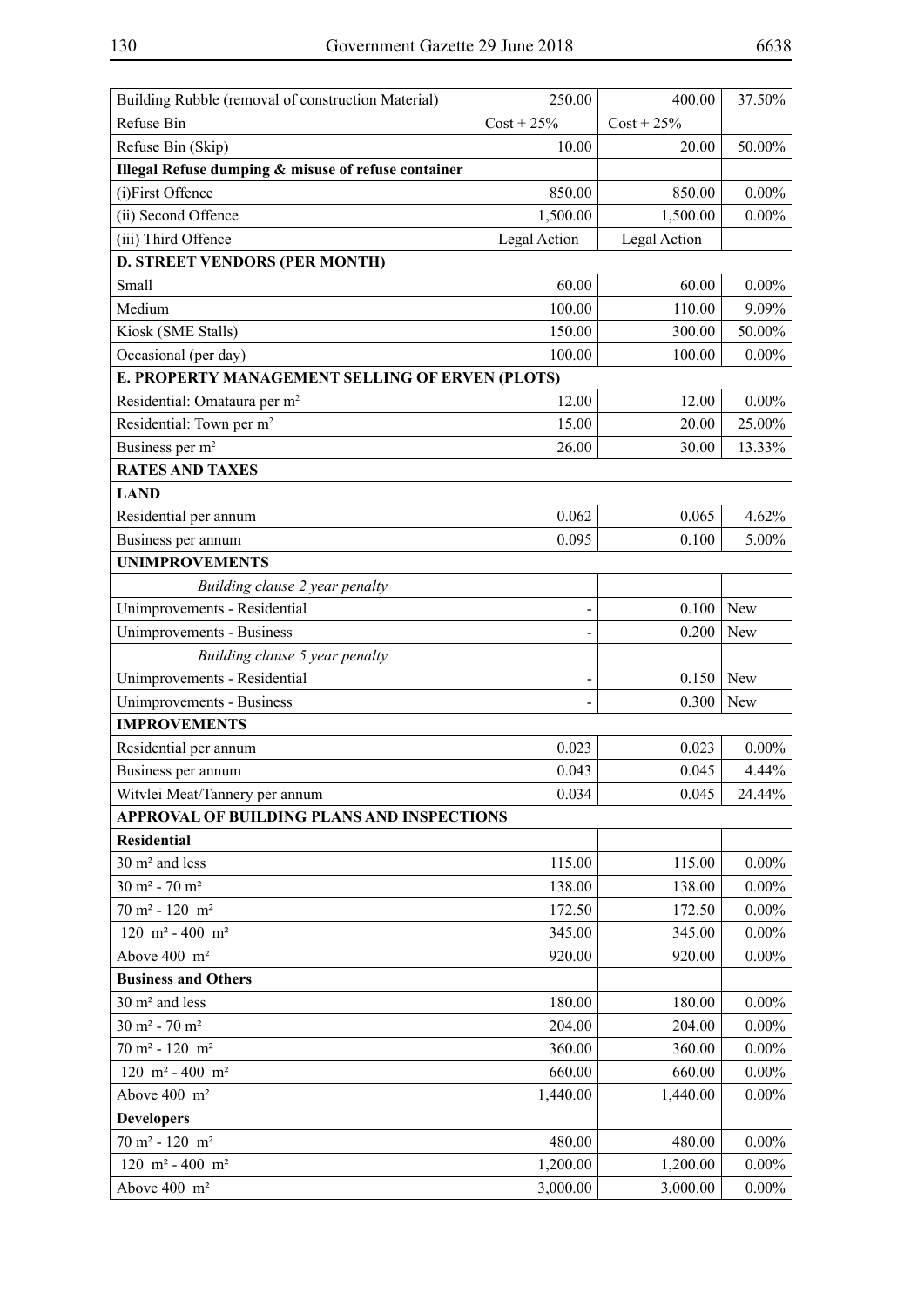| <b>BUILDING PLAN COPIES</b>                                                                       |          |          |          |
|---------------------------------------------------------------------------------------------------|----------|----------|----------|
| A <sub>4</sub>                                                                                    | 10.00    | 10.00    | $0.00\%$ |
| A <sub>3</sub>                                                                                    | 15.00    | 15.00    | $0.00\%$ |
| Small A1                                                                                          | 25.00    | 25.00    | $0.00\%$ |
| Large A0                                                                                          | 30.00    | 30.00    | $0.00\%$ |
| Small A1                                                                                          | 30.00    | 30.00    | $0.00\%$ |
| Large A0                                                                                          | 40.00    | 40.00    | $0.00\%$ |
| <b>Illegal Construction (Construction without approved</b><br>plan)                               | 2,400.00 | 2,500.00 | 4.00%    |
| <b>BOUNDARY BEACON (PEGS) SEARCH (RELOCATION)</b>                                                 |          |          |          |
| Residential (per erf)                                                                             | 150.00   | 150.00   | $0.00\%$ |
| Business and others (per erf)                                                                     | 240.00   | 240.00   | $0.00\%$ |
| Developers (per erf)                                                                              | 300.00   | 300.00   | $0.00\%$ |
| RESUBMISSION OF BUILDING PLANS AFTER THE EXPIRY OF THE APPROVED BUILDING<br><b>PLAN (RENEWAL)</b> |          |          |          |
| Residential                                                                                       | 75.00    | 80.00    | 6.25%    |
| Business and others                                                                               | 125.00   | 150.00   | 16.67%   |
| Developers                                                                                        | 250.00   | 300.00   | 16.67%   |
| Boundary wall per m <sup>2</sup>                                                                  | 3.30     | 3.50     | 5.71%    |
| Illegal Construction (Construction without approved<br>Building plan)                             | 2,400.00 | 3,000.00 | 20.00%   |
| SAND, LOAM, CLAY, STONES, GRAVEL SOIL COLLECTION FOR CONSTRUCTION                                 |          |          |          |
| <b>PURPOSES</b>                                                                                   | 286.00   | 300.00   | 4.67%    |
| Village Council Transport (per m <sup>3</sup> )<br>Own Transport (per m <sup>3</sup> )            |          |          |          |
| F. RENTING OF HEAVY EQUIPMENT AND MACHINERY                                                       | 60.00    | 65.00    | 7.69%    |
| Backhoe Loader per hour                                                                           | 487.50   | 550.00   | 11.36%   |
| Lawn Mower per hour                                                                               | 90.00    | 100.00   | 10.00%   |
| Jack Hammer per day & other                                                                       | 125.00   | 150.00   | 16.67%   |
| <b>G. COMMUNITY DEVELOPMENT AND RENTAL CHARGES</b>                                                |          |          |          |
| Rental of community hall: Per day                                                                 |          |          |          |
| Weddings, parties, and any entertainment event                                                    | 400.00   | 450.00   | 11.11%   |
| Churches, schools, All Government institution & Non                                               |          |          |          |
| profit organization                                                                               | 250.00   | 250.00   | $0.00\%$ |
| Youth Events such as raising fund                                                                 | 100.00   | 100.00   | $0.00\%$ |
| Renting of chairs(per chair)                                                                      | 2.50     | 2.50     | $0.00\%$ |
| Breakage deposit                                                                                  |          | 150.00   | New      |
| Renting of tables(per table)                                                                      | 10.50    | 10.50    | $0.00\%$ |
| <b>HOUSE RENTAL</b>                                                                               |          |          |          |
| Town                                                                                              | 770.00   | 800.00   | 3.75%    |
| Omataura                                                                                          | 440.00   | 450.00   | 2.22%    |
| MULTI PURPOSE YOUTH CENTRE                                                                        |          |          |          |
| Breakage & key deposit                                                                            |          | 150.00   | New      |
| Conference room rental per day(private)                                                           | 350.00   | 500.00   | 30.00%   |
| Conference room rental per day(Youth)                                                             | 150.00   | 150.00   | $0.00\%$ |
| Computer lab fees per hour                                                                        | 15.00    | 15.00    | $0.00\%$ |
| Self catering room per night(per bed)                                                             | 250.00   | 270.00   | 7.41%    |
| Netball & tennis field(pactice) per hour                                                          | 10.00    | 10.00    | $0.00\%$ |
| Netball & tennis field(tournament) per day                                                        | 100.00   | 100.00   | $0.00\%$ |

 $\overline{\phantom{0}}$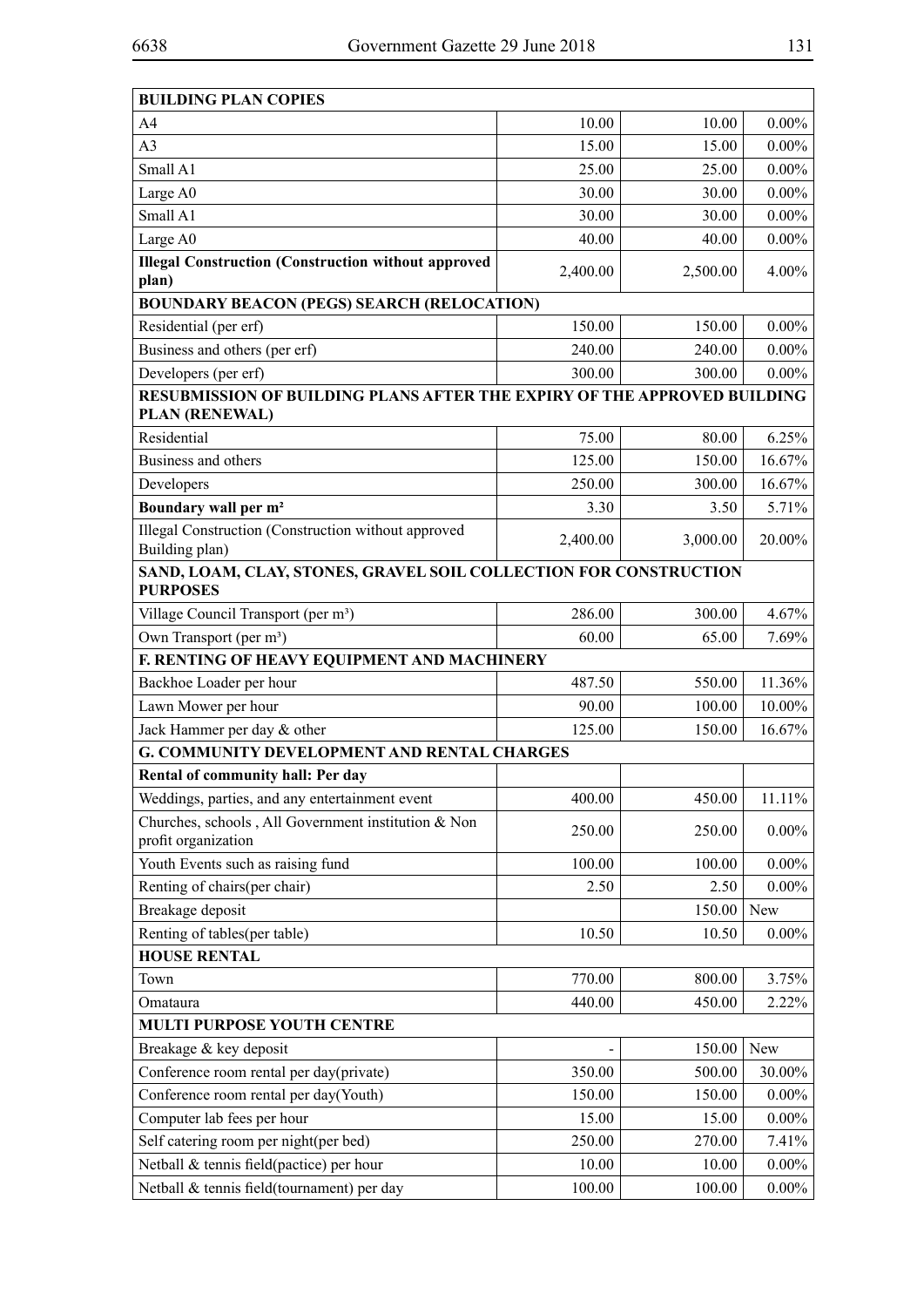| <b>H. POUND FEES (DETENTION FEES)</b>                                                                          |        |          |           |
|----------------------------------------------------------------------------------------------------------------|--------|----------|-----------|
| Donkeys and Horses                                                                                             | 14.18  | 100.00   | 85.82%    |
| Cattle (per day per animal)                                                                                    | 14.18  | 100.00   | 85.82%    |
| Sheep (per day per animal)                                                                                     | 6.75   | 60.00    | 88.75%    |
| Goats (per day per animal)                                                                                     | 8.10   | 60.00    | 86.50%    |
| Pigs (per day per animal)                                                                                      | 14.85  | 60.00    | 75.25%    |
| <b>I. GRAZING FEES (Community camp)</b>                                                                        |        |          |           |
| Large Livestock (per month per animal)                                                                         | 10.40  | 60.00    | 82.67%    |
| Small livestock (per month per animal)                                                                         | 5.40   | 40.00    | 86.50%    |
| <b>J. FITNESS CERTIFICATE FEES</b>                                                                             |        |          |           |
| <b>Meduim Business</b>                                                                                         | 400.00 | 400.00   | $0.00\%$  |
| <b>Small Business</b>                                                                                          | 200.00 | 200.00   | $0.00\%$  |
| Hawkers                                                                                                        | 120.00 | 120.00   | $0.00\%$  |
| Peddlers                                                                                                       | 120.00 | 120.00   | $0.00\%$  |
| K. PHOTO COPIES (per page)                                                                                     |        |          |           |
| A4                                                                                                             | 2.50   | 2.50     | $0.00\%$  |
| A <sub>3</sub>                                                                                                 | 3.75   | 3.75     | $0.00\%$  |
| Fax (in Namibia)                                                                                               | 12.50  | 12.50    | $0.00\%$  |
| Fax (out side Namibia)                                                                                         | 18.75  | 18.75    | $0.00\%$  |
| L. ADVERTISEMENT BILL BOARD FEES (per annum)                                                                   |        |          |           |
| <b>Big Business</b>                                                                                            | 625.00 | 3,000.00 | 79.17%    |
| <b>Small Business</b>                                                                                          | 250.00 | 2,000.00 | 87.50%    |
| <b>Illegal Advertisement Penalty</b>                                                                           | 675.00 | 4,000.00 | 83.13%    |
| M. P.T.O. RENTALS                                                                                              |        |          |           |
| <b>RESIDENTIAL SITES (per month)</b>                                                                           |        |          |           |
| (a) Up to $1000 \text{ m}^2$                                                                                   | 58.50  | 58.50    | $0.00\%$  |
| (b) Between 1000 m <sup>2</sup> - 2000 m <sup>2</sup>                                                          | 78.00  | 78.00    | $0.00\%$  |
| (c) Between $2000 \text{ m}^2$ - $3000 \text{ m}^2$                                                            | 103.50 | 103.50   | $0.00\%$  |
| <b>BUSINESS SITES (per month)</b>                                                                              |        |          |           |
| (a) Up to $1000 \text{ m}^2$                                                                                   | 154.50 | 154.50   | $0.00\%$  |
| (b) Between $1000 \text{ m}^2$ & $2000 \text{ m}^2$                                                            | 213.00 | 213.00   | $0.00\%$  |
| (c) Above 3000 $m^2$ for every 1000 $m^2$ or part thereof<br>above 3000 m <sup>2</sup> an additional rental of | 96.00  | 96.00    | $0.00\%$  |
| NON-GOVERNMENT ORGANISATIONS AND SPORTS CLUBS                                                                  |        |          |           |
| <b>RESIDENTIAL</b>                                                                                             |        |          |           |
| (a) Up to $1000 \text{ m}^2$                                                                                   | 52.50  | 55.00    | $4.55\%$  |
| (b) Between 1000 m <sup>2</sup> - 2000 m <sup>2</sup>                                                          | 75.00  | 80.00    | 6.25%     |
| (c) Between $2000 \text{ m}^2$ - $3000 \text{ m}^2$                                                            | 30.00  | 90.00    | 66.67%    |
| (d) Above 3000 $m^2$ for every 1000 $m^2$ or part thereof                                                      |        |          |           |
| above 3000 m <sup>2</sup> an additional rental of                                                              | 96.00  | 100.00   | $4.00\%$  |
| <b>BUSINESS SITE</b>                                                                                           |        |          |           |
| (a) Up to $1000 \text{ m}^2$                                                                                   | 58.50  | 65.00    | $10.00\%$ |
| (b) Between 1000 m <sup>2</sup> - 2000 m <sup>2</sup>                                                          | 78.00  | 85.00    | 8.24%     |
| (c) Above 3000 $m^2$ for every 1000 $m^2$ or part thereof                                                      | 103.50 | 110.00   | 5.91%     |
| above 3000 m <sup>2</sup> an additional rental of                                                              |        |          |           |
| <b>CHURCH SITES AND OTHER INSTITUTIONAL USES</b>                                                               |        |          |           |
| Church Sites and Other Institutional uses (per year ir-<br>respective of m <sup>2</sup> )                      | 60.00  | 60.00    |           |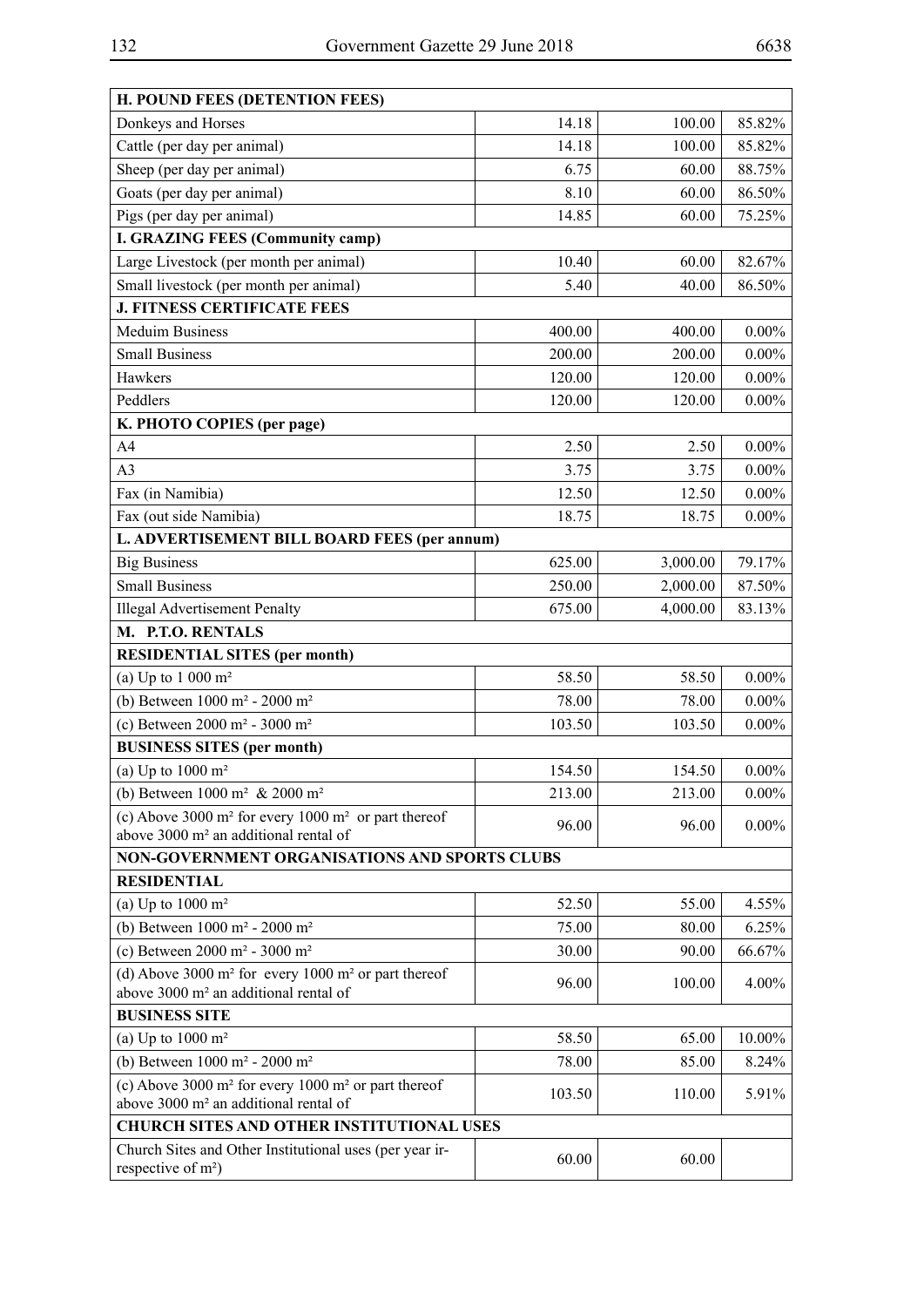| <b>N. CEMETRY FEES</b>                       |                              |                               |          |
|----------------------------------------------|------------------------------|-------------------------------|----------|
| Per grave site                               | 200.00                       | 200.00                        | $0.00\%$ |
| <b>O. ELECTRICITY</b>                        |                              |                               |          |
| <b>Basic Charges - Single Phase</b>          |                              |                               |          |
| Residential Consumers per amp                | 3.78                         | 4.00                          | 5.50%    |
| Business Consumers per amp                   | 6.76                         | 7.20                          | 6.11%    |
| All other Customers per amp                  | 6.76                         | 7.20                          | 6.11%    |
| <b>Basic Charges - Three phase</b>           |                              |                               |          |
| Business per Amp x 3                         | 6.76                         | 7.20                          | 6.11%    |
| Government per Amp x3                        | 6.76                         | 7.20                          | 6.11%    |
| <b>Energy Charges</b>                        |                              |                               |          |
| Pre-paid                                     | 1.96                         | 2.07                          | 5.31%    |
| Conventional meters per Amp                  | 1.95                         | 2.06                          | 5.34%    |
| <b>Business per Amp</b>                      | 2.25                         | 2.37                          | 5.06%    |
| <b>ECB</b> Levy                              | 0.019                        | 0.019                         | $0.00\%$ |
| <b>NEF Levy</b>                              | 0.012                        | 0.016                         | 25.00%   |
| <b>Connection fees for Business</b>          | $Cost + 30\%$                | $Cost + 30\%$                 |          |
| Connection fees for Government and Others    | $Cost + 30\%$                | $Cost + 30\%$                 |          |
| Connection fees for Resdential               | $Cost + 15\%$                | $Cost + 15\%$                 |          |
| Connection fees for Construction Company     | $Cost + 30\%$                | $Cost + 30\%$                 |          |
| Disconnection/Re-connection fees Residential | 92.00                        | 110.00                        | 16.36%   |
| Disconnetion Business, Government and others | 100.63                       | 175.00                        | 42.50%   |
| Re-connection fees On/Off (on request)       | 92.00                        | 120.00                        | 23.33%   |
| Interest on outstanding Amount               | 1.98                         | 1.98                          | $0.00\%$ |
| <b>Illegal Connection fees</b>               |                              |                               |          |
| (i) First Offence                            | N\$ 2000.00 +<br>Consumption | $NS 2000.00 +$<br>Consumption |          |
| (ii) Second offence                          | Legal Action                 | Legal Action                  |          |
| P. CALL-OUT FEES                             |                              |                               |          |
| Call-Out fees (If its on the customer side)  | $Cost + 15%$                 | 250.00                        |          |

### **BY ORDER OF THE WITVLEI VILLAGE COUNCIL**

**M. TJOMBE CHAIRPERSON WITVLEI VILLAGE COUNCIL**

### **MUNICIPALITY OF SWAKOPMUND**

 $\overline{\phantom{a}}$  , where  $\overline{\phantom{a}}$ 

No. 345 2018

### TARIFFS 2018 / 2019

### **LEVYING OF RATES AND RATEABLE PROPERTY**

The Council of the Municipality of Swakopmund under Section 73(1) of the Local Authorities Act. 1992 (Act No. 23 of 1992) as amended, determines the rates payable in respect of the rateable property for the financial year ending 30 June 2018 as set out in the Schedule. Effective 01 July 2018.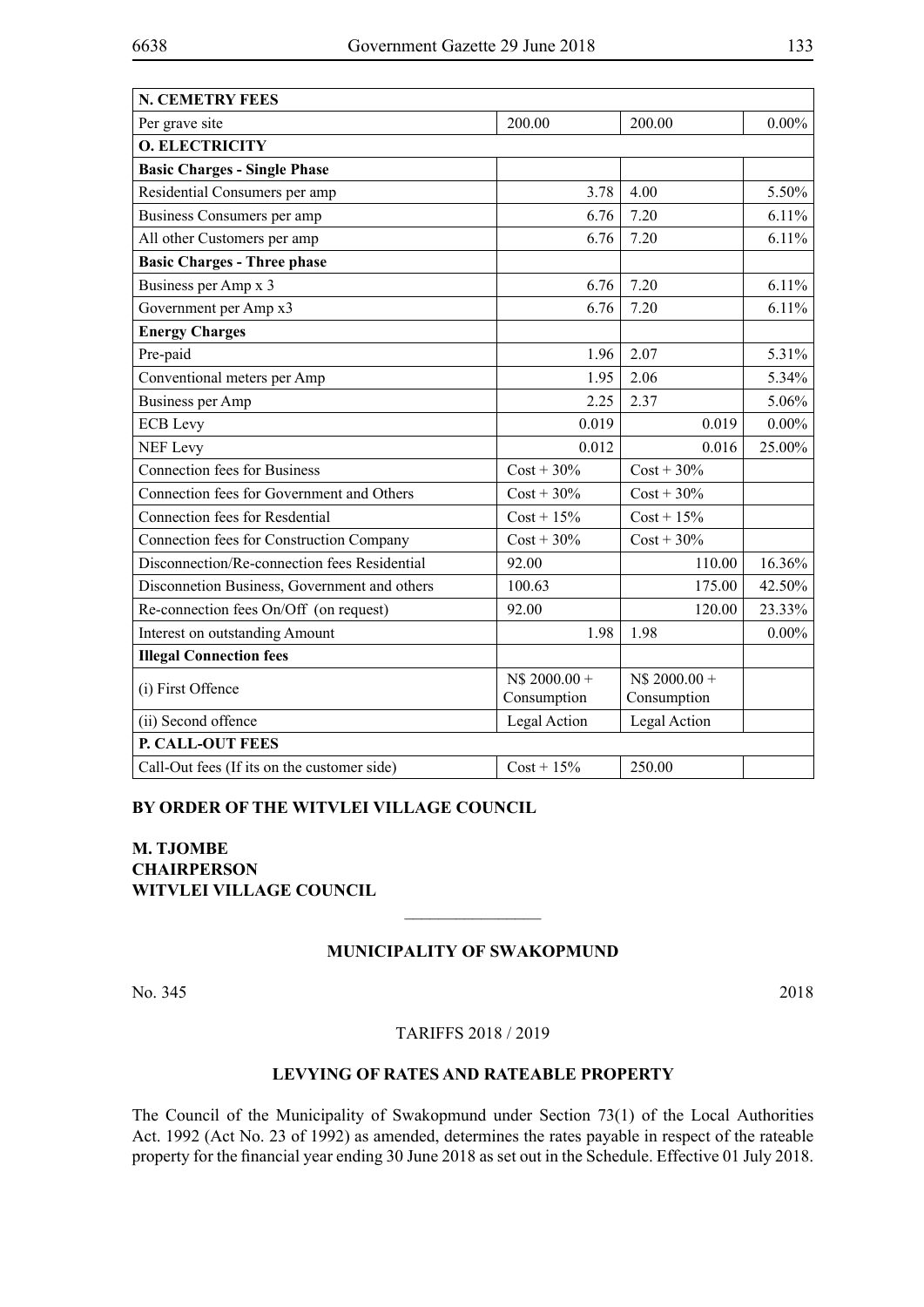## **1.** *LEVYING OF RATES AND RATEABLE PROPERTY*

### **1.1 ALL ERVEN IN TOWNSHIPS**

- (a) On the site value of rateable property N\$0.017308 cent per dollar of such value per annum.
- (b) On the improvement value of rateable property N\$0.007990 cent per dollar of such value per annum.

## **1.2 SMALL HOLDINGS**

- (a) Businesses:
	- (i) On site value: N\$0.048437, less 60% per dollar per year.
	- (ii) On improvement value: N\$0.009748, less 60% per dollar per year.
- (b) Agriculture:
	- (i) On site value: N\$0.004835, less 60% per dollar per year.
	- (ii) On improvement value: N\$0.001960, less 60% per dollar per year.

## **BY ORDER OF THE COUNCIL**

## **M.P.C. Swarts ACTING CHIEF EXECUTIVE OFFICER** Swakopmund, 11 June 2018

## **MUNICIPALITY OF SWAKOPMUND**

 $\overline{\phantom{a}}$  , where  $\overline{\phantom{a}}$ 

No. 346 2018

### TARIFFS 2018/2019

### **AMENDMENT OF SEWERAGE AND DRAINAGE REGULATIONS**

The Council of the Municipality of Swakopmund under Section 30(1)(u) of the Local Authorities Act, 1992 (Act No. 23 of 1992) as amended further amends the Regulations Relating to Sewerage and Drainage, Notice 273 of 2016, as set out in the Annexure for Tariffs and Fines: Effective 01 July 2018.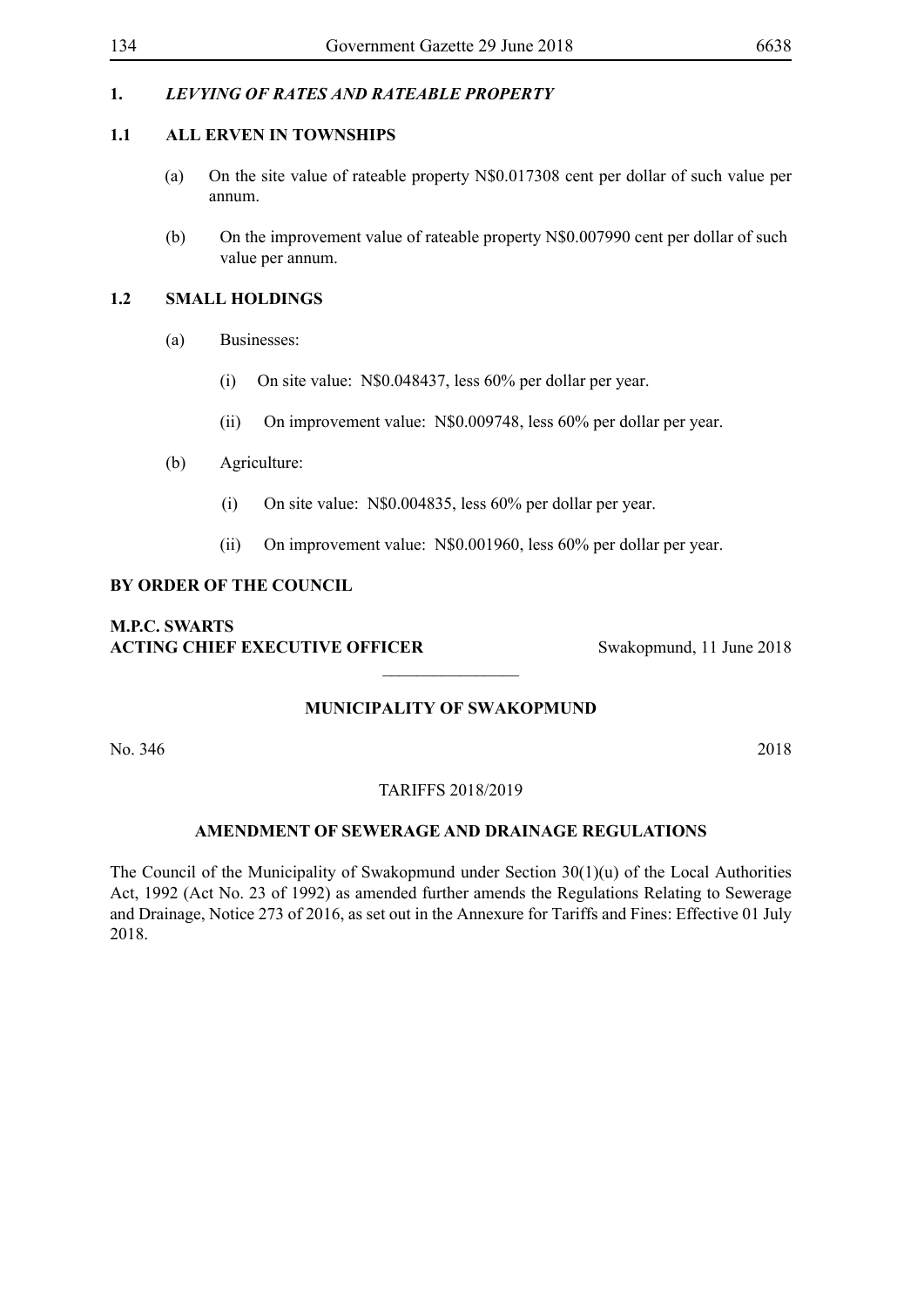### **2. SEWERAGE**

### **A. ANNEXURE FOR TARIFFS AND FINES**

### **(a) Tariffs** (Regulation 8 & 9)

|        |                                                                                                                                                                                                       | 2017/2018                      |                                     |                                | 2018/2019                                             |  |
|--------|-------------------------------------------------------------------------------------------------------------------------------------------------------------------------------------------------------|--------------------------------|-------------------------------------|--------------------------------|-------------------------------------------------------|--|
|        |                                                                                                                                                                                                       | <b>Basic</b><br><b>Tariffs</b> | <b>Additional</b><br><b>Tariffs</b> | <b>Basic</b><br><b>Tariffs</b> | <b>Additional</b><br><b>Tariffs</b>                   |  |
|        | <b>Property / Use</b>                                                                                                                                                                                 |                                |                                     | (N\$) per<br>month             | (N <sub>s</sub> )<br>per / $m3$<br>portable<br>water) |  |
| (i)    | Household & Sectional Title Deeds                                                                                                                                                                     | 165.00                         | 4.60                                | 178.20                         | 5.00                                                  |  |
| (ii)   | Flats                                                                                                                                                                                                 | 197.20                         | 6.70                                | 213.00                         | 7.20                                                  |  |
| (iii)  | Dry Businesses and Industries (thus<br>producing predominantly domestic sewage)                                                                                                                       | 153.10                         | 4.60                                | 165.30                         | 5.00                                                  |  |
| (iv)   | Wet Business and Industries (producing<br>higher volumes un-concentrated sewage<br>$-250$ mg/l and chemical oxygen demand<br>regularly less than 750 mg/l, and not<br>exceeding any other parameters) | 197.20                         | 6.70                                | 213.00                         | 5.00                                                  |  |
| (v)    | Wet Business and Industries (thus producing<br>concentrated sewage – thus suspended solids<br>regularly more than 250 mg/l and chemical<br>oxygen demand regularly more than 750<br>mg/l)             | 165.00                         | 4.60                                | 178.20                         | 5.00                                                  |  |
| (vi)   | Old Age Homes, Churches & Charity                                                                                                                                                                     |                                |                                     |                                |                                                       |  |
|        | Institutions                                                                                                                                                                                          | 165.00                         | 4.60                                | 178.20                         | 5.00                                                  |  |
| (vii)  | Schools, Hostels & Hospitals                                                                                                                                                                          | 197.20                         | 6.70                                | 213.00                         | 7.20                                                  |  |
| (viii) | Departmental / Governmental                                                                                                                                                                           | 153.10                         | 3.70                                | 165.30                         | 4.00                                                  |  |
| (ix)   | <b>Bungalows</b>                                                                                                                                                                                      | 153.40                         | 3.70                                | 166.00                         | 4.00                                                  |  |
| (x)    | Undeveloped                                                                                                                                                                                           | 153.10                         | N/A                                 | 165.30                         | N/A                                                   |  |
| (xi)   | Senior Citizens                                                                                                                                                                                       | 153.10                         | 4.60                                | 153.10                         | 4.60                                                  |  |
| (xii)  | Lions Club                                                                                                                                                                                            | 134.00                         | 4.60                                | 134.00                         | 4.60                                                  |  |
|        |                                                                                                                                                                                                       |                                |                                     |                                |                                                       |  |

### **MUNICIPALITY OF SWAKOPMUND**

No. 347 2018

#### TARIFFS 2018/2019

## **B. ANNEXURE G - POLICY FOR DISPOSAL OF HAULED SEWAGE** (Regulation 50(4))

**(a) Disposal of Hauled Sewage in contravention of the Regulations** (Paragraph 2)

> The fine shall include and must be determined as a minimum fine of Eight Hundred and Fifty Namibia Dollar (N\$ 850.00) or such amount as Gazetted at the time of the non-compliant disposal:

> (i) plus the cost to clean up the disposal / spillage as determined by Council in hand with resources used;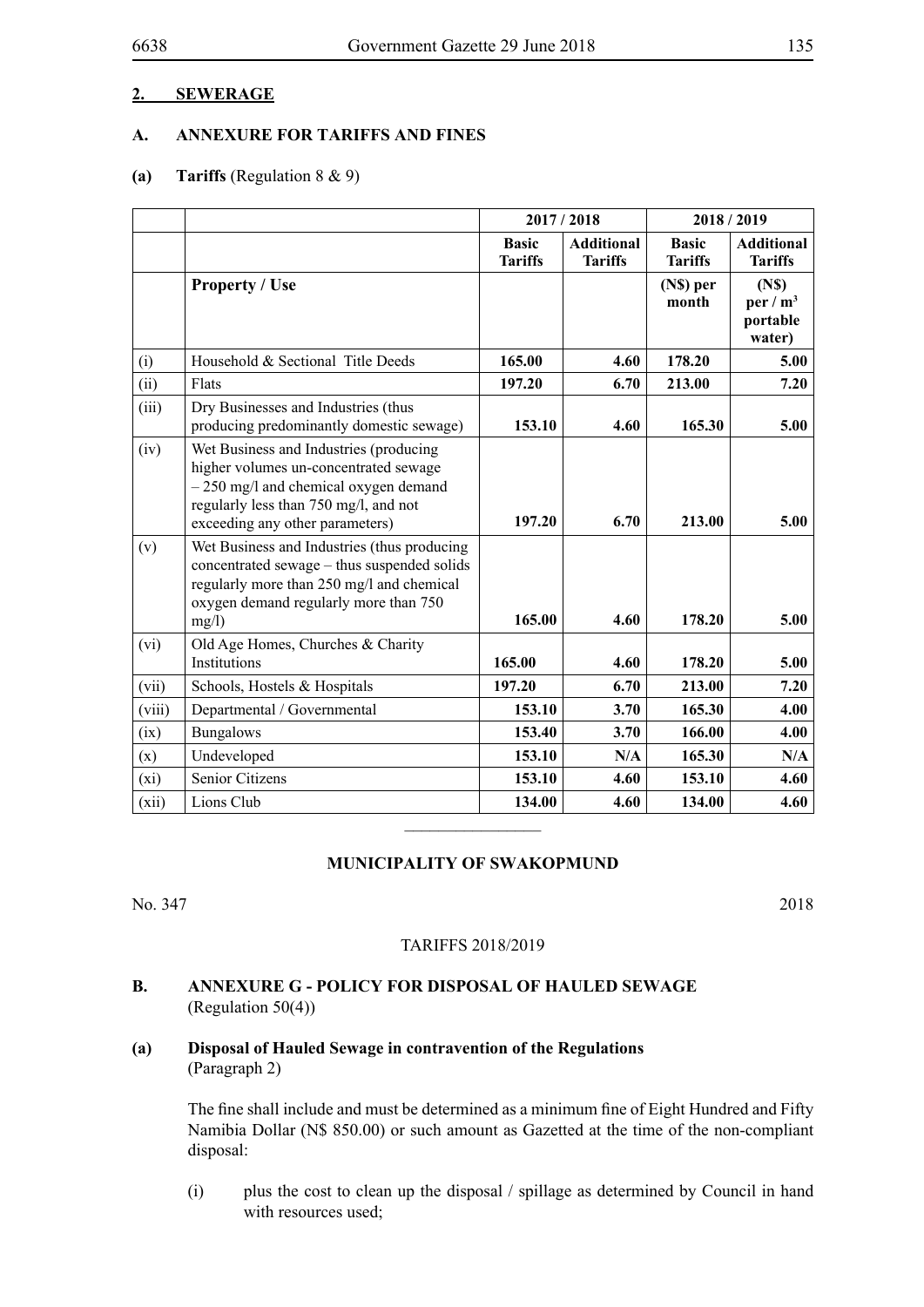(ii) plus administration cost of  $25%$  of the cost to clean up the spillage

### **(b) Sewage Disposal Permit**

## (Paragraph 4)

The cost for a Disposal Permit valid for six months must be Sixty Namibia Dollar (N\$ 60.00) or such amount as Gazetted at the time of the non-compliant disposal

### **(c) Disposal Fee**

(Paragraph 4)

- (i) The disposal fee must be based on a rate of Twenty Namibia Dollar (N\$ 20.00), or such amount as Gazetted at the time, per cubic metre, multiplied by the registered usable capacity of a vehicle as displayed in the Disposal Permit.
- (ii) Charges must be based on vehicle full load capacity only. Partial loads will be considered as full loads.
- (iii) Sewage transported in small containers such as 210 litre drums must be charged a minimum of Twenty Namibia Dollar (N\$ 20.00) or such amount as Gazetted at the time, per container, regardless of the number of containers per truck.
- (iv) The charge to receive sewage from mobile toilets must be Twenty Namibia Dollar (N\$ 20.00) or such amount as Gazetted at the time, per mobile toilets, regardless of the number of mobile toilets per truck.

## **(d) Clearing of Blockages and Services Provided by the Council**

(Regulation 16)

### **(i) Private Sewers**

The cost to clear blockages on private sewers must be paid by the occupier(s) of the premises to Council at a tariff of N\$ 300.00 or such amount as Gazetted at the time, per hour or part of an hour that it requires to clear the blockage, with the time exclusive of the travelling time to the site.

### **(ii) Public Sewers**

The cost to clear blockages in public sewers where such blockage was determined (in hand with subregulation  $16(5)$  by the occupier(s) of a premises, the cost for such work plus 15% administrative cost must be payable by the occupier(s) of the premises to Council.

### **(iii) Conservancy Tank or Septic Tank**

The cost to empty a conservancy tank or septic tank must be determined as the:

- 1. implement charge rate, plus;
- 2. the travelling cost, plus;
- 3. personnel cost, with the number and hourly rate of the personnel depending on the specific implement, equipment or plant required

## **(i) Travelling Costs**

The travelling cost must be determined from the per-kilometre cost to travel for the implement, equipment or plant for the distance between the home base of the implement, equipment or plant and the premises.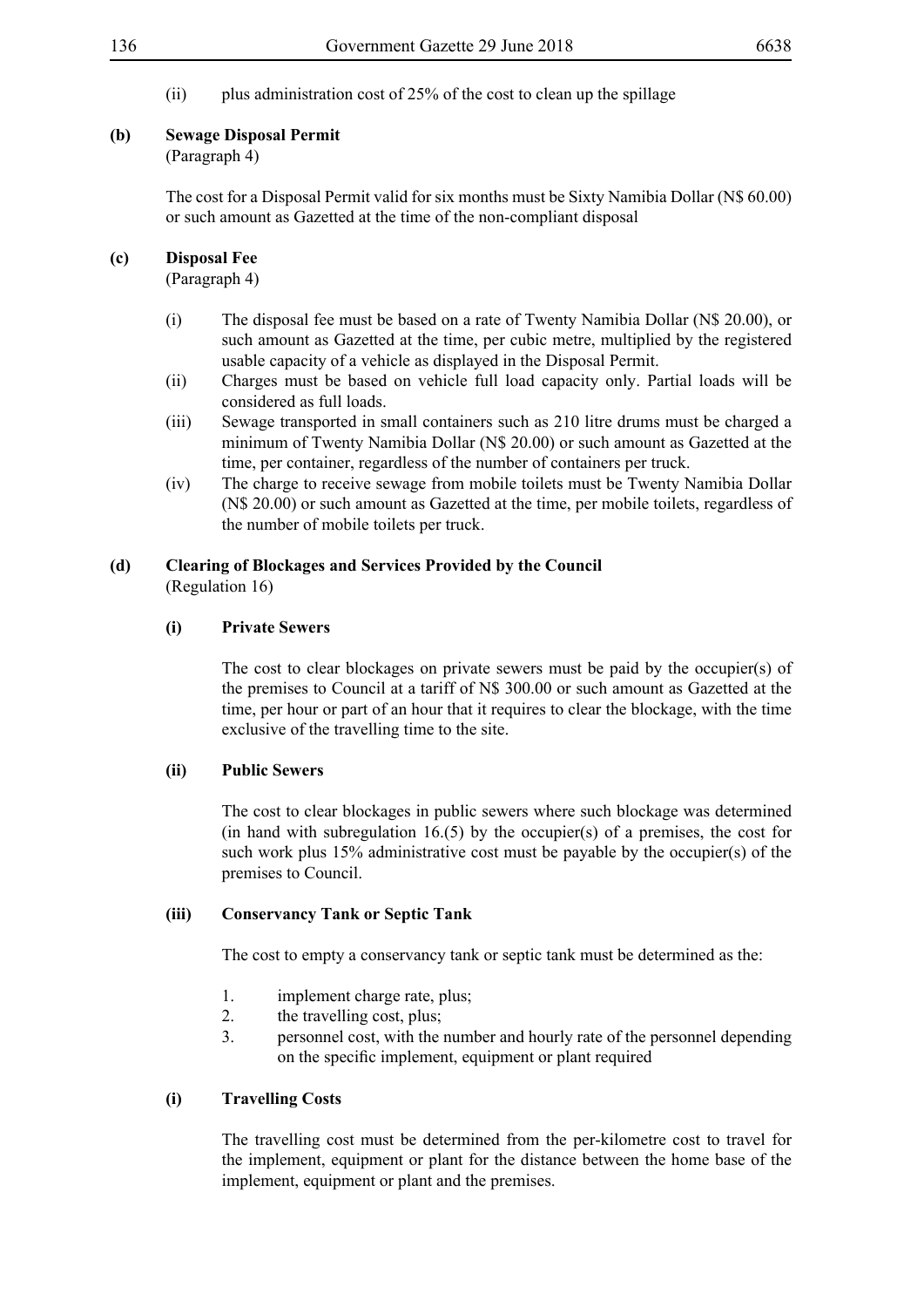The fees payable to the Council for:-

| (i)   | the registration of a person as a drain layer is | N\$ 500.00 |
|-------|--------------------------------------------------|------------|
| (ii)  | the renewal of such a registration is            | N\$ 500.00 |
| (iii) | the issue of a duplicate registration card is    | N\$ 250.00 |
|       | or such amounts as Gazetted at the time.         |            |

### **(f) Inspections**

(Regulation 56)

The fee to carry out an inspection at any premises in order to ascertain whether a contravention of these regulations of which the owner or occupier has previously been notified, has been remedied, is N\$ 300.00 per inspection, or such amount as Gazetted at the time.

### **(g) Fines / Penalties**

(Regulation 57)

The fine identified in Regulation 57 "Penalties" must be N\$ 5 000.00 (Five Thousand Namibia Dollar) or such amount as Gazetted at the time, or imprisonment for a period not exceeding 6 months.

### **BY ORDER OF THE COUNCIL**

## **M.P.C. Swarts ACTING CHIEF EXECUTIVE OFFICER** Swakopmund, 11 June 2018

## **MUNICIPALITY OF SWAKOPMUND**

 $\overline{\phantom{a}}$  , where  $\overline{\phantom{a}}$ 

No. 348 2018

TARIFFS 2018/2019

### **AMENDMENT OF REGULATIONS RELATING TO FIRES AND THE MUNICIPAL FIRE BRIGADE**

The Council of the Municipality of Swakopmund under section  $30(1)(u)$  of the Local Authorities Act, 1992 (Act No. 23 of 1992) as amended further amends the Regulations Relating to Fires and the Municipal Fire Brigade promulgated under Government No. 123 of 1962, as set out in the - Effective 1 July 2018.

### **FEES FOR SERVICES RENDERED**

### **3. FIRE BRIGADE (VAT Exclusive)**

|     |     |                                                                                                                                                                                                                                                                   | 2017/2018                    | 2018/2019             |
|-----|-----|-------------------------------------------------------------------------------------------------------------------------------------------------------------------------------------------------------------------------------------------------------------------|------------------------------|-----------------------|
| (a) |     | These tariffs are applicable to fire fighting services rendered towards<br>non-residents of Swakopmund and are also applicable to cases where<br>the Fire Brigade is called out to emergencies outside the Municipal<br>boundaries of Swakopmund (VAT Exclusive). |                              |                       |
|     | (i) | An hourly tariff per vehicle calculated from the time of<br>departure at the fire station up to the return to the station for the<br>first 2 hours or portion thereof.                                                                                            | 532.00<br><b>Per Vehicle</b> | 585.00<br>Per Vehicle |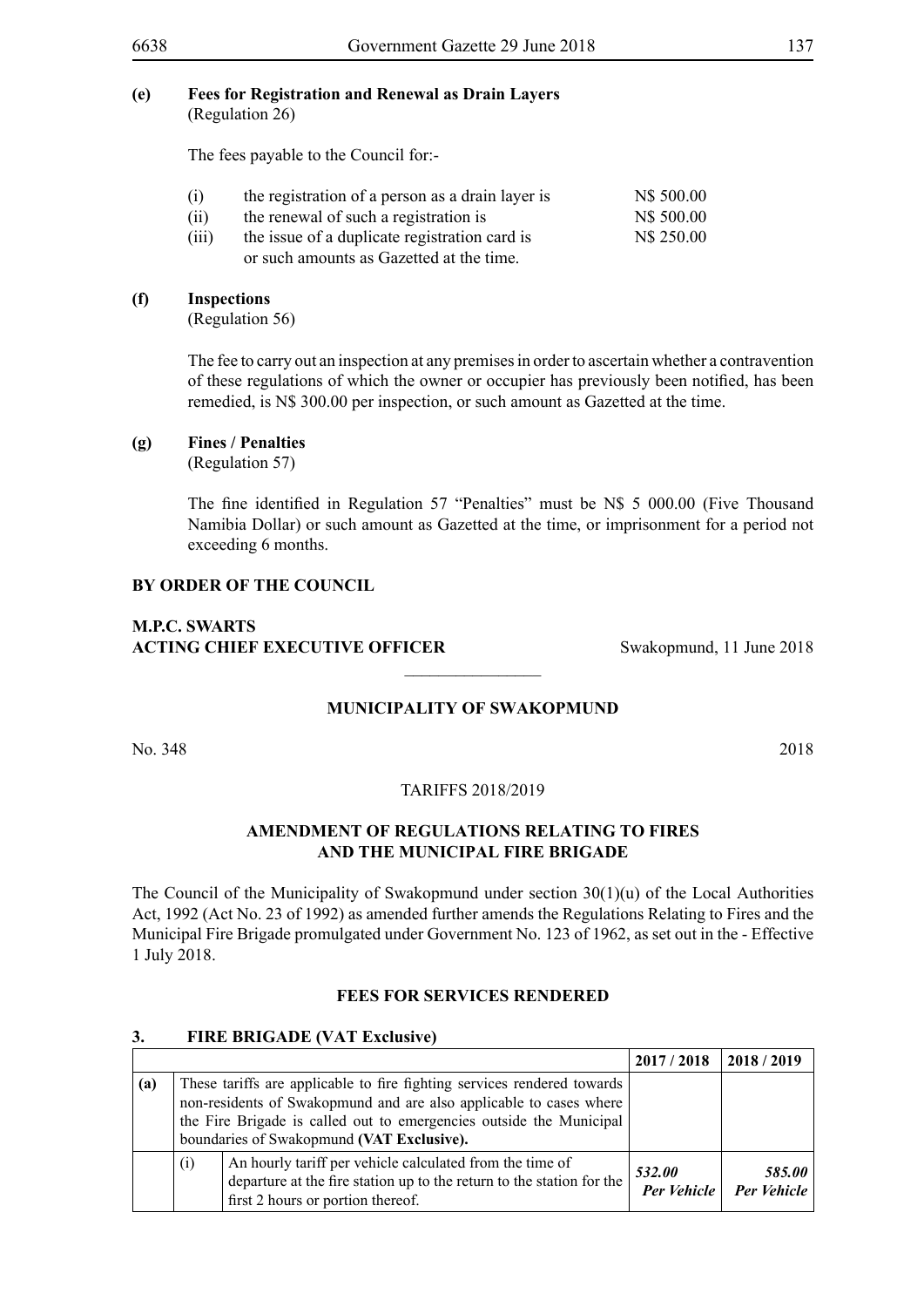|       | (ii)   | An hourly tariff per vehicle calculated after the first 2 hours<br>elapsed for each subsequent hour or portion thereof.                                                                                                                                                                                      |                 | 399.00<br><b>Per Vehicle</b>            | 439.00<br><b>Per Vehicle</b>            |
|-------|--------|--------------------------------------------------------------------------------------------------------------------------------------------------------------------------------------------------------------------------------------------------------------------------------------------------------------|-----------------|-----------------------------------------|-----------------------------------------|
|       | (iii)  | An hourly tariff for the services of a Chief Fire Officer or<br>portion thereof in respect of every fire.                                                                                                                                                                                                    |                 | 159.00                                  | 175.00                                  |
|       | (iv)   | An hourly tariff for the services of a firefighter or portion<br>thereof in respect of every fire.                                                                                                                                                                                                           |                 | 159.00                                  | 175.00                                  |
|       | (v)    | Travelling charges only in respect of firefighting services<br>rendered outside the municipal boundaries. Per kilometre or<br>part thereof travelled, calculated from the point of departure<br>at the fire station up to the return to the station (minus 20<br>kilometre for Municipal Border Boundaries). |                 | N\$20.00/<br>km                         | <b>N\$22.00/</b><br>km                  |
|       | (vi)   | For water used per m <sup>3</sup> , plus such other expenses in regard<br>to the supply of water as may be incurred (Bulk Tariff plus<br>distribution and losses)                                                                                                                                            |                 | 29.00                                   | 32.00                                   |
|       | (vii)  | Any cost incurred due to damage of any vehicle, plant or<br>equipment be added to cases where the Fire Brigade is called<br>out to emergencies outside the Municipal boundaries of<br>Swakopmund.                                                                                                            |                 | <b>Full cost be</b><br><b>Recovered</b> | <b>Full cost be</b><br><b>Recovered</b> |
|       | (viii) | Such other actual expenses as may be incurred by the Council.                                                                                                                                                                                                                                                |                 | <b>Full cost be</b><br>recovered        | <b>Full cost be</b><br><b>Recovered</b> |
| (b)   |        |                                                                                                                                                                                                                                                                                                              |                 |                                         |                                         |
|       |        | For inspection / protection services rendered at public functions<br>an hourly tariff or portion thereof for each fire-fighter.                                                                                                                                                                              |                 | 145.00                                  | 160.00                                  |
| (c)   |        |                                                                                                                                                                                                                                                                                                              |                 |                                         |                                         |
|       | (i)    | Residential                                                                                                                                                                                                                                                                                                  |                 | 2.00                                    | 2.00                                    |
|       | (ii)   | <b>Informal Businesses</b>                                                                                                                                                                                                                                                                                   |                 | 11.00                                   | 11.00                                   |
|       | (iii)  | <b>Formal Businesses</b>                                                                                                                                                                                                                                                                                     |                 | 16.50                                   | 16.50                                   |
|       | (d)    | <b>Lecture Room Rental</b>                                                                                                                                                                                                                                                                                   |                 |                                         |                                         |
|       |        |                                                                                                                                                                                                                                                                                                              |                 |                                         |                                         |
|       | (i)    | Lecture Room (VAT Exclusive)                                                                                                                                                                                                                                                                                 |                 | 363.00/<br>Day                          | 399.00/<br>Day                          |
|       | (e)    | <b>Cleaning of Buildings</b>                                                                                                                                                                                                                                                                                 |                 |                                         |                                         |
|       | (i)    | Cleaning of buildings outside (VAT Exclusive)                                                                                                                                                                                                                                                                |                 |                                         |                                         |
|       |        | A tariff for one $(1)$ pumper appliance and two $(2)$ fire-fighters<br>Per hour or portion thereof in respect of cleaning a building                                                                                                                                                                         |                 | 908.00                                  | 999.00                                  |
| (f)   |        | Training                                                                                                                                                                                                                                                                                                     | <b>Duration</b> | 2017 / 2018                             | 2018/2019                               |
| (i)   |        | Fire Extinguisher Course (without own<br>extinguisher).                                                                                                                                                                                                                                                      | 1 Day           | 399.00                                  | 439.00                                  |
| (ii)  |        | Fire Extinguisher Course (with own extinguisher).                                                                                                                                                                                                                                                            | 1 Day           | 290.00                                  | 319.00                                  |
| (iii) |        | <b>Basic Fire Fighting Course</b>                                                                                                                                                                                                                                                                            | 3 Days          | 2 486.00                                | 2 735.00                                |

 $\frac{1}{2}$ 

## **BY ORDER OF THE COUNCIL**

## **M.P.C. Swarts Acting CHIEF EXECUTIVE OFFICER Swakopmund, 11 June 2018**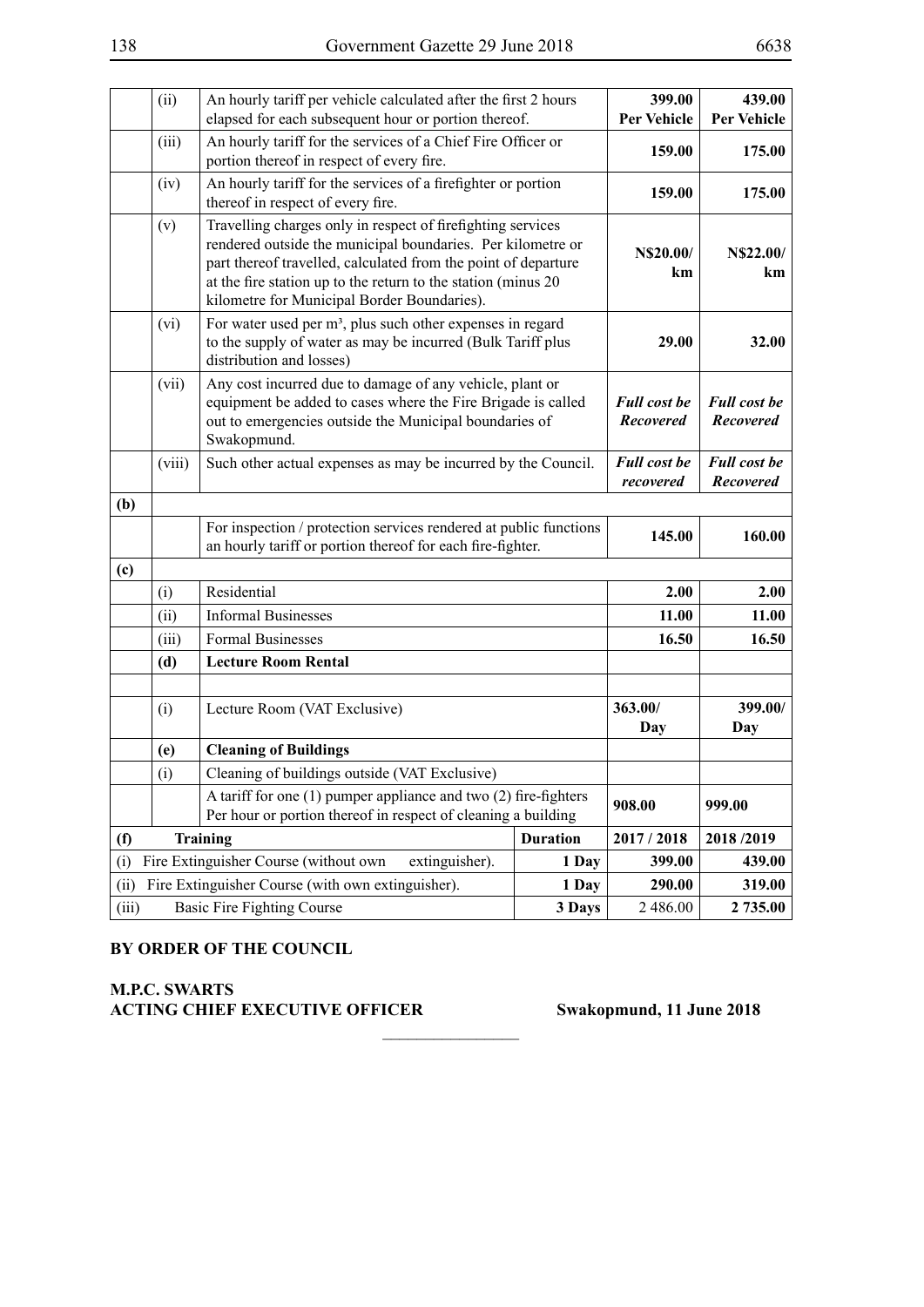## **MUNICIPALITY OF SWAKOPMUND**

No. 349 2018

#### TARIFFS 2018/2019

### **AMENDMENT OF STANDARD BUILDING REGULATIONS**

The Council of the Municipality of Swakopmund, under section 30(1)(u) of the Local Authorities Act, 1992 (Act No. 23 of 1992) as amended further amends the Standard Building Regulations promulgated under Government Notice 21 of 15 February 1975 (Government Gazette No 3448 as set out in the schedule) and Amendment of the Standard Building Regulations as per General notice 496 of Gazette 6196 dated 2016-12-15): Effective 01 July 2018.

### **4. STANDARD BUILDING REGULATIONS**

### **A APPENDIX B – TARIFFS FOR BUILDING INSPECTORATE**

(Regulation 5)

|     |                                                                                                                                                                                                           | 2017/2018 | 2018/2019 |
|-----|-----------------------------------------------------------------------------------------------------------------------------------------------------------------------------------------------------------|-----------|-----------|
| (a) | Compiling of a locality diagram of an erf for information<br>purposes                                                                                                                                     | 129.00    | 142.00    |
| (b) | Scrutinising of plans of any building, structure or advertising<br>sign submitted in terms of these regulations for approval:                                                                             |           |           |
|     | Basic charge of any plans or any structure or building<br>(i)<br>and for the renewal of plans per submission for Building<br>Approval                                                                     | 240.00    | 264.00    |
|     | Additional amount payable based on floor area of<br>(i)<br>building or structure unlimited per m <sup>2</sup> with a limit of<br>N\$ 10 000.00 for multi-storey buildings.                                | 3.20      | 3.50      |
|     | Additional amount payable for boundary walls per<br>(iii)<br>running metre.                                                                                                                               | 1.80      | 2.00      |
|     | Advertising signs, per application<br>(iv)                                                                                                                                                                | 250.00    | 275.00    |
|     | Encroachment fees (per application)<br>(v)                                                                                                                                                                | 230.00    | 253.00    |
| (c) | Re-inspection for purpose of rectifying anomalies regarding<br>deviation from conditions contained in the building permit or<br>deviation from the approved building $plan - per inspection$<br>requested | 495.00    | 544.00    |

## **B. PENALTIES FOR NON-COMPLIANT CONSTRUCTION (Regulation 31)**

Penalties for unapproved building activities, or building activities not in compliance with the requirements of the Standard Building Regulations

| (a) |                   | Minor Transgression:                                            |        |        |
|-----|-------------------|-----------------------------------------------------------------|--------|--------|
|     |                   | Deviation from the original approved plan (making some minor    |        |        |
|     |                   | adjustments to the approved plans), whereby the structure added |        |        |
|     |                   | does not exceed 35% of the area of the approved plan, (This     |        |        |
|     |                   | includes the boundary walls)                                    |        |        |
|     | $\left( i\right)$ | Walls per running metre per month                               | 28.60  | 31.50  |
|     | (ii)              | Structures per square metre per month                           | 38.50  | 42.00  |
| (b) |                   | Medium Transgression:                                           |        |        |
|     |                   | Addition of extra structures onto the approved plan, and        |        |        |
|     |                   | whereby the structure added exceeds 35% of the area of the      |        |        |
|     |                   | approved plan                                                   |        |        |
|     |                   | Walls and structures per square metre per month                 | 145.00 | 159.00 |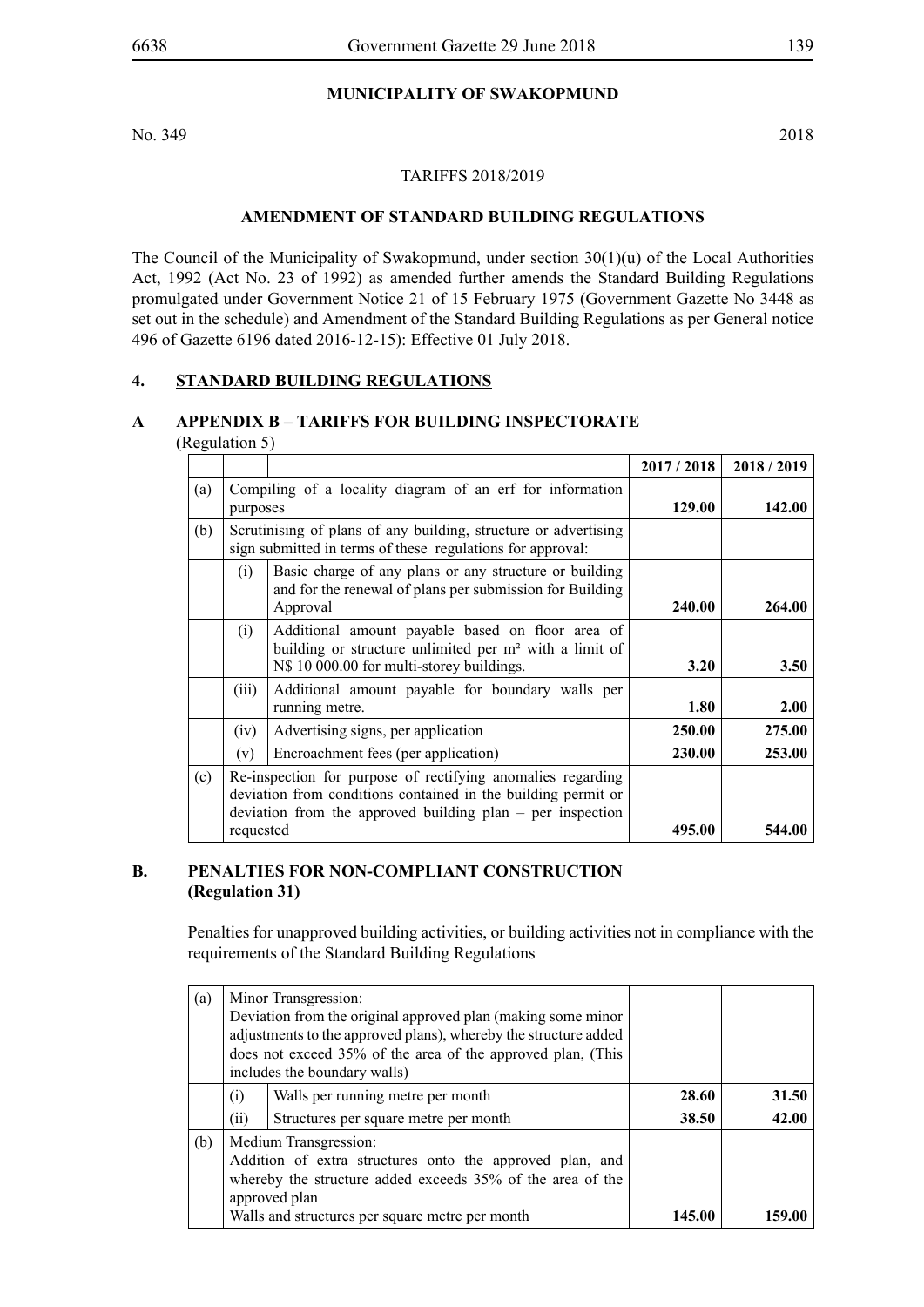| (c) | Major Transgression:                                        |        |        |
|-----|-------------------------------------------------------------|--------|--------|
|     | Building of any structure without the approved plan and     |        |        |
|     | buildings over the building line without permission for the |        |        |
|     | building line relaxation                                    |        |        |
|     | Walls and structures per square metre per month             | 394.00 | 433.00 |

## **C. PENALTIES FOR UN-APPROVED DEMOLITION (Regulation 31)**

|     | Penalties for un-approved demolition of a structure                     |            |            |
|-----|-------------------------------------------------------------------------|------------|------------|
| (a) | Non-Heritage structures                                                 | 14 000.00  | 15 400.00  |
| (b) | Heritage structures (apart from reporting for criminal                  |            |            |
|     | prosecution)                                                            | 140 000.00 | 154 000.00 |
|     | Payment of penalties shall be prerequisite to issue of Building Permit. |            |            |

## **D. COMPLIANCE CERTIFICATION**

**(Amendment of the Standard Building Regulations as per General notice 496 of Gazette 6196 dated 2016-12-15))**

| (a) | Issue of Compliance Certificate                           | 300.00 | 330.00 |
|-----|-----------------------------------------------------------|--------|--------|
| (b) | Re-inspection of structure / building if not compliant at |        |        |
|     | application                                               | 495.00 | 544.00 |

## **E. PRINTING AND SCANNING**

| (a) |       | Printing of Plans             |        |        |
|-----|-------|-------------------------------|--------|--------|
|     | (i)   | Black & White Printing        |        |        |
|     |       | A0-Long Plot                  | 200.00 | 220.00 |
|     |       | A <sub>0</sub>                | 133.00 | 146.00 |
|     |       | A1                            | 67.00  | 74.00  |
|     |       | A2                            | 33.00  | 36.00  |
|     |       | A <sub>3</sub>                | 20.00  | 22.00  |
|     | (i)   | <b>Colour Printing</b>        |        |        |
|     |       | A0-Long Plot                  | 335.00 | 368.00 |
|     |       | A <sub>0</sub>                | 270.00 | 297.00 |
|     |       | A <sub>1</sub>                | 200.00 | 220.00 |
|     |       | A2                            | 135.00 | 148.00 |
|     |       | A <sub>3</sub>                | 67.00  | 74.00  |
|     | (iii) | Town Plans (Amendment Scheme) |        |        |
|     |       | A0-Long Plot                  | 305.00 | 335.00 |
|     |       | A <sub>0</sub>                | 270.00 | 297.00 |
|     |       | A <sub>1</sub>                | 200.00 | 220.00 |
|     |       | A2                            | 135.00 | 148.00 |
|     |       | A <sub>3</sub>                | 67.00  | 74.00  |
| (b) |       | Scanning of Plans             |        |        |
|     |       | Large format (A0 to A2)       | 80.00  | 88.00  |
|     |       | Small format (A4 to A3)       | 30.00  | 33.00  |

 $\frac{1}{2}$ 

## **BY ORDER OF THE COUNCIL**

## **M.P.C. Swarts ACTING CHIEF EXECUTIVE OFFICER** Swakopmund, 11 June 2018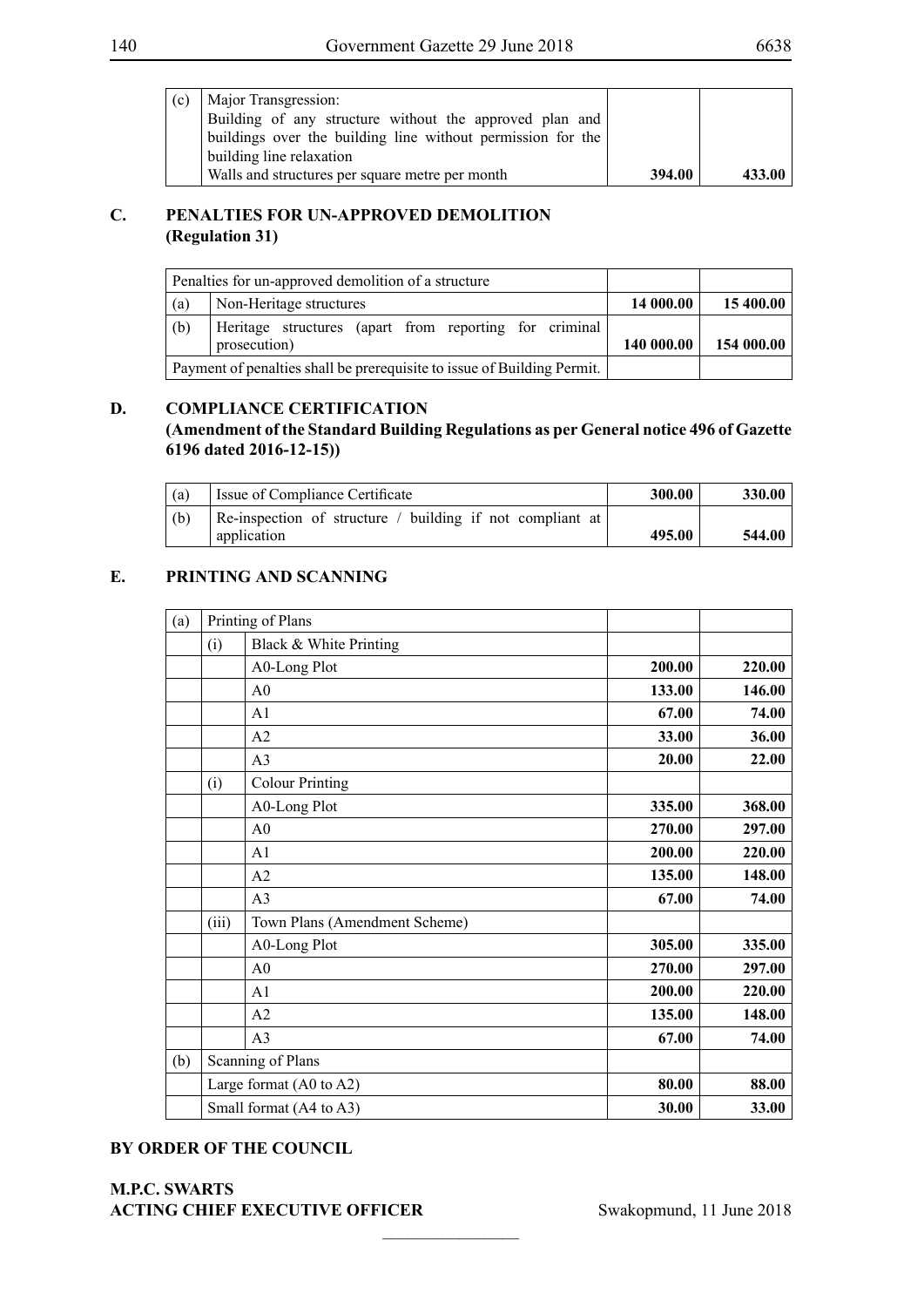## **MUNICIPALITY OF SWAKOPMUND**

No. 350 2018

TARIFFS 2018/2019

## **AMENDMENT OF CEMETERY REGULATIONS**

The Council of the Municipality of Swakopmund under section 30(1)(u) of the Local Authorities Act, 1992 (Act No. 23 of 1992) as amended further amends the Cemetery Regulations promulgated under Government Notice 91 of 1981, as set out in the Schedule: Effective 01 July 2018.

#### **Schedule C is hereby amended -**

### **5. (A) Fees payable to the Municipal Council in respect of residents or ratepayers of Swakopmund and their dependants:**

|        |                  |                                                                                                                                                                                                                                                                             | <b>SWK</b>                         | <b>TAM</b>                 | <b>MON</b>                 |
|--------|------------------|-----------------------------------------------------------------------------------------------------------------------------------------------------------------------------------------------------------------------------------------------------------------------------|------------------------------------|----------------------------|----------------------------|
| (i)    |                  | Reservation: Single grave                                                                                                                                                                                                                                                   | 1 801.00                           | 355.00                     | 355.00                     |
| (ii)   |                  | Reservation: Double grave:                                                                                                                                                                                                                                                  | 3 545.00                           | 709.00                     | 709.00                     |
| (iii)  |                  | Burial Fees - Adults (Standard)                                                                                                                                                                                                                                             | 3430.00                            | 685.00                     | 685.00                     |
| (iv)   |                  | Burial Fees - Children, including still-born children:                                                                                                                                                                                                                      | 2 2 8 6 .00                        | 418.00                     | 418.00                     |
| (v)    |                  | For a second interment in the same grave, at the same<br>time (except for still-born children which are interred<br>free of charge):                                                                                                                                        | 804.00                             | 170.00                     | 170.00                     |
| (vi)   |                  | The fees set out in paragraph (iii) and (iv) shall be paid<br>in respect of the interment of ashes in a new grave.                                                                                                                                                          | 3 430.00<br>3577.00<br>2 2 8 6 .00 | 685.00<br>709.00<br>380.00 | 685.00<br>709.00<br>380.00 |
| (vii)  | Single<br>Double | Grave extension Fee:                                                                                                                                                                                                                                                        | 245.00<br>428.00                   | 245.00<br>428.00           | 245.00<br>428.00           |
| (viii) |                  | <b>Fees for Ashes</b>                                                                                                                                                                                                                                                       |                                    |                            |                            |
|        | (a)              | For the deposit of ashes in a new grave:<br><b>Adults</b><br>Children                                                                                                                                                                                                       | 1 901.00<br>1 158.00               | N/A<br>N/A                 | N/A<br>N/A                 |
|        | (b)              | For the interment of ashes in an existing grave<br>or ashes grave:                                                                                                                                                                                                          | 286.00                             | 137.00                     | 137.00                     |
| (ix)   |                  | For the deposit of ashes in a niche:                                                                                                                                                                                                                                        | 315.00                             | N/A                        | N/A                        |
| (x)    |                  | For interments on Saturdays, Sundays or public<br>holidays, an additional charge of -                                                                                                                                                                                       | 1 394.00                           | 1 394.00                   | 1 394.00                   |
| (xi)   |                  | The fees payable for a new planting in terms of<br>paragraph (a) (i) or $(b)(i)$ shall also be payable if<br>and when the maintenance of a grave space has been<br>interrupted for a period of three months or longer due<br>to non-payment of the annual maintenance fees. |                                    |                            |                            |
| (xii)  |                  | <b>Cooling Room fees</b><br>For the storage of a body in the cooling room, per<br>day or part of a day.                                                                                                                                                                     | 184.00                             | N/A                        | N/A                        |
| (xi)   |                  | Fees for Chapel<br>For the use of the chapel:                                                                                                                                                                                                                               | 572.00                             | N/A                        | N/A                        |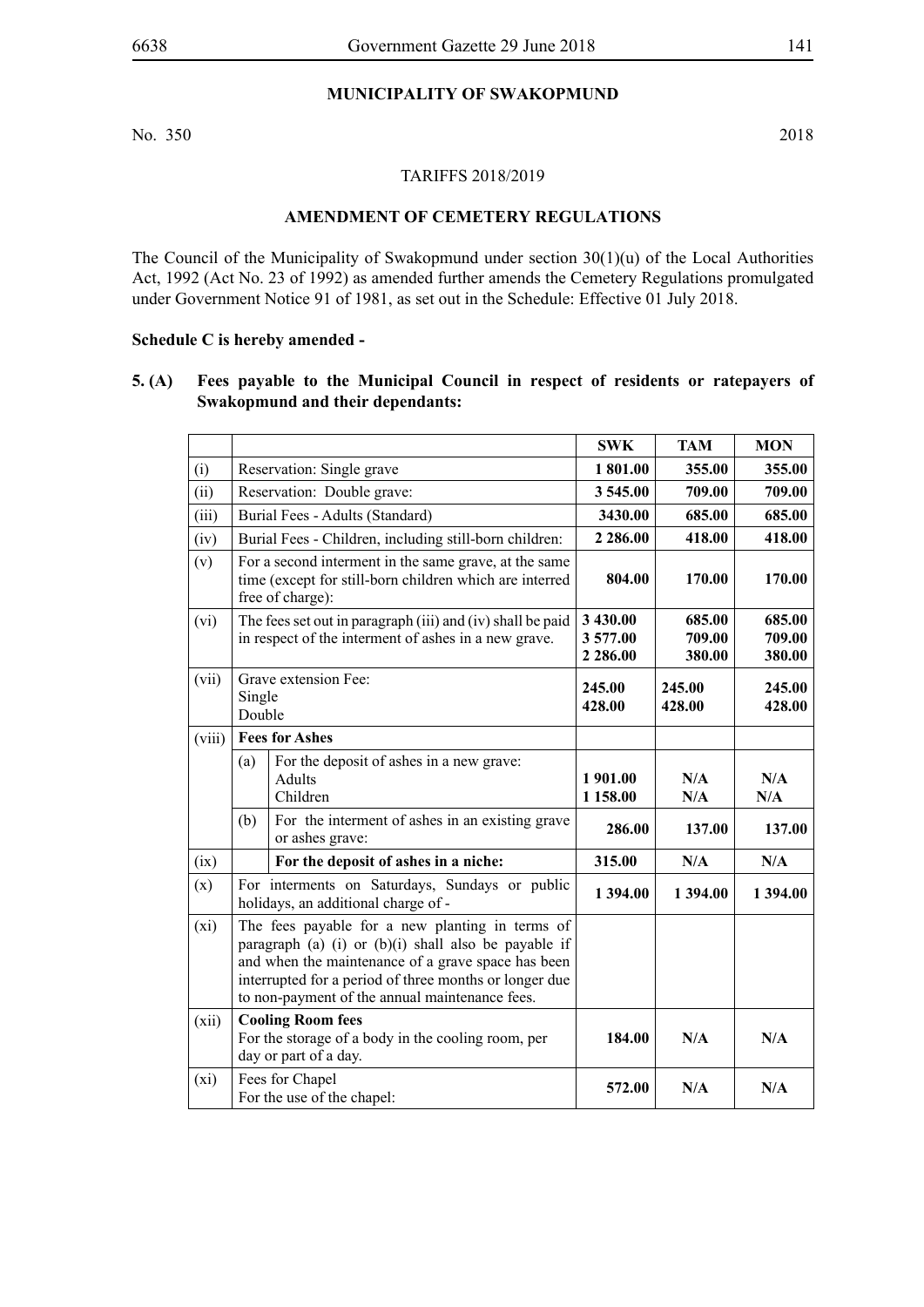## **(B) Sale or transfer of the exclusive right of interment -**

|                                                                                                                         | <b>SWK</b> | TAM    | <b>MON</b> |
|-------------------------------------------------------------------------------------------------------------------------|------------|--------|------------|
| For the recording of the sale or transfer of the exclusive<br>right of interment, including the issue of a certificate. | 306.00     | 306.00 | 306.00     |

### **(C) Fees in respect of memorial work -**

|                                                              | <b>SWK</b> | TAM    | <b>MON</b> |
|--------------------------------------------------------------|------------|--------|------------|
| Deposit payable in terms of regulation 51 (not refundable) - | 612.00     | 245.00 | 245.00     |

### **(D) Fees in respect of exhumations -**

|                                                                                                                                                        | <b>SWK</b> | TAM    | <b>MON</b> |
|--------------------------------------------------------------------------------------------------------------------------------------------------------|------------|--------|------------|
| (a) If the exhumation is done by Council, including the<br>interment of the mortal remains in a freshly - prepared<br>grave and altering of registers. |            |        |            |
| Before a period of ten years has lapsed since the initial<br>(i)<br>interment -                                                                        | 2 995.00   | 910.00 | 910.00     |
| (ii) After a period of ten years or more has lapsed since the<br>initial interment -                                                                   | 1 894.00   | 410.00 | 410.00     |
| If the exhumation is done by an authorised person,<br>(b)<br>excluding the preparation of a new grave and altering<br>the registers -                  | 8 260.00   | 228.00 | 228.00     |

#### **(E) Fees for Information and Copies**

|     |                                                                  | SWK   | <b>TAM</b> | <b>MON</b> |
|-----|------------------------------------------------------------------|-------|------------|------------|
| (a) | For the investigation and perusal of registers or<br>documents - | 60.00 | 25.00      | 25.00      |
| (b) | For a certified copy -                                           | 4.00  | 4.00       | 4.00       |

## **2. Fees payable to Council in respect of persons who are not residents or ratepayers of Swakopmund, or their dependents:**

 $\overline{\phantom{a}}$  , where  $\overline{\phantom{a}}$ 

|                                                                        |                                                                                 | <b>SWK</b>              | TAM    | <b>MON</b> |
|------------------------------------------------------------------------|---------------------------------------------------------------------------------|-------------------------|--------|------------|
| In respect of the Swakopmund, Tamariskia and the Mondesa<br>Cemetery - |                                                                                 |                         |        |            |
| (a)                                                                    | The fees as set out in the sub-items $1(a)(i)$ to $(ix)$ plus<br>a surcharge of | $100\%$ of<br>such fees | 100.00 | 100.00     |
| (b)                                                                    | In respect of sub-items 1 (A) (x & xi), the fees as set out therein.            |                         |        |            |

## **BY ORDER OF THE COUNCIL**

## **M.P.C. Swarts** ACTING CHIEF EXECUTIVE OFFICER Swakopmund, 11 June 2018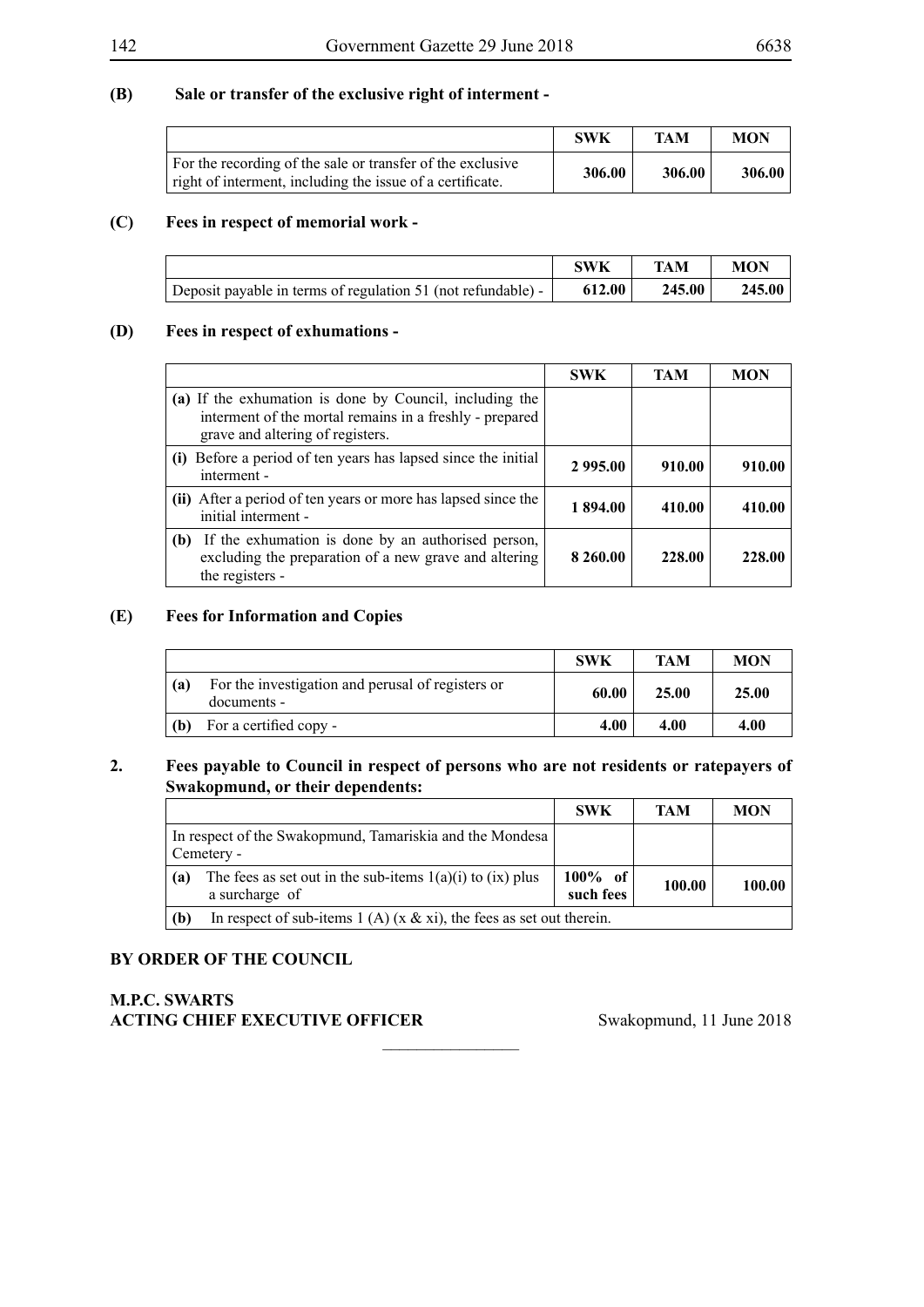## **MUNICIPALITY OF SWAKOPMUND**

No. 351 2018

### TARIFFS 2018/2019

## **AMENDMENT OF HEALTH REGULATIONS**

The Council of the Municipality of Swakopmund under section 30(1)(u) of the Local Authorities Act, 1992 (Act No. 23 of 1992) as amended further amends the Health Regulations promulgated under Government Notice 165 of 1958, as set out in the Schedule: Effective 01 July 2018.

**The Tariff Schedule is hereby amended –**

### **6. HEALTH REGULATIONS**

#### **SCHEDULE**

|    |     |                                                                                                                                                                                                                                   | 2017/<br>2018           | 2018/<br>2019       |
|----|-----|-----------------------------------------------------------------------------------------------------------------------------------------------------------------------------------------------------------------------------------|-------------------------|---------------------|
| 1. |     | (i) Removal of domestic refuse at residential premises per<br>polythene bag once weekly, or per refuse container once<br>weekly: per month Otto Bins included                                                                     | 97.00                   | 105.00              |
|    |     | Senior Citizens<br>(i)                                                                                                                                                                                                            | 66.10                   | 66.10               |
|    |     | Disposal Fees: per month (new tariff)<br>(ii)                                                                                                                                                                                     | 5.10                    | 5.50                |
|    |     | <b>Cleaning Services</b><br>(iii)                                                                                                                                                                                                 | 14.00                   | 15.10               |
| 2. |     | Removal of domestic refuse at business premises per refuse<br>container: per month                                                                                                                                                |                         |                     |
|    |     | twice weekly monthly (Otto Bins included)<br>(i)                                                                                                                                                                                  | 299.00                  | 323.00              |
|    |     | thrice weekly monthly (Otto Bins included)<br>(ii)                                                                                                                                                                                | 448.60                  | 485.00              |
|    |     | more than thrice weekly monthly (Otto Bins<br>(iii)                                                                                                                                                                               | 598.00                  | 646.00              |
|    |     | included)<br>Disposal Fees: Permanent (New Tariff)<br>(iv)                                                                                                                                                                        | 173.00                  | 187.00              |
|    |     | Removal of refuse other than domestic refuse, per truck<br>load or part thereof.                                                                                                                                                  | 665.00                  | 718.20              |
|    | (d) | Removal of garden refuse inside erf boundaries, per truck<br>load or part thereof.<br>Garden refuse means all refuse from flowers, grass,<br>plants and shrubs or as otherwise stipulated by the head<br>of the Health Department | 143.00                  | 155.00              |
|    | (e) | Removal of garden refuse placed on pavements, per truck<br>load or part thereof                                                                                                                                                   | 338.00                  | 365.00              |
|    | (f) | Emptying of a bulk refuse container                                                                                                                                                                                               |                         |                     |
|    |     | (i)<br>twice weekly                                                                                                                                                                                                               | 1 495.00                | 1 615.00            |
|    |     | thrice weekly<br>(ii)                                                                                                                                                                                                             | 2 093.00                | 2 2 6 1 .00         |
|    |     | (iii)<br>Caravan park                                                                                                                                                                                                             | 3890.00                 | 4 201.00            |
|    |     | Refuse Cages Businesses (three times per week)<br>(iv)<br>Basic deep collection system<br>(v)                                                                                                                                     | 4 4 8 6 .00<br>2 093.00 | 4845.00<br>2 260.00 |
| 3. |     | Minimum charge in respect of                                                                                                                                                                                                      |                         |                     |
|    | (g) | Minimum charges levied on unoccupied houses including<br>undeveloped erven per month                                                                                                                                              | 80.00                   | 86.40               |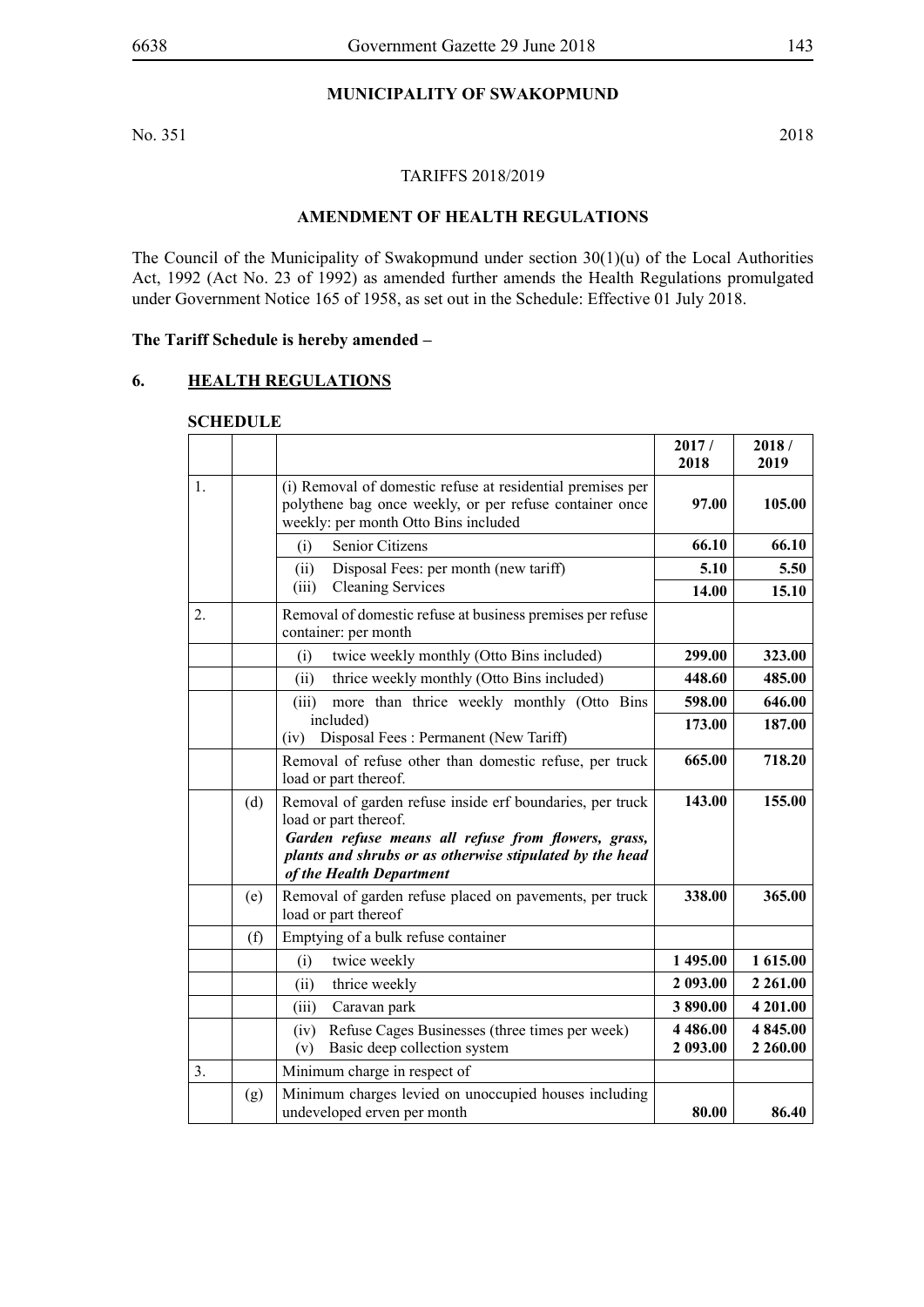|--|--|

|                  | (h)                      | Domestic Refuse removal Plots & Rossmund                                                                                                              |                  |                  |
|------------------|--------------------------|-------------------------------------------------------------------------------------------------------------------------------------------------------|------------------|------------------|
|                  |                          | Occupied plots - Agriculture / Residential - only per<br>(i)<br>container per month<br>Plots with registered business per container per month<br>(ii) | 139.30<br>432.00 | 150.40<br>467.00 |
|                  | (i)                      | Removal of carcasses of dead animals per truck load or part<br>thereof                                                                                | 594.00           | 641.50           |
|                  | (i)                      | Removal of condemned products (food etc) per truck or<br>part thereof                                                                                 | 807.00           | 872.00           |
|                  | $\left( k\right)$<br>(1) | Special events bin rental (cost per month for one bin divide<br>by four) x days rented $-$ per bin                                                    | 28.00            | 30.00            |
|                  | (m)                      | Tourism $-$ per month                                                                                                                                 | 12 932.70        | 13 967.00        |
| $\overline{4}$ . |                          | <b>DISPOSAL FEES - BUSINESS OUTSIDE BORDERS OF SWAKOPMUND</b>                                                                                         |                  |                  |
|                  | (a)                      | $0 - 8m^3$                                                                                                                                            | 354.90           |                  |
|                  | (b)                      | $9-20 \text{ m}^3$                                                                                                                                    | 668.90           |                  |
|                  | (c)                      | $21-40$ m <sup>3</sup>                                                                                                                                | 1 548.70         |                  |
|                  | (d)                      | $41 - 80$ m <sup>3</sup>                                                                                                                              | 3 099.00         |                  |
|                  | (e)                      | 80m <sup>3</sup> and More                                                                                                                             | 3 541.20         |                  |

# **5. GRAVEL MINING FEES (exclusive)**

| (a) | New application deposit      |                                             | $8564.00$   9420.40 |
|-----|------------------------------|---------------------------------------------|---------------------|
| (b) | Excavation permit fees (set) | $\vert$ 34 244.00 $\vert$ 37 668.40 $\vert$ |                     |

## **6. GENERAL HEALTH REGULATION (BUSINESS REGISTRATION FEES) – VAT Exclusive**

|                  |     |                                                                                                                                                                                                                                                  | 2017/<br>2018 | 2018/<br>2019 |
|------------------|-----|--------------------------------------------------------------------------------------------------------------------------------------------------------------------------------------------------------------------------------------------------|---------------|---------------|
| 1.               |     | Applications for renewal of business registrations shall<br>be submitted to the General Manager: Health Services on<br>or before 31 March of each year; the date on the official<br>municipal receipt to be accepted as the date of application. |               |               |
| $\overline{2}$ . |     | A late fee of 10% per month shall be charged in addition<br>to the registration fee retrospective from 1 January of the<br>relevant year for applications received after 31 March of<br>that year                                                |               |               |
| 3.               | (a) | <b>Registration Businesses (Food Premises)</b>                                                                                                                                                                                                   | 935.00        | 935.00        |
|                  | (b) | Registration of All business non-food                                                                                                                                                                                                            | 495.00        | 495.00        |
|                  | (c) | Home Industries                                                                                                                                                                                                                                  | 275.00        | 275.00        |
|                  | (d) | Hawkers (Informal Traders)                                                                                                                                                                                                                       | 132.00        | 132.00        |

## **7. ABBATOIR INSPECTION FEES (VAT Exclusive)**

| (a) | Cattle      | 20.90 | 20.90 |
|-----|-------------|-------|-------|
| (b) | Small Stock | 11.00 | 11.00 |
| (c) | Pigs        | 11.00 | 11.00 |

## **8. DOG IMPOUNDING / LICENCE FEES**

|  | Impounding Fees: per dog plus 15% administration fee | 75.00 | 75.00 |
|--|------------------------------------------------------|-------|-------|
|  | Licensing Fees:                                      |       |       |
|  | Dog Taxes per dog: maximum of 2 dogs<br>(a)          | 50.00 | 50.00 |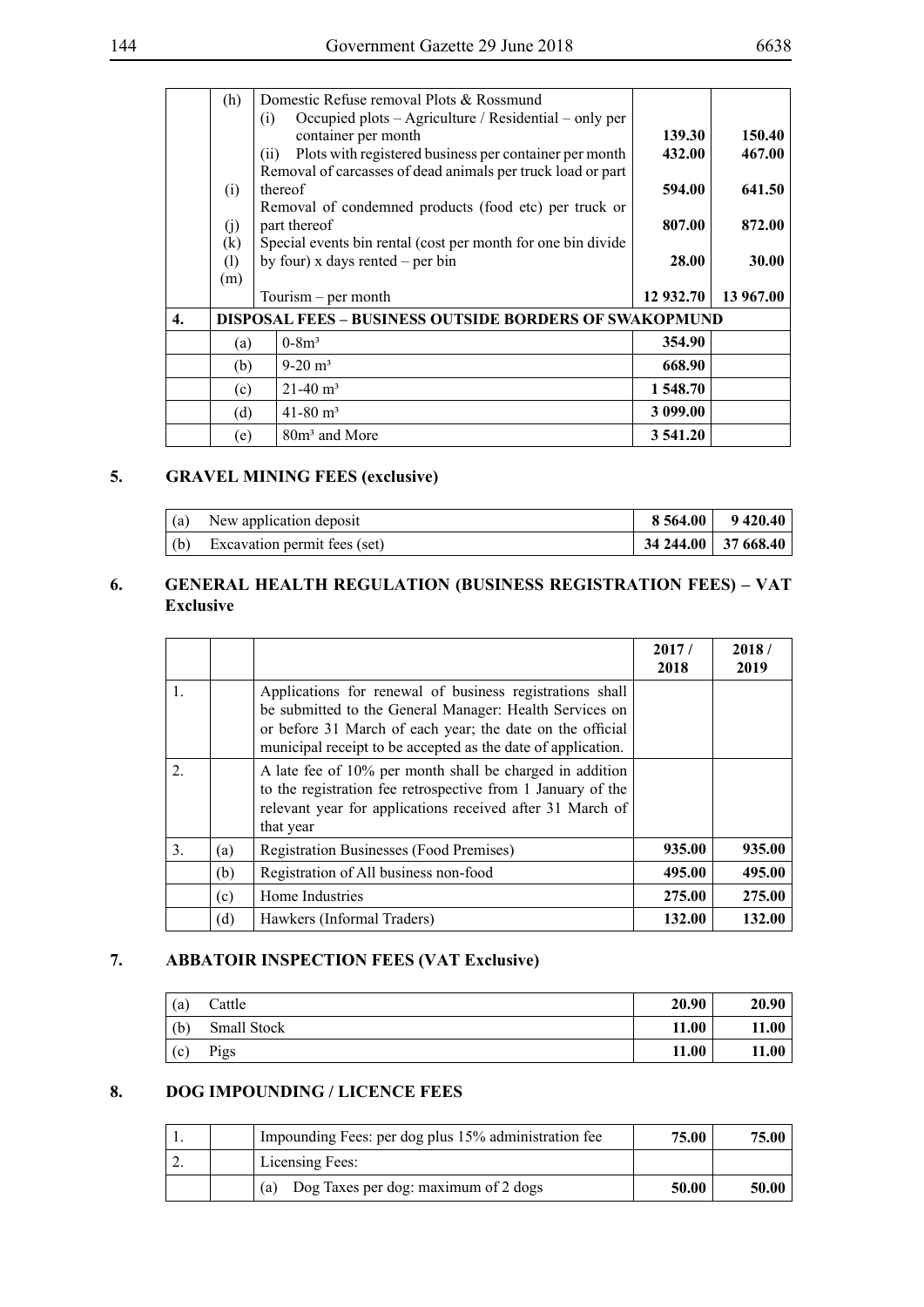| State Pensioner per dog: limited to 1 dog<br>(b) |        | 16.00  |
|--------------------------------------------------|--------|--------|
| Sterilised per dog: limited to 1 dog<br>(c)      | 16.00  | 16.00  |
| For third dog<br>(d)                             | 150.00 | 150.00 |
| For fourth dog<br>(e)                            | 250.00 | 250.00 |

## **M.P.C. Swarts ACTING CHIEF EXECUTIVE OFFICER** Swakopmund, 11 June 2018

### **MUNICIPALITY OF SWAKOPMUND**

 $\overline{\phantom{a}}$  , where  $\overline{\phantom{a}}$ 

No. 352 2018

#### TARIFFS 2018/2019

### **AMENDMENT OF THE CHARGES AND FEES IN RESPECT OF THE WATER SUPPLY TARIFF STRUCTURE**

The Council of the Municipality of Swakopmund under section 30(1)(u) of the Local Authorities Act, 1992 (Act No. 23 of 1992) as amended, determined the tariff structure for the supply of water in the Swakopmund Town and Townlands with effect from 1 July 2012. Effective 01 July 2018.

### **A. POTABLE WATER**

|     |       |                                                                                                                                                                                                               | 2017/<br>2018 | 2018/<br>2019 |
|-----|-------|---------------------------------------------------------------------------------------------------------------------------------------------------------------------------------------------------------------|---------------|---------------|
| (a) |       | <b>Basic Tariffs</b>                                                                                                                                                                                          |               |               |
|     | (i)   | All Consumers except Senior Citizens and Smallholdings<br>For water supplied, for the first 8 m <sup>3</sup> at N\$ 10.60/m <sup>3</sup><br>plus meter rent for a 20 mm diameter meter at N\$ 7.15 /<br>month | 91.95         | 91.95         |
|     | (ii)  | <b>Senior Citizens</b><br>For water supplied, for the first $8 \text{ m}^3$ at N\$ 3.00/m <sup>3</sup><br>plus meter rent for a 20 mm diameter meter at N\$ 3.00 /<br>month                                   | 25.00         | 25.00         |
|     | (iii) | <b>Smallholdings</b><br>For water supplied, for the first $8 \text{ m}^3$ at N\$ 10.60<br>plus meter rent for a 20 mm diameter meter at N\$ 7.15 /<br>month                                                   | 91.95         | 91.95         |
| (c) |       | Staggered tariffs for water consumption in Swakopmund<br>excluding Smallholdings per m <sup>3</sup>                                                                                                           |               |               |
|     | (i)   | 9 m <sup>3</sup> to 30 m <sup>3</sup>                                                                                                                                                                         | 14.00         | 14.80         |
|     | (ii)  | $31 \text{ m}^3$ to 60 m <sup>3</sup>                                                                                                                                                                         | 19.60         | 20.90         |
|     | (iii) | More than $60 \text{ m}^3$                                                                                                                                                                                    | 30.00         | 32.20         |
| (d) |       | Water Tariffs for Smallholding Owners - only applicable for<br>Owners involved in Agricultural and farming activities per m <sup>3</sup> :                                                                    |               |               |
|     | (i)   | 9 m <sup>3</sup> to 30 m <sup>3</sup>                                                                                                                                                                         | 14.10         | 15.00         |
|     | (i)   | $31 \text{ m}^3$ to 60 m <sup>3</sup>                                                                                                                                                                         | 15.00         | 16.00         |
|     | (iii) | More than $60 \text{ m}^3$                                                                                                                                                                                    | 16.60         | 17.85         |
| (e) |       | Departmental Consumption per m <sup>3</sup>                                                                                                                                                                   | 11.10         | 12.00         |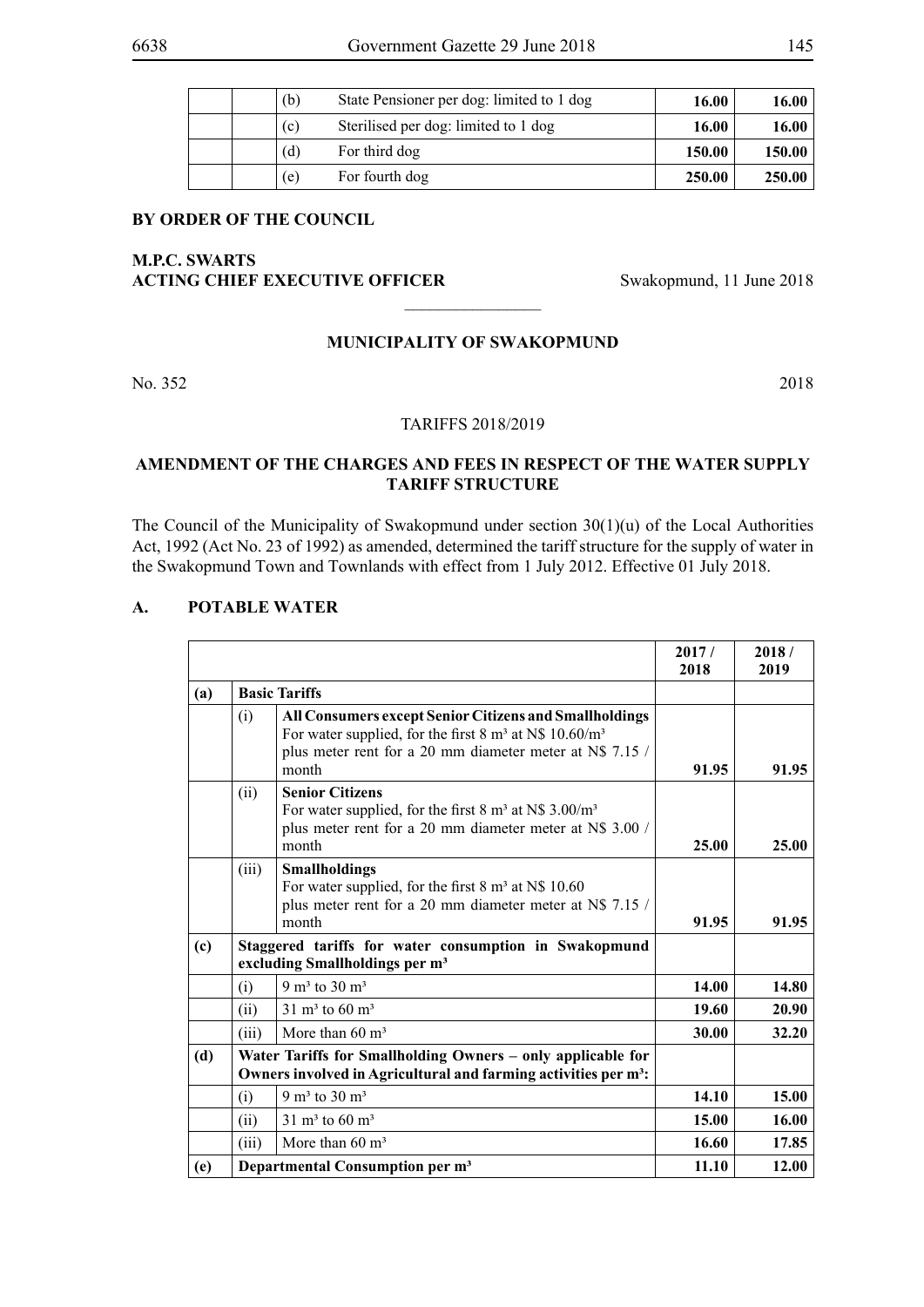# **B. TREATED EFFLUENT WATER**

| (a) |       | <b>Basic Tariffs</b>                                                                                                                                                                   | 2017/<br>2018 | 2018/<br>2019 |
|-----|-------|----------------------------------------------------------------------------------------------------------------------------------------------------------------------------------------|---------------|---------------|
|     | (i)   | All Consumers except listed below<br>For water supplied, for the first $8 \text{ m}^3$ at N\$ 3.30/m <sup>3</sup><br>plus meter rent for a 20 mm diameter meter at N\$ 7.15 /<br>month | 33.55         | 36.20         |
|     | (ii)  | <b>Rossmund</b><br>For water supplied, for the first $8 \text{ m}^3$ at N\$ 3.30/m <sup>3</sup><br>plus meter rent for a 20 mm diameter meter at N\$ 7.15 /<br>month                   | 33.55         | 36.20         |
|     | (iii) | <b>Sport Clubs</b><br>For water supplied, for the first $8 \text{ m}^3$ at N\$ 3.30/m <sup>3</sup><br>plus meter rent for a 20 mm diameter meter at N\$ 7.15 /<br>month                | 33.55         | 36.20         |
|     | (iv)  | <b>Lions Club</b><br>For water supplied, for the first $8 \text{ m}^3$ at N\$ 1.10/m <sup>3</sup><br>plus meter rent for a 20 mm diameter meter at N\$ 3.00 /<br>month                 | 11.80         | 11.80         |
| (b) |       | Consumption per m <sup>3</sup>                                                                                                                                                         |               |               |
|     | (i)   | All Consumers except listed below                                                                                                                                                      | 6.40          | 7.00          |
|     | (ii)  | Rossmund                                                                                                                                                                               | 1.80          | 2.00          |
|     | (iii) | <b>Sport Clubs</b>                                                                                                                                                                     | 3.30          | 3.50          |
|     | (iv)  | (aa) Lions Club 9 $m3$ to 30 $m3$                                                                                                                                                      | 23.00         | 23.00         |
|     |       | (bb) Lions Club $31 \text{ m}^3$ to $60 \text{ m}^3$                                                                                                                                   | 28.45         | 28.45         |
|     |       | (cc) Lions Club more than $61 \text{ m}^3$                                                                                                                                             | 28.45         | 28.45         |
|     | (v)   | Departmental                                                                                                                                                                           | 1.80          | 2.00          |

# **C. WATER LEAKAGE**

| A special tariff per m <sup>3</sup> where proven water leakage is experienced (over |       |       |
|-------------------------------------------------------------------------------------|-------|-------|
| $60 \text{ m}^3$ water)                                                             |       |       |
| Credit will be issued in respect of additional sewerage based on the                |       |       |
| average water consumption for the period over which leak occurred to                |       |       |
| maximum 6 (six) months, however no credit will be allowed where the                 |       |       |
| leakage was experienced in the house / premises which have gone through             |       |       |
| the sewerage system.                                                                | 15.60 | 17.00 |

# **D. WATER METERS**

|                           | Rent for water meters, per meter per month |             |        |
|---------------------------|--------------------------------------------|-------------|--------|
| (a)                       | 20 mm (Senior Citizens and Lions Club)     | <b>3.00</b> | 3.00   |
| (b)                       | 20 mm (All except Senior Citizens)         | 7.15        | 7.15   |
| (c)                       | $25 \text{ mm}$                            | 16.50       | 16.50  |
| (d)                       | $32 \text{ mm}$                            | 30.20       | 30.20  |
| (e)                       | 40 mm                                      | 40.80       | 40.80  |
| (f)                       | $50 \text{ mm}$                            | 55.30       | 55.30  |
| $\left( \text{g} \right)$ | $80 \text{ mm}$                            | 68.60       | 68.60  |
| (h)                       | $100 \text{ mm}$                           | 105.20      | 105.20 |
| (i)                       | 150 mm                                     | 231.50      | 231.50 |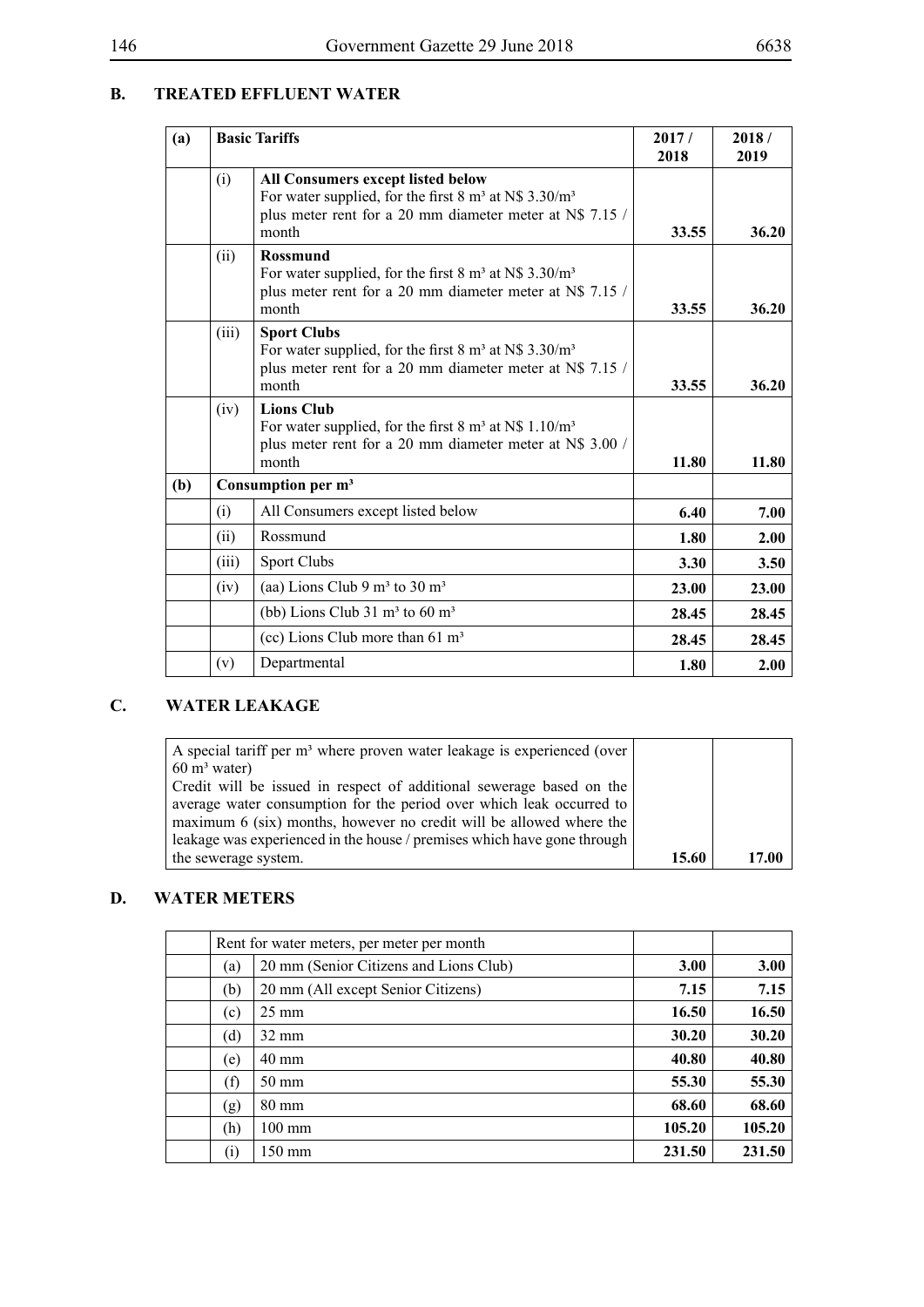### **E. WATER CONNECTION / DISCONNECTION**

| (a) | For replacement of a seal which has been tampered with by the<br>consumer                                       | 946.00 | 946.00 |
|-----|-----------------------------------------------------------------------------------------------------------------|--------|--------|
| (b) | For the special reading of a meter on request of the consumer                                                   | 121.00 | 121.00 |
| (c) | For the disconnection of the water supply upon termination of<br>service on request by consumer                 | 132.00 | 132.00 |
| (d) | For the reconnection of water supply after disconnection on<br>request by the consumer                          | 132.00 | 132.00 |
| (e) | For reconnection of the water after the water supply was<br>disconnected on account of violation of regulations | 220.00 | 220.00 |
| (f) | Monies payable for any testing                                                                                  | 330.00 | 330.00 |
| (g) | Refundable Deposit on Services account.                                                                         | 440.00 | 440.00 |
| (h) | Connection / Disconnection service accounts.                                                                    | 55.00  | 55.00  |

#### **F. UNDEVELOPED ERVEN**

#### **BY ORDER OF THE COUNCIL**

### **M.P.C. Swarts ACTING CHIEF EXECUTIVE OFFICER** Swakopmund, 11 June 2018

#### **MUNICIPALITY OF SWAKOPMUND**

 $\overline{\phantom{a}}$  , where  $\overline{\phantom{a}}$ 

No. 353 2018

### TARIFFS 2018/2019

#### **AMENDMENT OF THE CHARGES AND FEES IN RESPECT OF PUBLIC HALLS**

The Council of the Municipality of Swakopmund under section 30(1)(u) of the Local Authorities Act, 1992 (Act No. 23 of 1992) as amended, further amends the charges and fees in respect of public halls, as set out in the Schedule: Effective 01 July 2018.

**The tariff Schedule is hereby amended-**

### **8. DEPARTMENTAL TARIFFS**

#### **A. TARIFFS FOR LEASE OF PUBLIC HALLS (VAT EXCLUSIVE)**

|    |                                              | 2018/2019           |          |                                  |
|----|----------------------------------------------|---------------------|----------|----------------------------------|
|    |                                              | <b>Town</b><br>Hall | Meduletu | Multi-<br><b>Purpose</b><br>Hall |
| 1. | <b>MUSIC SHOWS</b><br>Before $24:00$         | 2 484.00            | 911.00   | N/A                              |
|    | After 24:00 per hour                         | 669.00              | 485.00   | N/A                              |
|    | Kitchen (by day or by night or part thereof) | 283.00              | N/A      | N/A                              |
| 2. | <b>WEDDINGS</b><br>Before $24:00$            | 2 484.00            | 911.00   | 3 939.00                         |
|    | After 24:00 per hour                         | 669.00              | 485.00   | 899.00                           |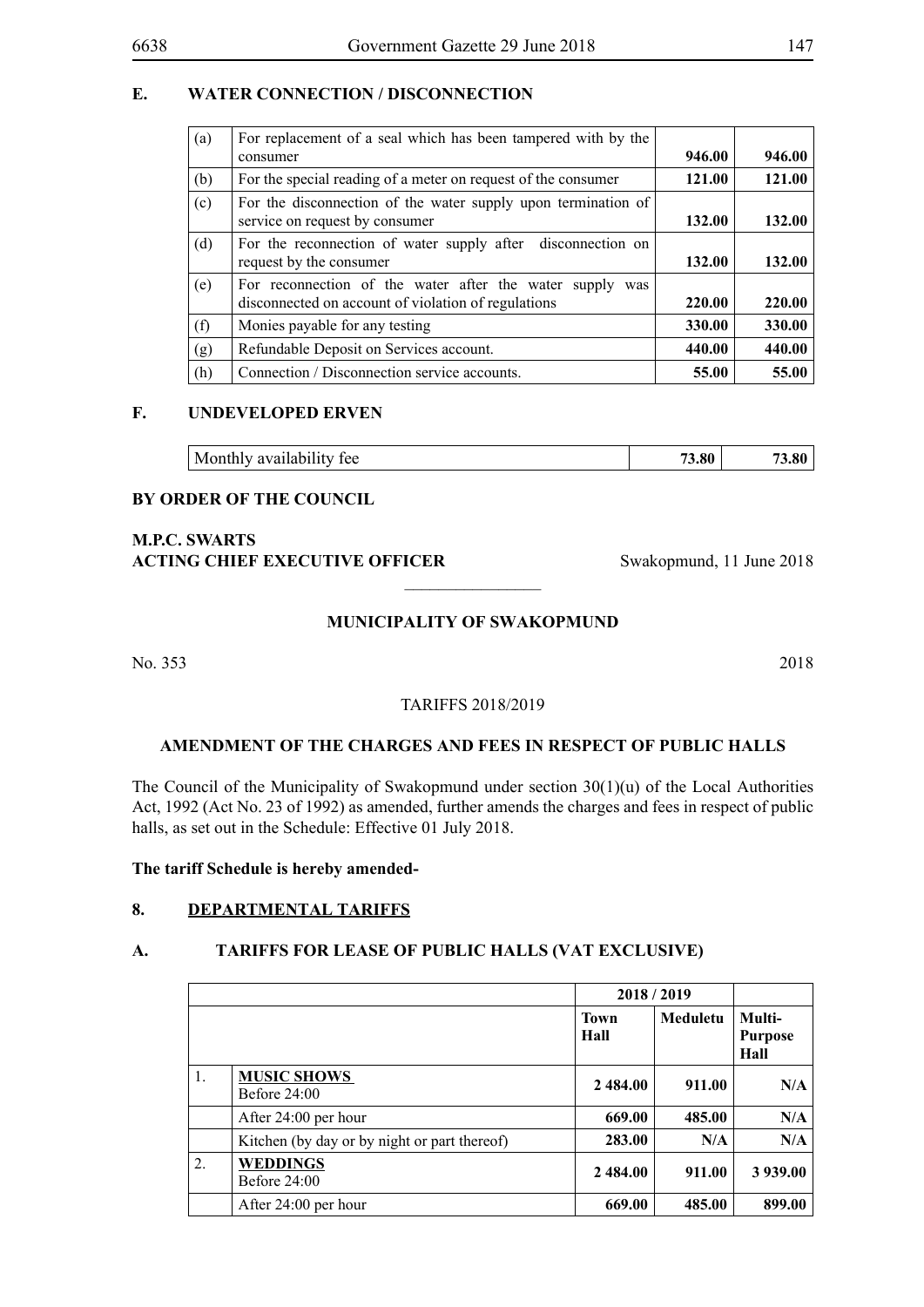|     | Kitchen (by day or by night or part thereof)                                                                                                                | 283.00        | N/A                               | 794.00        |
|-----|-------------------------------------------------------------------------------------------------------------------------------------------------------------|---------------|-----------------------------------|---------------|
| 3.  | <b>DRAMATIC PERFORMANCES, CONCERTS</b>                                                                                                                      |               |                                   |               |
|     | <b>AND SIMILAR FUNCTIONS</b>                                                                                                                                |               |                                   |               |
|     | Professional                                                                                                                                                | 1 159.00      | 911.00                            | 1839.00       |
|     | Amateur                                                                                                                                                     | 877.00        | 165.00                            | 1390.00       |
|     | <b>Educational Institutions</b>                                                                                                                             | 331.00        | 265.00                            | 525.00        |
| 4.  | <b>FUND RAISING</b>                                                                                                                                         |               |                                   |               |
|     | By day                                                                                                                                                      | 1 159.00      | 613.00                            | 1839.00       |
|     | By night                                                                                                                                                    | 1 490.00      | 803.00                            | 2365.00       |
| 5.  | <b>FORMAL MEETINGS</b>                                                                                                                                      |               |                                   |               |
|     | By day                                                                                                                                                      | 1 622.00      | 463.00                            | 2 574.00      |
|     | By night                                                                                                                                                    | 2 452.00      | 662.00                            | 3 888.00      |
| 6.  | <b>FILM SHOWS</b>                                                                                                                                           |               |                                   |               |
|     | Films                                                                                                                                                       | 1 690.00      | 560.00                            | 2 681.00      |
| 7.  | <b>RELIGIOUS MEETINGS</b>                                                                                                                                   |               |                                   |               |
|     | Half a day (9:00-12:30) (13:30-17:30)                                                                                                                       | 662.00        | 511.00                            | 1050.00       |
|     | Full day (09:00-17:00)                                                                                                                                      | 1 204.00      | 1 204.00                          | 1 911.00      |
|     | By night                                                                                                                                                    | 827.00        | 662.00                            | 1 365.00      |
| 8.  | <b>PUBLIC MEETINGS</b>                                                                                                                                      |               |                                   |               |
|     | By day                                                                                                                                                      | 1476.00       | 496.00                            | 2 341.00      |
|     | By night                                                                                                                                                    | 2 2 2 9 . 0 0 | 538.00                            | 2 341.00      |
| 9.  | <b>SPORT PURPOSES</b>                                                                                                                                       |               |                                   |               |
|     | For practices : Amateur (per occasion)                                                                                                                      | 301.00        | 190.00                            | N/A           |
|     | Professional (per occasion)                                                                                                                                 | 422.00        | 293.00                            | N/A           |
|     | Matches where entrance fees are charged                                                                                                                     |               |                                   |               |
|     | Amateur (per occasion)                                                                                                                                      | 977.00        | 496.00                            | N/A           |
|     | Professional (per occasion)                                                                                                                                 | 1 265.00      | 621.00                            | N/A           |
| 10. | <b>EXHIBITIONS</b>                                                                                                                                          | 2550.80       | 2 3 1 9 .00                       | 3 699.00      |
| 11. | <b>BLOOD TRANSFUSION CLINICS</b>                                                                                                                            |               |                                   |               |
|     | By day or by night or part thereof                                                                                                                          |               | Free of charge subject to deposit | fees payable. |
| 12. | A deposit shall be payable in all instances in addi-<br>tion to the tariff of lease (No VAT).<br>Original receipt must be submitted for<br>refund purposes. |               |                                   |               |
|     | <b>Ordinary Booking</b><br>(i)                                                                                                                              | 1527.00       | 1527.00                           | 2 850.00      |
|     | (ii)<br>Music Shows                                                                                                                                         | 10 285.00     | 10 285.00                         | N/A           |
|     | (iii)<br>Weddings                                                                                                                                           | 5 142.00      | 5 142.00                          | 9 075.00      |

 $\overline{\phantom{a}}$  , where  $\overline{\phantom{a}}$ 

#### **BY ORDER OF THE COUNCIL**

**M.P.C. Swarts ACTING CHIEF EXECUTIVE OFFICER** Swakopmund, 11 June 2018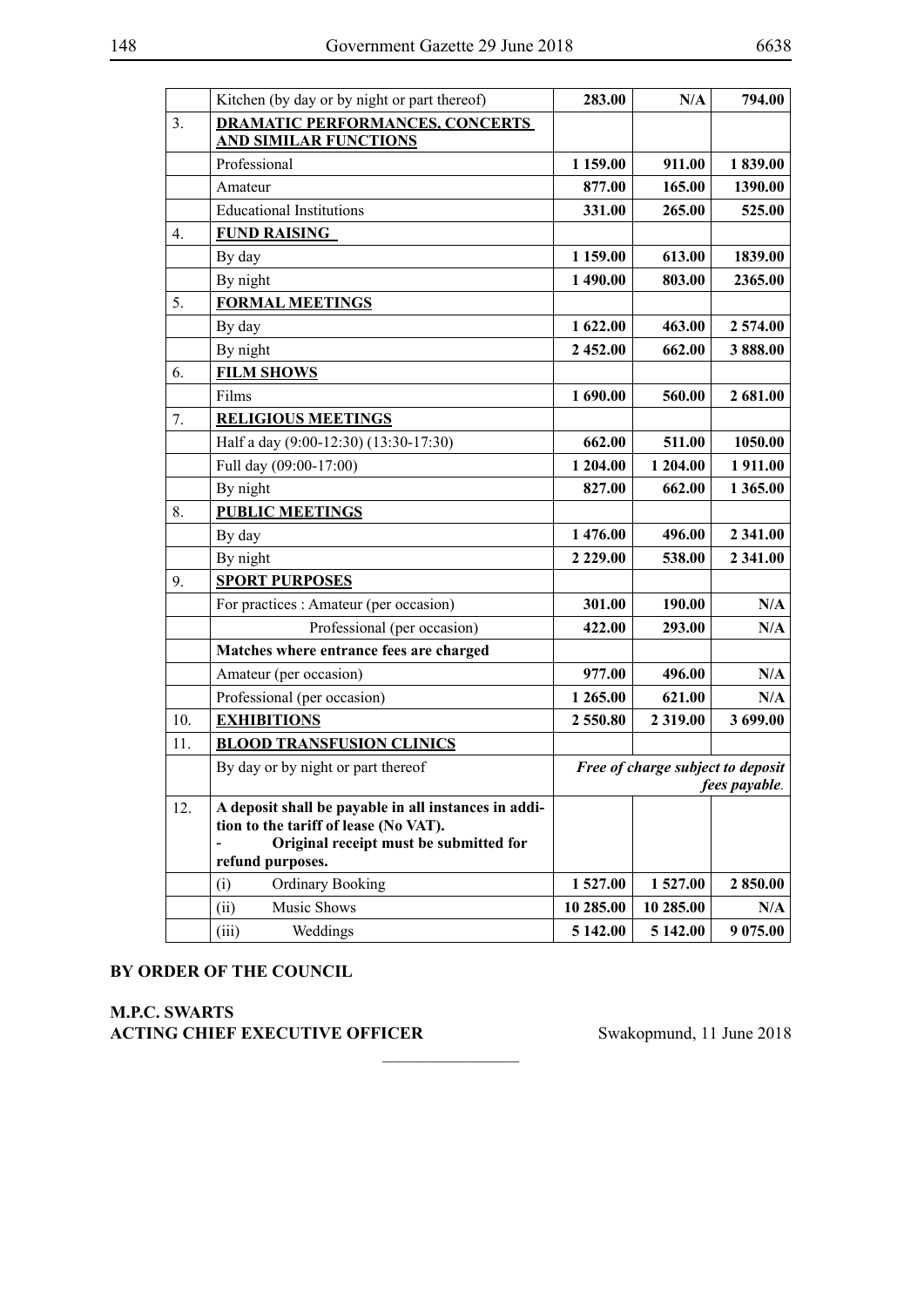### **MUNICIPALITY OF SWAKOPMUND**

No. 354 2018

### TARIFFS 2018/2019

### **AMENDMENT OF THE CHARGES AND FEES IN RESPECT OF TOURISM FACILITIES**

The Council of the Municipality of Swakopmund under section 30(1)(u) of the Local Authorities Act, 1992 (Act No. 23 of 1992) as amended, further amends the charges and fees in respect of tourism facilities, as set out in the Schedule: Effective 01 July 2018.

#### **The tariff Schedule is hereby amended-**

### **9. B. TOURISM FACILITIES**

# **BUNGALOWS (VAT EXCLUSIVE)**

|             |                                                                                                | 2017 / 2018          | 2017/2018       | 2018/2019  | 2018/2019            |  |
|-------------|------------------------------------------------------------------------------------------------|----------------------|-----------------|------------|----------------------|--|
|             |                                                                                                | Peak Peri-           | <b>Non-Peak</b> | Peak Peri- | <b>Non-Peak</b>      |  |
|             |                                                                                                | ods                  | <b>Periods</b>  | ods        | <b>Periods</b>       |  |
|             |                                                                                                | $(15\% \text{ VAT})$ | (15% VAT        | (15% VAT   | (15% VAT             |  |
|             |                                                                                                | & 2% Tour-           | & 2% Tour-      | & 2% Tour- | & 2% Tour-           |  |
|             |                                                                                                | ism exclu-           | ism exclu-      | ism exclu- | ism exclu-           |  |
|             |                                                                                                | sive)                | sive)           | sive)      | sive)                |  |
| <b>B.1.</b> | <b>BUNGALOWS (VAT excluded)</b>                                                                |                      |                 |            |                      |  |
|             | Rest houses Tariffs per day (BED<br>levy excluded)                                             |                      |                 |            |                      |  |
|             | Fish                                                                                           | 445.00               | 406.00          | 490.00     | 447.00               |  |
|             | Welwitschia                                                                                    | 496.00               | 471.00          | 546.00     | 518.00               |  |
|             | Gecko                                                                                          | 513.00               | 492.00          | 564.00     | 541.00               |  |
|             | Dunes A (new)                                                                                  | 726.50               | 641.03          | 763.00     | 673.00               |  |
|             | Dunes                                                                                          | 770.00               | 684.00          | 809.00     | 718.00               |  |
|             | Spitzkoppe                                                                                     | 941.00               | 727.00          | 988.00     | 763.00               |  |
|             | Brandberg A                                                                                    | 1 026.00             | 812.00          | 1 077.00   | 853.00               |  |
|             | <b>Brandberg B</b>                                                                             | 1 112.00             | 941.00          | 1 168.00   | 988.00               |  |
|             | Moon Valley                                                                                    | 1 283.00             | 1 026.00        | 1347.00    | 1 077.00             |  |
|             | Key deposits (No VAT):                                                                         |                      |                 |            |                      |  |
|             | Brandberg A & B                                                                                | 300.00               | 300.00          | 315.00     | 315.00               |  |
|             | Moon Valley                                                                                    | 300.00               | 300.00          | 315.00     | 315.00               |  |
|             | Fish, Gecko, Welwitschia, Dunes and<br>Spitzkoppe                                              | 200.00               | 200.00          | 210.00     | 210.00               |  |
|             | <b>Peak Season:</b>                                                                            |                      |                 |            |                      |  |
|             | 20 <sup>th</sup> December to 05 <sup>th</sup> January                                          |                      |                 |            |                      |  |
|             | Public Holidays: Easter, Independence, Heroes, and Ascension days                              |                      |                 |            |                      |  |
|             | <b>Non - Peak Season:</b>                                                                      |                      |                 |            |                      |  |
|             | Period not mentioned above<br>DSTV Charges per day minimum 2 days                              |                      |                 |            |                      |  |
|             | A key deposit shall be payable in all instances in addition to the tariff of accommodation (No |                      |                 |            |                      |  |
|             | VAT) - original receipt must be submitted for refund purposes.                                 |                      |                 |            |                      |  |
|             | In the event of the cancellation the fol-                                                      |                      |                 |            |                      |  |
|             | lowing rules shall apply:                                                                      |                      |                 |            |                      |  |
| (i)         | $+30$ days prior to the arrival / event                                                        |                      |                 |            | 10% cancellation fee |  |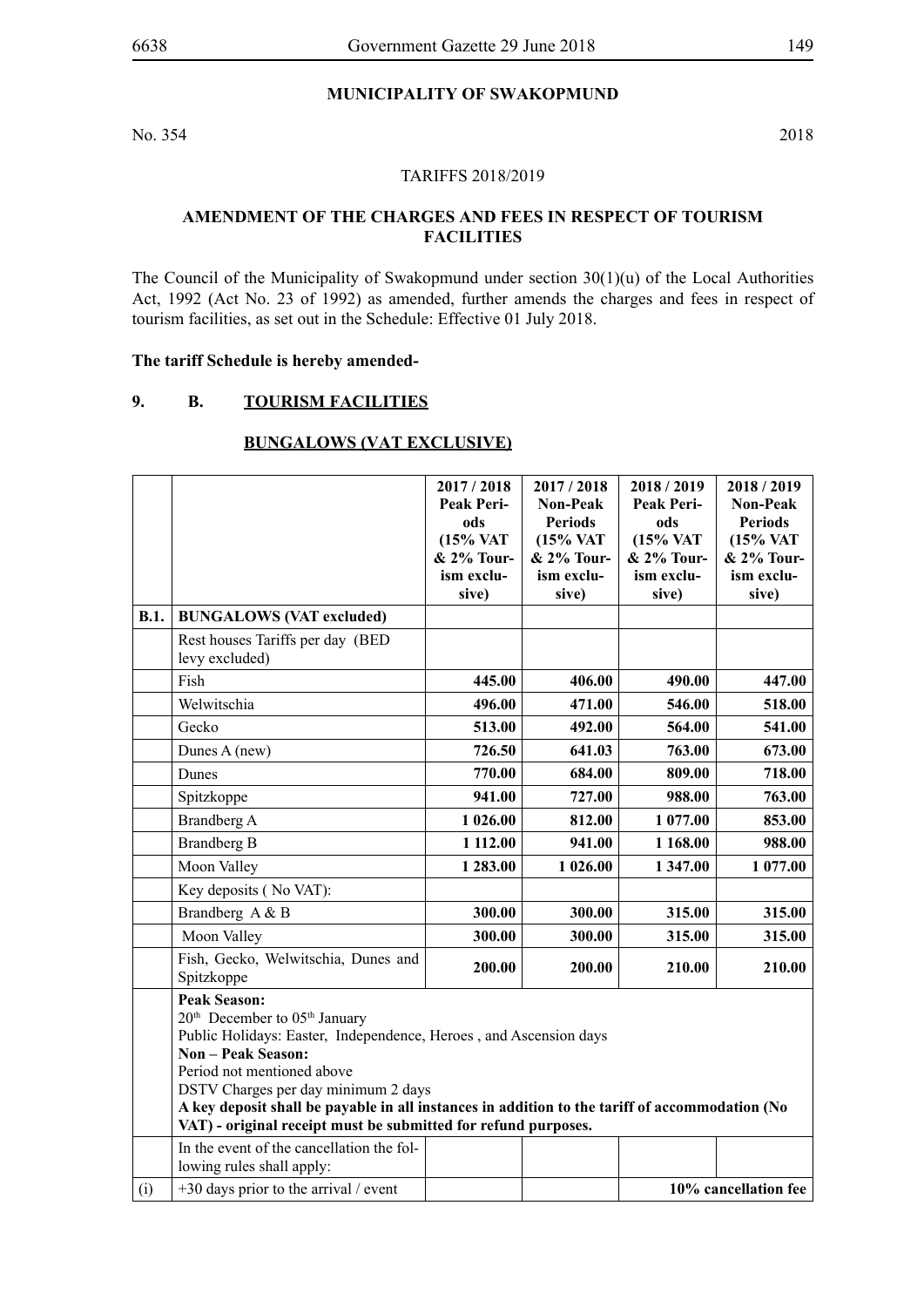| (ii)   | 30 -15 days prior to the arrival / event  |                     |              |                      | 25% cancellation fee  |  |  |
|--------|-------------------------------------------|---------------------|--------------|----------------------|-----------------------|--|--|
| (iii)  | 14 -8 days prior to the arrival / event   |                     |              | 50% cancellation fee |                       |  |  |
| (iv)   | $7 - 4$ days prior to the arrival / event |                     |              |                      | 75% cancellation fee  |  |  |
| (v)    | 3 -0 days prior to the arrival / event    |                     |              |                      | 100% cancellation fee |  |  |
| (vi)   | No Show                                   |                     |              |                      | 100% cancellation fee |  |  |
| (vii)  | Lease Conference room                     |                     |              |                      |                       |  |  |
|        | External                                  | 600.00              |              | 630.00               |                       |  |  |
|        | <b>Internal Department</b>                | 400.00              |              | 440.00               |                       |  |  |
|        | Conference Wi Fi Voucher per day          |                     |              | 1 043.00             |                       |  |  |
| (viii) | Wi-Fi                                     |                     |              |                      |                       |  |  |
|        | 250 Mega Byte                             |                     |              | 43.00                |                       |  |  |
|        | 500 Mega Byte                             |                     |              | 70.00                |                       |  |  |
|        | 1 Giga Byte                               |                     |              | 130.00               |                       |  |  |
|        |                                           | <b>NB</b> : Deposit | Fee = $50\%$ | of booking           | value                 |  |  |

## **M.P.C. Swarts ACTING CHIEF EXECUTIVE OFFICER** Swakopmund, 11 June 2018

#### **MUNICIPALITY OF SWAKOPMUND**

 $\frac{1}{2}$ 

No. 355 2018

#### TARIFFS 2018/2019

#### **AMENDMENT OF THE CHARGES AND FEES IN RESPECT OF SPORT FACILITIES**

The Council of the Municipality of Swakopmund under section 30(1)(u) of the Local Authorities Act, 1992 (Act No. 23 of 1992) as amended, further amends the charges and fees in respect of sport facilities, as set out in the Schedule: Effective 01 July 2018.

#### **The tariff Schedule is hereby amended-**

### **10. D. SPORT FACILITIES (GENERAL) - VAT EXCLUSIVE**

|                  |                                                                               | 2017/<br>2018            | 2018/<br>2019            |
|------------------|-------------------------------------------------------------------------------|--------------------------|--------------------------|
| 1.               | <b>MEMBERSHIP (ANNUAL FEES)</b><br>Payable on or before February each year:   |                          |                          |
|                  | Schools: Based on the development fee per child per annum:<br>Up to N\$350.00 | 935.00                   | 1 029.00                 |
|                  | N\$ 500.00                                                                    | 1403.00                  | 1 543.00                 |
|                  | N\$ 500.00 and above                                                          | 1870.00                  | 2 057.00                 |
|                  | <b>Clubs</b><br>$\left( i\right)$                                             | 2 5 5 1 .00              | 2 806.00                 |
|                  | (ii)<br>Other Users per occasion                                              | 734.00                   | 807.00                   |
| $\overline{2}$ . | <b>SPORTFIELDS</b><br>Fees per event (except training) by <b>Members</b>      | <b>Free of</b><br>charge | <b>Free of</b><br>charge |
|                  | All school sports                                                             |                          |                          |
|                  | Fees per event (except training) by:                                          |                          |                          |
|                  | Clubs (Members)                                                               |                          |                          |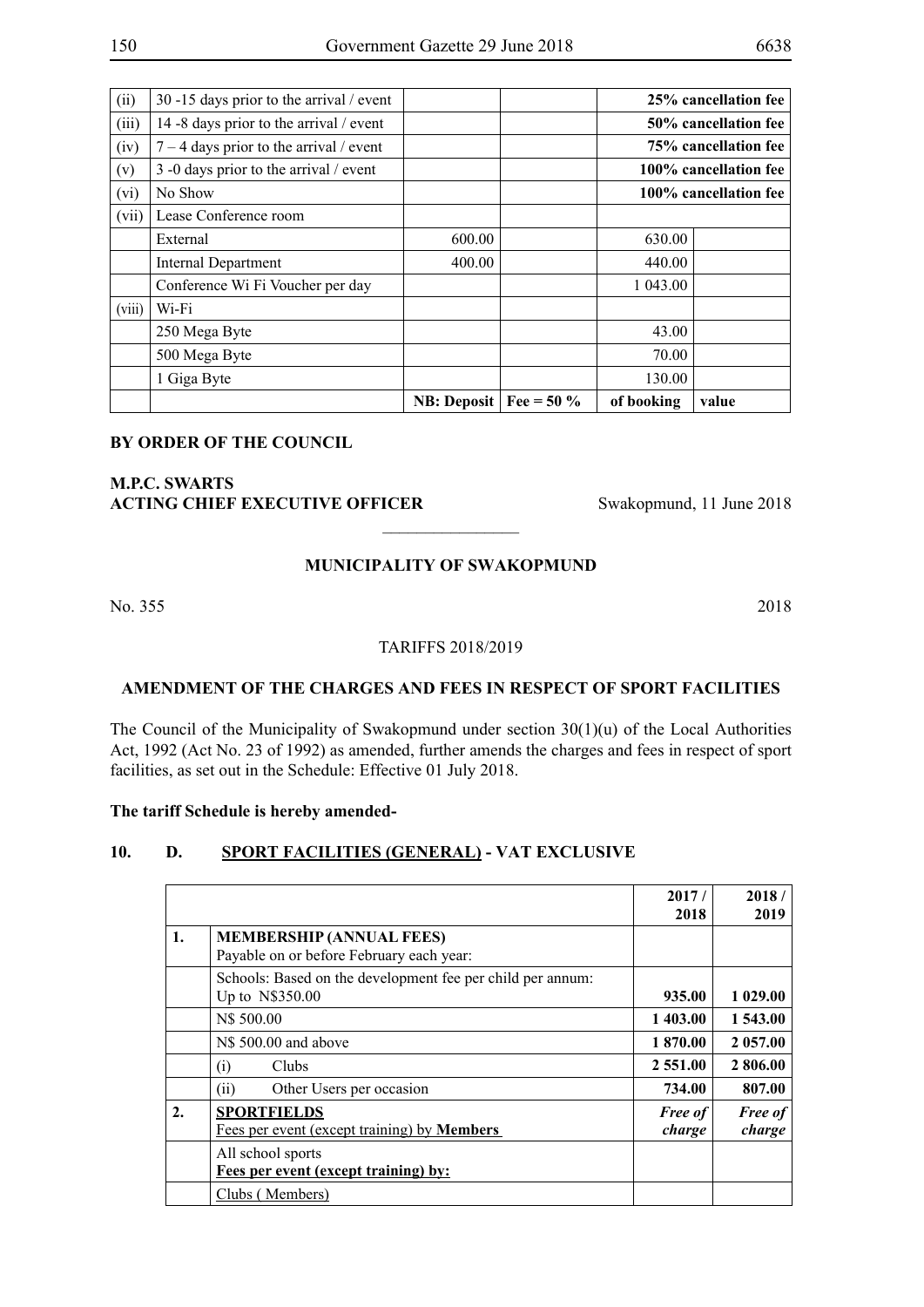| Soccer                                                           | 378.00   | 416.00   |
|------------------------------------------------------------------|----------|----------|
| Rugby                                                            | 378.00   | 416.00   |
| Cricket                                                          | 272.00   | 299.00   |
| Nethall                                                          | 272.00   | 299.00   |
| <b>Basket Ball</b>                                               | 220.00   | 242.00   |
| Softball                                                         | 220.00   | 242.00   |
| Volleyball                                                       | 220.00   | 242.00   |
| Tennis                                                           | 220.00   | 242.00   |
| Hockey                                                           | 220.00   | 242.00   |
| Entertainment Area                                               | 858.00   | 944.00   |
| Clubs (Non-Members)                                              |          |          |
| Soccer                                                           | 1 032.00 | 1 135.00 |
| Rugby                                                            | 1 032.00 | 1 135.00 |
| Cricket                                                          | 829.00   | 912.00   |
| Netball                                                          | 829.00   | 912.00   |
| <b>Basket Ball</b>                                               | 829.00   | 912.00   |
| Softball                                                         | 543.00   | 597.00   |
| Volleyball                                                       | 543.00   | 597.00   |
| Tennis                                                           | 543.00   | 597.00   |
| Hockey                                                           | 543.00   | 944.00   |
| <b>Entertainment Area</b>                                        | 858.00   | 944.00   |
| All weekend Tournaments / Events rates for Members               |          |          |
| Refundable deposit (payable in addition to the rental fee)       | 946.00   | 1 041.00 |
| Refundable deposit for events other than sports                  | 3548.00  | 3 903.00 |
| Soccer                                                           | 682.00   | 750.00   |
| Rugby                                                            | 682.00   | 750.00   |
| Cricket                                                          | 497.00   | 547.00   |
| Netball                                                          | 497.00   | 547.00   |
| <b>Basket Ball</b>                                               | 402.00   | 442.00   |
| Softball                                                         | 402.00   | 442.00   |
| Volleyball                                                       | 402.00   | 442.00   |
| Tennis                                                           | 402.00   | 442.00   |
| Hockey                                                           | 402.00   | 442.00   |
| All weekend Tournaments / Events rates for Non-Members           |          |          |
| Refundable deposit (payable in addition to the rental fee)       | 946.00   | 1 041.00 |
| Refundable deposit for events other than sports                  | 3 548.00 | 3 903.00 |
| Soccer                                                           | 1869.00  | 2 056.00 |
| Rugby                                                            | 1869.00  | 2 056.00 |
| Cricket                                                          | 1 505.00 | 1 655.00 |
| Netball                                                          | 1 505.00 | 1 655.00 |
| <b>Basket Ball</b>                                               | 988.00   | 1087.00  |
| Softball                                                         | 988.00   | 1 087.00 |
| Volleyball                                                       | 988.00   | 1 087.00 |
| Tennis                                                           | 988.00   | 1 087.00 |
| Hockey                                                           | 988.00   | 1 087.00 |
| Fees are inclusive of all Municipal services except electricity. |          |          |
| Clubs are permitted to collect fees from community members       |          |          |
| intending to attend their functional activities.                 |          |          |
| NB: Principle of 'no pay – no play' will be applied strictly.    |          |          |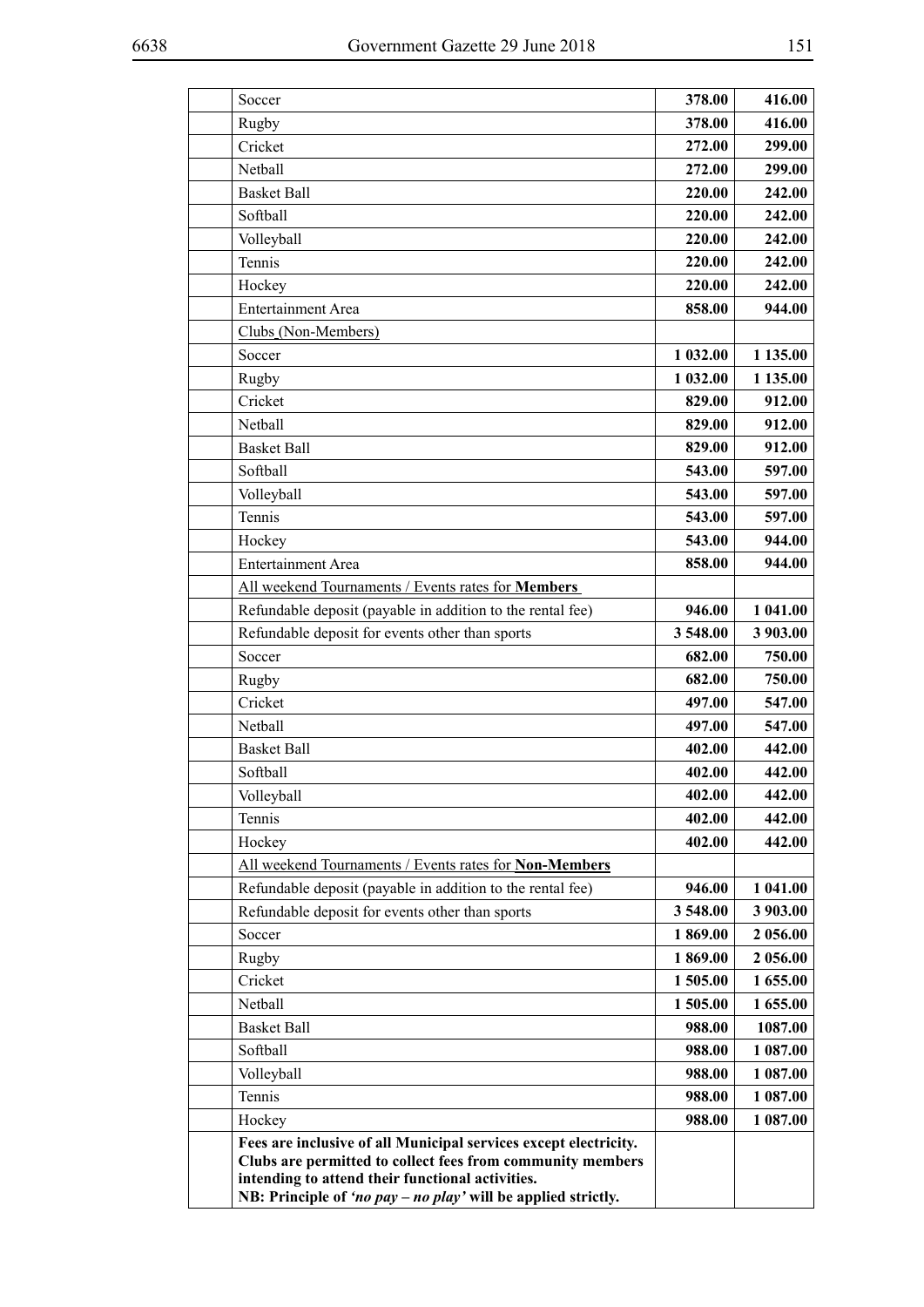|                           | <b>Deposit</b><br>A deposit shall be payable in all instances in addition to the<br>tariff of lease (no VAT) - original receipt must be submitted<br>for refund purposes.<br>Fees include all Municipal services except electricity.<br>(Clubs are permitted to collect entrance fee from community<br>intending to attend their functional activities.)<br>NB: Principle of 'No Pay - No Play' will be applied strictly. | 572.00        | 629.00    |
|---------------------------|---------------------------------------------------------------------------------------------------------------------------------------------------------------------------------------------------------------------------------------------------------------------------------------------------------------------------------------------------------------------------------------------------------------------------|---------------|-----------|
|                           | A refundable deposit will be payable for hiring of sport fields<br>for events such as music shows                                                                                                                                                                                                                                                                                                                         |               |           |
| 3.                        | <b>MUSIC SHOWS</b>                                                                                                                                                                                                                                                                                                                                                                                                        |               |           |
|                           | Per Show (VAT exclusive)                                                                                                                                                                                                                                                                                                                                                                                                  | 5 3 7 6 . 2 5 | 5 9 14.00 |
|                           | Refundable deposit to be paid                                                                                                                                                                                                                                                                                                                                                                                             | 16 128.75     | 17 742.00 |
| $\overline{\mathbf{4}}$ . | <b>MULTI PURPOSE CENTRE</b>                                                                                                                                                                                                                                                                                                                                                                                               |               |           |
|                           | <b>SME BUSINESS UNITS AND RESTAURANT</b>                                                                                                                                                                                                                                                                                                                                                                                  |               |           |
|                           | SME Unit 1 (N\$ 50.75 per m <sup>2</sup> )                                                                                                                                                                                                                                                                                                                                                                                | 1726.50       | 1726.50   |
|                           | SME Unit 2 (N\$ 49.75 per m <sup>2)</sup>                                                                                                                                                                                                                                                                                                                                                                                 | 1 692.50      | 1 692.50  |
|                           | SME Unit 3 (N\$ 53.00 per m <sup>2</sup> )                                                                                                                                                                                                                                                                                                                                                                                | 1 802.00      | 1802.00   |
|                           | SME Unit 4 (N\$ 54.00 per m <sup>2</sup> )                                                                                                                                                                                                                                                                                                                                                                                | 1836.00       | 1836.00   |
|                           | SME Unit 5 (N\$ 46.66 per m <sup>2</sup> )                                                                                                                                                                                                                                                                                                                                                                                | 1 586.00      | 1 586.00  |
|                           | Restaurant (including kitchen) (N\$ 313.36 per m <sup>2</sup> )                                                                                                                                                                                                                                                                                                                                                           | 6 267.20      | 6 267.20  |

### **M.P.C. Swarts ACTING CHIEF EXECUTIVE OFFICER** Swakopmund, 11 June 2018

#### **MUNICIPALITY OF SWAKOPMUND**

 $\frac{1}{2}$ 

No. 356 2018

TARIFFS 2018/2019

### **AMENDMENT OF THE CHARGES AND FEES IN RESPECT OF LABOUR POOL - IMPLEMENT CHARGES AND STORES LEVIES**

The Council of the Municipality of Swakopmund under section 30(1)(u) of the Local Authorities Act, 1992 (Act No. 23 of 1992) as amended, further amends the charges and fees in respect of labour pool -, implement charges and stores levies, as set out in the Schedule: Effective 01 July 2017.

#### **The tariff Schedule is hereby amended-**

#### **11. LABOUR POOL CHARGES**

| A. | <b>IMPLEMENT CHARGES</b>              |           |           |
|----|---------------------------------------|-----------|-----------|
|    |                                       | 2017/2018 | 2018/2019 |
|    | Sundry Implements: dry rates per hour | 425.00    | 467.00    |
|    | Trucks                                | 420.00    | 462.00    |
|    | Hiab Truck                            | 455.00    | 500.00    |
|    | <b>Bulldozers</b>                     | 770.00    | 847.00    |
|    | Graders                               | 680.00    | 748.00    |
|    | Road Rollers                          | 520.00    | 572.00    |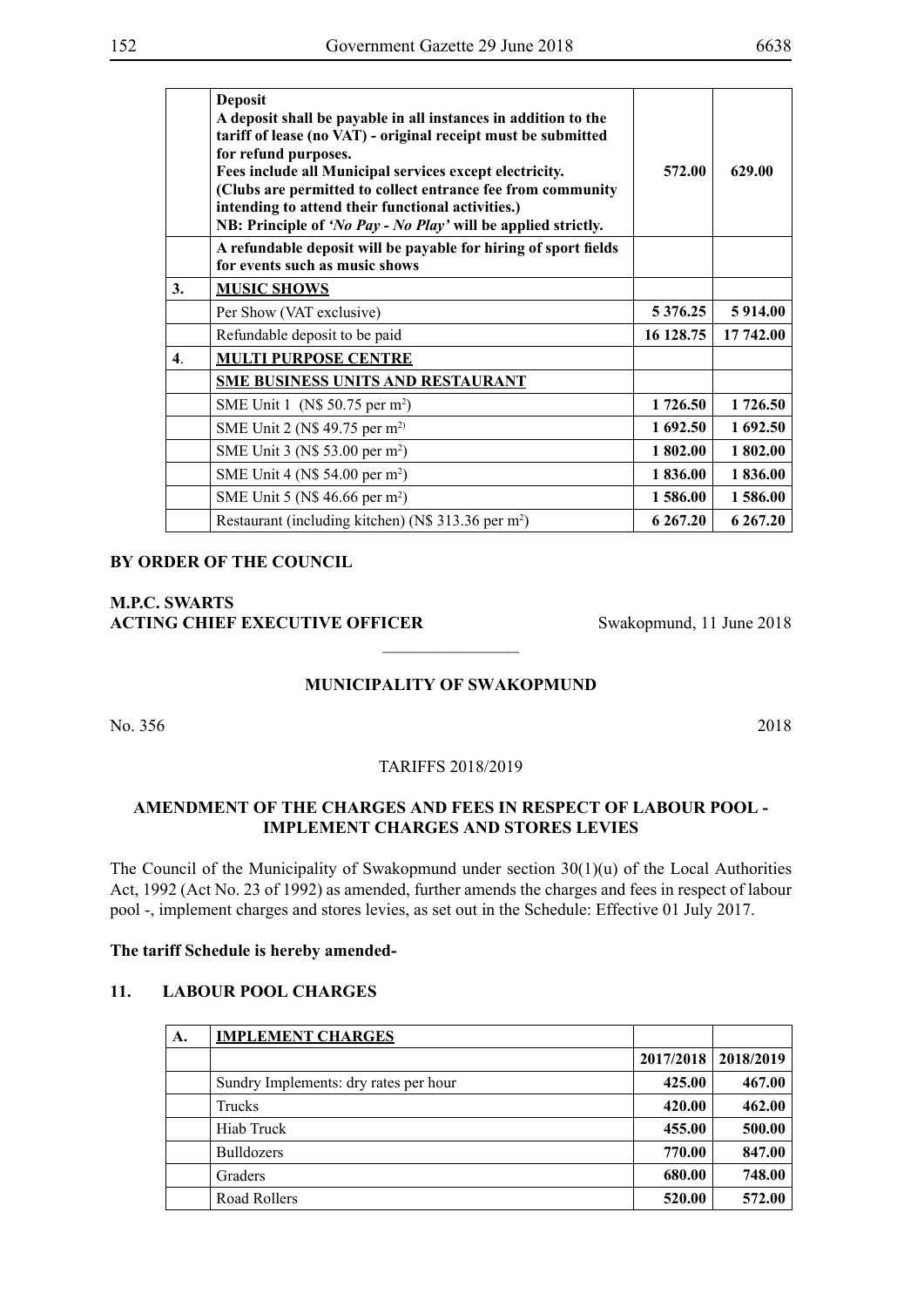|           | <b>Water Tankers</b>                           | 520.00 | 572.00 |
|-----------|------------------------------------------------|--------|--------|
|           | <b>Tractors</b>                                | 275.00 | 302.00 |
|           | Front - End Loader                             | 715.00 | 786.00 |
|           | TLB- Back Hoe                                  | 660.00 | 726.00 |
|           | Vacuum Pump                                    | 355.00 | 390.00 |
|           | <b>Sundry Implements: per day</b>              |        |        |
|           | Concrete Mixer                                 | 410.00 | 451.00 |
|           | Concrete                                       | 410.00 | 451.00 |
|           | Plate Vibrators                                | 410.00 | 451.00 |
|           | Portable Generator Set                         | 410.00 | 451.00 |
|           | Portable Water Pump                            | 410.00 | 451.00 |
|           | <b>Bitumen Spraying Machine</b>                | 410.00 | 451.00 |
|           | Hydroblast                                     | 410.00 | 451.00 |
|           | Compactor                                      | 460.00 | 506.00 |
|           | Lawn Mover (Push)                              | 460.00 | 506.00 |
|           | Lawn Mover Ride On                             | 825.00 | 907.00 |
|           | Compressor                                     | 725.00 | 797.00 |
| <b>B.</b> | <b>STORES LEVIES</b>                           |        |        |
|           | 17% On Stores Stock                            |        |        |
|           | 7 % On Direct Purchases                        |        |        |
|           | Capital Items: Maximum of N\$2 000.00 per item |        |        |

### **M.P.C. Swarts ACTING CHIEF EXECUTIVE OFFICER** Swakopmund, 11 June 2018

### **MUNICIPALITY OF SWAKOPMUND**

 $\frac{1}{2}$ 

No. 357 2018

#### TARIFFS 2018/2019

#### **AMENDMENT OF THE CHARGES AND FEES IN RESPECT OF OTHER TARIFFS**

The Council of the Municipality of Swakopmund under section  $30(1)(u)$  of the Local Authorities Act, 1992 (Act No. 23 of 1992) as amended, further amends the charges and fees in respect of other tariffs, as set out in the Schedule: Effective 01 July 2018.

#### **The tariff Schedule is hereby amended-**

#### **12. H. OTHER TARIFFS**

|                                                                      | 2017/<br>2018 | 2018/<br>2019 |
|----------------------------------------------------------------------|---------------|---------------|
| Lease of Erven - RUL: (Tamariskia) : 66                              | 4 4 7 0 . 8 0 | 4 9 18.00     |
| Lease of Street Space : per m <sup>2</sup> per month (VAT Exclusive) | 8.20          | 9.00          |
| Lease of Kiosk: Tamariskia Erf 503                                   | N/A           | 257.00        |
| Lease of Kiosk: Mondesa Erf 3701                                     | N/A           | 257.00        |
| Hiring of tables and chairs $\&$ other equipment (VAT Exclusive)     |               |               |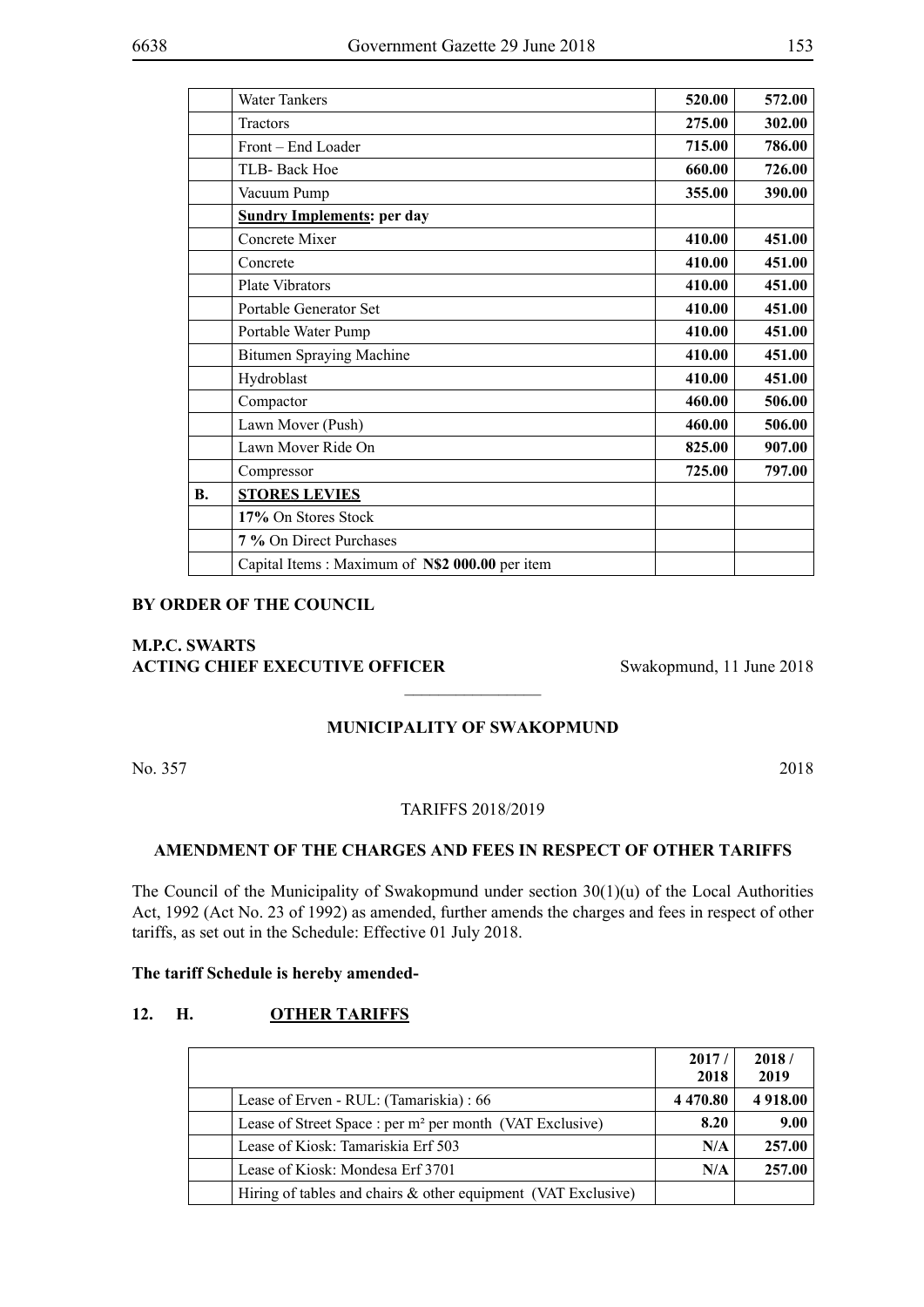|    |                                                                                                                                                                                                   | Per chair per day                                                                                                                                       | 11.00                | 12.00                |
|----|---------------------------------------------------------------------------------------------------------------------------------------------------------------------------------------------------|---------------------------------------------------------------------------------------------------------------------------------------------------------|----------------------|----------------------|
|    |                                                                                                                                                                                                   | Per Podium                                                                                                                                              | 79.00                | 87.00                |
|    |                                                                                                                                                                                                   | Per Stage                                                                                                                                               | 110.00               | 121.00               |
|    | (d)                                                                                                                                                                                               | Per Spectator Stand (Pavilion)                                                                                                                          | 161.00               | 177.00               |
|    | (e)                                                                                                                                                                                               | Transport of Spectator Stands / Stages                                                                                                                  | 702.00               | 772.00               |
|    |                                                                                                                                                                                                   | Deposit amount for items (a) to (e) above (No VAT)                                                                                                      | 774.00               | 851.00               |
|    |                                                                                                                                                                                                   | A deposit shall be payable in all instances in addition<br>to the tariff of lease (No VAT) - original receipt must be<br>submitted for refund purposes. |                      |                      |
| 4. |                                                                                                                                                                                                   | Low Cost Housing Insurance (Monthly premium)                                                                                                            | 10.00                | 10.00                |
| 5. |                                                                                                                                                                                                   | Interest on overdue accounts                                                                                                                            | 10 % per<br>annum    | $10\%$ per<br>annum  |
|    |                                                                                                                                                                                                   | All Municipal Services                                                                                                                                  | 15% per<br>annum     | $15%$ per<br>annum   |
|    |                                                                                                                                                                                                   | Built Together Loan Instalments                                                                                                                         | 0.83% per<br>annum   | 0.83% per<br>annum   |
|    |                                                                                                                                                                                                   | All other loan accounts                                                                                                                                 | $1.25%$ per<br>annum | $1.25%$ per<br>annum |
| 6. |                                                                                                                                                                                                   | <b>Lease of Municipal Land (Public Open Spaces)</b>                                                                                                     |                      |                      |
|    |                                                                                                                                                                                                   | For an area of 16m <sup>2</sup> or less (VAT Excluded)                                                                                                  |                      |                      |
|    | (i)                                                                                                                                                                                               | Daily                                                                                                                                                   | 183.00               | 201.00               |
|    |                                                                                                                                                                                                   | Weekends<br>(ii)                                                                                                                                        | 244.00               | 268.00               |
|    |                                                                                                                                                                                                   | Weekly<br>(iii)                                                                                                                                         | 306.00               | 337.00               |
|    |                                                                                                                                                                                                   | Monthly<br>(iv)                                                                                                                                         | 917.00               | 1 009.00             |
|    |                                                                                                                                                                                                   | For an area bigger than 16m <sup>2</sup> (VAT Excluded)                                                                                                 |                      |                      |
|    | (i)                                                                                                                                                                                               | Daily                                                                                                                                                   | 244.00               | 268.00               |
|    |                                                                                                                                                                                                   | Weekends<br>(ii)                                                                                                                                        | 306.00               | 337.00               |
|    |                                                                                                                                                                                                   | (iii)<br>Weekly                                                                                                                                         | 367.00               | 404.00               |
|    | Monthly<br>(iv)<br>Business Stalls x 15 stalls (Erf 4352): 1 - 3, 14 - 16, 21 - 29 per<br>month                                                                                                   |                                                                                                                                                         | 1467.00              | 1 614.00             |
|    |                                                                                                                                                                                                   |                                                                                                                                                         | 510.00               | 561.00               |
|    |                                                                                                                                                                                                   | Business Stalls x 12 stalls (Erf 4352): $4 - 11$ , $17 - 20$ per month                                                                                  | 399.00               | 439.00               |
|    |                                                                                                                                                                                                   | Business Stalls x 2 stalls (Erf 4352): 33/34; 35/36 per month                                                                                           | 399.00               | 439.00               |
|    |                                                                                                                                                                                                   | Business Stalls x 2 stalls (Erf 4352): 32; 37 per month                                                                                                 | 278.00               | 306.00               |
|    |                                                                                                                                                                                                   | per day                                                                                                                                                 | 39.00                | 43.00                |
|    |                                                                                                                                                                                                   | Business Stalls x 10 stalls (Erf 4354 A) per month                                                                                                      | 399.00               | 439.00               |
|    |                                                                                                                                                                                                   | Open Markets (Erf 1823) per month                                                                                                                       | 98.70                | 109.00               |
|    |                                                                                                                                                                                                   | Open markets (Erf 3251): $1 - 42$ per month                                                                                                             | 98.70                | 109.00               |
|    |                                                                                                                                                                                                   | Open Markets (Erf 3251): $43 - 59$ per month                                                                                                            | 52.50                | 58.00                |
|    |                                                                                                                                                                                                   | Business Stalls x 27 (Erf 4354 B) per month                                                                                                             | 342.30               | 376.00               |
|    |                                                                                                                                                                                                   | Open Stalls x 32 (Erf 4354 B) per month                                                                                                                 | 76.65                | 84.00                |
|    |                                                                                                                                                                                                   | Braai Area (Erf 4354 B) per month                                                                                                                       | 76.65                | 84.00                |
|    |                                                                                                                                                                                                   | Business Stalls x 5 stall (Erf 4353 – Taxi Rank) per month                                                                                              | 263.00               | 289.00               |
|    | A deposit for all trading facilities and premises shall be<br>payable in all instances in addition to the tariff of lease<br>(No VAT) – original receipt must be submitted for refund<br>purposes |                                                                                                                                                         |                      |                      |
| 7. |                                                                                                                                                                                                   | Trading Sites on Erf 118, Swakopmund (VAT Excluded)                                                                                                     |                      |                      |
|    |                                                                                                                                                                                                   | (i) Arts and Crafts x 10 per month                                                                                                                      | 106.38               | 117.00               |
|    | (i)                                                                                                                                                                                               | Mobile Food Kiosks x5 per month (VAT Excl.) paid in                                                                                                     |                      |                      |
|    |                                                                                                                                                                                                   | advance                                                                                                                                                 | 300.00               | 330.00               |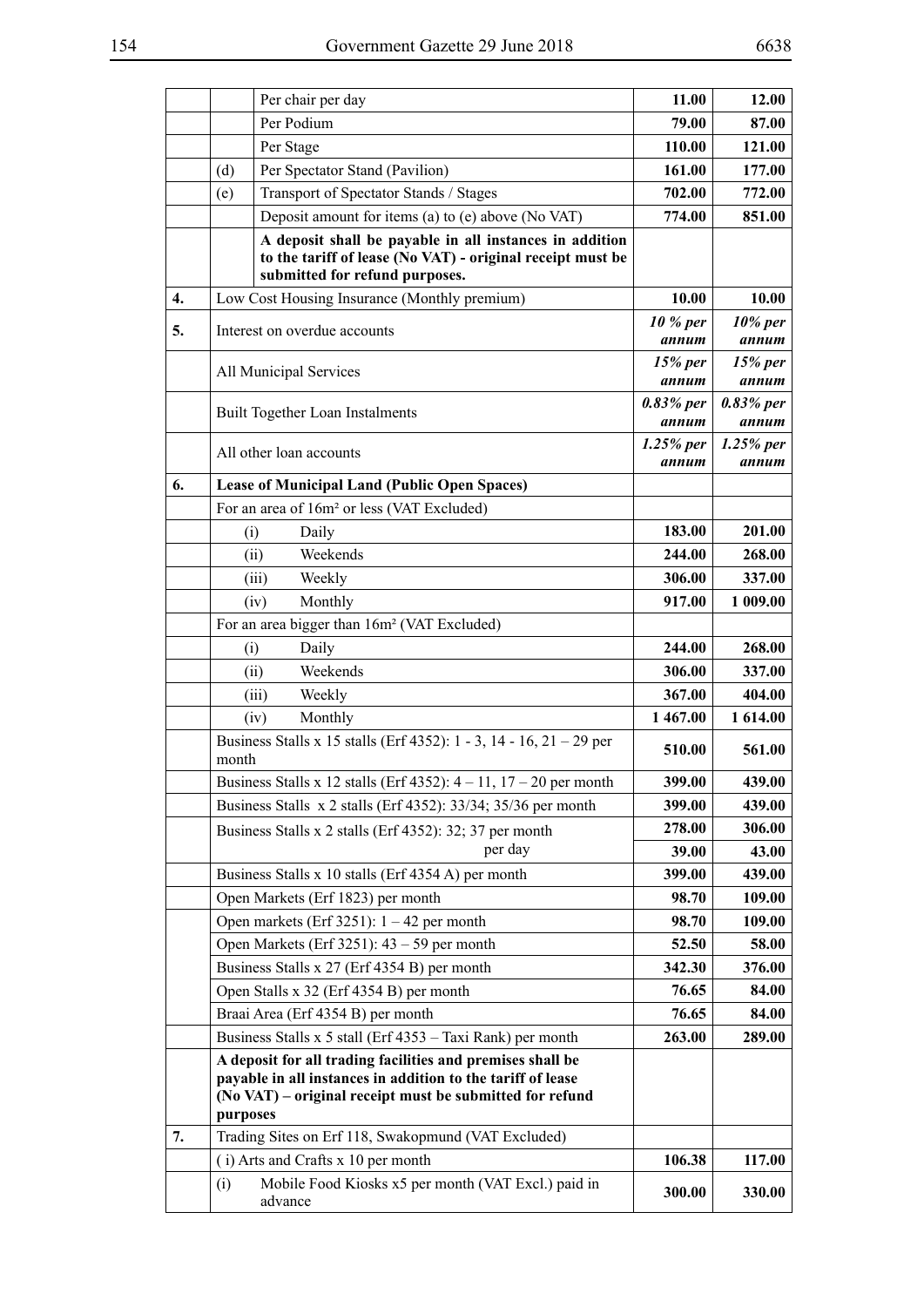|                                          | (ii)<br>Miscellaneous sites                                                                                                                                                                                                                     |                      | 330.00              |
|------------------------------------------|-------------------------------------------------------------------------------------------------------------------------------------------------------------------------------------------------------------------------------------------------|----------------------|---------------------|
|                                          | A deposit for Art & Craft and Miscellaneous sites shall<br>be payable in all instances in addition to the tariff of lease<br>(No VAT) – original receipt must be submitted for refund<br>purposes                                               |                      |                     |
|                                          | Daniel Kamho Fresh Produce Market:                                                                                                                                                                                                              |                      |                     |
|                                          | Site rent per month (Vat exclusive, paid in advance)<br>(i)                                                                                                                                                                                     | 857.55               | 943.00              |
|                                          | Toilet rental for the site<br>(ii)                                                                                                                                                                                                              | 275.00               | 302.00              |
|                                          | Water Usage for the site<br>(iii)                                                                                                                                                                                                               | 150.00               | 165.00              |
|                                          | Waste removal charge for the site<br>(iv)                                                                                                                                                                                                       | 287.37               | 316.00              |
|                                          | Hawker's site at Kavita Park:                                                                                                                                                                                                                   |                      |                     |
|                                          | Site No 1 $(16m^2 xN\$ {6.60/m^2})<br>(a)                                                                                                                                                                                                       | 110.88               | 121.00              |
|                                          | Site No 2-30, 32-42, 44-55, 57-64 (10m <sup>2</sup> xN\$6.60/m <sup>2</sup> )<br>(b)<br>Site No 31 (12m <sup>2</sup> xN\$6.60/m <sup>2</sup> )<br>(c)                                                                                           |                      | 76.00               |
|                                          |                                                                                                                                                                                                                                                 |                      | 91.00               |
| (d)<br>Site No 43 $(8m^2 x N $6.60/m^2)$ |                                                                                                                                                                                                                                                 | 55.44                | 61.00               |
|                                          | Site No 56 $(13m^2 x N\$ {6.60/m^2})<br>(e)                                                                                                                                                                                                     | 90.09                | 99.00               |
|                                          | A deposit for hawker's site shall be payable in all instances in<br>addition to the tariff of lease (No VAT) – original receipt must<br>be submitted for refund purposes.                                                                       |                      |                     |
| 8.                                       | <b>Hiring Of Training Room Facility (per occasion)</b>                                                                                                                                                                                          | 3 025.00             | 3 3 2 7 .00         |
| 9.                                       | <b>LOCATION FILMING FEES</b>                                                                                                                                                                                                                    |                      |                     |
|                                          | <b>Feature Films</b><br>a)<br>This tariff is for any production agency using Swakopmund<br>locations for the purpose of producing feature films, television<br>commercials, general entertainment programs and non<br>Swakopmund documentaries. |                      | N\$7700<br>per day  |
|                                          | Commercial Film<br>(b)                                                                                                                                                                                                                          | NS 3 500<br>per day  | NS 3850<br>per day  |
|                                          | (c)<br>Documentaries                                                                                                                                                                                                                            | N\$ 1 500<br>per day | N\$ 1650<br>per day |

**M.P.C. Swarts ACTING CHIEF EXECUTIVE OFFICER** Swakopmund, 11 June 2018

#### **MUNICIPALITY OF SWAKOPMUND**

 $\overline{\phantom{a}}$  , where  $\overline{\phantom{a}}$ 

No. 358 2018

#### TARIFFS 2018/2019

### **AMENDMENT OF THE CHARGES AND FEES IN RESPECT OF AERODROME LANDING AND PARKING CHARGES**

The Council of the Municipality of Swakopmund under section 30(1)(u) of the Local Authorities Act, 1992 (Act No. 23 of 1992) as amended, further amends the charges and fees in respect of Aerodrome facilities, as set out in the Schedule: Effective 01 July 2018.